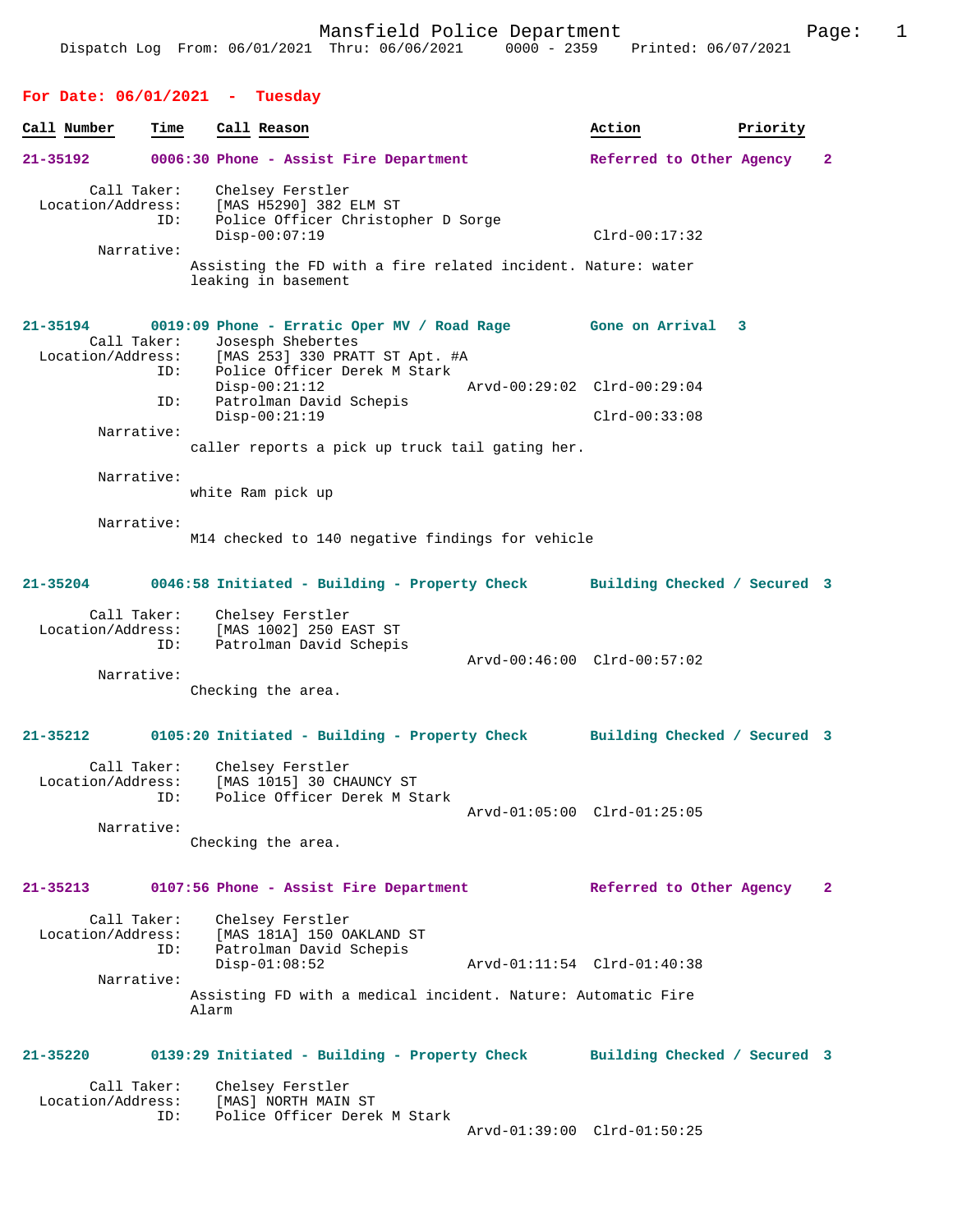Mansfield Police Department Fage: 2 Dispatch Log From: 06/01/2021 Thru: 06/06/2021 0000 - 2359 Printed: 06/07/2021 Narrative: Checking the area. **21-35221 0143:51 Initiated - Building - Property Check Building Checked / Secured 3** Call Taker: Chelsey Ferstler Location/Address: [MAS 2] 60 FORBES BLVD ID: Police Officer Christopher D Sorge Arvd-01:43:00 Clrd-01:48:14 Narrative: Checking the area. **21-35223 0148:29 Initiated - Motor Vehicle Stop Citation / Warning Issued 3** Call Taker: Chelsey Ferstler<br>ion/Address: [MAS] COPELAND DR Location/Address:<br>ID: Police Officer Christopher D Sorge Arvd-01:48:00 Clrd-01:53:39 ID: Police Officer Derek M Stark Disp-01:50:36 Arvd-01:52:32 Clrd-01:52:33 Vehicle: BLK 2021 TOYT CAMRY Reg: PC MA 3DEY99 VIN: 4T1G11AK7MU402612 Narrative: MV stop, citation to RO for speed **21-35225 0151:21 Initiated - Building - Property Check Building Checked / Secured 3** Call Taker: Chelsey Ferstler Location/Address: [MAS 139] 265 FRUIT ST ID: Patrolman David Schepis Arvd-01:51:00 Clrd-02:06:47 Narrative: Checking the area/ animal shelter **21-35230 0209:28 Initiated - Building - Property Check Building Checked / Secured 3** Call Taker: Chelsey Ferstler Location/Address: [MAS 281A] 1 CROCKER ST<br>ID: Police Officer Derek M 3 Police Officer Derek M Stark Arvd-02:09:00 Clrd-02:26:48 Narrative: Checking the area. **21-35231 0218:46 Initiated - Building - Property Check Building Checked / Secured 3** Call Taker: Chelsey Ferstler Location/Address: [MAS 4] 31 HAMPSHIRE ST ID: Police Officer Christopher D Sorge Arvd-02:18:00 Clrd-02:24:01 Narrative: Checking the area. **21-35232 0229:50 Initiated - Building - Property Check Building Checked / Secured 3** Call Taker: Chelsey Ferstler Location/Address: [MAS 226E] 125 HIGH ST Apt. #1-4<br>TD: Police Officer Derek M Stark Police Officer Derek M Stark Arvd-02:29:00 Clrd-02:38:54 Narrative: Checking the area.

**21-35233 0239:18 Initiated - Building - Property Check Building Checked / Secured 3**

Call Taker: Chelsey Ferstler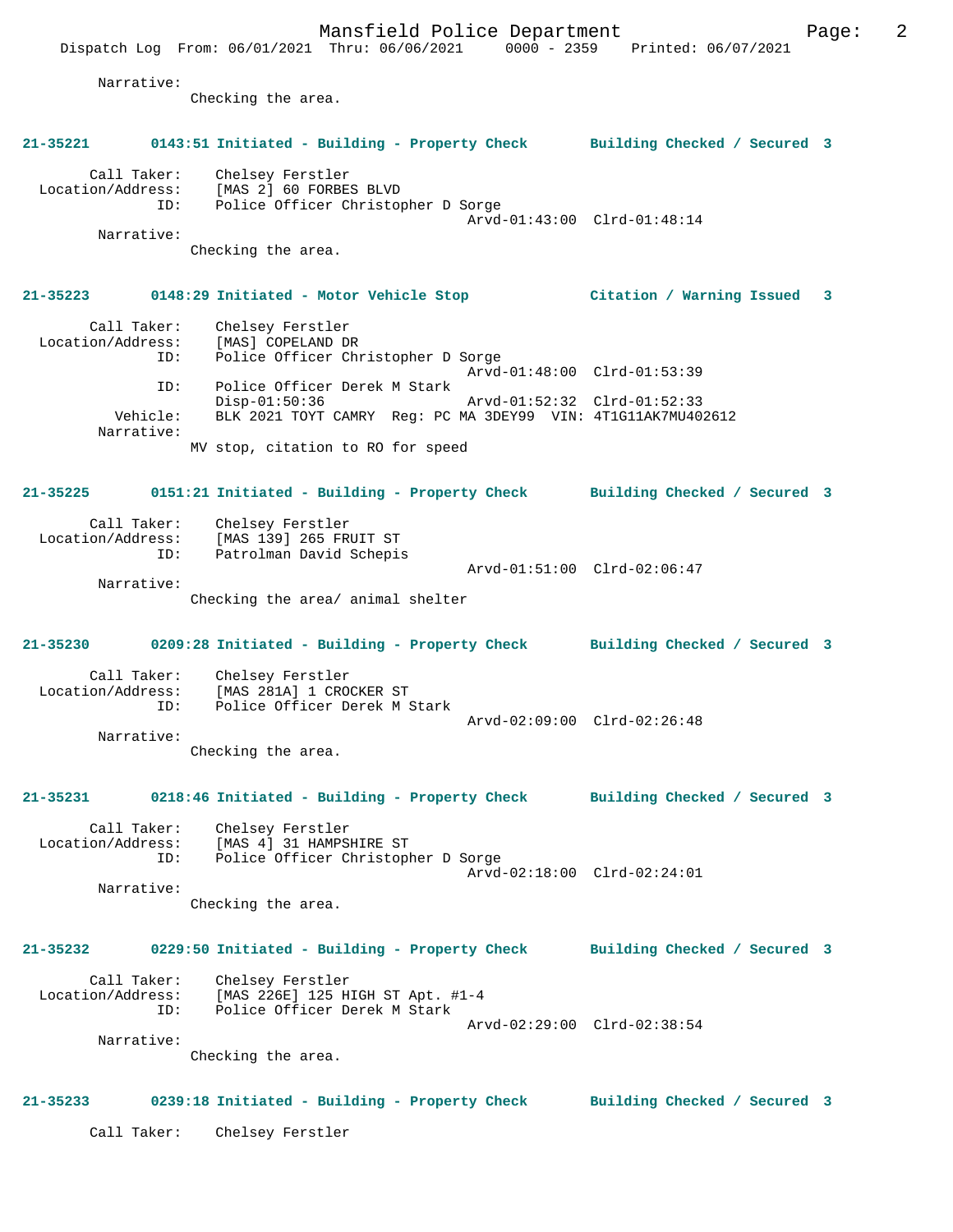Mansfield Police Department Page: 3 Dispatch Log From: 06/01/2021 Thru: 06/06/2021 Location/Address: [MAS 990A] 77 WEST ST ID: Police Officer Derek M Stark Arvd-02:39:00 Clrd-02:47:46<br>TD: Police Officer Christopher D Sorge Police Officer Christopher D Sorge<br>Disp-02:42:06 Arvd Disp-02:42:06 Arvd-02:42:09 Clrd-02:47:44 Narrative: Checking on an open garage bay door Narrative: M14 & M11 checking interior as well as Wicked Good Chiropractic, everything checks, oversight. **21-35237 0340:02 Initiated - Building - Property Check Building Checked / Secured 3** Call Taker: Chelsey Ferstler<br>Location/Address: [MAS 834] 261 CH. [MAS 834] 261 CHAUNCY ST ID: Police Officer Derek M Stark Arvd-03:40:00 Clrd-03:45:00 Narrative: Checking the area. **21-35244 0515:31 Initiated - Assist Citizen - P S A Transported to Hospital 3** Call Taker: Chelsey Ferstler<br>Location/Address: [MAS H25] 37 CHI ess: [MAS H25] 37 CHILSON AVE<br>ID: Sergeant Thomas R Connor Sergeant Thomas R Connor Arvd-05:15:00 Clrd-06:48:42 ID: Patrolman David Schepis<br>Disp-05:16:41 Disp-05:16:41 Arvd-05:16:43 Clrd-06:50:36<br>TD: Police Officer Christopher D Sorge Police Officer Christopher D Sorge<br>Disp-05:16:45 Arvd Disp-05:16:45 Arvd-05:16:48 Clrd-05:17:33<br>ID: Police Officer Derek M Stark Police Officer Derek M Stark Disp-05:16:50 Arvd-05:17:30 Clrd-06:48:38<br>ID: Police Officer Christopher D Sorge Police Officer Christopher D Sorge Disp-05:17:34 Arvd-05:24:55 Clrd-06:48:48 Narrative: M1 reports all units meeting at Dunkin Donuts, Narrative: M11 staging in area on foot Narrative: M1 reports cars are out trying to make contact with involved male Narrative: M1 reports everything is calm, speaking to male party on front lawn Narrative: Still speaking with male party on front lawn. Narrative: Narrative: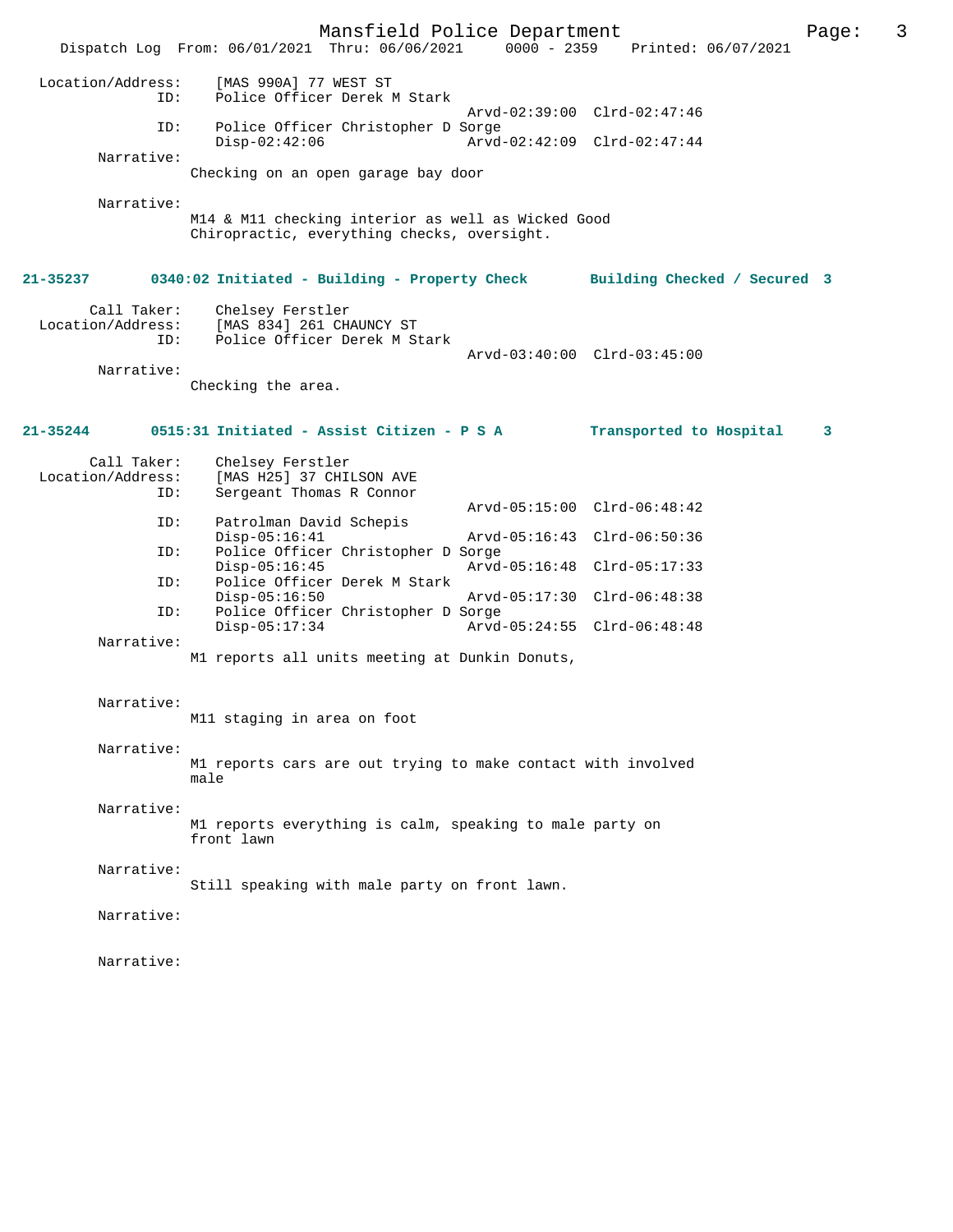Refer To Incident: 21MAS-558-OF

| $21 - 35254$                                                    | 0658:52 Phone - Assist Fire Department                                                                                                     | Referred to Other Agency    | 2 |
|-----------------------------------------------------------------|--------------------------------------------------------------------------------------------------------------------------------------------|-----------------------------|---|
|                                                                 | Call Taker: NICHOLAS GOYETTE<br>Vicinity of: [MAS 244A] 4 SOUTH MAIN ST<br>ID: Police Officer Derek M Stark<br>$Disp-06:59:20$             | Arvd-06:59:51 Clrd-07:11:08 |   |
| Narrative:                                                      |                                                                                                                                            |                             |   |
|                                                                 | Assisting the FD with a fire related incident. Nature: mulch<br>fire in the area, unsure of location                                       |                             |   |
| Narrative:                                                      | FD located possible related activity at 37 East St, no<br>issues there.                                                                    |                             |   |
| $21 - 35258$<br>0727<br>Call Taker:<br>Location/Address:<br>ID: | Initiated - Parking Violations<br>Animal Control Steven Simonds<br>[MAS] 255 NORTH MAIN ST @ 8 COTTAGE ST<br>Animal Control Steven Simonds | Services Rendered 3         |   |
|                                                                 |                                                                                                                                            | Arvd-07:28:30 Clrd-07:41:12 |   |
| Narrative:                                                      |                                                                                                                                            |                             |   |

checking area for parking violations

| $21 - 35263$<br>0822<br>Call Taker:<br>Location/Address:<br>ID: | Initiated - Speed Trailer/Signs Deployed Services Rendered 3<br>Animal Control Steven Simonds<br>[MAS] WILLIAMS ST<br>Animal Control Steven Simonds           |                             |
|-----------------------------------------------------------------|---------------------------------------------------------------------------------------------------------------------------------------------------------------|-----------------------------|
| Narrative:                                                      | Arvd-08:23:08 Clrd-08:35:01                                                                                                                                   |                             |
|                                                                 | changing batteries on speed sign                                                                                                                              |                             |
| 21-35269 0842                                                   | Initiated - Parking Violations                                                                                                                                | Services Rendered 3         |
| Call Taker:<br>Location/Address:<br>ID:                         | Animal Control Steven Simonds<br>[MAS] 242 NORTH MAIN ST @ 16 OLD COLONY WAY<br>Animal Control Steven Simonds                                                 |                             |
|                                                                 |                                                                                                                                                               | Arvd-08:42:36 Clrd-09:26:34 |
| Narrative:                                                      | checking area for parking violations                                                                                                                          |                             |
| Call Taker:<br>ID:                                              | 21-35273 0906:00 Initiated - Motor Veh Acc - No Injury<br>NICHOLAS GOYETTE<br>Location/Address: [MAS H1153] 24 DOUGLAS DR<br>animal control Jeffrey S Collins | Incident Report 1           |
| ID:                                                             | Arvd-09:06:00 Clrd-09:40:46<br>Sergeant Brian P Thibault                                                                                                      |                             |
|                                                                 | $Disp-09:06:30$<br>Arvd-09:19:22 Clrd-09:40:45                                                                                                                |                             |
| Vehicle:<br>Narrative:                                          | WHI 2008 FORD VN E350 Req: MA 327E VIN: 1FTSS34L98DA21832                                                                                                     |                             |
|                                                                 | ACO reports backing into a mailbox, line car requested.                                                                                                       |                             |
| Narrative:                                                      | No damage to ACO1, damage to mailbox.                                                                                                                         |                             |
| Narrative:                                                      |                                                                                                                                                               |                             |

See AC report for further.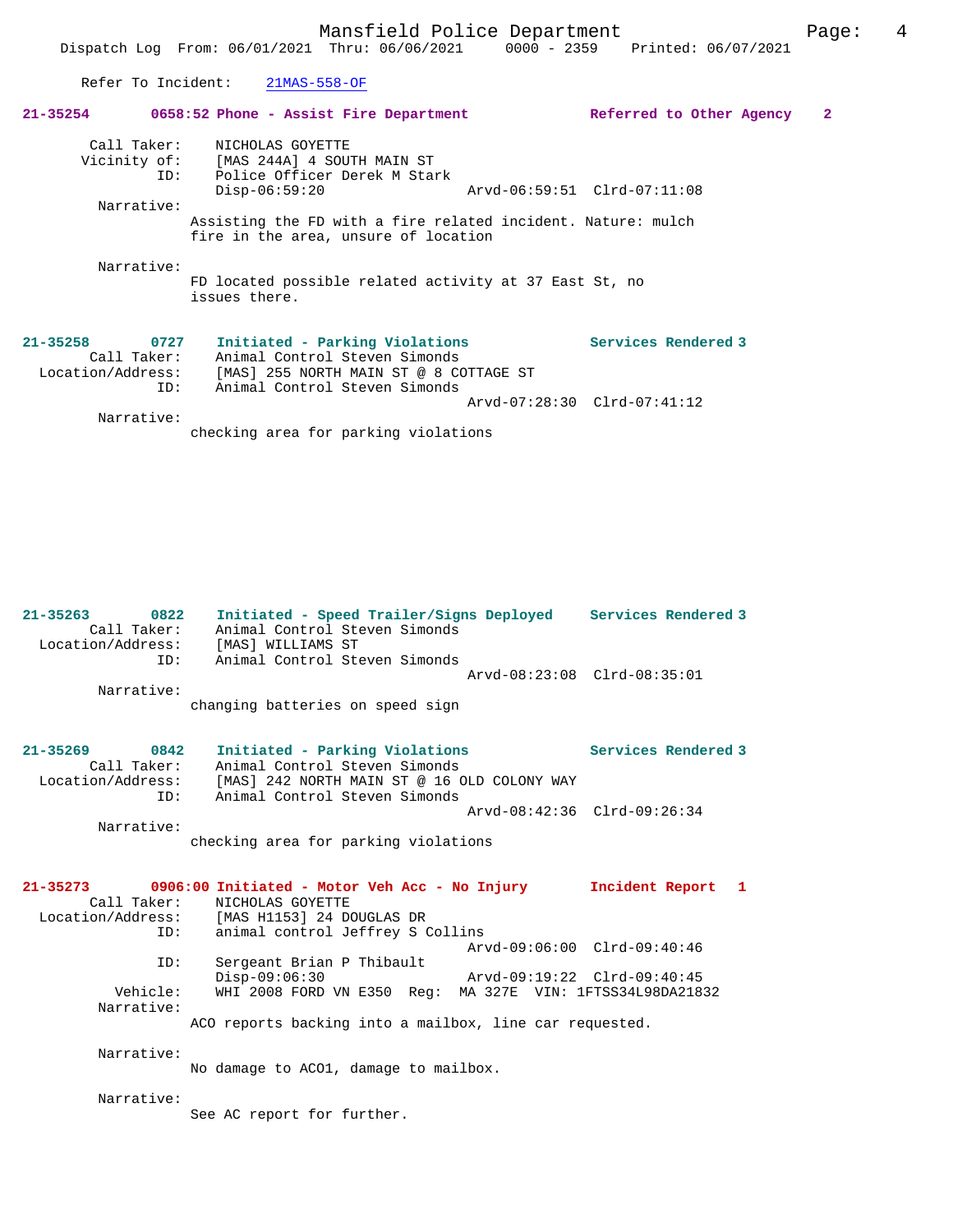Refer To Accident: 21MAS-146-AC

| 21-35287                                | 1028:07 Initiated - Building - Property Check Building Checked / Secured 3                                                                                   |                               |
|-----------------------------------------|--------------------------------------------------------------------------------------------------------------------------------------------------------------|-------------------------------|
| Call Taker:<br>Vicinity of:             | NICHOLAS GOYETTE<br>[MAS 840] 280 SCHOOL ST<br>Police Officer Matthew A Souza<br>ID:                                                                         |                               |
|                                         | Police Officer Matthew A Souza<br>ID:                                                                                                                        | Arvd-10:28:00 Clrd-10:32:01   |
| Narrative:                              | $Disp-10:32:11$                                                                                                                                              | Arvd-10:32:13 Clrd-10:55:42   |
|                                         | Checking the area.                                                                                                                                           |                               |
| $21 - 35288$                            | 1031:37 Initiated - Motor Vehicle Stop (Citation / Warning Issued 3                                                                                          |                               |
| Call Taker:<br>Location/Address:<br>ID: | NICHOLAS GOYETTE<br>[MAS] 950 MAPLE ST<br>Police Officer Gregg S Kennedy                                                                                     |                               |
| Vehicle:                                | GRY 2018 TOYT UT HIGHLANDER Req: PC MA 1LBK32 VIN: 5TDJZRFH3JS491562                                                                                         | Arvd-10:31:00 Clrd-10:37:43   |
| Narrative:                              | MVST. Operator cited for speed.                                                                                                                              |                               |
| 21-35294                                | 1103:56 Initiated - Building - Property Check Building Checked / Secured 3                                                                                   |                               |
| Call Taker:<br>Location/Address:<br>ID: | NICHOLAS GOYETTE<br>[MAS 281A] 1 CROCKER ST<br>Police Officer Patrick J Pennie                                                                               |                               |
| Narrative:                              |                                                                                                                                                              | Arvd-11:03:00 Clrd-11:24:36   |
|                                         | Checking the area.                                                                                                                                           |                               |
| $21 - 35305$                            | 1217:55 911 - Assist Fire Department<br>Call Taker: Michael Mezhberg<br>Location/Address: [MAS H1451] 1355 WEST ST<br>Police Officer Patrick J Pennie<br>ID: | Services Rendered 2           |
| ID:                                     | $Disp-12:19:36$<br>Sergeant Brian P Thibault                                                                                                                 | Arvd-12:29:21 Clrd-12:41:33   |
| Narrative:                              | $Disp-12:29:10$                                                                                                                                              | Arvd-12:36:24 Clrd-12:41:19   |
|                                         | Assisting the FD with a fire related incident. Nature: wire<br>in roadway.                                                                                   |                               |
| Narrative:                              | MELD on scene. M10 reports cable wire from this address.                                                                                                     |                               |
| Narrative:                              | M10 OOS, DPW enroute to repair flat tire                                                                                                                     |                               |
| $21 - 35308$<br>3                       | 1235:18 Phone - Animal Complaints                                                                                                                            | Investigated - No Action Req. |
| Call Taker:<br>Vicinity of:<br>ID:      | Robert Stewart<br>[MAS 840D115A] 280 SCHOOL ST Apt. #D115<br>Police Officer Matthew A Souza<br>$Disp-12:37:36$                                               | Arvd-12:44:50 Clrd-12:49:03   |
| Vehicle:<br>Narrative:                  | WHI 2015 HYUN SONATA Req: PC MA 2SMD94 VIN: 5NPE34AB2FH127025                                                                                                |                               |
|                                         | Cp states there is a dog locked in the vehicle panting.                                                                                                      |                               |
| Narrative:                              | M5 reports on arrival, vehicle is occupied by one part in<br>the passenger seat, all windows are down.                                                       |                               |
| Narrative:                              | M5 spoke with parties in the vehicle who stated they were in<br>the store ordering food but the windows were down and they                                   |                               |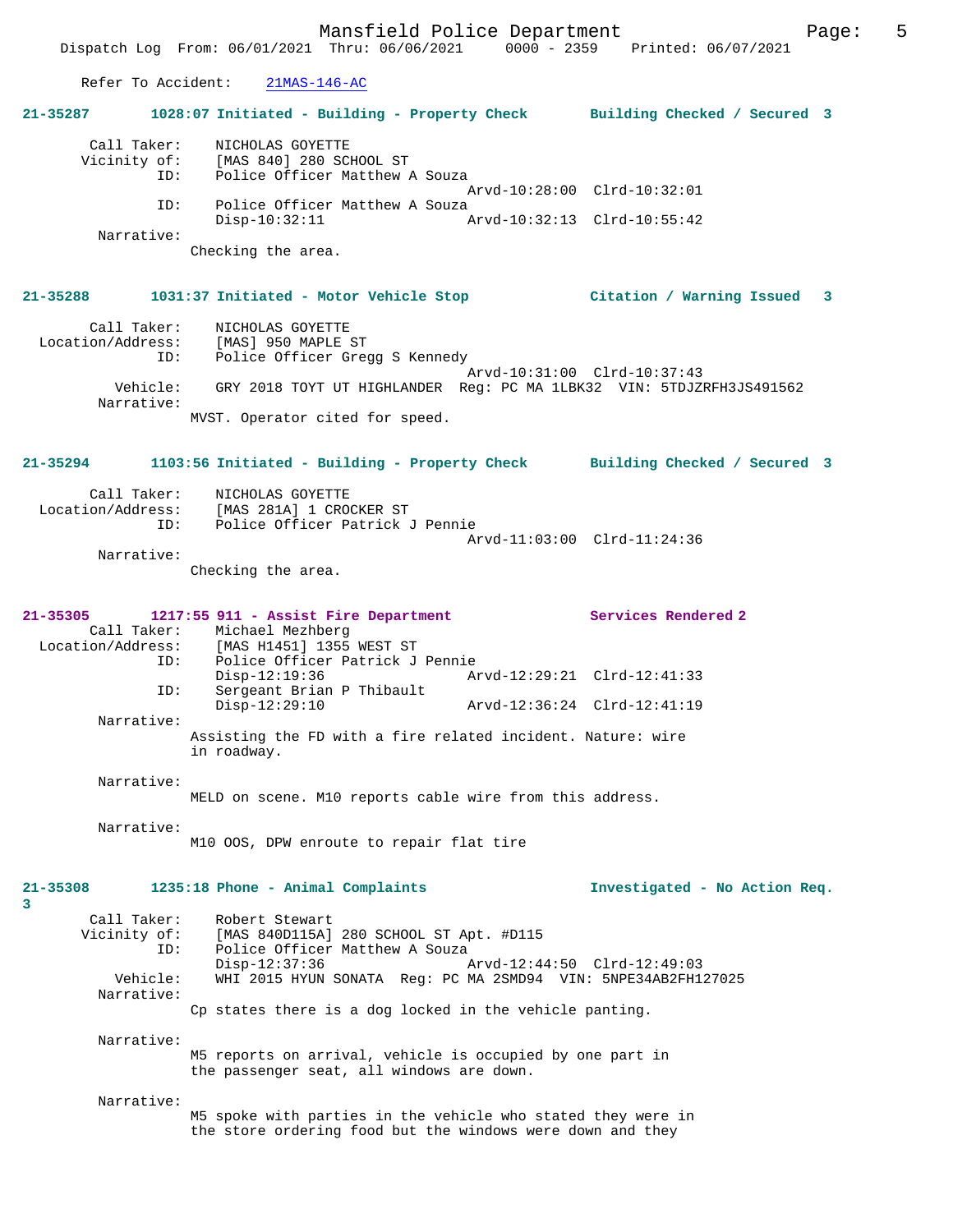were not in there for twenty minutes.

| 21-35313<br>Call Taker:<br>Location/Address:               | 1305:24 911 - Sudden / Unattended Death<br>Michael Mezhberg<br>[MAS] 50 FREDRIC LN                                                                                                                                                              | Incident Report<br>$\mathbf{1}$ |
|------------------------------------------------------------|-------------------------------------------------------------------------------------------------------------------------------------------------------------------------------------------------------------------------------------------------|---------------------------------|
| ID:                                                        | Police Officer Gregg S Kennedy<br>$Disp-13:06:18$                                                                                                                                                                                               | Arvd-13:09:42 Clrd-14:48:44     |
| ID:                                                        | Sergeant Brian P Thibault<br>$Disp-13:06:33$                                                                                                                                                                                                    | Arvd-13:15:31 Clrd-14:43:54     |
| ID:<br>ID:                                                 | Detective Anthony R Lattanzio<br>$Disp-14:20:12$<br>Arvd-14:20:28<br>Detective Christopher P Walsh                                                                                                                                              | Clrd-18:21:35                   |
| ID:                                                        | Police Officer Andrew J Kelley                                                                                                                                                                                                                  | Arvd-14:20:21 Clrd-18:21:37     |
| ID:                                                        | Arvd-16:03:31<br>Police Officer Joshua S Ellender                                                                                                                                                                                               | $Clrd-16:54:21$                 |
| ID:                                                        | Police Officer Beau J Palanza<br>Sergeant Jeffrey G Bombard                                                                                                                                                                                     | Arvd-16:03:35 Clrd-18:21:39     |
| Vehicle:<br>Vehicle:<br>Vehicle:<br>Vehicle:<br>Narrative: | Disp-16:45:19<br>WHI 2012 MERZ UT Reg: PC FL CHLQ41 VIN: 4JGDA5HB8CA022596<br>BLK 2016 MERZ CLS Reg: PC MA 8NX179 VIN: WDDLJ6HB8GA159314<br>WHI 2017 FORD F150 Req: PAV MA TRMA24 VIN: 1FTFW1RG7HFA79321<br>WHI 2013 AUDI 4D Req: PC IL BA40766 | Arvd-16:45:22 Clrd-17:01:45     |
|                                                            | Assisting the FD with a fire related incident. Nature:                                                                                                                                                                                          |                                 |
| Narrative:                                                 |                                                                                                                                                                                                                                                 |                                 |
| Narrative:                                                 |                                                                                                                                                                                                                                                 |                                 |
| Narrative:                                                 |                                                                                                                                                                                                                                                 |                                 |
| Narrative:                                                 | Operator of the Mercedes van was stopped and was advised<br>that the residence is secured.                                                                                                                                                      |                                 |
| Narrative:                                                 |                                                                                                                                                                                                                                                 |                                 |
| Narrative:                                                 | Everything is calm. Father and son are speaking with the<br>detective over the phone.                                                                                                                                                           |                                 |
| Narrative:                                                 | Operator of the Ford F150 was advised and is leaving.                                                                                                                                                                                           |                                 |
| Narrative:                                                 | Brother operating IL reg was advised.                                                                                                                                                                                                           |                                 |
| Narrative:                                                 | See report for further.                                                                                                                                                                                                                         |                                 |
| Refer To Incident:                                         | $21MAS-560-OF$                                                                                                                                                                                                                                  |                                 |
| 21-35324<br>Call Taker:<br>Location/Address:<br>ID:        | 1415:25 Phone - Assist Fire Department<br>Michael Mezhberg<br>[MAS 9] 25 COBB ST Apt. #B104<br>Police Officer Patrick J Pennie<br>$Disp-14:18:35$<br>Arvd-14:24:47 Clrd-14:28:37                                                                | Services Rendered 2             |
| Narrative:                                                 | Assisting the FD with a fire related incident. Nature:                                                                                                                                                                                          |                                 |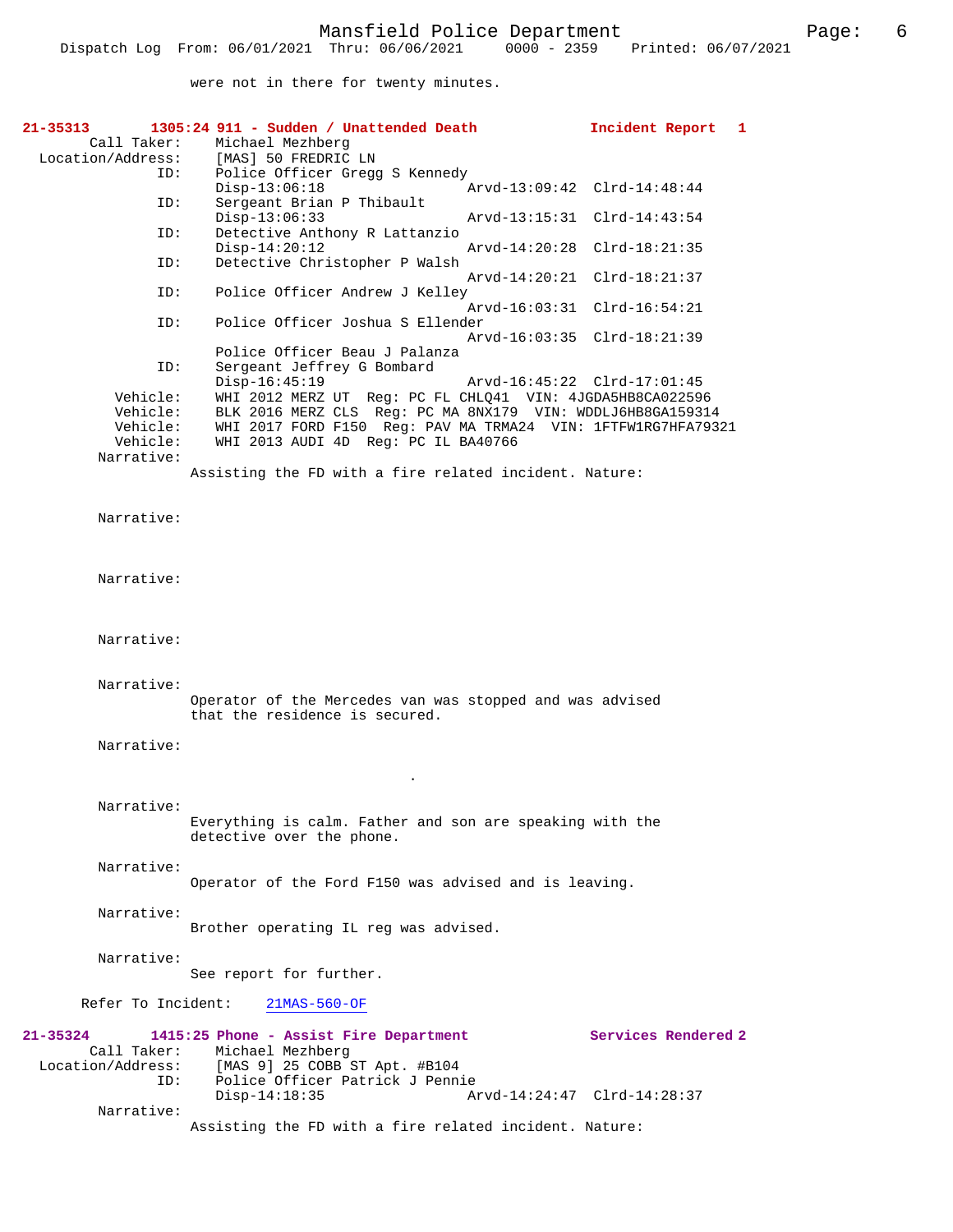Cp states her electric wheelchair died and needs assistance.

| 21-35332<br>$\mathbf{2}^{\circ}$                        | 1430:05 Phone - 911 Hang-ups & Verifications Confirmed misdial/Accdntl Call                                                   |                             |   |
|---------------------------------------------------------|-------------------------------------------------------------------------------------------------------------------------------|-----------------------------|---|
| Call Taker:<br>Location/Address:<br>ID:                 | Robert Stewart<br>[MAS H6529] 52 WILLOW ST<br>Police Officer Matthew A Souza                                                  |                             |   |
|                                                         | $Disp-14:34:23$                                                                                                               | $Clrd-14:35:42$             |   |
| ID:                                                     | Police Officer Patrick J Pennie<br>$Disp-14:35:38$                                                                            | Arvd-14:40:06 Clrd-14:41:27 |   |
| Narrative:                                              | Checking on a 911 hang up.                                                                                                    |                             |   |
|                                                         | Contact made?: Yes, caller states that her 5yr old dialed and<br>wanted his trash taken out.                                  |                             |   |
|                                                         | Cellphone? $(y/n)$ : yes<br>Uncertainty radius: 65 meters                                                                     |                             |   |
| $21 - 35342$                                            | 1518:46 Phone - Animal Complaints                                                                                             | Incident Report 3           |   |
| Location/Address:                                       | Call Taker: Robert Stewart<br>[MAS H3573] 793 WARE ST<br>ID:<br>Police Officer Patrick J Pennie                               |                             |   |
| ID:                                                     | $Disp-15:22:41$<br>animal control Jeffrey S Collins                                                                           | Arvd-15:31:16 Clrd-15:44:57 |   |
| Narrative:                                              | $Disp-15:31:43$                                                                                                               | Arvd-15:45:08 Clrd-15:45:10 |   |
|                                                         | Caller would like to speak with an officer regarding being<br>bit by a dog while she was out running.                         |                             |   |
| Narrative:                                              | M10 reports party believes this occurred in Norton, no                                                                        |                             |   |
|                                                         | medical needed. ACO Collins to follow up with Norton ACO.                                                                     |                             |   |
|                                                         | See OF report for further.                                                                                                    |                             |   |
|                                                         |                                                                                                                               |                             |   |
| Refer To Incident:                                      | $21MAS-561-OF$                                                                                                                |                             |   |
| $21 - 35362$                                            | 1804:09 Phone - Assist Other Agency                                                                                           | Unfounded/Unverifed         | 3 |
| Call Taker:<br>Vicinity of:                             | NICHOLAS GOYETTE<br>[MAS] SOUTH MAIN ST                                                                                       |                             |   |
| ID:<br>ID:                                              | Police Officer Danielle C Titus<br>$Disp-18:06:15$<br>Police Officer Andrew J Kelley                                          | Arvd-18:06:41 Clrd-18:10:04 |   |
| Narrative:                                              | $Disp-18:06:43$                                                                                                               | Arvd-18:06:46 Clrd-18:10:06 |   |
|                                                         | Assist Norton with MVAH in their town. Desc: Grey Nissan<br>Titan with RI plates. Fleeing from Mcdonalds area towards<br>495. |                             |   |
| Narrative:                                              | M13 checked S Main St to S Common and School. No findings.                                                                    |                             |   |
| Narrative:                                              | Units checked the areas, nothing found.                                                                                       |                             |   |
| $21 - 35374$<br>Call Taker:<br>Location/Address:<br>ID: | 2013:07 Walk-In - Vandalism<br>Support Staff Heather A Sullivan<br>[MAS H1714] 95 SOUTH ST<br>Police Officer Danielle C Titus | Incident Report 3           |   |
| Narrative:                                              | $Disp-20:14:18$                                                                                                               | Arvd-20:40:52 Clrd-20:51:17 |   |
| Narrative:                                              | Walk in reporting past vandalism to his vehicle                                                                               |                             |   |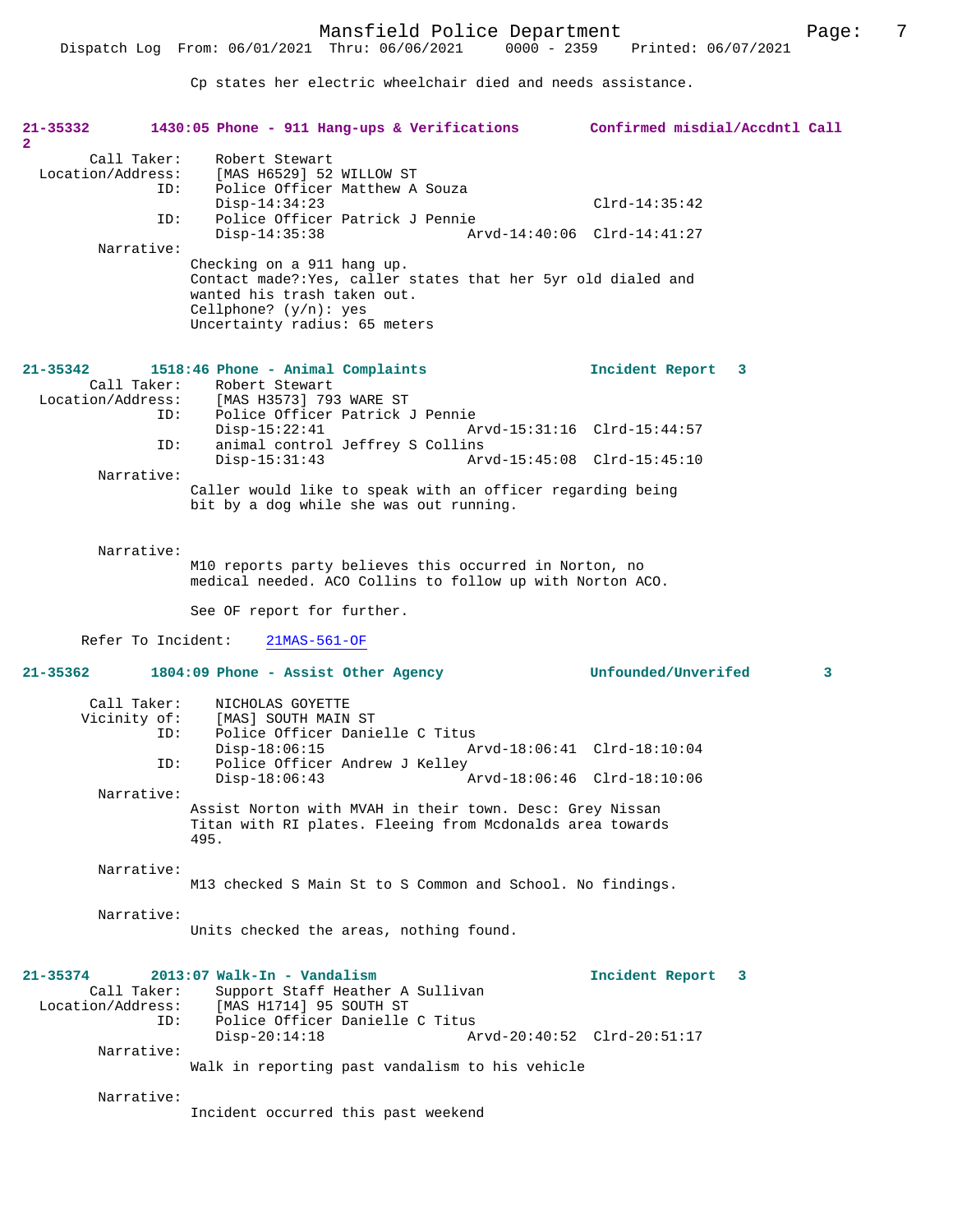|                                          | Mansfield Police Department<br>Dispatch Log From: 06/01/2021 Thru: 06/06/2021 0000 - 2359 Printed: 06/07/2021                        | 8<br>Page:                                                 |
|------------------------------------------|--------------------------------------------------------------------------------------------------------------------------------------|------------------------------------------------------------|
| Narrative:                               | See OF                                                                                                                               |                                                            |
|                                          |                                                                                                                                      |                                                            |
| Refer To Incident:                       | $21MAS-564-OF$                                                                                                                       |                                                            |
| 21-35376                                 | 2028:03 Initiated - Building - Property Check Building Checked / Secured 3                                                           |                                                            |
| Call Taker:<br>Location/Address:<br>ID:  | Ryan O'Rourke<br>[MAS 281A] 1 CROCKER ST<br>Police Officer Joshua S Ellender                                                         | Arvd-20:28:00 Clrd-20:34:21                                |
|                                          | Police Officer Beau J Palanza                                                                                                        |                                                            |
| Narrative:                               | Checking the area.                                                                                                                   |                                                            |
| 21-35379<br>$\mathbf{2}$                 | 2031:26 Phone - 911 Hang-ups & Verifications Confirmed misdial/Accdntl Call                                                          |                                                            |
| Call Taker:<br>ID:                       | Jennifer Napolitano<br>Location/Address: [MAS 4] 31 HAMPSHIRE ST Apt. #143<br>Police Officer Joshua S Ellender<br>$Disp-20:34:54$    | Arvd-20:39:31 Clrd-20:47:11                                |
| Narrative:                               | Police Officer Beau J Palanza<br>Checking on a 911 misdial.<br>Contact made?: yes<br>Cellphone? $(y/n):yes$                          |                                                            |
|                                          | Uncertainty radius:<br>Caller will meet the officer at the door.                                                                     |                                                            |
| $21 - 35384$<br>Location/Address:<br>ID: | 2103:38 Phone - Well Being Check<br>Call Taker: Jennifer Napolitano<br>[MAS H1745] 195 TREMONT ST<br>Police Officer Danielle C Titus | Spoken To<br>3                                             |
| ID:                                      | $Disp-21:05:35$<br>Police Officer Joshua S Ellender<br>$Disp-21:07:33$<br>Police Officer Beau J Palanza                              | Arvd-21:16:30 Clrd-21:22:23<br>Arvd-21:13:53 Clrd-21:22:25 |
| Narrative:                               |                                                                                                                                      |                                                            |
|                                          | Cp requests a WBC on his wife. last heard from 4 hours ago.                                                                          |                                                            |
| Narrative:                               | party checks ok. will be calling her husband.                                                                                        |                                                            |
| $21 - 35386$                             | 2125:10 Initiated - Building - Property Check                                                                                        | Building Checked / Secured 3                               |
| Call Taker:<br>Location/Address:<br>ID:  | Ryan O'Rourke<br>[MAS 4] 31 HAMPSHIRE ST<br>Police Officer Danielle C Titus                                                          |                                                            |
| Narrative:                               | Checking the area.                                                                                                                   | Arvd-21:25:00 Clrd-21:32:14                                |
| 21-35388                                 | 2125:37 Initiated - Building - Property Check Building Checked / Secured 3                                                           |                                                            |
| Call Taker:<br>ID:                       | Ryan O'Rourke<br>Location/Address: [MAS 139] 265 FRUIT ST<br>Police Officer Andrew J Kelley                                          | Arvd-21:25:00 Clrd-21:32:40                                |
| Narrative:                               | Checking the area.                                                                                                                   |                                                            |
|                                          |                                                                                                                                      |                                                            |
| 21-35391                                 | 2132:23 Initiated - Building - Property Check Building Checked / Secured 3                                                           |                                                            |
| Call Taker:<br>Location/Address:         | Ryan O'Rourke<br>[MAS 2] 60 FORBES BLVD                                                                                              |                                                            |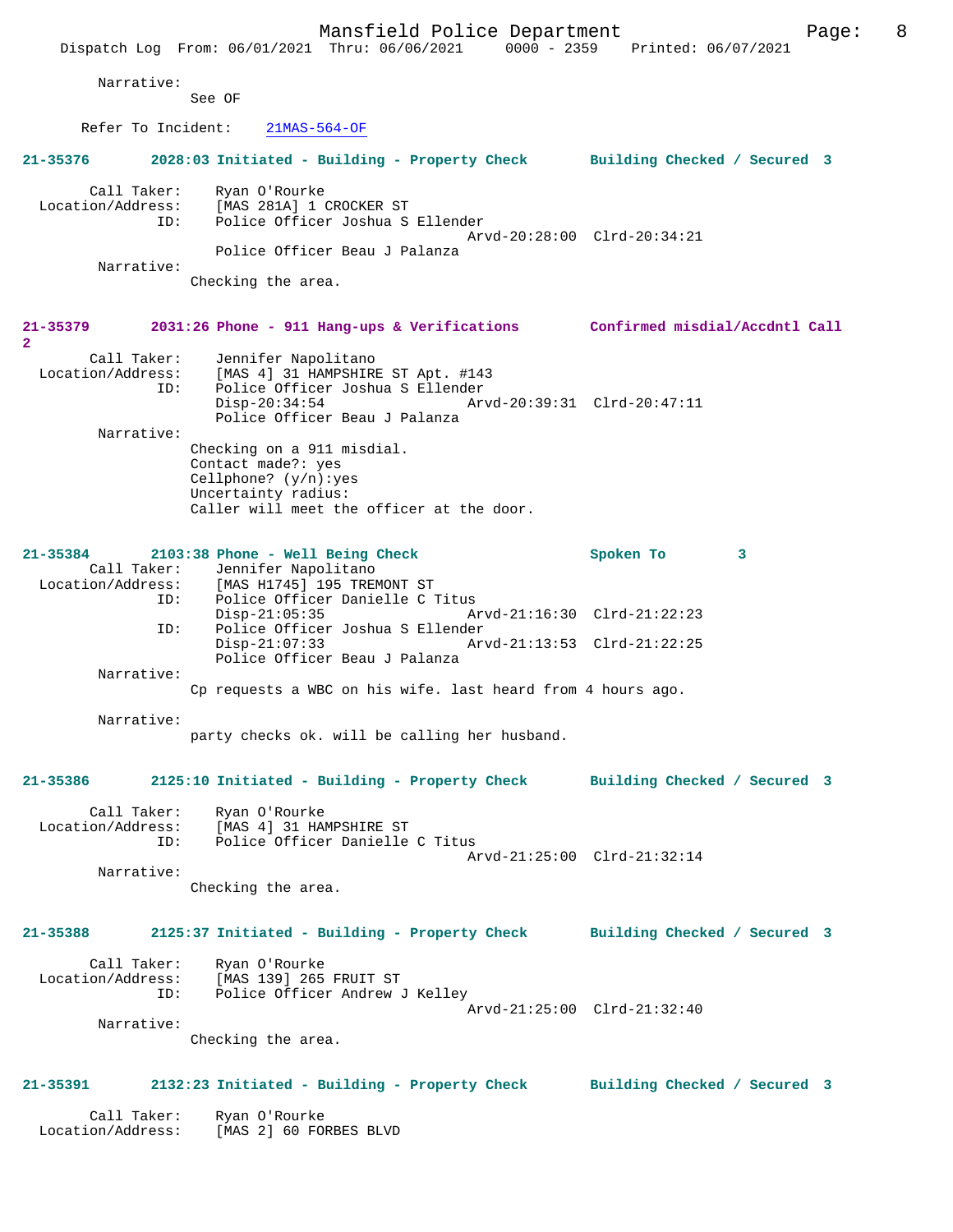|                                                                                           |     | Dispatch Log From: 06/01/2021 Thru: 06/06/2021 0000 - 2359 Printed: 06/07/2021                             | Mansfield Police Department |                             |                          | Page: | 9 |
|-------------------------------------------------------------------------------------------|-----|------------------------------------------------------------------------------------------------------------|-----------------------------|-----------------------------|--------------------------|-------|---|
|                                                                                           |     | ID: Police Officer Danielle C Titus                                                                        |                             | Arvd-21:32:00 Clrd-21:38:38 |                          |       |   |
| Narrative:                                                                                |     |                                                                                                            |                             |                             |                          |       |   |
|                                                                                           |     | Checking the area.                                                                                         |                             |                             |                          |       |   |
| 21-35392                                                                                  |     | 2132:46 Initiated - Building - Property Check Building Checked / Secured 3                                 |                             |                             |                          |       |   |
| Call Taker:                                                                               |     | Ryan O'Rourke<br>Location/Address: [MAS 895] 175 FRUIT ST<br>ID: Police Officer Andrew J Kelley            |                             | Arvd-21:32:00 Clrd-21:37:26 |                          |       |   |
| Narrative:                                                                                |     |                                                                                                            |                             |                             |                          |       |   |
|                                                                                           |     | Checking the area.                                                                                         |                             |                             |                          |       |   |
| 21-35393                                                                                  |     | 2140:52 Other - Well Being Check                                                                           |                             |                             | Investigated - No Report | 3     |   |
| Call Taker:<br>Location/Address:                                                          | ID: | Support Staff Heather A Sullivan<br>[MAS 417G] 17 FRANCIS AVE Apt. #01<br>Police Officer Andrew J Kelley   |                             |                             |                          |       |   |
|                                                                                           |     | $Disp-21:43:28$                                                                                            |                             |                             |                          |       |   |
|                                                                                           | ID: | Police Officer Joshua S Ellender<br>$Disp-21:43:28$<br>Police Officer Beau J Palanza                       |                             |                             | $Clrd-21:43:39$          |       |   |
|                                                                                           | ID: | Police Officer Joshua S Ellender<br>$Disp-21:43:56$<br>Police Officer Beau J Palanza                       |                             |                             |                          |       |   |
| Narrative:                                                                                |     |                                                                                                            |                             |                             |                          |       |   |
| Narrative:                                                                                |     |                                                                                                            |                             |                             |                          |       |   |
| $21 - 35396$                                                                              |     | 2157:48 Initiated - Building - Property Check Building Checked / Secured 3                                 |                             |                             |                          |       |   |
| Call Taker:<br>Location/Address:                                                          |     | Ryan O'Rourke<br>[MAS 181B] 150 OAKLAND ST<br>ID: Police Officer Andrew J Kelley                           |                             |                             |                          |       |   |
|                                                                                           |     |                                                                                                            |                             | Arvd-21:57:00 Clrd-22:00:03 |                          |       |   |
| Narrative:                                                                                |     | Checking the area.                                                                                         |                             |                             |                          |       |   |
| 21-35418 2256:04 Initiated - Building - Property Check Building Checked / Secured 3       |     |                                                                                                            |                             |                             |                          |       |   |
|                                                                                           |     | Call Taker: Ryan O'Rourke<br>Location/Address: [MAS 170] 255 HOPE ST<br>ID: Police Officer Andrew J Kelley |                             | Arvd-22:56:00 Clrd-23:02:17 |                          |       |   |
| Narrative:                                                                                |     |                                                                                                            |                             |                             |                          |       |   |
|                                                                                           |     | Checking the area.                                                                                         |                             |                             |                          |       |   |
| 21-35421 2319:47 Initiated - Motor Vehicle Stop               Citation / Warning Issued 3 |     |                                                                                                            |                             |                             |                          |       |   |
| Location/Address:                                                                         | ID: | Call Taker: Ryan O'Rourke<br>[MAS] 200 CHAUNCY ST @ 234 CENTRAL ST<br>Police Officer Joshua S Ellender     |                             | Arvd-23:19:00 Clrd-23:26:11 |                          |       |   |
| Vehicle:<br>Narrative:                                                                    |     | Police Officer Beau J Palanza<br>GRN 2006 HYUN TUCSON Reg: PC MA 1XBV23 VIN: KM8JM12B16U411532<br>mv stop. |                             |                             |                          |       |   |
| Narrative:                                                                                |     |                                                                                                            |                             |                             |                          |       |   |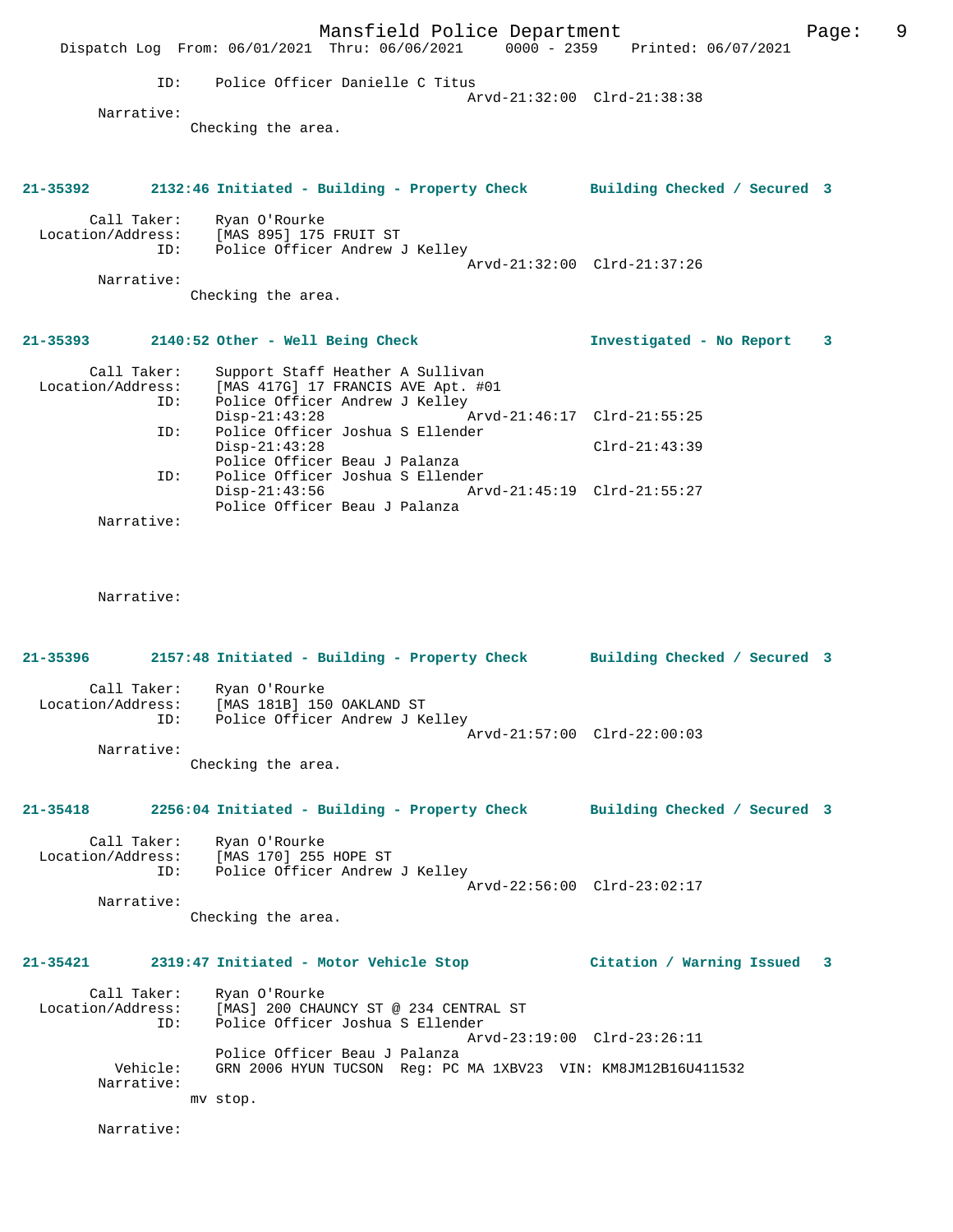Mansfield Police Department Form Page: 10 Dispatch Log From: 06/01/2021 Thru: 06/06/2021 0000 - 2359 Printed: 06/07/2021 citation issued to the operator for failure to stop. **For Date: 06/02/2021 - Wednesday 21-35434 0112:59 Initiated - Building - Property Check Building Checked / Secured 3** Call Taker: Ryan O'Rourke Location/Address: [MAS 1015] 30 CHAUNCY ST ID: Police Officer Derek M Stark Arvd-01:12:00 Clrd-01:24:48 Narrative: Checking the area. **21-35436 0117:21 Initiated - Building - Property Check Building Checked / Secured 3** Call Taker: Ryan O'Rourke Vicinity of: [MAS] 4 ERICK RD @ 15 BONNEY LN ID: Police Officer Christopher D Sorge Arvd-01:17:00 Clrd-01:28:28 Narrative: Checking the area. **21-35439 0121:35 Initiated - Building - Property Check Building Checked / Secured 3** Call Taker: Ryan O'Rourke Location/Address: [MAS 907E] 390 WEST ST ID: Patrolman David Schepis Arvd-01:21:00 Clrd-01:30:53 Narrative: Checking the area. **21-35448 0131:26 Initiated - Motor Vehicle Stop Citation / Warning Issued 3** Call Taker: Ryan O'Rourke Location/Address: [MAS] 86 EASTMAN ST @ 0 AUTUMN LN ID: Police Officer Christopher D Sorge Arvd-01:31:00 Clrd-01:40:26<br>Vehicle: BLK 2021 NISS SENTRA Reg: PC MA 2MCW13 VIN: 3N1AB8CV3MY26 BLK 2021 NISS SENTRA Reg: PC MA 2MCW13 VIN: 3N1AB8CV3MY263716 Narrative: mv stop. Narrative: citation to the RO for speeding. **21-35450 0140:36 Initiated - Building - Property Check Building Checked / Secured 3** Call Taker: Ryan O'Rourke Location/Address: [MAS 281A] 1 CROCKER ST Police Officer Andrew J Kelley Arvd-01:40:00 Clrd-01:49:21 Narrative: Checking the area. **21-35451 0143:36 Initiated - Building - Property Check Building Checked / Secured 3** Call Taker: Ryan O'Rourke Location/Address: [MAS 840] 280 SCHOOL ST ID: Patrolman David Schepis Arvd-01:43:00 Clrd-01:57:23 Narrative: Checking the area.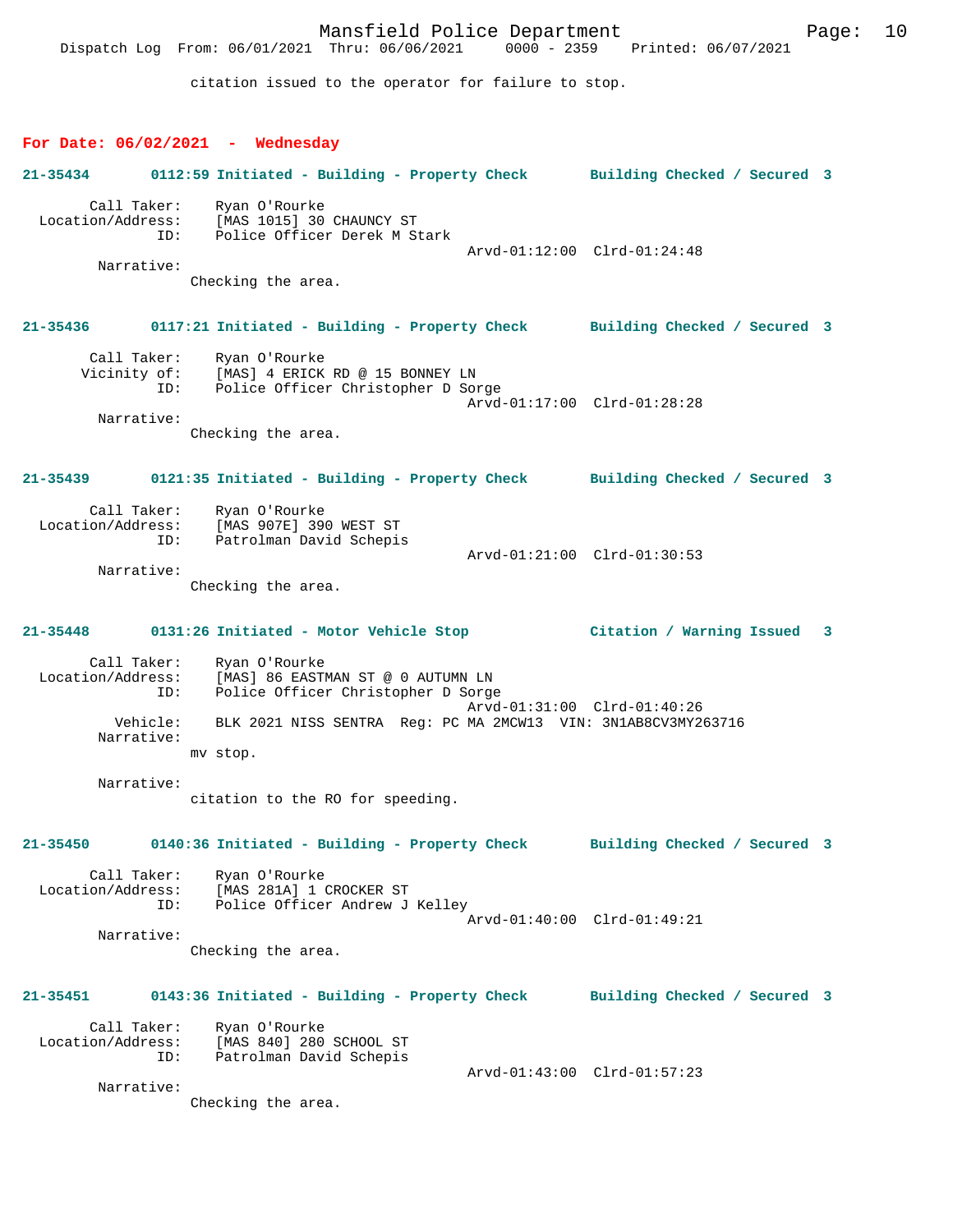Mansfield Police Department Page: 11 Dispatch Log From: 06/01/2021 Thru: 06/06/2021 **21-35452 0144:55 Initiated - Building - Property Check Building Checked / Secured 3** Call Taker: Ryan O'Rourke Location/Address: [MAS 181B] 150 OAKLAND ST ID: Police Officer Derek M Stark Arvd-01:44:00 Clrd-01:56:55 Narrative: Checking the area. **21-35455 0157:03 Initiated - Building - Property Check Building Checked / Secured 3** Call Taker: Ryan O'Rourke<br>Location/Address: [MAS] NORTH M ess: [MAS] NORTH MAIN ST<br>ID: Police Officer Derel Police Officer Derek M Stark Arvd-01:57:00 Clrd-02:30:38 ID: Police Officer Andrew J Kelley<br>Disp-02:23:12  $\sigma$ Arvd-02:23:14 Clrd-02:29:00 Narrative: Checking the area. Narrative: M14 checking on an audible alarm. Narrative: Alarm coming from Auto Body Pros. **21-35464 0227:49 Phone - Suspicious Actv / Persn / Veh Investigated - No Report 2** Call Taker: Stephen Martell<br>Location/Address: [MAS 280] 440 F [MAS 280] 440 FORBES BLVD ID: Patrolman David Schepis<br>Disp-02:32:02 Disp-02:32:02 Arvd-02:33:46 Clrd-02:54:43<br>TD: Police Officer Derek M Stark Police Officer Derek M Stark<br>Disp-02:32:06 Disp-02:32:06 Arvd-02:34:48 Clrd-02:54:41 Narrative: Rp states a suspiscious vehicle that drives by every night. Chevy suburban color tan with dark tinted windows. The security guard states that he will meet the officer on the front of the building. Narrative: Caller wants to file a report with an officer. Narrative: M14 will be checking the industrial park for a vehicle matching the description. Narrative: RP reports vehicle comes by between 0145 and 0215 for the last handful of months, slows down by the lot then continues on. Narrative: M14 rpts no vehicles matching description in the industrial park. **21-35466 0305:33 Initiated - Building - Property Check Building Checked / Secured 3** Call Taker: Ryan O'Rourke<br>Location/Address: [MAS 240A] 18 ess: [MAS 240A] 189 CHAUNCY ST<br>ID: Police Officer Derek M St. Police Officer Derek M Stark Arvd-03:05:00 Clrd-03:05:57 Narrative: Checking the area.

**21-35468 0308:04 Initiated - Building - Property Check Building Checked / Secured 3**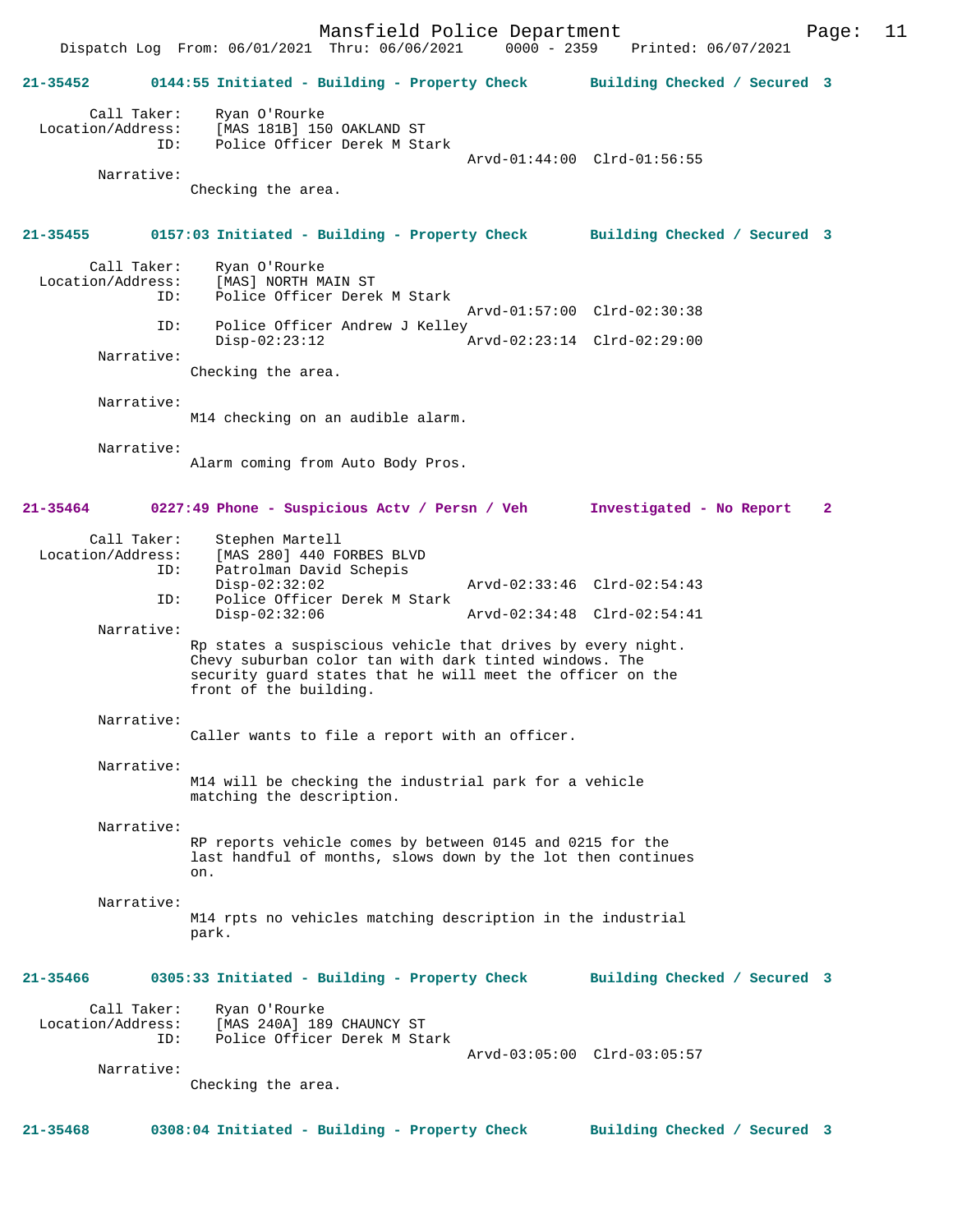Mansfield Police Department Page: 12

|                                                     | FRIDITION I OITCO DOPUL CHIONO<br>Dispatch Log From: 06/01/2021 Thru: 06/06/2021 0000 - 2359 Printed: 06/07/2021                                                                                |                             |                             | $-0.9$       |
|-----------------------------------------------------|-------------------------------------------------------------------------------------------------------------------------------------------------------------------------------------------------|-----------------------------|-----------------------------|--------------|
| Narrative:                                          | Call Taker: Ryan O'Rourke<br>Location/Address: [MAS 834] 261 CHAUNCY ST<br>ID: Police Officer Derek M Stark                                                                                     |                             | Arvd-03:08:00 Clrd-03:13:51 |              |
|                                                     | Checking the area.                                                                                                                                                                              |                             |                             |              |
|                                                     | 21-35470 0319:10 Initiated - Building - Property Check Building Checked / Secured 3                                                                                                             |                             |                             |              |
|                                                     | Call Taker: Ryan O'Rourke<br>Location/Address: [MAS 814] 50 WEST CHURCH ST<br>ID: Police Officer Derek M Stark                                                                                  | Arvd-03:19:00 Clrd-03:24:44 |                             |              |
| Narrative:                                          | Checking the area.                                                                                                                                                                              |                             |                             |              |
|                                                     | 21-35474 		 0423:12 Initiated - Building - Property Check 		 Building Checked / Secured 3                                                                                                       |                             |                             |              |
|                                                     | Call Taker: Ryan O'Rourke<br>Location/Address: [MAS 2] 60 FORBES BLVD<br>ID: Patrolman David Schepis                                                                                            |                             |                             |              |
| Narrative:                                          | checking the area hotels.                                                                                                                                                                       | Arvd-04:23:00 Clrd-04:39:02 |                             |              |
|                                                     | 21-35482 0633:26 Initiated - Follow up Investigation 11 Investigated - No Report                                                                                                                |                             |                             | 3            |
|                                                     | Call Taker: Ryan O'Rourke<br>Location/Address: [MAS 181B] 150 OAKLAND ST<br>ID: Police Officer Derek M Stark                                                                                    |                             |                             |              |
| Narrative:                                          | Conducting a follow up in the area to a previously reported<br>incident.                                                                                                                        | Arvd-06:33:00 Clrd-06:54:32 |                             |              |
|                                                     | 21-35490 0700:38 Radio - Assist Fire Department                                                                                                                                                 |                             | Referred to Other Agency    | $\mathbf{2}$ |
| Location/Address:<br>ID:                            | Call Taker: Kieran M Ruth<br>[MAS 99] 334 CENTRAL ST<br>Police Officer Derek M Stark<br>$Disp-07:01:32$                                                                                         |                             | Arvd-07:01:36 Clrd-07:33:12 |              |
| Narrative:                                          | Assisting the FD with a fire related incident. Nature: Smell<br>of natural gas n the area                                                                                                       |                             |                             |              |
| 21-35496<br>0743<br>Call Taker:<br>ID:              | Initiated - Parking Violations<br>Animal Control Steven Simonds<br>Location/Address: [MAS] 43 NORTH MAIN ST @ 13 PARK ST<br>Animal Control Steven Simonds                                       |                             | Services Rendered 3         |              |
| Narrative:                                          | checking area for parking violations                                                                                                                                                            |                             | Arvd-07:44:07 Clrd-08:02:08 |              |
| 21-35507<br>Call Taker:<br>Location/Address:<br>ID: | 0912:15 Phone - Assist Citizen - P S A<br>William Casey<br>[MAS H5418] 326 FRANKLIN ST<br>Police Officer Patrick J Pennie<br>Disp-09:16:56                                                      | Arvd-09:23:59 Clrd-09:41:09 | Spoken To<br>3              |              |
| Narrative:                                          | Cp states her mother moved up from out of state and moving<br>company gave them the wrong property. CP is still looking<br>for her property and moving company is not returning their<br>calls. |                             |                             |              |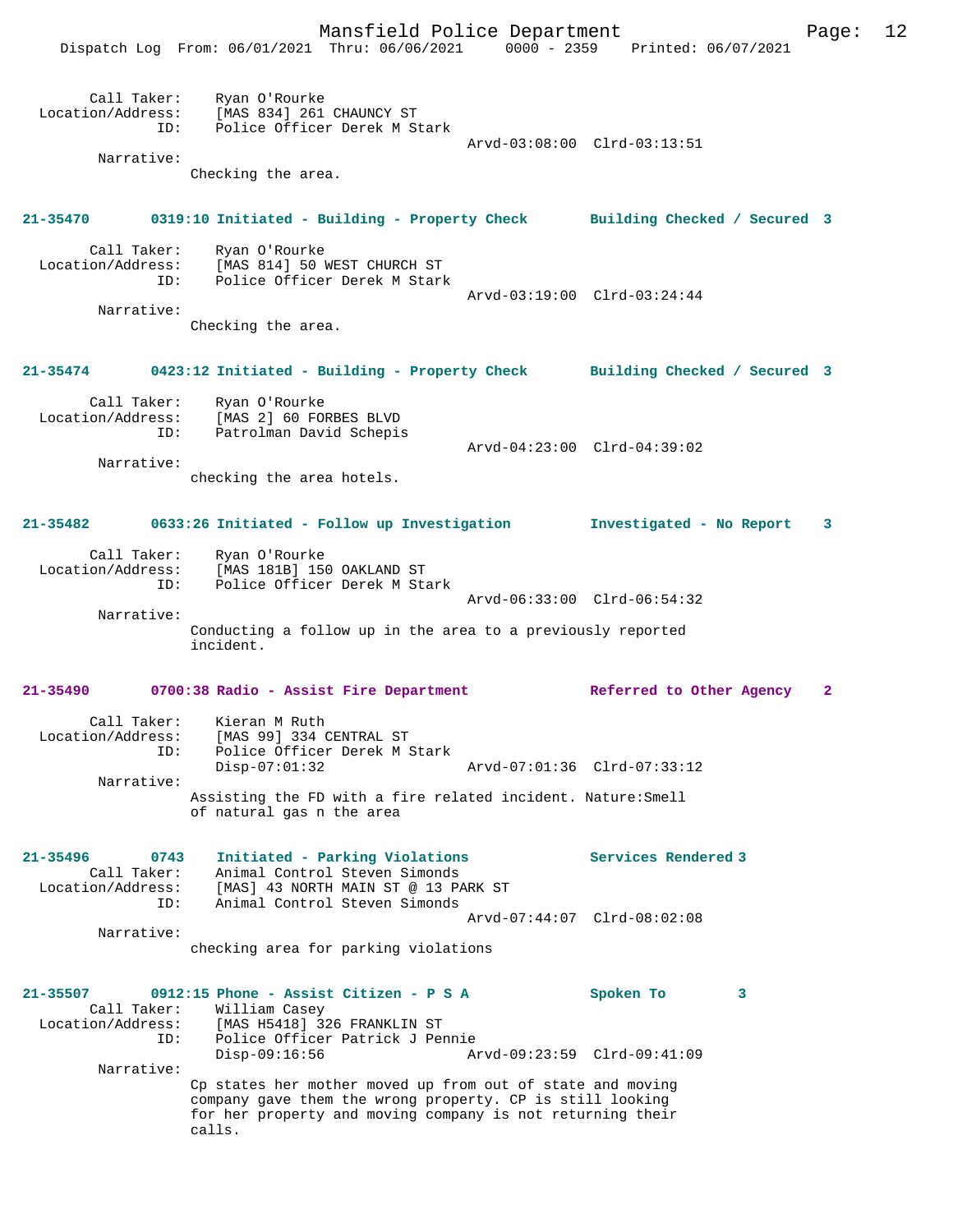| Narrative:               |                                                                              |                             |   |
|--------------------------|------------------------------------------------------------------------------|-----------------------------|---|
|                          | Party advised this is a civil matter                                         |                             |   |
| 21-35508                 | 0915:21 Phone - Assist Fire Department                                       | Referred to Other Agency    | 2 |
| Call Taker:              | Kieran M Ruth                                                                |                             |   |
| Location/Address:        | [MAS 432] 12 BONNEY LN Apt. #19                                              |                             |   |
| ID:                      | Sergeant Thomas R Connor<br>$Disp-09:16:22$                                  | Arvd-09:20:15 Clrd-09:29:51 |   |
| Narrative:               |                                                                              |                             |   |
|                          | Assisting the FD with a fire related incident. Nature:                       |                             |   |
| Narrative:               |                                                                              |                             |   |
|                          |                                                                              |                             |   |
| 21-35516<br>0950         | Initiated - Parking Violations                                               | Services Rendered 3         |   |
| Call Taker:              | Animal Control Steven Simonds                                                |                             |   |
| Location/Address:<br>ID: | [MAS] 242 NORTH MAIN ST @ 16 OLD COLONY WAY<br>Animal Control Steven Simonds |                             |   |
|                          |                                                                              | Arvd-09:50:58 Clrd-10:10:17 |   |
| ID:                      | Animal Control Steven Simonds<br>$Disp-10:21:37$                             | $Clrd-10:21:48$             |   |
| Narrative:               |                                                                              |                             |   |
|                          | checking area for parking violations                                         |                             |   |
| 21-35518<br>1008         | Initiated - Speed Trailer/Signs Deployed Services Rendered 3                 |                             |   |
| Call Taker:              | Animal Control Steven Simonds                                                |                             |   |
| Location/Address:<br>ID: | [MAS] MAPLE ST<br>Animal Control Steven Simonds                              |                             |   |
|                          |                                                                              | Arvd-10:10:17 Clrd-10:21:34 |   |
| Narrative:               |                                                                              |                             |   |
|                          | changing batteries on speed sign                                             |                             |   |
| $21 - 35528$<br>1135     | Initiated - Parking Violations                                               | Services Rendered 3         |   |
| Call Taker:              | Animal Control Steven Simonds                                                |                             |   |
| Location/Address:<br>ID: | [MAS] 255 NORTH MAIN ST @ 8 COTTAGE ST<br>Animal Control Steven Simonds      |                             |   |
|                          |                                                                              | Arvd-11:36:18 Clrd-12:23:06 |   |
| Narrative:               | checking area for parking violations                                         |                             |   |
|                          |                                                                              |                             |   |
| Narrative:               | tagged MN DBG973 in small lot off of old colony way for                      |                             |   |
|                          | overtime parking. This vehicle has a flat and airbag                         |                             |   |
|                          | deployment                                                                   |                             |   |
| $21 - 35538$<br>1257     | Initiated - Parking Violations                                               | Services Rendered 3         |   |
| Call Taker:              | Animal Control Steven Simonds                                                |                             |   |
| Location/Address:<br>ID: | [MAS] 126 NORTH MAIN ST @ 10 VILLA ST<br>Animal Control Steven Simonds       |                             |   |
|                          |                                                                              | Arvd-12:57:56 Clrd-13:16:52 |   |
| Narrative:               | checking area for parking violations                                         |                             |   |
|                          |                                                                              |                             |   |
| 21-35539                 | 1303:33 Initiated - Building - Property Check Building Checked / Secured 3   |                             |   |
| Call Taker:              | Kieran M Ruth                                                                |                             |   |
| Location/Address:<br>ID: | [MAS 840] 280 SCHOOL ST<br>Police Officer Matthew A Souza                    |                             |   |
|                          |                                                                              | Arvd-13:03:00 Clrd-13:36:29 |   |
| Narrative:               | Checking the area.                                                           |                             |   |
|                          |                                                                              |                             |   |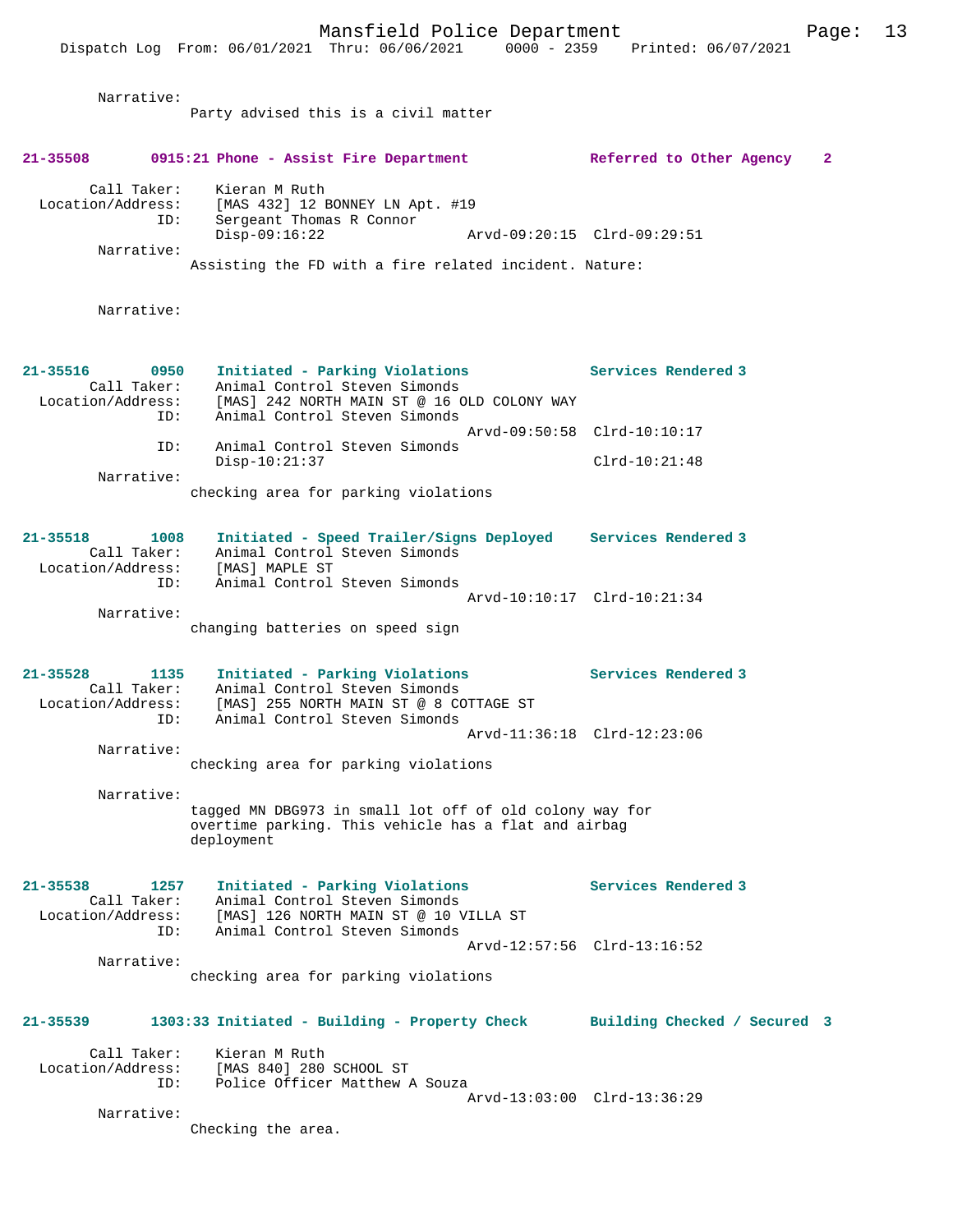| 21-35541                                         | 1325:11 Initiated - Building - Property Check Building Checked / Secured 3                                                                                                                                                                                                                                               |                             |  |
|--------------------------------------------------|--------------------------------------------------------------------------------------------------------------------------------------------------------------------------------------------------------------------------------------------------------------------------------------------------------------------------|-----------------------------|--|
| Call Taker:<br>Location/Address:<br>Narrative:   | Kieran M Ruth<br>[MAS 418] 21 FRANCIS AVE<br>Police Officer Patrick J Pennie<br>ID:                                                                                                                                                                                                                                      | Arvd-13:25:00 Clrd-13:49:05 |  |
|                                                  | Checking the area.                                                                                                                                                                                                                                                                                                       |                             |  |
| $21 - 35542$<br>Call Taker:<br>Location/Address: | 1332<br>Initiated - Parking Violations<br>Animal Control Steven Simonds<br>[MAS 12] 250 EAST ST                                                                                                                                                                                                                          | Services Rendered 3         |  |
| Narrative:                                       | Animal Control Steven Simonds<br>ID:                                                                                                                                                                                                                                                                                     | Arvd-13:40:45 Clrd-14:42:38 |  |
|                                                  | covering school crossing                                                                                                                                                                                                                                                                                                 |                             |  |
| 21-35546                                         | 1349:13 Initiated - Building - Property Check Building Checked / Secured 3                                                                                                                                                                                                                                               |                             |  |
| Call Taker:<br>Location/Address:                 | Kieran M Ruth<br>[MAS 1038] NORTH MAIN ST<br>Police Officer Patrick J Pennie<br>ID:                                                                                                                                                                                                                                      |                             |  |
| Narrative:                                       |                                                                                                                                                                                                                                                                                                                          | Arvd-13:49:00 Clrd-14:13:04 |  |
|                                                  | Checking the area.                                                                                                                                                                                                                                                                                                       |                             |  |
| 21-35565                                         | 1541:49 Radio - Motor Veh Acc - Hit & Run<br>Call Taker: Kieran M Ruth                                                                                                                                                                                                                                                   | Incident Report 1           |  |
|                                                  | Location/Address: [MAS 81] 30 CHAUNCY ST<br>Police Officer Matthew A Souza<br>ID:<br>$Disp-15:42:42$                                                                                                                                                                                                                     | Arvd-15:42:55 Clrd-15:58:41 |  |
| Narrative:                                       | In for a past MVA in the parking lot                                                                                                                                                                                                                                                                                     |                             |  |
| Narrative:                                       |                                                                                                                                                                                                                                                                                                                          |                             |  |
|                                                  | The incident was a minor MVA between MA KB1/ASR and RI<br>1DB126, RP left phone number that was contacted by the other<br>party. The other party was aggressive on the phone and the<br>RP didn't feel comfortable going back to the scene because<br>of aggressive behavior. Took place at 14:45 hrs. No other<br>calls |                             |  |
|                                                  | Refer To Incident: 21MAS-565-OF                                                                                                                                                                                                                                                                                          |                             |  |
| 21-35566<br>Call Taker:<br>Location/Address:     | 1546:16 Phone - Neighbor Dispute<br>Jennifer Napolitano<br>[MAS 431] 14 BONNEY LN Apt. #BACK<br>Police Officer Patrick J Pennie<br>ID:                                                                                                                                                                                   | Incident Report<br>3        |  |
|                                                  | $Disp-15:48:38$<br>Sergeant Thomas R Connor<br>ID:                                                                                                                                                                                                                                                                       | $Clrd-15:49:58$             |  |
| Narrative:                                       | $Disp-15:49:52$                                                                                                                                                                                                                                                                                                          | Arvd-15:53:09 Clrd-16:21:08 |  |
|                                                  | Caller was verbally assaulted by another female. Other<br>female made threats to the caller                                                                                                                                                                                                                              |                             |  |
| Narrative:                                       | There is another witness on scene with the calling party and<br>believes the other party lives on Erick Rd. Party was<br>driving a gray car.                                                                                                                                                                             |                             |  |
| Narrative:                                       | Sgt. Connor believes he is off speaking with the aggressor                                                                                                                                                                                                                                                               |                             |  |
| Narrative:                                       |                                                                                                                                                                                                                                                                                                                          |                             |  |
|                                                  | Sgt. Connor was told both sides of the story and believes                                                                                                                                                                                                                                                                |                             |  |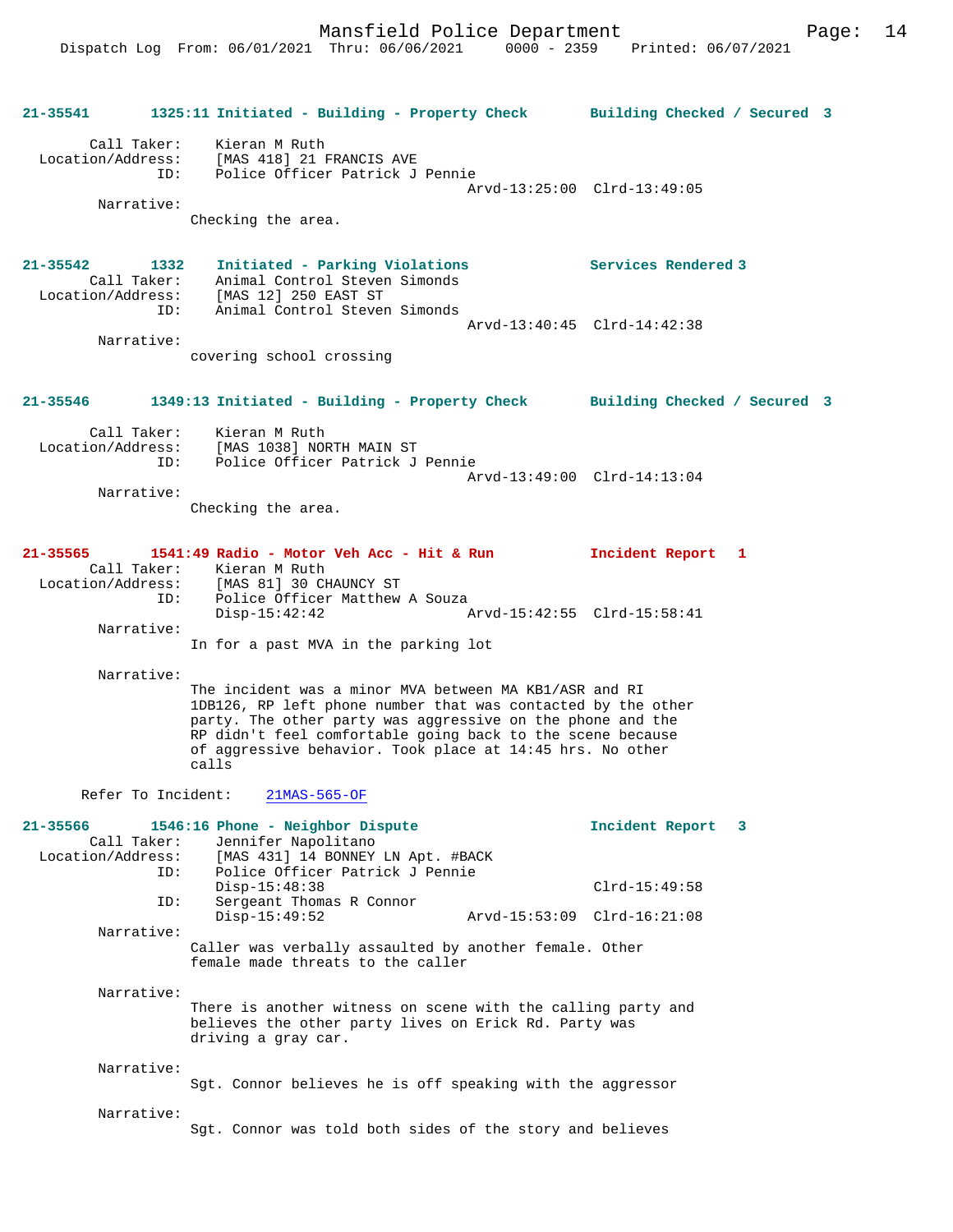Mansfield Police Department Fage: 15 Dispatch Log From: 06/01/2021 Thru: 06/06/2021 0000 - 2359 Printed: 06/07/2021 the truth is in the middle. Parties were advised about the town by laws. Refer To Incident: 21MAS-566-OF **21-35575 1637:58 Phone - Assist Fire Department Referred to Other Agency 2** Call Taker: Kieran M Ruth Location/Address: [MAS] 363 NORTH MAIN ST @ 54 CHAUNCY ST ID: Police Officer Patrick J Pennie Disp-16:46:06 Clrd-17:03:45 Narrative: Assisting the FD with a fire related incident. Nature: **21-35578 1656:57 Walk-In - Assist Citizen - P S A Assisted Party 3**  Call Taker: Support Staff Thomas Plunkett Location/Address: [MAS] 25 FRANKLIN ST @ 660 EAST ST Narrative: Walk in here to get witness name for crash report. Narrative: Party was advised by Sgt. Thibault **21-35597 1744:51 Initiated - Motor Vehicle Stop Citation / Warning Issued 3** Call Taker: Kieran M Ruth Location/Address: [MAS] 1720 WEST ST @ 2 CHAMBERS CT ID: Police Officer Andrew J Kelley Arvd-17:44:00 Clrd-17:53:45 Vehicle: WHI 2017 FORD F350 Reg: PC MA 9LHL10 VIN: 1FT8W3BT5HEE77113 Narrative: MV stop **21-35599 1752:17 Phone - Assist Citizen - P S A Spoken To 3**  Call Taker: William Casey Location/Address: [MAS H5217A] 36 SOUTH MAIN ST Apt. #1 ID: Police Officer Patrick J Pennie Disp-17:54:07 Arvd-18:04:29 Clrd-18:05:21 Narrative: Assist citizen with toilet issue. Homeowner has had no contact with landlord and only one toilet in the home Narrative: The RP got in touch with her landlord **21-35606 1824:44 Initiated - Motor Vehicle Stop Citation / Warning Issued 3** Call Taker: Kieran M Ruth Vicinity of: [MAS] 615 SCHOOL ST ID: Police Officer Andrew J Kelley Arvd-18:24:00 Clrd-18:29:35 Vehicle: BLU 2015 TOYT HIGHLA Reg: PC MA 29TL81 VIN: 5TDJKRFH9FS208058 Narrative: MV stop Narrative: Cited **21-35609 1845:23 Initiated - Motor Vehicle Stop Citation / Warning Issued 3** Call Taker: Nicole Boyer Vicinity of: [MAS 1017] RTE 140 SB ID: Police Officer Andrew J Kelley Arvd-18:45:00 Clrd-18:50:01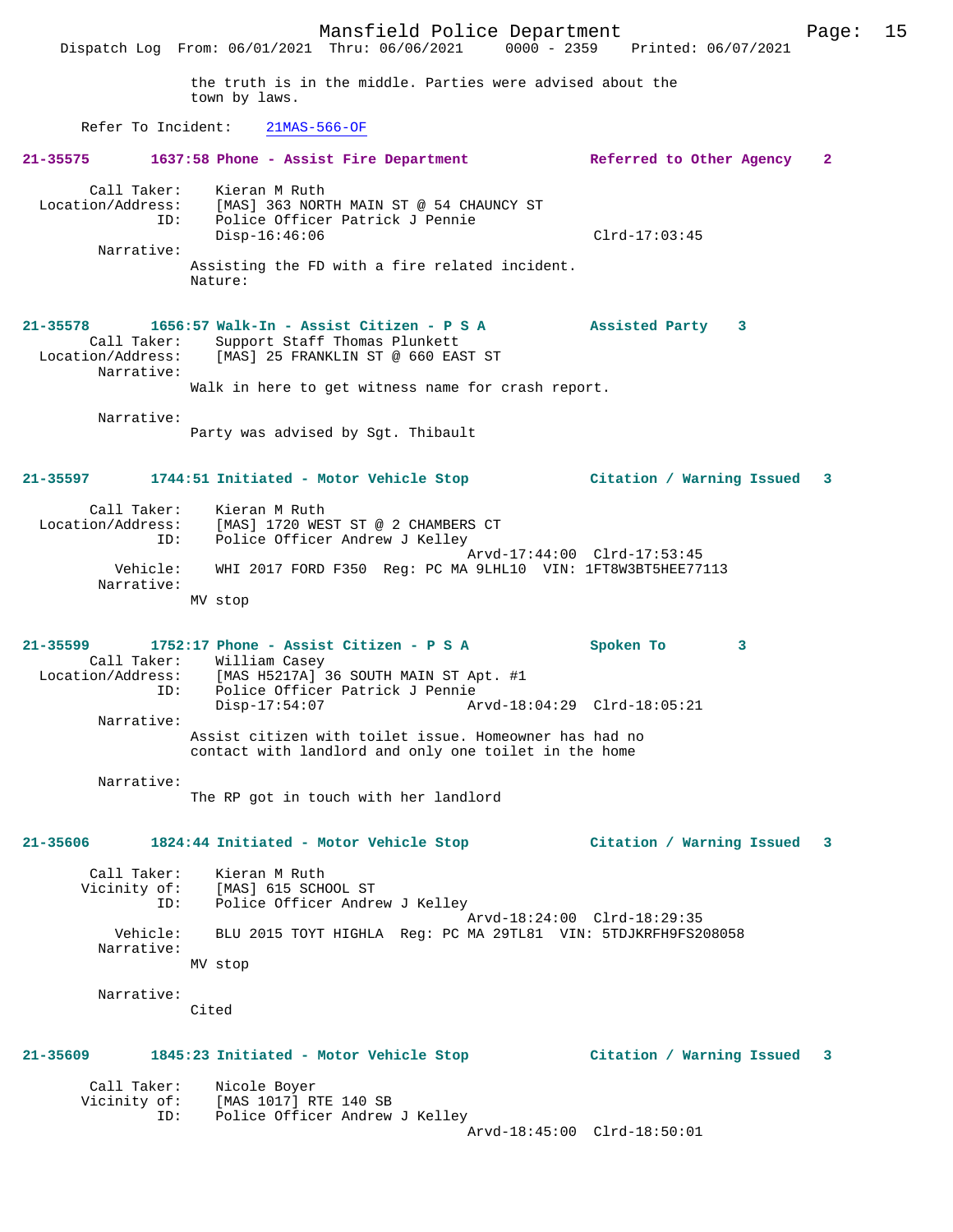Mansfield Police Department Page: 16 Dispatch Log From: 06/01/2021 Thru: 06/06/2021 0000 - 2359 Printed: 06/07/2021 Vehicle: GRY 2017 CHEV VA EXPRES Reg: CO MA H64781 VIN: 1GCWGAFF3H1349134 Narrative: Out with an mvst Narrative: Citation given to RO **21-35611 1848:53 Initiated - Suspicious Actv / Persn / Veh Spoken To 2**  Call Taker: Nicole Boyer Location/Address: [MAS 840K] 280 SCHOOL ST Apt. #K ID: Sergeant Brian P Thibault Arvd-18:48:00 Clrd-18:52:21 Vehicle: WHI 2010 BMW CO 328 Reg: PC MA 3JKH69 VIN: WBAWL1C55AP491542 Vehicle: GRY 2003 FORD TAURUS Reg: PC MA 8HT712 VIN: 1FAFP52273G146009 Narrative: Moved along vehicls. 8ht712 was sitting smoking a cigarrete stating he was waiting for his daughter. 3jkh69 watching a deer. **21-35612 1859:59 Initiated - Motor Vehicle Stop Citation / Warning Issued 3** Call Taker: Nicole Boyer Location/Address: [MAS] RESERVOIR ST ID: Police Officer Andrew J Kelley Arvd-18:59:00 Clrd-19:04:38 Vehicle: BLK 2019 AUDI A6 Reg: PC MA 64LM22 VIN: WAUL2BF25KN088879 Narrative: Out with an mvst **21-35618 1934:55 Initiated - Building - Property Check Building Checked / Secured 3** Call Taker: Nicole Boyer Location/Address: [MAS] 4 ERICK RD @ 15 BONNEY LN ID: Police Officer Joshua S Ellender Arvd-19:34:00 Clrd-19:43:51 Narrative: Checking the area. **21-35625 2012:20 Phone - Noise Complaint Spoken To 2**  Call Taker: Jennifer Napolitano Location/Address: [MAS H541] 347 ELM ST ID: Police Officer Patrick J Pennie Disp-20:13:39 Arvd-20:24:23 Clrd-20:32:17 Narrative: Neighbors across the street blasting music. Narrative: Spoke with resident, male party outside doing yard work, will be turning the music down. **21-35628 2047:17 Initiated - Building - Property Check Building Checked / Secured 3** Call Taker: Michael Mezhberg Location/Address: [MAS 281A] 1 CROCKER ST ID: Police Officer Patrick J Pennie Arvd-20:47:00 Clrd-20:54:26 Narrative: Checking the area. **21-35629 2054:35 Initiated - Building - Property Check Building Checked / Secured 3** Call Taker: Nicole Boyer Vicinity of: [MAS 417] 9 FRANCIS AVE ID: Police Officer Joshua S Ellender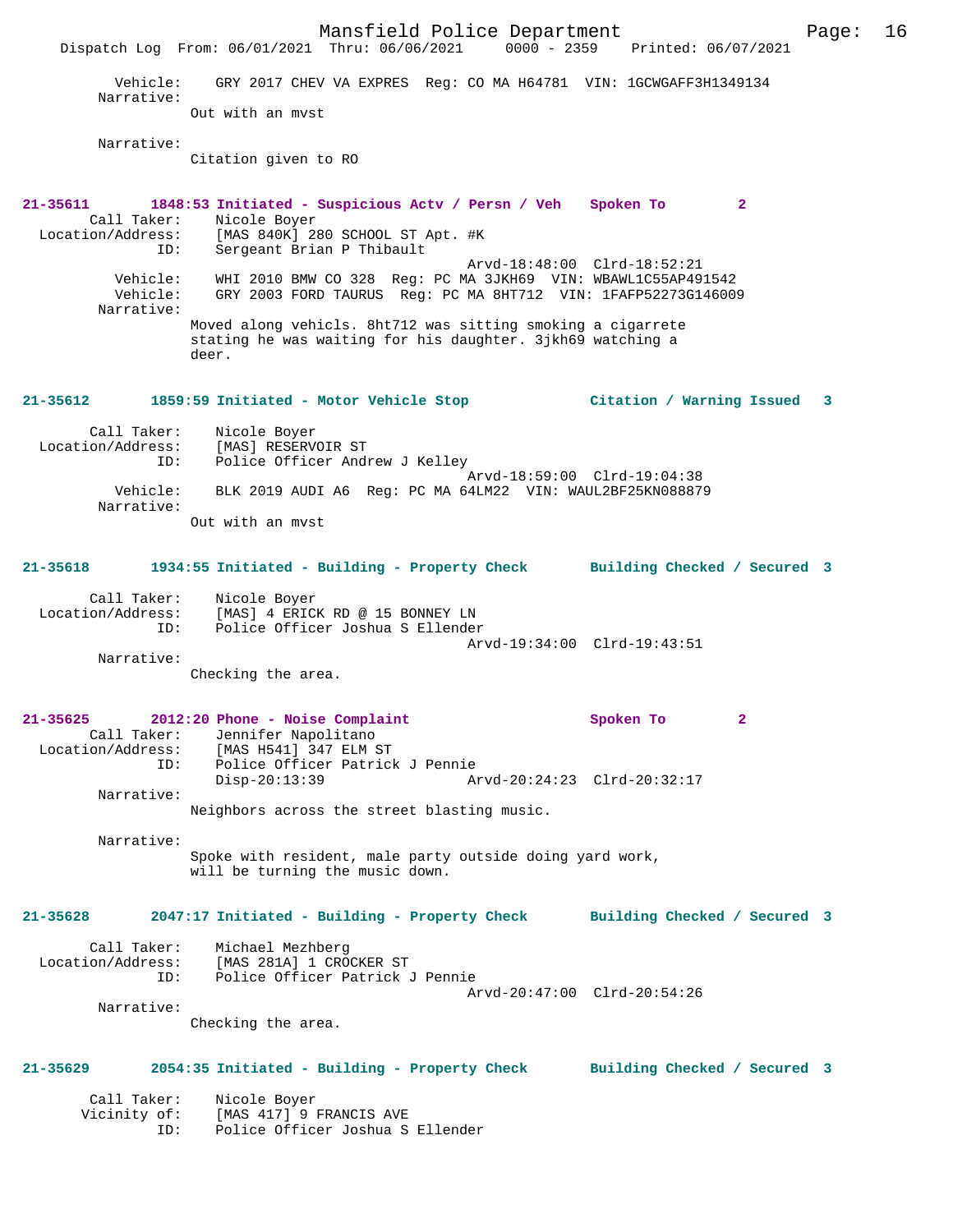Dispatch Log From: 06/01/2021 Thru: 06/06/2021 0000 - 2359 Printed: 06/07/2021 Arvd-20:54:00 Clrd-21:09:36 Narrative: Checking the area. **21-35631 2119:50 Initiated - Building - Property Check Building Checked / Secured 3** Call Taker: Nicole Boyer Vicinity of: [MAS 12] 250 EAST ST ID: Police Officer Joshua S Ellender Arvd-21:19:00 Clrd-21:25:35 Narrative: Checking the area. **21-35634 2140:17 Initiated - Building - Property Check Building Checked / Secured 3** Call Taker: Nicole Boyer Location/Address: [MAS 1018] 600 EAST ST ID: Police Officer Joshua S Ellender Arvd-21:40:00 Clrd-21:55:46 Narrative: Checking the area. **21-35635 2210:03 Initiated - Building - Property Check Building Checked / Secured 3** Call Taker: TARA LAKO<br>Location/Address: [MAS 433] [MAS 433] 11 BONNEY LN ID: Police Officer Joshua S Ellender Arvd-22:10:00 Clrd-22:22:00 Narrative: Checking the area. **21-35637 2227:33 Initiated - Building - Property Check Building Checked / Secured 3** Call Taker: Nicole Boyer Vicinity of: [MAS 417] 9 FRANCIS AVE ID: Police Officer Joshua S Ellender Arvd-22:27:00 Clrd-22:39:02 Narrative: Checking the area. **21-35639 2247:57 Initiated - Building - Property Check Building Checked / Secured 3** Call Taker: Nicole Boyer<br>Vicinity of: [MAS 293] 2 Vicinity of: [MAS 293] 2 CHAUNCY ST ID: Police Officer Joshua S Ellender Arvd-22:47:00 Clrd-22:53:20 Narrative: Checking on the garage door. Narrative: Looked as though it was an oversight. Door is secured. **21-35640 2303:44 911 - Suspicious Actv / Persn / Veh Spoken To 2**  Call Taker: JEFFREY KEEFE<br>Vicinity of: [MAS 164] 175 of: [MAS 164] 175 NORTH MAIN ST<br>ID: Police Officer Patrick J Pe Police Officer Patrick J Pennie<br>Disp-23:05:31 A Disp-23:05:31 Arvd-23:09:33 Clrd-23:10:43 ID: Police Officer Joshua S Ellender Disp-23:05:34 Arvd-23:08:23 Clrd-23:10:43 Vehicle: 2000 DODG RAM VAN.VST/CG.

Mansfield Police Department Fage: 17

REGISTER Reg: WA BLB2075 VIN: 2B7LB31Z9YK153461 Narrative: SUSP white van parked in front of the store.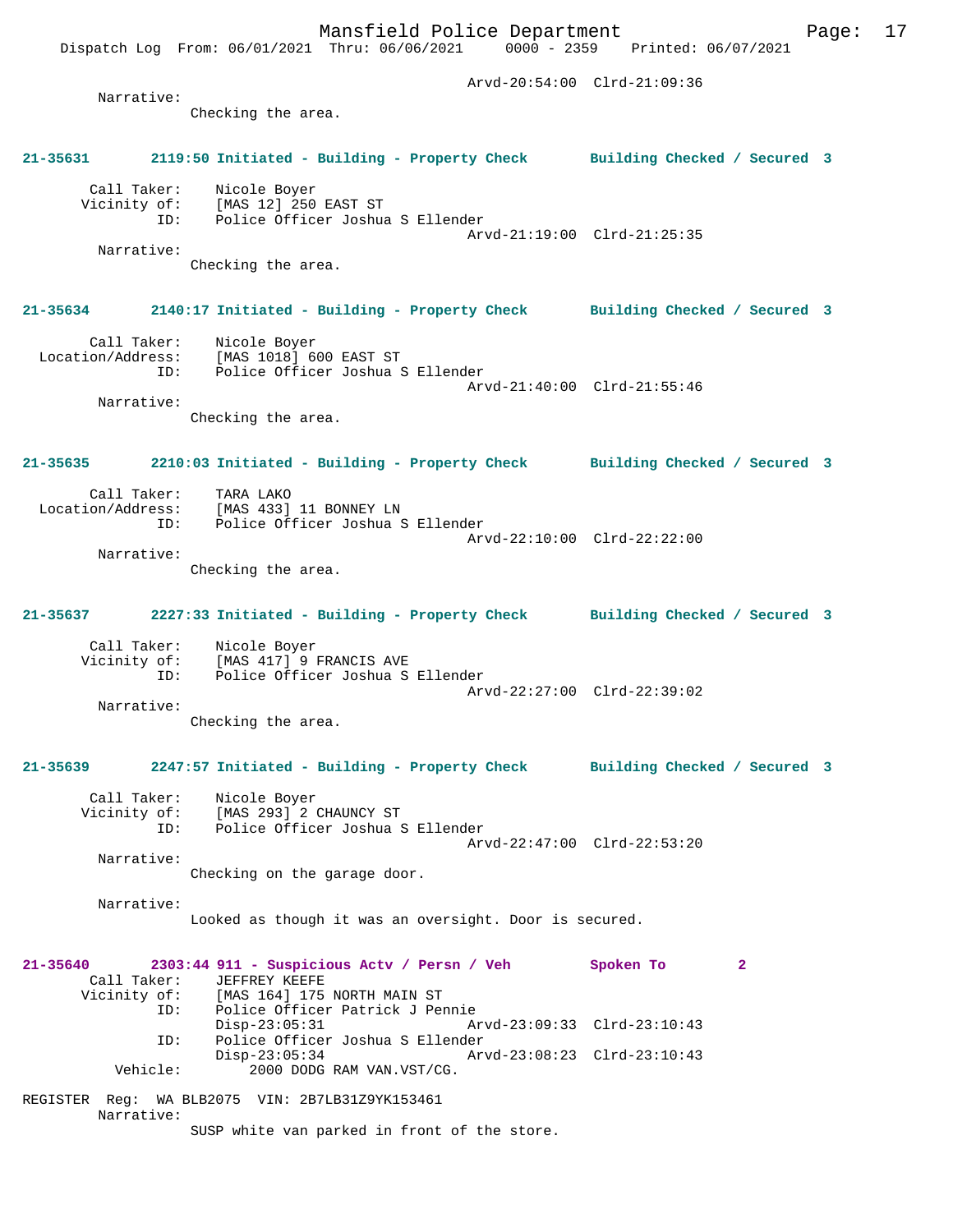| $NGLLAL+VE$ | One male occupant.                                                                                                                                   |
|-------------|------------------------------------------------------------------------------------------------------------------------------------------------------|
| Narrative:  | Blue light flashing in the back of the van.                                                                                                          |
| Narrative:  | Back window of the yan has blinds over it.                                                                                                           |
| Narrative:  | CP stated the van has been there for at least 4 hours.                                                                                               |
| Narrative:  | Spoke with party, party stated he was parking there for a<br>little while and was planning on heading to the bar. Walking<br>North on North Main St. |

### **For Date: 06/03/2021 - Thursday**

| 21-35645          |     | $0042:25$ 911 - Noise Complaint                                   |                             | Spoken To |  |
|-------------------|-----|-------------------------------------------------------------------|-----------------------------|-----------|--|
| Call Taker:       |     | Nicole Boyer                                                      |                             |           |  |
| Location/Address: |     | [MAS] 166 CHAUNCY ST                                              |                             |           |  |
|                   | ID: | Patrolman Gregory S Martell                                       |                             |           |  |
|                   |     | $Disp-00:44:17$                                                   | Arvd-00:49:52 Clrd-00:53:45 |           |  |
|                   | ID: | Police Officer Meghan Birnie                                      |                             |           |  |
|                   |     | $Disp-00:44:20$                                                   | Arvd-00:50:32 Clrd-00:53:45 |           |  |
| Narrative:        |     |                                                                   |                             |           |  |
|                   |     | Two family, 2nd floor reporting the first floor playing<br>music. |                             |           |  |

Narrative:

Narrative:

Ongoing neighbor issue.

### **21-35655 0109:23 Initiated - Building - Property Check Building Checked / Secured 3**

| Call Taker:       | TARA LAKO                   |
|-------------------|-----------------------------|
| Location/Address: | [MAS] COPELAND DR           |
| TD:               | Patrolman Gregory S Martell |

 Arvd-01:09:00 Clrd-01:15:33 Narrative: Checking the area.

**21-35662 0132:19 Initiated - Building - Property Check Building Checked / Secured 3**

 Call Taker: Nicole Boyer Vicinity of: [MAS 4] 31 HAMPSHIRE ST ID: Patrolman Gregory S Martell Arvd-01:32:00 Clrd-01:43:06

Checking the area.

# **21-35663 0135:24 Initiated - Building - Property Check Building Checked / Secured 3**

Call Taker: Nicole Boyer<br>Vicinity of: [MAS 907E] 39 of: [MAS 907E] 390 WEST ST<br>ID: Police Officer Meghan B Police Officer Meghan Birnie Arvd-01:35:00 Clrd-01:43:21 Narrative:

Checking the area.

### **21-35668 0146:33 Initiated - Building - Property Check Building Checked / Secured 3**

Call Taker: Nicole Boyer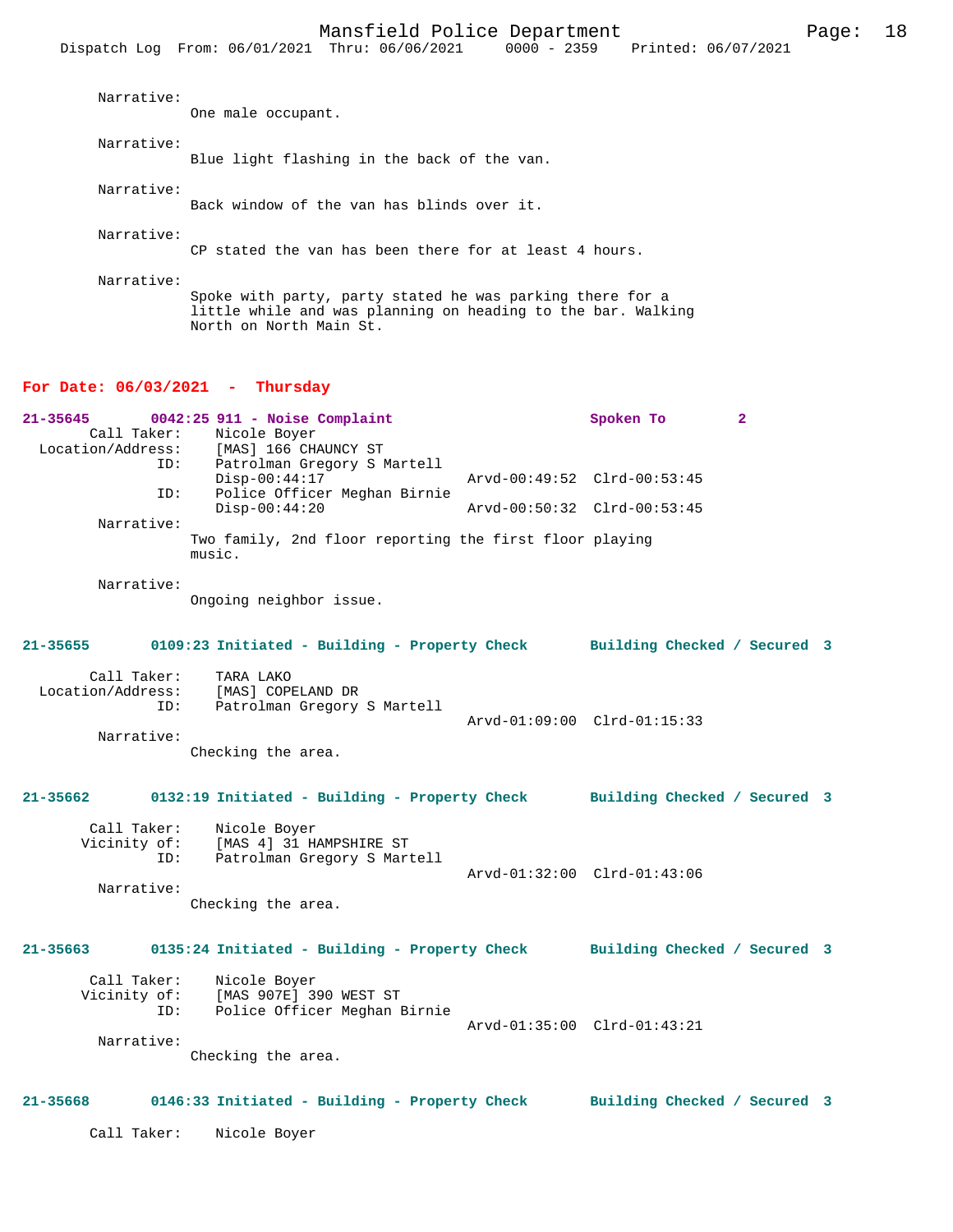Mansfield Police Department Page: 19 Dispatch Log From: 06/01/2021 Thru: 06/06/2021 0000 - 2359 Printed: 06/07/2021 Vicinity of: [MAS 992] 660 EAST ST ID: Police Officer Christopher D Sorge Arvd-01:46:00 Clrd-01:50:10 Vehicle: WHI 2018 JEEP COMPAS Reg: PC MA 2YPH19 VIN: 3C4NJDDB7JT129153 Narrative: Checking the area. Narrative: Spoke with RO of 2YPH19, stated they just pulled over to use the phone. **21-35669 0147:08 Initiated - Building - Property Check Building Checked / Secured 3** Call Taker: Nicole Boyer<br>ion/Address: 1 Location/Address: [MAS 900A] 242 CHAUNCY ST Apt. #1 ID: Patrolman Gregory S Martell Arvd-01:47:00 Clrd-01:50:18 Narrative: Checking the area. **21-35670 0150:25 Initiated - Building - Property Check Building Checked / Secured 3** Call Taker: Nicole Boyer Location/Address: [MAS 181A] 150 OAKLAND ST<br>ID: Sergeant John R Armstrong Sergeant John R Armstrong Arvd-01:50:00 Clrd-01:53:16 Narrative: Checking the area. **21-35672 0150:53 Initiated - Building - Property Check Building Checked / Secured 3** Call Taker: Nicole Boyer Vicinity of: [MAS] 4 ERICK RD @ 15 BONNEY LN ID: Police Officer Christopher D Sorge Arvd-01:50:00 Clrd-01:56:08 Narrative: Checking the area. **21-35677 0207:18 Initiated - Building - Property Check Building Checked / Secured 3** Call Taker: Nicole Boyer Vicinity of: [MAS] NORFOLK ST ID: Police Officer Meghan Birnie Arvd-02:07:00 Clrd-02:13:32 Narrative: Checking the area. **21-35678 0207:48 Initiated - Suspicious Actv / Persn / Veh Spoken To 2**  Call Taker: Nicole Boyer Location/Address: [MAS 281A] 1 CROCKER ST ID: Police Officer Christopher D Sorge Arvd-02:07:00 Clrd-02:12:42 Narrative: Checking on a male party in the area. Narrative: Male party states he's waiting for the next train. Party checks out. **21-35690 0244:11 Initiated - Building - Property Check Building Checked / Secured 3** Call Taker: Nicole Boyer Vicinity of: [MAS 840] 280 SCHOOL ST ID: Police Officer Meghan Birnie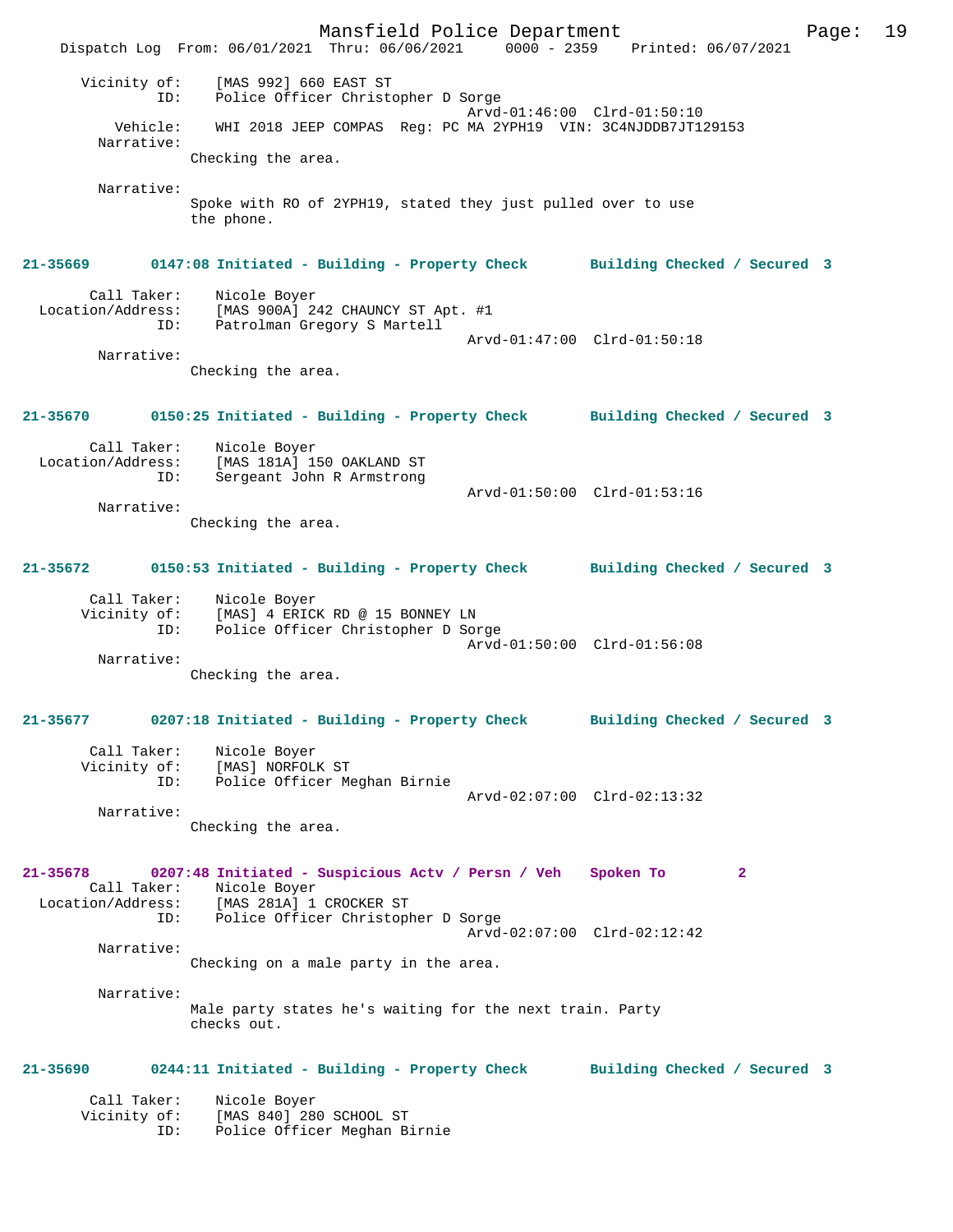Mansfield Police Department Form Page: 20 Dispatch Log From: 06/01/2021 Thru: 06/06/2021 0000 - 2359 Printed: 06/07/2021 Arvd-02:44:00 Clrd-02:52:35 Narrative: Checking the area. **21-35693 0248:11 Initiated - Building - Property Check Building Checked / Secured 3** Call Taker: Nicole Boyer<br>Location/Address: [MAS 814] 50 Location/Address: [MAS 814] 50 WEST CHURCH ST ID: Patrolman Gregory S Martell Arvd-02:48:00 Clrd-03:03:28 Narrative: Checking the area.

**21-35696 0417:19 Phone - Animal Complaints Investigated - No Report 3**

 Call Taker: Nicole Boyer Location/Address: [MAS] RTE 140 NB ID: Police Officer Meghan Birnie Disp-04:19:38 Arvd-04:23:11 Clrd-05:19:17 ID: Sergeant John R Armstrong Arvd-04:23:07 Clrd-04:27:44 Narrative:

Dead deer in the road way.

Narrative:

Found in left-hand lane.

 Narrative: Mass DOT notified.

Narrative:

Moved the deer over to the left side of the road.

| $21 - 35704$ | 0655:57 Initiated - Motor Veh Acc - No Injury             | <b>Vehicle Towed</b>        |  |
|--------------|-----------------------------------------------------------|-----------------------------|--|
| Call Taker:  | MATTHEW BOMES                                             |                             |  |
|              | Vicinity of: [MAS] 31 WEST ST @ 31 RUMFORD AVE            |                             |  |
| ID:          | Police Officer Meghan Birnie                              |                             |  |
|              |                                                           | Arvd-06:55:00 Clrd-07:38:50 |  |
| ID:          | Patrolman Gregory S Martell                               |                             |  |
|              | $Disp-06:56:37$                                           | Arvd-07:03:16 Clrd-07:38:50 |  |
| ID:          | Sergeant John R Armstrong                                 |                             |  |
|              | $Disp-07:08:57$                                           | Arvd-07:09:00 Clrd-07:33:26 |  |
| Vehicle:     | WHI 2015 TUCSON Req: RI 1AM222 VIN: KM8JUCAG3FU079263     |                             |  |
| Towed:       | For: Accident By: Achins Garage To: Achins Garage         |                             |  |
| Released To: | SHELLEY On: 06/05/2021 @ 1036                             |                             |  |
| Vehicle:     | YEL 2020 THOM BUS Req: BU MA 46823 VIN: 4UZABRFA7LCLM2398 |                             |  |
| Narrative:   |                                                           |                             |  |
|              | officer called in a MVC vs bus.                           |                             |  |

Narrative:

Narrative:

School administration notified as well

Refer To Accident: 21MAS-147-AC

| 21-35705<br>$\mathbf{2}$ | 0655:09 Phone - 911 Hang-ups & Verifications                 |                             | Confirmed misdial/Accdntl Call |  |
|--------------------------|--------------------------------------------------------------|-----------------------------|--------------------------------|--|
| Call Taker:              | Jarred Kohler                                                |                             |                                |  |
| Location/Address:        | [MAS 1007] 80 HAMPDEN RD                                     |                             |                                |  |
| ID:                      | Police Officer Christopher D Sorge                           |                             |                                |  |
|                          | Disp-06:58:26                                                | Arvd-07:02:37 Clrd-07:03:21 |                                |  |
| Narrative:               |                                                              |                             |                                |  |
|                          | Checking on a 911 hang up. Answered on call back, accidental |                             |                                |  |
|                          | from their pocket. Will meet officer at the front of the     |                             |                                |  |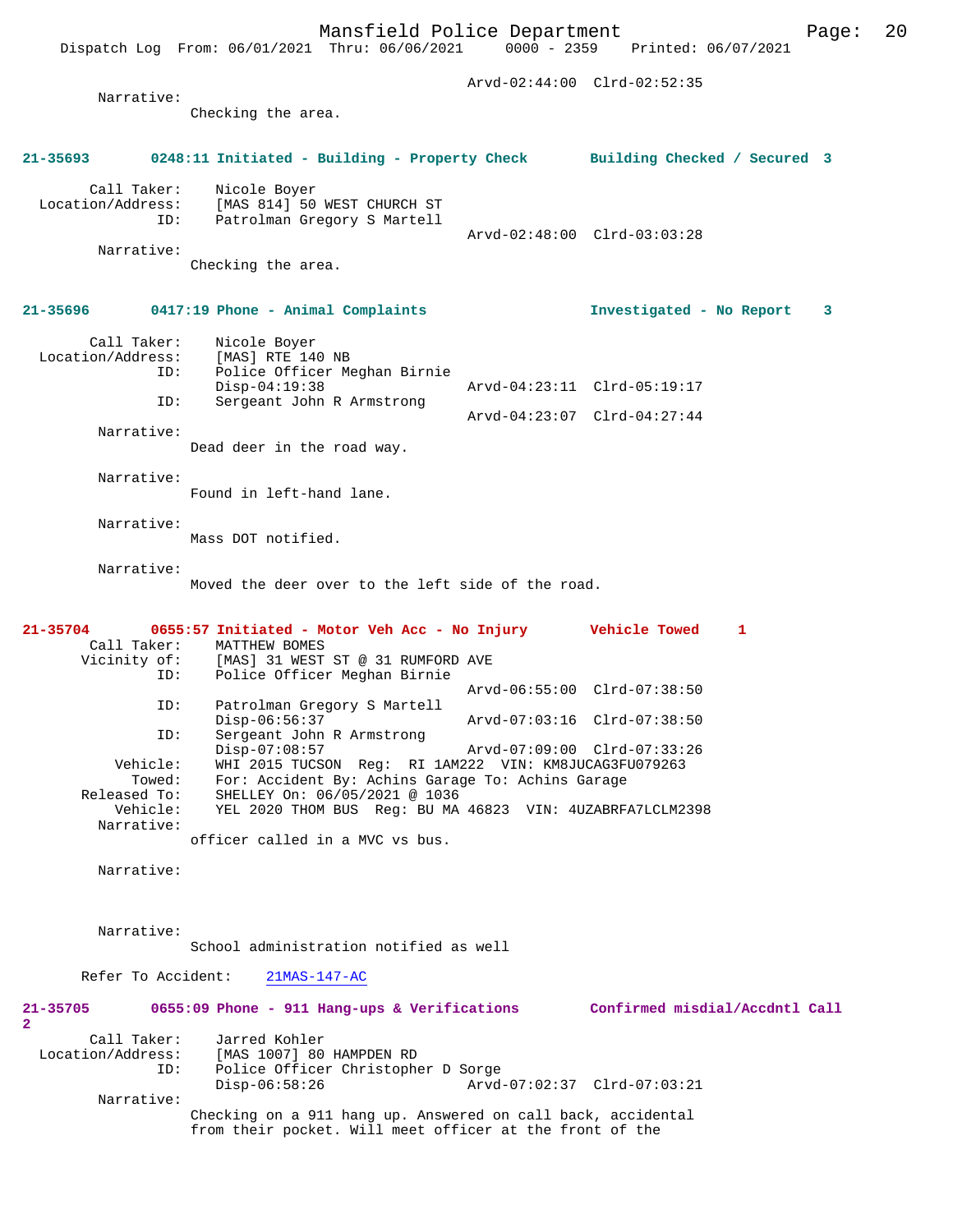**21-35713 0730 Initiated - Parking Violations Services Rendered 3** 

business Contact made?: yes Cellphone? (y/n): yes Uncertainty radius:

 Call Taker: Animal Control Steven Simonds Location/Address: [MAS] 43 NORTH MAIN ST @ 13 PARK ST ID: Animal Control Steven Simonds Arvd-07:31:15 Clrd-08:20:12 Narrative: checking area for parking violations **21-35718 0820 Initiated - Speed Trailer/Signs Deployed Services Rendered 3**  Call Taker: Animal Control Steven Simonds Location/Address: [MAS] MAPLE ST ID: Animal Control Steven Simonds Arvd-08:20:42 Clrd-08:35:56 Narrative: changing batteries on speed sign **21-35742 0958 Initiated - Speed Trailer/Signs Deployed Services Rendered 3**  Call Taker: Police Officer David W Kinahan Location/Address: [MAS H1007] 40 MAPLE ST ID: Police Officer David W Kinahan Arvd-10:00:31 Clrd-11:06:45 Narrative: Officer Kinahan out to remove Speed Signs from the area. **21-35748 1032:32 Initiated - Building - Property Check Building Checked / Secured 3** Call Taker: CARLY MORIARTY Location/Address: [MAS 281A] 1 CROCKER ST ID: Police Officer Michael T Fitzgerald Arvd-10:32:00 Clrd-10:35:36 Narrative: Checking the area. **21-35751 1047 Initiated - Parking Violations Services Rendered 3**  Call Taker: Animal Control Steven Simonds Location/Address: [MAS] 242 NORTH MAIN ST @ 16 OLD COLONY WAY ID: Animal Control Steven Simonds Arvd-10:47:46 Clrd-11:00:21 Narrative: checking area for parking violations **21-35752 1048:32 Initiated - Building - Property Check Building Checked / Secured 3** Call Taker: MATTHEW BOMES Location/Address: [MAS 982] 111 HOPE ST ID: Police Officer Michael T Fitzgerald Arvd-10:48:00 Clrd-10:53:18 Narrative: Checking the area. **21-35754 1053:56 Walk-In - Vandalism Services Rendered 3**  Call Taker: Support Staff Devon M DiMascio<br>Location/Address: [MAS H3506] 18 HENRY ST ess: [MAS H3506] 18 HENRY ST<br>ID: Police Officer Patrick J Police Officer Patrick J Pennie Disp-10:57:58 Clrd-10:58:56<br>TD: Police Officer Michael T Fitzgerald Police Officer Michael T Fitzgerald<br>Disp-10:58:50 Arvd-10 Disp-10:58:50 Arvd-10:59:00 Clrd-11:11:51 Narrative: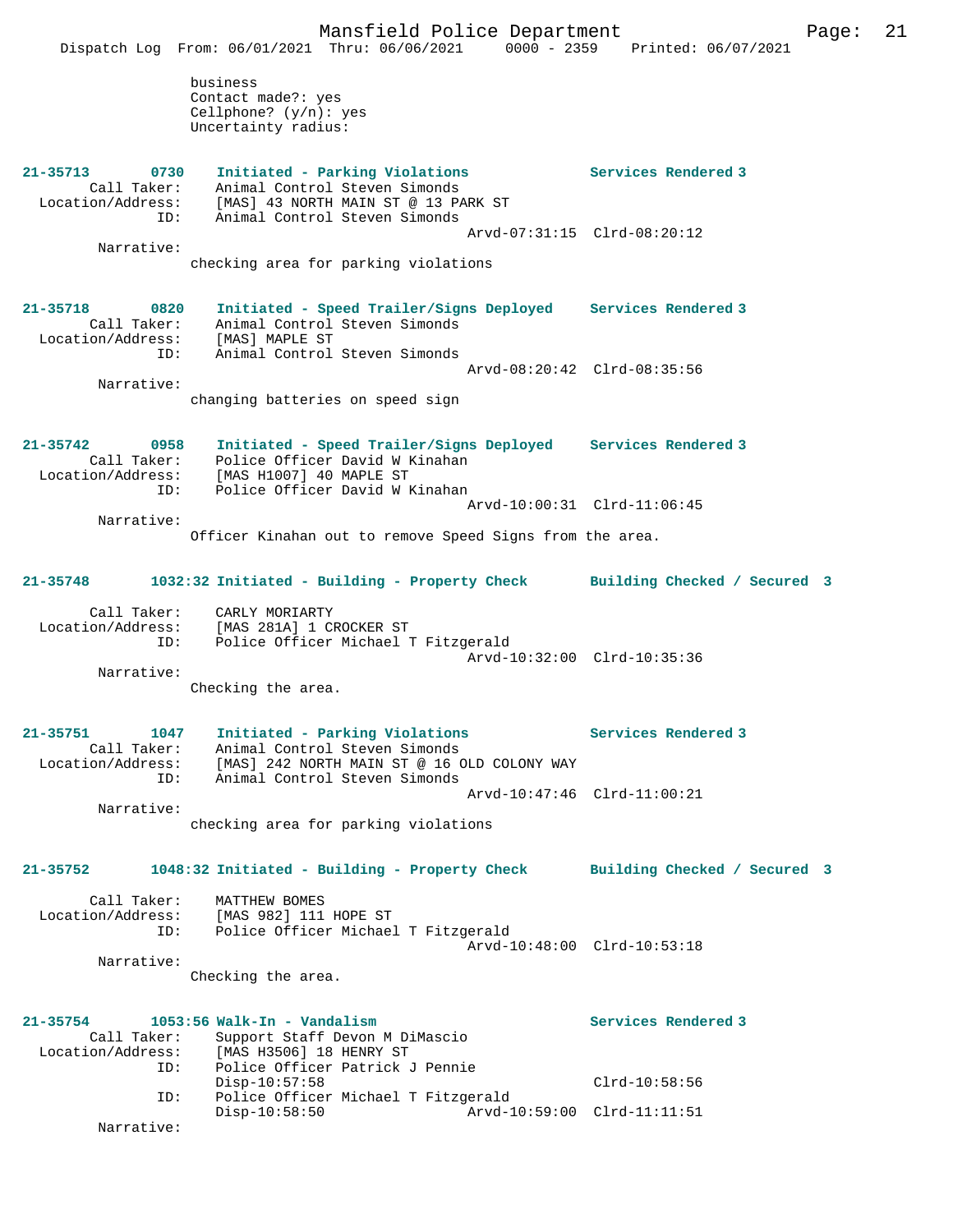Mansfield Police Department Page: 22 Dispatch Log From: 06/01/2021 Thru: 06/06/2021 RP in to report vandalism on property Ofc. Pennie in route to speak with the RP. Narrative: M15 spoke with party and requested an OF. Clear of the call Refer To Incident: 21MAS-569-OF **21-35757 1108 Initiated - Speed Trailer/Signs Deployed Services Rendered 3**  Call Taker: Police Officer David W Kinahan Call Taker. Police Officer Day<br>Location/Address: [MAS] 150 MILL ST ID: Police Officer David W Kinahan Arvd-11:10:00 Clrd-12:12:15 Narrative: Officer Kinahan out to deploy Speed Sign Narrative: Cleared to take MVA call **21-35768 1145:09 Initiated - Motor Vehicle Stop Citation / Warning Issued 3** Call Taker: Michael Chisholm<br>Location/Address: [MAS] 1441 WEST 9 [MAS] 1441 WEST ST @ 3 MAVERICK DR ID: Sergeant Robert S Pierce Arvd-11:45:00 Clrd-11:58:28 Vehicle: BLK 2015 NISS ALTIMA Reg: PC MA 3TV294 VIN: 1N4AL3AP9FC252156 Narrative: **MVST**  Narrative: Owner is in the vehicle as well trying to renew Registration online Narrative: Citation issued. Unregestired Vehicle, Owner was advised his license was expired as well, M1 to clear **21-35770 1209:39 Phone - Motor Veh Acc - No Injury Vehicle Towed 1**  Call Taker: Michael Chisholm Location/Address: [MAS] 377 CHAUNCY ST @ 100 FORBES BLVD Police Officer Patrick J Pennie<br>Disp-12:12:00 Ar Disp-12:12:00 Arvd-12:15:35 Clrd-13:00:40 ID: Police Officer Michael T Fitzgerald Disp-12:12:12 Arvd-12:15:44 Clrd-13:01:12 ID: Police Officer David W Kinahan<br>Disp-12:12:35 Disp-12:12:35 Arvd-12:16:49 Clrd-13:01:14 ID: Sergeant Robert S Pierce Disp-12:12:44 Arvd-12:33:07 Clrd-12:51:28<br>Vehicle: GRN 2006 TOYT COROLL Reg: PC MA 3PKN81 VIN: 1NXBR32E66Z7 Vehicle: GRN 2006 TOYT COROLL Reg: PC MA 3PKN81 VIN: 1NXBR32E66Z706461<br>Vehicle: GRY 2019 LEXS IS300 Reg: PC MA 3AMY24 VIN: JTHC81D20K5035343 Vehicle: GRY 2019 LEXS IS300 Reg: PC MA 3AMY24 VIN: JTHC81D20K5035343<br>Vehicle: BLK 2021 MAZD UT Reg: PC FL OMTR57 VIN: JM3TCBDY0M0522768 BLK 2021 MAZD UT Reg: PC FL QMTR57 VIN: JM3TCBDY0M0522768 Narrative: MVA 3 cars, one appears to be smoking or steaming, unknown injuries. Parties sitting in one of the cars airbags did deploy Narrative: M7 request 2 wreckers to tow the vehicles. Achins is responding Narrative: Lexus is a private tow to danvers, Mazda is being towed to Achins yard Narrative: Vehicles towed roadway clear, report taken no injuries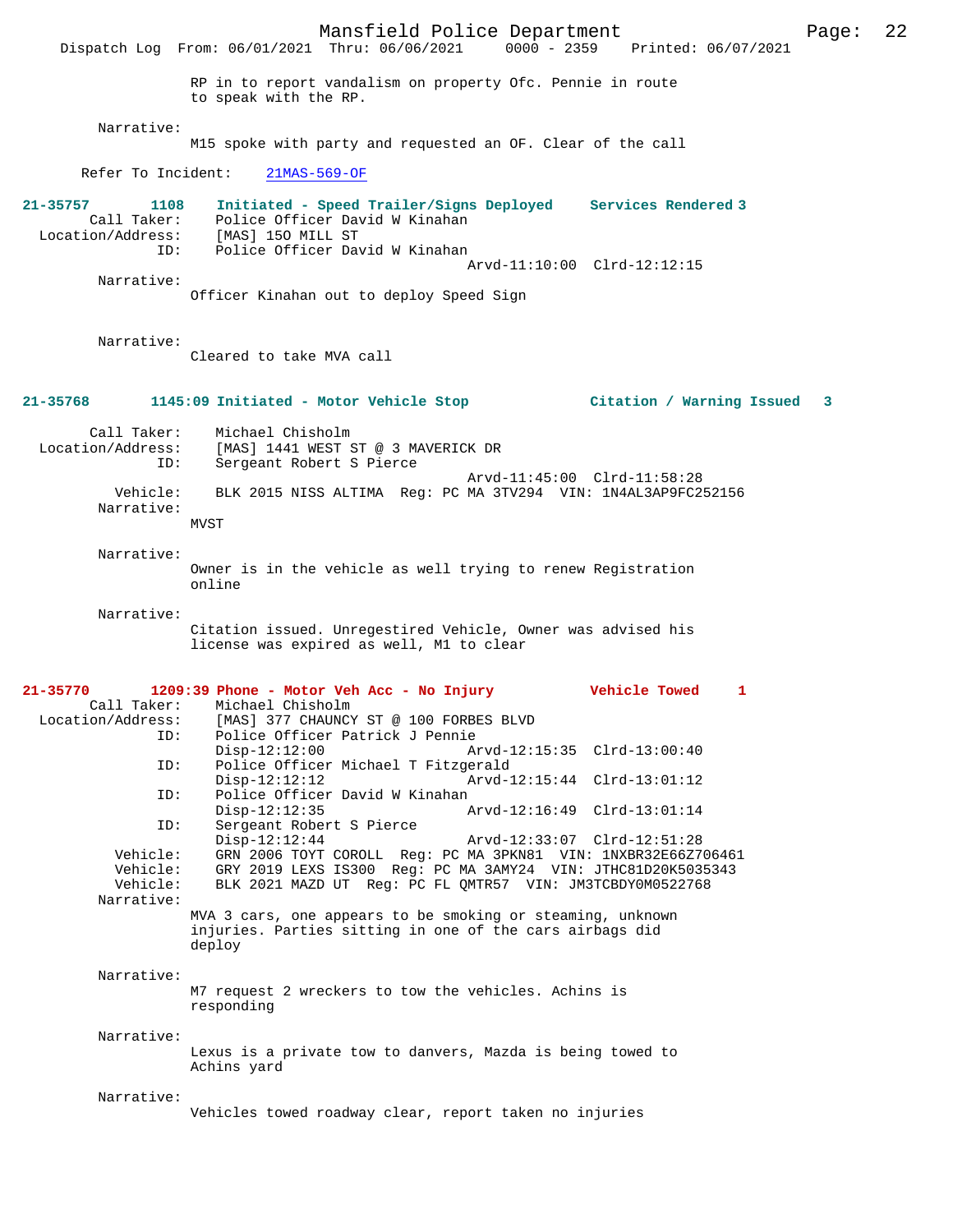Refer To Accident: 21MAS-148-AC

**21-35778 1300:45 Initiated - Building - Property Check Building Checked / Secured 3** Call Taker: Michael Chisholm Location/Address: [MAS 322] 31 HAMPSHIRE ST ID: Police Officer Patrick J Pennie Arvd-13:00:00 Clrd-13:09:07 Narrative: Checking the area. Narrative: Bldg checked 10 clear **21-35787 1342:20 Phone - 911 Hang-ups & Verifications Unfounded/Unverifed 2** Call Taker: William Casey Location/Address: [MAS 10A] 305 FORBES BLVD ID: Police Officer Patrick J Pennie Disp-13:44:52 Arvd-13:49:30 Clrd-13:51:18 Narrative: Checking on a 911 hang up. Contact made?:no Cellphone? (y/n):no landline 2 attempt no answer on call back Uncertainty radius: Narrative: No issues found unit to clear **21-35788 1342:44 Radio - Disabled Motor Vehicle Services Rendered 3**  Call Taker: Michael Chisholm<br>Location/Address: [MAS] 48 STEARNS Location/Address: [MAS] 48 STEARNS AVE @ 710 EAST ST ID: Police Officer Matthew A Souza Disp-13:44:34 Arvd-13:48:24 Clrd-13:50:25 Vehicle: GRY 2014 TOYT COROLL Reg: PC MA 8NSC60 VIN: 5YFBURHE7EP154946 Narrative: Reported DMV in the area.Called in by Off. Connor M9 to take the call Narrative: Made contact with the DMV he was awaiting a tow, vehicle is in the breakdown lane and is not a hazard **21-35794 1359:20 Initiated - Building - Property Check Building Checked / Secured 3** Call Taker: Michael Chisholm Location/Address: [MAS 840] 280 SCHOOL ST ID: Police Officer Patrick J Pennie Arvd-13:59:00 Clrd-14:17:59 Narrative: Checking the area. Narrative: Cleared for a medical **21-35804 1453:15 Initiated - Motor Vehicle Stop Citation / Warning Issued 3** Call Taker: Michael Chisholm Location/Address: [MAS 195A] 254 CHAUNCY ST ID: Police Officer Michael T Fitzgerald Arvd-14:53:00 Clrd-14:56:55 Vehicle: WHI 2011 NISS UT MURANO Reg: PC MA 9DLN20 VIN: JN8AZ1MW8BW183201 Narrative: MVST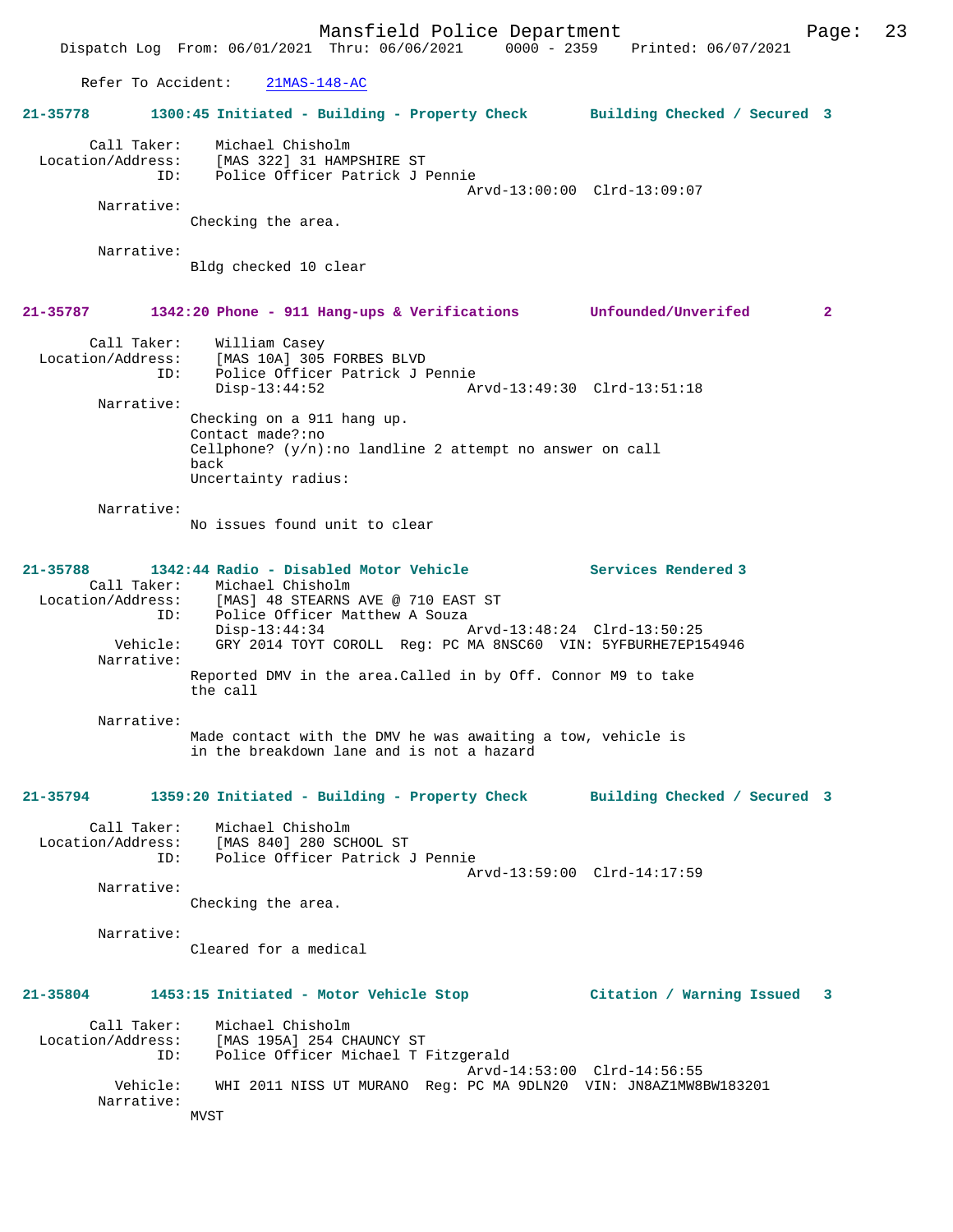Mansfield Police Department Page: 24 Dispatch Log From: 06/01/2021 Thru: 06/06/2021 0000 - 2359 Printed: 06/07/2021 Narrative: Citation issued, MVST Unit to clear **21-35807 1459 Initiated - Speed Trailer/Signs Deployed Services Rendered 3**  Call Taker: Police Officer David W Kinahan Location/Address: [MAS H299] 268 WILLIAMS ST ID: Police Officer David W Kinahan Arvd-15:00:53 Clrd-15:09:34 Narrative: Officer Kinahan out to remove speed signs **21-35810 1510 Initiated - Speed Trailer/Signs Deployed Services Rendered 3**  Call Taker: Police Officer David W Kinahan Location/Address: [MAS H1410] 460 WILLIAMS ST ID: Police Officer David W Kinahan Arvd-15:10:30 Clrd-15:43:18 Narrative: Officer Kinahan out in the area to deploy the speed signs **21-35815 1553:50 Initiated - Motor Vehicle Stop Citation / Warning Issued 3** Call Taker: Michael Chisholm Location/Address: [MAS H1987] 32 BRANCH ST Police Officer David W Kinahan Arvd-15:53:00 Clrd-16:19:47 Vehicle: WHI 2013 FORD EXPLOR Reg: PC MA 98KA72 VIN: 1FM5K8D80DGC56033 Narrative: MVST Narrative: White Ford Explorer Narrative: Narrative: Citation issued to operator W/M, M7 to clear Refer To Arrest: 21MAS-204-AR **21-35823 1624:51 Phone - Motor Veh Acc - No Injury Services Rendered 1**  Call Taker: Jarred Kohler<br>Location/Address: [MAS] 10 RESE Location/Address: [MAS] 10 RESERVOIR ST ID: Police Officer Joshua S Ellender Disp-16:28:21 Arvd-16:36:57 Clrd-16:47:38 ID: Police Officer William C Trudell Disp-16:28:27 Arvd-16:36:53 Clrd-16:47:40 Vehicle: GRY 2016 SUBA CROSST Reg: PC MA 798GC1 VIN: JF2GPABC1G8304331 WHI 2009 LEXS UT RX350 Reg: PC MA 504XHS VIN: 2T2HK31U39C106537 Narrative: 2 car MVA no injuries reported. Narrative: MVA occurred 140 and 495 Narrative: Units to clear Refer To Accident: 21MAS-149-AC **21-35827 1636:57 Walk-In - Assist Citizen - P S A Services Rendered 3**  Call Taker: Support Staff Matthew Gately Location/Address: [MAS 417H] 19 FRANCIS AVE Apt. #11<br>ID: Police Officer Andrew J Kelley<br>Disp-16:42:27 Arvd Police Officer Andrew J Kelley Disp-16:42:27 Arvd-16:42:30 Clrd-17:32:11

Narrative: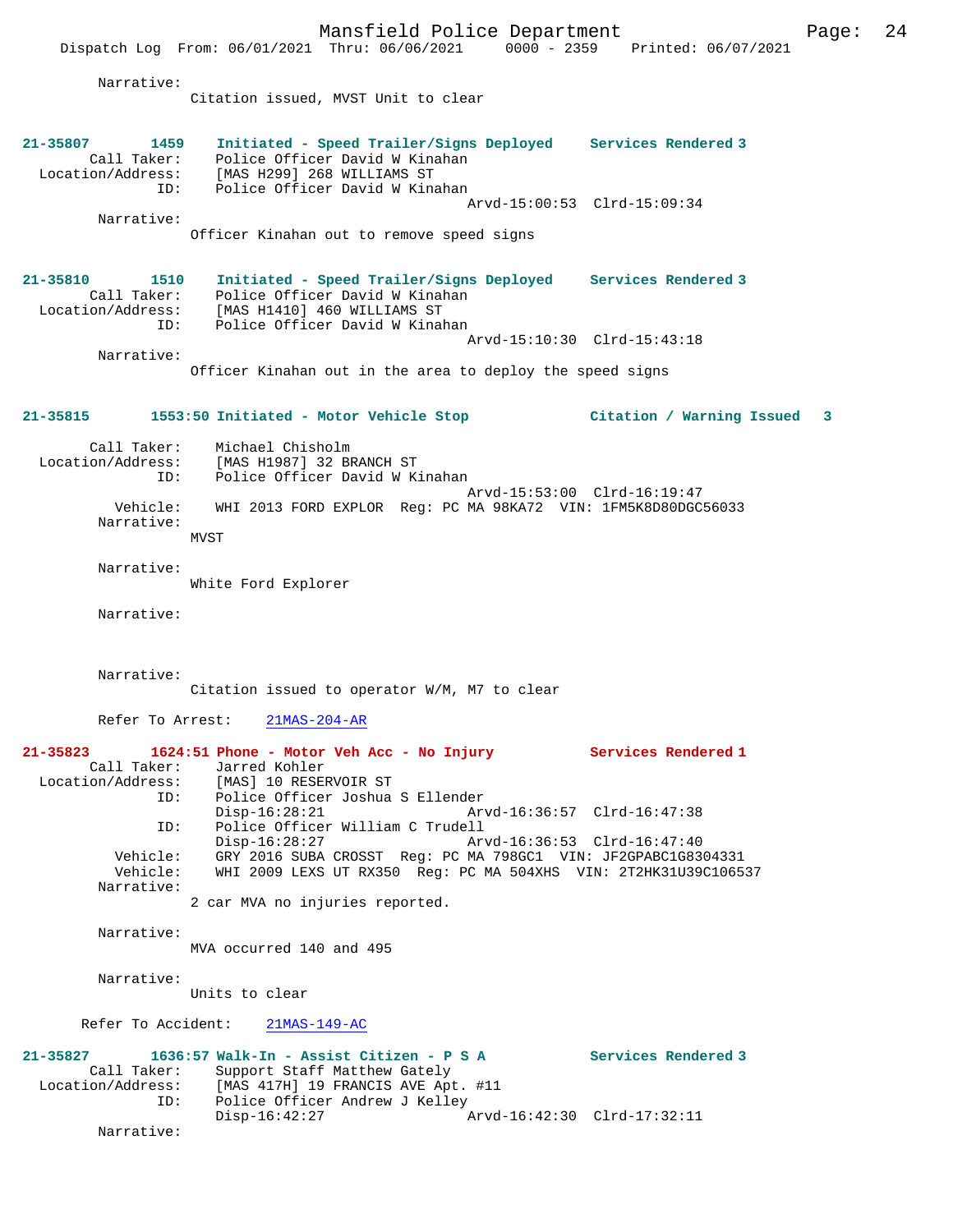Mansfield Police Department Page: 25 Dispatch Log From: 06/01/2021 Thru: 06/06/2021 0000 - 2359 Printed: 06/07/2021 Walk-in would like to speak with an officer about an incident with a neighbor. Ofc Kelley will speak with the party. Narrative: Both parties were advised of the complaint. Refer To Incident: 21MAS-570-OF **21-35828 1643:32 Phone - Animal Complaints Unfounded/Unverifed 3** Call Taker: Support Staff Matthew Gately Location/Address: [MAS 255] 377 CHAUNCY ST ID: Police Officer William C Trudell Disp-16:49:53 Arvd-16:51:30 Clrd-16:54:27 Narrative: Caller reports there was a raccoon trying to cross the street at stop and shop. Ofc Trudell will check the area. Narrative: Raccoon not found **21-35849 1809:58 Phone - 911 Hang-ups & Verifications Confirmed misdial/Accdntl Call 2**  Call Taker: Michael Chisholm<br>Location/Address: [MAS 1024] 393 N ess: [MAS 1024] 393 NORTH MAIN ST<br>ID: Police Officer Danielle C Tit Police Officer Danielle C Titus<br>Disp-18:11:55 A Arvd-18:19:42 Clrd-18:23:44 Narrative: Checking on a 911 hang up. Accidental on an Apple Watch she will meet officer downstairs Contact made?: Yes Cellphone? (y/n): Y Uncertainty radius: **21-35858 1848:34 Walk-In - Assist Citizen - P S A Spoken To 3**  Call Taker: Support Staff Matthew Gately<br>Location/Address: [MAS H528] 166 CHAUNCY ST Location: [MAS H528] 166 CHAUNCY ST<br>ID: Police Officer Danielle C ID: Police Officer Danielle C Titus Disp-18:51:30 Arvd-18:52:00 Clrd-19:59:47 Narrative: Walk-in would like to speak with an officer. She claims she is being harassed by her upstair neighbors. Ofc Titus will speak with the party. See call from earlier 21-35844. She was advised of her 258E rights **21-35871 1932:33 Initiated - Animal Complaints Services Rendered 3**  Call Taker: Aaron Figueroa Location/Address: [MAS H6669] 1375 WEST ST ID: Police Officer William C Trudell Arvd-19:32:00 Clrd-19:46:11 Narrative: M10 off with an injured rabbit, will have to put it down. Narrative: M10 adv'd rabbit dispatched **21-35874 2007:37 Initiated - Building - Property Check Services Rendered 3**  Call Taker: Aaron Figueroa<br>Location/Address: [MAS 840] 280 9 [MAS 840] 280 SCHOOL ST ID: Police Officer Joshua S Ellender Arvd-20:07:00 Clrd-20:19:00 Narrative: Checking the area.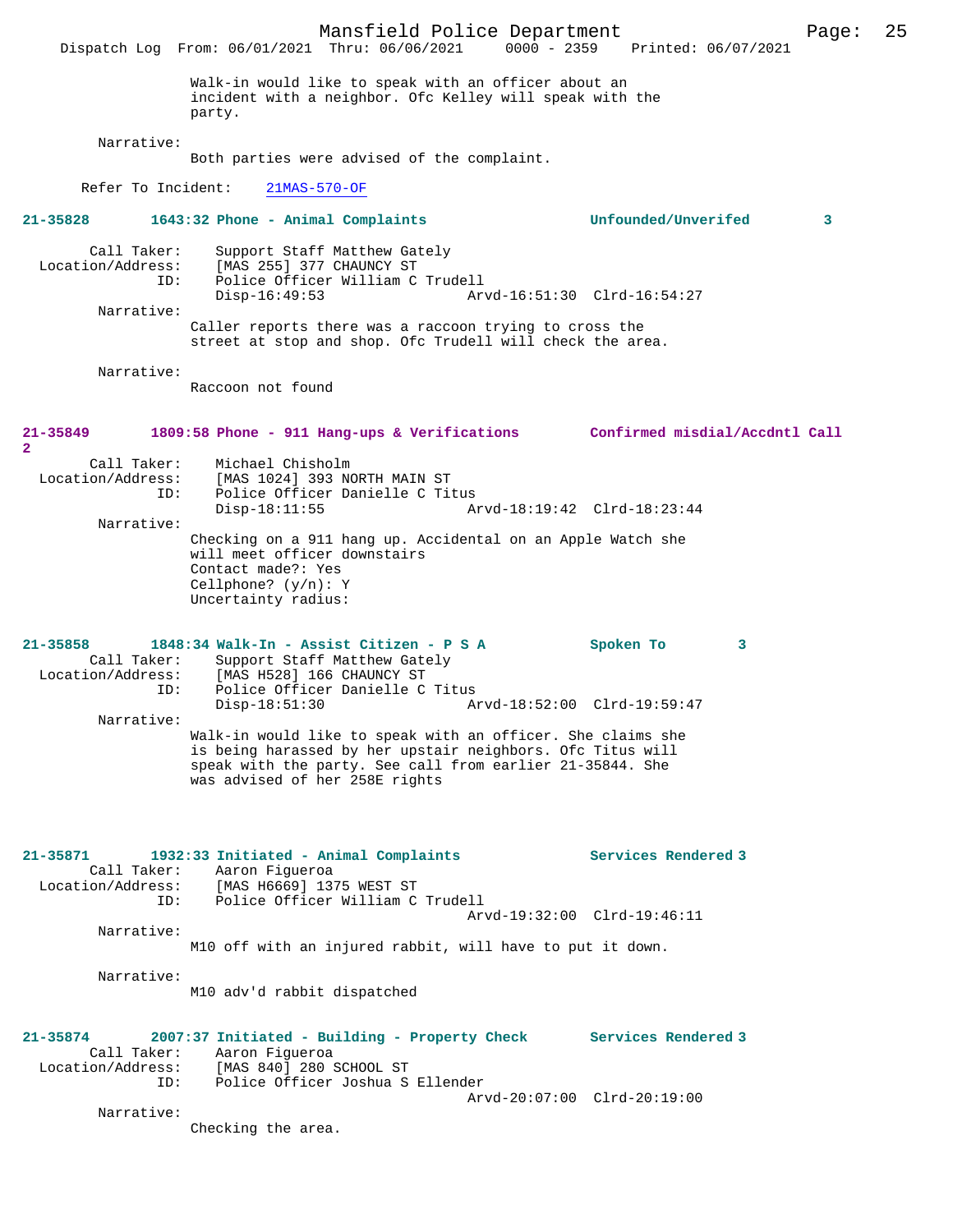| 21-35880                         |                        | 2023:11 Initiated - Building - Property Check                                                                                           | Building Checked / Secured 3 |                |
|----------------------------------|------------------------|-----------------------------------------------------------------------------------------------------------------------------------------|------------------------------|----------------|
| Call Taker:<br>Location/Address: | ID:                    | Aaron Fiqueroa<br>[MAS 170] 255 HOPE ST<br>Police Officer Andrew J Kellev                                                               | Arvd-20:23:00 Clrd-20:38:35  |                |
|                                  | Narrative:             | Checking the area.                                                                                                                      |                              |                |
| 21-35883                         |                        | 2110:12 Initiated - Building - Property Check Building Checked / Secured 3                                                              |                              |                |
| Call Taker:<br>Location/Address: | ID:                    | Aaron Fiqueroa<br>[MAS 281A] 1 CROCKER ST<br>Police Officer Danielle C Titus                                                            | Arvd-21:10:00 Clrd-21:21:28  |                |
|                                  | Narrative:             | Checking the area.                                                                                                                      |                              |                |
| 21-35884                         |                        | 2115:34 Initiated - Building - Property Check                                                                                           | Building Checked / Secured 3 |                |
| Call Taker:                      | ID:                    | Aaron Fiqueroa<br>Location/Address: [MAS 4] 31 HAMPSHIRE ST<br>Police Officer Joshua S Ellender                                         | Arvd-21:15:00 Clrd-21:23:20  |                |
|                                  | Narrative:             | Checking the area.                                                                                                                      |                              |                |
| 21-35889                         |                        | 2137:35 Phone - Suspicious Actv / Persn / Veh Unfounded/Unverifed                                                                       |                              | $\overline{2}$ |
| Call Taker:                      | ID:                    | Michael Chisholm<br>Location/Address: [MAS] 23 ERICK RD<br>Police Officer Andrew J Kelley                                               |                              |                |
|                                  | ID:                    | $Disp-21:42:33$<br>Arvd-21:43:06 Clrd-21:50:17<br>Police Officer William C Trudell<br>$Disp-21:42:37$<br>Arvd-21:45:27 Clrd-21:50:17    |                              |                |
|                                  | Narrative:             | Teenagers smoking weed, dont live in the complex walking<br>around near the Field behind 23 Erick Road concerned they<br>may be driving |                              |                |
| $21 - 35893$                     | 2154                   | Initiated - Building - Property Check                                                                                                   | Building Checked / Secured 3 |                |
| Call Taker:<br>Location/Address: |                        | Police Officer Andrew J Kelley<br>[MAS 992] 660 EAST ST                                                                                 |                              |                |
|                                  | ID:<br>Narrative:      | Police Officer Andrew J Kelley                                                                                                          | Arvd-21:54:38 Clrd-21:55:16  |                |
|                                  |                        | Checking the area.                                                                                                                      |                              |                |
| $21 - 35894$                     |                        | 2158:57 Initiated - Suspicious Actv / Persn / Veh Unfounded/Unverifed                                                                   |                              | $\overline{2}$ |
| Call Taker:<br>Location/Address: | ID:                    | Aaron Fiqueroa<br>[MAS 253A] 330 PRATT ST Apt. #B<br>Police Officer Andrew J Kelley                                                     |                              |                |
|                                  | Vehicle:<br>Narrative: | BLK 2013 HOND CIVIC Req: PC MA 9MS133 VIN: 2HGFB2F53DH555143                                                                            | Arvd-21:58:00 Clrd-22:04:20  |                |
|                                  |                        | M13 off in area with a vehicle with its windows partly<br>rolled down and no one inside. Will be checking the area                      |                              |                |
|                                  | Narrative:             | M13 advised nothing found in the area                                                                                                   |                              |                |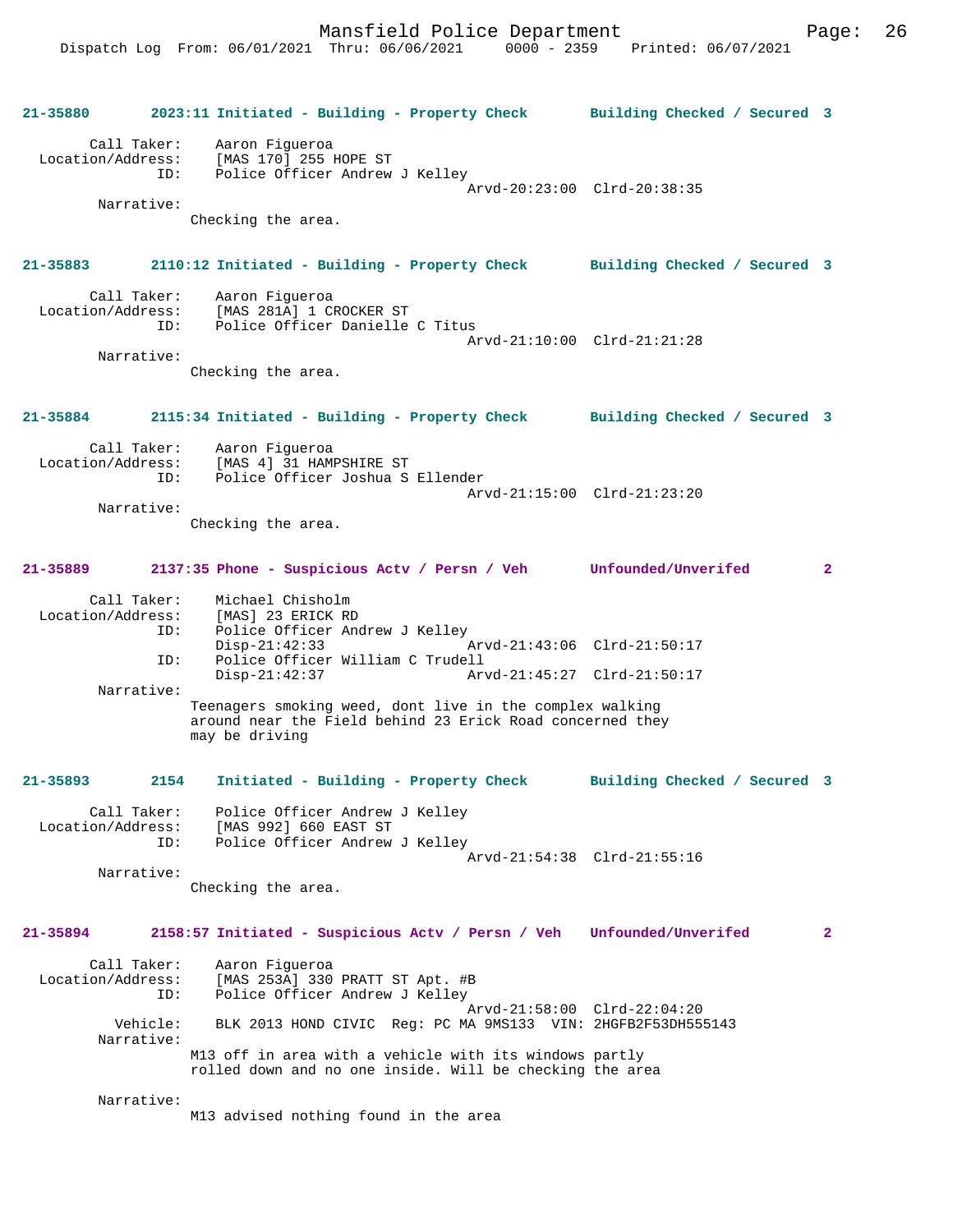Mansfield Police Department Page: 27 Dispatch Log From: 06/01/2021 Thru: 06/06/2021 0000 - 2359 Printed: 06/07/2021 Narrative: Owner of the vehicle was contacted, he stated that his son has the vehicle and everything should be fine. He will be contacting his son to make sure. **21-35897 2201:04 Initiated - Building - Property Check Building Checked / Secured 3** Call Taker: Aaron Figueroa Location/Address: [MAS 987A] 125 HIGH ST Apt. #1-4 ID: Police Officer Danielle C Titus Arvd-22:01:00 Clrd-22:01:58 Narrative: Checking the area. **21-35902 2223:30 Initiated - Building - Property Check Building Checked / Secured 3** Call Taker: Aaron Figueroa Location/Address: [MAS 1015] 30 CHAUNCY ST ID: Police Officer Danielle C Titus Arvd-22:23:00 Clrd-22:27:15 Narrative: Checking the area. **21-35903 2234:47 Phone - Noise Complaint Services Rendered 2**  Call Taker: Michael Chisholm Vicinity of: [MAS H5387] 14 FIELDSTONE DR<br>ID: Police Officer Andrew J Kelle Police Officer Andrew J Kelley<br>Disp-22:37:48  $Arvd-22:40:42$  Clrd-22:55:03 ID: Police Officer William C Trudell Disp-22:37:52 Arvd-22:41:17 Clrd-22:55:01 Narrative: Area around Fieldstone & Branch, caller reports loud party with alot of yelling. Noise Complaint, unsure of exact location requests and officer check the area Narrative: M10 advised the noise is coming from 6 Fieldstone dr, they will be advising them Narrative: M13 advised there was about 4-5 18 to 19 year olds drinking and watching the Bruins game. M13 advised the beverages were confiscated by the parents. **21-35906 2249:42 Initiated - Building - Property Check Building Checked / Secured 3** Call Taker: Aaron Figueroa Location/Address: [MAS 2] 60 FORBES BLVD<br>ID: Police Officer Joshua 2 Police Officer Joshua S Ellender Arvd-22:49:00 Clrd-23:00:16 Narrative: Checking the area. **21-35907 2310:29 Initiated - Motor Vehicle Stop Citation / Warning Issued 3** Call Taker: Aaron Figueroa Location/Address: [MAS] 575 WEST ST @ 260 FORBES BLVD ID: Police Officer Joshua S Ellender Arvd-23:10:00 Clrd-23:19:45<br>Vehicle: WHI 2008 MAZD UT CX9 Reg: PC MA 98MF87 VIN: JM3TB38V2801 Vehicle: WHI 2008 MAZD UT CX9 Reg: PC MA 98MF87 VIN: JM3TB38V280125951 Narrative: citation issued to operator for red light violation and no

license in possesion.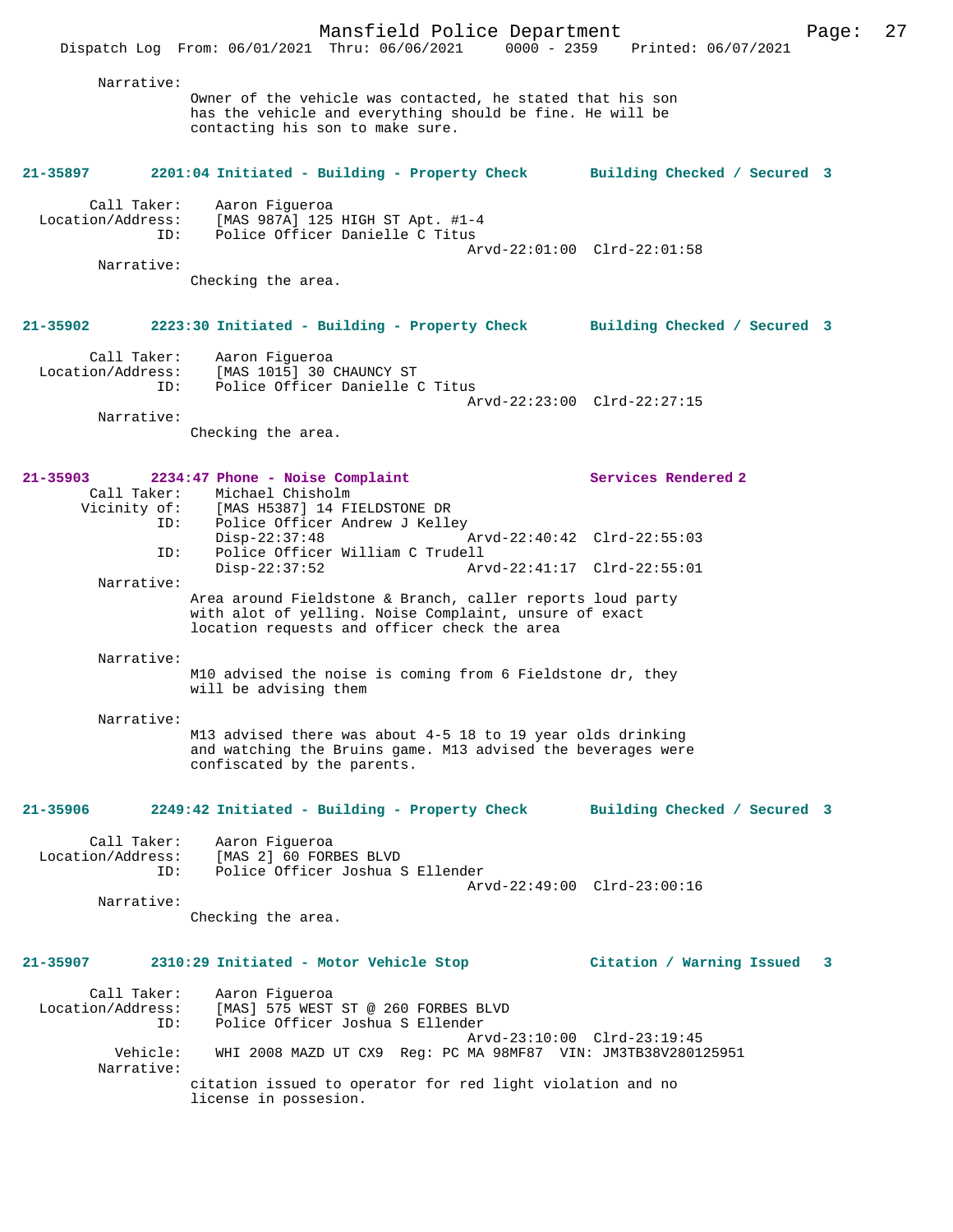## **For Date: 06/04/2021 - Friday**

**21-35917 0059:14 Initiated - Building - Property Check Services Rendered 3**  Call Taker: Aaron Figueroa Location/Address: [MAS 944C100] 905 SOUTH MAIN ST Apt. #100 ID: Patrolman Gregory S Martell Arvd-00:59:00 Clrd-01:02:53 Narrative: Checking the area. **21-35919 0100:21 Initiated - Building - Property Check Building Checked / Secured 3** Call Taker: Aaron Figueroa<br>Location: [MAS] HOTELS ion: [MAS] HOTELS<br>ID: [MAS] HOTELS<br>ID: Police Office Police Officer Meghan Birnie Arvd-01:00:00 Clrd-01:25:10 Narrative: Checking the area. **21-35926 0119:31 Initiated - Building - Property Check Building Checked / Secured 3** Call Taker: JEFFREY KEEFE Vicinity of: [MAS 281A] 1 CROCKER ST ID: Police Officer Christopher D Sorge Arvd-01:19:00 Clrd-01:28:07 Narrative: Checking the area. **21-35927 0121:12 Initiated - Building - Property Check Building Checked / Secured 3** Call Taker: Aaron Figueroa Location/Address: [MAS 2] 60 FORBES BLVD ID: Patrolman Gregory S Martell Arvd-01:21:00 Clrd-01:27:38 Narrative: Checking the area. **21-35930 0135:23 Initiated - Building - Property Check Building Checked / Secured 3** Call Taker: Aaron Figueroa Location/Address: [MAS 1002] 250 EAST ST ID: Police Officer Meghan Birnie Arvd-01:35:00 Clrd-01:44:47 Narrative: Checking the area. **21-35932 0136:43 Initiated - Suspicious Actv / Persn / Veh Spoken To 2**  Call Taker: Aaron Figueroa<br>Location/Address: [MAS 927] 50 P. ess: [MAS 927] 50 PLYMOUTH ST<br>ID: Patrolman Gregory S Marte Patrolman Gregory S Martell Arvd-01:36:00 Clrd-01:43:27<br>TD: Police Officer Christopher D Sorge Police Officer Christopher D Sorge<br>Disp-01:39:55 Arvd- Disp-01:39:55 Arvd-01:42:39 Clrd-01:43:25 Vehicle: BLU 2005 TOYT CO CAMSOL Reg: PC MA 97H780 VIN: 4T1CE38P25U958554 Vehicle: WHI 2016 JEEP UT PATRIO Reg: PC MA 1NBV41 VIN: 1C4NJRFB3GD581528 Narrative: M11 off with 2 vehicles. Narrative: M11 advised parties have all been sent on their way **21-35935 0157:34 Initiated - Building - Property Check Building Checked / Secured 3**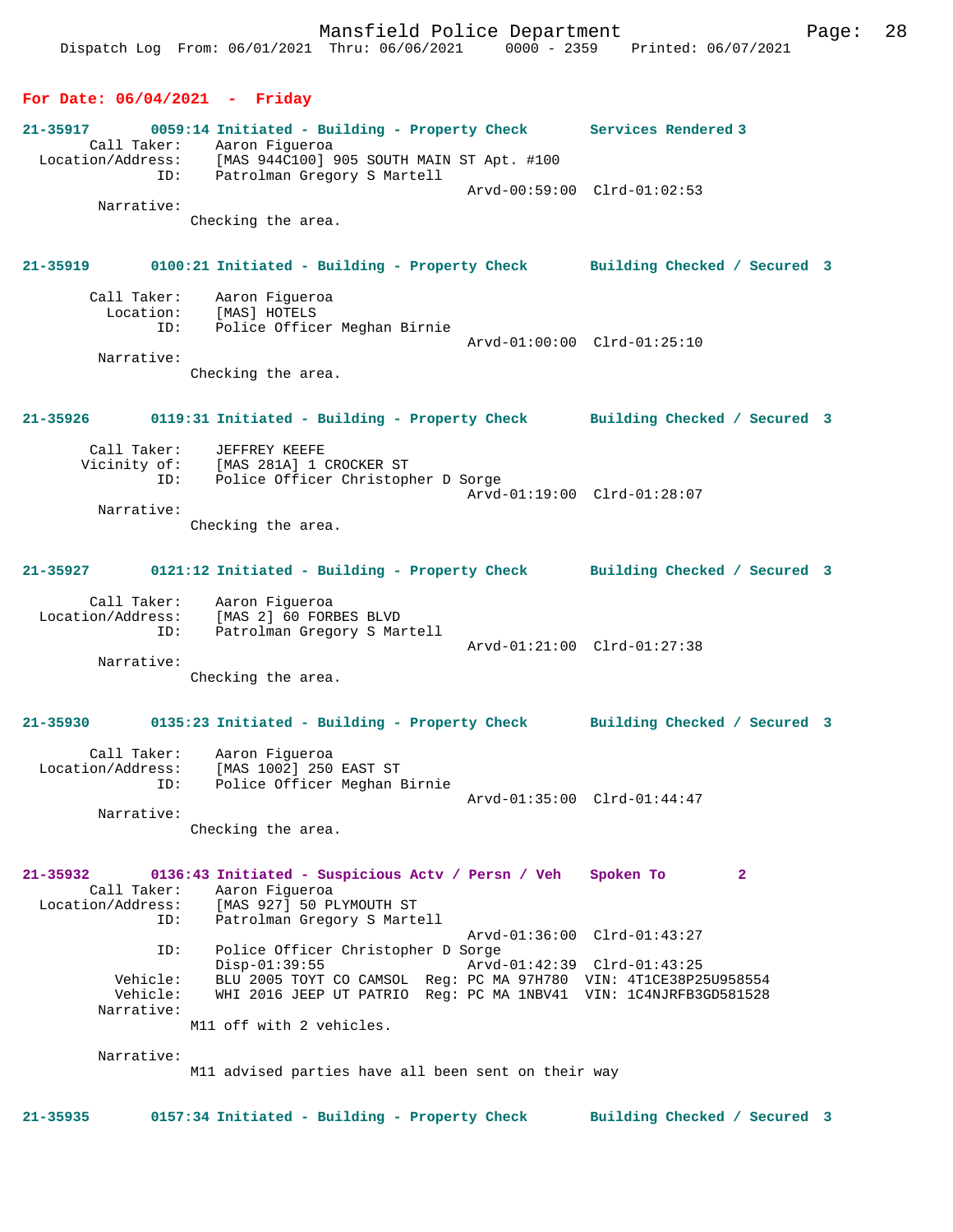Mansfield Police Department Page: 29 Dispatch Log From: 06/01/2021 Thru: 06/06/2021 0000 - 2359 Printed: 06/07/2021 Call Taker: Aaron Figueroa Location/Address: [MAS 4] 31 HAMPSHIRE ST ID: Patrolman Gregory S Martell Arvd-01:57:00 Clrd-02:02:55 Narrative: Checking the area. **21-35939 0205:26 Initiated - Building - Property Check Building Checked / Secured 3** Call Taker: Aaron Figueroa Location/Address: [MAS 982] 111 HOPE ST ID: Police Officer Meghan Birnie Arvd-02:05:00 Clrd-02:13:33 Narrative: Checking the area. **21-35945 0225:34 Initiated - Building - Property Check Building Checked / Secured 3** Call Taker: Aaron Figueroa Location/Address: [MAS 139] 265 FRUIT ST ID: Police Officer Meghan Birnie Arvd-02:25:00 Clrd-02:33:38 Narrative: Checking the area. **21-35951 0235:28 Initiated - Building - Property Check Building Checked / Secured 3** Call Taker: Aaron Figueroa Location/Address: [MAS 907E] 390 WEST ST ID: Patrolman Gregory S Martell Arvd-02:35:00 Clrd-02:36:04 Narrative: Checking the area. **21-35962 0329:18 Initiated - Building - Property Check Building Checked / Secured 3** Call Taker: Aaron Figueroa<br>Location/Address: [MAS 992] 660 B [MAS 992] 660 EAST ST ID: Police Officer Meghan Birnie Arvd-03:29:00 Clrd-03:30:05 Narrative: Checking the area. **21-35964 0524:47 911 - 911 Hang-ups & Verifications Confirmed misdial/Accdntl Call 2**  Call Taker: JEFFREY KEEFE Location/Address: [MAS H2965] 200 UNION ST EXT ID: Police Officer Christopher D Sorge Disp-05:27:06 <br>
Disp-05:27:06 <br>
Di Patrolman Gregory S Martell<br>
Displays and the Batrolman Gregory S Martell<br>
Displays and the Batrolman Gregory S Martell Patrolman Gregory S Martell Disp-05:27:18 Clrd-05:28:00<br>ID: Police Officer Meghan Birnie Police Officer Meghan Birnie<br>Disp-05:27:47 Disp-05:27:47 Arvd-05:30:20 Clrd-05:37:24 Narrative: Checking on a 911 hang up. Contact made?: no Cellphone? (y/n): yes Uncertainty radius: 19 meters Narrative: M12 advised contact made, confirmed accidental **21-35983 0810:30 Phone - Well Being Check Transported to Hospital 3**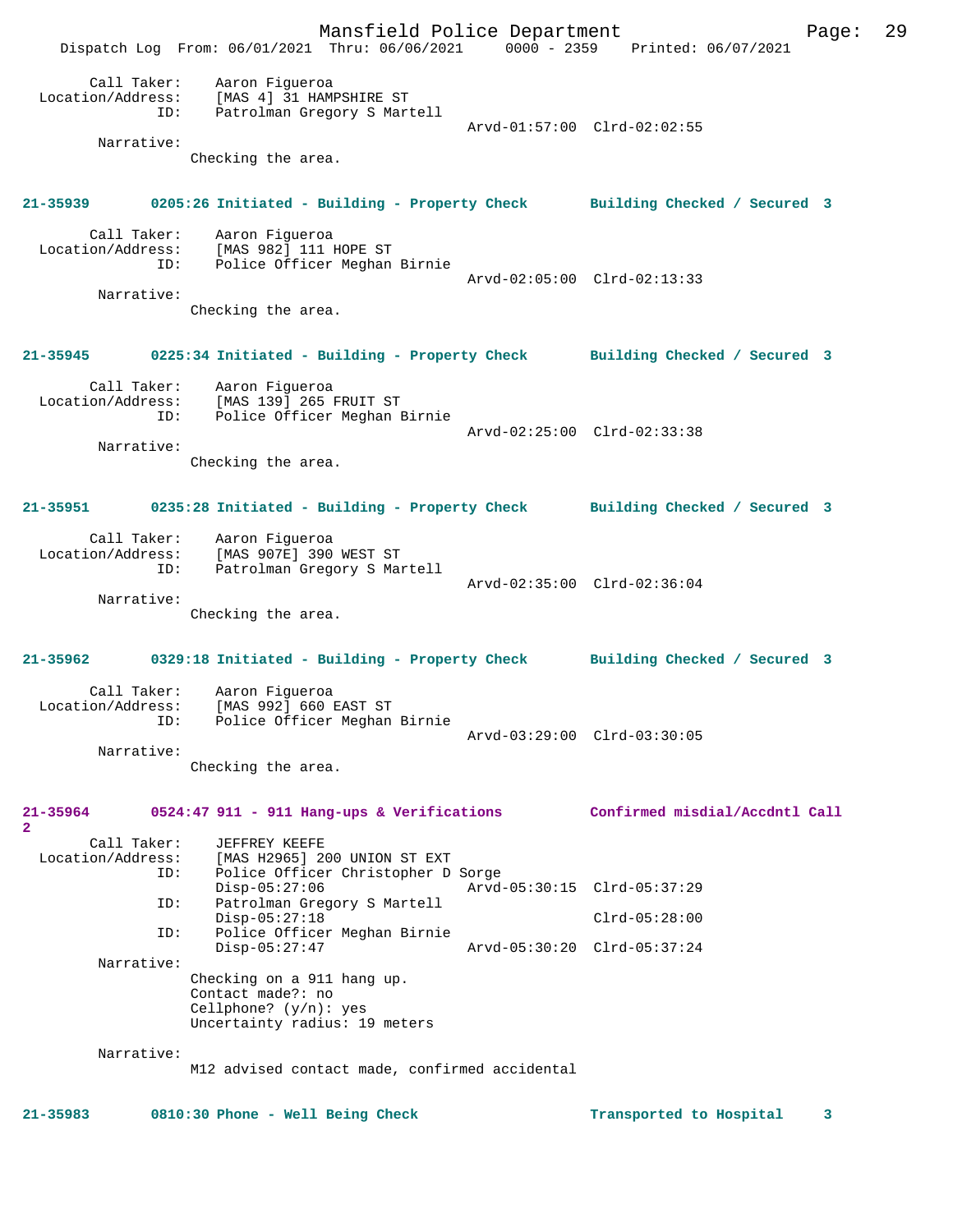Mansfield Police Department Page: 30 Dispatch Log From: 06/01/2021 Thru: 06/06/2021 0000 - 2359 Printed: 06/07/2021 Call Taker: Jarred Kohler Location/Address: [MAS H6350] UNION ST EXT ID: Detective Derek M McCune<br>Disp-08:11:44 Disp-08:11:44 Arvd-08:14:40 Clrd-12:00:41 ID: Detective Kenneth E Wright Disp-08:11:48 Arvd-08:14:36 Clrd-12:00:39 Narrative: Narrative: Narrative: Refer To Incident: 21MAS-572-OF 21-35997 0930:42 Phone - Well Being Check Services Rendered 3 Call Taker: William Casey Location/Address: [MAS H3933] 177 WEST ST Apt. #2ND ID: Police Officer Gregg S Kennedy<br>Disp-09:33:21 A Disp-09:33:21 Arvd-09:36:10 Clrd-09:39:52 Narrative: Cp would like a well being check done on his father who is supposed to be on a zoom confrence and didnt show. CP last spoke to his father yesterday Narrative: M8 reports no vehicles on property and no answer at the door. **21-36000 0952:51 Initiated - Assist Fire Department Services Rendered 2**  Call Taker: William Casey<br>Location/Address: [MAS 435] 15 1 [MAS 435] 15 BONNEY LN ID: Police Officer Michael T Fitzgerald Arvd-09:52:00 Clrd-10:02:59 Narrative: Assisting the FD with a fire related incident. Nature:tamper alarm **21-36003 1003:20 Initiated - Building - Property Check Building Checked / Secured 3** Call Taker: William Casey Location/Address: [MAS 2] 60 FORBES BLVD ID: Police Officer Michael T Fitzgerald Arvd-10:03:00 Clrd-10:05:38 Narrative: Checking the area. **21-36004 1009:44 Initiated - Building - Property Check Building Checked / Secured 3** Call Taker: William Casey Location/Address: [MAS 4] 31 HAMPSHIRE ST Police Officer Patrick J Pennie Arvd-10:09:00 Clrd-10:20:21 Narrative: Checking the area. **21-36005 1012:44 Initiated - Motor Vehicle Stop Citation / Warning Issued 3** Call Taker: William Casey Location/Address: [MAS] 670 EAST ST @ 2 LAWNDALE RD ID: Police Officer Michael T Fitzgerald Arvd-10:12:00 Clrd-10:15:16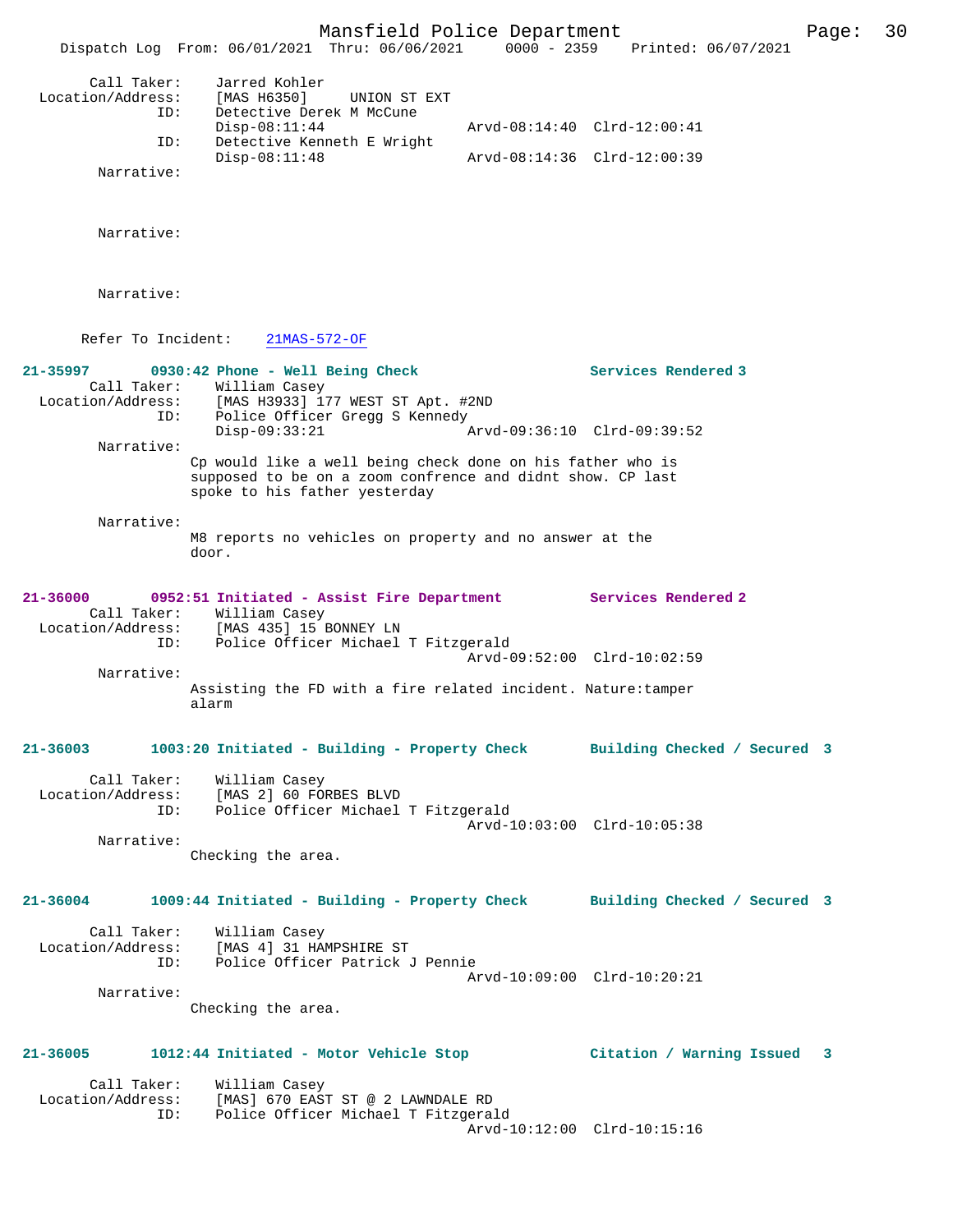Mansfield Police Department Fage: 31 Dispatch Log From: 06/01/2021 Thru: 06/06/2021 0000 - 2359 Printed: 06/07/2021 Vehicle: GRY 2013 HYUN SONATA Reg: PC MA 9HA365 VIN: 5NPEC4AC6DH787185 Narrative: Out with mvst Narrative: Citation issued to RO for defective equipment **21-36010 1030 Initiated - Parking Violations Services Rendered 3**  Call Taker: Animal Control Steven Simonds Location/Address: [MAS] 242 NORTH MAIN ST @ 16 OLD COLONY WAY ID: Animal Control Steven Simonds Arvd-10:30:40 Clrd-10:59:28 Narrative: checking area for parking violations Narrative: tagged MN DBG973 in the small lot by old colony way for overtime parking **21-36022 1124 Initiated - Speed Trailer/Signs Deployed Services Rendered 3**  Call Taker: Police Officer David W Kinahan Location/Address: [MAS H421] 440 ELM ST ID: Police Officer David W Kinahan Arvd-11:26:06 Clrd-13:49:08 Narrative: Officer Kinahan out to remove speed trailer from the area. **21-36025 1137:41 Initiated - Building - Property Check Building Checked / Secured 3** Call Taker: William Casey Location/Address: [MAS 1002] 250 EAST ST ID: Police Officer Michael T Fitzgerald Arvd-11:37:00 Clrd-11:43:59 Narrative: Checking the area. **21-36026 1146:53 Initiated - Motor Vehicle Stop Citation / Warning Issued 3** Call Taker: William Casey Location/Address: [MAS] 31 RUMFORD AVE @ 31 WEST ST ID: Police Officer Michael T Fitzgerald Arvd-11:46:00 Clrd-11:49:46 Vehicle: GRY 2013 TOYT UT HIGHLA Reg: PC MA 314VP6 VIN: 5TDBK3EH7DS213419 Narrative: Out with mvst Narrative: Citation issued for defective equipment **21-36028 1156:06 Initiated - Building - Property Check Services Rendered 3**  Call Taker: William Casey Location/Address: [MAS 982] 111 HOPE ST ID: Police Officer Michael T Fitzgerald Arvd-11:56:00 Clrd-11:58:04 Narrative: Checking the area. **21-36030 1158:00 Phone - Disturbance / Gathering Services Rendered 1**  Call Taker: Jennifer Napolitano<br>Location/Address: [MAS 288] 30 WINTHRO ess: [MAS 288] 30 WINTHROP AVE<br>TD: Police Officer Patrick J P Police Officer Patrick J Pennie Disp-11:59:36 Arvd-12:01:02 Clrd-12:23:43 ID: Sergeant Robert S Pierce Disp-11:59:40 Arvd-12:04:47 Clrd-12:23:41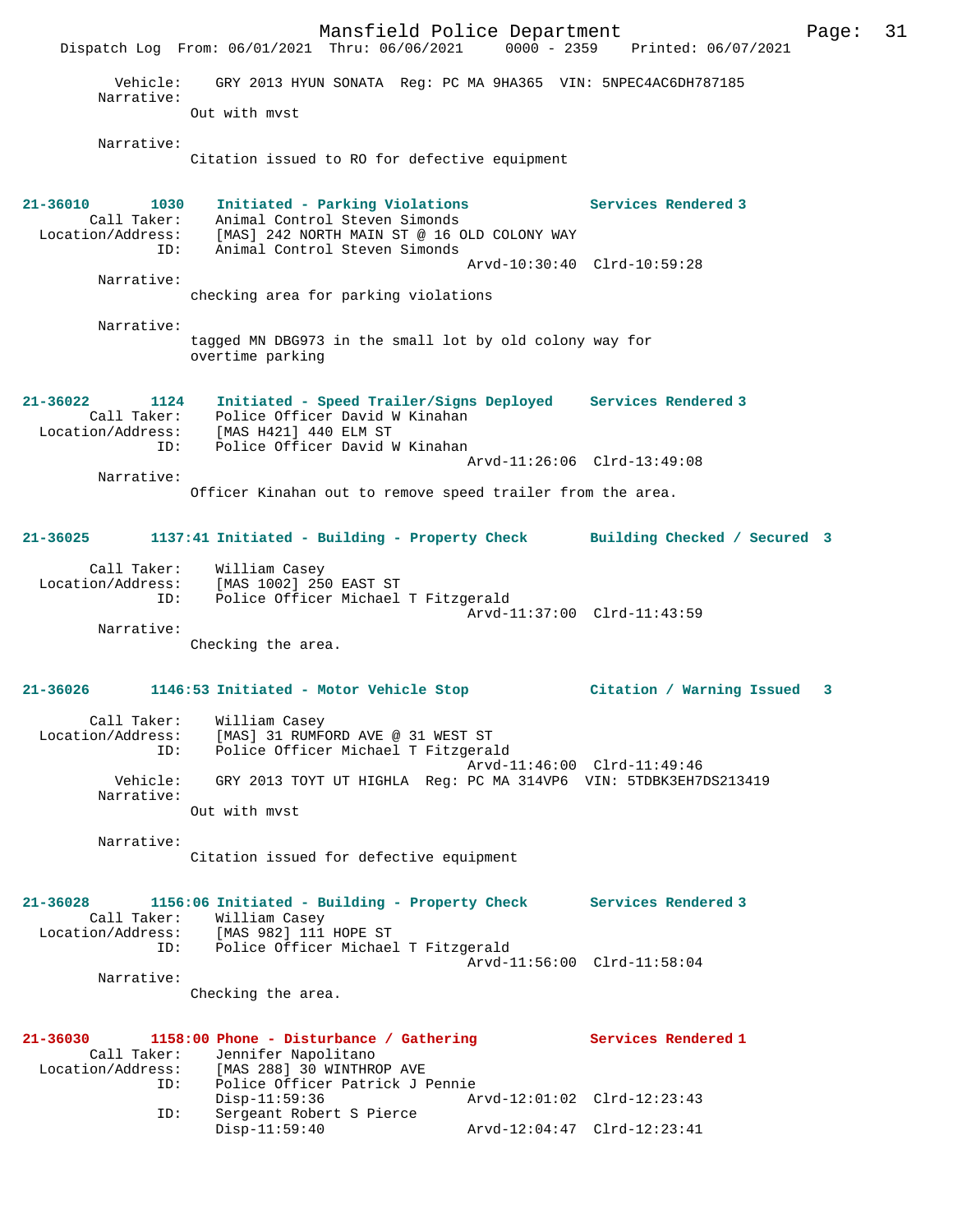Mansfield Police Department Form Page: 32 Dispatch Log From: 06/01/2021 Thru: 06/06/2021 0000 - 2359 Printed: 06/07/2021 Vehicle: YEL 2000 AUDI ST A6 Reg: PC MA 3KCP91 VIN: WAULH54B9YN113987 Narrative: Caller reporting an issue with an employee not acting right and is now aggitated. Narrative: Female is sitting in her vehicle, employees have her blocked in Narrative: Argument was over females sobriety. Female passed all Field sobriety and is on her way **21-36033 1226:21 Initiated - Building - Property Check Services Rendered 3**  Call Taker: William Casey Location/Address: [MAS 840] 280 SCHOOL ST ID: Police Officer Gregg S Kennedy Arvd-12:26:00 Clrd-12:37:26 **21-36034 1228:39 Phone - 911 Hang-ups & Verifications Services Rendered 2**  Call Taker: Jennifer Napolitano Location/Address: [MAS 333] 245 EAST ST ID: Detective Kenneth E Wright Disp-12:31:22 Arvd-12:33:43 Clrd-12:33:47 Narrative: Checking on a 911 hang up. Contact made?: n Cellphone? (y/n): y Uncertainty radius: 6 meters in the front driveway of the school Narrative: No answer on callback Narrative: Checked out front and inside. All is well **21-36035 1238:57 Initiated - Building - Property Check Building Checked / Secured 3** Call Taker: William Casey Location/Address: [MAS 840] 280 SCHOOL ST ID: Police Officer Patrick J Pennie Arvd-12:38:00 Clrd-12:46:48 Narrative: Checking the area. **21-36036 1242 Initiated - Parking Violations Services Rendered 3**  Call Taker: Animal Control Steven Simonds Location/Address: [MAS] 43 NORTH MAIN ST @ 13 PARK ST ID: Animal Control Steven Simonds Arvd-12:42:33 Clrd-13:10:37 Narrative: checking area for parking violations **21-36039 1258:22 Initiated - Building - Property Check Services Rendered 3**  Call Taker: William Casey Location/Address: [MAS 934] 40 RUMFORD AVE ID: Police Officer Gregg S Kennedy Arvd-12:58:00 Clrd-13:10:22 Narrative: Checking the area. **21-36041 1305:59 Phone - Animal Complaints Services Rendered 3**  Call Taker: William Casey Location/Address: [MAS] 154 MILL ST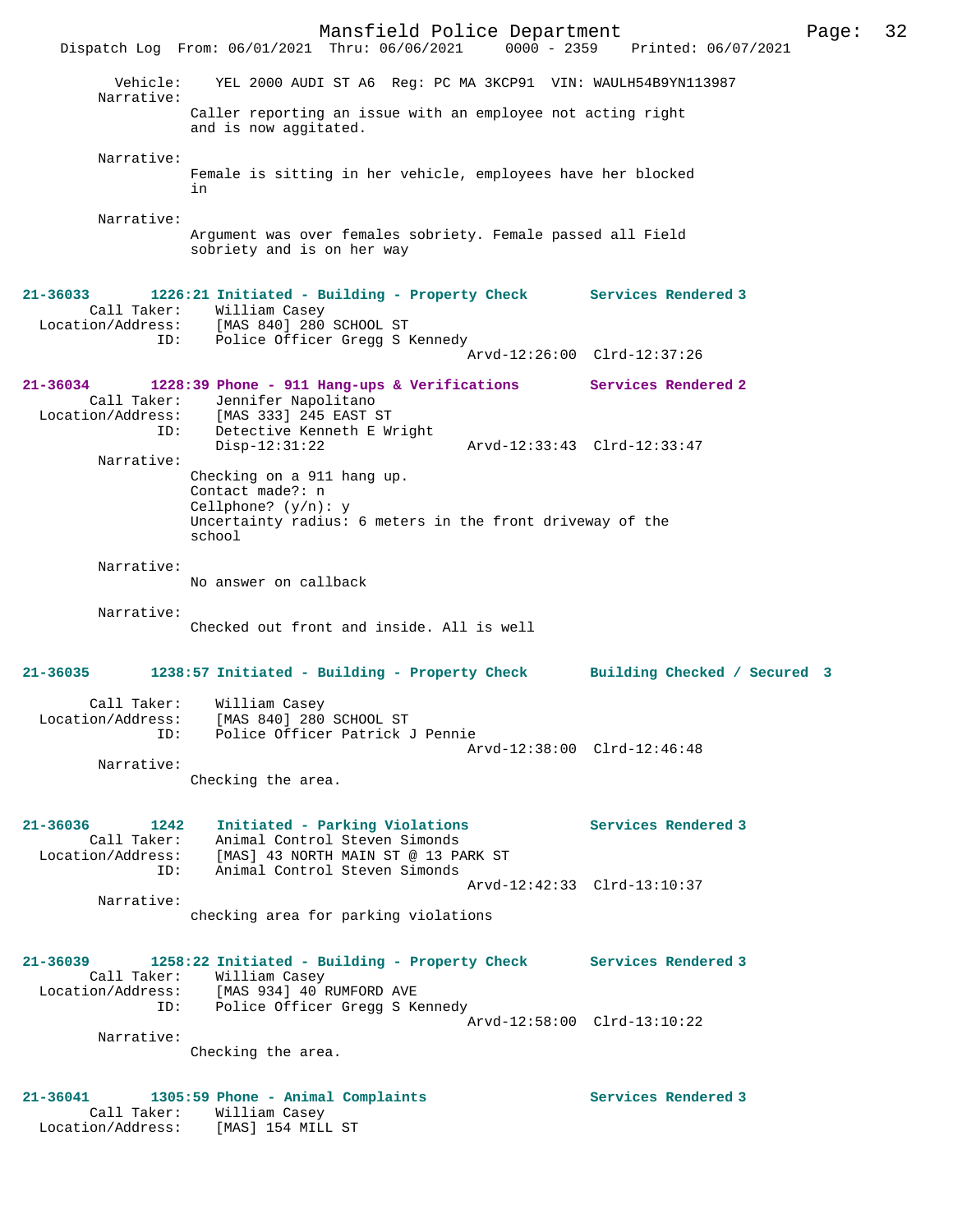Mansfield Police Department Page: 33 Dispatch Log From: 06/01/2021 Thru: 06/06/2021 0000 - 2359 Printed: 06/07/2021 ID: Sergeant Robert S Pierce Disp-13:10:03 <br>D: Animal Control Steven Simonds Clrd-13:22:44 Animal Control Steven Simonds<br>Disp-13:22:42 Arv Disp-13:22:42 Arvd-13:22:47 Clrd-13:31:32 Narrative: Cp reports across from the camp ground large snapping turtle in her yard. Narrative: Turtle headed back towards the swamp **21-36042 1310:33 Initiated - Building - Property Check Building Checked / Secured 3** Call Taker: William Casey Location/Address: [MAS] NORTH MAIN ST Apt. #3 ID: Police Officer Gregg S Kennedy Arvd-13:10:00 Clrd-13:29:25 Narrative: Checking the area. **21-36683 1358 Initiated - Parking Violations Services Rendered 3**  Call Taker: Animal Control Steven Simonds Location/Address: [MAS] 43 NORTH MAIN ST @ 13 PARK ST ID: Animal Control Steven Simonds Arvd-07:12:01 Clrd-06/07/2021 @ 07:49:04 Narrative: checking area for parking violations **21-36057 1426:13 Initiated - Building - Property Check Building Checked / Secured 3** Call Taker: William Casey Location/Address: [MAS 417] 9 FRANCIS AVE ID: Police Officer Gregg S Kennedy Arvd-14:26:00 Clrd-14:43:47 Narrative: Checking the area. **21-36690 1445 Initiated - Speed Trailer/Signs Deployed Services Rendered 3**  Call Taker: Animal Control Steven Simonds Location/Address: [MAS] WILLIAMS ST ID: Animal Control Steven Simonds Arvd-07:59:19 Clrd-06/07/2021 @ 08:08:42 Narrative: changing batteries on speed signs **21-36076 1604:43 Walk-In - Assist Citizen - P S A Incident Report 3**  Call Taker: Support Staff Langston W Puller<br>Location/Address: [MAS 451B] 500 EAST ST Location/Address: [MAS 451B] 500 EAST ST ID: Police Officer Andrew J Kelley  $\bar{P}_{\text{Arvd-16}:07:10}$  Clrd-16:18:03 ID: Police Officer Patrick J Pennie Disp-16:07:07 Arvd-16:07:13 Clrd-16:17:50 Narrative: Narrative: Refer To Incident: 21MAS-573-OF **21-36080 1628:26 Phone - 911 Hang-ups & Verifications Unfounded/Unverifed 2** Call Taker: Jennifer Napolitano Location/Address: [MAS 280] 440 FORBES BLVD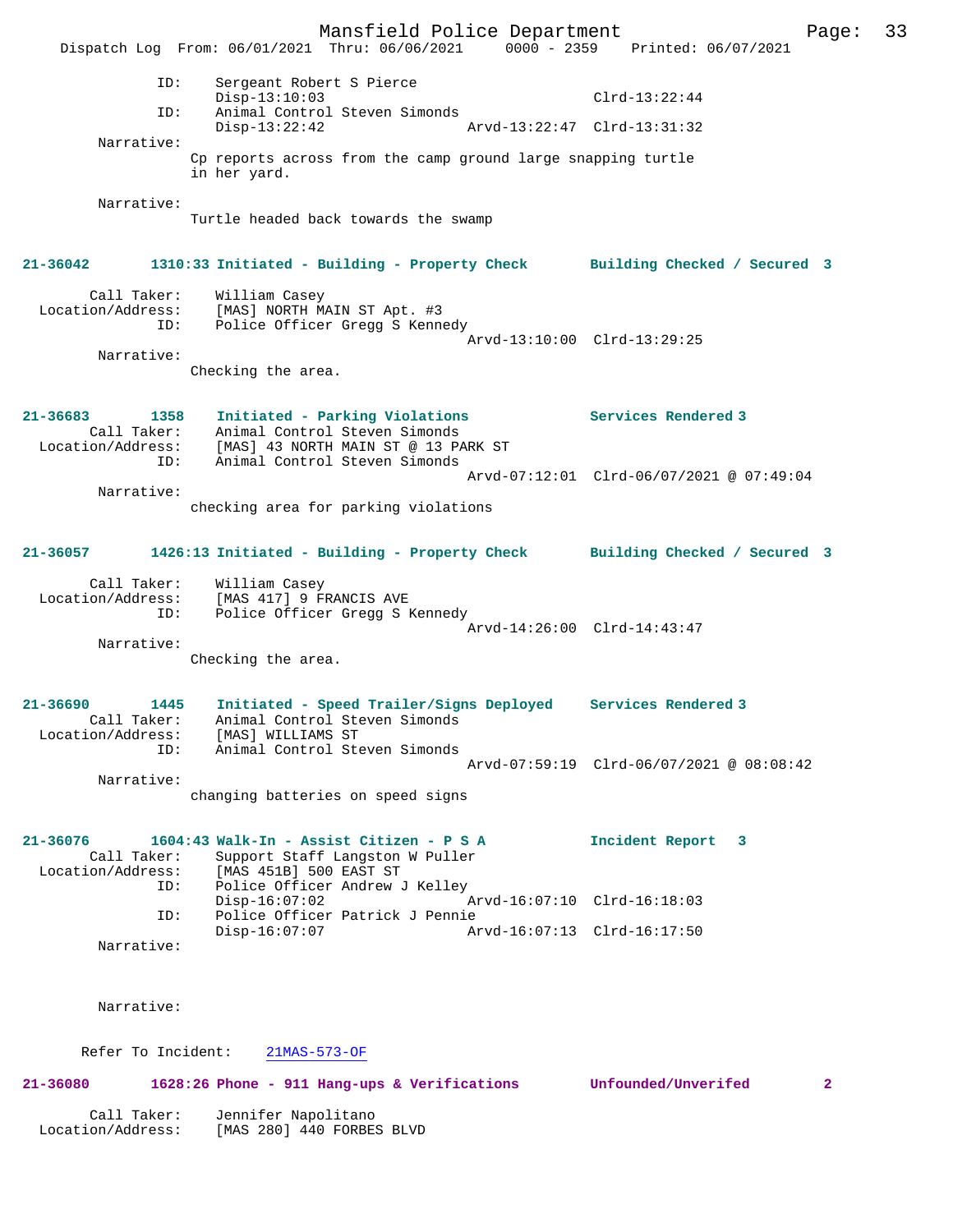Mansfield Police Department Page: 34 Dispatch Log From: 06/01/2021 Thru: 06/06/2021 0000 - 2359 Printed: 06/07/2021 ID: Police Officer Patrick J Pennie Disp-16:30:46 Arvd-16:45:40 Clrd-16:50:17 Narrative: Checking on a 911 hang up. Accidental party is by the freight doors Contact made?: y Cellphone? (y/n):y Uncertainty radius:26 meters **21-36706 1636 Initiated - Parking Violations Services Rendered 3**  Call Taker: Animal Control Steven Simonds Location/Address: [MAS] 242 NORTH MAIN ST @ 16 OLD COLONY WAY ID: Animal Control Steven Simonds Arvd-09:50:53 Clrd-06/07/2021 @ 10:02:48 Narrative: checking area for parking violations **21-36089 1740:22 Phone - Assist Other Agency Services Rendered 3**  Call Taker: Josesph Shebertes Location/Address: [MAS] RTE 140 SB Vehicle: RED 2008 CHEV EQUINO Reg: PC MA 4PD499 VIN: 2CNDL43F886291684 Narrative: Foxborough PD looking for a vehicle possibly having a medical emergency heading towards Mansfield. Narrative: BOLO was given out to all officers. **21-36090 1744:56 Phone - Animal Complaints Services Rendered 3**  Call Taker: Jennifer Napolitano<br>Location/Address: [MAS H1253] 226 WILD ess: [MAS H1253] 226 WILLOW ST<br>ID: Police Officer Patrick J I ID: Police Officer Patrick J Pennie Disp-17:47:45 Arvd-17:57:15 Clrd-18:14:08 Narrative: Injured turtle. Appears to have been hit by a vehicle and is bleeding from the shell Narrative: ACO notified and will be responding. Narrative: ACO has control of the animal **21-36091 1758:45 Phone - Erratic Oper MV / Road Rage Gone on Arrival 3**  Call Taker: William Casey<br>ion/Address: [MAS] SCHOOL ST Location/Address: ID: Police Officer Andrew J Kelley<br>Disp-18:01:13 Disp-18:01:13 Arvd-18:03:37 Clrd-18:09:36<br>Vehicle: BLU 2019 SUBA ASCENT Req: PC MA 64P540 VIN: 4S4WMABD4K34 BLU 2019 SUBA ASCENT Reg: PC MA 64P540 VIN: 4S4WMABD4K3453894 Narrative: Cp reprots shes being tailgated and driving all over Narrative: Cp reports they pulled into mansfield crossing **21-36103 1939:02 Phone - Road Hazards Investigated - No Report 3** Call Taker: Jennifer Napolitano Location/Address: [MAS H931] 82 PINE NEEDLE LN Police Officer Andrew J Kelley<br>Disp-19:40:13 Disp-19:40:13 Arvd-19:45:28 Clrd-19:50:05 Narrative: Male party riding around on Pine Needle to Waldoor mutliple times with kids on his motorcycle no one has helmets on.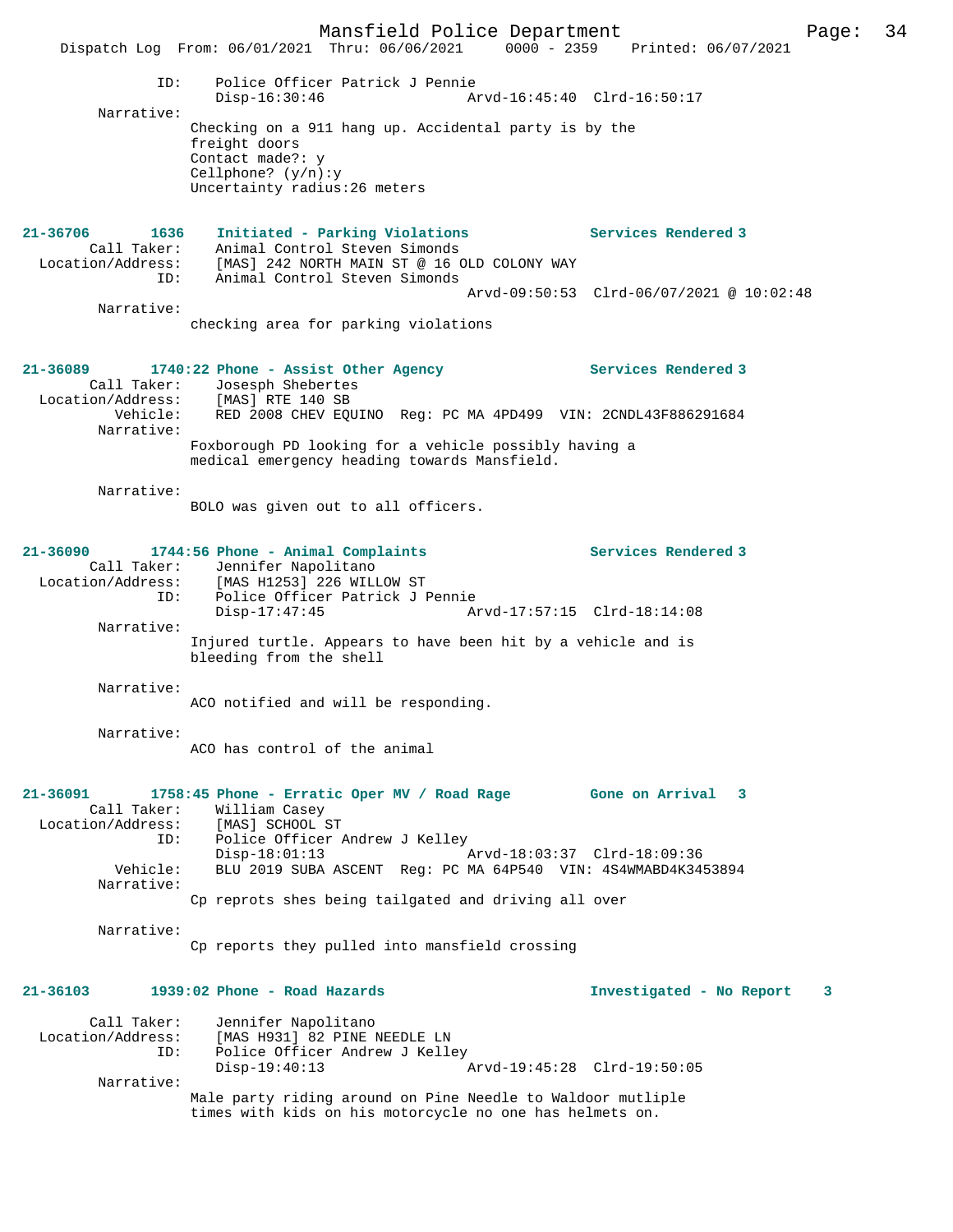Mansfield Police Department Page: 35 Dispatch Log From: 06/01/2021 Thru: 06/06/2021 Narrative: Only found children riding bicycles, no motorcycle found. **For Date: 06/05/2021 - Saturday 21-36130 0006:29 Initiated - Building - Property Check Building Checked / Secured 3** Call Taker: JEFFREY KEEFE<br>Vicinity of: [MAS 820C] 31 of: [MAS 820C] 31 PLYMOUTH ST<br>ID: Officer Raymond E Maigret Officer Raymond E Maigret Arvd-00:06:00 Clrd-00:20:54 Narrative: Checking the area. **21-36166 0138:11 911 - 911 Hang-ups & Verifications Investigated - No Report 2** Call Taker: TARA LAKO Location/Address: [MAS 401A] 360 FORBES BLVD ID: Patrolman David Schepis Disp-01:40:24 Clrd-01:40:56<br>TD: Police Officer Derek M Stark Police Officer Derek M Stark<br>Disp-01:40:52 Disp-01:40:52 Arvd-01:48:28 Clrd-01:52:39 ID: Patrolman David Schepis Arvd-01:48:54 Clrd-01:52:39 Narrative: Checking on a 911 hang up. Contact made?:no Cellphone? (y/n): y Uncertainty radius: 90% Narrative: No answer on multiple attempts, goes to voicemail Narrative: Spoke to manager, no issues at this time. **21-36171 0144:08 Initiated - Building - Property Check Building Checked / Secured 3** Call Taker: Nicole Boyer Location/Address: [MAS 12] 250 EAST ST<br>ID: Patrolman Gregory S 1 Patrolman Gregory S Martell Arvd-01:44:00 Clrd-01:44:31 Narrative: Checking the area. **21-36174 0149:44 Initiated - Building - Property Check Building Checked / Secured 3** Call Taker: Nicole Boyer Location/Address: [MAS 124] 241 FRANCIS AVE<br>ID: Patrolman Gregory S Marte Patrolman Gregory S Martell Arvd-01:49:00 Clrd-01:53:18 **21-36176 0159:15 Initiated - Building - Property Check Building Checked / Secured 3** Call Taker: Michael Mezhberg Vicinity of: [MAS] NORTH MAIN ST<br>TD: Patrolman David Sche Patrolman David Schepis Arvd-01:59:00 Clrd-02:06:14 Narrative: Checking the area. **21-36177 0200:26 Initiated - Building - Property Check Building Checked / Secured 3** Call Taker: Nicole Boyer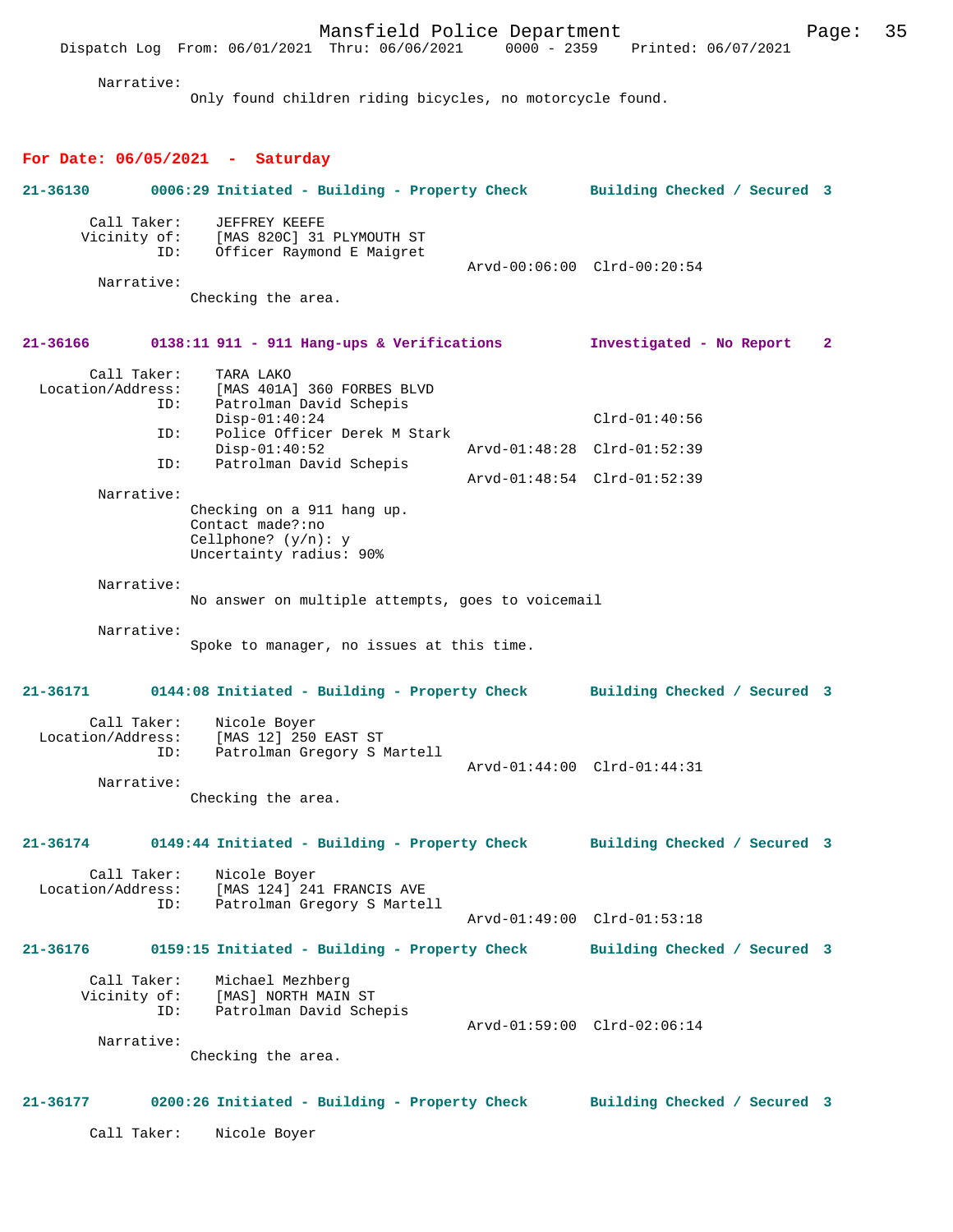Mansfield Police Department Page: 36 Dispatch Log From: 06/01/2021 Thru: 06/06/2021 0000 - 2359 Printed: 06/07/2021 Location/Address: [MAS 992] 660 EAST ST ID: Patrolman Gregory S Martell Arvd-02:00:00 Clrd-02:05:05 Narrative: Checking the area. **21-36178 0202:17 Initiated - Building - Property Check Building Checked / Secured 3** Call Taker: Nicole Boyer Location/Address: [MAS 179D] 11 NORFOLK ST ID: Police Officer Derek M Stark Arvd-02:02:00 Clrd-02:28:53 Narrative: Checking the area. **21-36179 0202:57 Initiated - Building - Property Check Building Checked / Secured 3** Call Taker: Nicole Boyer Location/Address: [MAS 820C] 31 PLYMOUTH ST ID: Officer Raymond E Maigret Arvd-02:02:00 Clrd-02:14:22 Narrative: Checking the area. **21-36182 0209:36 Initiated - Building - Property Check Building Checked / Secured 3** Call Taker: Nicole Boyer Location/Address: [MAS 2] 60 FORBES BLVD ID: Patrolman Gregory S Martell Arvd-02:09:00 Clrd-02:21:56 Narrative: Checking the area. **21-36186 0237:53 Initiated - Building - Property Check Building Checked / Secured 3** Call Taker: Nicole Boyer Location/Address: [MAS 4] 31 HAMPSHIRE ST ID: Patrolman Gregory S Martell Arvd-02:37:00 Clrd-02:58:04 Narrative: Checking the area. **21-36188 0316:41 Initiated - Motor Vehicle Stop Citation / Warning Issued 3** Call Taker: Nicole Boyer Location/Address: [MAS 1026] 300 NORTH MAIN ST ID: Patrolman David Schepis Arvd-03:16:00 Clrd-03:25:37<br>TD: Patrolman Gregory S Martell Patrolman Gregory S Martell Arvd-03:19:59 Clrd-03:25:37 Vehicle: BLK 2020 JEEP GLADIATOR Reg: PC MA 1DNS53 VIN: 1C6JJTAG1LL197818 Narrative: Out with an MVST Narrative: Citation given to operator for driving in the wrong direction. **21-36189 0325:51 Initiated - Building - Property Check Building Checked / Secured 3** Call Taker: Nicole Boyer<br>Location/Address: [MAS 1015] 3 Location/Address: [MAS 1015] 30 CHAUNCY ST ID: Patrolman David Schepis Arvd-03:25:00 Clrd-03:39:38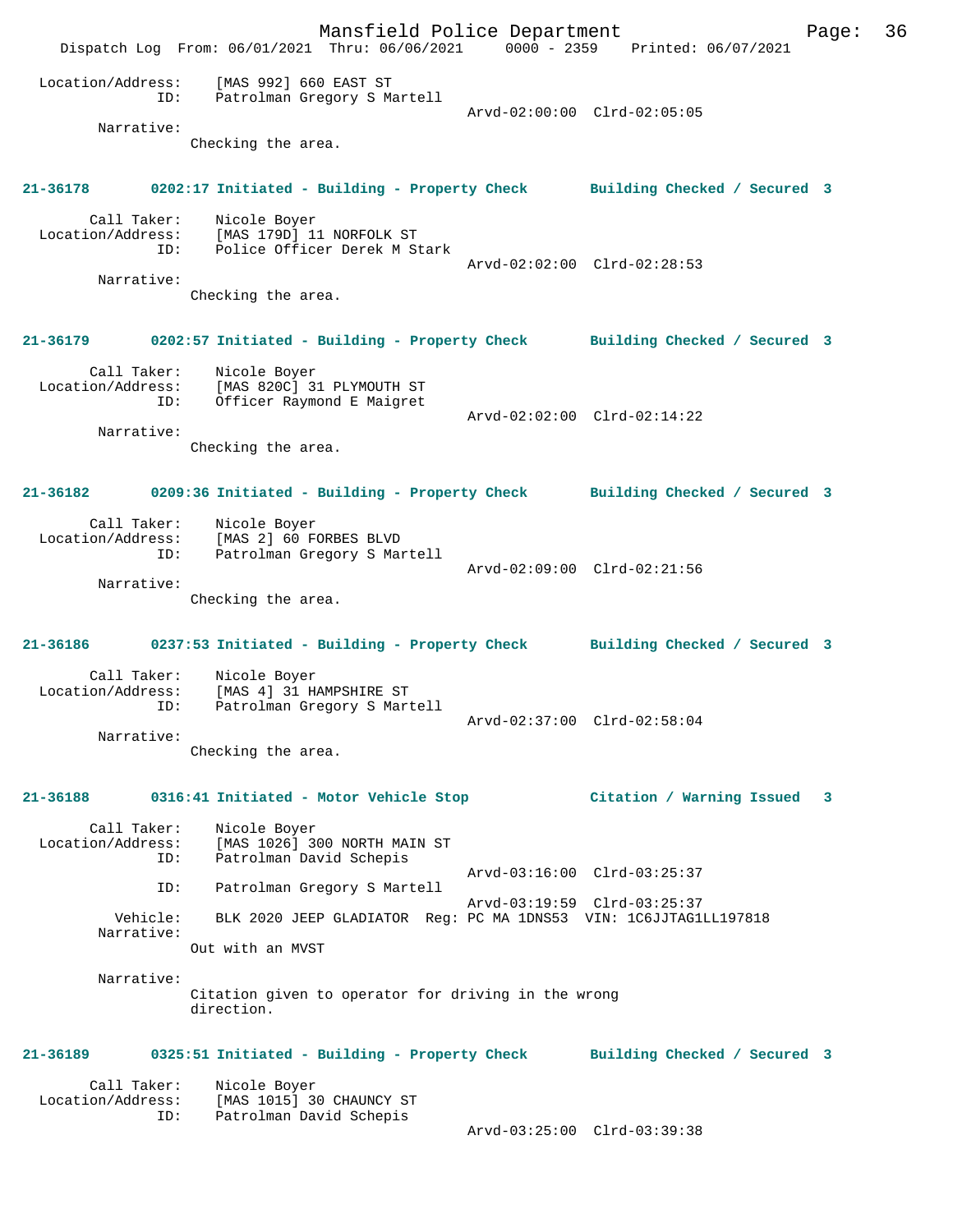Mansfield Police Department Page: 37 Dispatch Log From: 06/01/2021 Thru: 06/06/2021 0000 - 2359 Printed: 06/07/2021 Narrative: Checking the area. **21-36190 0328:10 Initiated - Building - Property Check Building Checked / Secured 3** Call Taker: Nicole Boyer Location/Address: [MAS 330] 250 EAST ST ID: Patrolman Gregory S Martell Arvd-03:28:00 Clrd-03:28:35 Narrative: Checking the area. **21-36192 0329:39 Initiated - Building - Property Check Building Checked / Secured 3** Call Taker: Michael Mezhberg Location/Address: [MAS 840] 280 SCHOOL ST ID: Police Officer Derek M Stark Arvd-03:29:00 Clrd-03:43:18 Narrative: Checking the area. **21-36194 0402:07 Initiated - Building - Property Check Building Checked / Secured 3** Call Taker: Nicole Boyer Location/Address: [MAS 820C] 31 PLYMOUTH ST<br>ID: Officer Raymond E Maigret Officer Raymond E Maigret Arvd-04:02:00 Clrd-04:14:28 Narrative: Checking the area. **21-36201 0607:02 Initiated - Building - Property Check Building Checked / Secured 3** Call Taker: Nicole Boyer Location/Address: [MAS 820C] 31 PLYMOUTH ST ID: Officer Raymond E Maigret Arvd-06:07:00 Clrd-06:18:28 Narrative: Checking the area. **21-36219 0859:15 Phone - Motor Veh Acc - w/Injury Arrest(s) Made 1**  Call Taker: Dispatcher Alyson Vico Location/Address: [MAS] WHITETAIL LN @ OTIS ST ID: Police Officer Andrew J Kelley<br>Disp-09:01:45  $\bar{P}_{\text{Arvd}-09:06:50}$  Clrd-12:14:01 ID: Police Officer Gregg S Kennedy<br>Disp-09:01:49 Disp-09:01:49 Arvd-09:05:04 Clrd-09:54:09 Vehicle: WHI 2008 CHEV IMPALA Reg: PC MA 9AW941 VIN: 2G1WT58K789158060 Towed: For: Arrest By: Achins Garage To: Achins Garage Released To: ANDERSON On: 06/05/2021 @ 1028 Vehicle: GRY 2003 FORD FOCUS Reg: PC MA 1PXK96 VIN: 1FAFP33Z83W293719 Towed: For: Accident By: Achins Garage To: Achins Garage Released To: JAMBU On: 06/07/2021 @ 0942 Narrative: 2 car mva, Narrative: M13 requested a tow for for one. Achins en route. Narrative: Citation issued to the operator of the ford focus for following too closely. Narrative: M13 is back off with the operator of the Chevy Impala, in the area of 520 Elm Street.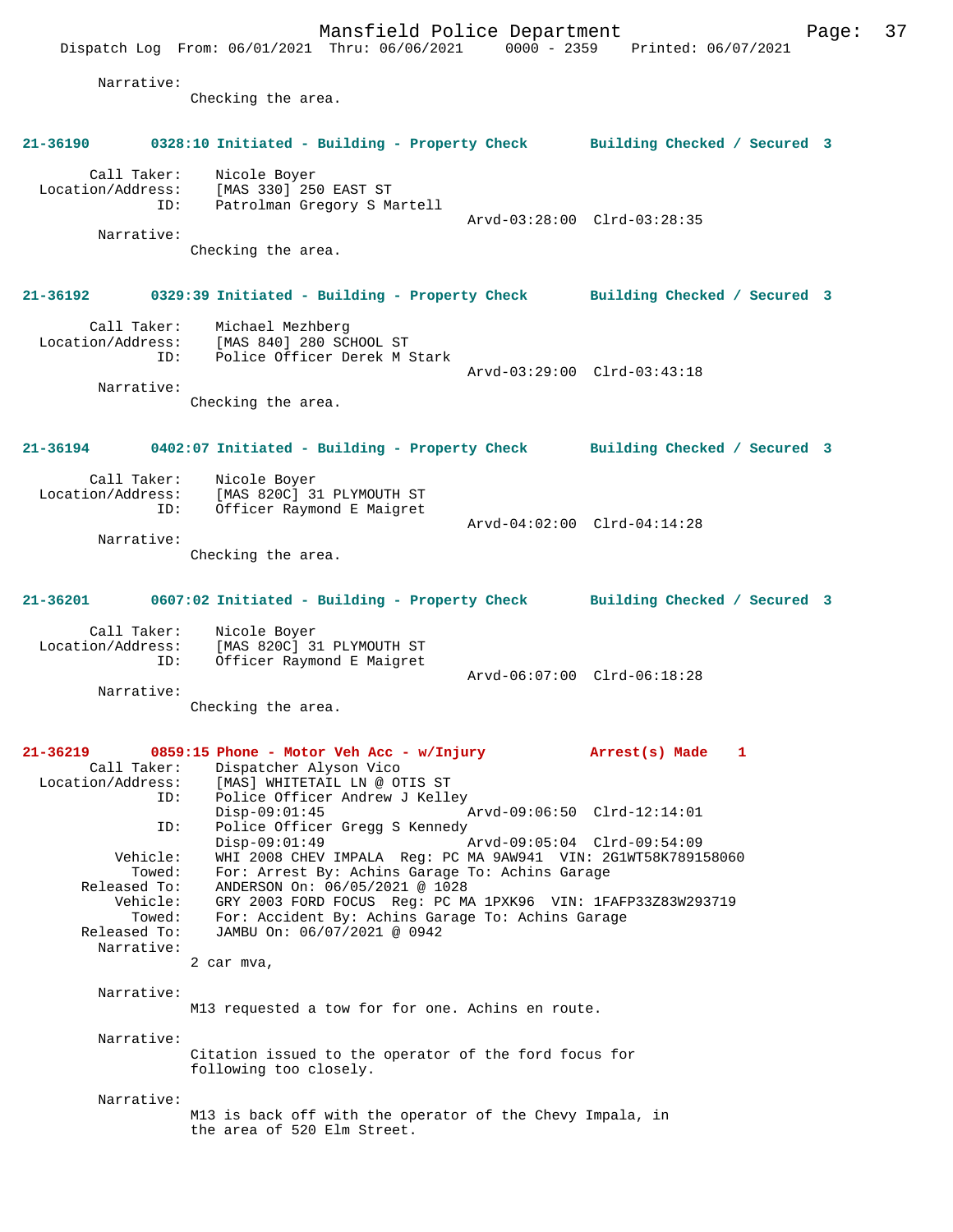Mansfield Police Department Page: 38 Dispatch Log From: 06/01/2021 Thru: 06/06/2021 Narrative: M13 requesting a second tow for the female party under arrest. Achins will be en route. Narrative: M13 transporting one female party under arrest back to the station, SM 91278.5 @ 0945 hours. Narrative: EM at the station 91283.2 @0956 Refer To Accident: 21MAS-152-AC Refer To Arrest: 21MAS-207-AR Arrest: ANDERSON, SUMMER R<br>Address: 16 EAST HODGES ST 16 EAST HODGES ST Apt. #E NORTON, MA Age: 25 Charges: Warrant arrest **21-36221 0905:56 Initiated - Building - Property Check Building Checked / Secured 3** Call Taker: Sergeant Jeffrey G Bombard<br>Location/Address: [MAS 820C] 31 PLYMOUTH ST Location/Address: [MAS 820C] 31 PLYMOUTH ST ID: Sergeant Jeffrey G Bombard Arvd-09:05:30 Clrd-09:12:08 Narrative: Checking the area. **21-36233 1045:07 Phone - Motor Veh Acc - No Injury Summons 1**  Call Taker: Jarred Kohler<br>Location/Address: [MAS] 52 STEAR [MAS] 52 STEARNS AVE @ 11 BONNEY LN ID: Police Officer Joshua S Ellender Disp-10:46:40 Arvd-10:52:32 Clrd-11:17:02 Vehicle: BLU 2015 GMC UT TERRAI Reg: PC MA 2RHW61 VIN: 2GKFLVEK8F6417055 Vehicle: BLK 2020 TOYT UT HIGHLA Reg: PC MA 7WA258 VIN: 5TDBBRCH2LS503412 Narrative: 2 car mva no injuries Narrative: Operator of the GMC will be summons for unlicensed operation. Narrative: Vehicles left under their own power, RO of the unlicensed OP has taken control of the vehicle. See AR and AC for further. Refer To Accident: 21MAS-153-AC<br>Refer To Arrest: 21MAS-208-AR Refer To Arrest: **21-36235 1047:59 Initiated - Building - Property Check Building Checked / Secured 3** Call Taker: Dispatcher Alyson Vico<br>Location/Address: [MAS 2] 60 FORBES BLVD ess: [MAS 2] 60 FORBES BLVD<br>ID: Police Officer Gregg S Police Officer Gregg S Kennedy Arvd-10:47:00 Clrd-11:11:38 Narrative: Checking the area. **21-36238 1100:18 Walk-In - Assist Citizen - P S A Assisted Party 3**  Call Taker: Support Staff Thomas Plunkett<br>Location/Address: [MAS 451B] 500 EAST ST ess: [MAS 451B] 500 EAST ST<br>ID: Police Officer Nicole P Police Officer Nicole P Newport<br>Disp-11:04:31 A Arvd-11:04:36 Clrd-11:27:59 Narrative: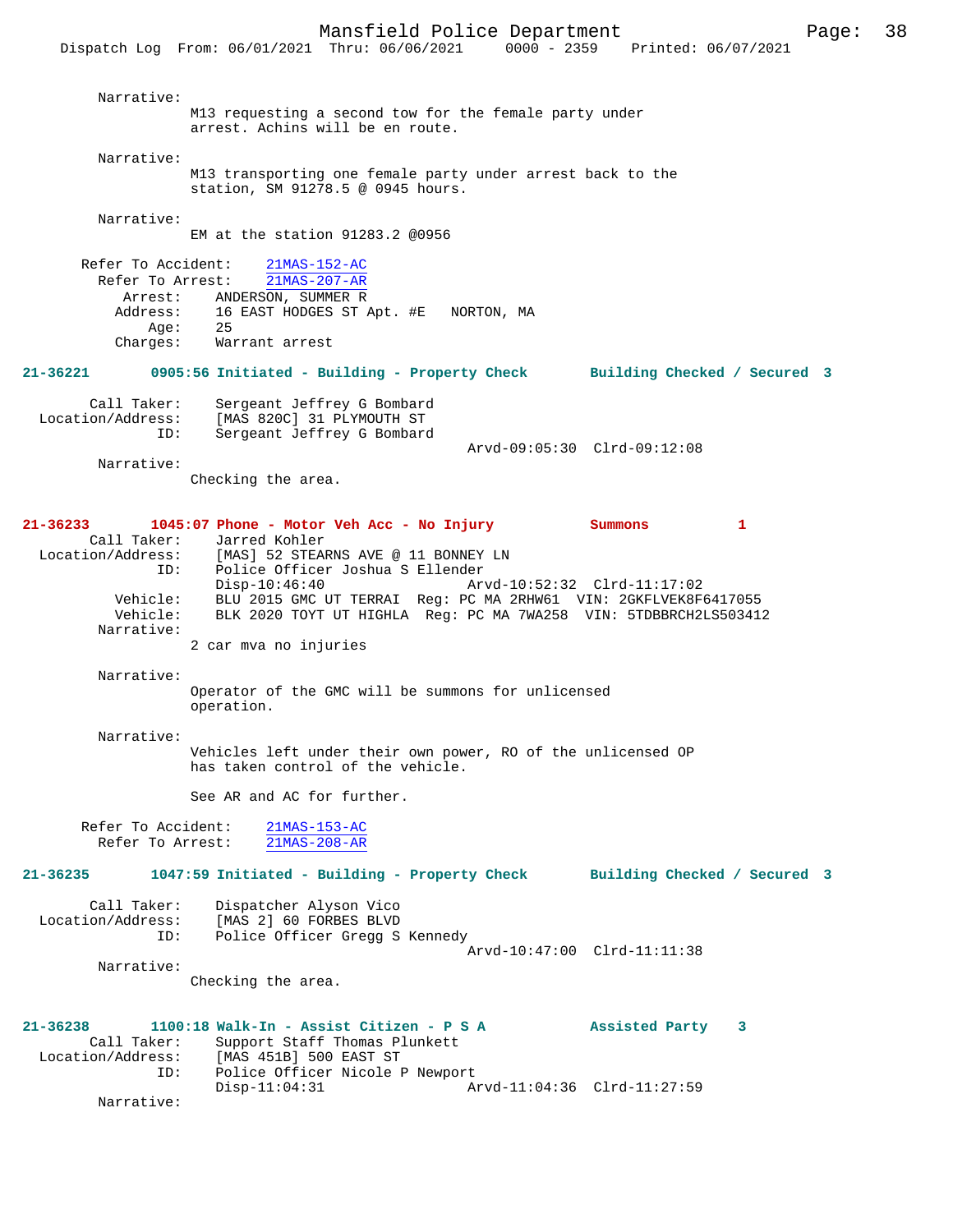Mansfield Police Department Page: 39 Dispatch Log From: 06/01/2021 Thru: 06/06/2021 0000 - 2359 Printed: 06/07/2021 **21-36240 1105:21 Initiated - Building - Property Check Building Checked / Secured 3** Call Taker: Sergeant Jeffrey G Bombard Location/Address: [MAS 820C] 31 PLYMOUTH ST ID: Sergeant Jeffrey G Bombard Arvd-11:05:00 Clrd-11:11:59 Narrative: Checking the area. **21-36247 1145:28 Phone - Assist Fire Department Referred to Other Agency 2** Call Taker: Dispatcher Alyson Vico<br>Location/Address: [MAS 840I180] 280 SCHO [MAS 840I180] 280 SCHOOL ST Apt. #I180 ID: Police Officer Michael T Fitzgerald Disp-11:47:01 Arvd-11:54:01 Clrd-12:04:09 Narrative: Assisting the FD with a fire related incident. Nature: Air conditioningsmells like it is burning. **21-36267 1305:07 Initiated - Building - Property Check Building Checked / Secured 3** Call Taker: Sergeant Jeffrey G Bombard Location/Address: [MAS 820C] 31 PLYMOUTH ST<br>ID: Sergeant Jeffrey G Bombard Sergeant Jeffrey G Bombard Arvd-13:05:00 Clrd-13:11:49 Narrative: Checking the area. **21-36272 1334:07 Phone - 911 Hang-ups & Verifications Confirmed misdial/Accdntl Call 2**  Call Taker: NICHOLAS GOYETTE<br>Location/Address: [MAS H448] 16 WAR ess: [MAS H448] 16 WARREN AVE<br>ID: Police Officer Michael T Police Officer Michael T Fitzgerald<br>Disp-13:37:14 Arvd-1 Disp-13:37:14 Arvd-13:43:36 Clrd-13:45:58 Narrative: Checking on a 911 hang up. Contact made?: yes Cellphone? (y/n): yes Uncertainty radius: 65 meters

**21-36273 1337:21 Initiated - Disabled Motor Vehicle Services Rendered 3**  Call Taker: Dispatcher Alyson Vico<br>Vicinity of: [MAS] 105 PRATT ST of: [MAS] 105 PRATT ST<br>TD: Police Officer Davi Police Officer David W Kinahan Arvd-13:37:00 Clrd-13:40:29<br>Vehicle: BLU 2007 FORD F150 Reg: PC MA 2EJJ75 VIN: 1FTPX14577FB27 BLU 2007 FORD F150 Reg: PC MA 2EJJ75 VIN: 1FTPX14577FB27132 Narrative: M7 onsited a DMV.

Narrative:

M7 reports MV has been pushed aside.

| 21-36280<br>$\mathbf{2}$ |             | 1428:32 Phone - 911 Hang-ups & Verifications | Confirmed misdial/Accdntl Call |  |
|--------------------------|-------------|----------------------------------------------|--------------------------------|--|
|                          | Call Taker: | Jarred Kohler                                |                                |  |
| Location/Address:        |             | [MAS H5701] 52 LANCASHIRE DR                 |                                |  |
|                          | ID:         | Police Officer Michael T Fitzgerald          |                                |  |
|                          |             | $Disp-14:31:37$                              | Arvd-14:50:38 Clrd-14:55:01    |  |
|                          | Narrative:  |                                              |                                |  |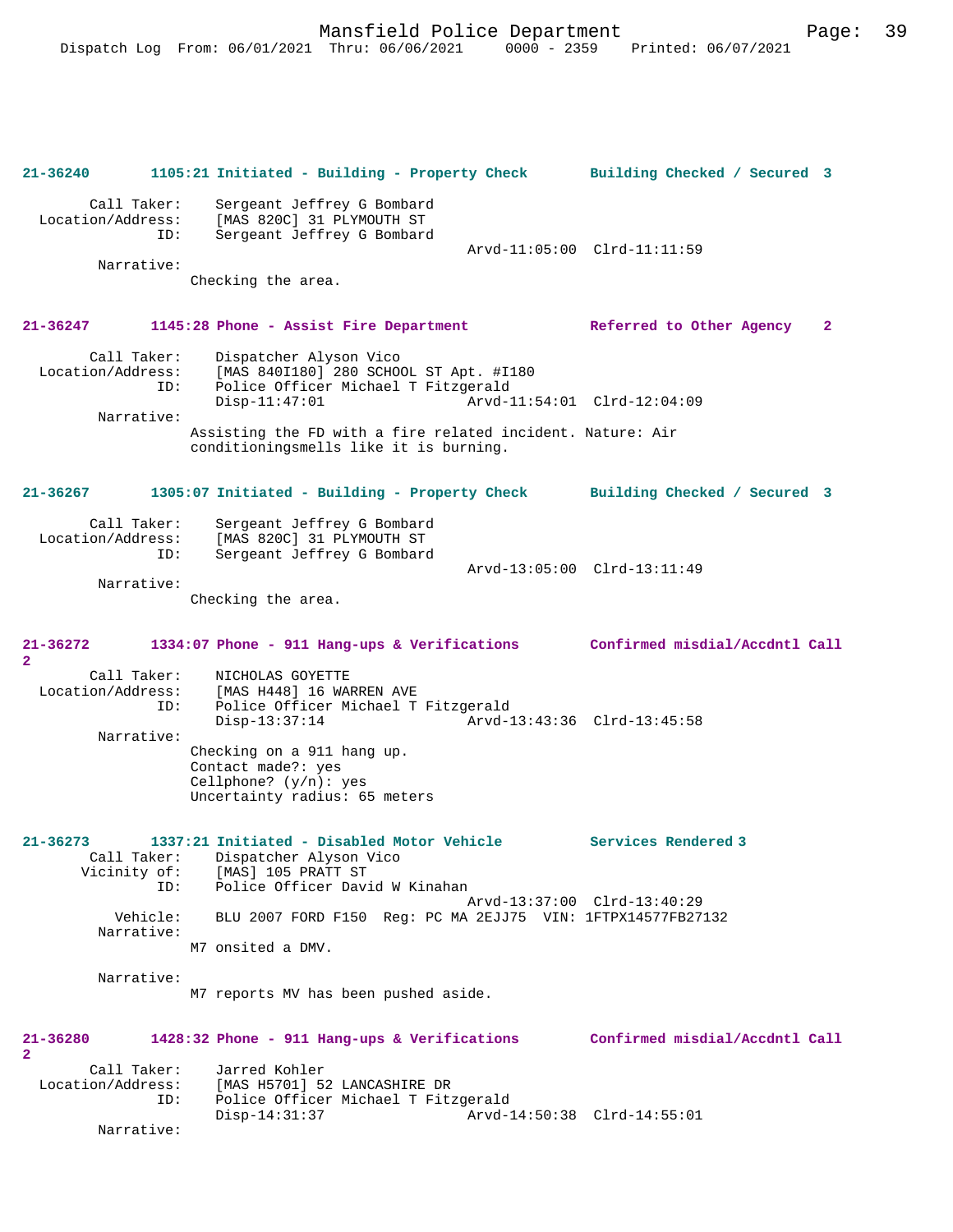Mansfield Police Department Page: 40 Dispatch Log From: 06/01/2021 Thru: 06/06/2021 Checking on a 911 accidental. Tree crew on scene reporting no issues. Contact made?: yes Cellphone? (y/n): yes Uncertainty radius: 65 meters **21-36286 1456:12 Phone - 911 Hang-ups & Verifications Confirmed misdial/Accdntl Call**  $\mathbf{2}$ Call Taker: NICHOLAS GOYETTE<br>Location/Address: [MAS H4564] 630 I ess: [MAS H4564] 630 WARE ST<br>ID: Police Officer Michael 1 Police Officer Michael T Fitzgerald<br>Disp-15:01:07 Arvd-1 Disp-15:01:07 Arvd-15:08:19 Clrd-15:10:32<br>ID: Police Officer Nicole P Newport Police Officer Nicole P Newport Disp-15:07:15 Clrd-15:07:54 Narrative: Checking on a 911 hang up. Contact made?: no Cellphone? (y/n): yes Uncertainty radius: 14 meters Narrative: PINGING BETWEEN 620-630 WEST IN BACKYARD Narrative: Contact made, states no issues. **21-36287 1507:23 Initiated - Building - Property Check Building Checked / Secured 3** Call Taker: Sergeant Jeffrey G Bombard Location/Address: [MAS 820C] 31 PLYMOUTH ST Sergeant Jeffrey G Bombard Arvd-15:07:00 Clrd-15:14:33 Narrative: Checking the area. **21-36288 1508:01 Initiated - Disabled Motor Vehicle Vehicle Towed 3**  Call Taker: Dispatcher Alyson Vico Location/Address: [MAS] 10 RESERVOIR ST @ 800 SOUTH MAIN ST Executive Lieutenant Francis W Archer JR Arvd-15:08:00 Clrd-15:15:02 Police Officer Gregg S Kennedy Disp-15:10:24 Arvd-15:15:04 Clrd-15:31:49 Vehicle: GRY 2012 VOLK JETTA Reg: PC MA 9VA219 VIN: 3VWBP7AJ2CM012850 Towed: For: Unlicensed Operation By: Achins Garage To: Achins Garage Narrative: ML1 onsited a DMV. Narrative: ML1 requesting AAA expidite from Achins. Narrative: Achins notified. Narrative: ML1 will be standing by for the tow. Narrative: Achins has the MV. **21-36301 1643:05 Phone - Animal Complaints Services Rendered 3**  Call Taker: Jarred Kohler<br>Location/Address: [MAS 907] 390 [MAS 907] 390 WEST ST Apt. #A ID: Police Officer Andrew J Kelley<br>Disp-16:47:07 Disp-16:47:07 Arvd-16:47:09 Clrd-17:44:58<br>TD: Police Officer Derek M Stark Police Officer Derek M Stark Disp-17:46:11 Clrd-17:47:45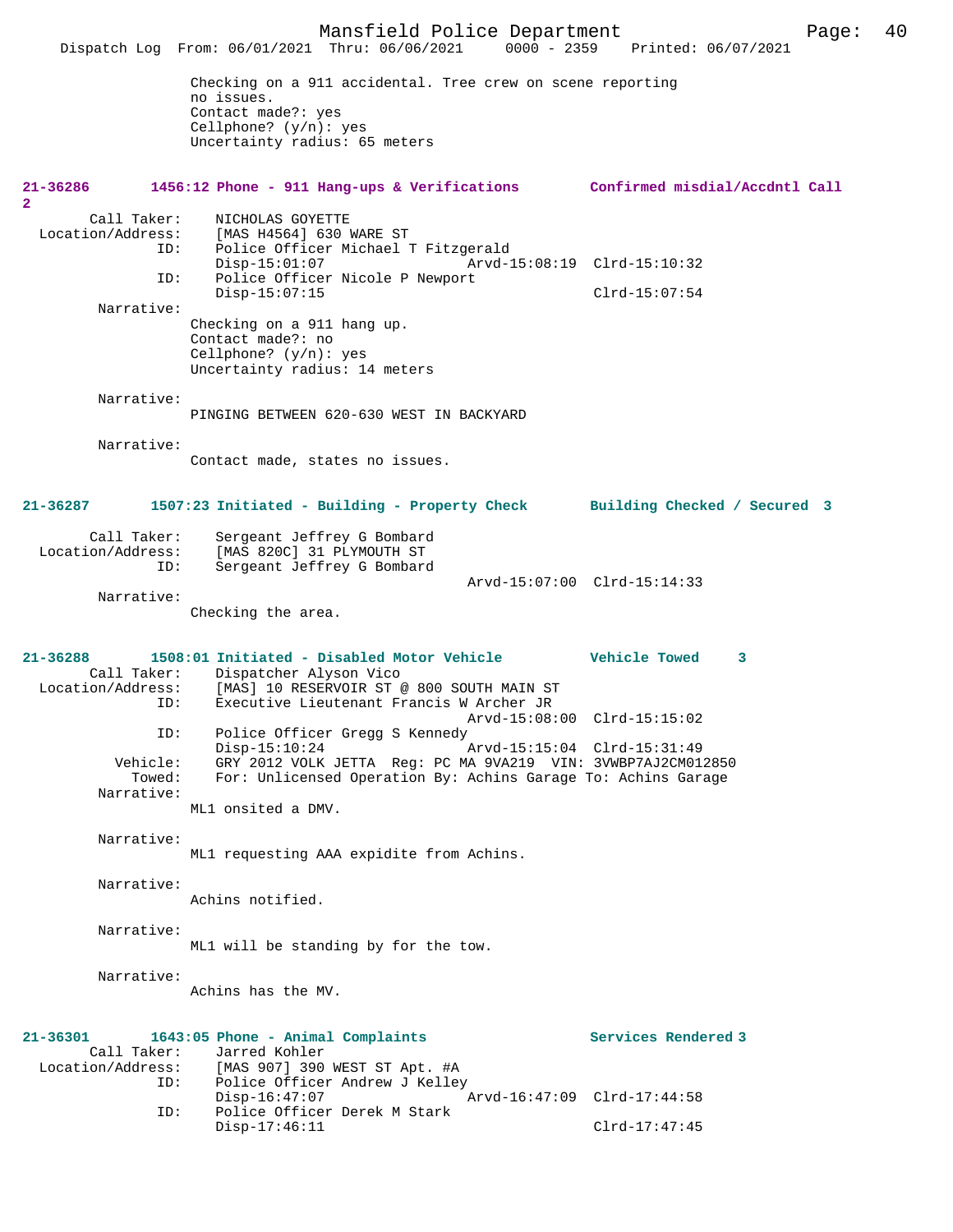Mansfield Police Department Page: 41 Dispatch Log From: 06/01/2021 Thru: 06/06/2021 Vehicle: BLK 2016 SUBA IMPREZ Reg: PC MA 4DF243 VIN: JF1GPAB63G8259987 Narrative: caller reporting a dog in a vehicle for the last 30 mins. While on the phone the owner came to the car and has left the area. Narrative: M13 is off at RO's address, speaking with the home owner and stated his son was using his MV. **21-36304 1659:58 Initiated - Building - Property Check Building Checked / Secured 3** Call Taker: Dispatcher Alyson Vico Location/Address: [MAS 820C] 31 PLYMOUTH ST ID: Support Staff Philip D Seaward Arvd-16:59:00 Clrd-17:12:53 Narrative: Checking the area. **21-36312 1731:49 Phone - 911 Hang-ups & Verifications Confirmed misdial/Accdntl Call 2**  Call Taker: Jarred Kohler Location/Address: [MAS] 44 CHAUNCY ST<br>ID: Police Officer Micha ID: Police Officer Michael T Fitzgerald Arvd-17:38:30 Clrd-17:41:55 Narrative: Checking on a 911 open line at the back of the building. Made contact with party, language barrier but confirmed accidental. Contact made?: yes Cellphone? (y/n): yes Uncertainty radius: **21-36315 1741:29 Phone - Animal Complaints Gone on Arrival 3**  Call Taker: NICHOLAS GOYETTE<br>Location/Address: [MAS] 339 ESSEX 2 ess: [MAS] 339 ESSEX ST<br>ID: Police Officer Dere Police Officer Derek M Stark Disp-17:47:50 Arvd-17:56:15 Clrd-17:56:53 Narrative: caller reports a small white/black dog running in the area. She circled back around to attempt to collect it, but cannot locate it. Narrative: m14 checked the area nothing is showing. **21-36317 1750 Initiated - Building - Property Check Building Checked / Secured 3** Call Taker: Police Officer Andrew J Kelley Location/Address: [MAS 840] 280 SCHOOL ST<br>TD: Police Officer Andrew J Police Officer Andrew J Kelley Arvd-17:51:01 Clrd-18:06:11 Narrative: Checking the area. **21-36327 1848:17 Initiated - Building - Property Check Building Checked / Secured 3** Call Taker: Michael Mezhberg Vicinity of: [MAS 417] 9 FRANCIS AVE<br>ID: Police Officer Joshua S Police Officer Joshua S Ellender Arvd-18:48:00 Clrd-18:57:54 Police Officer Beau J Palanza Narrative: Checking the area.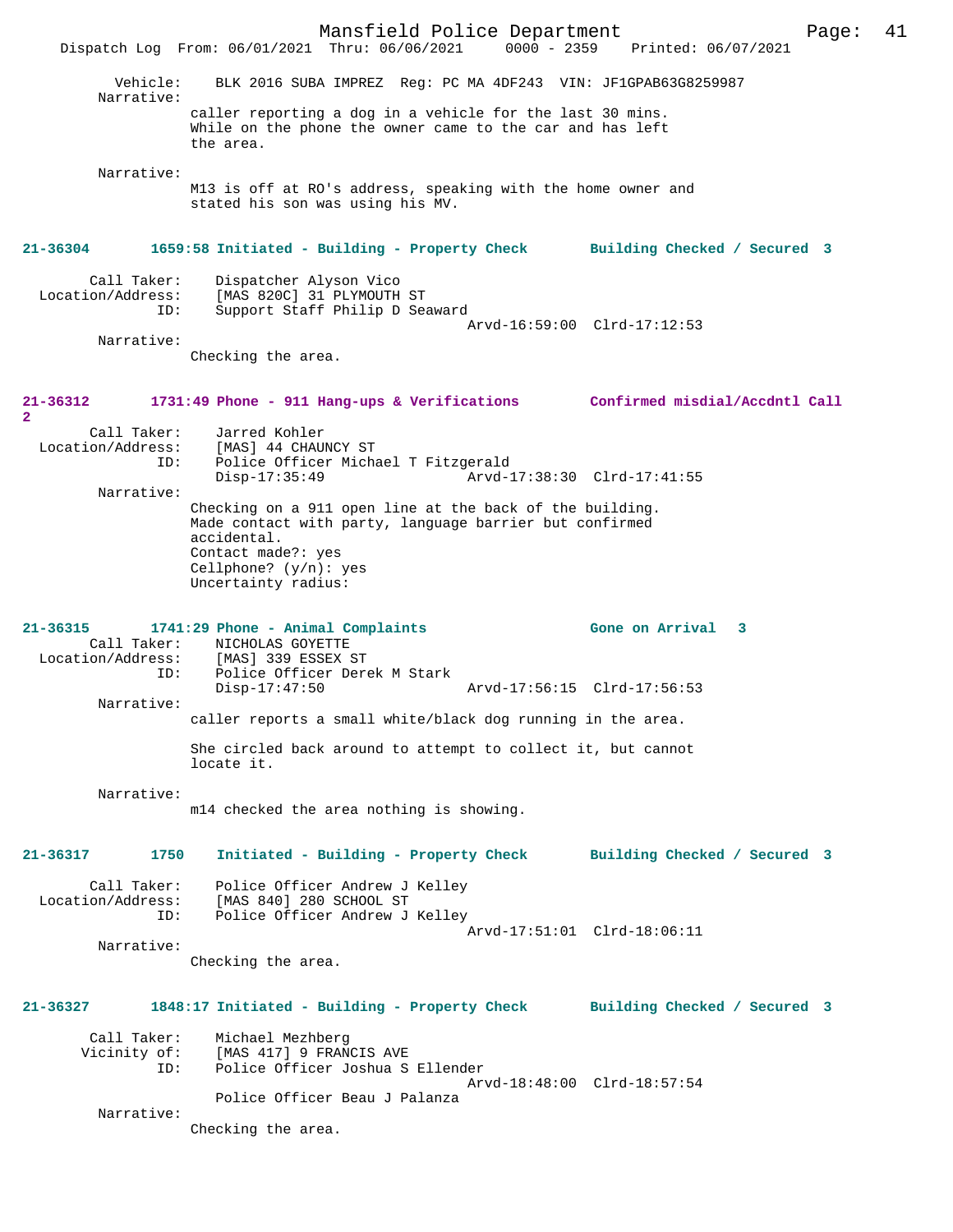## **21-36330 1902:17 Initiated - Building - Property Check Building Checked / Secured 3**

 Call Taker: TARA LAKO Location/Address: [MAS 820C] 31 PLYMOUTH ST ID: Support Staff Philip D Seaward Arvd-19:02:00 Clrd-19:14:26

Narrative:

Checking the area.

### **21-36332 1905:25 Initiated - Motor Vehicle Stop Citation / Warning Issued 3**

 Call Taker: TARA LAKO Location/Address: [MAS] MAPLE ST ID: Police Officer Derek M Stark Arvd-19:05:00 Clrd-19:11:26 Vehicle: GRN 2007 BMW 328 Reg: PC MA 1TML83 VIN: WBAVC53527FZ74388 Narrative: Citation issued for speed

### **21-36333 1914:09 Initiated - Motor Vehicle Stop Citation / Warning Issued 3**

 Call Taker: TARA LAKO Location/Address: [MAS] MAPLE ST Police Officer Derek M Stark Arvd-19:14:00 Clrd-19:19:41 Vehicle: BLK 2016 TOYT CAMRY Reg: PC MA 7ZA471 VIN: 4T4BF1FK0GR580781 Narrative: Citation issued for speed

## **21-36335 1931:54 Initiated - Motor Vehicle Stop Citation / Warning Issued 3**

 Call Taker: TARA LAKO Vicinity of: [MAS 108B] 885 SOUTH MAIN ST ID: Police Officer Andrew J Kelley Arvd-19:31:00 Clrd-19:36:29 Vehicle: BLU 2019 VOLK UT ATLAS Reg: PAV MA ACGC VIN: 1V2LR2CA4KC601110 Narrative: Citation issued for failure to stop at red light.

## **21-36337 1937:36 Initiated - Building - Property Check Building Checked / Secured 3**

 Call Taker: TARA LAKO Location/Address: [MAS 181A] 150 OAKLAND ST ID: Police Officer Derek M Stark Arvd-19:37:00 Clrd-19:43:55 ID: Police Officer Andrew J Kelley Disp-19:38:13 Clrd-19:39:35 Narrative:

Checking the area.

## Narrative:

Ofc Stark reporting an open rear door, Ofc Kelley en route

Narrative:

Ofc Stark reports it appears they are airing out the basement, this appears to be intentional.

#### **21-36340 1949:11 Initiated - Assist Citizen - P S A Services Rendered 3**  Call Taker: TARA LAKO<br>Vicinity of: [MAS 296E] Vicinity of: [MAS 296E] 219 NORTH MAIN ST ID: Police Officer Andrew J Kelley Arvd-19:49:00 Clrd-20:10:17 ID: Police Officer Joshua S Ellender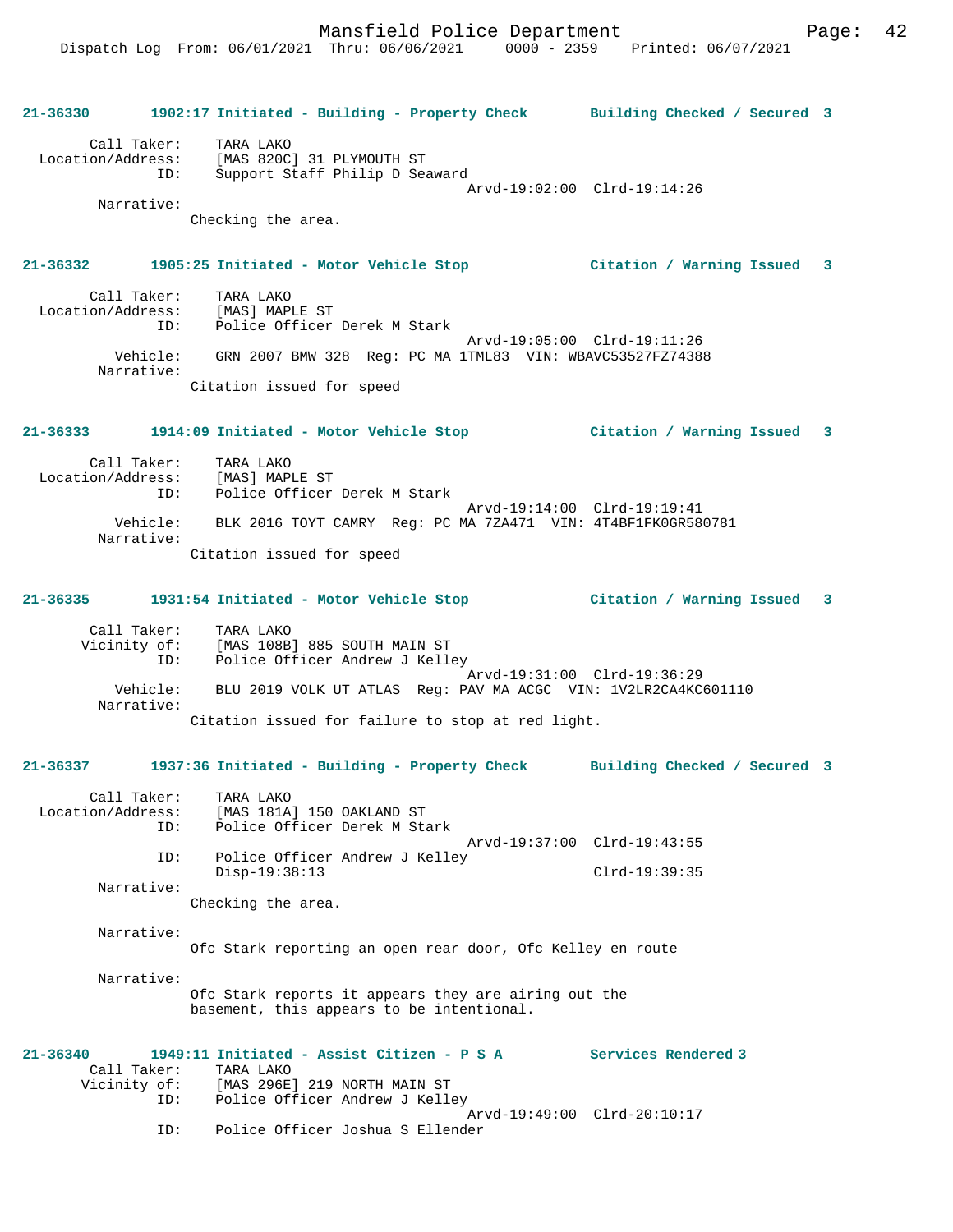Mansfield Police Department Page: 43 Dispatch Log From: 06/01/2021 Thru: 06/06/2021 Disp-19:50:03 Arvd-19:50:05 Clrd-20:14:12 Police Officer Beau J Palanza<br>Vebicle: WHI 2016 SENTRA Req: RI KC42 WHI 2016 SENTRA Reg: RI KC426 VIN: 3N1AB7AP1GY229096 Narrative: Ofc Kelley reports a detail officer was flagged down for a highly intoxicated female. Ofc Kelley and Ofc Ellender and Ofc Palanza en route. Narrative: Ofc Kelley reports they will be conducting FST's on the female. Narrative: Ofc Palanza reports the female was willing to do FST's, shows no signs of impairment. Units clear. **21-36342 1956:42 Phone - 911 Hang-ups & Verifications Confirmed misdial/Accdntl Call** Call Taker: Aaron Figueroa<br>Location/Address: [MAS] 225 TREM [MAS] 225 TREMONT ST ID: Police Officer Michael T Fitzgerald Disp-20:02:08 Arvd-20:07:08 Clrd-20:08:40<br>ID: Police Officer Derek M Stark Police Officer Derek M Stark<br>Disp-20:02:11 Disp-20:02:11 Arvd-20:06:54 Clrd-20:08:38 Narrative: Checking on a 911 hang up. Call back x2 no answer. Contact made?: N Cellphone? (y/n): Y Uncertainty radius: 25 meters **21-36346 2019:05 Initiated - Building - Property Check Building Checked / Secured 3** Call Taker: TARA LAKO Location/Address: [MAS 433] 11 BONNEY LN ID: Police Officer Joshua S Ellender Arvd-20:19:00 Clrd-20:28:43 Police Officer Beau J Palanza Narrative: Checking the area. **21-36348 2024:26 Initiated - Lost / Found Property Services Rendered 3**  Call Taker: TARA LAKO<br>Location/Address: [MAS] SOU Ess: [MAS] SOUTH MAIN ST:<br>ID: Police Officer Mich IMASI SOUIN MAIN SI<br>Police Officer Michael T Fitzgerald Arvd-20:24:00 Clrd-20:36:03 Narrative: Ofc Fitzgerald reports he was flagged down by a party who found a wallet and car keys in the area. Ofc Fitzgerald responding to the owners address in attempt to return the items. Narrative: Ofc Fitzgerald reports the items returned to the owner who also went through the wallet and reported nothing was taken, all items accounted for. **21-36350 2027:04 Radio - Assist Other Agency Unfounded/Unverifed 3** Call Taker: TARA LAKO<br>Location/Address: [MAS] CHA ess: [MAS] CHAUNCY ST<br>ID: Police Officer De Police Officer Derek M Stark<br>Disp-20:28:21 Disp-20:28:21 Arvd-20:30:14 Clrd-20:38:33 Narrative: 911 caller reporting a vehicle almost ran her off the road in the area of 140 and Forbes Blvd in Foxboro. Caller states the vehicle turned right at the light and the caller

**2**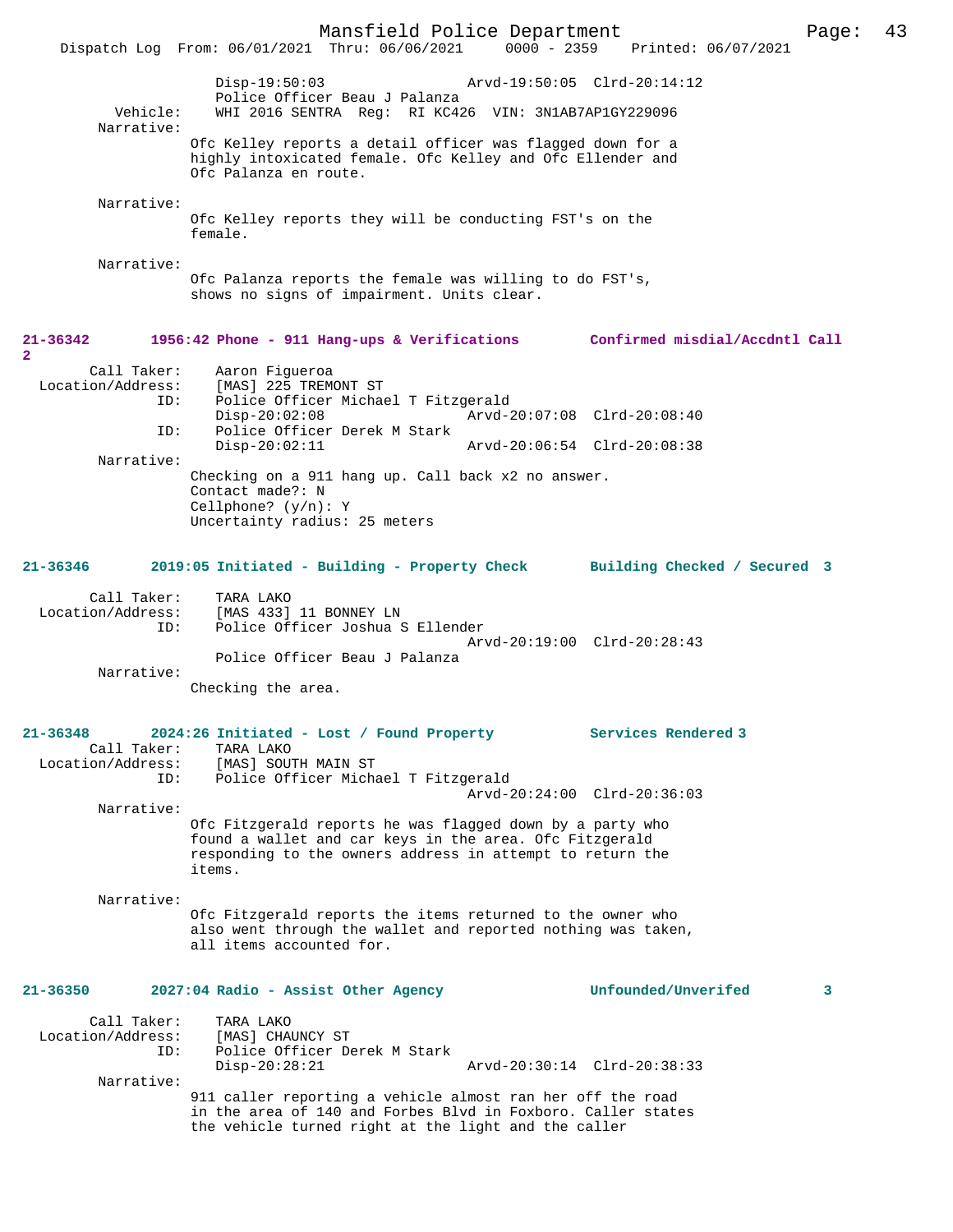Mansfield Police Department Fage: 44 Dispatch Log From: 06/01/2021 Thru: 06/06/2021 0000 - 2359 Printed: 06/07/2021 continued on to the highway. Vehicle description of a tan sedan with MA plate starting with AC. Narrative: Ofc Stark checked the area, unfounded. **21-36354 2037:38 Initiated - Building - Property Check Building Checked / Secured 3** Call Taker: TARA LAKO Location/Address: [MAS 820C] 31 PLYMOUTH ST ID: Support Staff Philip D Seaward Arvd-20:37:00 Clrd-20:49:14 Narrative: Traffic enforcement in the area. **21-36363 2125:18 Initiated - Building - Property Check Building Checked / Secured 3** Call Taker: TARA LAKO Location/Address: [MAS 907E] 390 WEST ST ID: Police Officer Joshua S Ellender Arvd-21:25:00 Clrd-21:30:35 Police Officer Beau J Palanza Narrative: Checking the area. **21-36364 2131:39 Initiated - Building - Property Check Building Checked / Secured 3** Call Taker: TARA LAKO Location/Address: [MAS 411] 60 FORBES BLVD ID: Police Officer Andrew J Kelley Arvd-21:31:00 Clrd-21:35:56 Narrative: Checking the area. **21-36367 2139:52 Initiated - Building - Property Check Building Checked / Secured 3** Call Taker: TARA LAKO<br>Location/Address: [MAS 934] ess: [MAS 934] 40 RUMFORD AVE<br>ID: Police Officer Michael T Indeed State<br>Police Officer Michael T Fitzgerald Arvd-21:39:00 Clrd-21:42:59 Narrative: Checking the area. **21-36368 2143:07 Initiated - Building - Property Check Building Checked / Secured 3** Call Taker: TARA LAKO Location/Address: [MAS 281A] 1 CROCKER ST ID: Police Officer Michael T Fitzgerald Arvd-21:43:00 Clrd-21:48:47 Narrative: Checking the area. **21-36390 2312:55 Initiated - Building - Property Check Building Checked / Secured 3** Call Taker: TARA LAKO Location/Address: [MAS 820C] 31 PLYMOUTH ST ID: Support Staff Philip D Seaward Arvd-23:12:00 Clrd-23:27:48 Narrative: Checking the area. **21-36395 2334:22 Phone - 911 Hang-ups & Verifications Confirmed misdial/Accdntl Call 2**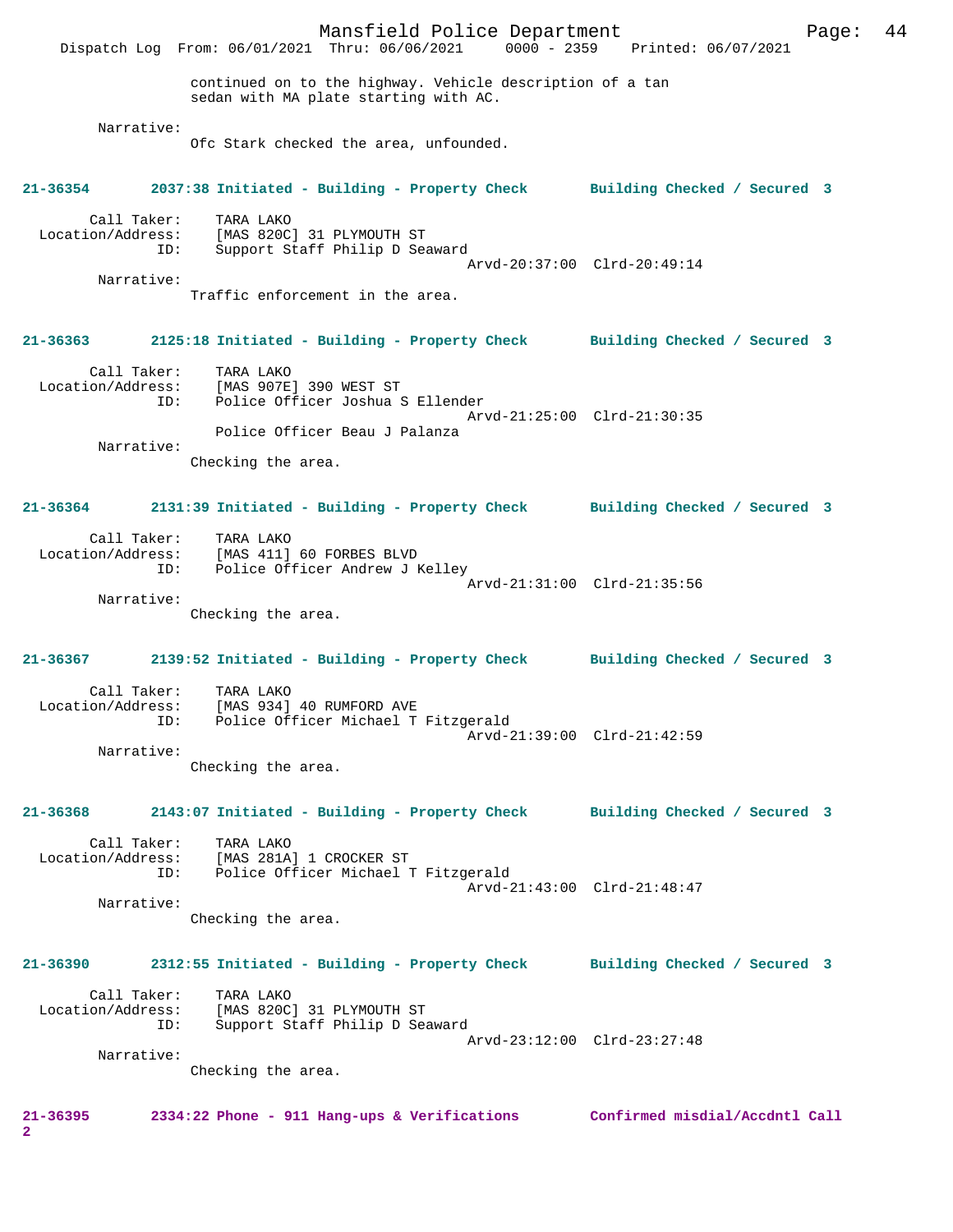Mansfield Police Department Page: 45 Dispatch Log From: 06/01/2021 Thru: 06/06/2021 0000 - 2359 Printed: 06/07/2021 Call Taker: APRIL LEHANE Location/Address: [MAS 43] 137 MILL ST ESS. The 15 157 Hotel of The 151 167 Hotel Charles The Patrol Martell<br>Disp-23:35:41 Disp-23:35:41 Arvd-23:42:24 Clrd-23:46:06 ID: Police Officer Derek M Stark Disp-23:35:58 Arvd-23:40:32 Clrd-23:46:05 Narrative: Checking on a 911 hang up. Contact made?:y Cellphone? (y/n):y Uncertainty radius: Narrative: spoke with person at campsite LS3, stated no issues. Narrative: Campground advised Narrative: Ofc Stark confirms accidental **21-36399 2355:42 Phone - Assist Citizen - P S A Services Rendered 3**  Call Taker: APRIL LEHANE<br>[100 Location/Address: [MAS H5010] [MAS H5010] 10 OTIS ST ID: Police Officer Derek M Stark Disp-23:57:54 Arvd-00:07:44 Clrd-06/06/2021 @ 00:07:49 Narrative: caller is reporting a truck is running in the driveway. She believes it is his personal vehicle. She does not see anyone around it Narrative: Ofc Stark reports it was the owner of the business leaving for the evening. **For Date: 06/06/2021 - Sunday 21-36420 0118:57 Initiated - Building - Property Check Building Checked / Secured 3** Call Taker: TARA LAKO Location/Address: [MAS 1015] 30 CHAUNCY ST Patrolman David Schepis Arvd-01:18:00 Clrd-01:22:55 Narrative: Checking the area. **21-36423 0126:11 Initiated - Building - Property Check Building Checked / Secured 3** Call Taker: TARA LAKO Location/Address: [MAS 411] 60 FORBES BLVD ID: Patrolman David Schepis Arvd-01:26:00 Clrd-01:35:02 Narrative: Checking the area. **21-36429 0137:36 Initiated - Building - Property Check Building Checked / Secured 3** Call Taker: TARA LAKO Location/Address: [MAS 322] 31 HAMPSHIRE ST ID: Patrolman David Schepis Arvd-01:37:00 Clrd-01:45:31 Narrative: Checking the area.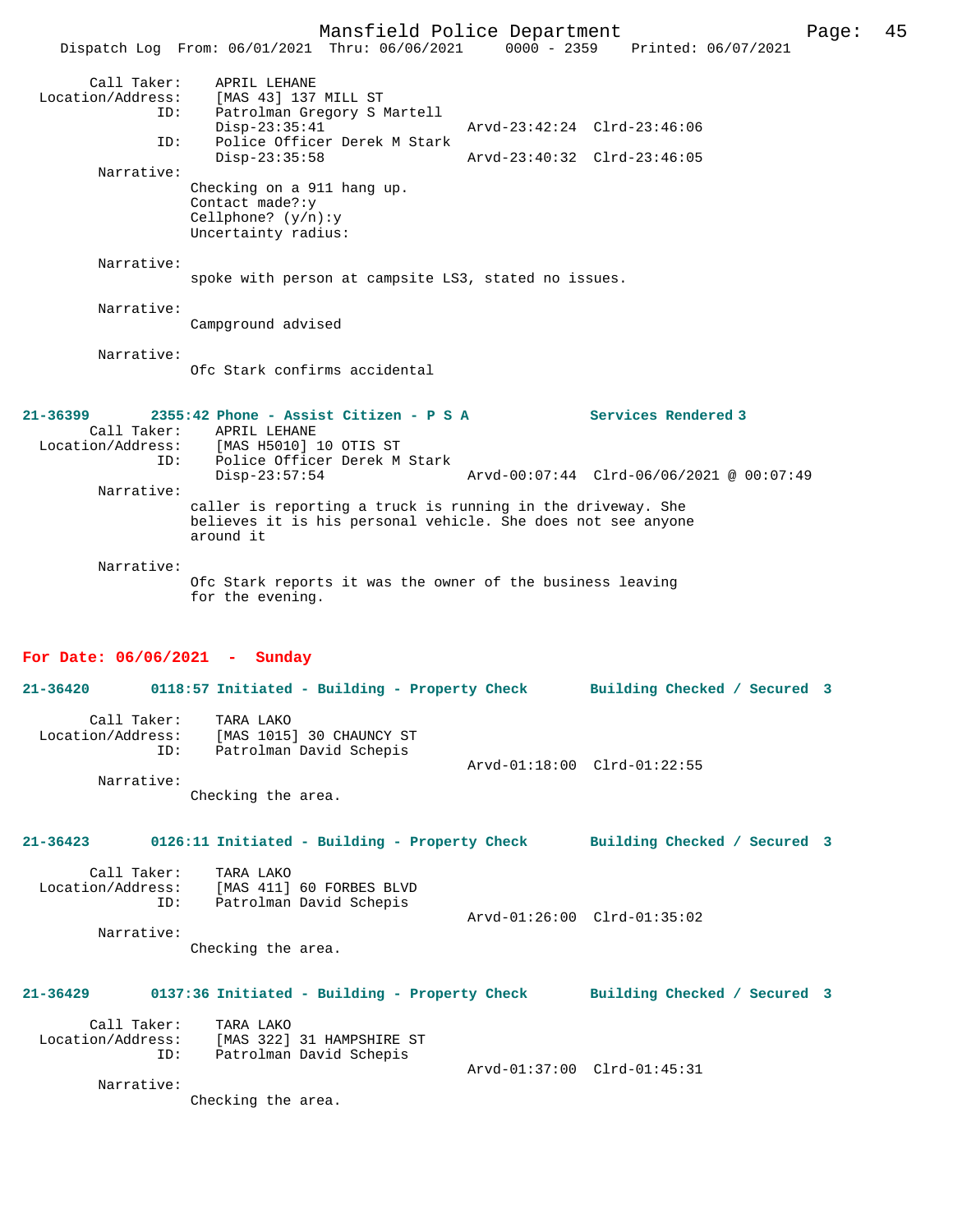Mansfield Police Department Fage: 46 Dispatch Log From: 06/01/2021 Thru: 06/06/2021 0000 - 2359 Printed: 06/07/2021 **21-36430 0139:59 Initiated - Building - Property Check Building Checked / Secured 3** Call Taker: TARA LAKO<br>.on/Address: [MAS 992] 660 EAST ST Location/Address: ID: Police Officer Derek M Stark Arvd-01:39:00 Clrd-01:45:05 Vehicle: GRY 2007 TOYT UT RAV4 Reg: PC MA 9XE246 VIN: JTMBD32V576047796 Vehicle: GRY 2015 HYUN ELANTR Reg: PC MA 2KZW69 VIN: KMHDH4AE7FU222043 Narrative: Checking the area. Narrative: 2 unoccupied vehicles parked in the rear of the plaza **21-36433 0141:05 Initiated - Building - Property Check Building Checked / Secured 3** Call Taker: TARA LAKO Location/Address: [MAS 281A] 1 CROCKER ST ID: Patrolman Gregory S Martell Arvd-01:41:00 Clrd-01:44:30 Narrative: Checking the area. **21-36440 0150 Initiated - Building - Property Check Building Checked / Secured 3** Call Taker: Sergeant Jeffrey G Bombard<br>Location/Address: [MAS 894] 905 SOUTH MAIN ST [MAS 894] 905 SOUTH MAIN ST Apt. #C ID: Sergeant Jeffrey G Bombard Arvd-01:51:16 Clrd-01:55:20 Narrative: Checking the area. **21-36442 0152:05 Initiated - Building - Property Check Building Checked / Secured 3** Call Taker: TARA LAKO Location/Address: [MAS] NORTH MAIN ST ID: Patrolman Gregory S Martell Arvd-01:52:00 Clrd-01:59:11 Narrative: Checking the area. **21-36443 0152:23 Initiated - Building - Property Check Building Checked / Secured 3** Call Taker: TARA LAKO<br>Location/Address: [MAS] 4 E Location/Address: [MAS] 4 ERICK RD @ 15 BONNEY LN ID: Police Officer Derek M Stark Arvd-01:52:00 Clrd-01:58:41 Narrative: Checking the area. **21-36446 0157 Initiated - Building - Property Check Building Checked / Secured 3** Call Taker: Sergeant Jeffrey G Bombard Location/Address: [MAS 217] 10 RESERVOIR ST ID: Sergeant Jeffrey G Bombard Arvd-01:58:05 Clrd-02:00:35 Narrative: Checking the area. **21-36447 0157:55 Phone - Assist Fire Department Referred to Other Agency 2**

Call Taker: TARA LAKO<br>Location/Address: [MAS H5452 ess: [MAS H5452] 488 FRUIT ST<br>ID: Police Officer Derek M St Police Officer Derek M Stark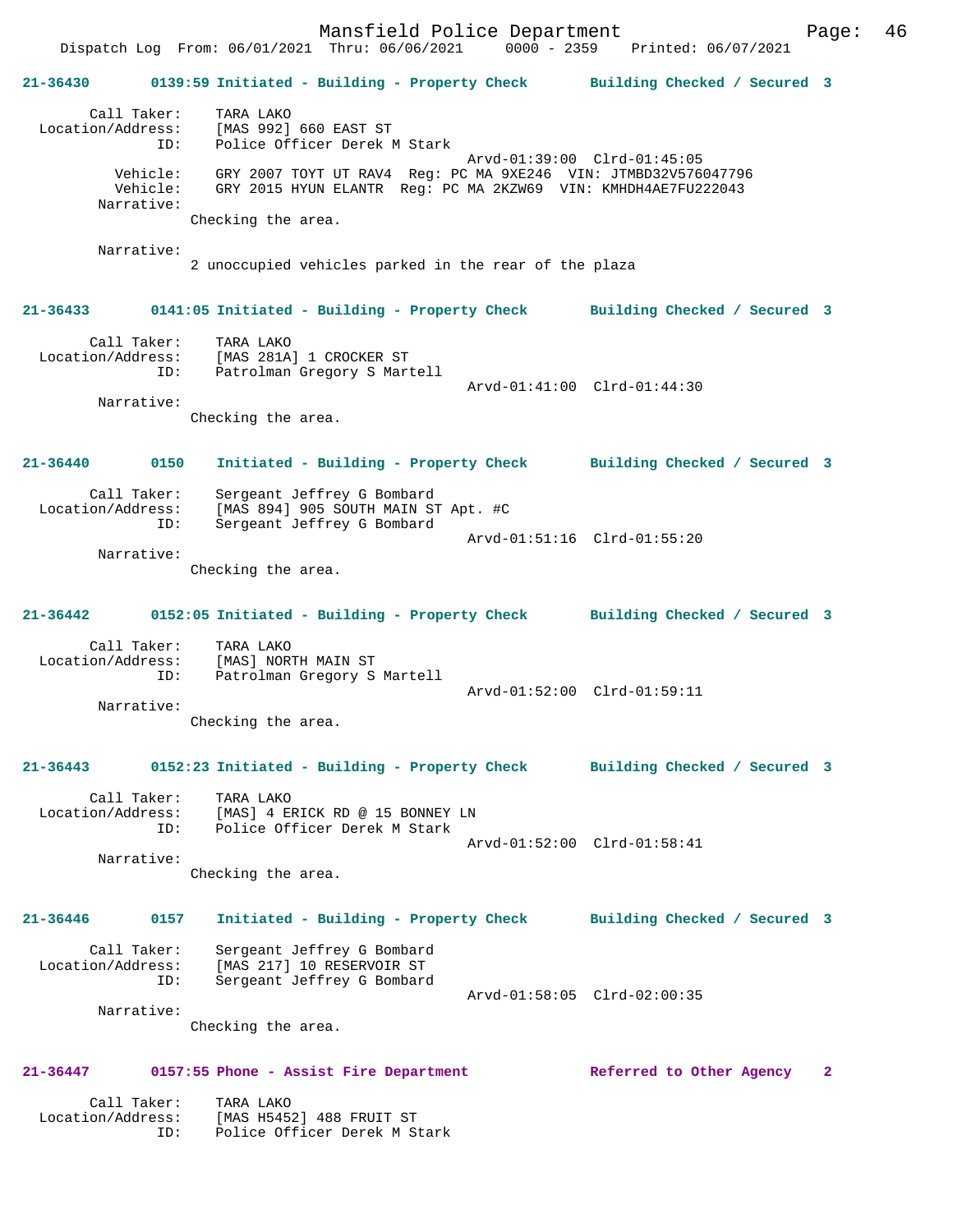Mansfield Police Department Fage: 47 Dispatch Log From: 06/01/2021 Thru: 06/06/2021 0000 - 2359 Printed: 06/07/2021 Disp-01:59:09 Arvd-02:08:13 Clrd-02:37:36 Narrative: Assisting the FD with a fire related incident. Nature: CO detector sounding, no ill effects Narrative: Ofc Stark reports the Capt just advised they have very high readings and will be ventilating. Narrative: . **21-36453 0211:52 Initiated - Building - Property Check Building Checked / Secured 3** Call Taker: TARA LAKO Location/Address: [MAS 820C] 31 PLYMOUTH ST ID: Sergeant Lawrence G Crosman Arvd-02:11:00 Clrd-02:26:46 Narrative: Checking the area. **21-36465 0304:49 Initiated - Building - Property Check Building Checked / Secured 3** Call Taker: TARA LAKO Location/Address: [MAS 840] 280 SCHOOL ST<br>ID: Police Officer Derek M 9 Police Officer Derek M Stark Arvd-03:04:00 Clrd-03:19:28 Narrative: Checking the area. **21-36466 0330:08 Initiated - Building - Property Check Building Checked / Secured 3** Call Taker: TARA LAKO Location/Address: [MAS 1002] 250 EAST ST ID: Police Officer Derek M Stark Arvd-03:30:00 Clrd-03:48:11 Narrative: Checking the area. **21-36467 0403:49 Initiated - Building - Property Check Building Checked / Secured 3** Call Taker: TARA LAKO Location/Address: [MAS 820C] 31 PLYMOUTH ST ID: Sergeant Lawrence G Crosman Arvd-04:03:00 Clrd-04:18:17 Narrative: Checking the area. **21-36473 0613:07 Initiated - Building - Property Check Building Checked / Secured 3** Call Taker: TARA LAKO<br>Location/Address: [MAS 820C [MAS 820C] 31 PLYMOUTH ST ID: Sergeant Lawrence G Crosman Arvd-06:13:00 Clrd-06:25:43 Narrative: Checking the area. **21-36520 1121:26 Initiated - Building - Property Check Citation / Warning Issued 3** Call Taker: Jennifer Napolitano Location/Address: [MAS 2] 60 FORBES BLVD Sergeant Robert S Pierce Arvd-11:21:00 Clrd-11:36:15 Narrative: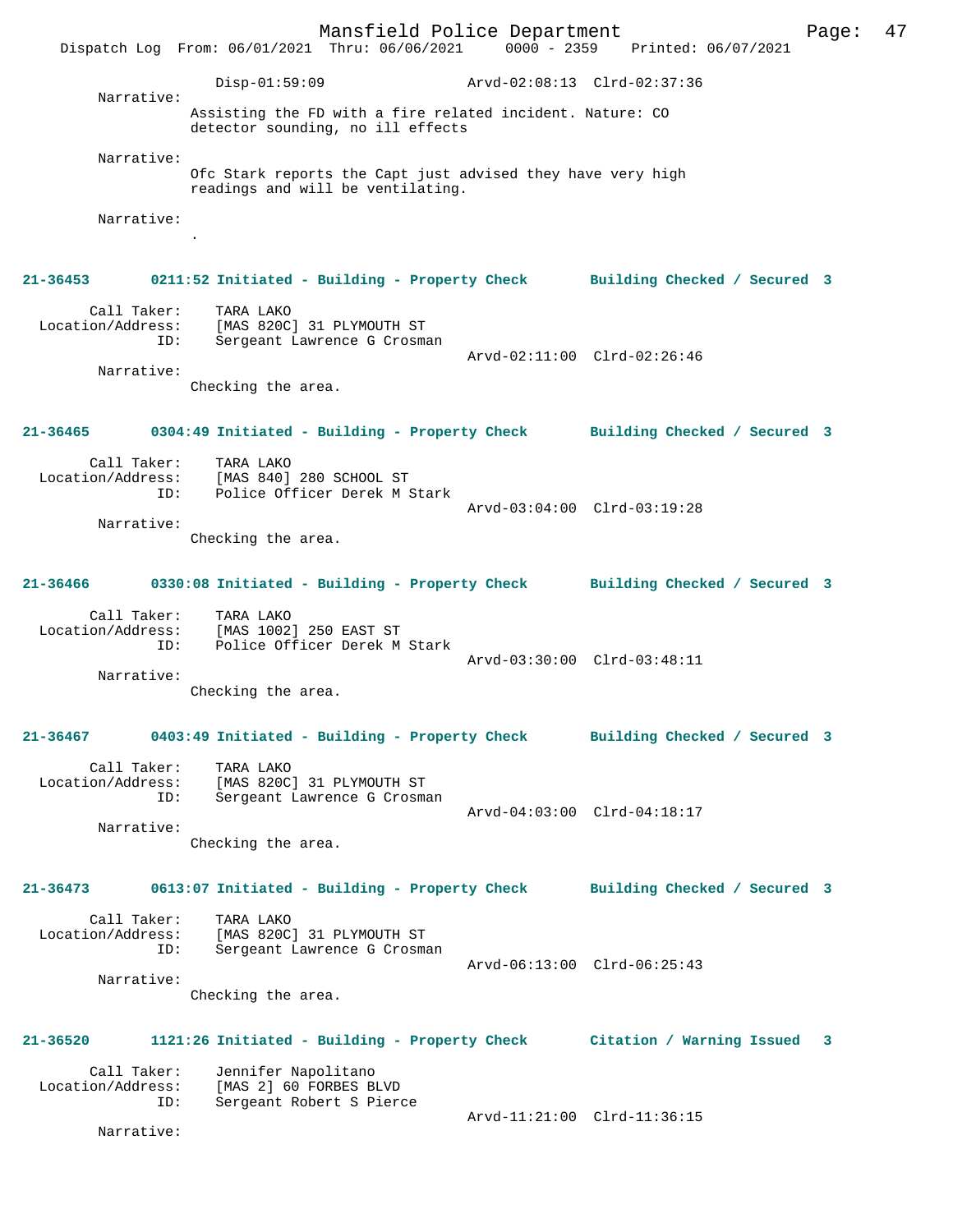Checking the area.

| 21-36525                                              | 1135:16 Initiated - Building - Property Check                                                                                                                                                      | Building Checked / Secured 3   |
|-------------------------------------------------------|----------------------------------------------------------------------------------------------------------------------------------------------------------------------------------------------------|--------------------------------|
| Call Taker:<br>Location/Address:<br>ID:<br>Narrative: | Jennifer Napolitano<br>[MAS 820C] 31 PLYMOUTH ST<br>Police Officer Joshua S Ellender                                                                                                               | Arvd-11:35:00 Clrd-11:47:50    |
|                                                       | Checking the area.                                                                                                                                                                                 |                                |
| 21-36530<br>Call Taker:                               | 1206:03 Phone - Animal Complaints<br>Emily Archer<br>Location/Address: [MAS H1345] 80 OAK ST                                                                                                       | Cancelled Enroute 3            |
| ID:                                                   | Police Officer David J Pepicelli<br>$Disp-12:07:33$                                                                                                                                                | $Clrd-12:10:06$                |
| Narrative:                                            | Caller reporting he located a yellow lab it is on a leash.                                                                                                                                         |                                |
| Narrative:                                            | Caller reporting the owner of the dog drove by and retrieved<br>the dog.                                                                                                                           |                                |
| $21 - 36532$                                          | 1224:02 Phone - Road Hazards<br>Call Taker: Emily Archer<br>Vicinity of: [MAS 165] 91 CHAUNCY ST<br>ID: Police Officer David J Pepicelli                                                           | Services Rendered 3            |
|                                                       | $Disp-12:26:50$                                                                                                                                                                                    | Arvd-12:35:45 Clrd-12:38:26    |
| Narrative:                                            | Caller reporting by the rail road bridge, there is a display<br>from the car dealership that is in the roadway.                                                                                    |                                |
| Narrative:                                            | Located the object and moved off the side of the road                                                                                                                                              |                                |
| 21-36539<br>$\mathbf{2}$                              | 1314:51 911 - 911 Hang-ups & Verifications Confirmed misdial/Accdntl Call                                                                                                                          |                                |
| Call Taker:<br>Location/Address:<br>ID:               | MATTHEW BOMES<br>[MAS 898] OTIS ST<br>Police Officer David J Pepicelli<br>Disp-13:17:47                                                                                                            | Arvd-13:22:16 Clrd-13:24:58    |
| Narrative:                                            | Checking on a 911 hang up.<br>Contact made?: $y$<br>Cellphone? $(y/n):y$ spoke to a party names jennifer her<br>phone was stuck in the cup holder, she is in the rear field<br>Uncertainty radius: |                                |
| 21-36541                                              | 1325:19 Initiated - Motor Vehicle Stop                                                                                                                                                             | Citation / Warning Issued<br>3 |
| Call Taker:<br>Location/Address:<br>ID:               | Jennifer Napolitano<br>[MAS 834] 261 CHAUNCY ST<br>Sergeant Robert S Pierce                                                                                                                        | Arvd-13:25:00 Clrd-13:28:55    |
| Vehicle:<br>Narrative:                                | BLK 2020 KIA UT SOUL Req: PC MA 2CRN34 VIN: KNDJ23AU9L7062879                                                                                                                                      |                                |
|                                                       | Out for myst                                                                                                                                                                                       |                                |
| Narrative:                                            | All set issuing                                                                                                                                                                                    |                                |
| 21-36543                                              | 1333:09 Initiated - Building - Property Check                                                                                                                                                      | Building Checked / Secured 3   |

Call Taker: Jennifer Napolitano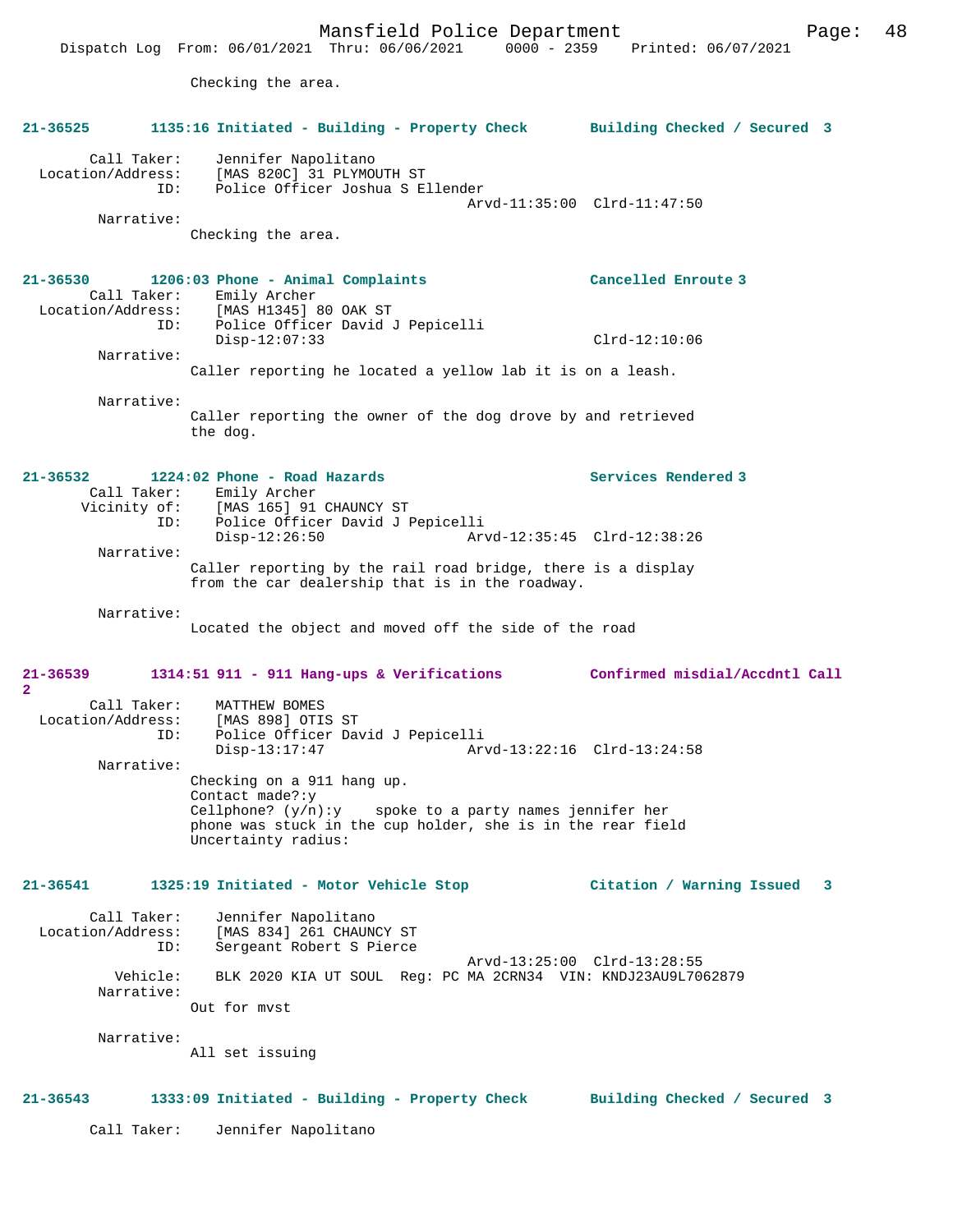Mansfield Police Department Page: 49 Dispatch Log From: 06/01/2021 Thru: 06/06/2021 0000 - 2359 Printed: 06/07/2021 Location/Address: [MAS 820C] 31 PLYMOUTH ST ID: Police Officer Joshua S Ellender Arvd-13:33:00 Clrd-13:48:44 Narrative: Checking the area. **21-36544 1334:32 Initiated - Motor Vehicle Stop Citation / Warning Issued 3** Call Taker: Jennifer Napolitano Location/Address: [MAS H4471] 900 WEST ST ID: Police Officer David J Pepicelli Arvd-13:34:00 Clrd-13:48:07 Vehicle: BLK 2012 CHRY VA TOWCOU Reg: PC MA 9ZV687 VIN: 2C4RC1BG9CR168549 Narrative: Out for mvst Narrative: Citation to the RO for faiure to inspect and 1 to the operqator for speed. **21-36562 1614:49 Phone - Road Hazards Services Rendered 3**  Call Taker: MATTHEW BOMES<br>Vicinity of: [MAS] 131 DEAN [MAS] 131 DEAN ST @ 9 CORAL ST ID: Police Officer Andrew J Kelley<br>Disp-16:20:41 Disp-16:20:41 Arvd-16:27:54 Clrd-16:32:43 Narrative: party stated there are multiple vehicles on the roadway, and unable to pass vehicles by Narrative: Graduation party at one of the houses. Cars parked on both sides of the road. attempting to get them to move them. **21-36563 1622:40 Initiated - Building - Property Check Building Checked / Secured 3** Call Taker: Jennifer Napolitano<br>Location/Address: [MAS 820C] 31 PLYMOU للمبينات المبينات .<br>Ess: [MAS 820C] 31 PLYMOUTH ST<br>ID: Police Officer Michael N B Police Officer Michael N Fenore Arvd-16:22:00 Clrd-17:06:23 Narrative: Checking the area. **21-36575 1707:34 911 - 911 Hang-ups & Verifications Confirmed misdial/Accdntl Call 2**  Call Taker: MATTHEW BOMES Location/Address: [MAS H869] 2 KNIGHT WAY ID: Police Officer Andrew J Kelley Disp-17:08:57 Clrd-17:09:41<br>ID: Police Officer Joshua S Ellender Police Officer Joshua S Ellender Disp-17:09:37 Arvd-17:16:18 Clrd-17:16:27 Police Officer Beau J Palanza Narrative: Checking on a 911 hang up. Contact made?:yes Cellphone? (y/n):y spoke to Noele Uncertainty radius: will meet at the door **21-36577 1728:38 Initiated - Motor Vehicle Stop Citation / Warning Issued 3** Call Taker: Jennifer Napolitano<br>Location/Address: [MAS H817] 50 MAPLE [MAS H817] 50 MAPLE ST ID: Police Officer William C Trudell Arvd-17:28:00 Clrd-17:38:36 Vehicle: GLD 2006 PAC Reg: PC RI PU771 VIN: 2A4GM48456R643891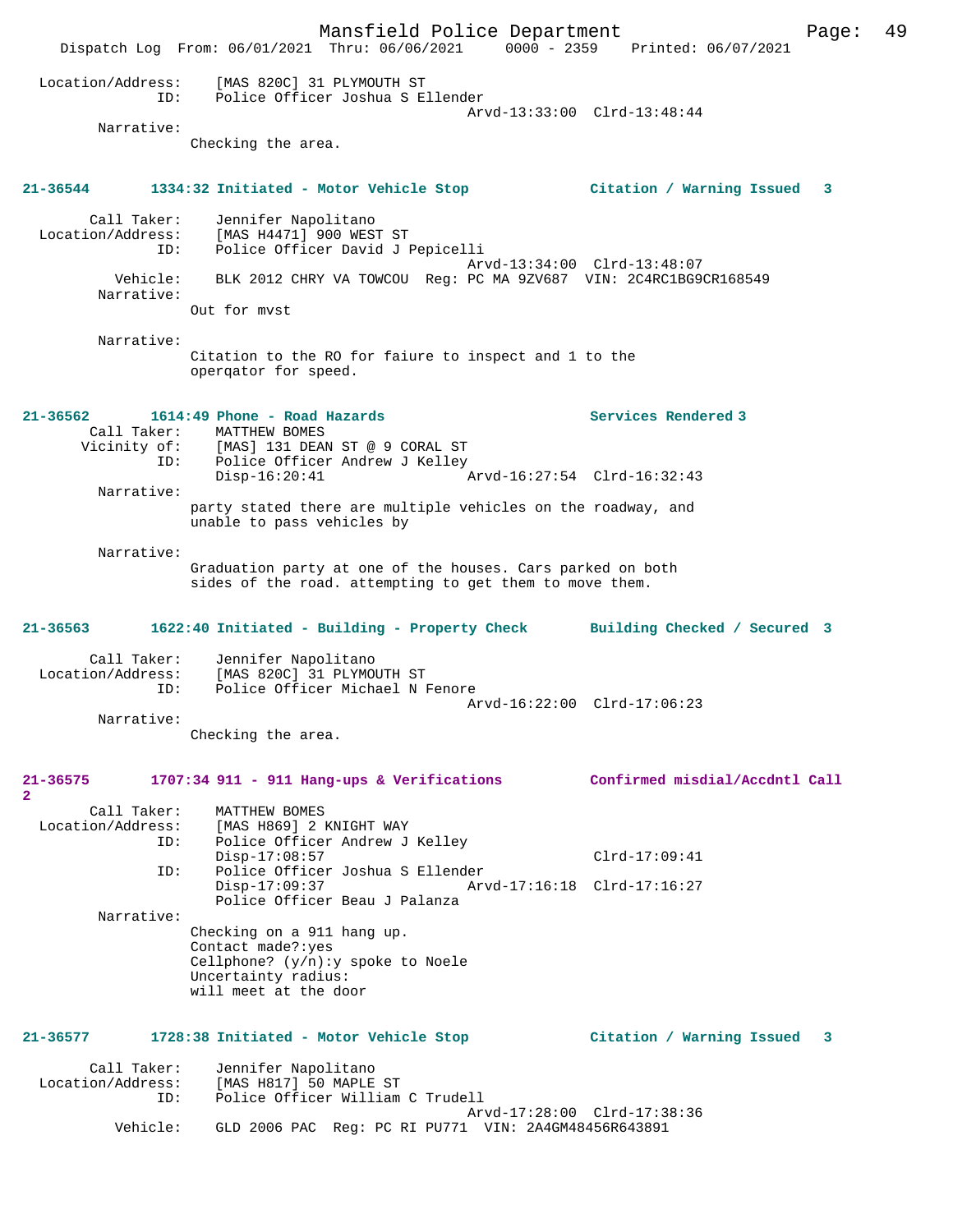Mansfield Police Department Form Page: 50

 Dispatch Log From: 06/01/2021 Thru: 06/06/2021 0000 - 2359 Printed: 06/07/2021 Narrative: Out for mvst **21-36589 1824:10 Initiated - Building - Property Check` Services Rendered 3**  Call Taker: Jennifer Napolitano<br>Location/Address: [MAS 417] 9 FRANCIS ess: [MAS 417] 9 FRANCIS AVE<br>ID: Police Officer William ( Police Officer William C Trudell Arvd-18:24:00 Clrd-18:35:27 Narrative: Checking the area. **21-36593 1835:55 Phone - Disturbance / Gathering Arrest(s) Made 1**  Call Taker: Emily Archer Location/Address: [MAS] 249 NORTH MAIN ST ID: Police Officer William C Trudell Disp-18:37:06 Arvd-18:37:29 Clrd-20:04:13<br>TD: Police Officer David J Pepicelli Police Officer David J Pepicelli<br>Disp-18:38:35 Arv Disp-18:38:35 Arvd-18:41:23 Clrd-19:33:19<br>ID: Police Officer Andrew J Kelley Police Officer Andrew J Kelley<br>Disp-18:38:42 Disp-18:38:42 Arvd-18:43:23 Clrd-21:10:38 ID: Police Officer Joshua S Ellender Disp-18:39:41 Clrd-19:32:15 Police Officer Beau J Palanza Narrative: Customer is uncooperative, he is wearing a ball cap. Narrative: Customer is now outside the resturant 5'7 bandage on his face, wearing shorts. Narrative: Narrative: Male party was placed into cell 5 Narrative: Custody released. Refer To P/C: 21MAS-210-AR P/C: COLLINS, STEVEN M Address: 122 RUMFORD AVE Apt. #2R MANSFIELD, MA Age:<br>:Charges 57<br>DISORDERLY CONDUCT DISTURBING THE PEACE PROTECTIVE CUSTODY **21-36602 2002:13 Phone - Suspicious Actv / Persn / Veh Incident Report 2**  Call Taker: TARA LAKO<br>Location/Address: [MAS 255A] ess: [MAS 255A] 377 CHAUNCY ST<br>ID: Police Officer William C Police Officer William C Trudell Disp-20:04:17 <br>
Disp-20:04:17 <br>
DION Arvd-20:10:10 Clrd-20:27:28 Patrolman SCOTT J DION Disp-20:07:38 <br>Vehicle: WHI 2015 SUBA ST FOREST Req: PAR MA 39650 VIN: JE2SJADC8 WHI 2015 SUBA ST FOREST Reg: PAR MA 39650 VIN: JF2SJADC8FH404482 Narrative: Male party at the pump appears to be intoxicated. RP states he struck the pump with his car and was parked crooked as well Narrative: MA 39650 Narrative: White Subaru Narrative: Male is currently starting to leave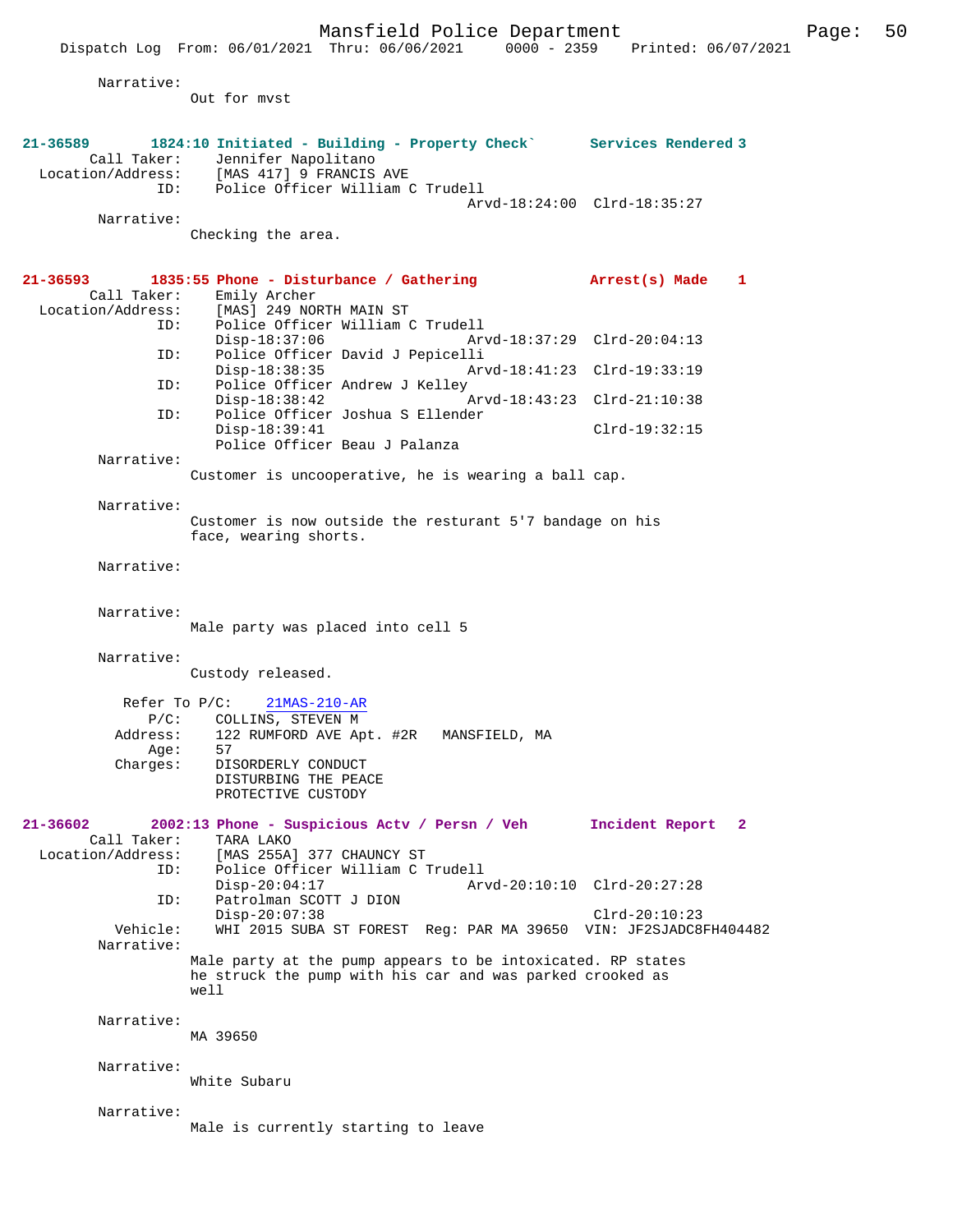|                                                | Dispatch Log From: 06/01/2021 Thru: 06/06/2021<br>$0000 - 2359$                                       | Printed: 06/07/2021                      |
|------------------------------------------------|-------------------------------------------------------------------------------------------------------|------------------------------------------|
| Narrative:                                     | Took a right onto Chauncy                                                                             |                                          |
| Narrative:                                     | Vehicle is now turning right onto Forbes                                                              |                                          |
| Narrative:                                     | Vehicle is now doing a u-turn and driving towards 140 and<br>106                                      |                                          |
| Narrative:                                     | RP is no longer behind the vehicle                                                                    |                                          |
| Narrative:                                     | M12 reports left rear quarter damage, with gray paint<br>transfer                                     |                                          |
| Narrative:                                     | M12 reports it was not the RO, operator was a male 30-40s                                             |                                          |
| Narrative:                                     | M12 reports no damage at gas station, will be a WBC for<br>operator if stopped                        |                                          |
| Narrative:                                     | See OF for further                                                                                    |                                          |
| Refer To Incident:                             | $21MAS-580-OF$                                                                                        |                                          |
| 21-36606<br>$\overline{\mathbf{2}}$            | $2022:20$ 911 - 911 Hang-ups & Verifications                                                          | Confirmed misdial/Accdntl Call           |
| Call Taker:<br>Location/Address:<br>ID:        | TARA LAKO<br>[MAS H6460] 4 WARREN AVE<br>Police Officer William C Trudell<br>$Disp-20:27:47$          | Arvd-20:31:50 Clrd-20:32:20              |
| Narrative:                                     | Checking on a 911 hang up.<br>Contact made?: yes<br>Cellphone? $(y/n)$ : yes<br>Uncertainty radius:   |                                          |
| Narrative:                                     | Accidental by child with phone                                                                        |                                          |
| 21-36607<br>$\overline{a}$                     | 2026:01 Phone - 911 Hang-ups & Verifications                                                          | Confirmed misdial/Accdntl Call           |
| Call Taker:<br>Location/Address:<br>Narrative: | Josesph Shebertes<br>[MAS 9] 25 COBB ST Apt. #1                                                       |                                          |
|                                                | Checking on a 911 hang up.<br>Contact made?: no<br>Cellphone? $(y/n)$ :<br>Uncertainty radius:        |                                          |
| Narrative:                                     | spoke to front desk at the Lodge, party checks out OK.<br>reported accidental.                        |                                          |
| $21 - 36610$                                   | 2056:39 Phone - Suspicious Actv / Persn / Veh                                                         | Investigated - No Report<br>$\mathbf{2}$ |
| Call Taker:<br>Location/Address:<br>ID:        | Josesph Shebertes<br>[MAS H2956] 895 SCHOOL ST<br>Police Officer William C Trudell<br>$Disp-20:58:31$ | Arvd-21:05:32 Clrd-21:15:57              |
| ID:                                            | Police Officer David J Pepicelli<br>$Disp-20:58:52$                                                   | Arvd-21:12:18 Clrd-21:16:04              |
| ID:                                            | Police Officer Joshua S Ellender                                                                      |                                          |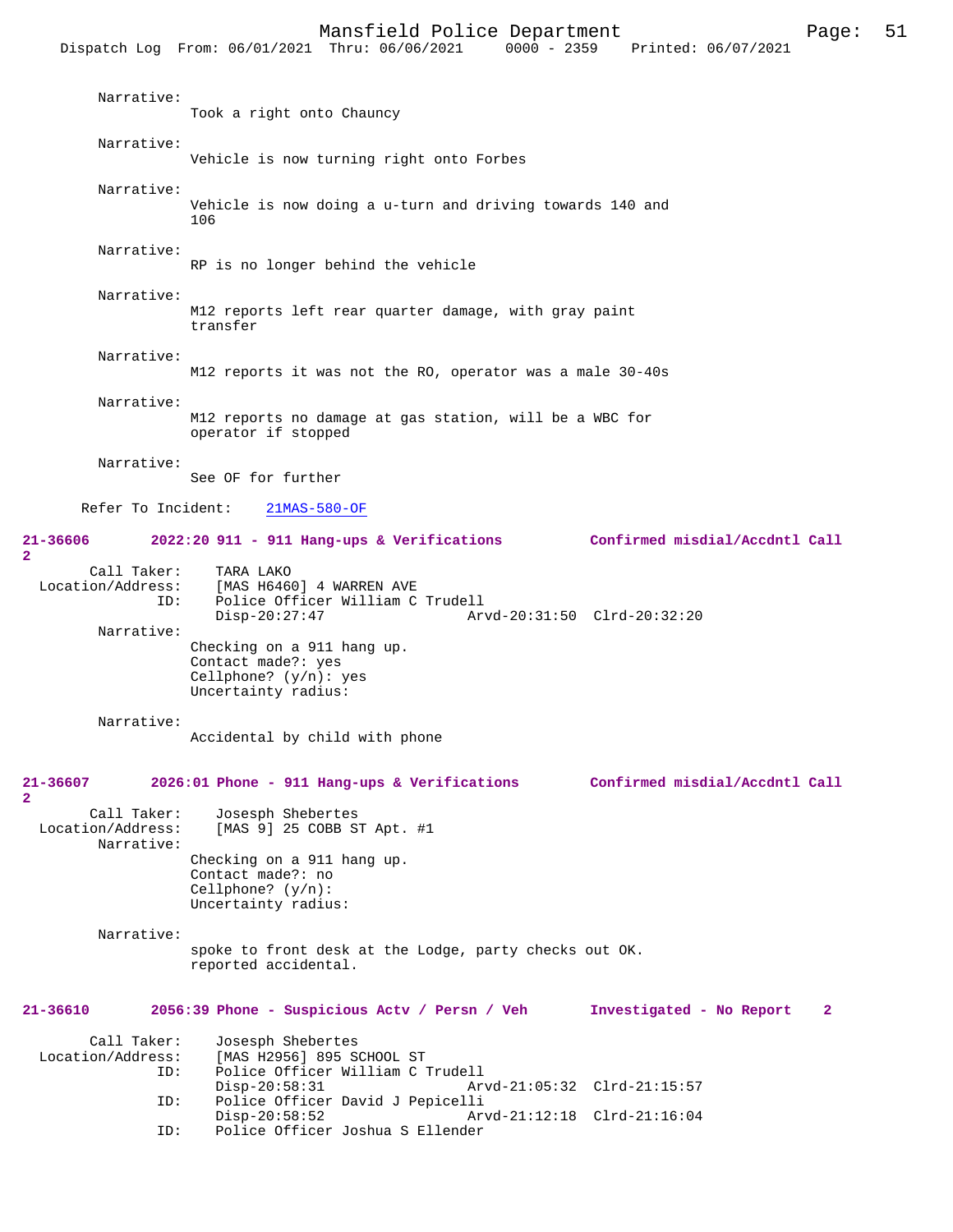Police Officer Andrew J Kelley<br>Disp-21:10:56 Arvd-21:11:18 Clrd-21:15:54 Narrative: caller reports thinks someone may be in his house, heard

some people talking and lights on in his basement.

Narrative:

M1 reports house checked, clear. Units available.

| $21 - 36631$      |             | 2324:16 911 - 911 Hang-ups & Verifications | Confirmed misdial/Accdntl Call |  |
|-------------------|-------------|--------------------------------------------|--------------------------------|--|
| $\overline{2}$    |             |                                            |                                |  |
|                   | Call Taker: | Josesph Shebertes                          |                                |  |
| Location/Address: |             | [MAS 418C] 25 FRANCIS AVE Apt. #14         |                                |  |
|                   | ID:         | Police Officer William C Trudell           |                                |  |
|                   |             | $Disp-23:27:20$                            | Arvd-23:33:45 Clrd-23:33:52    |  |
|                   | Narrative:  |                                            |                                |  |
|                   |             | Checking on a 911 hang up.                 |                                |  |
|                   |             | Contact made?: yes reported accidental.    |                                |  |
|                   |             | Cellphone? $(y/n)$ : yes                   |                                |  |
|                   |             | Uncertainty radius: 22 meters              |                                |  |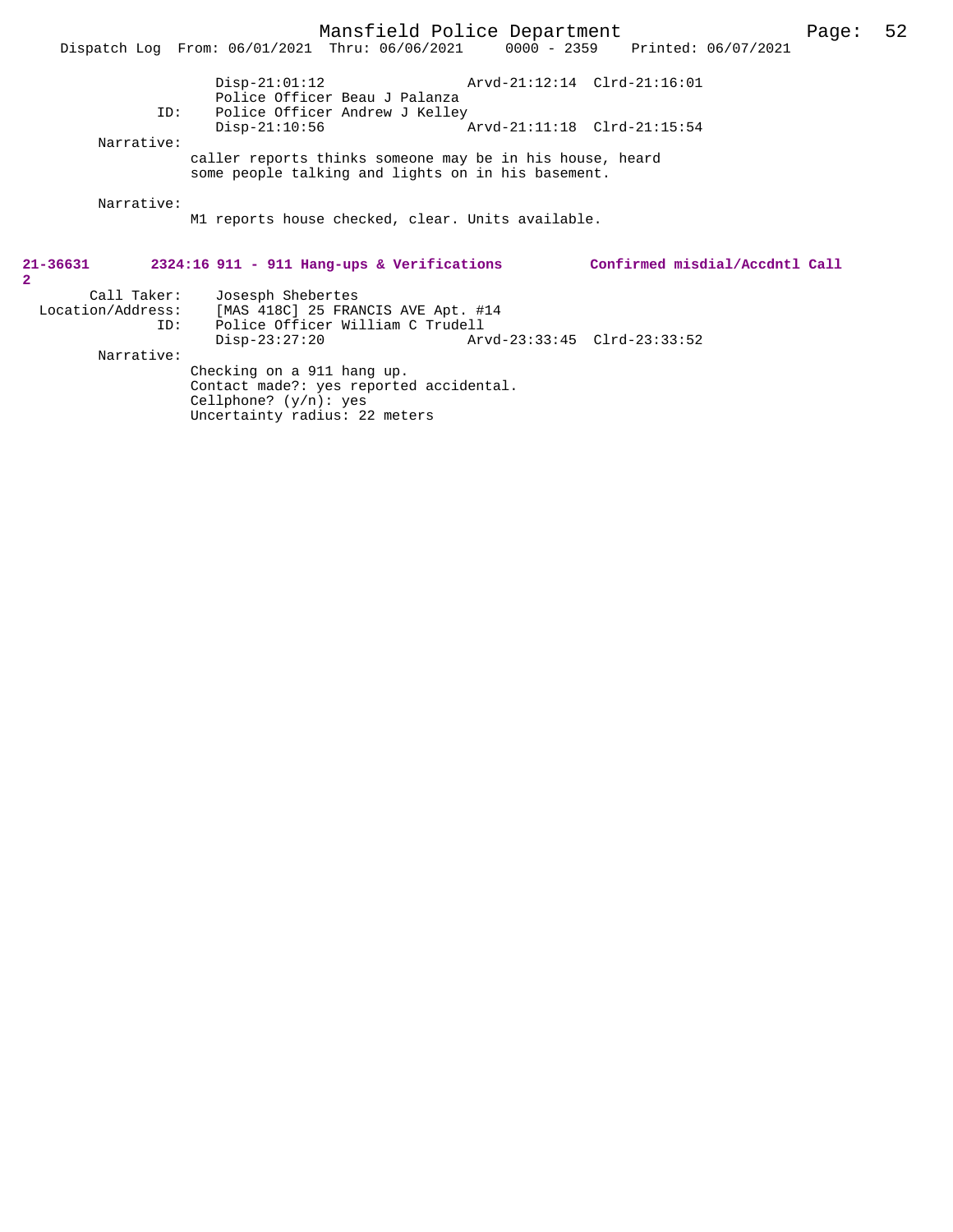| For Date: $06/07/2021$ - Monday                     |                                                                                                                                                                                                |                               |
|-----------------------------------------------------|------------------------------------------------------------------------------------------------------------------------------------------------------------------------------------------------|-------------------------------|
| Call Number<br>Time                                 | Call Reason                                                                                                                                                                                    | Priority<br>Action            |
| 21-36639                                            | 0012:06 Phone - Well Being Check                                                                                                                                                               | Investigated - No Report<br>3 |
| Call Taker:<br>Location/Address:<br>ID:<br>ID:      | Josesph Shebertes<br>[MAS 427] 21 ERICK RD Apt. #27<br>Police Officer Christopher D Sorge<br>$Disp-00:15:19$<br>Police Officer Derek M Stark<br>$Disp-00:15:23$<br>Arvd-00:20:20 Clrd-00:35:07 | Arvd-00:20:19 Clrd-00:35:56   |
| Narrative:                                          | caller reports water has been running in the apartment above                                                                                                                                   |                               |
|                                                     | him for a while and concerned if the person is OK.                                                                                                                                             |                               |
| Narrative:                                          | M12 & M14 walked thru building, could not hear water.                                                                                                                                          |                               |
| $21 - 36643$                                        | 0044:20 Initiated - Building - Property Check Building Checked / Secured 3                                                                                                                     |                               |
| Call Taker:<br>Location/Address:<br>ID:             | Chelsey Ferstler<br>[MAS 992] 660 EAST ST<br>Police Officer Derek M Stark                                                                                                                      | Arvd-00:44:00 Clrd-00:49:59   |
| Narrative:                                          | Checking the area.                                                                                                                                                                             |                               |
| 21-36645                                            | 0050:23 Initiated - Building - Property Check Building Checked / Secured 3                                                                                                                     |                               |
| Call Taker:<br>Location/Address:<br>ID:             | Chelsey Ferstler<br>[MAS 1015] 30 CHAUNCY ST<br>Police Officer Christopher D Sorge                                                                                                             | Arvd-00:50:00 Clrd-00:54:30   |
| Narrative:                                          | Checking the area.                                                                                                                                                                             |                               |
| 21-36673                                            | 0621:59 Initiated - Building - Property Check Building Checked / Secured 3                                                                                                                     |                               |
| Call Taker:<br>Location/Address:<br>ID:             | Chelsey Ferstler<br>[MAS 1018] 600 EAST ST<br>Police Officer Derek M Stark                                                                                                                     | Arvd-06:21:00 Clrd-06:22:21   |
| Narrative:                                          | Checking the area.                                                                                                                                                                             |                               |
| 21-36674<br>Call Taker:<br>Location/Address:<br>ID: | 0631:26 Phone - Well Being Check<br>Josesph Shebertes<br>[MAS 834] 261 CHAUNCY ST<br>Police Officer Christopher D Sorge                                                                        | Arrest(s) Made<br>3           |
| ID:                                                 | $Disp-06:33:22$<br>Sergeant Thomas R Connor                                                                                                                                                    | Arvd-06:35:15 Clrd-07:12:46   |
| Vehicle:                                            | $Disp-06:33:44$<br>BLK 2010 CHEV EQUINO Req: PC MA 2NFJ45 VIN: 2CNFLEEW0A6366430                                                                                                               | Arvd-06:38:48 Clrd-07:12:47   |
| Narrative:                                          | caller requesting a well being check on a female party<br>parked in the side lot and appeared to be sleeping. party<br>has been in the lot since approx 0430 hrs.                              |                               |
| Narrative:                                          | Female reports an unreported accident from last week,<br>significant front end damage. Vehicle has been queried<br>multiple times in the past couple weeks                                     |                               |
| Narrative:                                          |                                                                                                                                                                                                |                               |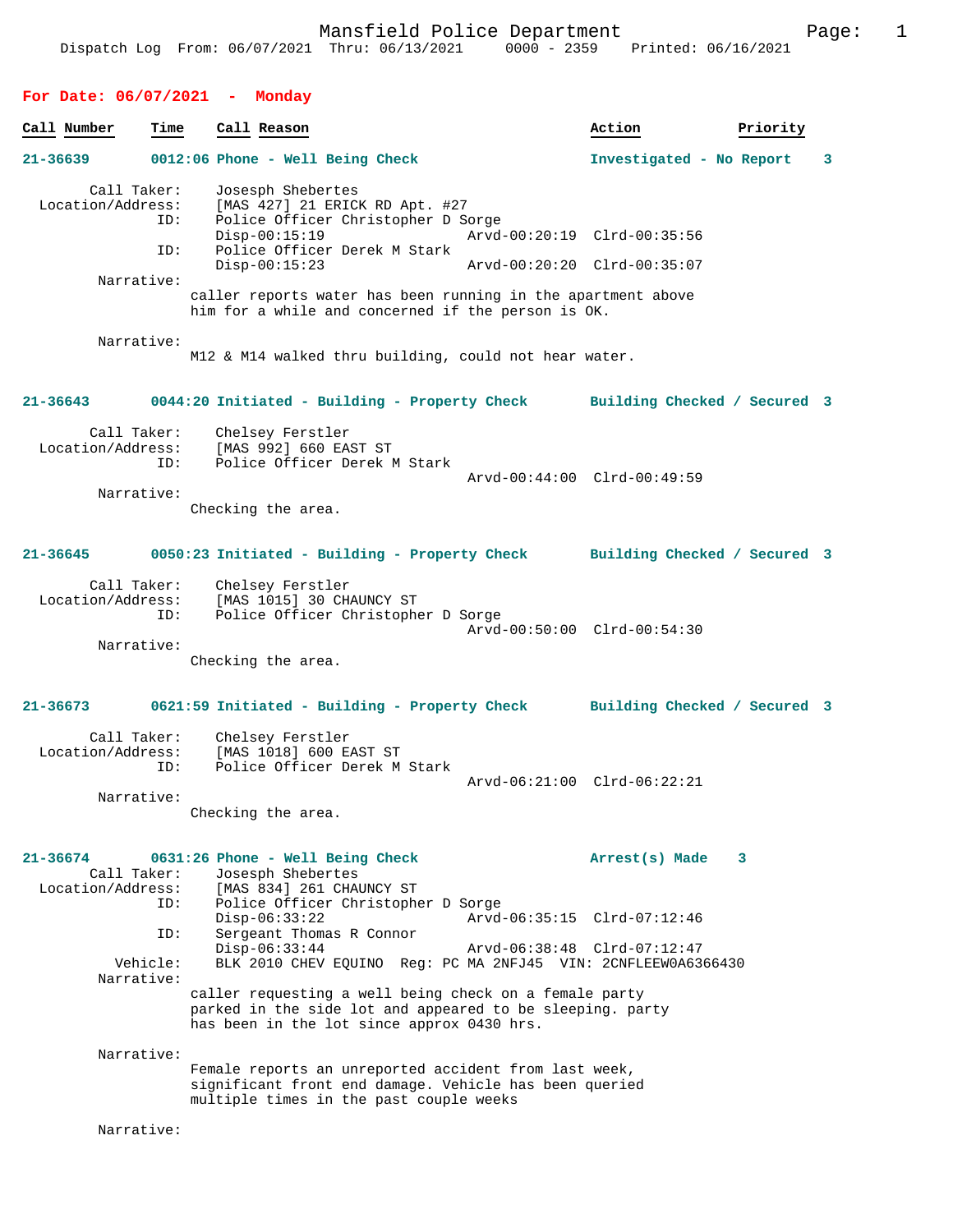Refer To Summons: 21MAS-211-AR Summons: ARATA, ISUCA P<br>Address: 10 MEADOW DR 10 MEADOW DR RAYNHAM, MA Age: 32 Charges: LICENSE SUSPENDED, OP MV WITH

#### **21-36678 0651:06 Phone - 911 Hang-ups & Verifications Confirmed misdial/Accdntl Call**

**2** 

Call Taker: Dispatcher Alyson Vico<br>Location/Address: [MAS H5430] 476 FRANKLI Location/Address: [MAS H5430] 476 FRANKLIN ST ID: Police Officer Derek M Stark Disp-06:54:02 Arvd-06:57:51 Clrd-06:59:02 Narrative: Checking on a 911 hang up. Contact made?:yes Cellphone? (y/n): yes Uncertainty radius: 15 meters

Narrative:

Contact was made, CP stated it was an accident because his iphone malfunction.

#### **21-36681 0705:22 Initiated - Motor Vehicle Stop Citation / Warning Issued 3**

| Call Taker:            | NICHOLAS GOYETTE                                                |
|------------------------|-----------------------------------------------------------------|
| Location/Address:      | [MAS] 3 BRIAN LN @ 393 FRANKLIN ST                              |
| ID:                    | Police Officer Derek M Stark                                    |
|                        | Arvd-07:05:00 Clrd-07:10:02                                     |
| Vehicle:<br>Narrative: | GRY 2012 NISS ARMADA  Req: PC MA 27ZH79  VIN: 5N1AA0NC7CN617659 |
|                        | Out with a myst. RO cited for speed.                            |

| $21 - 36700$      |     | $0911:55$ Phone - Well Being Check  |                             | Spoken To |  |
|-------------------|-----|-------------------------------------|-----------------------------|-----------|--|
|                   |     | Call Taker: Dispatcher Jacques Ryan |                             |           |  |
| Location/Address: |     | [MAS H1745] 195 TREMONT ST          |                             |           |  |
|                   | ID: | Police Officer Matthew A Souza      |                             |           |  |
|                   |     | $Disp-09:15:28$                     | Arvd-09:20:32 Clrd-09:26:56 |           |  |
|                   | ID: | Sergeant John R Armstrong           |                             |           |  |
|                   |     | $Disp-09:15:33$                     | Arvd-09:22:40 Clrd-09:26:58 |           |  |

| $21 - 36716$                     |     | 1050:42 Initiated - Building - Property Check                          | Building Checked / Secured 3 |  |
|----------------------------------|-----|------------------------------------------------------------------------|------------------------------|--|
| Call Taker:<br>Location/Address: | ID: | CARLY MORIARTY<br>[MAS 281A] 1 CROCKER ST<br>Sergeant John R Armstrong |                              |  |
| Narrative:                       |     |                                                                        | Arvd-10:50:00 Clrd-10:52:28  |  |
|                                  |     | Checking the area.                                                     |                              |  |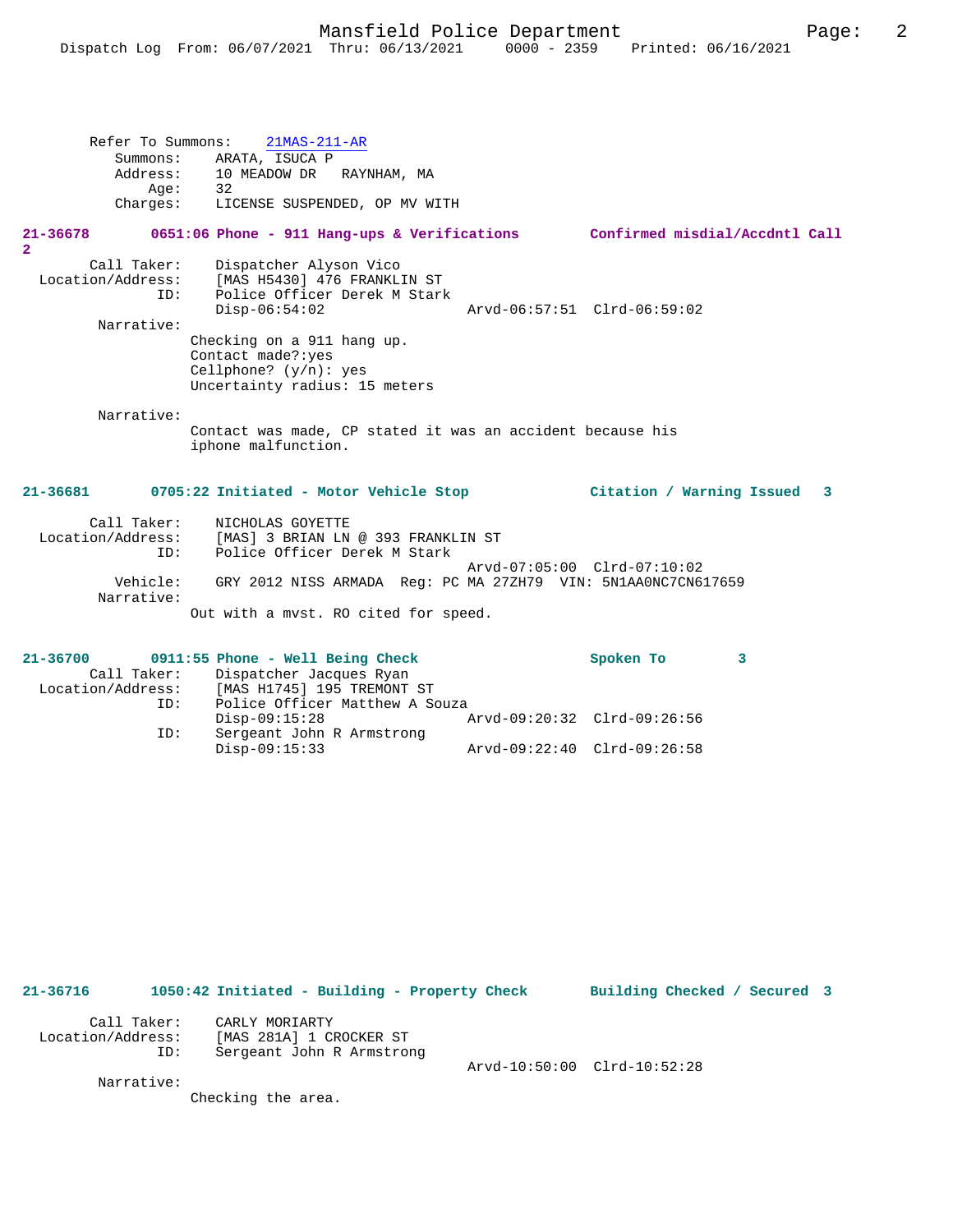|                                                     |                                                                                                                                | Mansfield Police Department |                                 | Page: | 3 |
|-----------------------------------------------------|--------------------------------------------------------------------------------------------------------------------------------|-----------------------------|---------------------------------|-------|---|
|                                                     | Dispatch Log From: 06/07/2021 Thru: 06/13/2021                                                                                 |                             | 0000 - 2359 Printed: 06/16/2021 |       |   |
| 21-36726<br>Call Taker:<br>Location/Address:<br>ID: | 1147:48 Phone - Animal Complaints<br>Dispatcher Alyson Vico<br>[MAS 907] 390 WEST ST Apt. #A<br>Police Officer Matthew A Souza |                             | Cancelled Enroute 3             |       |   |
| Vehicle:<br>Narrative:                              | $Disp-11:51:26$<br>GRY 2006 HOND CIVIC Reg: PAV MA RCH2 VIN: 1HGFA16246L014093                                                 |                             | $Clrd-11:52:41$                 |       |   |
|                                                     | CP reporting that a dog is in a hot car, car is not running<br>and dog is barking a lot and panting heavy.                     |                             |                                 |       |   |
| Narrative:                                          | Someone is getting in the car now.                                                                                             |                             |                                 |       |   |
| Narrative:                                          | Car is leaving.                                                                                                                |                             |                                 |       |   |
| 21-36732                                            | 1235:57 Phone - Well Being Check                                                                                               |                             | Referred to Other Agency        | 3     |   |
| Call Taker:<br>Location/Address:                    | Dispatcher Jacques Ryan<br>[MAS H545] 53 EDDY ST                                                                               |                             |                                 |       |   |
| ID:                                                 | Police Officer Matthew A Souza<br>$Disp-12:41:07$                                                                              |                             | Arvd-12:49:27 Clrd-12:55:26     |       |   |
| ID:                                                 | Police Officer Gregg S Kennedy<br>$Disp-12:41:14$                                                                              | Arvd-12:55:31 Clrd-13:47:26 |                                 |       |   |
| ID:                                                 | Sergeant Brian P Thibault<br>$Disp-12:44:11$                                                                                   | Arvd-12:44:49 Clrd-12:55:24 |                                 |       |   |
| Vehicle:<br>Narrative:                              | WHI 2001 SUBA LEGACY Req: PC MA 956NJ6 VIN: 4S3BH665017673726                                                                  |                             |                                 |       |   |
| Narrative:                                          | last seen wearing a baseball cap and no shirt                                                                                  |                             |                                 |       |   |
| Narrative:                                          |                                                                                                                                |                             |                                 |       |   |
| Narrative:                                          | CP is calling for her fiance                                                                                                   |                             |                                 |       |   |
| Narrative:                                          | Brockton PD states Brockton FD was on scene and the male<br>took off.                                                          |                             |                                 |       |   |
| Narrative:                                          |                                                                                                                                |                             |                                 |       |   |
| Narrative:                                          | Left Brockton about a half hour ago.                                                                                           |                             |                                 |       |   |
| Narrative:                                          |                                                                                                                                |                             |                                 |       |   |
| Narrative:                                          | male party possibly by the mansfield police station                                                                            |                             |                                 |       |   |
| Narrative:                                          |                                                                                                                                |                             |                                 |       |   |
| Narrative:                                          |                                                                                                                                |                             |                                 |       |   |
| Narrative:                                          | M9 reports there are only contractors on scene. No sign of<br>the party there                                                  |                             |                                 |       |   |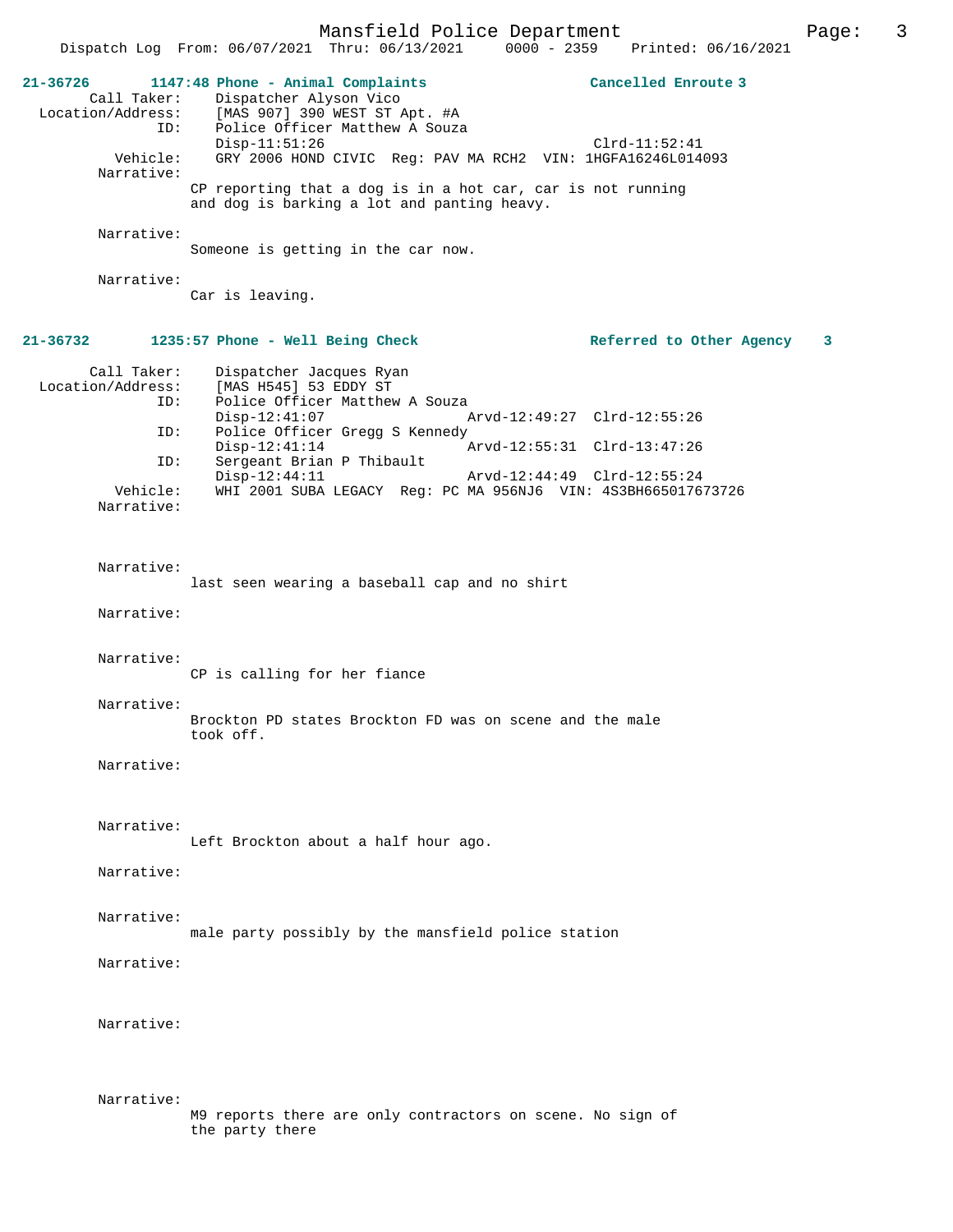|                                                            | Dispatch Log From: 06/07/2021 Thru: 06/13/2021                                                                                                                                                       | $0000 - 2359$ Printed: $06/16/2021$                                          |              |
|------------------------------------------------------------|------------------------------------------------------------------------------------------------------------------------------------------------------------------------------------------------------|------------------------------------------------------------------------------|--------------|
| Narrative:                                                 | Sgt Thibault requesting a ping of the phone.                                                                                                                                                         |                                                                              |              |
| Narrative:                                                 | Brockton PD confirmed tey are not pinging his phone                                                                                                                                                  |                                                                              |              |
| Narrative:                                                 | Phone ping requested by M1 awaiting coordinates now                                                                                                                                                  |                                                                              |              |
| Narrative:                                                 | Phone pinged in Brockton, Brockton notified                                                                                                                                                          |                                                                              |              |
| 21-36735                                                   | 1252:32 Phone - Suspicious Actv / Persn / Veh                                                                                                                                                        | Unfounded/Unverifed                                                          | $\mathbf{2}$ |
| Call Taker:<br>Location/Address:<br>ID:                    | Dispatcher Alyson Vico<br>[MAS 281A] 1 CROCKER ST<br>Police Officer Matthew A Souza<br>$Disp-12:55:37$                                                                                               | Arvd-12:58:30 Clrd-13:13:29                                                  |              |
| ID:                                                        | Sergeant Brian P Thibault<br>$Disp-12:55:45$                                                                                                                                                         | Arvd-12:58:24 Clrd-13:13:29                                                  |              |
| Narrative:                                                 | CP is reporting a man walking around the train station area<br>asking wear the cameras are and was carrying a hand held<br>black paper bag.                                                          |                                                                              |              |
| Narrative:                                                 | CP states he was dressed up as an MBTA worker wearing a<br>flourencent jacket, black male thin male looked about 30.                                                                                 |                                                                              |              |
| Narrative:                                                 | CP is unsure where he went.                                                                                                                                                                          |                                                                              |              |
| Narrative:                                                 | Incident occured at the train station, CP is heading back<br>there on his bike to speak with officers.                                                                                               |                                                                              |              |
| Narrative:                                                 | Units spoke with calling party, no further info M1 and M9<br>checking the tracks and trucks located near the tracks to<br>see if anyone matches description                                          |                                                                              |              |
| Narrative:                                                 | Unable to locate the party, possibly a MBTA or Amtrak<br>employee all units clear and available. M9 will still be in<br>the area for a few minutes.                                                  |                                                                              |              |
| 21-36737<br>Call Taker:<br>Location/Address:<br>ID:<br>ID: | 1313:58 Phone - Well Being Check<br>Dispatcher Alyson Vico<br>[MAS H1502] 17 ERICK RD Apt. #25A<br>Sergeant John R Armstrong<br>$Disp-13:18:56$<br>Police Officer Matthew A Souza<br>$Disp-13:19:18$ | Spoken To<br>3<br>Arvd-13:29:24 Clrd-13:34:09<br>Arvd-13:32:20 Clrd-13:34:11 |              |
| Narrative:                                                 | CP is reporting a well being on a bristol county elder                                                                                                                                               |                                                                              |              |
|                                                            | service member. CP stated he never came to the door this<br>morning for his "home making appointment". CP also stated<br>the TV was on but he never came to the door.                                |                                                                              |              |
| Narrative:                                                 |                                                                                                                                                                                                      |                                                                              |              |

Knocked on the door. Party on scene reports he was asleep and could not hear the door and missed his appointment units to clear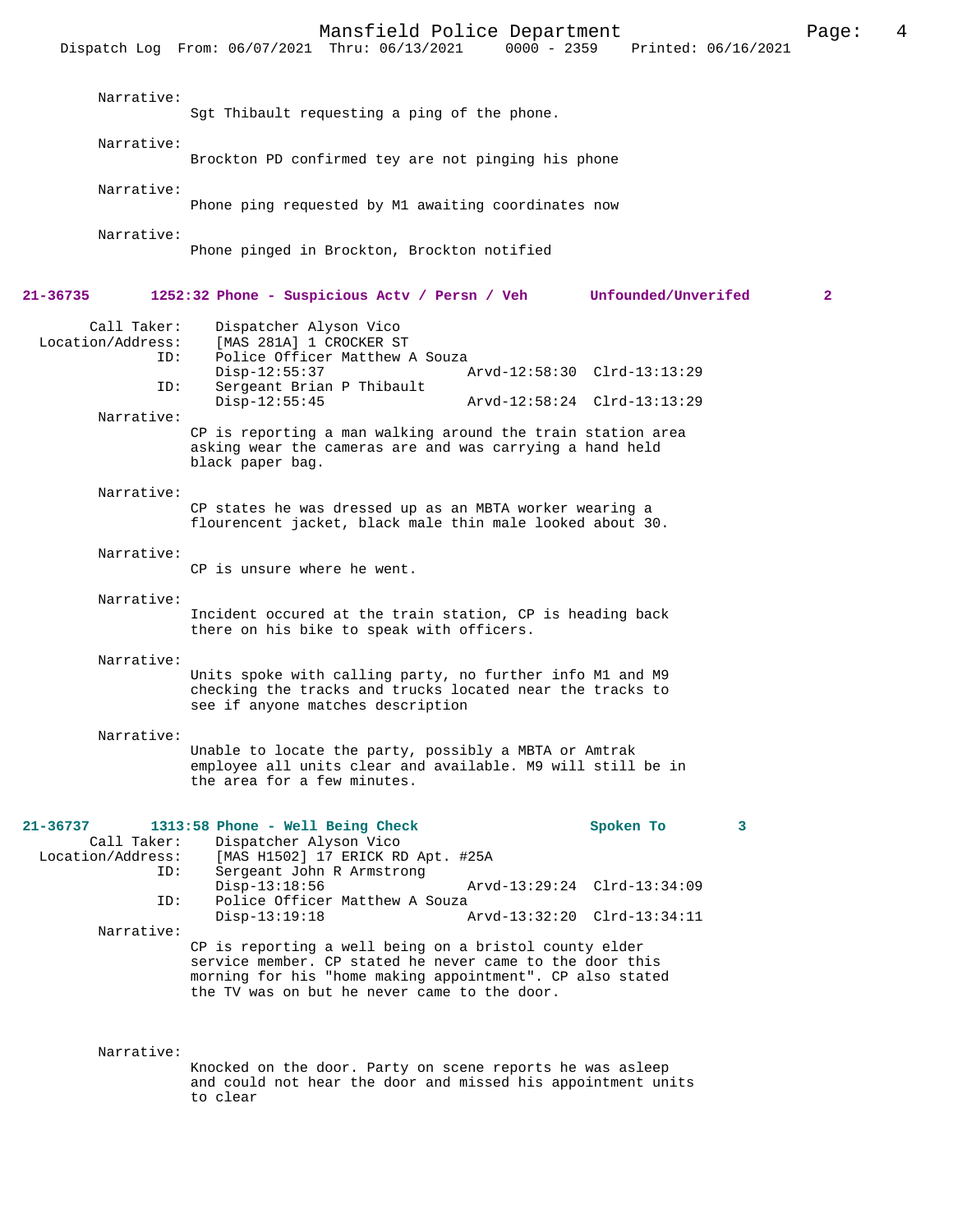| 1320<br>Services Rendered 3<br>$21 - 36739$<br>Initiated - Speed Trailer/Signs Deployed<br>Police Officer David W Kinahan<br>Call Taker:<br>Location/Address: [MAS 808] 249 OAKLAND ST<br>Police Officer David W Kinahan<br>ID:<br>Arvd-13:21:32 Clrd-13:45:59<br>Narrative:<br>Speed Trailer Deployed<br>21-36766<br>1554:27 Phone - 911 Hang-ups & Verifications<br>Confirmed misdial/Accdntl Call<br>$\overline{2}$<br>Call Taker:<br>Dispatcher Jacques Ryan<br>Location/Address: [MAS MAS2] 457 SCHOOL ST<br>Police Officer Matthew A Souza<br>ID:<br>$Disp-15:57:42$<br>$Clrd-15:58:29$<br>Police Officer David J Pepicelli<br>ID:<br>$Disp-15:59:29$<br>Arvd-16:06:22 Clrd-16:08:39<br>Narrative:<br>Checking on a 911 hang up. Cnfirmed accidental will meet<br>officer out front<br>Contact made?: yes<br>Cellphone? $(y/n): ye$ s<br>Uncertainty radius: 26meters<br>Narrative:<br>Spoke with Troy confirmed accidental<br>1648:29 Phone - Suspicious Actv / Persn / Veh<br>$21 - 36777$<br>Spoken To<br>$\mathbf{2}$<br>Call Taker:<br>Dispatcher Alyson Vico<br>Location/Address:<br>[MAS 15C1] 89 FORBES BLVD Apt. #1000<br>Police Officer David J Pepicelli<br>ID:<br>$Disp-16:55:22$<br>Arvd-17:01:00 Clrd-17:26:20<br>Narrative: | 5 | Page: | Printed: 06/16/2021 | $0000 - 2359$ | Mansfield Police Department<br>Dispatch Log From: 06/07/2021 Thru: 06/13/2021 |  |
|--------------------------------------------------------------------------------------------------------------------------------------------------------------------------------------------------------------------------------------------------------------------------------------------------------------------------------------------------------------------------------------------------------------------------------------------------------------------------------------------------------------------------------------------------------------------------------------------------------------------------------------------------------------------------------------------------------------------------------------------------------------------------------------------------------------------------------------------------------------------------------------------------------------------------------------------------------------------------------------------------------------------------------------------------------------------------------------------------------------------------------------------------------------------------------------------------------------------------------------------------|---|-------|---------------------|---------------|-------------------------------------------------------------------------------|--|
|                                                                                                                                                                                                                                                                                                                                                                                                                                                                                                                                                                                                                                                                                                                                                                                                                                                                                                                                                                                                                                                                                                                                                                                                                                                  |   |       |                     |               |                                                                               |  |
|                                                                                                                                                                                                                                                                                                                                                                                                                                                                                                                                                                                                                                                                                                                                                                                                                                                                                                                                                                                                                                                                                                                                                                                                                                                  |   |       |                     |               |                                                                               |  |
|                                                                                                                                                                                                                                                                                                                                                                                                                                                                                                                                                                                                                                                                                                                                                                                                                                                                                                                                                                                                                                                                                                                                                                                                                                                  |   |       |                     |               |                                                                               |  |
|                                                                                                                                                                                                                                                                                                                                                                                                                                                                                                                                                                                                                                                                                                                                                                                                                                                                                                                                                                                                                                                                                                                                                                                                                                                  |   |       |                     |               |                                                                               |  |
|                                                                                                                                                                                                                                                                                                                                                                                                                                                                                                                                                                                                                                                                                                                                                                                                                                                                                                                                                                                                                                                                                                                                                                                                                                                  |   |       |                     |               |                                                                               |  |
|                                                                                                                                                                                                                                                                                                                                                                                                                                                                                                                                                                                                                                                                                                                                                                                                                                                                                                                                                                                                                                                                                                                                                                                                                                                  |   |       |                     |               |                                                                               |  |
|                                                                                                                                                                                                                                                                                                                                                                                                                                                                                                                                                                                                                                                                                                                                                                                                                                                                                                                                                                                                                                                                                                                                                                                                                                                  |   |       |                     |               |                                                                               |  |
|                                                                                                                                                                                                                                                                                                                                                                                                                                                                                                                                                                                                                                                                                                                                                                                                                                                                                                                                                                                                                                                                                                                                                                                                                                                  |   |       |                     |               |                                                                               |  |
|                                                                                                                                                                                                                                                                                                                                                                                                                                                                                                                                                                                                                                                                                                                                                                                                                                                                                                                                                                                                                                                                                                                                                                                                                                                  |   |       |                     |               |                                                                               |  |
|                                                                                                                                                                                                                                                                                                                                                                                                                                                                                                                                                                                                                                                                                                                                                                                                                                                                                                                                                                                                                                                                                                                                                                                                                                                  |   |       |                     |               |                                                                               |  |
| Narrative:                                                                                                                                                                                                                                                                                                                                                                                                                                                                                                                                                                                                                                                                                                                                                                                                                                                                                                                                                                                                                                                                                                                                                                                                                                       |   |       |                     |               |                                                                               |  |
| Narrative:                                                                                                                                                                                                                                                                                                                                                                                                                                                                                                                                                                                                                                                                                                                                                                                                                                                                                                                                                                                                                                                                                                                                                                                                                                       |   |       |                     |               |                                                                               |  |
| 21-36784 1726:23 Initiated - Motor Vehicle Stop<br>Citation / Warning Issued<br>3                                                                                                                                                                                                                                                                                                                                                                                                                                                                                                                                                                                                                                                                                                                                                                                                                                                                                                                                                                                                                                                                                                                                                                |   |       |                     |               |                                                                               |  |
| Call Taker:<br>Michael Chisholm<br>Location/Address: [MAS] 1551 WEST ST @ 526 WILLIAMS ST<br>Police Officer David J Pepicelli<br>ID:<br>Arvd-17:26:00 Clrd-17:36:40                                                                                                                                                                                                                                                                                                                                                                                                                                                                                                                                                                                                                                                                                                                                                                                                                                                                                                                                                                                                                                                                              |   |       |                     |               |                                                                               |  |
| Vehicle:<br>BLK 2021 ACUR TLX Req: PC MA 7KV913 VIN: 19UUB6F53MA003283<br>Narrative:                                                                                                                                                                                                                                                                                                                                                                                                                                                                                                                                                                                                                                                                                                                                                                                                                                                                                                                                                                                                                                                                                                                                                             |   |       |                     |               |                                                                               |  |
| <b>MVST</b>                                                                                                                                                                                                                                                                                                                                                                                                                                                                                                                                                                                                                                                                                                                                                                                                                                                                                                                                                                                                                                                                                                                                                                                                                                      |   |       |                     |               |                                                                               |  |
| Narrative:<br>Citation issued to R/O for speeding                                                                                                                                                                                                                                                                                                                                                                                                                                                                                                                                                                                                                                                                                                                                                                                                                                                                                                                                                                                                                                                                                                                                                                                                |   |       |                     |               |                                                                               |  |
| Services Rendered 2<br>21-36785<br>1728:46 Phone - Assist Fire Department<br>Call Taker:<br>Michael Chisholm<br>Location/Address: [MAS H3910] 10 THOMPSON ST<br>Police Officer Andrew J Kelley<br>ID:<br>$Disp-17:29:49$<br>Arvd-17:35:25 Clrd-17:35:27                                                                                                                                                                                                                                                                                                                                                                                                                                                                                                                                                                                                                                                                                                                                                                                                                                                                                                                                                                                          |   |       |                     |               |                                                                               |  |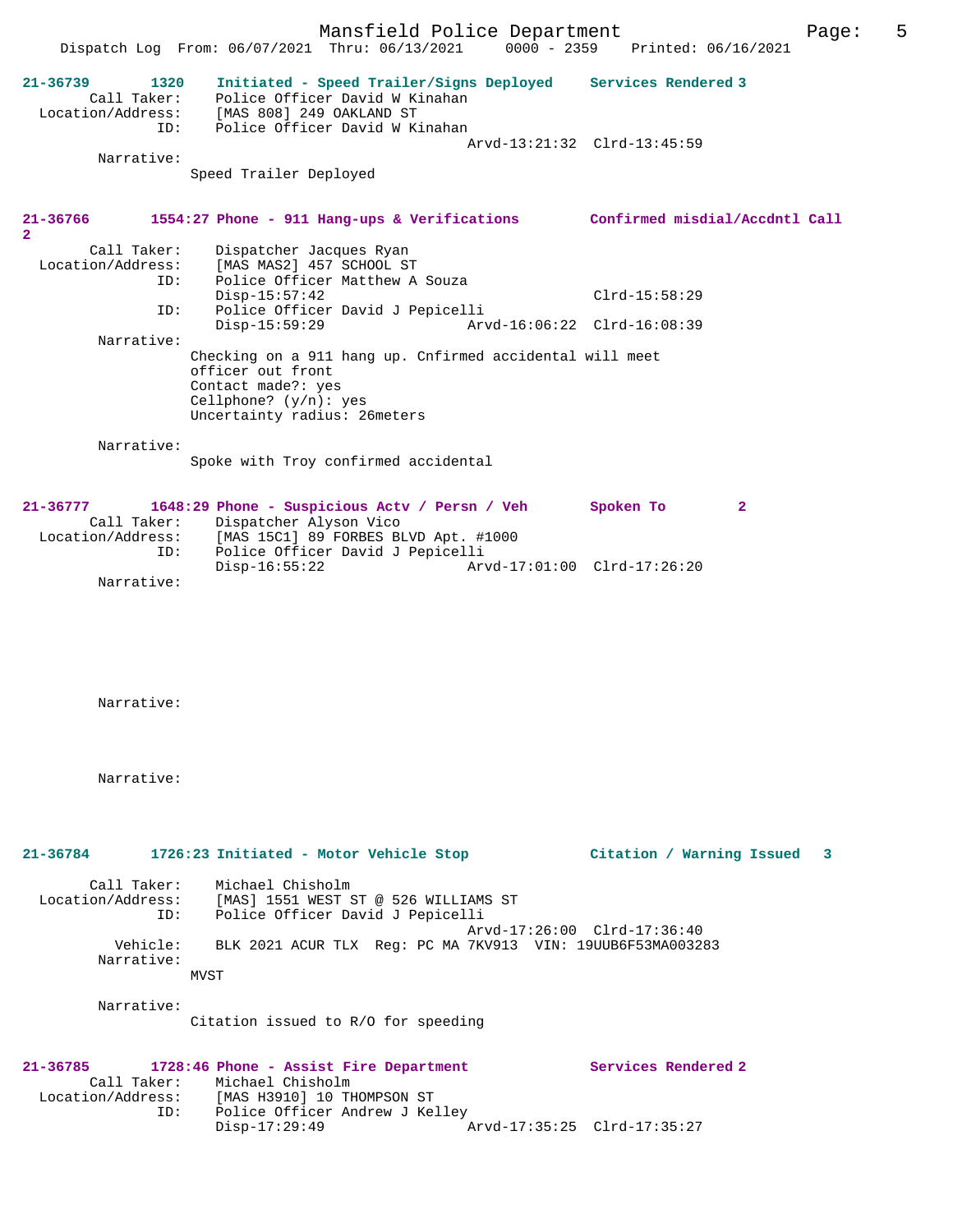Mansfield Police Department Page: 6 Dispatch Log From: 06/07/2021 Thru: 06/13/2021 0000 - 2359 Printed: 06/16/2021 Narrative: Assisting the FD with a fire related incident. Nature:Caller heard a boom in the area and now is without power Narrative: Front desk reports caller from 21 Fuller reporting same as above Narrative: Front desk reports party at 26 Fuller has a breathing apparatus, he has lost power and is requesting a check Narrative: Nothing found **21-36787 1737:34 Initiated - Motor Vehicle Stop Citation / Warning Issued 3** Call Taker: Michael Chisholm Location/Address: [MAS] 200 GILBERT ST ID: Police Officer David J Pepicelli Arvd-17:37:00 Clrd-17:45:23 Vehicle: WHI 2014 TOYT UT VENZA Reg: PC MA 4WD417 VIN: 4T3BA3BB7EU061788 Narrative: MVST **21-36794 1749:38 Initiated - Motor Vehicle Stop Citation / Warning Issued 3** Call Taker: Emily Archer Location/Address: [MAS] 300 OTIS ST ID: Police Officer David J Pepicelli Arvd-17:49:00 Clrd-17:58:03 Vehicle: GRY 2014 HOND CIVIC Reg: PC MA 6WX957 VIN: 2HGFB2F52EH543244 Narrative: Out for a MVST. Narrative: Citation issued **21-36797 1759:15 Phone - 911 Hang-ups & Verifications Unfounded/Unverifed 2** Call Taker: Dispatcher Alyson Vico Location/Address: [MAS 189A] 603 WEST ST Apt. #DR ID: Police Officer David J Pepicelli Disp-18:02:20 Arvd-18:08:12 Clrd-18:12:56<br>Vehicle: BLU 2015 LEXS 4D GS350 Req: PC NH 3851657 VIN: JTHCE1BL01 BLU 2015 LEXS 4D GS350 Reg: PC NH 3851657 VIN: JTHCE1BL0FA005308 Narrative: Checking on a 911 hang up. Contact made?: no Cellphone? (y/n): yes Uncertainty radius: 8 meters Could be driving Narrative: Nothing found **21-36799 1809:08 Initiated - Community Policing Services Rendered 3**  Call Taker: Michael Chisholm Location/Address: [MAS] FRANCIS AVE ID: Police Officer Andrew J Kelley Arvd-18:09:00 Clrd-18:46:25 Narrative: Community Policing **21-36800 1815:37 Initiated - Building - Property Check Services Rendered 3**  Call Taker: Michael Chisholm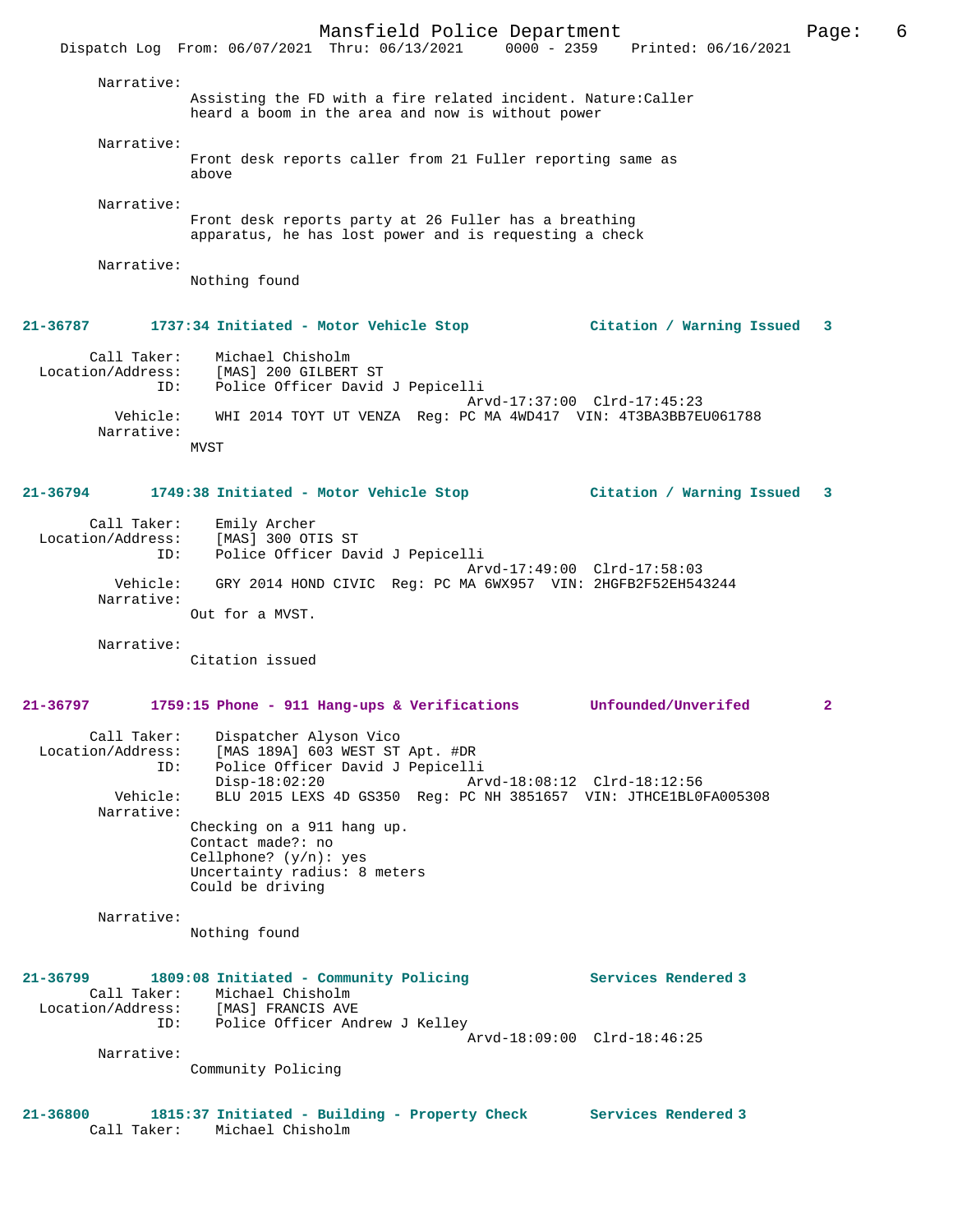|                                         | Mansfield Police Department<br>Dispatch Log From: 06/07/2021 Thru: 06/13/2021 0000 - 2359 Printed: 06/16/2021                                               |                                                            | Page: | 7 |
|-----------------------------------------|-------------------------------------------------------------------------------------------------------------------------------------------------------------|------------------------------------------------------------|-------|---|
| Location/Address:<br>ID:<br>Narrative:  | [MAS 840] 280 SCHOOL ST<br>Police Officer David J Pepicelli<br>Checking the area.                                                                           | Arvd-18:15:00 Clrd-18:34:49                                |       |   |
| 21-36804<br>Call Taker:                 | 1836:16 Initiated - Community Policing<br>Michael Chisholm<br>Location/Address: [MAS 1002] 250 EAST ST                                                      | Services Rendered 3                                        |       |   |
| ID:<br>Narrative:                       | Police Officer Danielle C Titus<br>Community Placing                                                                                                        | Arvd-18:36:00 Clrd-18:53:25                                |       |   |
|                                         |                                                                                                                                                             |                                                            |       |   |
| $21 - 36816$<br>ID:                     | 1903:22 Phone - Assist Citizen - P S A<br>Call Taker: Robert Stewart<br>Location/Address: [MAS 873] 34 WEBB PL Apt. #1<br>Police Officer Joshua S Ellender  | Spoken To<br>3                                             |       |   |
| ID:                                     | $Disp-19:06:36$<br>Police Officer Beau J Palanza<br>Police Officer Danielle C Titus                                                                         | Arvd-19:11:46 Clrd-19:32:27                                |       |   |
|                                         | $Disp-19:07:02$                                                                                                                                             | Arvd-19:09:50 Clrd-19:32:29                                |       |   |
| Narrative:                              | Reveved a 9-1-1 text from the above address, requesting how<br>to notify the police about soomething happening in a<br>different state.                     |                                                            |       |   |
| Narrative:                              |                                                                                                                                                             |                                                            |       |   |
| Narrative:                              |                                                                                                                                                             |                                                            |       |   |
| Narrative:                              |                                                                                                                                                             |                                                            |       |   |
| Narrative:                              |                                                                                                                                                             |                                                            |       |   |
| 21-36820                                | 1952:04 Initiated - Motor Vehicle Stop                                                                                                                      | Citation / Warning Issued                                  | 3     |   |
| Call Taker:<br>Location/Address:<br>ID: | Michael Chisholm<br>[MAS] 614 MAPLE ST @ 12 BIRD RD<br>Police Officer Andrew J Kelley                                                                       |                                                            |       |   |
| Vehicle:<br>Narrative:                  | BLU 2013 VOLK PASSAT Reg: PC MA 4EB893 VIN: 1VWBP7A30DC093951<br>MVST                                                                                       | Arvd-19:52:00 Clrd-19:55:50                                |       |   |
| Narrative:                              | Citation issued                                                                                                                                             |                                                            |       |   |
| 21-36823<br>Call Taker:<br>ID:          | 1958:57 Phone - Animal Complaints<br>Robert Stewart<br>Location/Address: [MAS H2842] 20 WEXFORD DR<br>Police Officer Andrew J Kelley                        | Services Rendered 3                                        |       |   |
| ID:                                     | $Disp-20:01:35$<br>animal control Jeffrey S Collins<br>$Disp-20:26:05$                                                                                      | Arvd-20:05:26 Clrd-20:26:38<br>Arvd-20:26:07 Clrd-20:26:44 |       |   |
| Narrative:                              | Caller reporting a raccoon in her front yard that does not<br>look well. Raccoon is wandering around between yards and<br>just laying down in random spots. |                                                            |       |   |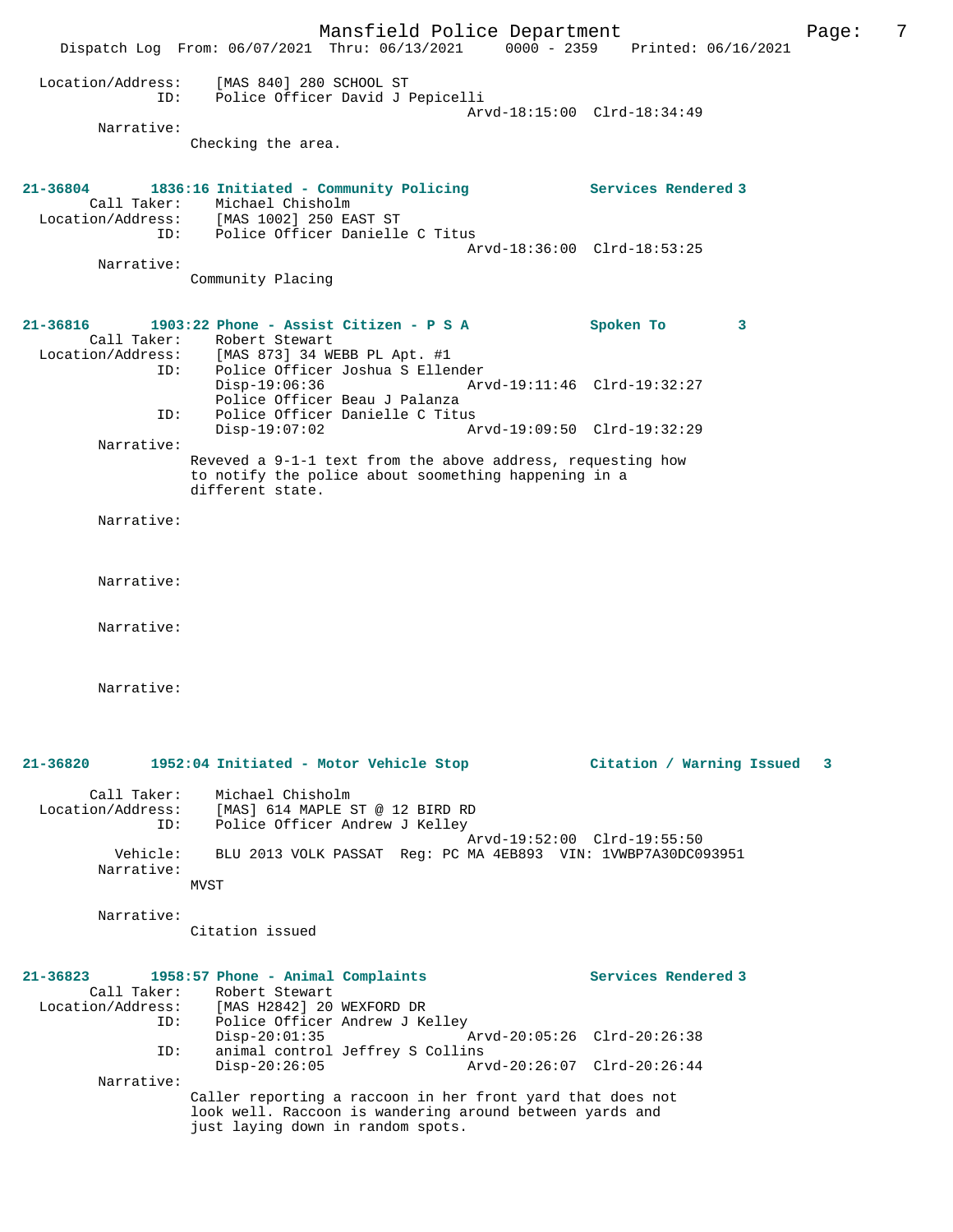Dispatch Log From: 06/07/2021 Thru: 06/13/2021 0000 - 2359 Printed: 06/16/2021 Narrative: ACO advised and responding Narrative: ACO1 has the raccoon returning to the shelter **21-36833 2046:12 Initiated - Motor Vehicle Stop Citation / Warning Issued 3** Call Taker: Michael Chisholm<br>Location/Address: [MAS] HAMPSHIRE 9 ess: [MAS] HAMPSHIRE ST<br>ID: Police Officer Josh Police Officer Joshua S Ellender Arvd-20:46:00 Clrd-21:15:43 Police Officer Beau J Palanza<br>Vehicle: 2012 HYUN ST ELANTRA TOUR 2012 HYUN ST ELANTRA TOUR Reg: PC MA 2DLP37 VIN: KMHDC8AE8CU139416 Narrative: MVST Narrative: JOL violation, juveniles threw a cake at the cruiser **21-36834 2054:57 Phone - Building - Property Check Building Checked / Secured 3** Call Taker: Michael Chisholm Location/Address: [MAS] 905 SOUTH MAIN ST ID: Police Officer Danielle C Titus<br>Disp-20:55:25 Am Disp-20:55:25 Arvd-20:59:21 Clrd-20:59:24 Narrative: Checking the area. **21-36837 2057:43 Phone - 911 Hang-ups & Verifications Unfounded/Unverifed 2** Call Taker: Robert Stewart Location/Address: [MAS H505] 89 NORTH ST Police Officer Andrew J Kelley<br>Disp-21:00:09 Disp-21:00:09 Arvd-21:06:04 Clrd-21:11:33<br>ID: Police Officer Danielle C Titus ID: Police Officer Danielle C Titus Disp-21:00:28 Arvd-21:09:21 Clrd-21:11:33 Vehicle: BLK 2016 ODYSSEY Reg: RI ZF102 VIN: 5FNRL5H6XGB111123 Narrative: Checking on a 911 hang up. Contact made?: no answer on call back, direct to voicemail Cellphone? (y/n): Uncertainty radius: 16 meters Narrative: 1 vehicle parked in the driveway. Narrative: spoke to residents at 89 and 91 north st. no issues at either location. **21-36839 2120:11 Initiated - Building - Property Check Building Checked / Secured 3** Call Taker: Josesph Shebertes<br>Location/Address: [MAS 281A] 1 CROC ess: [MAS 281A] 1 CROCKER ST<br>TD: Police Officer Danielle Police Officer Danielle C Titus Arvd-21:20:00 Clrd-21:31:28 Narrative: Checking the area.

Mansfield Police Department Fage: 8

**21-36843 2138:03 Initiated - Building - Property Check Building Checked / Secured 3**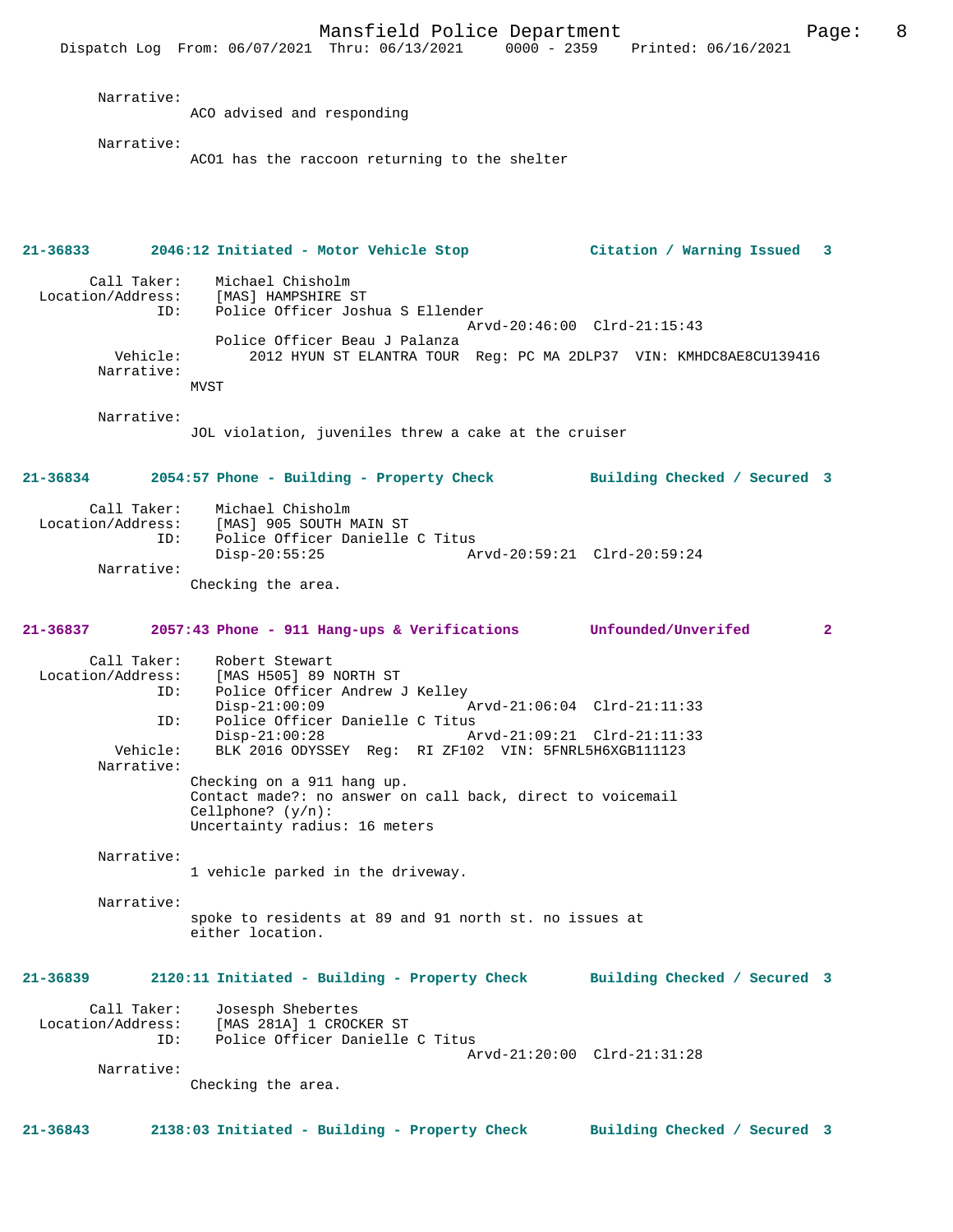|                                                         | Mansfield Police Department<br>Dispatch Log From: 06/07/2021 Thru: 06/13/2021 0000 - 2359 Printed: 06/16/2021                                                                                                                               |                                                            |              | 9<br>Page: |
|---------------------------------------------------------|---------------------------------------------------------------------------------------------------------------------------------------------------------------------------------------------------------------------------------------------|------------------------------------------------------------|--------------|------------|
| Call Taker:<br>Location/Address:<br>ID:<br>Narrative:   | Josesph Shebertes<br>[MAS 1002] 250 EAST ST<br>Police Officer Andrew J Kelley                                                                                                                                                               | Arvd-21:38:00 Clrd-21:41:11                                |              |            |
|                                                         | Checking the area.                                                                                                                                                                                                                          |                                                            |              |            |
| 21-36844                                                | 2141:17 Initiated - Building - Property Check Building Checked / Secured 3                                                                                                                                                                  |                                                            |              |            |
| Call Taker:<br>Location/Address:<br>ID:                 | Josesph Shebertes<br>[MAS] HOPE ST<br>Police Officer Andrew J Kelley                                                                                                                                                                        |                                                            |              |            |
| Narrative:                                              | Checking the area.                                                                                                                                                                                                                          | Arvd-21:41:00 Clrd-21:44:33                                |              |            |
| 21-36845<br>Call Taker:                                 | 2154:24 Phone - Disturbance / Gathering<br>Aaron Figueroa                                                                                                                                                                                   | Spoken To                                                  | $\mathbf{1}$ |            |
| ID:                                                     | Location/Address: [MAS 420] 17 FULTON PL Apt. #4<br>Police Officer Joshua S Ellender<br>$Disp-21:56:22$<br>Police Officer Beau J Palanza                                                                                                    | Arvd-22:00:04 Clrd-22:06:59                                |              |            |
| ID:<br>ID:                                              | Police Officer Danielle C Titus<br>$Disp-21:56:27$<br>Police Officer Andrew J Kelley                                                                                                                                                        | Arvd-21:58:36 Clrd-22:06:59                                |              |            |
| Narrative:                                              | $Disp-22:00:09$                                                                                                                                                                                                                             | Arvd-22:00:11 Clrd-22:06:59                                |              |            |
|                                                         | Caller states that he recieved a call from a tenant stating<br>that the male party across from him has been yelling<br>obscenities for a few hours now. The caller states there<br>aren't any other voices that can be heard with the male. |                                                            |              |            |
| Narrative:                                              | all units will be clr, no screaming or yelling upon arrival,<br>tenants were watching a sports game but no arguments<br>occurred.                                                                                                           |                                                            |              |            |
| 21-36847                                                | 2211:40 Initiated - Building - Property Check                                                                                                                                                                                               | Building Checked / Secured 3                               |              |            |
| Call Taker:<br>Location/Address:<br>ID:                 | Josesph Shebertes<br>[MAS 992] 660 EAST ST<br>Police Officer Andrew J Kelley                                                                                                                                                                | Arvd-22:11:00 Clrd-22:16:01                                |              |            |
| $21 - 36851$<br>Call Taker:<br>Location/Address:<br>ID: | 2253:16 Phone - Assist Citizen - P S A<br>Robert Stewart<br>[MAS 1019] 792 WEST ST Apt. #C206<br>Police Officer Danielle C Titus                                                                                                            | Assisted Party                                             | - 3          |            |
| ID:                                                     | $Disp-22:57:44$<br>Police Officer Andrew J Kelley<br>$Disp-22:58:09$                                                                                                                                                                        | Arvd-23:07:28 Clrd-23:21:18<br>Arvd-23:03:37 Clrd-23:21:18 |              |            |
| Narrative:                                              | Caller reporting that her dog can't move. Dog has been like<br>this for a week. Caller is very distraught                                                                                                                                   |                                                            |              |            |
| Narrative:                                              | M13 reports dog is old and had been walking on the hot<br>pavement earlier in the day which could be the reason for<br>him not moving, advised to contact a 24 hr vets office. both<br>units will be clr.                                   |                                                            |              |            |

# **For Date: 06/08/2021 - Tuesday**

**21-36868 0103:50 Initiated - Building - Property Check Building Checked / Secured 3**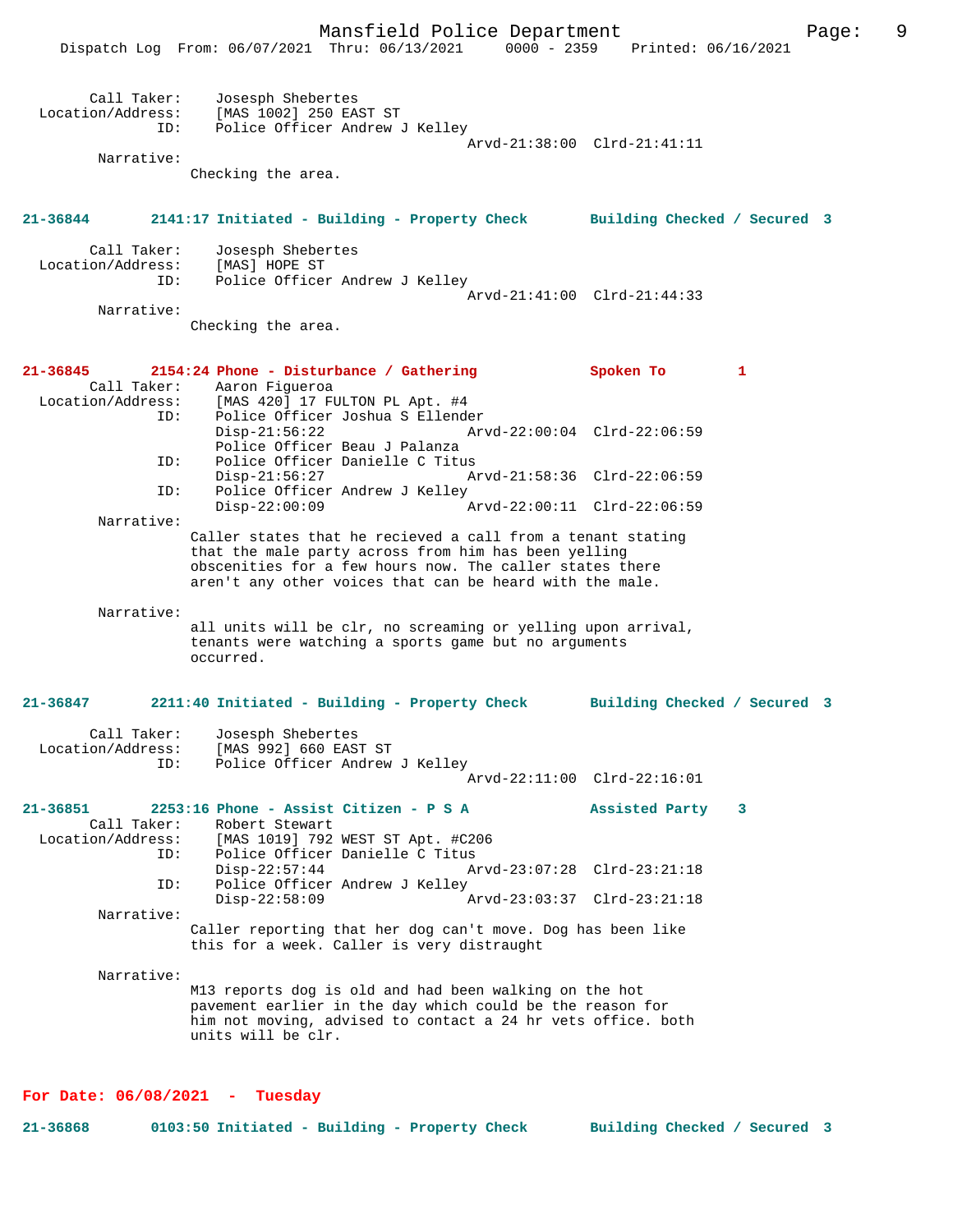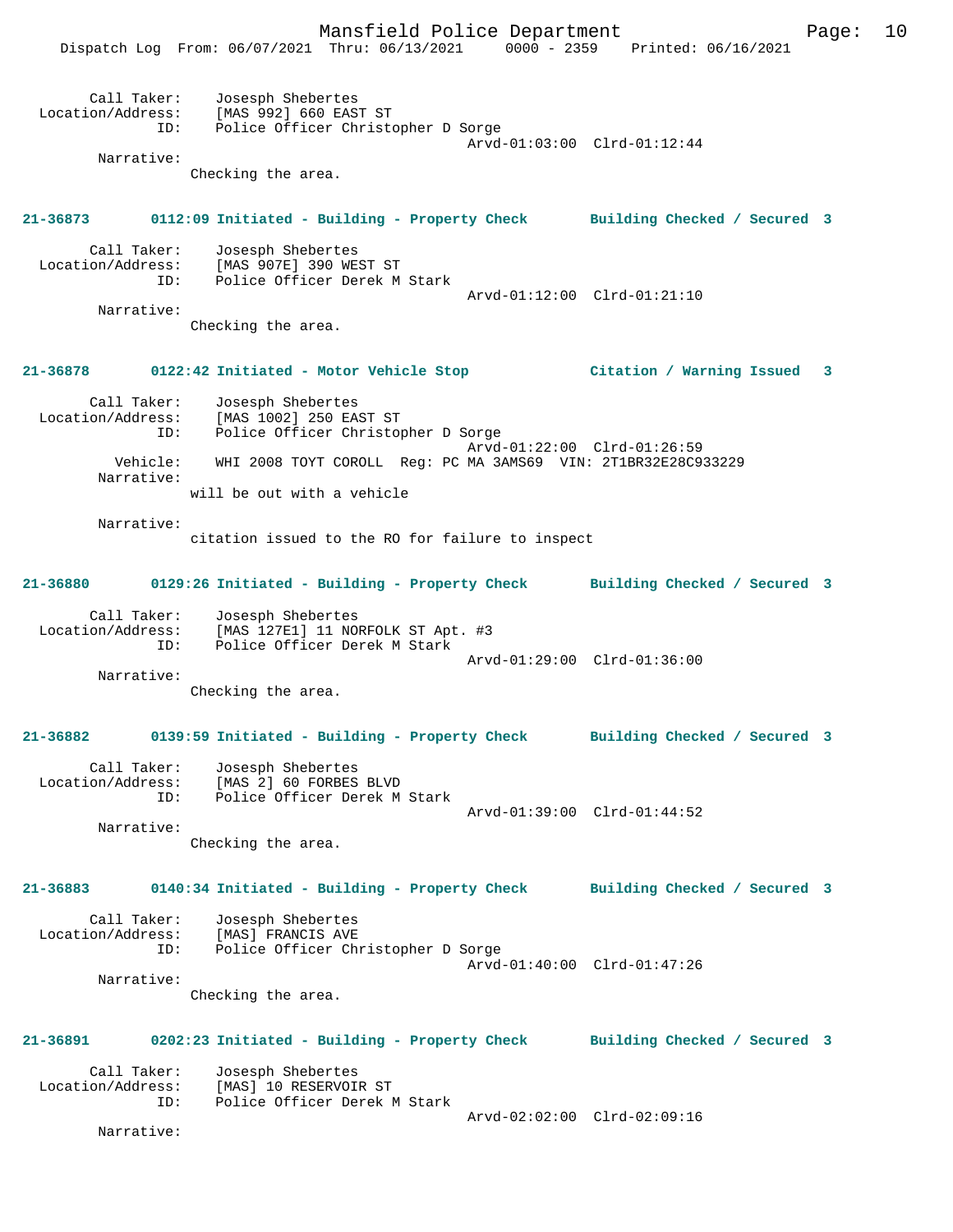Dispatch Log From: 06/07/2021 Thru: 06/13/2021 0000 - 2359 Printed: 06/16/2021

Checking the area.

| 21-36893                         |                    | 0209:54 Initiated - Building - Property Check                                                                                                                 |                     | Building Checked / Secured 3 |  |
|----------------------------------|--------------------|---------------------------------------------------------------------------------------------------------------------------------------------------------------|---------------------|------------------------------|--|
| Call Taker:<br>Location/Address: | ID:                | Josesph Shebertes<br>[MAS 944C100] 905 SOUTH MAIN ST Apt. #100<br>Police Officer Derek M Stark                                                                |                     |                              |  |
| Narrative:                       |                    |                                                                                                                                                               |                     | Arvd-02:09:00 Clrd-02:10:14  |  |
|                                  |                    | Checking the area.                                                                                                                                            |                     |                              |  |
|                                  | Call Taker:<br>ID: | $21-36896$ 0212:12 Walk-In - Assist Other Agency<br>Support Staff Matthew Gately<br>Location/Address: [MAS H1714] 95 SOUTH ST<br>Police Officer Derek M Stark | Services Rendered 3 |                              |  |
|                                  | ID:                | $Disp-02:14:28$<br>Sergeant John R Armstrong                                                                                                                  |                     | Arvd-02:19:05 Clrd-04:40:35  |  |
|                                  |                    | $Disp-02:32:48$                                                                                                                                               |                     | Arvd-02:43:57 Clrd-03:50:36  |  |
| Narrative:                       |                    | DCF would like an officer to assist them with a follow up.                                                                                                    |                     |                              |  |
| Narrative:                       |                    | M14 and M1 will be reporting to location to assist DCF                                                                                                        |                     |                              |  |
| Narrative:                       |                    | M1 and M14 will be en route to Pratt St to follow up.                                                                                                         |                     |                              |  |
| Narrative:                       |                    | M14 will be clr.                                                                                                                                              |                     |                              |  |
| 21-36911                         |                    | 0538:24 Initiated - Building - Property Check Building Checked / Secured 3                                                                                    |                     |                              |  |
| Call Taker:<br>Location/Address: | ID:                | Josesph Shebertes<br>[MAS 4] 31 HAMPSHIRE ST<br>Police Officer Derek M Stark                                                                                  |                     | Arvd-05:38:00 Clrd-05:43:45  |  |
| Narrative:                       |                    | Checking the area.                                                                                                                                            |                     |                              |  |
| $21 - 36912$                     |                    | 0547:41 Initiated - Motor Vehicle Stop                                                                                                                        |                     | Citation / Warning Issued 3  |  |
| Call Taker:<br>Location/Address: | ID:                | Josesph Shebertes<br>[MAS] 1100 WEST ST<br>Police Officer Derek M Stark                                                                                       |                     | Arvd-05:47:00 Clrd-05:54:09  |  |
| Narrative:                       | Vehicle:           | WHI 2016 ACCORD Reg: RI AW628 VIN: 1HGCR2F50GA204773                                                                                                          |                     |                              |  |
|                                  |                    | will be out with a vehicle.                                                                                                                                   |                     |                              |  |
| 21-36915                         |                    | 0602:46 Initiated - Motor Vehicle Stop                                                                                                                        |                     | Citation / Warning Issued 3  |  |
| Call Taker:<br>Location/Address: | ID:                | Stephen Martell<br>[MAS 202] 16 OLD COLONY WAY<br>Police Officer Christopher D Sorge                                                                          |                     | Arvd-06:02:00 Clrd-06:08:11  |  |
| Vehicle:<br>Narrative:           |                    | GRY 2018 NISS ALTIMA Reg: PC MA 894YT7 VIN: 1N4AL3AP1JC479513<br>MV stop                                                                                      |                     |                              |  |
| Narrative:                       |                    |                                                                                                                                                               |                     |                              |  |
|                                  |                    | citation issued to the RO for speed                                                                                                                           |                     |                              |  |
| 21-36926                         |                    | 0700:27 Initiated - Building - Property Check                                                                                                                 |                     | Building Checked / Secured 3 |  |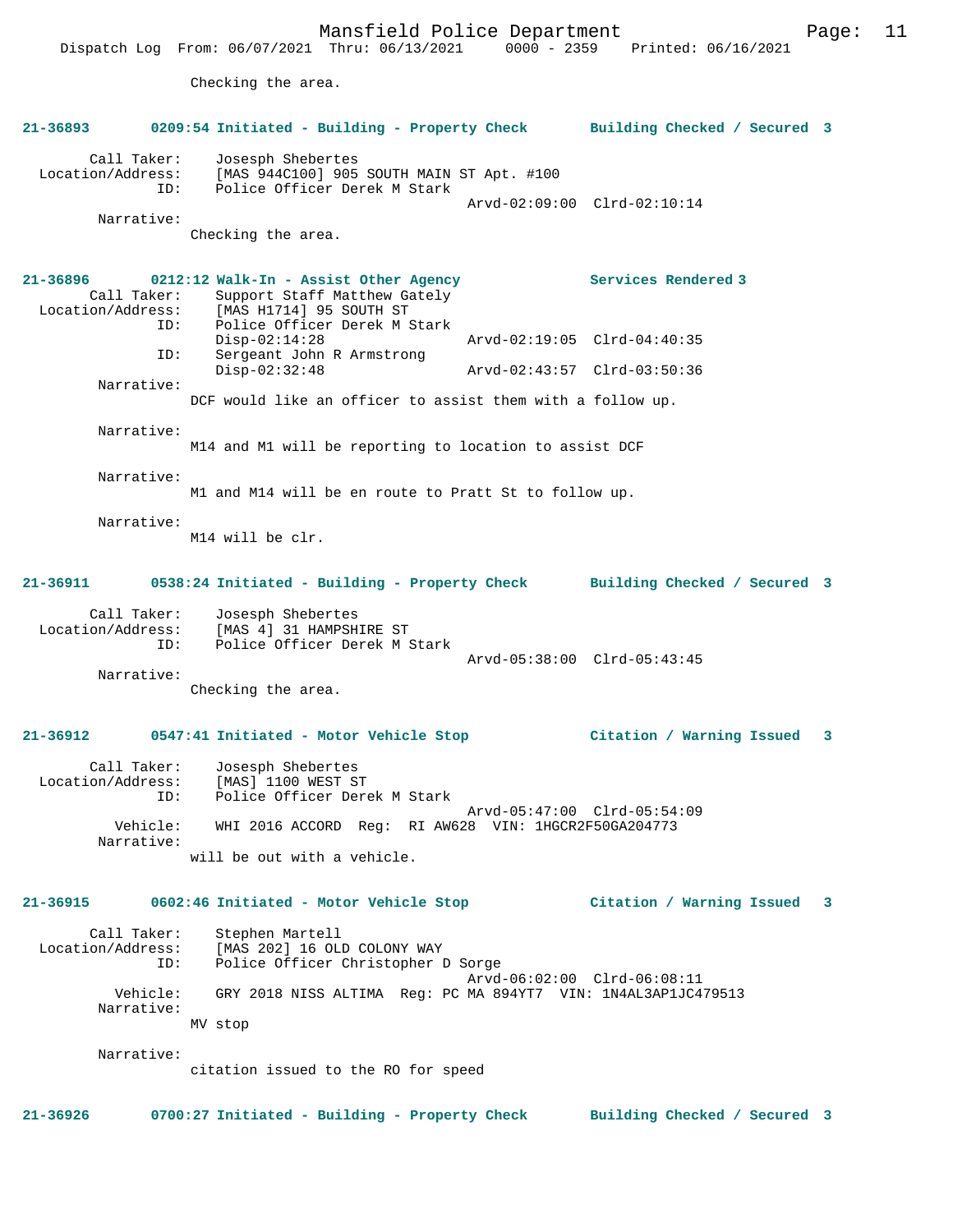Mansfield Police Department Page: 12 Dispatch Log From: 06/07/2021 Thru: 06/13/2021 0000 - 2359 Printed: 06/16/2021 Call Taker: Jennifer Napolitano Location/Address: [MAS H6454] 781 WARE ST ID: Police Officer Christopher D Sorge Arvd-07:00:00 Clrd-07:03:56 Narrative: Checking the area. **21-36934 0744:36 Phone - Motor Veh Acc - No Injury Services Rendered 1**  Call Taker: Jennifer Napolitano<br>Location/Address: [MAS] 10 RESERVOIR 9 [MAS] 10 RESERVOIR ST @ 800 SOUTH MAIN ST ID: Sergeant Jeffrey G Bombard Disp-07:45:14 Arvd-07:45:23 Clrd-07:48:12 Vehicle: BLK 2016 CHEV MALIBU Reg: PC MA 2BPN21 VIN: 1G1ZE5ST0GF243143 Vehicle: BLK 2007 MERZ C Reg: PC MA 1MCR24 VIN: WDBRF92H97F873362 Narrative: MVA no injuries Narrative: Portable reported this MVA. No sector car needed. **21-36944 0924:43 Initiated - Building - Property Check Building Checked / Secured 3** Call Taker: Jennifer Napolitano Location/Address: [MAS H6454] 781 WARE ST<br>TD: Police Officer Nicole M Police Officer Nicole M Boldrighini Arvd-09:24:00 Clrd-09:28:04 Narrative: Checking the area. **21-36946 0945:32 Initiated - Disabled Motor Vehicle Services Rendered 3**  Call Taker: Jennifer Napolitano Location/Address: [MAS] 260 FORBES BLVD @ 575 WEST ST ID: Police Officer Matthew A Souza Arvd-09:45:00 Clrd-09:56:38 Vehicle: BLU 2008 MAZD CO MX5MIA Reg: PC MA 599AC9 VIN: JM1NC26F980143545 Narrative: Reported DMV in the area. Narrative: Off with a DMV in a bad spot Narrative: Moved out of the intersection. Wife should be there momentarily for the jump **21-36947 0950:28 Initiated - Motor Vehicle Stop Citation / Warning Issued 3** Call Taker: Jennifer Napolitano Location/Address: [MAS] 318 ELM ST @ 315 ELM TER ID: Police Officer David J Pepicelli Arvd-09:50:00 Clrd-10:00:28 Vehicle: WHI 2021 FORD F450 Reg: CO MA R88200 VIN: 1FDUF4GN6MDA02404 Narrative: Out with mvst Narrative: Citation issued for faiure to yield to emergency vehicle **21-36949 0959:19 Initiated - Motor Vehicle Stop Citation / Warning Issued 3** Call Taker: Jennifer Napolitano<br>Location/Address: [MAS] 32 OAKLAND ST [MAS] 32 OAKLAND ST @ 30 MANSFIELD AVE ID: Police Officer David W Kinahan Arvd-09:59:00 Clrd-10:06:27 Vehicle: BLK 2013 FORD F150 Reg: PC MA 5VM613 VIN: 1FTFW1ET0DFB12964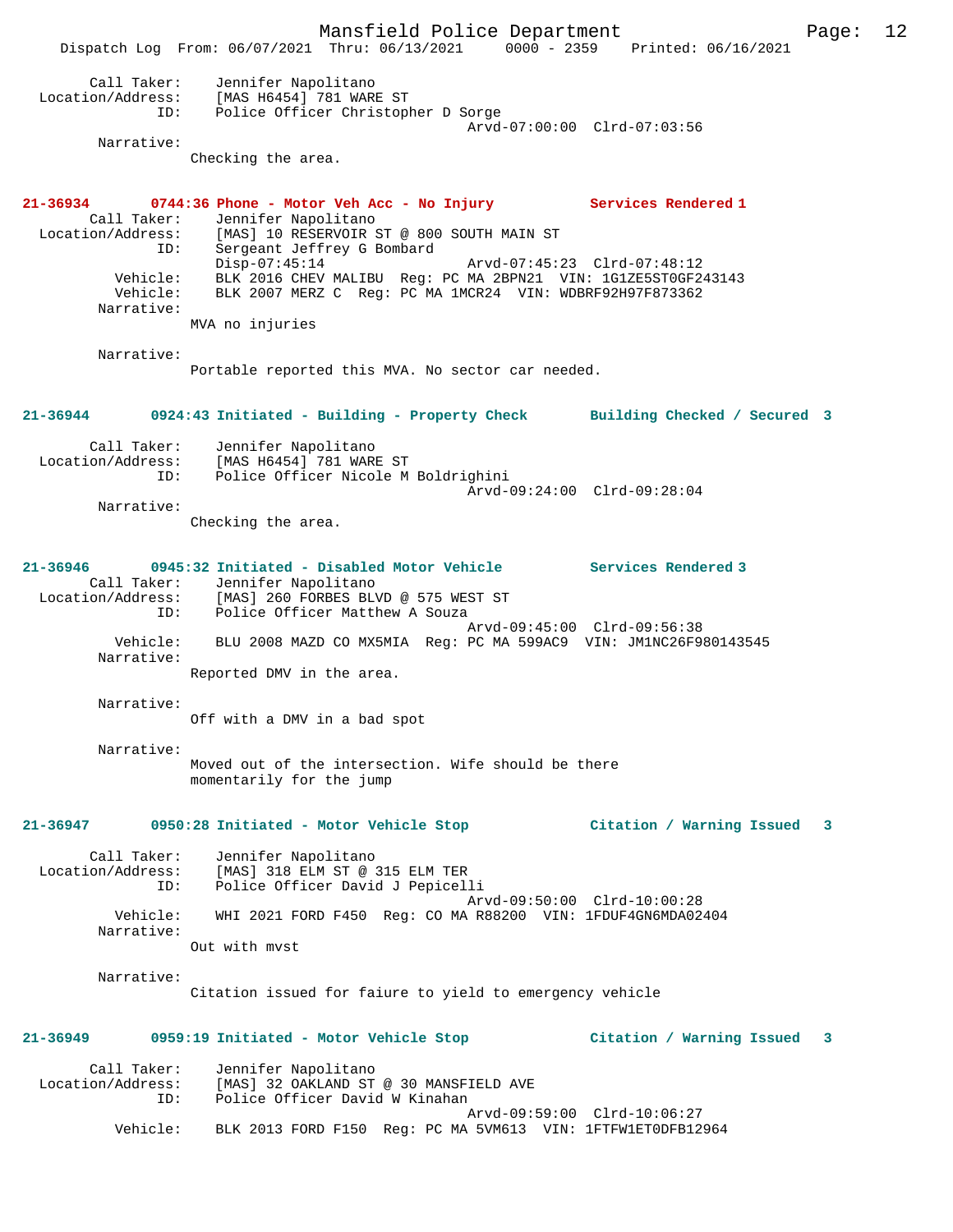|                   | Dispatch Log From: 06/07/2021 Thru: 06/13/2021 |                                                            |                             | 0000 - 2359 Printed: 06/16/2021 |   |
|-------------------|------------------------------------------------|------------------------------------------------------------|-----------------------------|---------------------------------|---|
| Narrative:        |                                                |                                                            |                             |                                 |   |
|                   | Out for myst                                   |                                                            |                             |                                 |   |
| Narrative:        |                                                |                                                            |                             |                                 |   |
|                   | DMV at National lumber                         | Citation issued to owner for registration. Vehicle with be |                             |                                 |   |
| 21-36951          | 1008:31 Phone - Assist Other Agency            |                                                            |                             | Unfounded/Unverifed             | 3 |
|                   | Call Taker: Emily Archer                       |                                                            |                             |                                 |   |
| Location/Address: | [MAS 451B] 500 EAST ST                         |                                                            |                             |                                 |   |
| ID:               |                                                | Police Officer Matthew A Souza                             |                             |                                 |   |
|                   | $Disp-11:26:36$                                |                                                            | Arvd-11:32:30 Clrd-11:43:41 |                                 |   |
| ID:               | Sergeant Brian P Thibault                      |                                                            |                             |                                 |   |
|                   | $Disp-11:29:23$                                |                                                            |                             | $Clrd-11:42:16$                 |   |
| ID:               |                                                | Police Officer David J Pepicelli                           |                             |                                 |   |

Disp-11:33:00 Clrd-11:42:14

| 21-36950                         |     | Citation / Warning Issued 3<br>1010:27 Initiated - Motor Vehicle Stop                                        |
|----------------------------------|-----|--------------------------------------------------------------------------------------------------------------|
| Call Taker:<br>Location/Address: | ID: | Jennifer Napolitano<br>[MAS] 79 NORTH MAIN ST @ 14 COURT ST<br>Police Officer David J Pepicelli              |
| Vehicle:<br>Narrative:           |     | Arvd-10:10:00 Clrd-10:18:40<br>WHI 2016 JEEP PATRIO Req: CO MA S77219 VIN: 1C4NJRBB2GD771973<br>Out for myst |

Narrative:

Narrative:

Citation for a stop sign violation

### **21-36958 1038:04 Initiated - Motor Vehicle Stop Citation / Warning Issued 3**

 Call Taker: Jennifer Napolitano Location/Address: [MAS 834] 261 CHAUNCY ST ID: Police Officer David J Pepicelli Arvd-10:38:00 Clrd-10:44:01 Vehicle: BLK 2018 1500 Reg: PC MA 8RJ794 VIN: 3C6RR7KT0JG219588 Narrative: Out for mvst

Narrative:

citation issued to the RO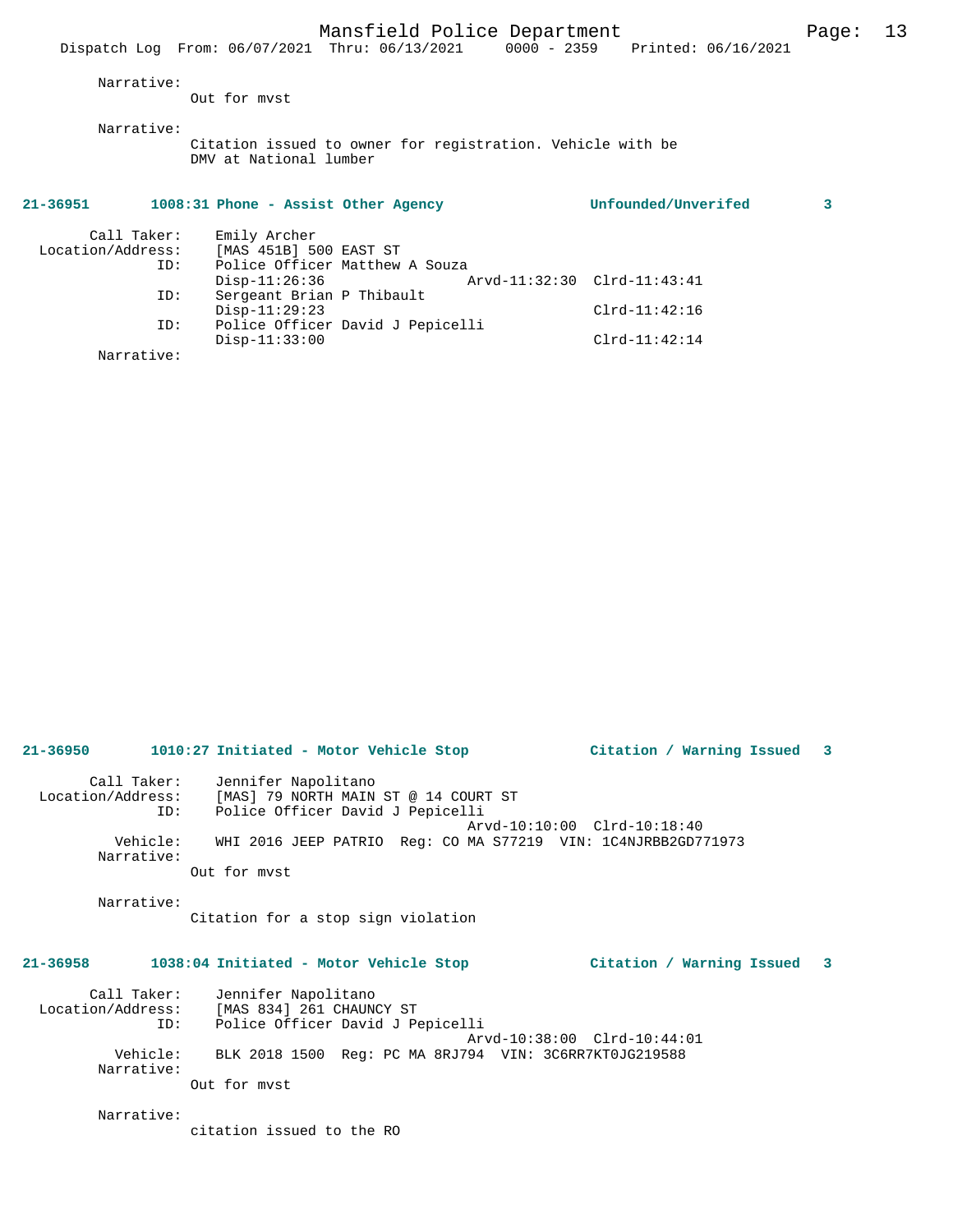Mansfield Police Department Form Page: 14

**21-36959 1039:42 Phone - 911 Hang-ups & Verifications Confirmed misdial/Accdntl Call 2**  Call Taker: Emily Archer Location/Address: [MAS 840I180] 280 SCHOOL ST Apt. #I180 ID: Police Officer Matthew A Souza<br>Disp-10:40:35 Disp-10:40:35 Arvd-10:51:00 Clrd-10:51:54 Narrative: Checking on a 911 hang up. Contact made?:N Cellphone? (y/n):N Narrative: Contact made, they stated they accidentally dialed to call out. Narrative: M9 confirmed accidental **21-36960 1044:11 Initiated - Motor Vehicle Stop Citation / Warning Issued 3** Call Taker: Jarred Kohler Location/Address: [MAS] 234 CENTRAL ST @ 200 CHAUNCY ST Police Officer David J Pepicelli Arvd-10:44:00 Clrd-10:49:12<br>Vehicle: GRY 2001 TOYT AVLNXL Reg: PC MA 1JKW42 VIN: 4T1BF28B11U1! Vehicle: GRY 2001 TOYT AVLNXL Reg: PC MA 1JKW42 VIN: 4T1BF28B11U158300 Narrative: out with mvst Narrative: citation issued to the RO **21-36964 1052:11 Initiated - Building - Property Check Building Checked / Secured 3** Call Taker: Jarred Kohler Location/Address: [MAS] 280 SCHOOL ST<br>TD: Police Officer Matth Police Officer Matthew A Souza Arvd-10:52:00 Clrd-11:23:10 Narrative: Checking the area. **21-36965 1055:26 Initiated - Motor Vehicle Stop Citation / Warning Issued 3** Call Taker: Jarred Kohler Location/Address: [MAS] 173 CHAUNCY ST @ 12 PERKINS AVE ID: Police Officer David J Pepicelli Arvd-10:55:00 Clrd-11:03:27 Vehicle: BLK 2021 HYUN ELANTRA Reg: PC MA 2WZP54 VIN: KMHLP4AG1MU102137 Narrative: out with mvst Narrative: citation issued to the RO for failure to inspect. **21-36968 1100:52 Initiated - Motor Vehicle Stop Citation / Warning Issued 3** Call Taker: Jarred Kohler Location/Address: [MAS 988] 499 EAST ST ID: Police Officer David W Kinahan Arvd-11:00:00 Clrd-11:04:22<br>Vehicle: BLU 2018 SUBA ST CROSST Reg: PC MA 2LYT69 VIN: JE2GTADC6 BLU 2018 SUBA ST CROSST Reg: PC MA 2LYT69 VIN: JF2GTADC6JH229433 Narrative: out with mvst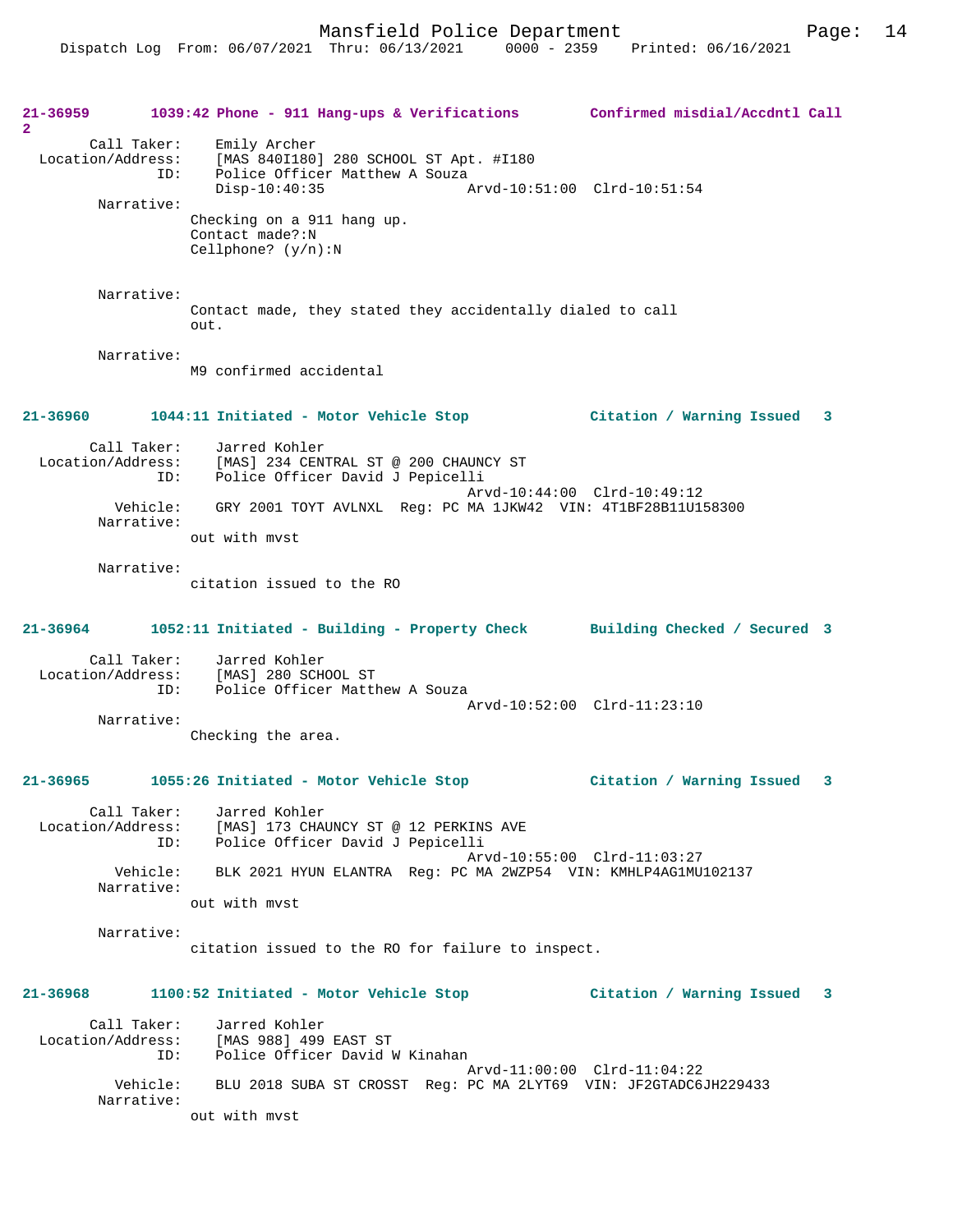Mansfield Police Department Page: 15 Dispatch Log From: 06/07/2021 Thru: 06/13/2021 Narrative: citation issued for speed to the RO. **21-36971 1117:18 Initiated - Motor Vehicle Stop Spoken To 3**  Call Taker: Jarred Kohler<br>Location/Address: [MAS H1594] 35 ess: [MAS H1594] 35 SPRING ST @ 99 SOUTH MAIN ST<br>ID: Police Officer David W Kinahan Police Officer David W Kinahan Arvd-11:17:00 Clrd-11:21:42 Vehicle: WHI 2021 HYUN 4D Reg: PC FL CTGP02 VIN: 3KPC24A66ME140908 Narrative: out with mvst Narrative: party was speeding through the school zone but was just lost, they check okay and are on their way **21-36980 1204:25 Phone - 911 Hang-ups & Verifications Services Rendered 2**  Call Taker: Emily Archer<br>Location/Address: [MAS 10C] 309 [MAS 10C] 305 FORBES BLVD ID: Police Officer Nicole M Boldrighini Disp-12:08:44 Arvd-12:18:33 Clrd-12:22:52 Narrative: Checking on a 911 hang up. Contact made?:N Cellphone? (y/n):Y Uncertainty radius:25 meters Narrative: Made contact with a male, he speaks Spanish. Narrative: Interpreter services is speaking with him now. He states he dialed by accident. Narrative: Caller stating he can't go outside, he is not on break anymore. Narrative: no emergencies found. **21-36981 1207 Initiated - Building - Property Check Building Checked / Secured 3** Call Taker: Police Officer Nicole M Boldrighini Location/Address: [MAS H5437] 50 FREDRIC LN ID: Police Officer Nicole M Boldrighini Arvd-12:07:41 Clrd-12:08:29 Narrative: checking the area **21-36984 1211:41 Initiated - Motor Vehicle Stop Citation / Warning Issued 3** Call Taker: Jarred Kohler Location/Address: [MAS] OLD COLONY WAY Police Officer David W Kinahan Arvd-12:11:00 Clrd-12:33:25 Vehicle: GRY 2020 GMC SIERRA Reg: PC MA 7LS844 VIN: 3GTU9DEDXLG336149 Narrative: out with mvst Narrative: party attempting to renew online Narrative: citation issued for expired reg to RO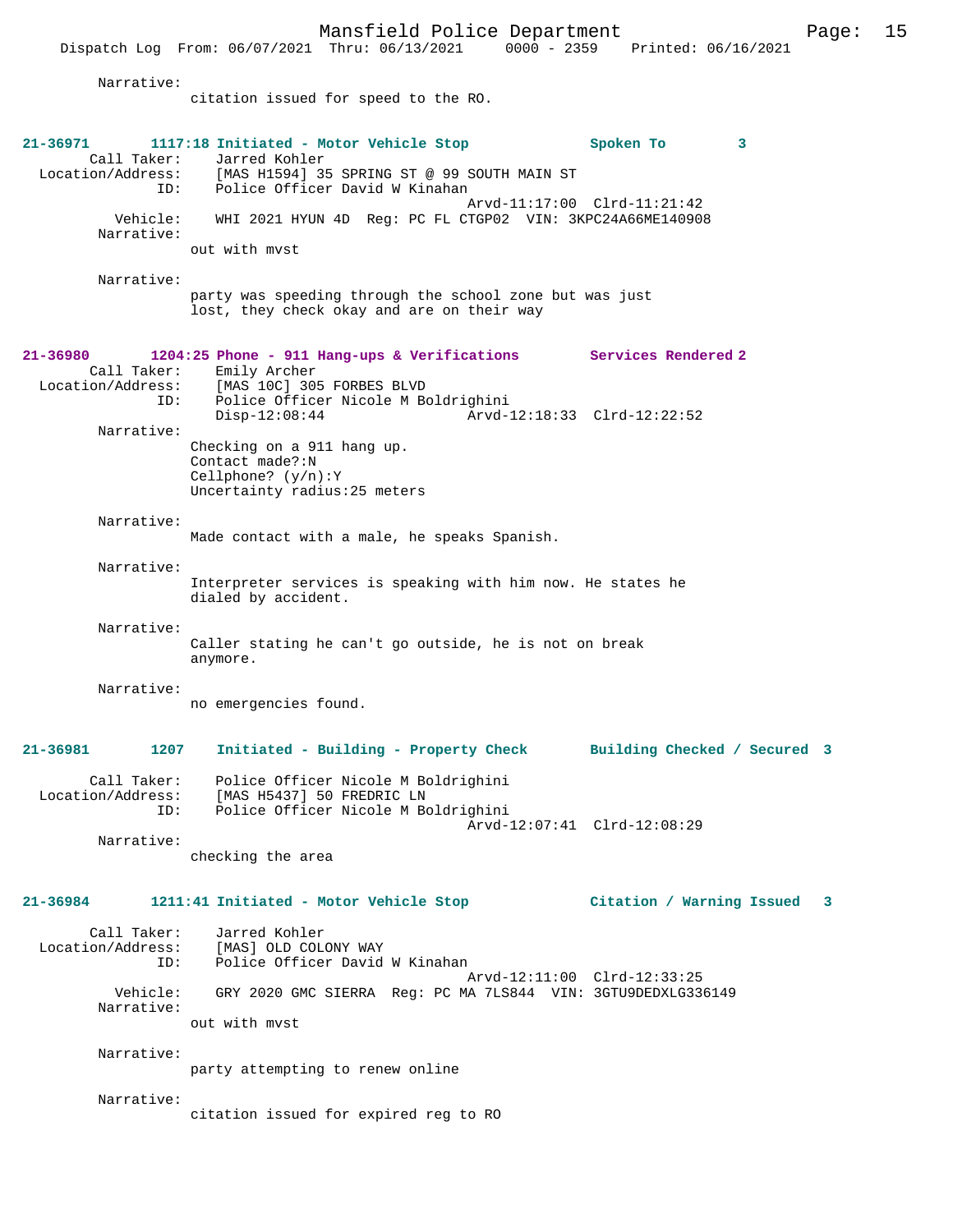Dispatch Log From: 06/07/2021 Thru: 06/13/2021 0000 - 2359 Printed: 06/16/2021

| 21-36989                                | 1234:11 Initiated - Building - Property Check Building Checked / Secured 3                                                                                              |                             |              |
|-----------------------------------------|-------------------------------------------------------------------------------------------------------------------------------------------------------------------------|-----------------------------|--------------|
| Call Taker:<br>ID:                      | Jarred Kohler<br>Location/Address: [MAS] FREDRIC LN<br>Sergeant Brian P Thibault                                                                                        | Arvd-12:34:00 Clrd-12:34:58 |              |
| Narrative:                              | Checking the area.                                                                                                                                                      |                             |              |
|                                         |                                                                                                                                                                         |                             |              |
| 21-36991                                | 1243:44 Initiated - Building - Property Check Building Checked / Secured 3                                                                                              |                             |              |
| Call Taker:                             | Jarred Kohler<br>Location/Address: [MAS] 4 ERICK RD @ 15 BONNEY LN<br>ID: Police Officer Nicole M Boldrighini                                                           | Arvd-12:43:00 Clrd-12:52:42 |              |
| Narrative:                              | Checking the area.                                                                                                                                                      |                             |              |
|                                         |                                                                                                                                                                         |                             |              |
| 21-37002                                | 1326:07 Initiated - Building - Property Check Building Checked / Secured 3                                                                                              |                             |              |
| Call Taker:                             | Jarred Kohler<br>Location/Address: [MAS 281A] 1 CROCKER ST                                                                                                              |                             |              |
| ID:                                     | Sergeant Brian P Thibault                                                                                                                                               | Arvd-13:26:00 Clrd-13:53:46 |              |
| Narrative:                              |                                                                                                                                                                         |                             |              |
|                                         | Checking the area.                                                                                                                                                      |                             |              |
| 21-37008                                | 1347:47 Initiated - Building - Property Check Building Checked / Secured 3                                                                                              |                             |              |
| Call Taker:<br>ID:                      | Jarred Kohler<br>Location/Address: [MAS] NORTH MAIN ST<br>Police Officer Matthew A Souza                                                                                |                             |              |
|                                         |                                                                                                                                                                         | Arvd-13:47:00 Clrd-14:00:19 |              |
| Narrative:                              | Checking the area.                                                                                                                                                      |                             |              |
|                                         |                                                                                                                                                                         |                             |              |
| 21-37015<br>ID:                         | 1429:51 Phone - Suspicious Actv / Persn / Veh<br>Call Taker: Emily Archer<br>Location/Address: [MAS] 10 CONNORS AVE<br>Police Officer Nicole M Boldrighini              | Spoken To<br>2              |              |
|                                         | $Disp-14:33:22$                                                                                                                                                         | Arvd-14:39:48 Clrd-14:43:41 |              |
| ID:                                     | Sergeant Brian P Thibault<br>$Disp-14:38:46$                                                                                                                            | Arvd-14:38:49 Clrd-14:43:25 |              |
| Vehicle:<br>Narrative:                  | GRY 2015 HOND CR-V Reg: PC MA 1GXV68 VIN: 2HKRM4H33FH610973                                                                                                             |                             |              |
|                                         | Caller reporting a silver SUV has been parking in the area,<br>she believes he is a drug dealer because there tends to be<br>alot of people gathering near the vehicle. |                             |              |
| Narrative:                              |                                                                                                                                                                         |                             |              |
|                                         | party was just smoking in her vehicle and speaking with some<br>neighbors they are friendly with.                                                                       |                             |              |
| $21 - 37017$                            | 1451:20 Phone - Assist Fire Department                                                                                                                                  | Unfounded/Unverifed         | $\mathbf{2}$ |
| Call Taker:<br>Location/Address:<br>ID: | Jarred Kohler<br>[MAS 255] 377 CHAUNCY ST<br>Police Officer Nicole M Boldrighini                                                                                        |                             |              |
| ID:                                     | $Disp-14:52:30$<br>Sergeant Brian P Thibault                                                                                                                            | $Clrd-14:52:51$             |              |
| Narrative:                              | $Disp-14:52:48$                                                                                                                                                         | Arvd-14:54:35 Clrd-15:02:06 |              |
|                                         | Assisting the FD with a fire related incident. Nature: small<br>brush fire in the area.                                                                                 |                             |              |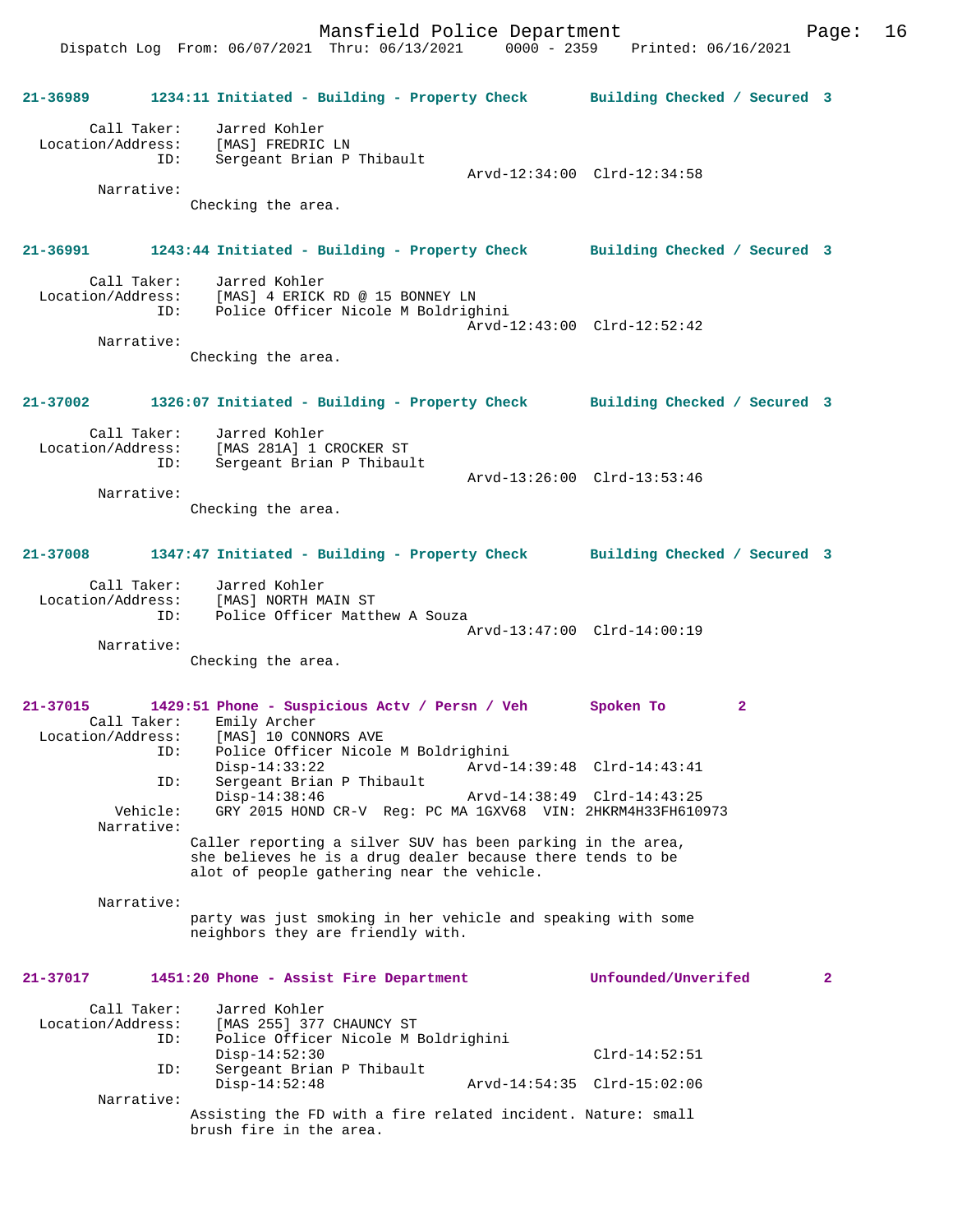Narrative: no fire found in the area. **21-37022 1503:20 Phone - Erratic Oper MV / Road Rage Unfounded/Unverifed 3** Call Taker: CARLY MORIARTY Location/Address: [FOX] 179 OAK ST ID: Sergeant Brian P Thibault Disp-15:25:01 Arvd-15:25:09 Clrd-15:35:47<br>Vehicle: GRN 2006 MERC MARQUI Req: PC MA 9HJ553 VIN: 2MEFM74W66X6 GRN 2006 MERC MARQUI Reg: PC MA 9HJ553 VIN: 2MEFM74W66X618017 Narrative: caller reports an erratic op, tailgating, passed caller at high rate of speed nearly hitting his mv desc: mercury sedan with 9HJ553 towards cocasset Narrative: turned on cocasset towards morse, caller is no longer following Narrative: 1509 All units tied up, per Fox-S2 advise Mansfield Narrative: unable to locate. **21-37025 1517:26 Phone - Suspicious Actv / Persn / Veh Spoken To 2**  Call Taker: Emily Archer<br>.on/Address: [MAS] BALCOM ST Location/Address:<br>ID: Police Officer Matthew A Souza Disp-15:20:17 Arvd-15:27:16 Clrd-15:29:29 Vehicle: RED 2015 TOYT CAMRY Reg: PC MA 1GV881 VIN: 4T1BK1FK9FU561215 Narrative: Caller reporting suspicous vehicle,parked across from the water department. A small red car, appears to be occupied. Narrative: party checks okay. **21-37027 1556:02 Phone - Assist Fire Department Referred to Other Agency 2** Call Taker: Jarred Kohler<br>Location/Address: [MAS 15C1] 89 [MAS 15C1] 89 FORBES BLVD Apt. #1000 Narrative: Assisting the FD with a fire related incident. Nature: small outside fire. Narrative: Fire to handle. **21-37032 1612:17 Walk-In - Motor Veh Acc - No Injury Incident Report 1**  Call Taker: Support Staff Heather A Sullivan<br>.on/Address: [MAS] MAPLE ST Location/Address:<br>TD: Police Officer Joshua S Ellender<br>Disp-16:23:13 Arv Disp-16:23:13 Arvd-16:23:19 Clrd-16:29:41 Police Officer Beau J Palanza Narrative: Walk in reporting a past MVA that occurred at 16:00 today. Refer To Incident: 21MAS-587-OF **21-37035 1638:27 Initiated - Follow up Investigation Spoken To 3**  Call Taker: Jarred Kohler Location/Address: [MAS] 900 MAPLE ST

ID: Police Officer Joshua S Ellender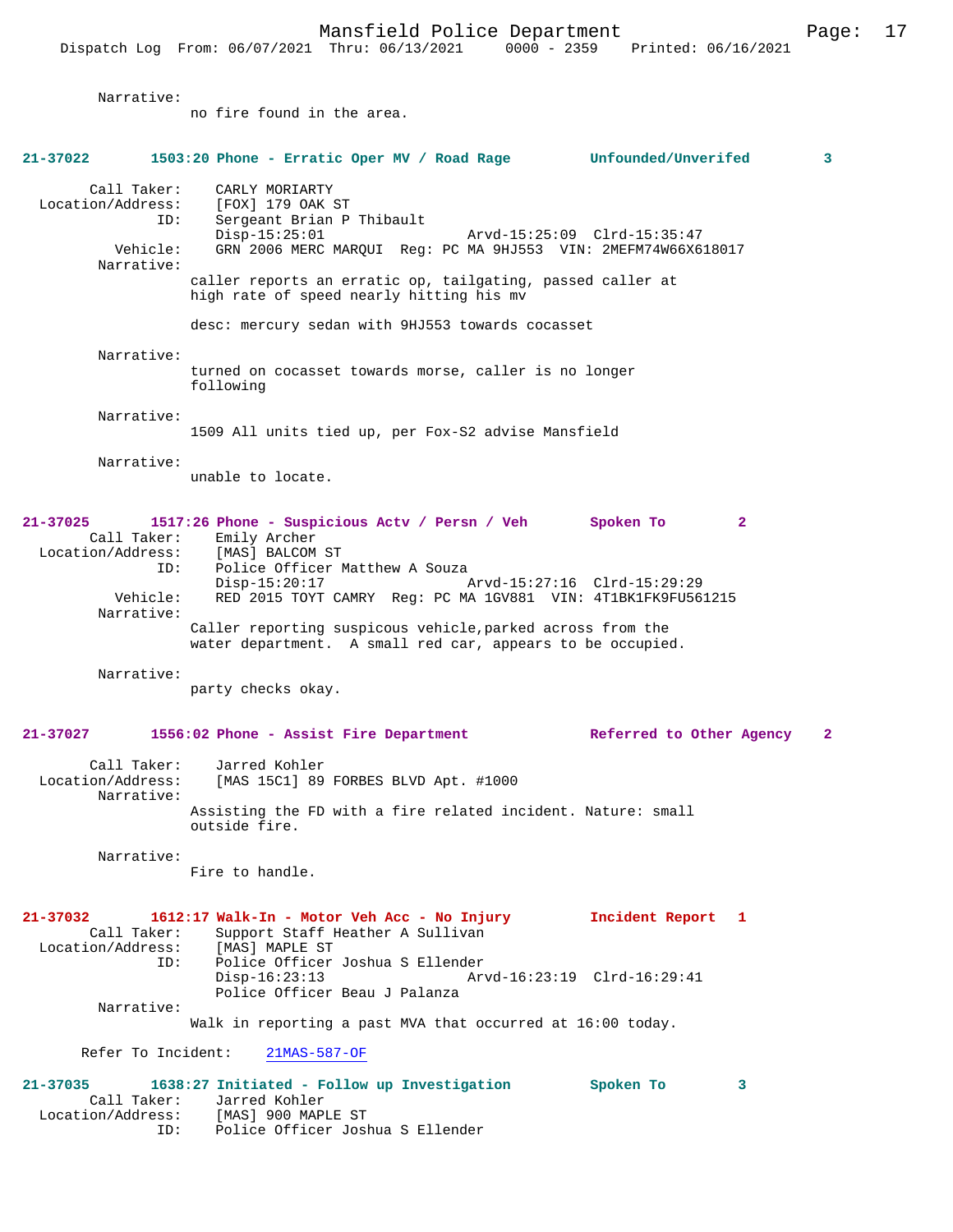Mansfield Police Department Page: 18 Dispatch Log From: 06/07/2021 Thru: 06/13/2021 Arvd-16:38:00 Clrd-16:45:04 Police Officer Beau J Palanza Narrative: Conducting a follow up in the area to a previously reported incident. **21-37047 1723:21 Initiated - Community Policing Service of Court Papers 3** Call Taker: Jarred Kohler<br>Location/Address: [MAS 982] 111 ess: [MAS 982] 111 HOPE ST<br>ID: Police Officer Jay J Police Officer Jay J Sparrow Arvd-17:23:00 Clrd-17:41:38 Narrative: out for community policing **21-37054 1807:58 Initiated - Assist Other Agency Unfounded/Unverifed 3** Call Taker: Jarred Kohler Location/Address: [MAS] SOUTH MAIN ST Police Officer Danielle C Titus Arvd-18:07:00 Clrd-18:08:39 Narrative: M12 checked the area for Norton PD in regards to a domestic that happened in their town. Unable to locate **21-37058 1824:23 Phone - 911 Hang-ups & Verifications Confirmed misdial/Accdntl Call 2**  Call Taker: Emily Archer<br>Location/Address: [MAS 281A] 1 [MAS 281A] 1 CROCKER ST ID: Police Officer David J Pepicelli Disp-18:26:37 Arvd-18:32:19 Clrd-18:35:45 Narrative: Checking on a 911 hang up. Contact made?:Y Cellphone? (y/n):Y Narrative: Caller states she is in a silver Avalon in the parking lot. Narrative: M11 reporting confirmed accidental. **21-37062 1903:36 Walk-In - Suspicious Actv / Persn / Veh Spoken To 2**  Call Taker: Support Staff Heather A Sullivan<br>Location/Address: [MAS 12] 250 EAST ST  $IMAS$  12] 250 EAST ST ID: Police Officer Jay J Sparrow Disp-19:04:54 Arvd-19:15:18 Clrd-19:24:23<br>ID: Police Officer David J Pepicelli Police Officer David J Pepicelli Disp-19:08:00 Clrd-19:15:28 Narrative: Walk in stating she works at the schools and her vehicle was blocked in by a parent for a long period of time. The parent was recording the incident. Was advised to file a report. Narrative: No words exchanged with the other party. The school has video footage of the incident and are aware. Advised to speak to the SRO. **21-37066 1950:10 Initiated - Building - Property Check Building Checked / Secured 3** Call Taker: Chelsey Ferstler<br>Location/Address: [MAS 433] 11 BON [MAS 433] 11 BONNEY LN ID: Police Officer Joshua S Ellender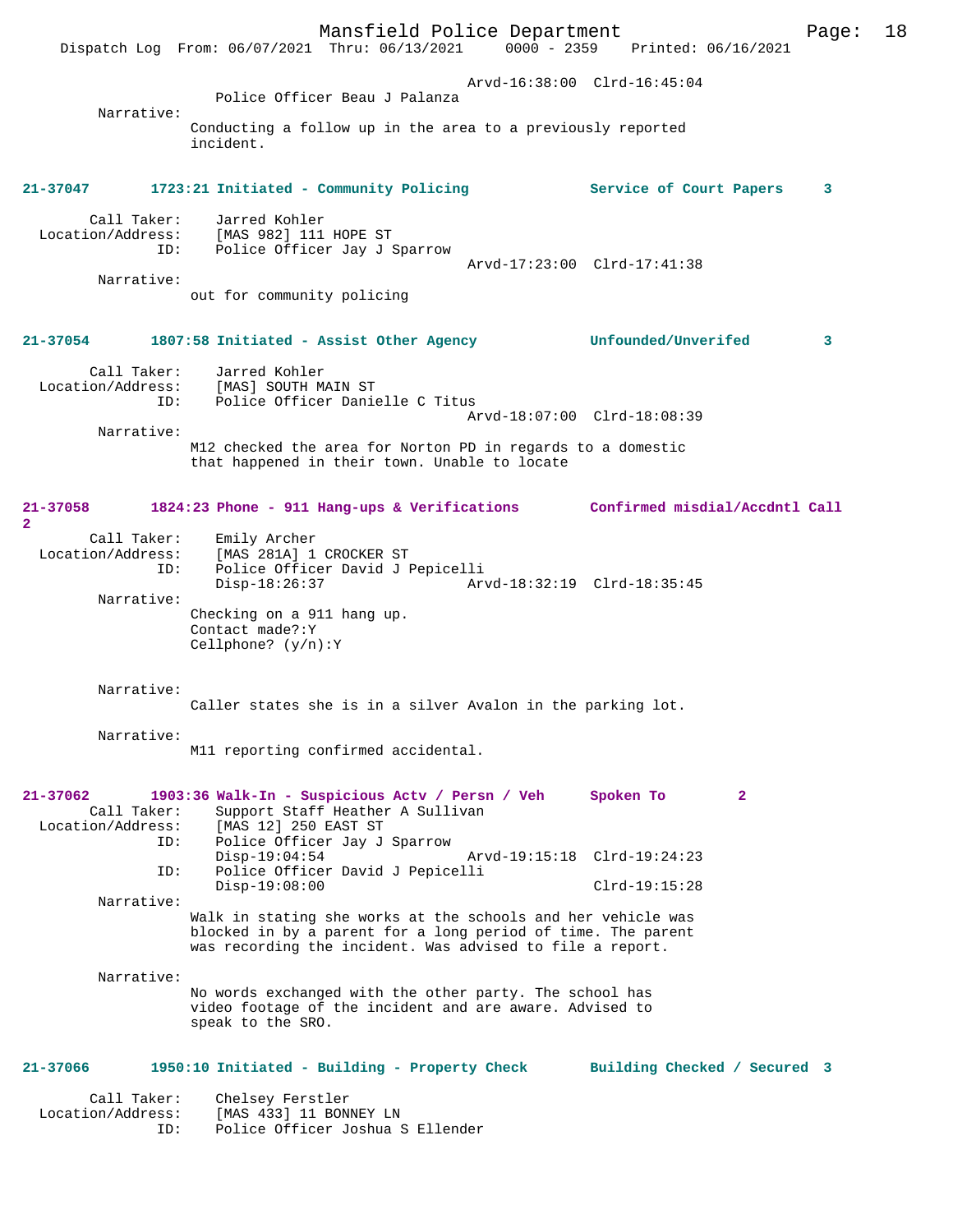Mansfield Police Department Fage: 19 Dispatch Log From: 06/07/2021 Thru: 06/13/2021 0000 - 2359 Printed: 06/16/2021 Arvd-19:50:00 Clrd-20:04:30 Police Officer Beau J Palanza Narrative: Checking the area. **21-37073 2032:58 Initiated - Building - Property Check Building Checked / Secured 3** Call Taker: Chelsey Ferstler Location/Address: [MAS H1516] 31 BIRD RD ID: Police Officer Joshua S Ellender Arvd-20:32:00 Clrd-20:38:50 Police Officer Beau J Palanza Narrative: Checking the area. **21-37078 2057:58 Initiated - Building - Property Check Building Checked / Secured 3** Call Taker: Chelsey Ferstler Location/Address: [MAS 181A] 150 OAKLAND ST ID: Police Officer Joshua S Ellender Arvd-20:57:00 Clrd-21:02:24 Police Officer Beau J Palanza Narrative: Checking the area. **21-37079 2102:30 Initiated - Building - Property Check Building Checked / Secured 3** Call Taker: Chelsey Ferstler Location/Address: [MAS 417] 9 FRANCIS AVE ID: Police Officer Joshua S Ellender Arvd-21:02:00 Clrd-21:14:22 Police Officer Beau J Palanza Narrative: Checking the area. **21-37083 2123:37 Initiated - Building - Property Check Building Checked / Secured 3** Call Taker: Chelsey Ferstler Location/Address: [MAS 4] 31 HAMPSHIRE ST ID: Police Officer Danielle C Titus Arvd-21:23:00 Clrd-21:33:51 Narrative: Checking the area. **21-37084 2128:43 Initiated - Building - Property Check Building Checked / Secured 3** Call Taker: Chelsey Ferstler Location/Address: [MAS 1002] 250 EAST ST Police Officer Joshua S Ellender Arvd-21:28:00 Clrd-21:32:59 Police Officer Beau J Palanza Narrative: Checking the area. **21-37091 2222:34 Initiated - Building - Property Check Building Checked / Secured 3** Call Taker: Chelsey Ferstler Location/Address: [MAS 840] 280 SCHOOL ST ID: Police Officer Danielle C Titus Arvd-22:22:00 Clrd-22:35:13 Narrative: Checking the area.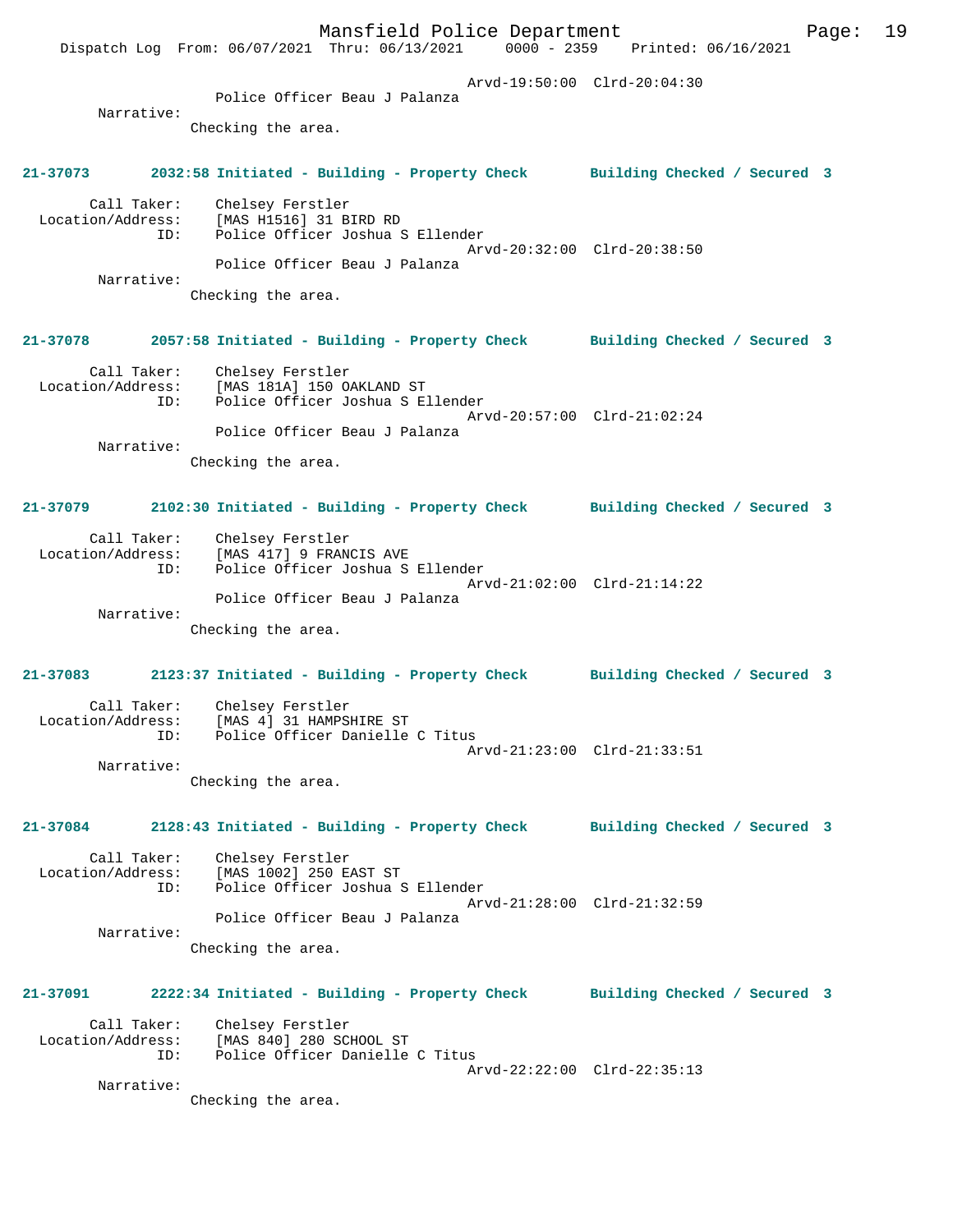**For Date: 06/09/2021 - Wednesday 21-37131 0042:33 Initiated - Building - Property Check Building Checked / Secured 3** Call Taker: Chelsey Ferstler Location/Address: [MAS H6454] 781 WARE ST ID: Police Officer Christopher D Sorge Arvd-00:42:00 Clrd-00:44:58 Narrative: Checking the area. **21-37139 0051:51 Initiated - Building - Property Check Building Checked / Secured 3** Call Taker: Chelsey Ferstler<br>Location/Address: [MAS 834] 261 CHAUNCY ST Location/Address: [MAS 834] 261 CHAUNCY ST ID: Police Officer Christopher D Sorge Arvd-00:51:00 Clrd-01:05:44 Narrative: Checking the area, walk thru **21-37149 0109:23 Initiated - Building - Property Check Building Checked / Secured 3** Call Taker: Chelsey Ferstler Location/Address: [MAS 1015] 30 CHAUNCY ST ID: Police Officer Christopher D Sorge Arvd-01:09:00 Clrd-01:16:28 Narrative: Checking the area. **21-37162 0130:38 Initiated - Motor Vehicle Stop Citation / Warning Issued 3** Call Taker: Chelsey Ferstler<br>Location/Address: [MAS] 307 NORTH M ess: [MAS] 307 NORTH MAIN ST @ 8 PLEASANT ST<br>ID: Police Officer Christopher D Sorge Police Officer Christopher D Sorge Arvd-01:30:00 Clrd-01:34:48 ID: Patrolman Gregory S Martell Disp-01:31:39 Arvd-01:31:42 Clrd-01:34:50<br>Vehicle: GRY 2020 230XI Reg: RI 1BB543 VIN: WBA2J3C06L7E50198 GRY 2020 230XI Reg: RI 1BB543 VIN: WBA2J3C06L7E50198 Narrative: mv stop Narrative: RO cited **21-37164 0135:23 Initiated - Building - Property Check Building Checked / Secured 3** Call Taker: Chelsey Ferstler Location/Address: [MAS 281A] 1 CROCKER ST ID: Patrolman Gregory S Martell Arvd-01:35:00 Clrd-01:38:22 Narrative: Checking the area. **21-37167 0141:30 Initiated - Building - Property Check Building Checked / Secured 3** Call Taker: Chelsey Ferstler Location/Address: [MAS 2] 60 FORBES BLVD ID: Patrolman Gregory S Martell Arvd-01:41:00 Clrd-01:45:17 Narrative: Checking the area. **21-37170 0151:17 Initiated - Building - Property Check Building Checked / Secured 3**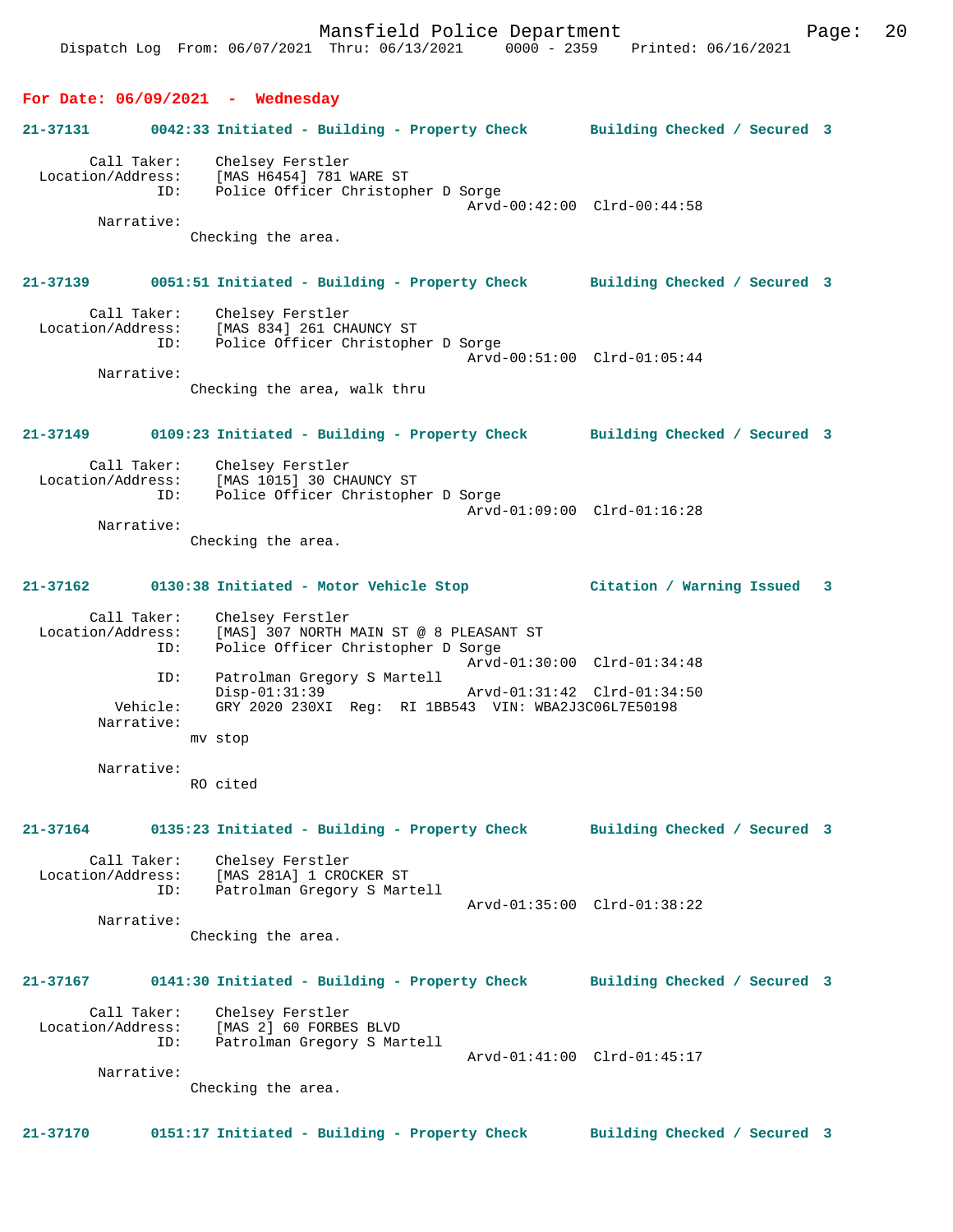Mansfield Police Department Fage: 21

|                                         | Dispatch Log From: 06/07/2021 Thru: 06/13/2021                                                | $0000 - 2359$               | Printed: 06/16/2021            |
|-----------------------------------------|-----------------------------------------------------------------------------------------------|-----------------------------|--------------------------------|
| Call Taker:<br>Location/Address:<br>ID: | Chelsey Ferstler<br>[MAS 253] 330 PRATT ST Apt. #A<br>Police Officer Christopher D Sorge      | Arvd-01:51:00 Clrd-01:54:49 |                                |
| Narrative:                              |                                                                                               |                             |                                |
|                                         | Checking the area.                                                                            |                             |                                |
| 21-37175                                | 0208:38 Initiated - Building - Property Check                                                 |                             | Building Checked / Secured 3   |
| Call Taker:<br>Location/Address:<br>ID: | APRIL LEHANE<br>[MAS 4] 31 HAMPSHIRE ST<br>Patrolman Gregory S Martell                        | Arvd-02:08:00 Clrd-02:23:35 |                                |
| Narrative:                              |                                                                                               |                             |                                |
|                                         | Checking the area.                                                                            |                             |                                |
| 21-37180                                | 0307:42 Initiated - Building - Property Check                                                 |                             | Building Checked / Secured 3   |
| Call Taker:<br>Location/Address:<br>ID: | Chelsey Ferstler<br>[MAS 907E] 390 WEST ST<br>Patrolman Gregory S Martell                     |                             |                                |
|                                         |                                                                                               | Arvd-03:07:00 Clrd-03:14:20 |                                |
| Narrative:                              | Checking the area.                                                                            |                             |                                |
| 21-37203<br>Call Taker:                 | 0643:17 Phone - Suspicious Actv / Persn / Veh<br>Chelsey Ferstler                             |                             | Spoken To<br>$\mathbf{2}$      |
| Location/Address:<br>ID:                | [MAS 960] 792 WEST ST Apt. #C206<br>Patrolman Gregory S Martell<br>$Disp-06:46:41$            | Arvd-06:51:40 Clrd-07:00:57 |                                |
| Narrative:                              |                                                                                               |                             |                                |
|                                         | cp reporting someone is on her phone line, caller did not<br>give apt and hung up             |                             |                                |
| Narrative:                              |                                                                                               |                             |                                |
|                                         | M11 advised there was an issue with the phone and both<br>parties agreed to block each other. |                             |                                |
| $21 - 37244$<br>$\overline{2}$          | 0946:54 Phone - 911 Hang-ups & Verifications                                                  |                             | Confirmed misdial/Accdntl Call |
| Call Taker:<br>Location/Address:<br>ID: | Dispatcher Alyson Vico<br>[MAS H2273] 23 MARSHALL AVE<br>Sergeant Thomas R Connor             |                             |                                |
|                                         | $Disp-09:49:54$                                                                               | Arvd-09:55:30 Clrd-09:55:42 |                                |
| Narrative:                              | Checking on a 911 hang up.<br>Contact made?: YES                                              |                             |                                |
|                                         | Cellphone? $(y/n)$ : YES<br>Uncertainty radius: NO RADIUS                                     |                             |                                |
| Narrative:                              | Caller stated he will wave to officer                                                         |                             |                                |
| Narrative:                              |                                                                                               |                             |                                |
|                                         | Confirmed Landscaper accidental 11 to clear                                                   |                             |                                |
| $21 - 37246$<br>Call Taker:             | 1005:22 Initiated - Building - Property Check<br>Michael Chisholm                             |                             | Services Rendered 3            |
| Location/Address:<br>ID:                | [MAS 281A] 1 CROCKER ST<br>Police Officer Nicole M Boldrighini                                |                             |                                |
| Narrative:                              |                                                                                               | Arvd-10:05:00 Clrd-10:10:45 |                                |
|                                         | Checking the area.                                                                            |                             |                                |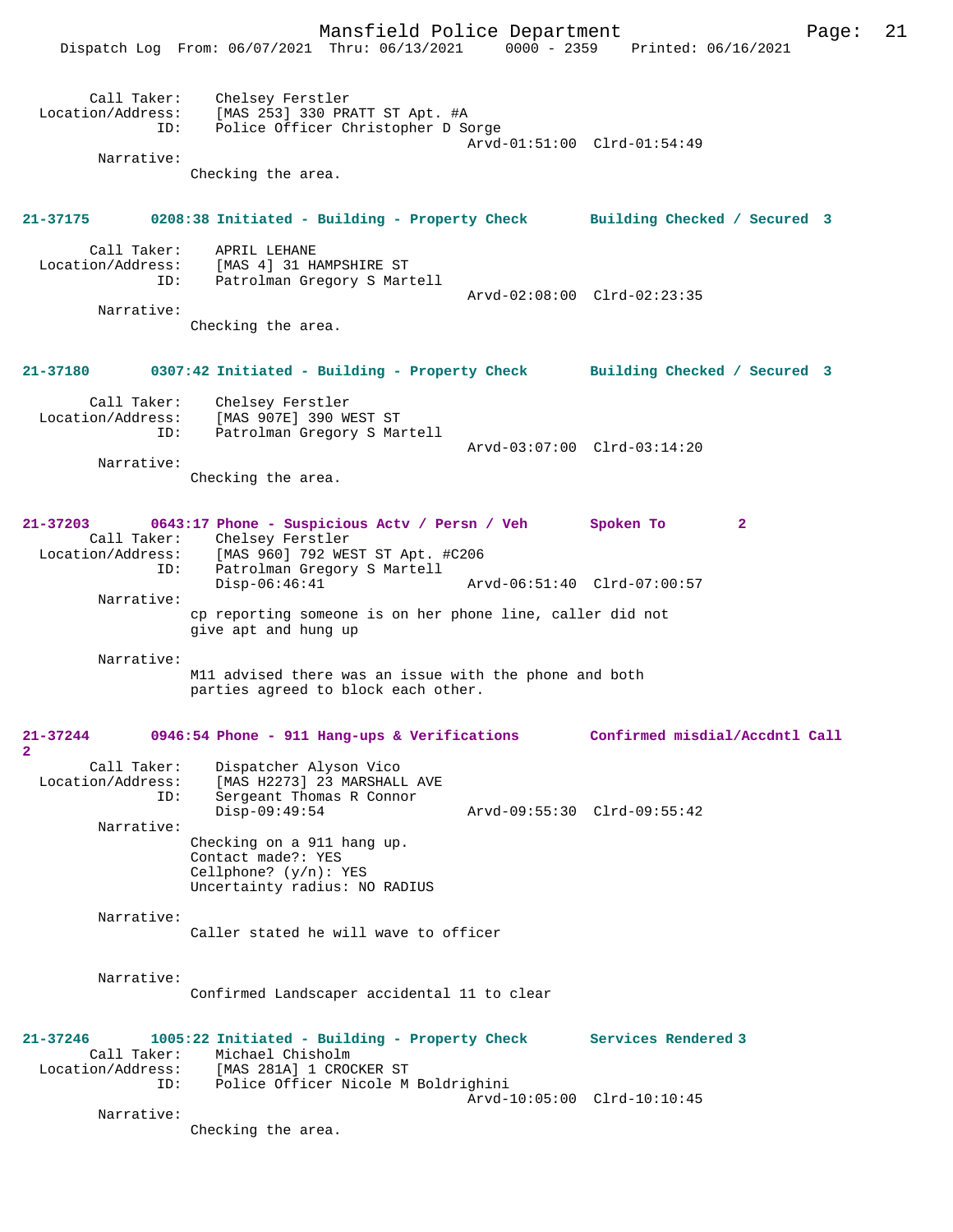|                                  | Mansfield Police Department                                                                                                 |                             |                                | 22<br>Page: |
|----------------------------------|-----------------------------------------------------------------------------------------------------------------------------|-----------------------------|--------------------------------|-------------|
|                                  | Dispatch Log From: 06/07/2021 Thru: 06/13/2021 0000 - 2359 Printed: 06/16/2021                                              |                             |                                |             |
|                                  |                                                                                                                             |                             |                                |             |
| Narrative:                       | Clear                                                                                                                       |                             |                                |             |
|                                  |                                                                                                                             |                             |                                |             |
| 21-37255                         | 1022:40 Initiated - Building - Property Check Building Checked / Secured 3                                                  |                             |                                |             |
| Call Taker:                      | Michael Chisholm<br>Location/Address: [MAS 4] 31 HAMPSHIRE ST                                                               |                             |                                |             |
| ID:                              | Sergeant Thomas R Connor                                                                                                    |                             |                                |             |
| Narrative:                       |                                                                                                                             | Arvd-10:22:00 Clrd-10:39:03 |                                |             |
|                                  | Checking the area.                                                                                                          |                             |                                |             |
|                                  |                                                                                                                             |                             |                                |             |
| 21-37259                         | 1041:43 Initiated - Motor Vehicle Stop (Citation / Warning Issued                                                           |                             |                                | 3           |
| Call Taker:<br>Location/Address: | Michael Chisholm<br>[MAS] 457 N MAIN ST                                                                                     |                             |                                |             |
| ID:                              | Police Officer David W Kinahan                                                                                              |                             |                                |             |
| Vehicle:                         | WHI 2012 ACUR TL Req: PC MA 2SXZ60 VIN: 19UUA8F59CA028895                                                                   | Arvd-10:41:00 Clrd-10:51:24 |                                |             |
| Narrative:                       |                                                                                                                             |                             |                                |             |
|                                  | MVST area of North Main and Kingman                                                                                         |                             |                                |             |
| Narrative:                       |                                                                                                                             |                             |                                |             |
|                                  | Citation issued for Speed                                                                                                   |                             |                                |             |
|                                  |                                                                                                                             |                             |                                |             |
| 21-37269                         | 1143:57 Initiated - Motor Vehicle Stop                                                                                      |                             | Citation / Warning Issued      | 3           |
|                                  | Call Taker: Michael Chisholm<br>Location/Address: [MAS] 71 SCHOOL ST                                                        |                             |                                |             |
| ID:                              | Police Officer David W Kinahan                                                                                              |                             |                                |             |
| Vehicle:                         | GRY 2007 TOYT CAMRY Reg: PC MA 6HL213 VIN: 4T1BE46K77U726270                                                                | Arvd-11:43:00 Clrd-11:59:53 |                                |             |
| Narrative:                       |                                                                                                                             |                             |                                |             |
|                                  | MVST                                                                                                                        |                             |                                |             |
|                                  |                                                                                                                             |                             |                                |             |
| 21-37278                         | 1215:28 Initiated - Building - Property Check Building Checked / Secured 3                                                  |                             |                                |             |
|                                  | Call Taker: William Mouyos                                                                                                  |                             |                                |             |
| Location/Address:<br>ID:         | [MAS 1015] 30 CHAUNCY ST<br>Police Officer Nicole M Boldrighini                                                             |                             |                                |             |
|                                  |                                                                                                                             | Arvd-12:15:00 Clrd-12:19:51 |                                |             |
| Narrative:                       | Checking the area.                                                                                                          |                             |                                |             |
|                                  |                                                                                                                             |                             |                                |             |
| 21-37281<br>$\mathbf{2}$         | 1224:09 Phone - 911 Hang-ups & Verifications                                                                                |                             | Confirmed misdial/Accdntl Call |             |
| Call Taker:<br>Location/Address: | NICHOLAS GOYETTE<br>[MAS H5469] 26 FULLER PL                                                                                |                             |                                |             |
| ID:                              | Police Officer Nicole M Boldrighini                                                                                         |                             |                                |             |
| Narrative:                       | $Disp-12:27:58$                                                                                                             | Arvd-12:32:41 Clrd-12:33:36 |                                |             |
|                                  | Checking on a 911 hang up. Made contact with caller. States<br>accidental call. No need for Police, Fire or EMS. He will be |                             |                                |             |
|                                  | outside<br>Contact made?: Yes                                                                                               |                             |                                |             |
|                                  | Cellphone? $(y/n)$ : Yes                                                                                                    |                             |                                |             |
|                                  | Uncertainty radius:                                                                                                         |                             |                                |             |
| Narrative:                       |                                                                                                                             |                             |                                |             |
|                                  | Confirmed accidental                                                                                                        |                             |                                |             |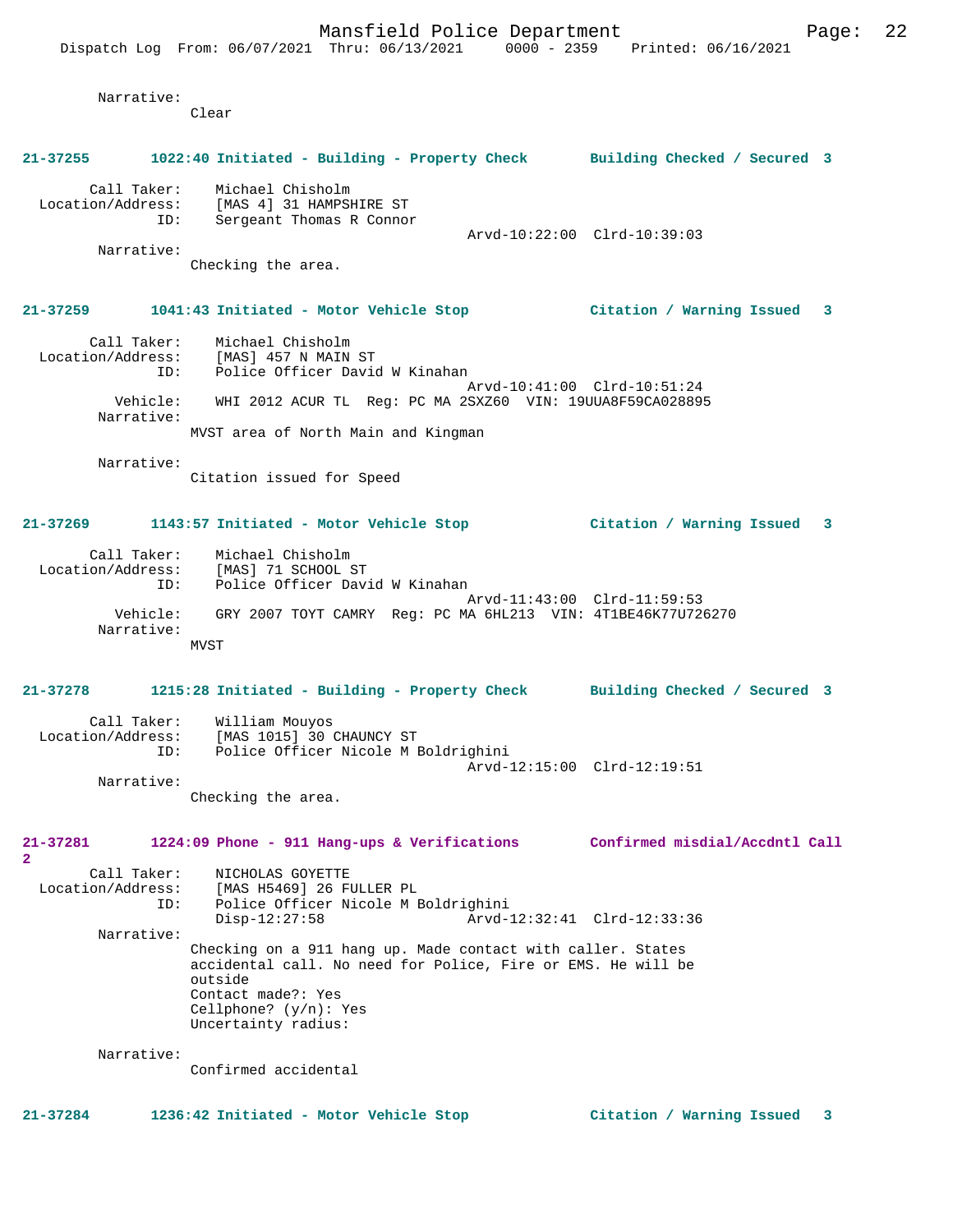Mansfield Police Department Page: 23 Dispatch Log From: 06/07/2021 Thru: 06/13/2021 0000 - 2359 Printed: 06/16/2021 Call Taker: Michael Chisholm Location/Address: [MAS] 100 CHAUNCY ST @ 20 WINTHROP AVE ID: Police Officer David W Kinahan Arvd-12:36:00 Clrd-12:42:33 Vehicle: BLK 2016 TOYT UT LANDCR Reg: PC MA 5PL249 VIN: JTMCY7AJ6G4044240 Narrative: **MVST 21-37287 1249:47 Initiated - Disabled Motor Vehicle Assisted Party 3**  Call Taker: Michael Chisholm Location/Address: [MAS] RTE 140 NB ID: Police Officer David W Kinahan Arvd-12:49:00 Clrd-12:52:00 Narrative: Reported DMV in the area. Narrative: RTE 140 North South of School Narrative: Electrical issue, AAA responding not in the road no hazard M7 to clear **21-37294 1334:21 Initiated - Building - Property Check Building Checked / Secured 3** Call Taker: Michael Chisholm<br>Location/Address: [MAS 1039] 242 NO [MAS 1039] 242 NORTH MAIN ST ID: Police Officer Matthew A Souza Arvd-13:34:00 Clrd-14:00:05 Narrative: Checking the area. Narrative: Cleared the area **21-37308 1422:06 Phone - Road Hazards Unfounded/Unverifed 3** Call Taker: Michael Chisholm Location/Address: [MAS 451B] 500 EAST ST Police Officer Matthew A Souza<br>Disp-14:23:58 Disp-14:23:58 Arvd-14:30:33 Clrd-14:32:03 ID: Police Officer Nicole M Boldrighini Disp-14:24:06 Arvd-14:27:16 Clrd-14:29:24 Narrative: CP reporting a sign fell from the traffic light and is now causing a hazard in the road way. Narrative: Nothing Found, possible care part, units to clear **21-37309 1427:51 Phone - Assist Citizen - P S A Spoken To 3**  Call Taker: NICHOLAS GOYETTE<br>Location/Address: [MAS 165] 91 CHAU [MAS 165] 91 CHAUNCY ST ID: Police Officer Nicole M Boldrighini Disp-14:30:28 Arvd-14:36:53 Clrd-14:46:59 Narrative: Staff requesting assistance with a VIN check Narrative: Vehicle is being worked on, unable to verify. CP advised to call back when the work is done so an officer can confirm **21-37328 1609:28 Phone - Assist Fire Department Cancelled Enroute 2**  Call Taker: Michael Chisholm Location/Address: [MAS 1011] 50 WOOD AVE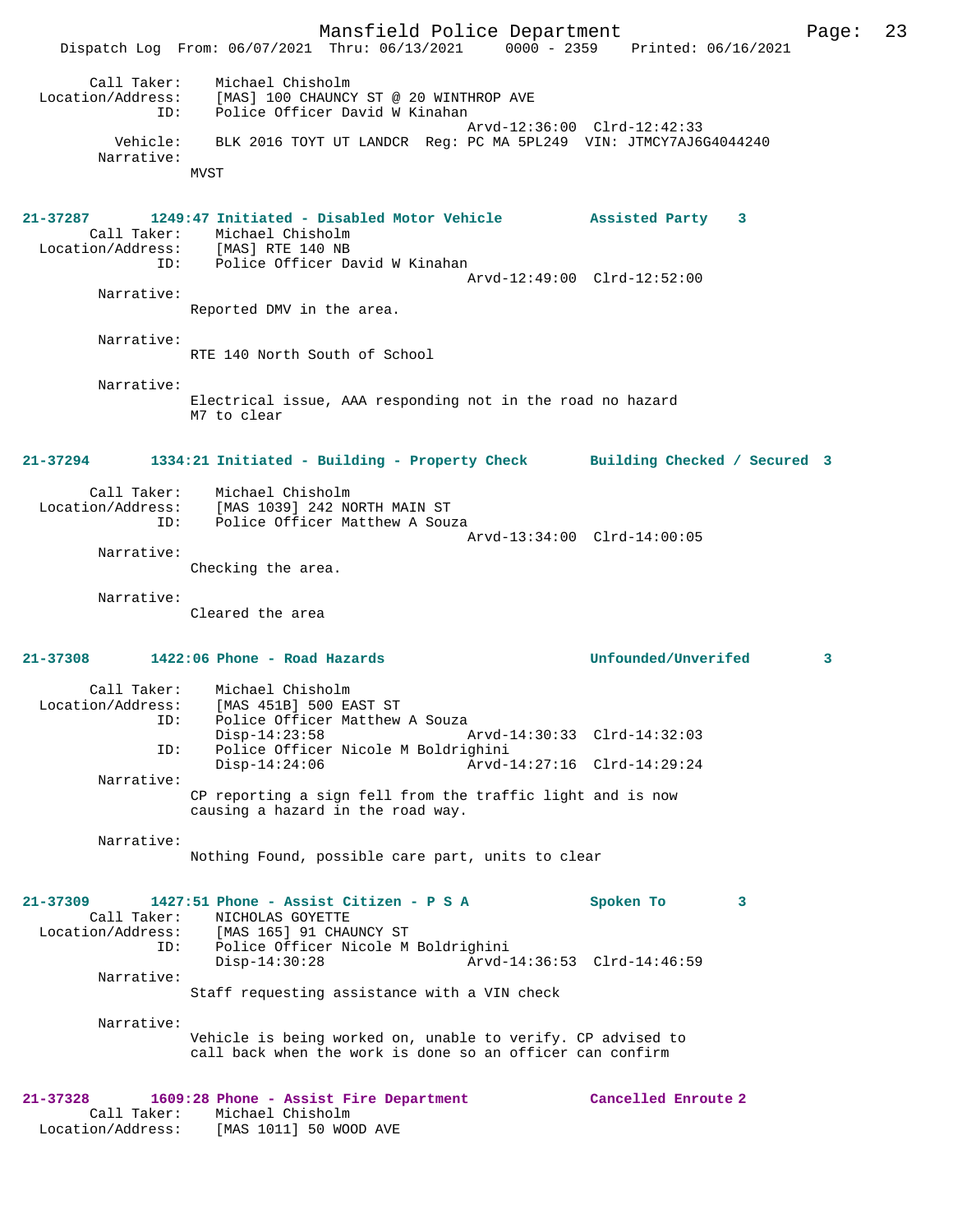Mansfield Police Department Page: 24 Dispatch Log From: 06/07/2021 Thru: 06/13/2021 0000 - 2359 Printed: 06/16/2021 Narrative: Assisting the FD with a fire related incident. Nature: Elevator Lock in Narrative: M1 reports he is holding M12 and to advise him of any changes Narrative: Fire clears the call **21-37348 1719:00 Initiated - Building - Property Check Building Checked / Secured 3** Call Taker: Michael Chisholm<br>ion/Address: [MAS] WARE ST Location/Address: ID: Police Officer David J Pepicelli Arvd-17:19:00 Clrd-17:23:28 Narrative: Traffic enforcement in the area. House Check Narrative: BLDG checked **21-37359 1838:05 Initiated - Motor Vehicle Stop Spoken To 3**  Call Taker: Dispatcher Jacques Ryan<br>Location/Address: [MAS 840] 280 SCHOOL ST Location/Address: [MAS 840] 280 SCHOOL ST ID: Police Officer William C Trudell Arvd-18:38:00 Clrd-18:40:18 Vehicle: GRY 2011 DODG RAM Reg: PC MA 3VVV81 VIN: 1D7RV1GPXBS598385 Narrative: MVST Narrative: spoken to and party checks out. **21-37361 1840:18 Walk-In - Assist Citizen - P S A Investigated - Report Taken 3** Call Taker: Support Staff Matthew Gately<br>Location/Address: [MAS H4963] 15 FULTON PL Apt.  $[MAS H4963] 15 FULTON PL Apt. #2$  ID: Police Officer Danielle C Titus Disp-18:42:14 Arvd-19:08:18 Clrd-19:33:44 Vehicle: BLK 2017 FORD VN TRANSIT Reg: PC AZ CK67469 VIN: 1FTYE2CG5HKB00734 Narrative: Walk in would like to speak with an officer, he believes his license plate might have been stolen or it fell off. Narrative: M12 will be transporting male party back to his residence. S.M 51918 1927 hrs E.M 51920 1933hrs. Narrative: The license plate has been entered into NCIC as stolen @ 1940hrs. Refer To Incident: 21MAS-593-OF **21-37362 1843:20 Initiated - Disabled Motor Vehicle Services Rendered 3**  Call Taker: Josesph Shebertes Location/Address: [MAS] SOUTH MAIN ST<br>ID: Police Officer Will Police Officer William C Trudell Arvd-18:43:00 Clrd-18:51:58 Vehicle: BLK 2009 VOLK JETTA Reg: PC MA 3PJ464 VIN: 3VWJZ71K89M146740 Narrative: M13 will be out with 2 vehicles on the side of the road. Narrative: vehicle has been towed. will be clr.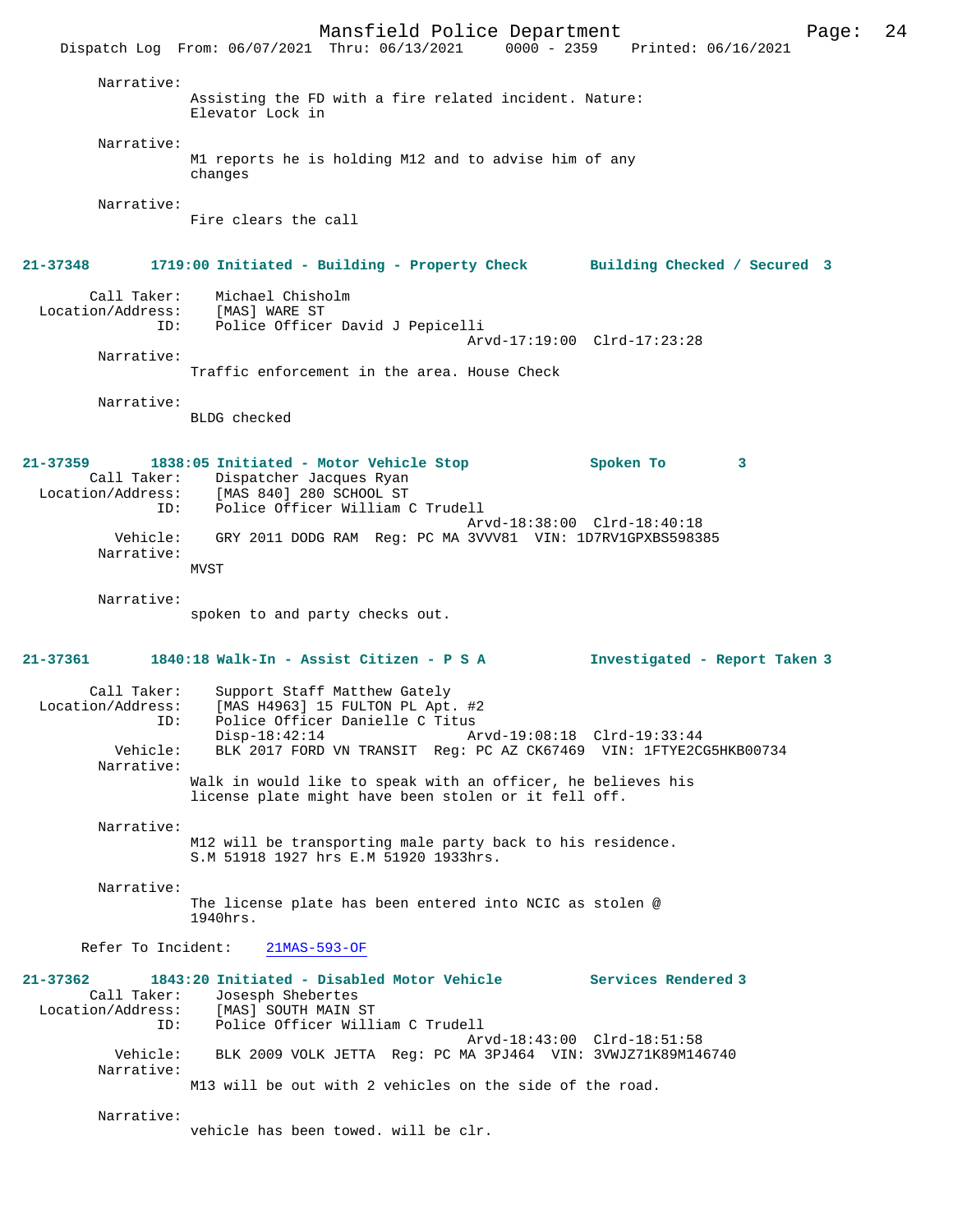Mansfield Police Department Fage: 25

 Call Taker: Josesph Shebertes Location/Address: [MAS 43] 137 MILL ST Police Officer David J Pepicelli Arvd-19:07:00 Clrd-19:08:35 Narrative: Checking the area. **21-37371 1916:24 Phone - 911 Hang-ups & Verifications Confirmed misdial/Accdntl Call 2**  Call Taker: Emily Archer<br>Location/Address: [MAS H4185] [MAS H4185] 45 ATWOOD ST ID: Police Officer David J Pepicelli Disp-19:18:36 Arvd-19:27:17 Clrd-19:27:47 Narrative: Checking on a 911 hang up. Contact made?:N Cellphone? (y/n):Y Uncertainty radius:10 meters Narrative: Upon call back female answered and said it was an accident. She will be at the door. Narrative: confirmed accidental, spoke to female party and her mother. no issues. **21-37374 2015:47 Initiated - Building - Property Check Building Checked / Secured 3** Call Taker: Josesph Shebertes Location/Address: [MAS 1015] 30 CHAUNCY ST ID: Police Officer Danielle C Titus Arvd-20:15:00 Clrd-20:19:45 Narrative: Checking the area. **21-37382 2045:14 Phone - Motor Veh Acc - Hit & Run Services Rendered 1**  Call Taker: Emily Archer<br>Location/Address: [MAS 262] 60 ess: [MAS 262] 60 OAKLAND ST<br>ID: Police Officer Danielle Police Officer Danielle C Titus<br>Disp-20:46:54 Am Arvd-20:53:54 Clrd-21:25:17 Vehicle: BLK 2017 BUIC 4D REGAL Reg: PC ME 102WQ VIN: 2G4GM5EX2H9144684 Vehicle: WHI 2016 GMC UT YUKON Reg: PC MA 2DCM75 VIN: 1GKS2GKC2GR253270 Narrative: Caller reporting her Yukon was struck by a Buick, that left the area. Narrative: Caller reporting the incident is approximately 10 minutes old. There is a witness who notified the calling party. Narrative: M12 will be clr, paper exchange only. **21-37391 2143:20 Initiated - Building - Property Check Building Checked / Secured 3** Call Taker: Josesph Shebertes<br>Location/Address: [MAS 1002] 250 EA ess: [MAS 1002] 250 EAST ST<br>ID: Police Officer David J Police Officer David J Pepicelli Arvd-21:43:00 Clrd-21:55:50 Narrative: Checking the area.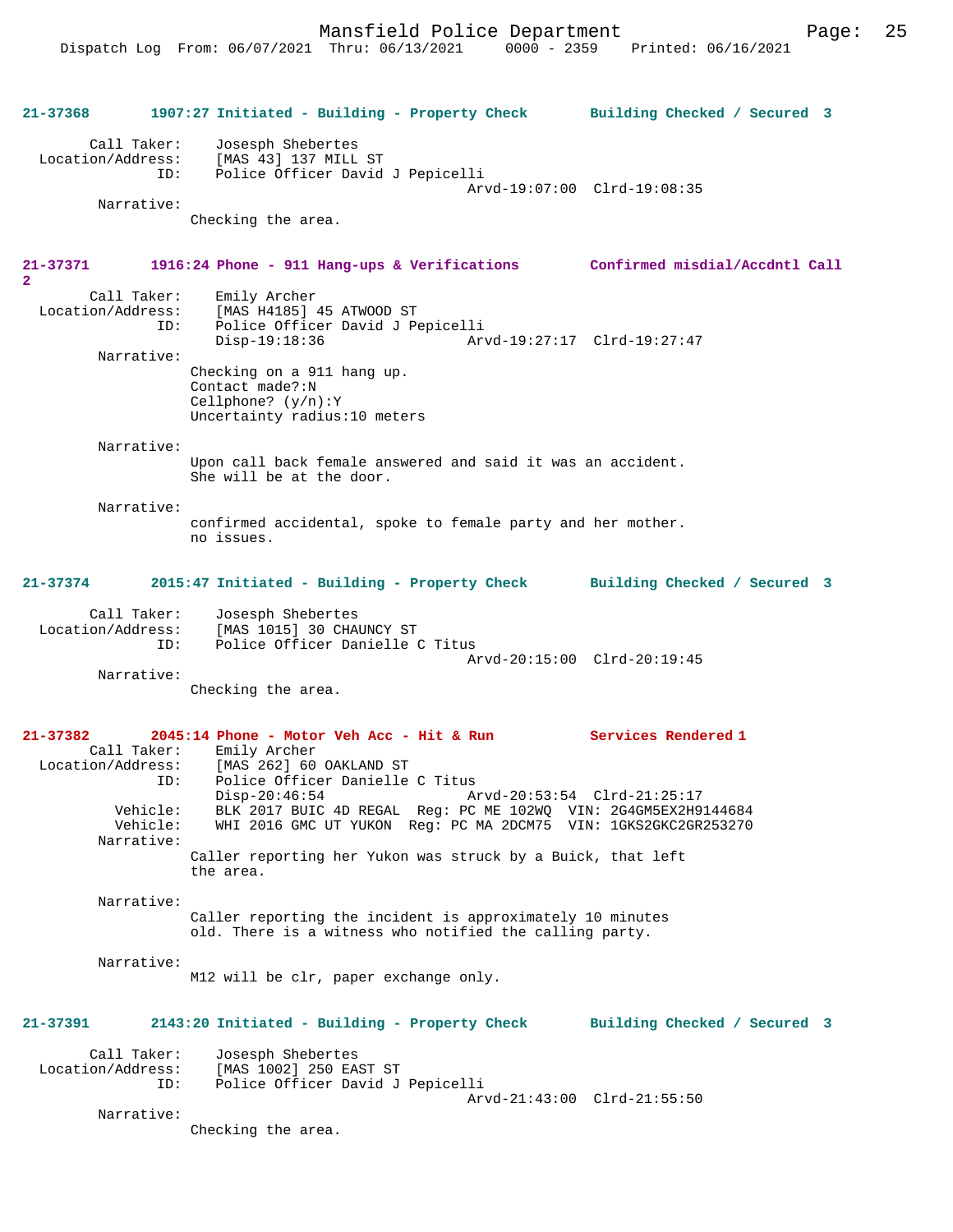**21-37396 2159:30 Initiated - Building - Property Check Building Checked / Secured 3** Call Taker: Josesph Shebertes Location/Address: [MAS 139] 265 FRUIT ST Police Officer David J Pepicelli Arvd-21:59:00 Clrd-22:01:30 Narrative: Checking the area. **21-37397 2201:34 Initiated - Building - Property Check Building Checked / Secured 3** Call Taker: Josesph Shebertes<br>Location/Address: [MAS 1041] 175 FRI [MAS 1041] 175 FRUIT ST ID: Police Officer David J Pepicelli Arvd-22:01:00 Clrd-22:14:51 Narrative: Checking the area. **21-37401 2226:11 Initiated - Building - Property Check Building Checked / Secured 3** Call Taker: Josesph Shebertes<br>Location/Address: [MAS 1018] 600 EA ess: [MAS 1018] 600 EAST ST<br>TD: Police Officer David J Police Officer David J Pepicelli Arvd-22:26:00 Clrd-22:38:07 Narrative: Checking the area. **21-37403 2228:31 Radio - Disabled Motor Vehicle Vehicle Towed 3**  Call Taker: Josesph Shebertes<br>Location/Address: [MAS 149B] 240 FOR ess: [MAS 149B] 240 FORBES BLVD<br>ID: Police Officer William C T Police Officer William C Trudell<br>Disp-22:29:40 Ar Disp-22:29:40 Arvd-22:37:56 Clrd-23:50:49<br>Vehicle: 2012 FRHT TR Req: TK OH PWC7823 VIN: 1FUJGLDR9CSBD40 Vehicle: 2012 FRHT TR Reg: TK OH PWC7823 VIN: 1FUJGLDR9CSBD4077 For: Disabled Vehicle By: Chris' (Heavy Duty ) To: Chris' (Heavy Duty) Narrative: checking the area for a tracotr trailer caught on something in the roadway. Narrative: M13 reporting the trailer is leaning far to the left, will be out checking on it. Narrative: M13 requesting Chris' Towing for a heavy tow. Chris' en route. Narrative: Chris' towing on scene. Narrative: trailer is free, no damage. will be clr. **For Date: 06/10/2021 - Thursday 21-37427 0043:48 Initiated - Building - Property Check Building Checked / Secured 3**

Call Taker: Josesph Shebertes<br>Location/Address: [MAS 1015] 30 CHA LOCATION 10151 30 CHAUNCY ST ID: Police Officer Christopher D Sorge Arvd-00:43:00 Clrd-01:13:37 Narrative:

Checking the area.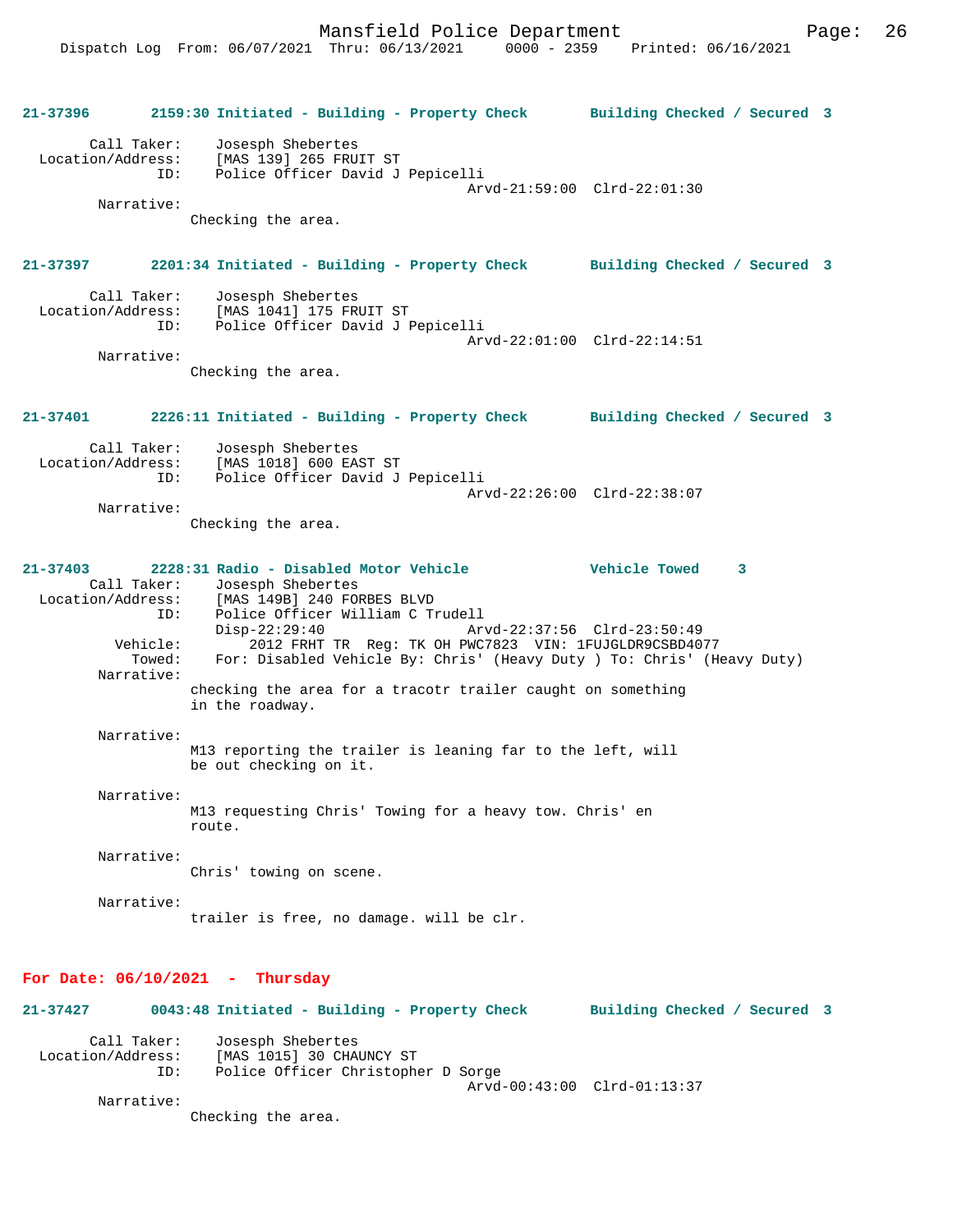Mansfield Police Department Page: 27

Dispatch Log From: 06/07/2021 Thru: 06/13/2021 0000 - 2359 Printed: 06/16/2021

**21-37441 0151:57 Initiated - Building - Property Check Services Rendered 3**  Call Taker: JEFFREY KEEFE Vicinity of: [MAS] COPELAND DR ID: Police Officer Christopher D Sorge Arvd-01:51:00 Clrd-01:55:31 Narrative: Checking the area. **21-37442 0153:39 Initiated - Building - Property Check Building Checked / Secured 3** Call Taker: JEFFREY KEEFE Vicinity of: [MAS 982] 111 HOPE ST ID: Police Officer Meghan Birnie Arvd-01:53:00 Clrd-01:59:20 Narrative: Checking the area. **21-37444 0156:06 Initiated - Building - Property Check Building Checked / Secured 3** Call Taker: JEFFREY KEEFE Vicinity of: [MAS 2] 60 FORBES BLVD ID: Police Officer Christopher D Sorge Arvd-01:56:00 Clrd-02:00:27 Narrative: Checking the area. **21-37445 0159:24 Initiated - Building - Property Check Building Checked / Secured 3** Call Taker: Josesph Shebertes Location/Address: [MAS 1002] 250 EAST ST ID: Police Officer Meghan Birnie Arvd-01:59:00 Clrd-02:08:10 Narrative: Checking the area. **21-37447 0204:45 Initiated - Building - Property Check Building Checked / Secured 3** Call Taker: Josesph Shebertes Location/Address: [MAS] 10 RESERVOIR ST ID: Patrolman Gregory S Martell Arvd-02:04:00 Clrd-02:09:11 Narrative: Checking the area. **21-37450 0209:17 Initiated - Building - Property Check Building Checked / Secured 3** Call Taker: Josesph Shebertes Location/Address: [MAS 944C100] 905 SOUTH MAIN ST Apt. #100<br>ID: Patrolman Gregory S Martell Patrolman Gregory S Martell Arvd-02:09:00 Clrd-02:09:35 Narrative: Checking the area. **21-37455 0232:45 Initiated - Building - Property Check Building Checked / Secured 3** Call Taker: Josesph Shebertes Location/Address: [MAS] OLD COLONY WAY ID: Patrolman Janna Perez Arvd-02:32:00 Clrd-02:33:18 Narrative: Checking the area.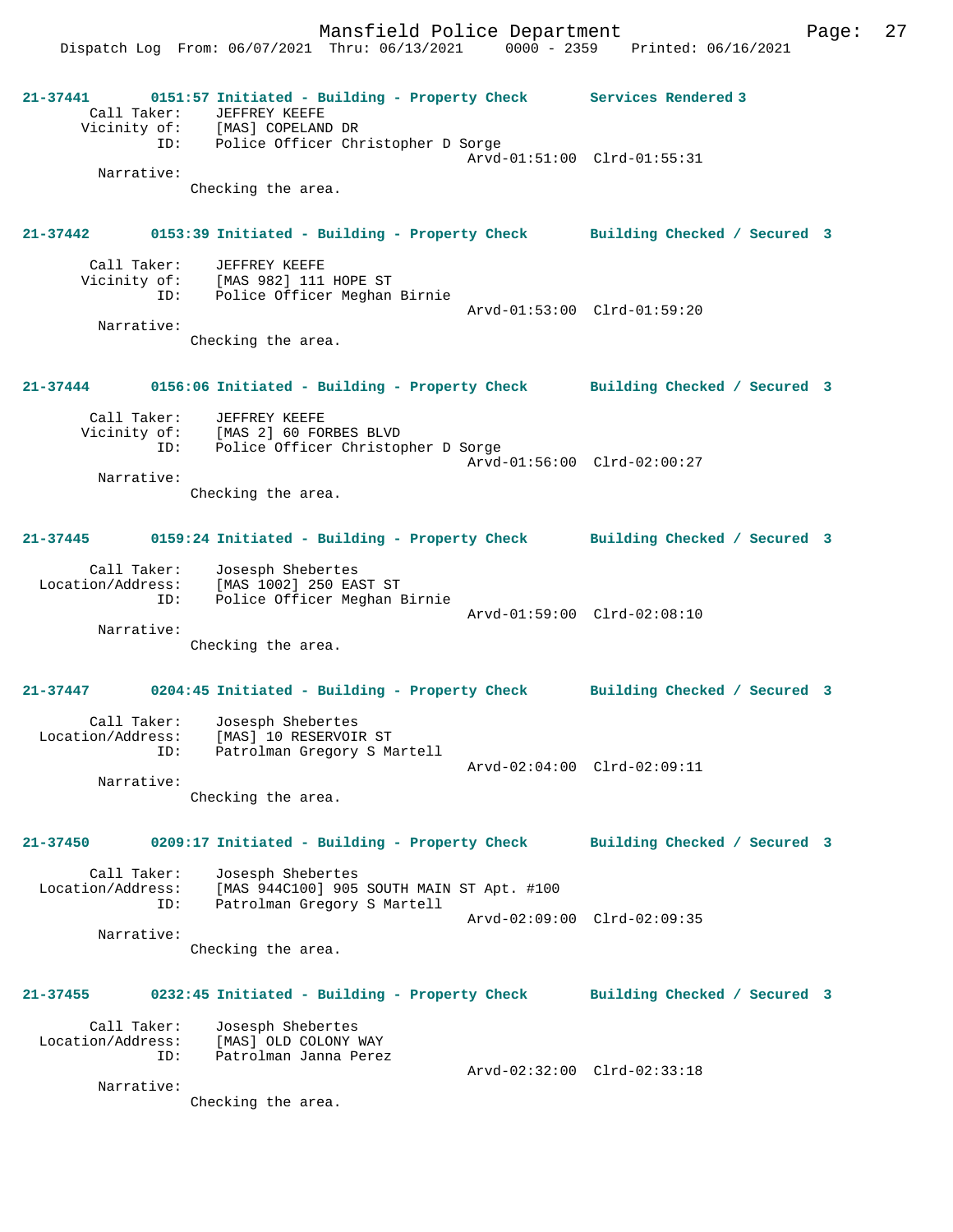Checking the area.

**21-37457 0248:35 Initiated - Building - Property Check Services Rendered 3**  Call Taker: Josesph Shebertes Location/Address: [MAS 139] 265 FRUIT ST ID: Police Officer Meghan Birnie Arvd-02:48:00 Clrd-02:55:41 Narrative:

Checking the area.

| 21-37459               | 0301:43 Phone - Disturbance / Gathering<br>Call Taker: Stephen Martell                       | Summons                     | 1 |
|------------------------|----------------------------------------------------------------------------------------------|-----------------------------|---|
| Location/Address:      | [MAS 65] 30 CHAUNCY ST                                                                       |                             |   |
|                        | ID:<br>Patrolman Gregory S Martell<br>$Disp-03:02:21$<br>Police Officer Meghan Birnie<br>ID: |                             |   |
|                        | $Disp-03:02:24$<br>Police Officer Christopher D Sorge<br>ID:                                 | Arvd-03:03:54 Clrd-04:22:35 |   |
|                        | $Disp-03:02:26$<br>Vehicle: GRY 2012 TOYT CAMRY Reg: PC MA 711VP8 VIN: 4T1BF1FKXCU111752     | Arvd-03:12:06 Clrd-04:24:07 |   |
| Vehicle:<br>Narrative: | Reg: TM NJ W426086                                                                           |                             |   |
|                        | Rp stated he was brake checked then a male began to break<br>his windshield.                 |                             |   |
| Narrative:             |                                                                                              |                             |   |
|                        | last seen running towards Stephanos                                                          |                             |   |
| Narrative:             |                                                                                              |                             |   |
|                        | Vehicle was believed to be a Toyota Camry                                                    |                             |   |
| Narrative:             |                                                                                              |                             |   |
|                        | Stop & Hold broadcasted to surrounding towns for involved<br>party and vehicle.              |                             |   |
|                        | Refer To Arrest:<br>$21MAS-213-AR$                                                           |                             |   |
|                        | Arrest: VELASQUEZ, LUIS FILIPE III                                                           |                             |   |
| Aqe:                   | Address: 86 SOUTH ST MANSFIELD, MA<br>18                                                     |                             |   |
| Charges:               | LEAVE SCENE OF PROPERTY DAMAGE                                                               |                             |   |
|                        | NEGLIGENT OPERATION OF MOTOR VEHICLE<br>THREAT TO COMMIT CRIME                               |                             |   |
|                        | A&B WITH DANGEROUS WEAPON                                                                    |                             |   |
|                        | A&B WITH DANGEROUS WEAPON                                                                    |                             |   |
|                        | A&B WITH DANGEROUS WEAPON                                                                    |                             |   |
|                        | A&B WITH DANGEROUS WEAPON<br>A&B ON INTIMATE PARTNER                                         |                             |   |
|                        | MOTOR VEH, MALICIOUS DAMAGE TO c266 §28(a)                                                   |                             |   |
| $21 - 37464$           | 0445:49 Initiated - Follow up Investigation Services Rendered 3                              |                             |   |
|                        | Call Taker: Josesph Shebertes                                                                |                             |   |
| Location/Address:      | [MAS 65] 30 CHAUNCY ST<br>Police Officer Christopher D Sorge<br>ID:                          |                             |   |
|                        |                                                                                              | Arvd-04:45:00 Clrd-04:56:20 |   |
| Narrative:             |                                                                                              |                             |   |
|                        | Conducting a follow up in the area to a previously reported<br>incident.                     |                             |   |
|                        |                                                                                              |                             |   |
| 21-37465<br>.          | 0520:48 Phone - Assist Fire Department                                                       | Services Rendered 2         |   |

Call Taker: APRIL LEHANE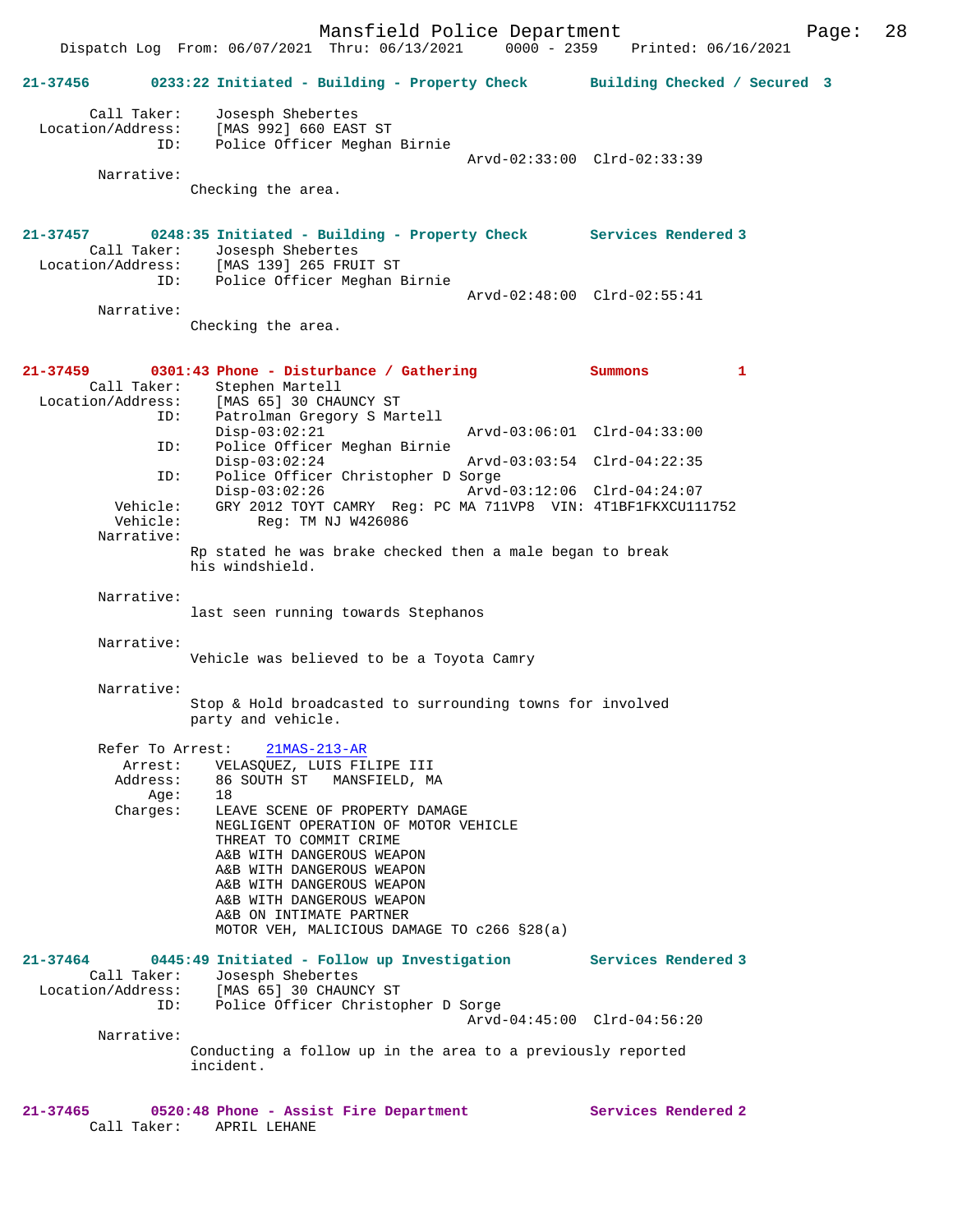Mansfield Police Department Page: 29 Dispatch Log From: 06/07/2021 Thru: 06/13/2021 0000 - 2359 Printed: 06/16/2021 Location/Address: [MAS H6357] 20 VILLA ST ID: Patrolman Gregory S Martell Disp-05:21:50 Arvd-05:25:59 Clrd-05:29:10 Narrative: Assisting the FD with a fire related incident. Nature:transformer blew, no power **21-37475 0642:42 Phone - Disabled Motor Vehicle Incident Report 3**  Call Taker: Robert Stewart<br>Location/Address: [MAS 871] 789 E [MAS 871] 789 EAST ST ID: Police Officer Christopher D Sorge Disp-06:45:14 Arvd-06:48:45 Clrd-07:14:01<br>ID: Patrolman Gregory S Martell Patrolman Gregory S Martell<br>Disp-06:51:12 Disp-06:51:12 Arvd-06:51:18 Clrd-07:16:48 Vehicle: BLK 2015 MERZ CLA CLASS Reg: PC MA 1TEC61 VIN: WDDSJ4GB6FN273420 Towed: For: Accident By: Central Street Garage To: Central Street Garage Released To: VILLELLA On: 06/10/2021 @ 1539 Vehicle: BLK 2018 MASE LEVANT Reg: PAV MA SQUAL VIN: ZN661YUS6JX298529 Narrative: Caller reporting that his car broke down in the middle of the road. Black Mercedez. Narrative: Central St on scene Narrative: Operator's mother is on scene Refer To Accident: 21MAS-155-AC **21-37481 0738 Initiated - Parking Violations Services Rendered 3**  Call Taker: Animal Control Steven Simonds Location/Address: [MAS] 389 NORTH MAIN ST @ 10 PRATT ST ID: Animal Control Steven Simonds Arvd-07:39:39 Clrd-07:55:42 Narrative: checking area for parking violations **21-37484 0810 Initiated - Speed Trailer/Signs Deployed Services Rendered 3**  Call Taker: Animal Control Steven Simonds Location/Address: [MAS] WALNUT ST ID: Animal Control Steven Simonds Arvd-08:11:16 Clrd-08:20:27 Narrative: changing batteries on speed sign **21-37491 0833 Initiated - Speed Trailer/Signs Deployed Services Rendered 3**  Call Taker: Animal Control Steven Simonds Location/Address: [MAS] MILL ST ID: Animal Control Steven Simonds Arvd-08:34:24 Clrd-10:18:49 Narrative: changing batteries on speed sign **21-37494 0901:05 Initiated - Motor Vehicle Stop Citation / Warning Issued 3** Call Taker: Robert Stewart Location/Address: [MAS] 1696 WEST ST @ 2 COWAN LN ID: Police Officer David J Pepicelli Arvd-09:01:00 Clrd-09:07:28 Vehicle: GRY 2019 TOYT TACOMA Reg: PC MA 9SL558 VIN: 3TMCZ5AN3KM192444 Narrative: MV STOP/// Narrative: Cited for speed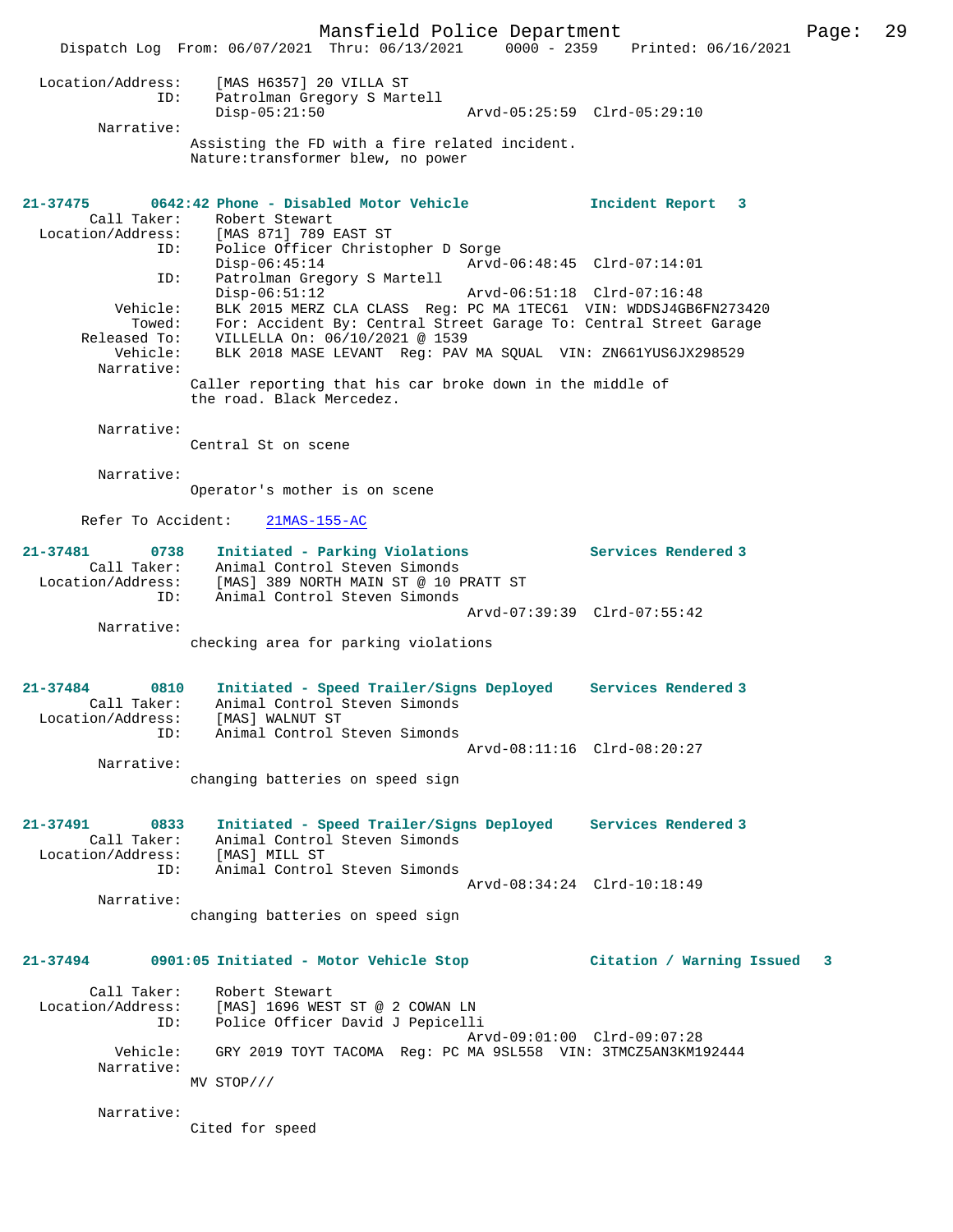**21-37496 0904:55 Walk-In - Follow up Investigation Arrest(s) Made 3**  Call Taker: Support Staff Matthew Todesco Location/Address: [MAS 65] 30 CHAUNCY ST ID: Sergeant Robert S Pierce Disp-09:08:49 Arvd-09:22:55 Clrd-10:27:17 ID: Police Officer Andrew J Kelley<br>Disp-09:08:58 Disp-09:08:58 Arvd-09:22:58 Clrd-10:08:43 Narrative: Male party into speak with an officer in regards to a incident last night. Refer To Arrest: 21MAS-213-AR Arrest: VELASQUEZ, LUIS FILIPE III Address: 86 SOUTH ST MANSFIELD, MA Age: 18<br>Charges: LEA LEAVE SCENE OF PROPERTY DAMAGE NEGLIGENT OPERATION OF MOTOR VEHICLE THREAT TO COMMIT CRIME A&B WITH DANGEROUS WEAPON A&B WITH DANGEROUS WEAPON A&B WITH DANGEROUS WEAPON A&B WITH DANGEROUS WEAPON A&B ON INTIMATE PARTNER MOTOR VEH, MALICIOUS DAMAGE TO c266 §28(a) **21-37503 0944:30 Initiated - Motor Vehicle Stop Citation / Warning Issued 3** Call Taker: Kieran M Ruth Vicinity of: [MAS] 792 WEST ST ID: Police Officer David J Pepicelli Arvd-09:44:00 Clrd-09:51:00 Vehicle: GRY 2018 FORD EXPLOR Reg: PC MA 747XX2 VIN: 1FM5K8F86JGB33474 Narrative: MV stop Narrative: Cited for speed **21-37510 1022 Initiated - Parking Violations Services Rendered 3**  Call Taker: Animal Control Steven Simonds Location/Address: [MAS] 242 NORTH MAIN ST @ 16 OLD COLONY WAY ID: Animal Control Steven Simonds Arvd-10:23:17 Clrd-12:34:36 Narrative: checking area for parking violations **21-37511 1022:17 Phone - Assist Other Agency Spoken To 3**  Call Taker: Kieran M Ruth<br>Location/Address: [MAS] 61 OAKL [MAS] 61 OAKLAND ST Apt. #2 ID: Police Officer Andrew J Kelley<br>Disp-10:24:50 Disp-10:24:50 Arvd-10:26:42 Clrd-10:31:06 Narrative: Make notification for NAPD regarding a vehicle left on a property in their town Narrative: Party spoken with and the vehilce will be removed **21-37513 1026:15 Initiated - Motor Vehicle Stop Citation / Warning Issued 3** Call Taker: Kieran M Ruth Location/Address: [MAS] 110 GILBERT ST @ 363 BALCOM ST ID: Police Officer David J Pepicelli Arvd-10:26:00 Clrd-10:30:41 Vehicle: WHI 2019 VOLK ATLAS Reg: PC MA 1WVB45 VIN: 1V2UR2CA4KC579243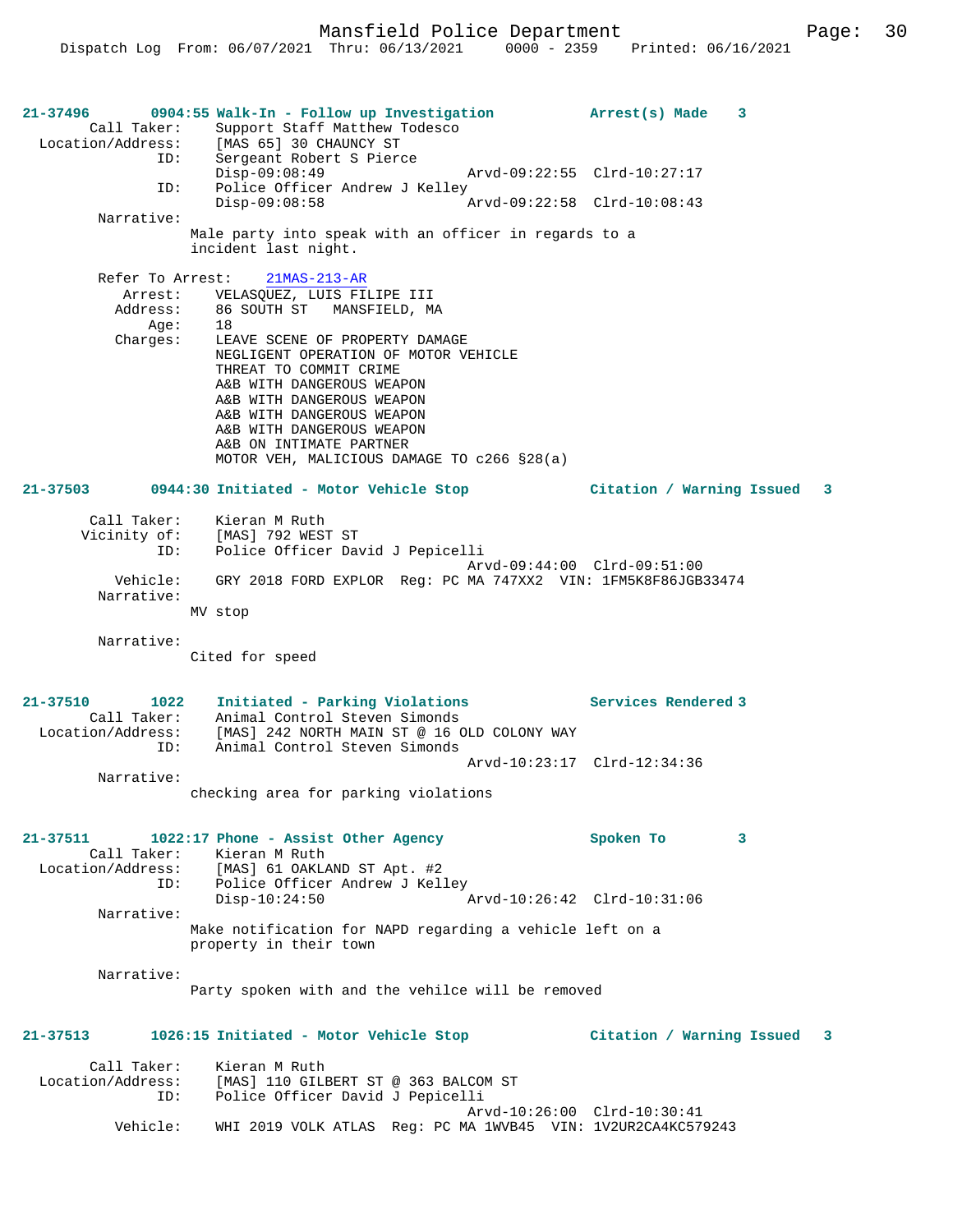|                                                         | Mansfield Police Department<br>$0000 - 2359$<br>Dispatch Log From: 06/07/2021 Thru: 06/13/2021                                                                                                      | Printed: 06/16/2021                                | Page: | 31 |
|---------------------------------------------------------|-----------------------------------------------------------------------------------------------------------------------------------------------------------------------------------------------------|----------------------------------------------------|-------|----|
| Narrative:                                              | MV stop                                                                                                                                                                                             |                                                    |       |    |
| Narrative:                                              | Cited for speed                                                                                                                                                                                     |                                                    |       |    |
| $21 - 37521$<br>Call Taker:<br>Location/Address:<br>ID: | 1052:57 Walk-In - Assist Citizen - P S A<br>Support Staff Matthew Todesco<br>[MAS] 101 FRANCIS AVE<br>Police Officer Nicole M Boldrighini                                                           | Services Rendered 3                                |       |    |
| Narrative:                                              | $Disp-10:54:37$<br>RP into the station to speak with an officer in regards to<br>getting his belongings as there is an order involved with<br>his roommate, Ofc Bolderghini into speak with the RP. | Arvd-10:58:40 Clrd-11:12:51                        |       |    |
| $21 - 37528$<br>Call Taker:<br>Location/Address:<br>ID: | 1114:21 Walk-In - Fraud or Identity Theft<br>Support Staff Matthew Todesco<br>[MAS H5430] 476 FRANKLIN ST<br>Police Officer Nicole M Boldrighini                                                    | Incident Report 1<br>Arvd-11:27:39 Clrd-11:34:21   |       |    |
| Narrative:                                              | $Disp-11:18:20$<br>RP into the station to report some one has been using her<br>social security number, Ofc Bolderghini into speak with the<br>RP.                                                  |                                                    |       |    |
| Refer To Incident:                                      | $21MAS-595-OF$                                                                                                                                                                                      |                                                    |       |    |
| $21 - 37539$                                            | 1210:00 Initiated - Motor Vehicle Stop                                                                                                                                                              | Citation / Warning Issued                          | 3     |    |
| Call Taker:<br>Location/Address:<br>ID:                 | Kieran M Ruth<br>[MAS 1002] 250 EAST ST<br>Police Officer Nicole M Boldrighini                                                                                                                      | Arvd-12:10:00 Clrd-12:12:22                        |       |    |
| Vehicle:<br>Narrative:                                  | BLK 2020 CHEV UT EQUINO Reg: PC MA 2FHD70 VIN: 3GNAXUEV8LL311850<br>MV stop                                                                                                                         |                                                    |       |    |
| Narrative:                                              | Cited for speed and failure to inspect                                                                                                                                                              |                                                    |       |    |
| 21-37545                                                | 1234:48 Initiated - Building - Property Check Building Checked / Secured 3                                                                                                                          |                                                    |       |    |
| ID:                                                     | Call Taker: Kieran M Ruth<br>Location/Address: [MAS 840] 280 SCHOOL ST<br>Police Officer David J Pepicelli                                                                                          | Arvd-12:34:00 Clrd-12:52:01                        |       |    |
| Narrative:                                              | Checking the area.                                                                                                                                                                                  |                                                    |       |    |
| $21 - 37546$<br>1237<br>Call Taker:<br>ID:              | Initiated - Parking Violations<br>Animal Control Steven Simonds<br>Location/Address: [MAS] 255 NORTH MAIN ST @ 8 COTTAGE ST<br>Animal Control Steven Simonds                                        | Services Rendered 3<br>Arvd-12:37:37 Clrd-12:58:27 |       |    |
| Narrative:                                              | checking area for parking violations                                                                                                                                                                |                                                    |       |    |
| Narrative:                                              | tagged MA 458SOY on south main by town hall for restrictive<br>parking                                                                                                                              |                                                    |       |    |
| $21 - 37548$                                            | 1247:08 Initiated - Building - Property Check Building Checked / Secured 3                                                                                                                          |                                                    |       |    |
| Call Taker:                                             | Kieran M Ruth                                                                                                                                                                                       |                                                    |       |    |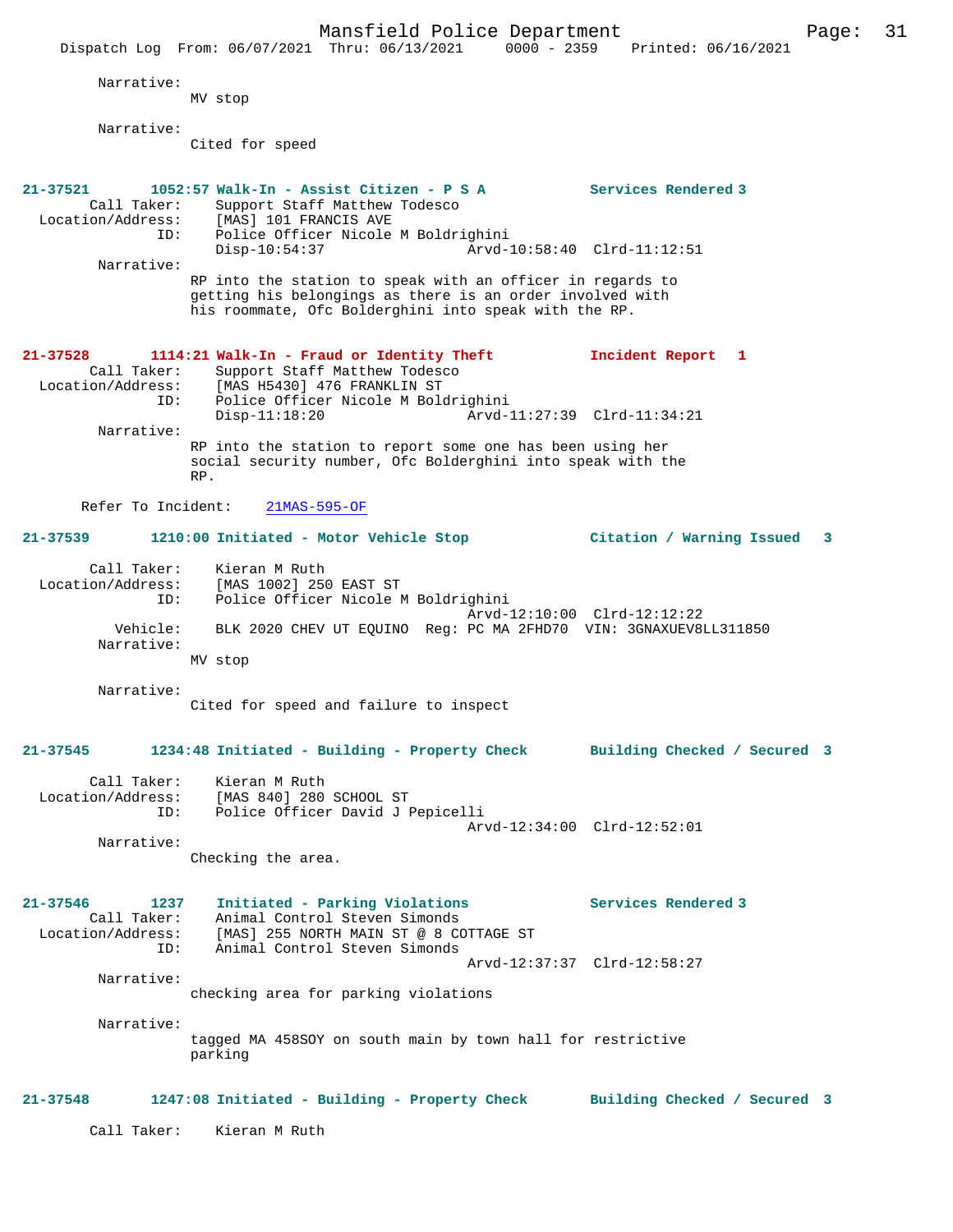|                                                                             | Mansfield Police Department<br>Dispatch Log From: 06/07/2021 Thru: 06/13/2021 0000 - 2359 Printed: 06/16/2021        |                             | Page: | 32 |
|-----------------------------------------------------------------------------|----------------------------------------------------------------------------------------------------------------------|-----------------------------|-------|----|
|                                                                             | Location/Address: [MAS] 4 ERICK RD @ 15 BONNEY LN<br>ID: Police Officer Nicole M Boldrighini                         | Arvd-12:47:00 Clrd-12:57:20 |       |    |
| Narrative:                                                                  | Checking the area.                                                                                                   |                             |       |    |
|                                                                             | 21-37549 1252:10 Initiated - Motor Vehicle Stop [121-37549   21-37549   21-37549   21-37549   21-37549   21-3        |                             |       |    |
| Call Taker:                                                                 | Kieran M Ruth<br>Call Taker: Kieran M Ruth<br>Vicinity of: [MAS] 600 WEST ST<br>ID: Police Officer David J Pepicelli | Arvd-12:52:00 Clrd-12:58:59 |       |    |
| Narrative:                                                                  | Vehicle: GRY 2019 HIGHLA Reg: PC MA 2487XY VIN: 5TDJZRFH5KS596217                                                    |                             |       |    |
| Narrative:                                                                  | MV stop                                                                                                              |                             |       |    |
|                                                                             | Cited for speed                                                                                                      |                             |       |    |
|                                                                             | 21-37550 1300:38 Initiated - Motor Vehicle Stop Citation / Warning Issued 3                                          |                             |       |    |
| ID:                                                                         | Call Taker: Kieran M Ruth<br>Vicinity of: [MAS] 600 WEST ST<br>Police Officer David J Pepicelli                      | Arvd-13:00:00 Clrd-13:06:44 |       |    |
| Vehicle:<br>Narrative:                                                      | BLU 2019 TOYT UT RAV4 Reg: PC MA 9NL737 VIN: JTMEWRFV0KJ018569                                                       |                             |       |    |
|                                                                             | MV stop                                                                                                              |                             |       |    |
|                                                                             | 21-37553 1309:43 Initiated - Building - Property Check Building Checked / Secured 3                                  |                             |       |    |
| ID:                                                                         | Call Taker: Kieran M Ruth<br>Location/Address: [MAS 982] 111 HOPE ST<br>Police Officer Andrew J Kelley               |                             |       |    |
| Narrative:                                                                  |                                                                                                                      | Arvd-13:09:00 Clrd-13:25:45 |       |    |
|                                                                             | Checking the area.                                                                                                   |                             |       |    |
| $21 - 37555$                                                                | 1314:55 Initiated - Motor Vehicle Stop                                                                               | Citation / Warning Issued 3 |       |    |
| Call Taker:<br>Call Taker: Kieran M Ruth<br>Location/Address: [MAS] OTIS ST | Kieran M Ruth<br>ID: Police Officer David J Pepicelli                                                                |                             |       |    |
| Vehicle:<br>Narrative:                                                      | WHI 2014 FORD EDGE Reg: PC MA 6FG523 VIN: 2FMDK4JCXEBB33605                                                          | Arvd-13:14:00 Clrd-13:20:31 |       |    |
|                                                                             | MV stop                                                                                                              |                             |       |    |
| Narrative:                                                                  | Cited for speed                                                                                                      |                             |       |    |
|                                                                             | 21-37556 1322:18 Initiated - Motor Vehicle Stop                                                                      | Citation / Warning Issued 3 |       |    |
| Call Taker:<br>ID:                                                          | Kieran M Ruth<br>Location/Address: [MAS] 79 NORTH MAIN ST @ 14 COURT ST<br>Sergeant Robert S Pierce                  | Arvd-13:22:00 Clrd-13:28:19 |       |    |
| Vehicle:<br>Narrative:                                                      | BLK 2009 HYUN SONATA Req: PC MA 27D170 VIN: 5NPEU46F59H455651                                                        |                             |       |    |
|                                                                             | MV stop                                                                                                              |                             |       |    |
| Narrative:                                                                  | Cited for speed                                                                                                      |                             |       |    |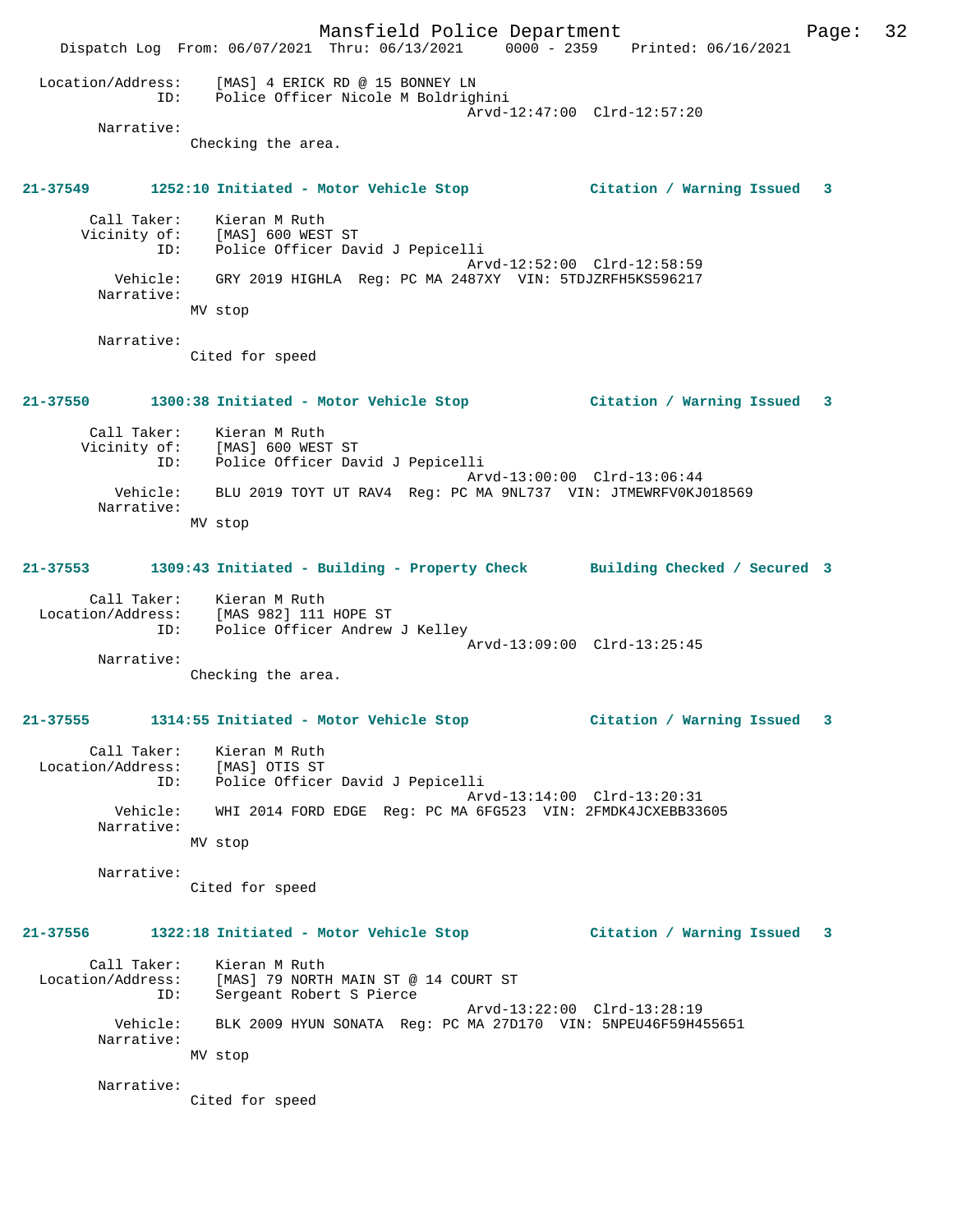|                                                       | Mansfield Police Department<br>Dispatch Log From: 06/07/2021 Thru: 06/13/2021 0000 - 2359 Printed: 06/16/2021                |                                | 33<br>Page: |
|-------------------------------------------------------|------------------------------------------------------------------------------------------------------------------------------|--------------------------------|-------------|
|                                                       | 21-37557 1328:43 Initiated - Building - Property Check Building Checked / Secured 3                                          |                                |             |
| ID:<br>Narrative:                                     | Call Taker: Kieran M Ruth<br>Location/Address: [MAS 1027] 27 EAST ST<br>Police Officer Andrew J Kelley<br>Checking the area. | Arvd-13:28:00 Clrd-13:56:55    |             |
|                                                       |                                                                                                                              |                                |             |
|                                                       | 21-37564 1357:03 Initiated - Building - Property Check Building Checked / Secured 3<br>Call Taker: Kieran M Ruth             |                                |             |
|                                                       | Location/Address: [MAS] PARK ROW<br>ID: Police Officer Andrew J Kelley                                                       | Arvd-13:57:00 Clrd-14:00:09    |             |
| Narrative:                                            | Checking the area.                                                                                                           |                                |             |
|                                                       | 21-37565 1400:14 Initiated - Building - Property Check Building Checked / Secured 3                                          |                                |             |
|                                                       | Call Taker: Kieran M Ruth<br>Location/Address: [MAS 934] 40 RUMFORD AVE<br>ID: Police Officer Andrew J Kelley                | Arvd-14:00:00 Clrd-14:02:59    |             |
| Narrative:                                            | Checking the area.                                                                                                           |                                |             |
|                                                       | 21-37567 1403:07 Initiated - Building - Property Check Building Checked / Secured 3                                          |                                |             |
|                                                       | Call Taker: Kieran M Ruth<br>Location/Address: [MAS] NORTH MAIN ST<br>ID: Police Officer Andrew J Kelley                     | Arvd-14:03:00 Clrd-14:14:38    |             |
| Narrative:                                            | Checking the area.                                                                                                           |                                |             |
|                                                       | 21-37570 1418:47 Initiated - Building - Property Check Building Checked / Secured 3                                          |                                |             |
| Location/Address:<br>ID:                              | Call Taker: Kieran M Ruth<br>[MAS 417] 9 FRANCIS AVE<br>Police Officer Nicole M Boldrighini                                  | Arvd-14:18:00 Clrd-14:27:43    |             |
| Narrative:                                            | Checking the area.                                                                                                           |                                |             |
| $21 - 37573$                                          | 1442:03 Initiated - Building - Property Check                                                                                | Building Checked / Secured 3   |             |
| Call Taker:<br>Location/Address:<br>ID:               | Kieran M Ruth<br>[MAS 281A] 1 CROCKER ST<br>Police Officer Andrew J Kelley                                                   | Arvd-14:42:00 Clrd-15:00:49    |             |
| Narrative:                                            | Checking the area.                                                                                                           |                                |             |
| 21-37588<br>$\overline{a}$                            | 1635:06 Phone - 911 Hang-ups & Verifications                                                                                 | Confirmed misdial/Accdntl Call |             |
| Call Taker:<br>Location/Address:<br>ID:<br>Narrative: | William Casey<br>[MAS H4441] 18 SHEA CIR<br>Police Officer Danielle C Titus<br>$Disp-16:41:27$                               | Arvd-16:56:58 Clrd-16:58:41    |             |
|                                                       | Checking on a 911 hang up.<br>Contact made?: yes<br>Cellphone? $(y/n):yes$                                                   |                                |             |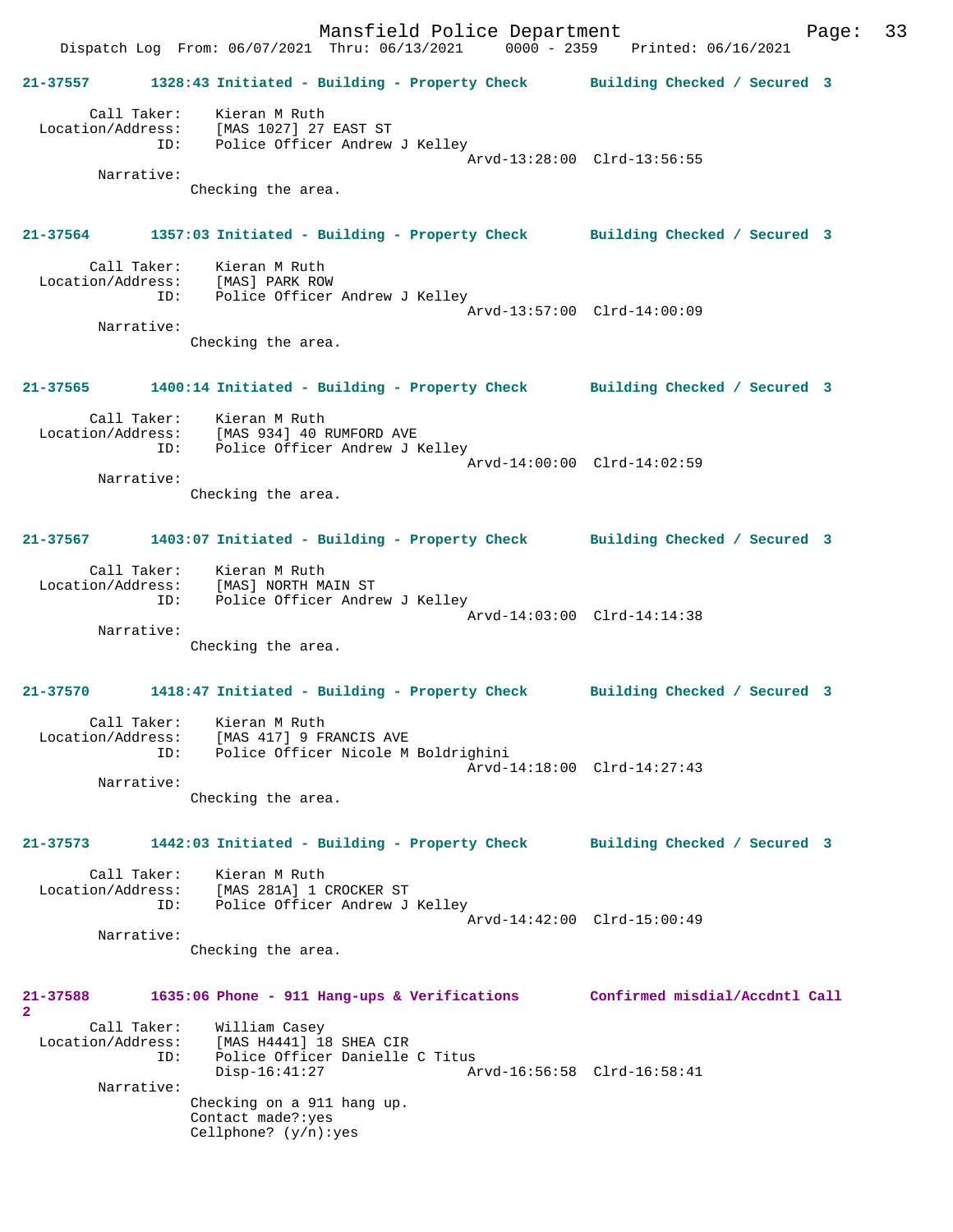Mansfield Police Department Fage: 34

Uncertainty radius:

| 21-37591<br>Call Taker:<br>ID:          | 1644:31 Walk-In - Child Safety Seat Program<br>Support Staff Matthew Gately<br>Location/Address: [MAS 451B] 500 EAST ST<br>Police Officer Andrew J Kelley | Services Rendered 3           |
|-----------------------------------------|-----------------------------------------------------------------------------------------------------------------------------------------------------------|-------------------------------|
| Narrative:                              | Disp-16:46:42                                                                                                                                             | Arvd-16:46:47 Clrd-17:12:51   |
|                                         | Walk in came into the station for a car seat installation.                                                                                                |                               |
| 21-37595<br>Call Taker:                 | 1705:21 911 - Motor Veh Acc - Hit & Run<br>Nicole Boyer<br>Location/Address: [MAS] 90 COPELAND DR<br>ID: Police Officer Jay J                             | Incident Report 1             |
| ID:                                     | Police Officer Jay J Sparrow<br>$Disp-17:07:00$<br>Police Officer William C Trudell                                                                       | Arvd-17:14:43 Clrd-17:35:16   |
| Vehicle:<br>Narrative:                  | $Disp-17:07:12$<br>BRO 2013 NISS ALTIMA Reg: PAR MA R8512 VIN: 1N4AL3AP4DN545741                                                                          | Arvd-17:13:50 Clrd-17:35:16   |
|                                         | Red and white motorcycle side swiped vehicle, then went east<br>on 106, toward Mansfield center.                                                          |                               |
| Narrative:                              | CP will be in the parking lot of Honey Dew. Witness on scene<br>with CP at this time.                                                                     |                               |
| Refer To Incident:                      | $21MAS-596-OF$                                                                                                                                            |                               |
| 21-37596                                | 1707:36 Phone - Erratic Oper MV / Road Rage Gone on Arrival 3<br>Call Taker: Jarred Kohler<br>Location/Address: [MAS] RTE 140 SB                          |                               |
| ID:                                     | Sergeant Thomas R Connor<br>$Disp-17:09:31$                                                                                                               | Arvd-17:21:02 Clrd-17:24:32   |
| Narrative:                              | caller reporting a Dodge Neon with partial plate 908XN all<br>over the roadway                                                                            |                               |
| 21-37606                                |                                                                                                                                                           |                               |
| Call Taker:<br>Location/Address:<br>ID: | Kieran M Ruth<br>[MAS] 1107 SCHOOL ST @ 229 OLD ELM ST<br>Police Officer Andrew J Kelley                                                                  | Arvd-18:05:00 Clrd-18:10:42   |
| Vehicle:<br>Narrative:                  | BRO 2018 RDX Reg: RI XM939 VIN: 5J8TB4H31JL003018                                                                                                         |                               |
|                                         | MV stop                                                                                                                                                   |                               |
| Narrative:                              | Cited for speed                                                                                                                                           |                               |
| 21-37616                                | 1856:21 911 - Assist Other Agency                                                                                                                         | Referred to Other Agency<br>3 |
| Call Taker:<br>Location/Address:<br>ID: | TARA LAKO<br>[MAS] STEARNS AVE<br>Police Officer Andrew J Kelley                                                                                          |                               |
| ID:                                     | $Disp-18:57:00$<br>Police Officer Danielle C Titus                                                                                                        | $Clrd-19:02:59$               |
| ID:                                     | $Disp-18:57:17$<br>Sergeant Thomas R Connor                                                                                                               | Arvd-19:00:23 Clrd-19:03:01   |
| Narrative:                              | $Disp-18:57:22$                                                                                                                                           | $Clrd-19:02:56$               |
|                                         | Easton PD is looking for a juvenile who left the residence<br>at their 187 Chestnut St.                                                                   |                               |
| Narrative:                              | Description is as follows:                                                                                                                                |                               |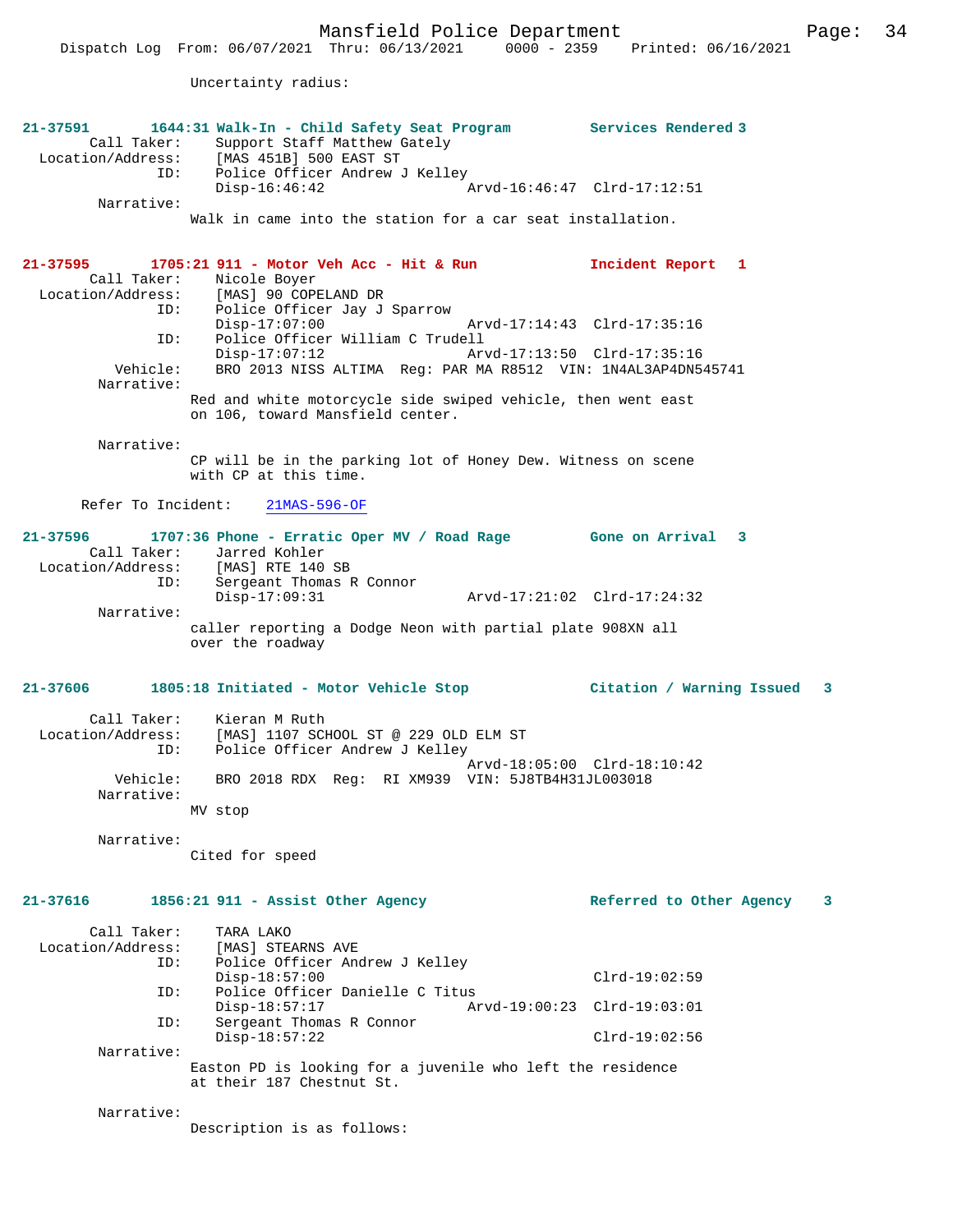Mansfield Police Department Page: 35 Dispatch Log From: 06/07/2021 Thru: 06/13/2021 0000 - 2359 lsw blue shirt PJ bottoms green 12yr male blonde hair 20 min.ago OCD child unk location or direction non verbal party may have a cell phone possibly left out the side gate Narrative: Per Easton PD, they located the male in their town. **21-37617 1900:09 Initiated - Disabled Motor Vehicle Services Rendered 3**  Call Taker: TARA LAKO<br>Location/Address: [MAS] 800 Location/Address: [MAS] 800 SOUTH MAIN ST ID: Police Officer William C Trudell Arvd-19:00:00 Clrd-19:11:33 Vehicle: RED 2018 BUIC UT ENCORE Reg: PC MA 2FWE35 VIN: KL4CJASB3JB561131 Narrative: Ofc Trudell off with a DMV with a flat tire Narrative: Ofc Trudell reports the operator has AAA on the way. Ofc Trudell will be standing by with lights until the tire is changed due to location of the vehicle. Narrative: Ofc Trudell reports the tire has been changed and the vehicle is on its way **21-37626 1955 Initiated - Building - Property Check Building Checked / Secured 3** Call Taker: Police Officer Andrew J Kelley Location/Address: [MAS 451] 500 EAST ST Police Officer Andrew J Kelley Arvd-19:56:16 Clrd-20:03:00 Narrative: Checking the area. **21-37627 2001:23 911 - 911 Hang-ups & Verifications Confirmed misdial/Accdntl Call 2**  Call Taker: MATTHEW BOMES Location/Address: [MAS 438L] 27 EAST ST Apt. #11<br>ID: Police Officer Jav J Sparrow Police Officer Jay J Sparrow<br>Disp-20:03:20 Disp-20:03:20 Arvd-20:07:21 Clrd-20:10:21 Narrative: Checking on a 911 hang up. Contact made?:yes Cellphone? (y/n): yes Uncertainty radius: spoke with Kerri trying to face time on her phone **21-37632 2031:37 Initiated - Community Policing Services Rendered 3**  Call Taker: TARA LAKO<br>Location/Address: [MAS 417] ess: [MAS 417] 9 FRANCIS AVE<br>ID: Police Officer Andrew J Police Officer Andrew J Kelley Arvd-20:31:00 Clrd-20:41:50 **21-37633 2035:35 Initiated - Building - Property Check Building Checked / Secured 3** Call Taker: TARA LAKO<br>Location/Address: [MAS 840] [MAS 840] 280 SCHOOL ST ID: Police Officer William C Trudell Arvd-20:35:00 Clrd-20:37:00<br>ID: Police Officer William C Trudell Police Officer William C Trudell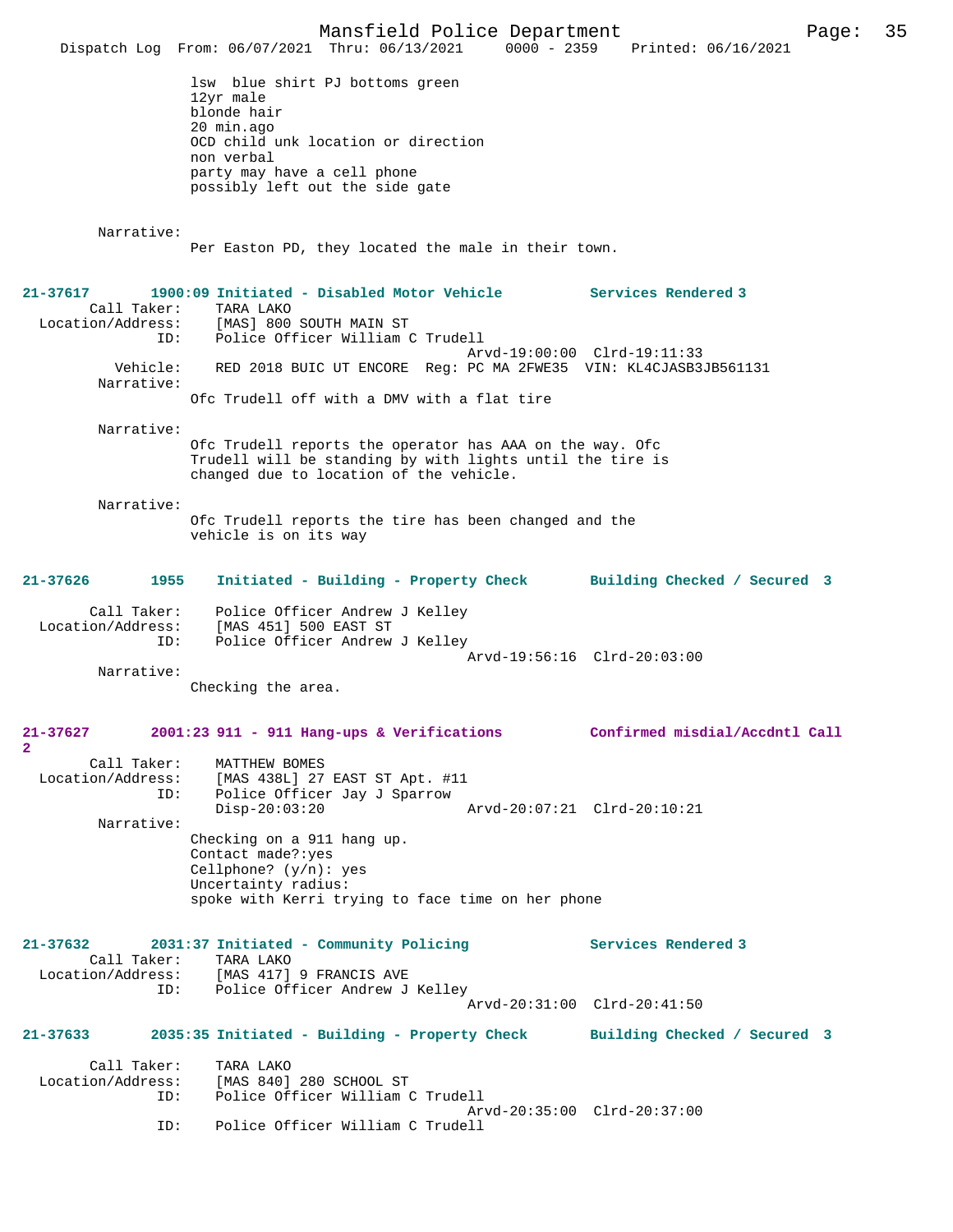Mansfield Police Department Page: 36 Dispatch Log From: 06/07/2021 Thru: 06/13/2021 0000 - 2359 Printed: 06/16/2021 Disp-20:49:27 Arvd-20:49:47 Clrd-20:56:11 Narrative: Checking the area. **21-37634 2037:49 Initiated - Motor Vehicle Stop Citation / Warning Issued 3** Call Taker: TARA LAKO Location/Address: [MAS] 90 NORFOLK ST @ 200 RTE 140 NB ID: Police Officer William C Trudell Arvd-20:37:00 Clrd-20:49:27 Vehicle: BLU 2018 VOLK JETTA Reg: PC MA 2ABW94 VIN: 3VWDB7AJ0JM259336 Narrative: Citation issued for failure to stop at red light and improper use of electronic device. **21-37637 2040:16 Initiated - Building - Property Check Building Checked / Secured 3** Call Taker: TARA LAKO Location/Address: [MAS] 4 ERICK RD @ 15 BONNEY LN ID: Police Officer Danielle C Titus Arvd-20:40:00 Clrd-20:52:28 Narrative: Checking the area. **21-37639 2057:17 Initiated - Building - Property Check Building Checked / Secured 3** Call Taker: TARA LAKO Location/Address: [MAS 1030] 245 BRANCH ST ID: Police Officer Andrew J Kelley Arvd-20:57:00 Clrd-21:05:56 Narrative: Checking the area. **21-37642 2100:39 Phone - Suspicious Actv / Persn / Veh Unfounded/Unverifed 2** Call Taker: MATTHEW BOMES<br>Vicinity of: [MAS] SOUTH M Of: [MAS] SOUTH MAIN ST<br>ID: Police Officer Jav J Police Officer Jay J Sparrow<br>Disp-21:05:22 Disp-21:05:22 Arvd-21:07:16 Clrd-21:15:37 ID: Police Officer Andrew J Kelley<br>Disp-21:06:05 Arvd-21:07:13 Clrd-21:15:51 ID: Police Officer William C Trudell Disp-21:06:10 Arvd-21:13:02 Clrd-21:15:54 Narrative: female party screaming in the area. LSW dark shirt on foot 30~ female Narrative: Ofc Sparrow reports officers checked the area, unfounded. Ofc Kelley spoke with the RP who saw the female on her phone and then went inside into an unknown building. **21-37644 2128:40 Initiated - Building - Property Check Building Checked / Secured 3** Call Taker: TARA LAKO Location/Address: [MAS 927] 50 PLYMOUTH ST ID: Police Officer William C Trudell Arvd-21:28:00 Clrd-21:32:59 Narrative: Checking the area. **21-37649 2205:51 Phone - Noise Complaint Spoken To 2**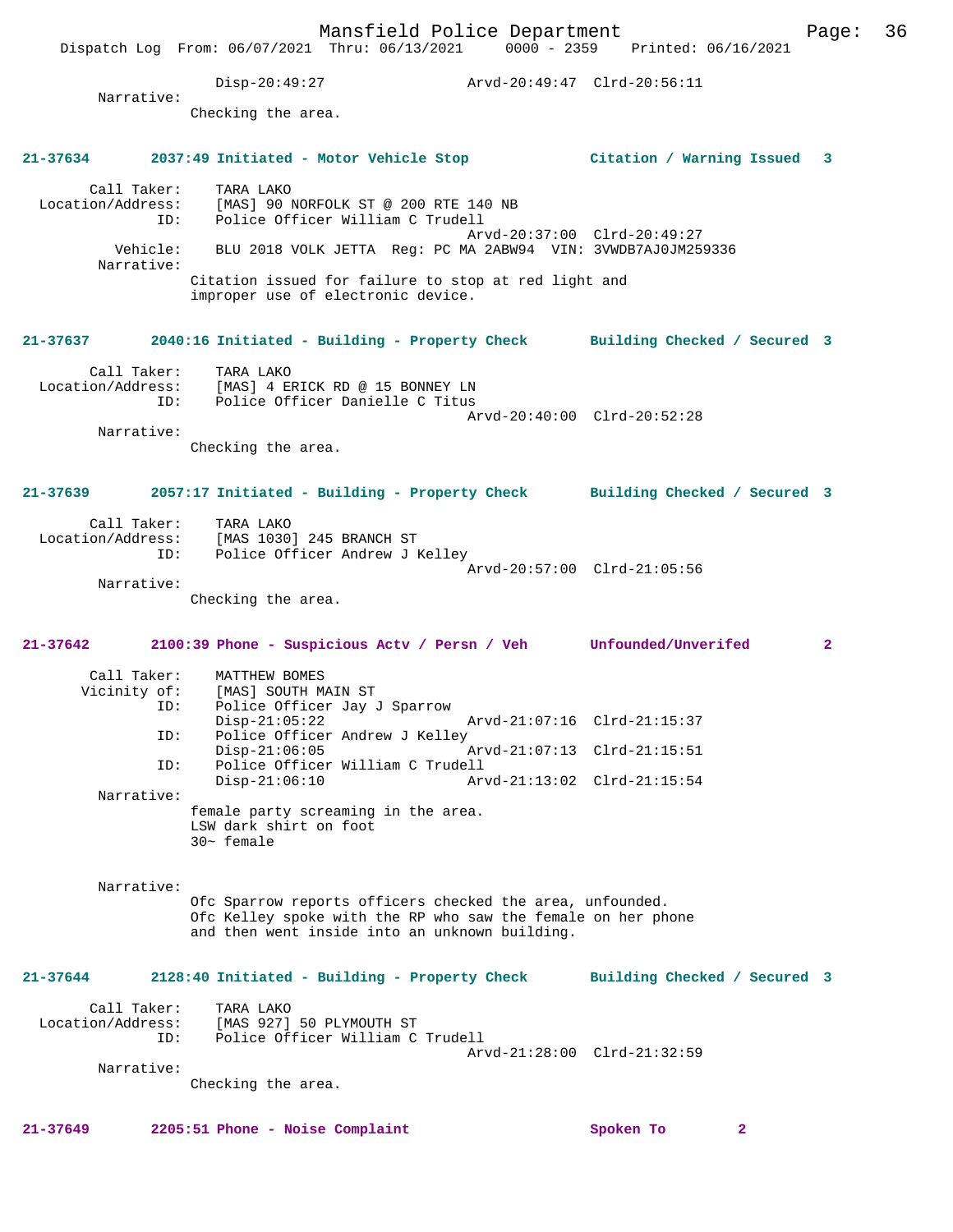Mansfield Police Department Page: 37

|                   | Dispatch Log From: 06/07/2021 Thru: 06/13/2021 | $0000 - 2359$               | Printed: 06/16/2021 |  |
|-------------------|------------------------------------------------|-----------------------------|---------------------|--|
| Call Taker:       | MATTHEW BOMES                                  |                             |                     |  |
| Location/Address: | [MAS] 393 NORTH MAIN ST Apt. #304              |                             |                     |  |
| ID:               | Police Officer Andrew J Kelley                 |                             |                     |  |
|                   | $Disp-22:11:05$                                |                             |                     |  |
| ID:               | Police Officer Danielle C Titus                |                             |                     |  |
|                   | $Disp-22:11:09$                                | Arvd-22:13:46 Clrd-22:20:45 |                     |  |

Narrative:

| 21-37650                                | 2220:30 911 - Suspicious Actv / Persn / Veh Unfounded/Unverifed                                                                                      |                              | $\overline{2}$ |
|-----------------------------------------|------------------------------------------------------------------------------------------------------------------------------------------------------|------------------------------|----------------|
| Call Taker:<br>Location/Address:<br>ID: | MATTHEW BOMES<br>[MAS] 152 CENTRAL ST<br>Police Officer Jay J Sparrow                                                                                |                              |                |
| ID:                                     | $Disp-22:22:15$<br>Police Officer Andrew J Kelley                                                                                                    | Arvd-22:24:47 Clrd-22:39:01  |                |
| ID:                                     | $Disp-22:22:18$<br>Police Officer William C Trudell                                                                                                  | Arvd-22:24:51 Clrd-22:39:02  |                |
| Vehicle:<br>Narrative:                  | $Disp-22:23:21$<br>RED 1998 CHEV GMT400 Req: PC MA 1FHX28 VIN: 2GCEK19R0W1158021                                                                     | Arvd-22:25:28 Clrd-22:39:04  |                |
|                                         | sp male white male blond hair party banging on the door<br>10min ago                                                                                 |                              |                |
| Narrative:                              |                                                                                                                                                      |                              |                |
|                                         | Ofc Sparrow reports speaking with the RP who did not get a<br>good look at the male or which direction he left, but<br>believes it was a white male. |                              |                |
|                                         | There are vehicles in the neighbor's driveway, unknown if<br>the male banging on the door went to the wrong house.                                   |                              |                |
| Narrative:                              |                                                                                                                                                      |                              |                |
|                                         | Ofc Kelley reports speaking with a male parked in a truck on<br>Avon St, stating he did not see anything.                                            |                              |                |
| Narrative:                              |                                                                                                                                                      |                              |                |
|                                         | Ofc Sparrow reports area checks negative at this time.                                                                                               |                              |                |
| 21-37652                                | 2221:43 Initiated - Building - Property Check Building Checked / Secured 3                                                                           |                              |                |
| Call Taker:                             | TARA LAKO                                                                                                                                            |                              |                |
| ID:                                     | Location/Address: [MAS 417] 9 FRANCIS AVE<br>Police Officer Danielle C Titus                                                                         |                              |                |
| Narrative:                              |                                                                                                                                                      | Arvd-22:21:00 Clrd-22:31:00  |                |
|                                         | Checking the area.                                                                                                                                   |                              |                |
| 21-37653                                | 2235:39 Initiated - Building - Property Check Building Checked / Secured 3                                                                           |                              |                |
| Call Taker:<br>Location/Address:        | TARA LAKO<br>[MAS 992] 660 EAST ST                                                                                                                   |                              |                |
| ID:                                     | Police Officer Danielle C Titus                                                                                                                      |                              |                |
| Narrative:                              |                                                                                                                                                      | Arvd-22:35:00 Clrd-22:44:04  |                |
|                                         | Checking the area.                                                                                                                                   |                              |                |
| 21-37658                                | 2315:19 Initiated - Building - Property Check                                                                                                        | Building Checked / Secured 3 |                |
| Call Taker:                             | TARA LAKO                                                                                                                                            |                              |                |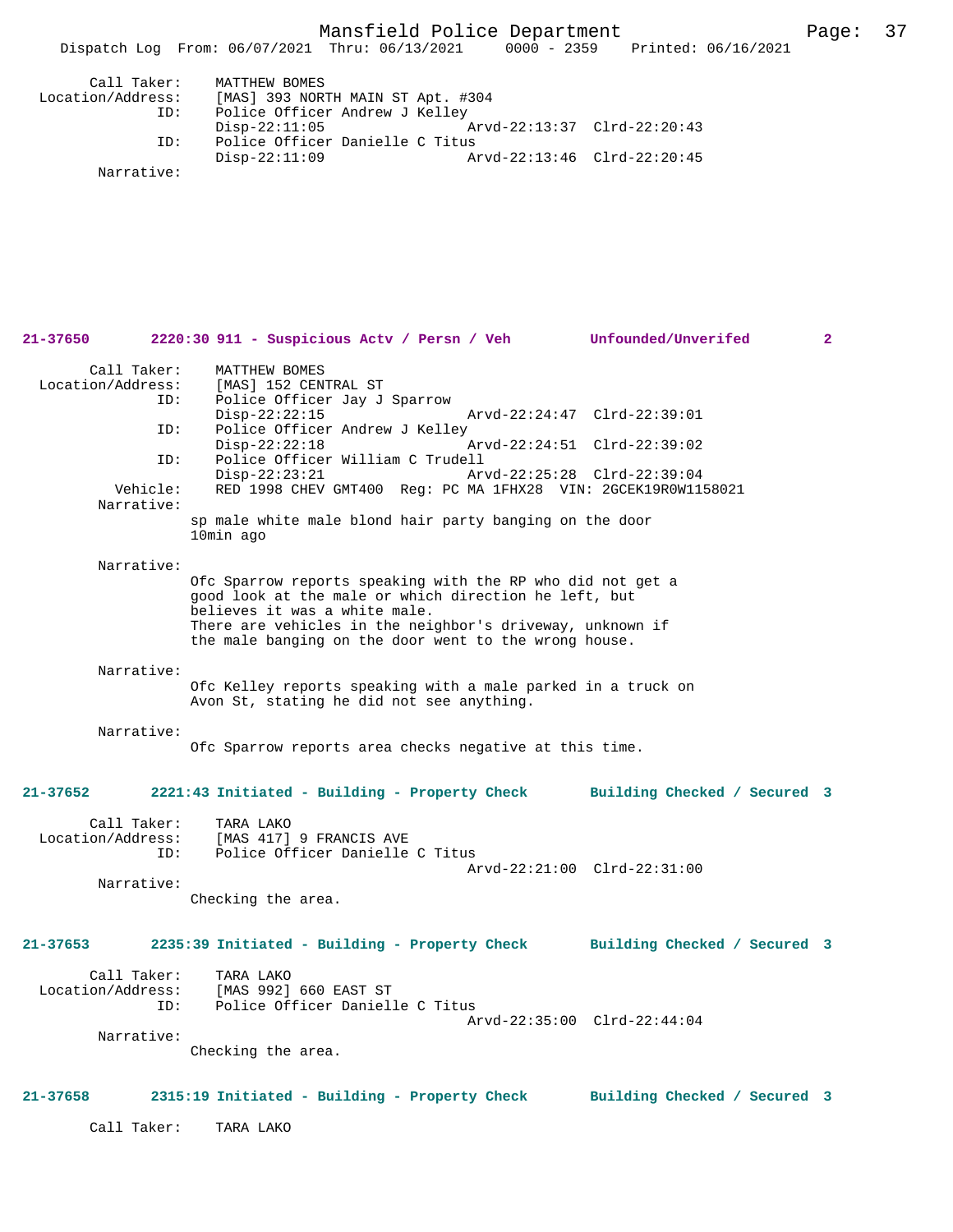Mansfield Police Department Page: 38 Dispatch Log From: 06/07/2021 Thru: 06/13/2021 0000 - 2359 Printed: 06/16/2021 Location/Address: [MAS 226E] 125 HIGH ST Apt. #1-4 ID: Police Officer Jay J Sparrow Arvd-23:15:00 Clrd-23:20:41 Narrative: Checking the area. **21-37663 2350:28 911 - Assist Other Agency Referred to Other Agency 3** Call Taker: TARA LAKO Location/Address: [MAS] 300 RTE 140 SB @ 375 WEST ST ID: Police Officer William C Trudell Disp-23:51:49 Clrd-23:58:07<br>ID: Police Officer Andrew J Kelley Police Officer Andrew J Kelley Disp-23:51:52 Clrd-23:58:11 Vehicle: GRN 2015 CHEV CRUZE Reg: PC MA 3BFL79 VIN: 1G1PE5SB8F7165315 Vehicle: BLU 2020 NISS UT MURANO Reg: PC MA 1JC988 VIN: 5N1AZ2AS8LN112781 Narrative: Received a 911 call from a male stating he was being followed in Foxboro in the area of Ocean State Job Lot . Caller then pulled over and is now following the male that was allegedly following him. Vehicles have crossed into Mansfield and are continuing on 140SB towards 495. Narrative: Caller has been advised to stop following the vehicle and he

was refusing to stop as he wanted to make sure the male was arrested this evening. Caller is now getting onto 495 and MSP has been advised.

## **For Date: 06/11/2021 - Friday**

| 21-37683          |     | 0113:55 Initiated - Building - Property Check |  |                             | Building Checked / Secured 3 |  |  |
|-------------------|-----|-----------------------------------------------|--|-----------------------------|------------------------------|--|--|
| Call Taker:       |     | TARA LAKO<br>[MAS 281A] 1 CROCKER ST          |  |                             |                              |  |  |
| Location/Address: | ID: | Patrolman Gregory S Martell                   |  |                             |                              |  |  |
|                   |     |                                               |  | Arvd-01:13:00 Clrd-01:17:45 |                              |  |  |
| Narrative:        |     |                                               |  |                             |                              |  |  |
|                   |     | Checking the area.                            |  |                             |                              |  |  |

#### **21-37689 0120:40 Initiated - Building - Property Check Building Checked / Secured 3**

| Call Taker:       | TARA LAKO                    |                             |  |
|-------------------|------------------------------|-----------------------------|--|
| Location/Address: | [MAS] 11 NORFOLK ST          |                             |  |
| TD:               | Police Officer Derek M Stark |                             |  |
|                   |                              | Arvd-01:20:00 Clrd-01:27:30 |  |
| Narrative:        |                              |                             |  |

Checking the area.

## **21-37697 0133:23 Initiated - Building - Property Check Building Checked / Secured 3**

| Call Taker:       | TARA LAKO                    |                             |  |
|-------------------|------------------------------|-----------------------------|--|
| Location/Address: | [MAS 1002] 250 EAST ST       |                             |  |
| ID:               | Police Officer Meghan Birnie |                             |  |
|                   |                              | Arvd-01:33:00 Clrd-01:41:50 |  |
| Narrative:        |                              |                             |  |

Checking the area.

### **21-37698 0135:08 Initiated - Building - Property Check Building Checked / Secured 3**

| Call Taker:       | TARA LAKO                    |  |  |  |  |  |
|-------------------|------------------------------|--|--|--|--|--|
| Location/Address: | [MAS 411] 60 FORBES BLVD     |  |  |  |  |  |
|                   | Police Officer Derek M Stark |  |  |  |  |  |
|                   |                              |  |  |  |  |  |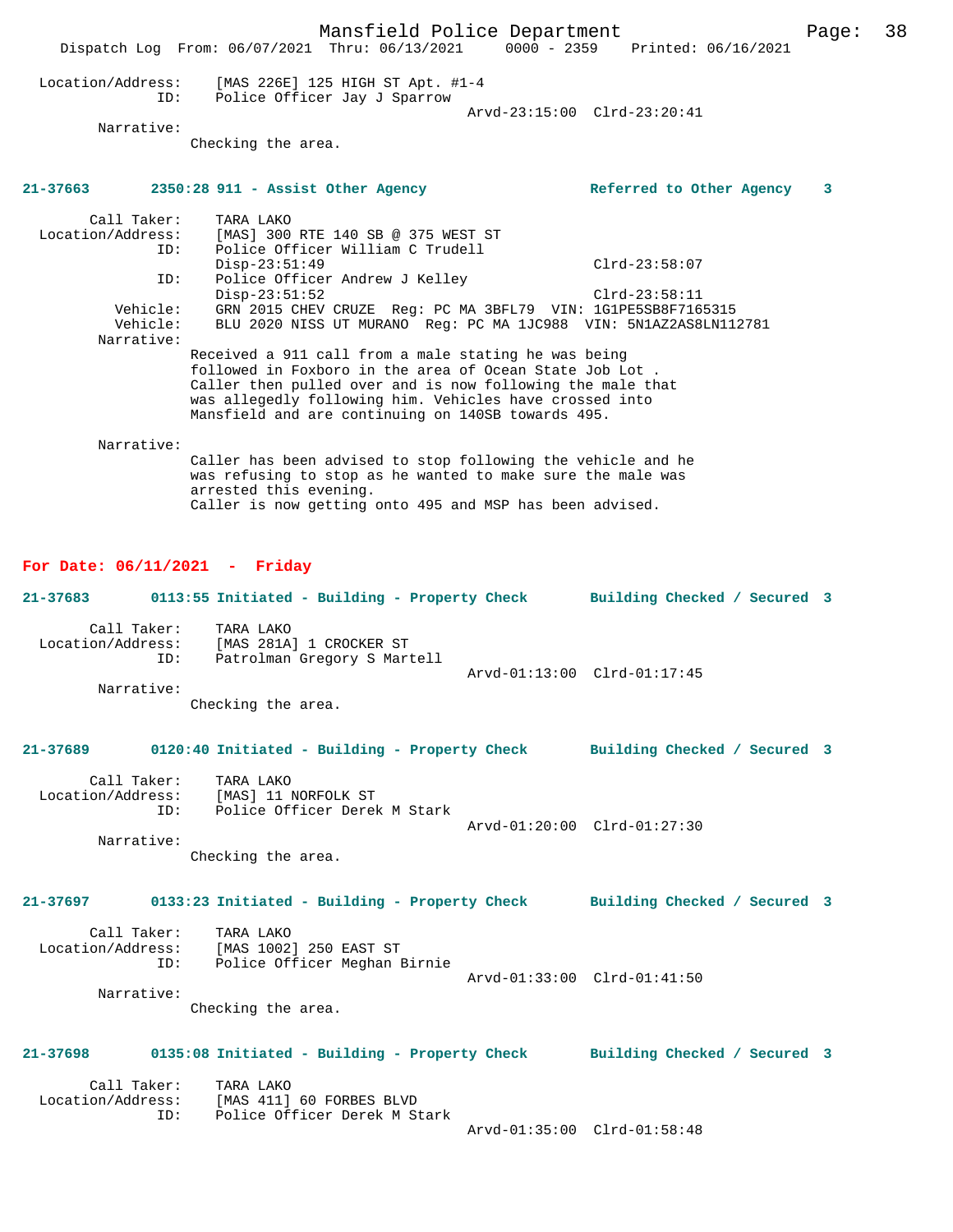Mansfield Police Department Page: 39 Dispatch Log From: 06/07/2021 Thru: 06/13/2021 0000 - 2359 Printed: 06/16/2021 Narrative: Checking the area. **21-37703 0207:05 Initiated - Building - Property Check Building Checked / Secured 3** Call Taker: TARA LAKO Location/Address: [MAS 322] 31 HAMPSHIRE ST ID: Police Officer Derek M Stark Arvd-02:07:00 Clrd-02:11:19 Narrative: Checking the area. **21-37704 0212:02 Initiated - Building - Property Check Building Checked / Secured 3** Call Taker: TARA LAKO Location/Address: [MAS 982] 111 HOPE ST ID: Police Officer Meghan Birnie Arvd-02:12:00 Clrd-02:17:51 Narrative: Checking the area. **21-37707 0218:01 Initiated - Building - Property Check Building Checked / Secured 3** Call Taker: TARA LAKO Location/Address: [MAS 170] 255 HOPE ST ID: Police Officer Meghan Birnie Arvd-02:18:00 Clrd-02:26:39 Narrative: Checking the area. **21-37708 0221:58 Initiated - Building - Property Check Building Checked / Secured 3** Call Taker: TARA LAKO Location/Address: [MAS] OAK ST ID: Police Officer Derek M Stark Arvd-02:21:00 Clrd-02:26:47 Narrative: Checking the area. **21-37710 0229:28 Initiated - Building - Property Check Building Checked / Secured 3** Call Taker: TARA LAKO Location/Address: [MAS] 4 ERICK RD @ 15 BONNEY LN ID: Police Officer Meghan Birnie Arvd-02:29:00 Clrd-02:39:37 Narrative: Checking the area. **21-37711 0231:46 Initiated - Building - Property Check Building Checked / Secured 3** Call Taker: TARA LAKO Location/Address: [MAS 840] 280 SCHOOL ST ID: Police Officer Derek M Stark Arvd-02:31:00 Clrd-02:46:22 Narrative: Checking the area. **21-37712 0232:58 Initiated - Building - Property Check Building Checked / Secured 3** Call Taker: TARA LAKO Location/Address: [MAS 829] 515 SOUTH MAIN ST ID: Patrolman Gregory S Martell Arvd-02:32:00 Clrd-02:35:41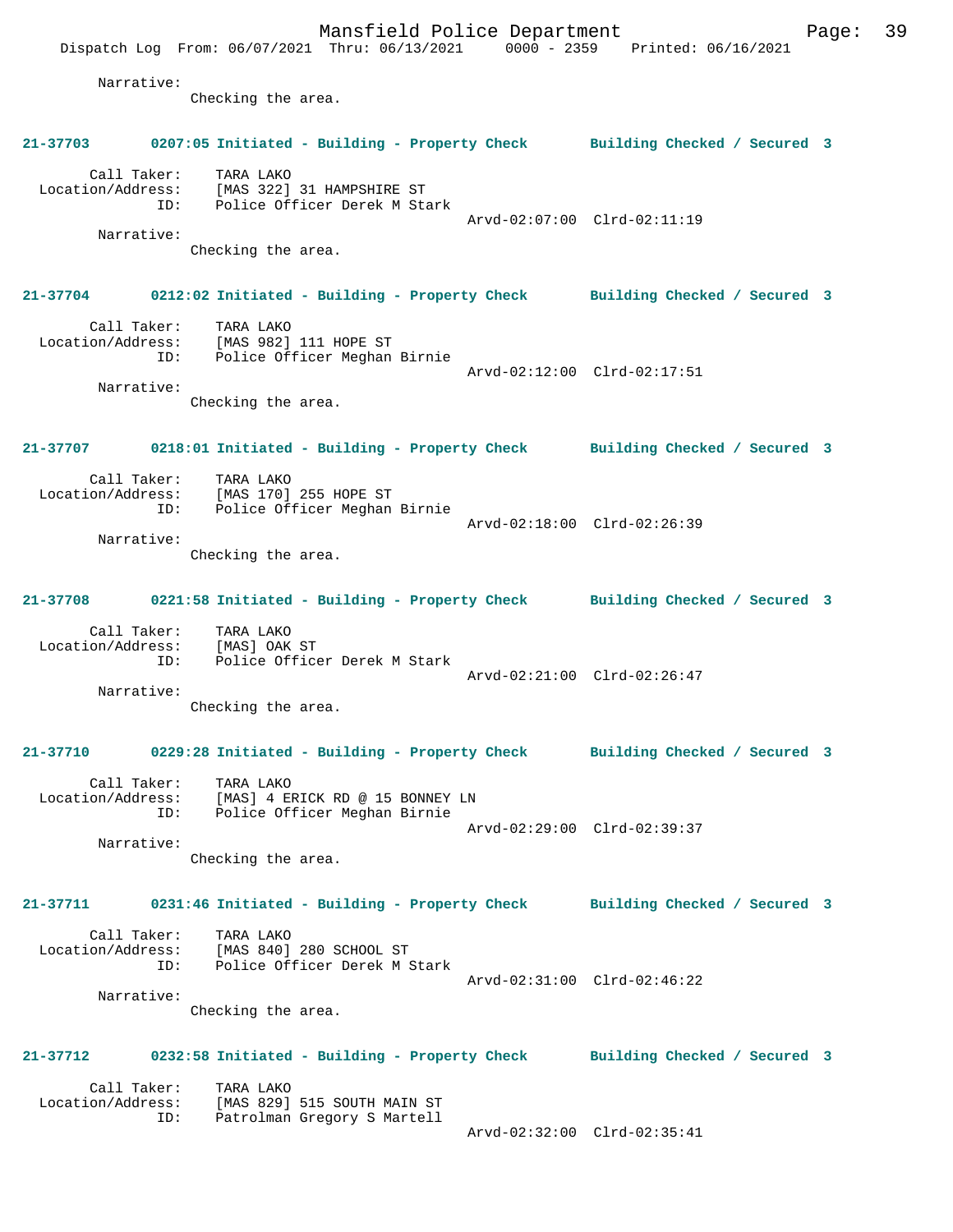Mansfield Police Department Fage: 40 Dispatch Log From: 06/07/2021 Thru: 06/13/2021 0000 - 2359 Printed: 06/16/2021 Narrative: Checking the area. **21-37713 0235:48 Initiated - Building - Property Check Building Checked / Secured 3** Call Taker: TARA LAKO Location/Address: [MAS] NORTH MAIN ST ID: Patrolman Gregory S Martell Arvd-02:35:00 Clrd-02:49:37 Narrative: Checking the area. **21-37714 0239:52 Initiated - Building - Property Check Building Checked / Secured 3** Call Taker: TARA LAKO Location/Address: [MAS 992] 660 EAST ST ID: Police Officer Meghan Birnie Arvd-02:39:00 Clrd-02:43:19 Narrative: Checking the area. **21-37716 0252:30 Initiated - Building - Property Check Building Checked / Secured 3** Call Taker: TARA LAKO Location/Address: [MAS 927] 50 PLYMOUTH ST ID: Police Officer Derek M Stark Arvd-02:52:00 Clrd-02:57:55 Narrative: Checking the area. **21-37717 0305:44 Initiated - Building - Property Check Building Checked / Secured 3** Call Taker: TARA LAKO Location/Address: [MAS 907E] 390 WEST ST ID: Police Officer Derek M Stark Arvd-03:05:00 Clrd-03:13:09 Narrative: Checking the area. **21-37720 0335:44 Initiated - Building - Property Check Building Checked / Secured 3** Call Taker: TARA LAKO Location/Address: [MAS 834] 261 CHAUNCY ST ID: Police Officer Derek M Stark Arvd-03:35:00 Clrd-03:37:55 Narrative: Checking the area. **21-37721 0338:36 Initiated - Building - Property Check Building Checked / Secured 3** Call Taker: TARA LAKO Location/Address: [MAS 240A] 189 CHAUNCY ST ID: Police Officer Derek M Stark Arvd-03:38:00 Clrd-03:41:42 Narrative: Checking the area. **21-37727 0619:10 Initiated - Motor Vehicle Stop Citation / Warning Issued 3** Call Taker: JEFFREY KEEFE<br>Vicinity of: [MAS] 562 MAP: [MAS] 562 MAPLE ST @ 3 JENNIFER DR ID: Police Officer Meghan Birnie Arvd-06:19:00 Clrd-06:24:15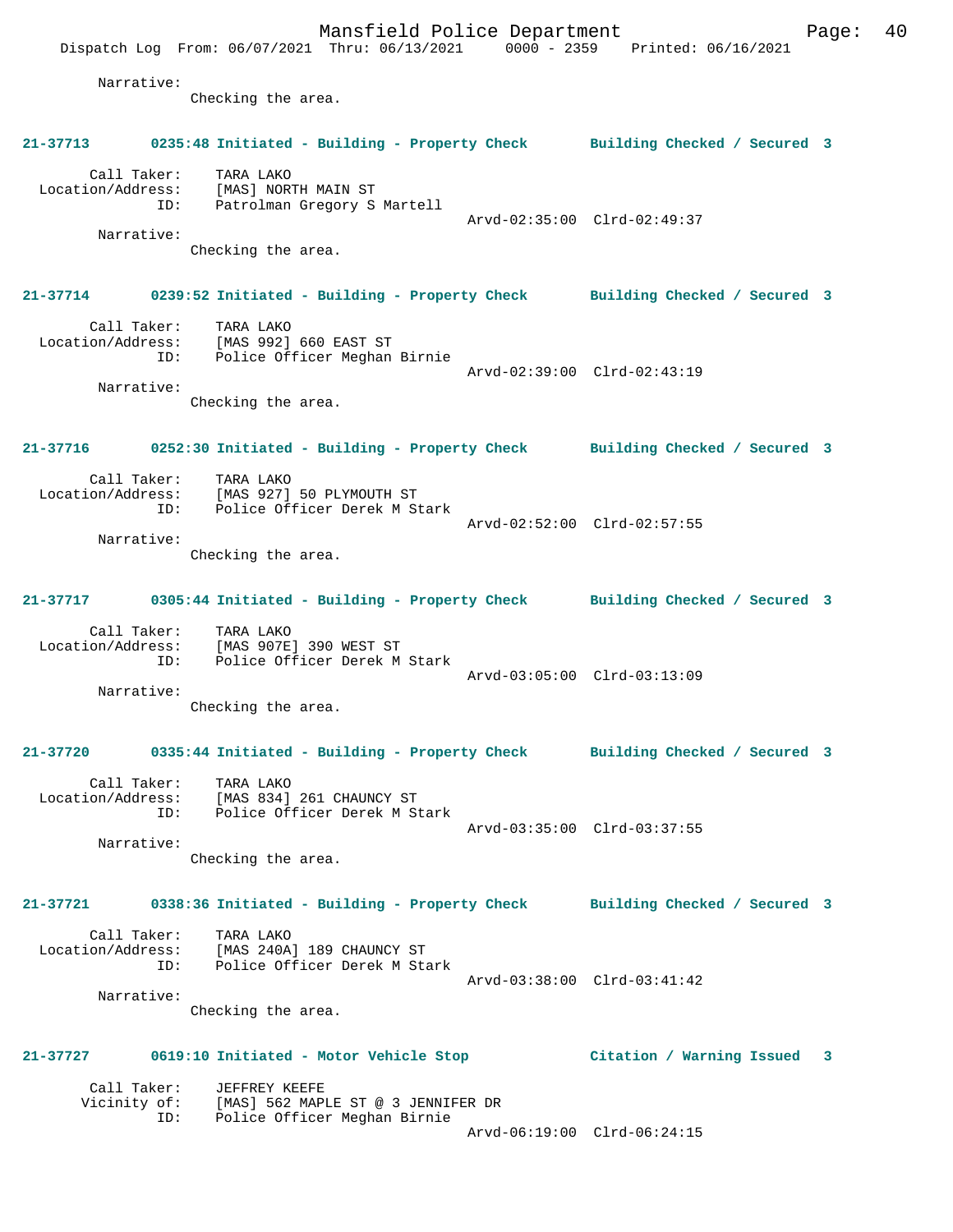|                                                             | Dispatch Log From: $06/07/2021$ Thru: $06/13/2021$<br>$0000 - 2359$                                                                                                       | Printed: 06/16/2021          |
|-------------------------------------------------------------|---------------------------------------------------------------------------------------------------------------------------------------------------------------------------|------------------------------|
| Vehicle:<br>Narrative:                                      | WHI 2015 DODG RAM150 Reg: PC MA 7PF698 VIN: 1C6RR7LT8FS773931                                                                                                             |                              |
|                                                             | Citation issued for speed                                                                                                                                                 |                              |
| 21-37730<br>Call Taker:                                     | 0634:17 Phone - Well Being Check<br>Nicole Boyer                                                                                                                          | Services Rendered 3          |
| Location/Address:<br>Iocation/Address:                      | [MAS] WINTHROP AVE<br>Patrolman Gregory S Martell<br>$Disp-06:36:01$<br>Arvd-06:39:53 Clrd-07:18:50                                                                       |                              |
| ID:<br>Vehicle:                                             | Police Officer Meghan Birnie<br>$Disp-06:36:05$<br>Arvd-06:39:54 Clrd-07:10:13<br>RED 2014 HOND UT CRV Req: PC MA 934NM0 VIN: 5J6RM4H31EL038757                           |                              |
| Narrative:                                                  | Male party in a red t shirt and black shorts, no shoes on,                                                                                                                |                              |
| Narrative:                                                  | standing still, not moving, been there for about 30 minutes.                                                                                                              |                              |
| Narrative:                                                  | Caller requested to remain anonymous.                                                                                                                                     |                              |
|                                                             | The mother of the party has arrived to pick up the party she<br>is going to take him to the hospital to be looked at. she<br>stated he has not been thinking well lately. |                              |
| 21-37759<br>Call Taker:                                     | 1101:24 Initiated - Assist Citizen - P S A<br>MATTHEW BOMES<br>Location/Address: [MAS 165] 91 CHAUNCY ST                                                                  | <b>Services Rendered 3</b>   |
| ID:                                                         | Police Officer David W Kinahan                                                                                                                                            | Arvd-11:01:00 Clrd-11:16:22  |
| Narrative:                                                  | out for a VIN check                                                                                                                                                       |                              |
| 21-37760                                                    | 1109:14 Initiated - Motor Vehicle Stop                                                                                                                                    | Citation / Warning Issued 3  |
| Call Taker:<br>Vicinity of:<br>ID:                          | MATTHEW BOMES<br>[MAS] 2 NORTH MAIN ST @ 15 WEST ST<br>Police Officer Nicole M Boldrighini                                                                                |                              |
| Vehicle:                                                    | Arvd-11:09:00 Clrd-11:15:09<br>BLU 2003 MERC GMARQ Reg: PAR MA 32000 VIN: 2MEFM74WX3X642431                                                                               |                              |
| $21 - 37765$<br>Call Taker:<br>Location/Address:<br>ID:     | 1131:45 Walk-In - Assist Citizen - P S A<br>Support Staff Matthew Todesco<br>[MAS 451B] 500 EAST ST<br>Police Officer Nicole M Boldrighini                                | Services Rendered 3          |
| Narrative:                                                  | $Disp-11:33:22$<br>Arvd-11:33:26 Clrd-11:35:39<br>RP into pick up his belongings, Ofc Boldrighinin into assist                                                            |                              |
|                                                             |                                                                                                                                                                           |                              |
| 21-37768<br>1156<br>Call Taker:<br>Location/Address:<br>ID: | Initiated - Speed Trailer/Signs Deployed<br>Police Officer David W Kinahan<br>[MAS] WALNUT ST<br>Police Officer David W Kinahan                                           | Services Rendered 3          |
| Narrative:                                                  | Arvd-11:57:43 Clrd-12:17:29<br>Officer Kinahan out to remove speed signs from the area.                                                                                   |                              |
|                                                             |                                                                                                                                                                           |                              |
| 21-37769<br>Call Taker:                                     | 1212:46 Initiated - Building - Property Check                                                                                                                             | Building Checked / Secured 3 |
| Location/Address:<br>ID:                                    | MATTHEW BOMES<br>[MAS 411] 60 FORBES BLVD<br>Police Officer Gregg S Kennedy<br>Arvd-12:12:00 Clrd-12:17:38                                                                |                              |
| Narrative:                                                  | Checking the area.                                                                                                                                                        |                              |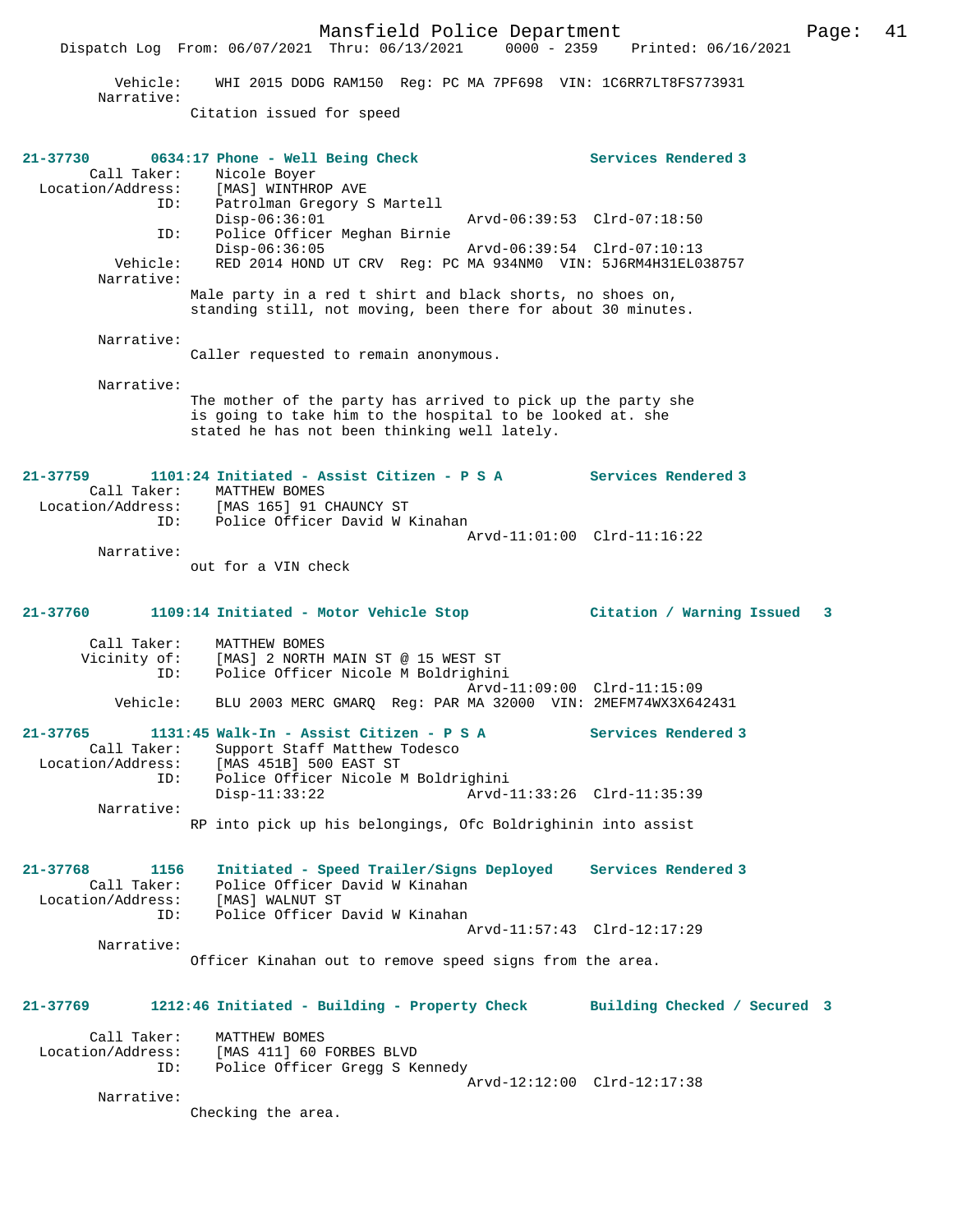Dispatch Log From: 06/07/2021 Thru: 06/13/2021 0000 - 2359 Printed: 06/16/2021

**21-37776 1247:04 Phone - 911 Hang-ups & Verifications Confirmed misdial/Accdntl Call 2**  Call Taker: Jarred Kohler Location/Address: [MAS 863] 34 PLYMOUTH ST ID: Police Officer Gregg S Kennedy<br>Disp-12:48:56  $T =$  Arvd-12:52:46 Clrd-12:56:42 Narrative: Checking on a 911 accident, will meet officer by the maroon van Contact made?: y Cellphone? (y/n):y Uncertainty radius: **21-37838 1810:24 Initiated - Building - Property Check Building Checked / Secured 3** Call Taker: MATTHEW BOMES Location/Address: [MAS 840] 280 SCHOOL ST ID: Police Officer Derek M Stark Arvd-18:10:00 Clrd-18:48:15 Narrative: Checking the area. **21-37845 1915:25 Initiated - Building - Property Check Building Checked / Secured 3** Call Taker: Jennifer Napolitano Location/Address: [MAS 820C] 31 PLYMOUTH ST ID: Police Officer Patrick J Pennie Arvd-19:15:00 Clrd-19:27:34 Narrative: Checking the area. **21-37859 2119:37 Initiated - Building - Property Check Cancelled Enroute 3**  Call Taker: Jennifer Napolitano<br>Location/Address: [MAS 894] 905 SOUTH [MAS 894] 905 SOUTH MAIN ST Apt. #C ID: Police Officer Derek M Stark Arvd-21:19:00 Clrd-21:25:05 Narrative: Checking the area. **21-37864 2139:03 Phone - Disturbance / Gathering Spoken To 1**  Call Taker: Jennifer Napolitano<br>Location/Address: [MAS H1195] 2 LINDEN Location/Address: [MAS H1195] 2 LINDEN ST ID: Police Officer Joshua S Ellender Disp-21:40:35 Arvd-21:45:48 Clrd-22:14:04 ID: Police Officer Derek M Stark Disp-21:40:48 Arvd-21:43:26 Clrd-22:14:07<br>TD: Sergeant Thomas R Connor Sergeant Thomas R Connor<br>Disp-21:43:32 Disp-21:43:32 Arvd-21:43:36 Clrd-21:51:46 Vehicle: BLK 2018 TOYT HIGHLA Reg: PC MA 2GBH23 VIN: 5TDJZRFH7JS800210 Vehicle: GRY 2011 HOND ACCO Reg: PC MA 1HVT53 VIN: 1HGCP2F48BA020493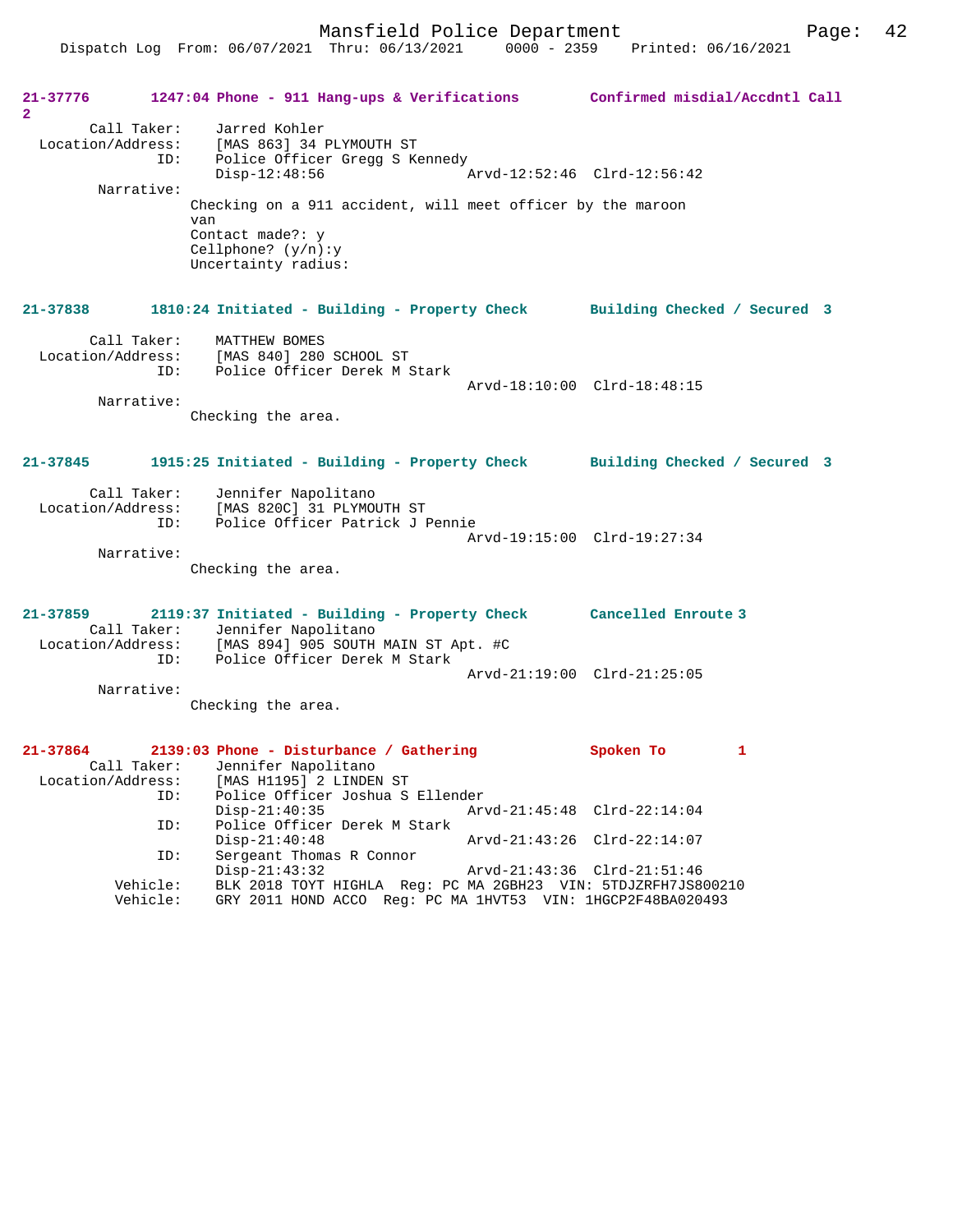Refer To Incident: 21MAS-601-OF

**21-37869 2152:53 Initiated - Building - Property Check Building Checked / Secured 3** Call Taker: Jennifer Napolitano Location/Address: [MAS 820C] 31 PLYMOUTH ST ID: Detective Christopher P Walsh Arvd-21:52:00 Clrd-22:01:44 Narrative: Checking the area. **21-37874 2224:31 Initiated - Building - Property Check Building Checked / Secured 3** Call Taker: Nicole Boyer<br>Vicinity of: [MAS 417] 9 1 Vicinity of: [MAS 417] 9 FRANCIS AVE ID: Police Officer Joshua S Ellender Arvd-22:24:00 Clrd-22:33:44 Narrative: Checking the area. **21-37875 2235:18 Initiated - Motor Vehicle Stop Citation / Warning Issued 3** Call Taker: Jennifer Napolitano Location/Address: [MAS] THOMAS ST ID: Police Officer Joshua S Ellender Arvd-22:35:00 Clrd-22:45:28 Vehicle: RED 2021 MERZ A35W4 Reg: PC MA 3XWF81 VIN: W1K3G5BBXMJ262781 Narrative: Out with mvst **21-37876 2307:12 Phone - Disturbance / Gathering Spoken To 1**  Call Taker: JEFFREY KEEFE<br>Vicinity of: [MAS 411] 60 B of: [MAS 411] 60 FORBES BLVD Apt. #212<br>ID: Police Officer Derek M Stark .<br>Police Officer Derek M Stark<br>Disp-23:08:57 Disp-23:08:57 Arvd-23:13:28 Clrd-23:38:57<br>ID: Police Officer Joshua S Ellender ID: Police Officer Joshua S Ellender Disp-23:09:15 Arvd-23:12:38 Clrd-23:38:57<br>ID: Sergeant Thomas R Connor Sergeant Thomas R Connor<br>Disp-23:09:18 Disp-23:09:18 Arvd-23:15:07 Clrd-23:38:57<br>Th: Police Officer William C Trudell Police Officer William C Trudell Arvd-23:13:35 Clrd-23:38:57<br>Vehicle: BLU 2017 CHEV 4D Reg: PC FL DFXH24 VIN: 1G1BE5SM1H726377 BLU 2017 CHEV 4D Reg: PC FL DFXH24 VIN: 1G1BE5SM1H7263777 Narrative: Narrative: . Narrative: Narrative: Narrative: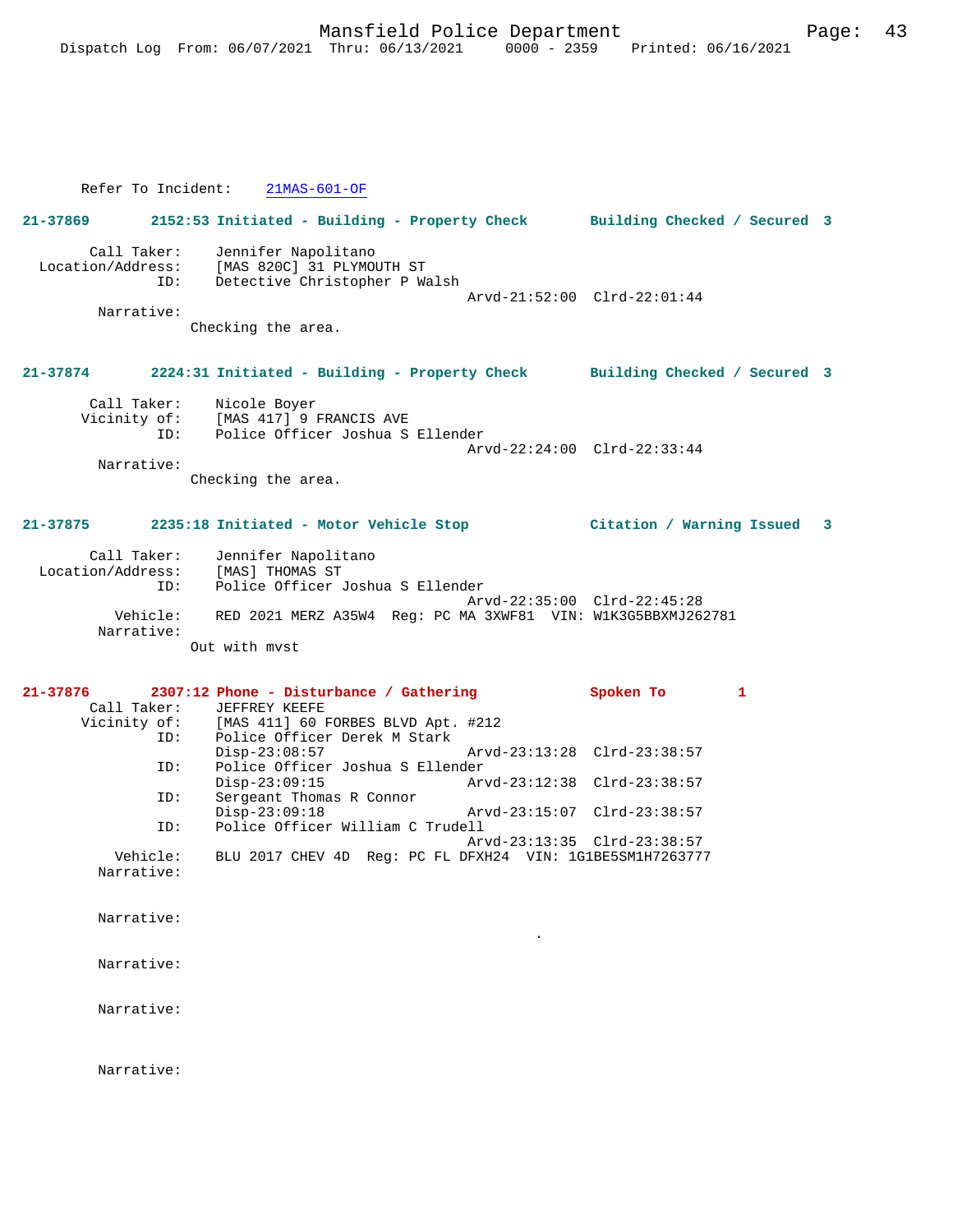Narrative:

Narrative:

Narrative:

Narrative:

Narrative:

Refer To Incident: 21MAS-603-OF

## **For Date: 06/12/2021 - Saturday**

| 21-37929 |             | 0109:32 Radio - Assist Other Agency | Services Rendered 3         |
|----------|-------------|-------------------------------------|-----------------------------|
|          | Call Taker: | Michael Mezhberg                    |                             |
|          | Location:   | [FOX] MM 33.4 495 NB                |                             |
|          | ID:         | Patrolman David Schepis             |                             |
|          |             | $Disp-01:13:28$                     | Arvd-01:14:03 Clrd-01:19:36 |
|          | Narrative:  |                                     |                             |

# **21-37946 0154:01 Initiated - Building - Property Check Building Checked / Secured 3** Call Taker: JEFFREY KEEFE

.

| Vicinity of:<br>ID: | [MAS] NORTH MAIN ST<br>Police Officer Meghan Birnie |                             |
|---------------------|-----------------------------------------------------|-----------------------------|
|                     |                                                     | Arvd-01:54:00 Clrd-01:56:54 |
| Narrative:          |                                                     |                             |

Checking the area.

## **21-37947 0157:03 Initiated - Building - Property Check Building Checked / Secured 3**

| Call Taker:  | JEFFREY KEEFE                    |  |
|--------------|----------------------------------|--|
| Vicinity of: | [MAS 987A] 125 HIGH ST Apt. #1-4 |  |
| ID:          | Police Officer Meghan Birnie     |  |
|              | Arvd-01:57:00 Clrd-02:03:46      |  |

 Narrative: Checking the area.

**21-37951 0207:21 911 - 911 Hang-ups & Verifications Unfounded/Unverifed 2**

| Call Taker:<br>Location/Address:<br>ID: | Aaron Fiqueroa<br>[MAS H6107] 67 PRATT ST<br>Patrolman David Schepis |                             |
|-----------------------------------------|----------------------------------------------------------------------|-----------------------------|
|                                         | $Disp-02:09:33$                                                      | Arvd-02:17:26 Clrd-02:20:33 |
| ID:                                     | Police Officer Meghan Birnie                                         |                             |
|                                         | $Disp-02:17:21$                                                      | Arvd-02:17:24 Clrd-02:20:33 |
| Narrative:                              |                                                                      |                             |

Narrative:

.

Checking on a 911 hang up. Contact made?: not coherent Cellphone? (y/n): yes Uncertainty radius: none language line reached.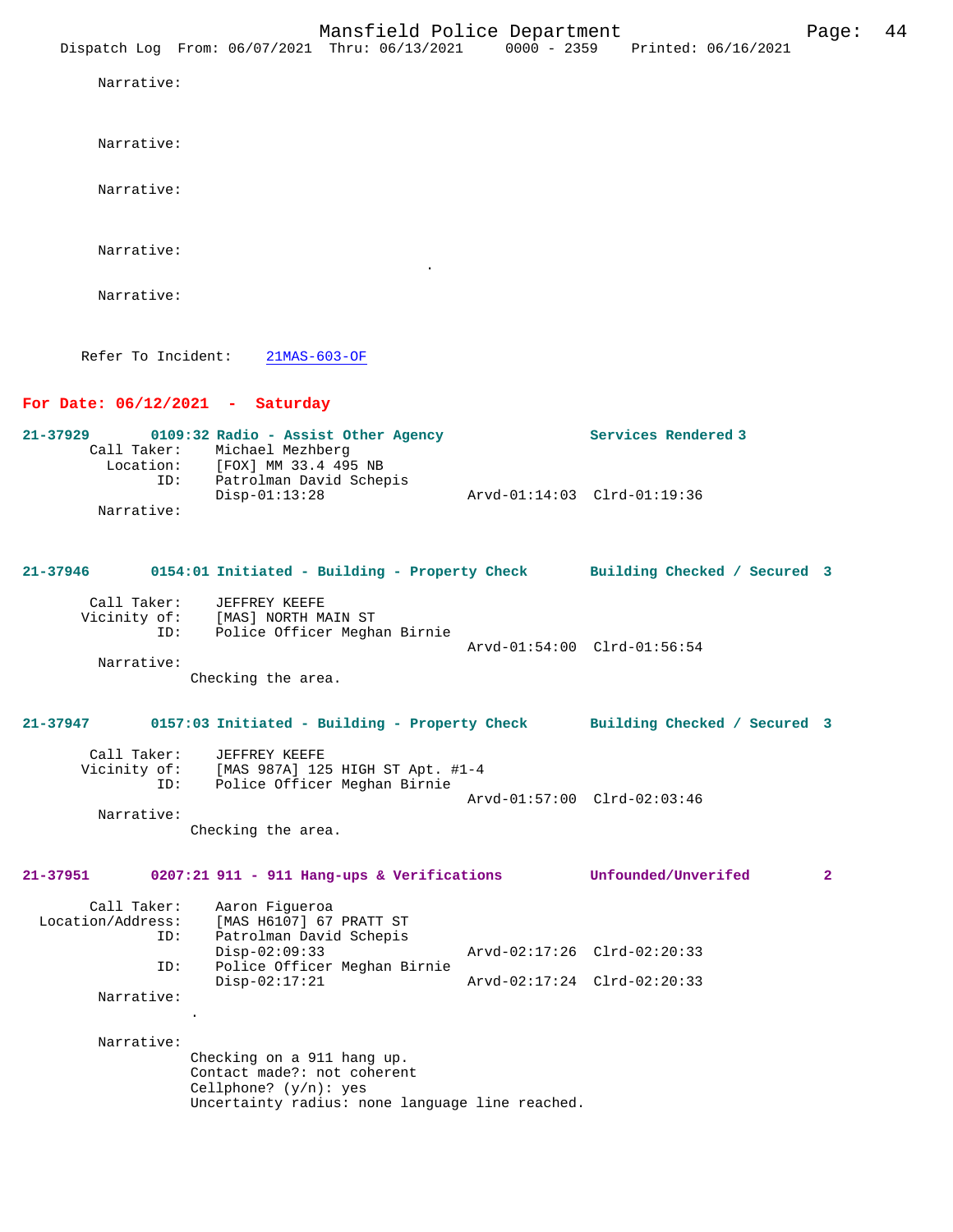Mansfield Police Department Fage: 45 Dispatch Log From: 06/07/2021 Thru: 06/13/2021 0000 - 2359 Printed: 06/16/2021 Narrative: Checked on 64 Pratt as well. **21-37956 0222:33 Initiated - Building - Property Check Services Rendered 3**  Call Taker: JEFFREY KEEFE Vicinity of: [MAS 1002] 250 EAST ST ID: Patrolman David Schepis Arvd-02:22:00 Clrd-03:07:34 Narrative: Checking the area. **21-37957 0227:18 Initiated - Building - Property Check Services Rendered 3**  Call Taker: JEFFREY KEEFE Vicinity of: [MAS 820C] 31 PLYMOUTH ST ID: Sergeant John R Armstrong Arvd-02:27:00 Clrd-02:37:50 Narrative: Checking the area. **21-37961 0248:06 Initiated - Follow up Investigation Services Rendered 3**  Call Taker: JEFFREY KEEFE<br>Location: [MAS] STURDY I [MAS] STURDY MEMORIAL HOSPITAL ID: Police Officer Derek M Stark Arvd-02:48:00 Clrd-03:29:36 Narrative: Conducting a follow up in the area to a previously reported incident. **21-37964 0259:41 Initiated - Building - Property Check Services Rendered 3**  Call Taker: JEFFREY KEEFE Vicinity of: [MAS 1015] 30 CHAUNCY ST ID: Police Officer Meghan Birnie Arvd-02:59:00 Clrd-03:00:26 Narrative: Checking the area. **21-37966 0330:32 Initiated - Building - Property Check Building Checked / Secured 3** Call Taker: Nicole Boyer Location/Address: [MAS] 4 ERICK RD @ 15 BONNEY LN ID: Patrolman David Schepis Arvd-03:30:00 Clrd-03:34:25 Narrative: Checking the area. **21-37967 0340:48 Initiated - Building - Property Check Services Rendered 3**  Call Taker: JEFFREY KEEFE Vicinity of: [MAS 4] 31 HAMPSHIRE ST ID: Patrolman David Schepis Arvd-03:40:00 Clrd-03:45:01 Narrative: Checking the area. **21-37968 0345:28 Initiated - Building - Property Check Services Rendered 3**  Call Taker: JEFFREY KEEFE<br>Vicinity of: [MAS 2] 60 FOI [MAS 2] 60 FORBES BLVD ID: Patrolman David Schepis Arvd-03:45:00 Clrd-04:00:39 Narrative: Checking the area. **21-37971 0535:00 Initiated - Building - Property Check Building Checked / Secured 3**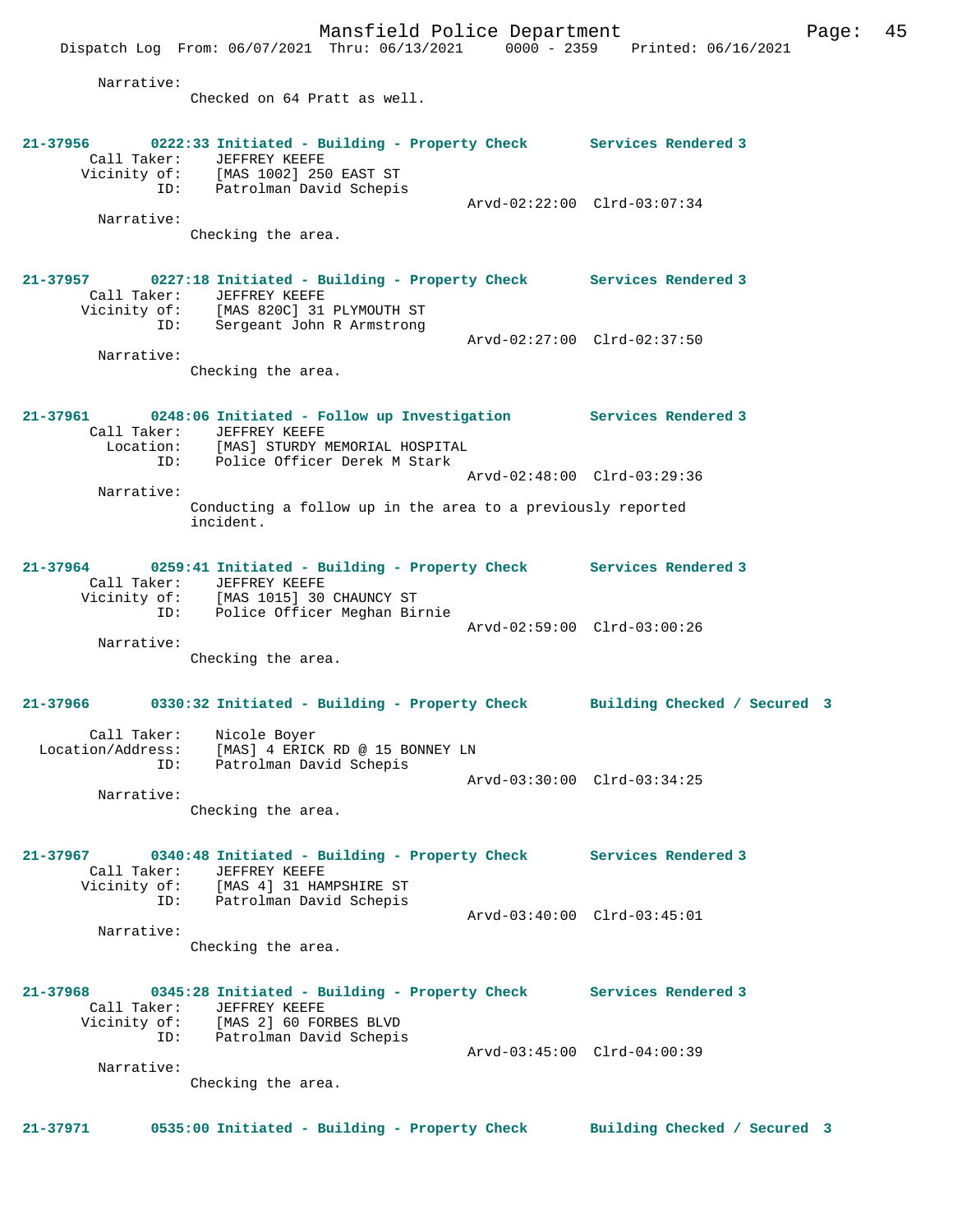|                                                | Dispatch Log From: 06/07/2021 Thru: 06/13/2021 0000 - 2359 Printed: 06/16/2021                                                                         | Mansfield Police Department |                                                    | Page: | 46 |
|------------------------------------------------|--------------------------------------------------------------------------------------------------------------------------------------------------------|-----------------------------|----------------------------------------------------|-------|----|
| Call Taker:<br>ID:<br>Narrative:               | JEFFREY KEEFE<br>Vicinity of: [MAS 820C] 31 PLYMOUTH ST<br>Sergeant John R Armstrong                                                                   |                             | Arvd-05:35:00 Clrd-05:50:38                        |       |    |
|                                                | Checking the area.                                                                                                                                     |                             |                                                    |       |    |
| 21-37985<br>Call Taker:<br>Narrative:          | 0816:15 911 - Road Hazards<br>MATTHEW BOMES<br>Vicinity of: [MAS] 1034 MAPLE ST @ 7 PATTYS RD<br>ID: Police Officer Matthew A Souza<br>$Disp-08:17:45$ |                             | Services Rendered 3<br>Arvd-08:35:47 Clrd-08:45:43 |       |    |
|                                                | tree down in one lane of travel                                                                                                                        |                             |                                                    |       |    |
| Narrative:                                     | tree is in easton, easton notified and tree dept notified.                                                                                             |                             |                                                    |       |    |
|                                                | 21-37988 0845:43 911 - Disturbance / Gathering                                                                                                         |                             | Investigated - Report Taken 1                      |       |    |
| Call Taker:<br>Location/Address:<br>ID:<br>ID: | MATTHEW BOMES<br>[MAS 417H] 19 FRANCIS AVE Apt. #01<br>Police Officer Matthew A Souza<br>$Disp-08:47:52$<br>Police Officer Gregg S Kennedy             |                             | Arvd-08:53:30 Clrd-09:26:40                        |       |    |
|                                                | $Disp-08:49:19$                                                                                                                                        |                             | Arvd-08:53:29 Clrd-09:26:42                        |       |    |
| ID:                                            | Sergeant Robert S Pierce<br>$Disp-08:51:14$                                                                                                            |                             | $Clrd-09:26:46$                                    |       |    |
| ID:                                            | Police Officer Michael T Fitzgerald<br>$Disp-08:53:26$                                                                                                 |                             | Arvd-08:55:49 Clrd-09:26:43                        |       |    |
| Narrative:                                     | Checking on a 911 hang up.<br>Contact made?:no<br>Cellphone? $(y/n):y$<br>Uncertainty radius: 65 meters<br>party said 9 and hung upunable to call back |                             |                                                    |       |    |
| Narrative:                                     | on call back party stated he got into an arguement with his<br>roommate over money and his roommate placed his hands on<br>him.                        |                             |                                                    |       |    |
| Narrative:                                     | M15 advised one party is leaving and it was an arguement<br>over 50\$ for a gas grill.                                                                 |                             |                                                    |       |    |
| Narrative:                                     | See OF for further                                                                                                                                     |                             |                                                    |       |    |
| Refer To Incident:                             | $21MAS-604-OF$                                                                                                                                         |                             |                                                    |       |    |
| 21-37995                                       | 0934:07 Initiated - Building - Property Check                                                                                                          |                             | Building Checked / Secured 3                       |       |    |
| Call Taker:<br>ID:                             | Jarred Kohler<br>Location/Address: [MAS 1002] 250 EAST ST<br>Police Officer Michael T Fitzgerald                                                       |                             | Arvd-09:34:00 Clrd-09:48:00                        |       |    |
| Narrative:                                     | Checking the area.                                                                                                                                     |                             |                                                    |       |    |
| 21-37996                                       | 0934:58 Initiated - Building - Property Check                                                                                                          |                             | Building Checked / Secured 3                       |       |    |
| Call Taker:<br>ID:                             | Jarred Kohler<br>Location/Address: [MAS 820C] 31 PLYMOUTH ST<br>Police Officer Joshua S Ellender                                                       |                             |                                                    |       |    |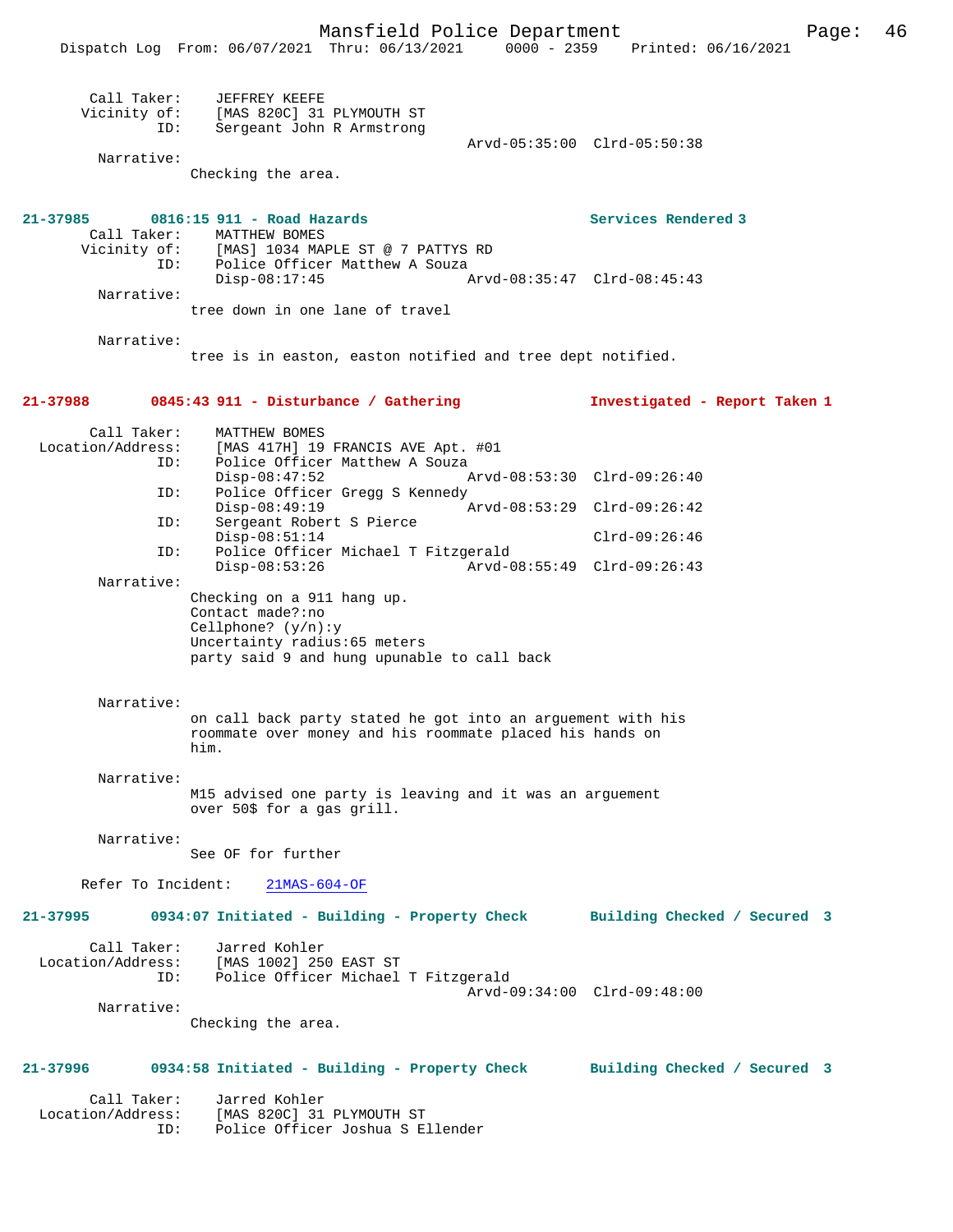Dispatch Log From: 06/07/2021 Thru: 06/13/2021 0000 - 2359 Printed: 06/16/2021

|                                              |                                                                                                                                                    | Arvd-09:34:00 Clrd-09:47:15   |
|----------------------------------------------|----------------------------------------------------------------------------------------------------------------------------------------------------|-------------------------------|
| Narrative:                                   |                                                                                                                                                    |                               |
|                                              | Checking the area.                                                                                                                                 |                               |
| 21-37999                                     | 1002:45 Initiated - Building - Property Check Building Checked / Secured 3                                                                         |                               |
|                                              | Call Taker: Jarred Kohler<br>Location/Address: [MAS] 4 ERICK RD @ 15 BONNEY LN<br>ID: Police Officer Michael T Fitzgerald                          |                               |
| Narrative:                                   |                                                                                                                                                    | Arvd-10:02:00 Clrd-10:11:48   |
|                                              | Checking the area.                                                                                                                                 |                               |
| $\overline{2}$                               | 21-38010 1122:20 Phone - 911 Hang-ups & Verifications Confirmed misdial/Accdntl Call                                                               |                               |
| Call Taker:                                  | Jennifer Napolitano<br>Location/Address: [MAS H3666] 3 DONALD ALLEN DR<br>ID: Police Officer Michael T Fitz<br>Police Officer Michael T Fitzgerald |                               |
|                                              | $Disp-11:25:10$<br>Police Officer Matthew A Souza<br>ID:                                                                                           | Arvd-11:30:04 Clrd-11:32:20   |
| Narrative:                                   | $Disp-11:25:43$                                                                                                                                    | $Clrd-11:32:23$               |
|                                              | Checking on a 911 hang up.<br>Contact made?: no answer on callback<br>Cellphone? $(y/n)$ : yes<br>Uncertainty radius: 9 meters                     |                               |
| Narrative:                                   | confirmed accidental                                                                                                                               |                               |
| 21-38011                                     | 1128:09 Initiated - Building - Property Check Building Checked / Secured 3                                                                         |                               |
|                                              | Call Taker: Jarred Kohler<br>Location/Address: [MAS 820C] 31 PLYMOUTH ST<br>ID: Police Officer Joshua S Ellender                                   | Arvd-11:28:00 Clrd-11:42:11   |
| Narrative:                                   | Checking the area.                                                                                                                                 |                               |
| 21-38013<br>Call Taker:<br>Location/Address: | 1134:00 Phone - Assist Fire Department<br>Jarred Kohler<br>[MAS] 25 COBB ST                                                                        | Services Rendered 2           |
|                                              | Police Officer Matthew A Souza<br>ID:<br>$Disp-11:34:46$                                                                                           | Arvd-11:41:49 Clrd-11:46:49   |
| Narrative:                                   | Assisting the FD with a fire related incident. Nature: alarm<br>activation                                                                         |                               |
| 21-38014                                     | 1136:45 Phone - Suspicious Actv / Persn / Veh                                                                                                      | Investigated - Report Taken 2 |
| Call Taker:<br>Location/Address:             | Jennifer Napolitano<br>[MAS 43] 137 MILL ST<br>Sergeant Robert S Pierce<br>ID:<br>$Disp-11:40:54$                                                  | Arvd-11:53:44 Clrd-13:06:35   |
| Vehicle:                                     | Police Officer Michael T Fitzgerald<br>ID:<br>$Disp-11:41:02$<br>GRY 2011 CADI ST CTS Req: PC MA 4EW248 VIN: 1G6DL8EY2B0108079                     | Arvd-11:47:41 Clrd-13:06:41   |
| Narrative:                                   | Suspicious incident between a 60 yom and 15 yof in the                                                                                             |                               |
|                                              | office.                                                                                                                                            |                               |
| Narrative:                                   | M15 spoke with the male, female is his daughter.                                                                                                   |                               |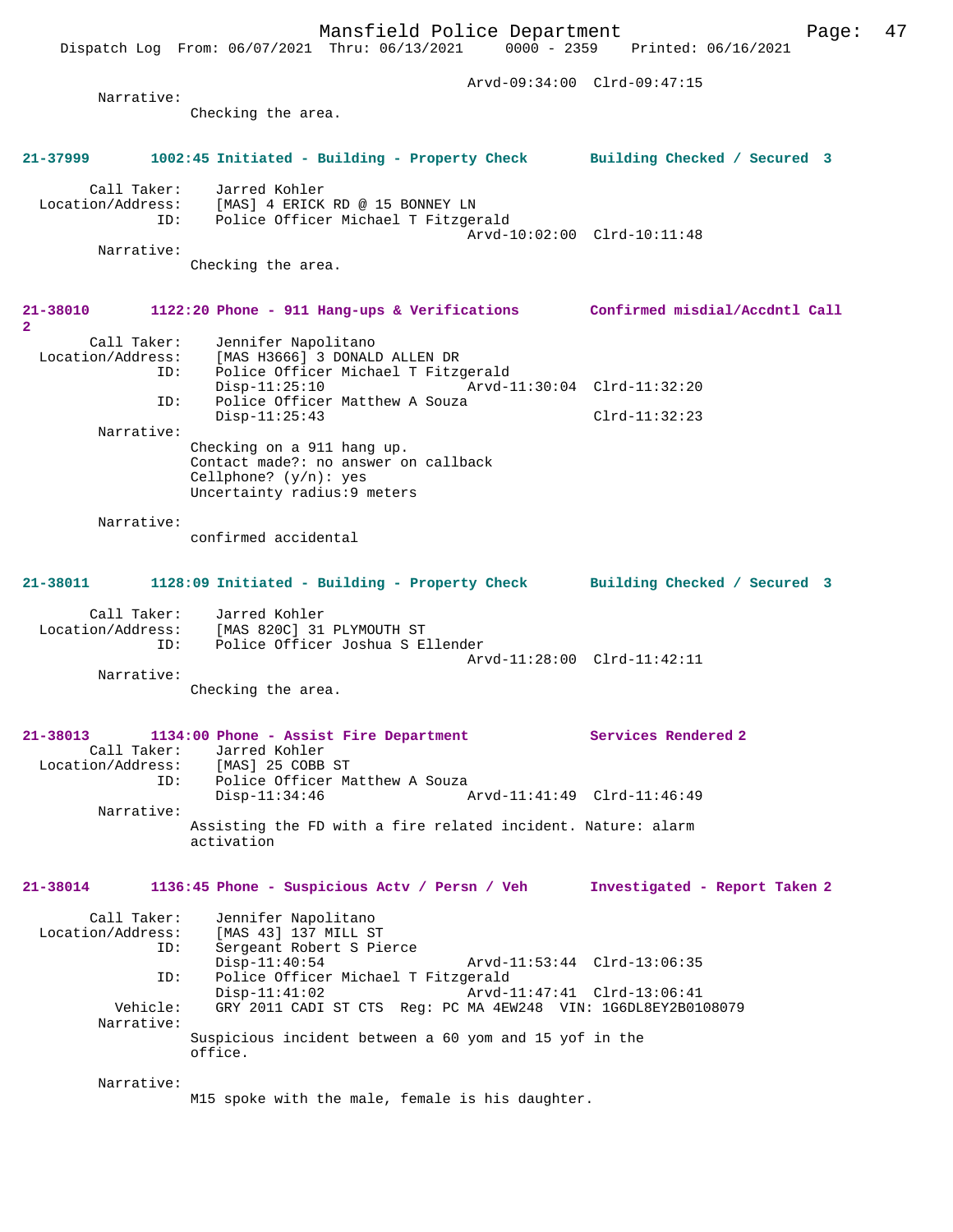Mansfield Police Department Fage: 48 Dispatch Log From: 06/07/2021 Thru: 06/13/2021 0000 - 2359 Printed: 06/16/2021 See OF for further Refer To Incident: 21MAS-605-OF **21-38024 1308:00 Initiated - Building - Property Check Building Checked / Secured 3** Call Taker: Jarred Kohler Location/Address: [MAS 2] 60 FORBES BLVD ID: Police Officer Gregg S Kennedy Arvd-13:08:00 Clrd-13:20:37 Narrative: Checking the area. **21-38028 1340:16 Initiated - Building - Property Check Building Checked / Secured 3** Call Taker: Jarred Kohler Location/Address: [MAS 820C] 31 PLYMOUTH ST ID: Police Officer Joshua S Ellender Arvd-13:40:00 Clrd-14:02:28 Narrative: Checking the area. **21-38033 1401:56 Phone - Erratic Oper MV / Road Rage Gone on Arrival 3**  Call Taker: MATTHEW BOMES Location/Address: [MAS] RTE 140 NB ID: Police Officer Michael T Fitzgerald Disp-14:03:17 Clrd-14:03:32 ID: Police Officer Gregg S Kennedy Disp-14:03:36 Arvd-14:04:08 Clrd-14:05:42 Narrative: caller reports a chains or some item hanging from the vehicle causing sparks from the vehicle Narrative: M11 checked 140 with negative results. **21-38035 1408:19 Initiated - Building - Property Check Building Checked / Secured 3** Call Taker: Jarred Kohler Location/Address: [MAS] NORTH MAIN ST ID: Police Officer Matthew A Souza Arvd-14:08:17 Clrd-14:33:38 Narrative: out to check downtown businesses. **21-38039 1433:23 Phone - Motor Veh Acc - No Injury Investigated - Report Taken 1** Call Taker: Jarred Kohler Location/Address: [MAS 804] 170 SCHOOL ST ID: Police Officer Gregg S Kennedy Disp-14:34:30 Arvd-14:42:51 Clrd-15:04:28 Vehicle: WHI 2013 FORD EXPEDI Reg: PC MA 956TP1 VIN: 1FMJK2A50DEF53806 Vehicle: Reg: TR GA WKP092 Narrative: 2 car mva no injuries. Narrative: See AC for further Refer To Accident: 21MAS-157-AC **21-38041 1441:13 Initiated - Building - Property Check Building Checked / Secured 3** Call Taker: Jarred Kohler Location/Address: [MAS 1020] 448 FRUIT ST ID: Police Officer Matthew A Souza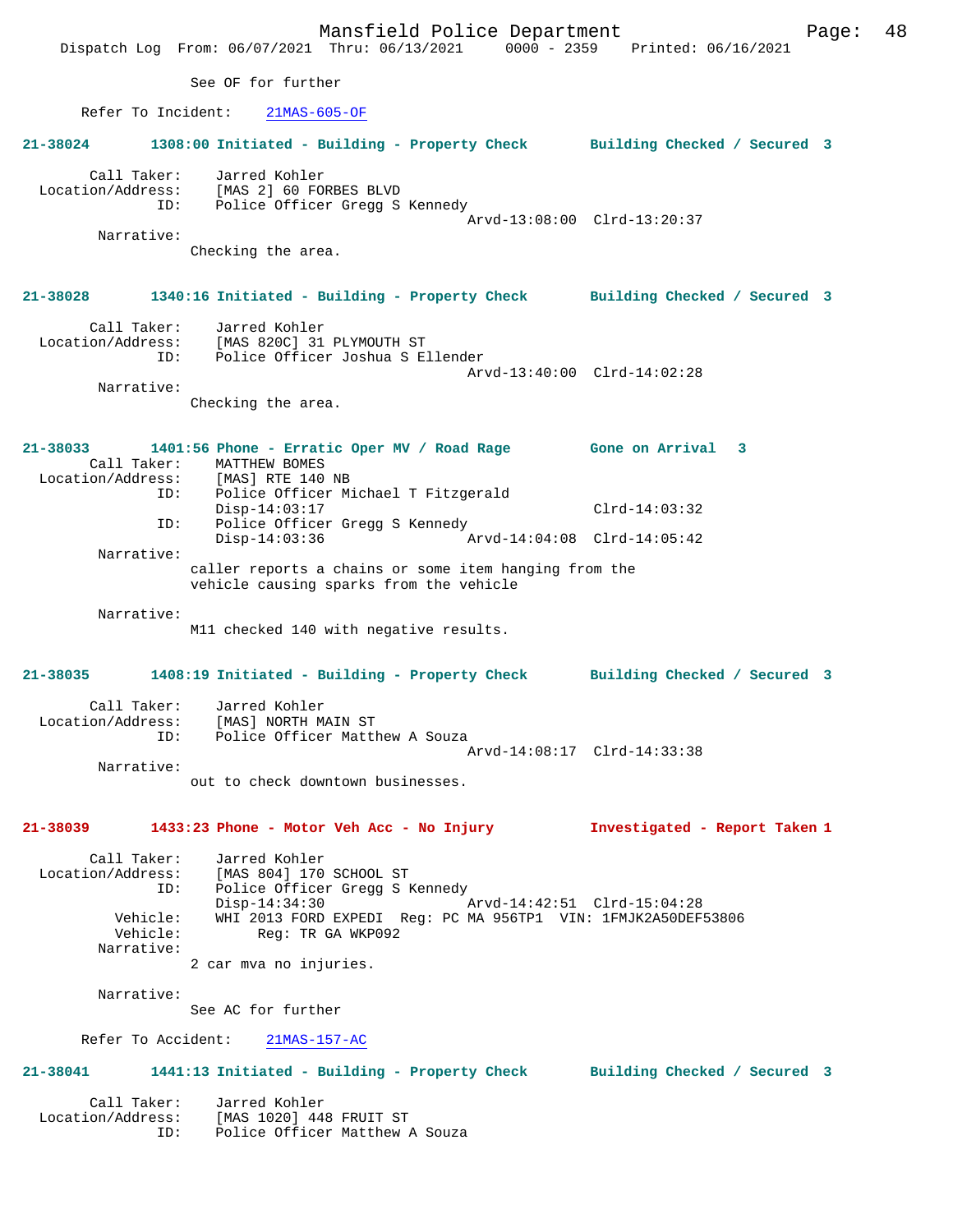Mansfield Police Department Fage: 49 Dispatch Log From: 06/07/2021 Thru: 06/13/2021 0000 - 2359 Printed: 06/16/2021 Arvd-14:41:00 Clrd-15:05:38 Narrative: out checking the path **21-38045 1534:03 Initiated - Building - Property Check Building Checked / Secured 3** Call Taker: Jarred Kohler Location/Address: [MAS 820C] 31 PLYMOUTH ST ID: Police Officer Joshua S Ellender Arvd-15:34:00 Clrd-15:44:11 Narrative: Checking the area. **21-38057 1743:46 Initiated - Parking Violations Citation / Warning Issued 3** Call Taker: Jarred Kohler Location/Address: [MAS] CONNORS AVE ID: Police Officer David J Pepicelli Arvd-17:43:00 Clrd-17:46:12 Vehicle: BLK FORD Reg: PC MA MCC207 Narrative: 1 vehicle tagged for prohibited parking **21-38059 1748:47 Initiated - Community Policing Citation / Warning Issued 3** Call Taker: Jarred Kohler<br>.on/Address: [MAS] NORTH MAIN ST Location/Address: ID: Police Officer David J Pepicelli Arvd-17:48:00 Clrd-18:27:04 Vehicle: WHI 2011 TOYT UT RAV4 Reg: PC MA 5CC272 VIN: 2T3DK4DV5BW038816 Vehicle: GRY 2014 INFI QX60 Reg: PC MA 286JF2 VIN: 5N1AL0MM0EC535758 Narrative: out for community policing Narrative: MA 5cc272 tagged for being too far off the curb Narrative: MA 286JF2 ticketed for restricted zone **21-38061 1810:54 Initiated - Motor Vehicle Stop Citation / Warning Issued 3** Call Taker: Jarred Kohler Location/Address: [MAS H4887] 355 PRATT ST ID: Police Officer Andrew J Kelley Arvd-18:10:00 Clrd-18:14:34 Vehicle: BLK 2016 TOYT CAMRY Reg: PC MA 2GFX81 VIN: 4T1BF1FK1GU547377 Narrative: out with mvst **21-38067 1827:12 Initiated - Community Policing Services Rendered 3**  Call Taker: Jarred Kohler<br>Location/Address: [MAS 934] 40 F [MAS 934] 40 RUMFORD AVE ID: Police Officer David J Pepicelli Arvd-18:27:00 Clrd-18:54:00 Vehicle: BLK 2017 NISS MURANO Reg: PAV MA DEMKO VIN: 5N1AZ2MH5HN187140 Vehicle: GRY 2014 LEXS LS460 Reg: PC MA 668YB5 VIN: JTHCL5EF8E5022335 Narrative: out for community policing Narrative: Ticket given to ma reg demko Narrative: ticket to ma reg for restricted parking at North Main and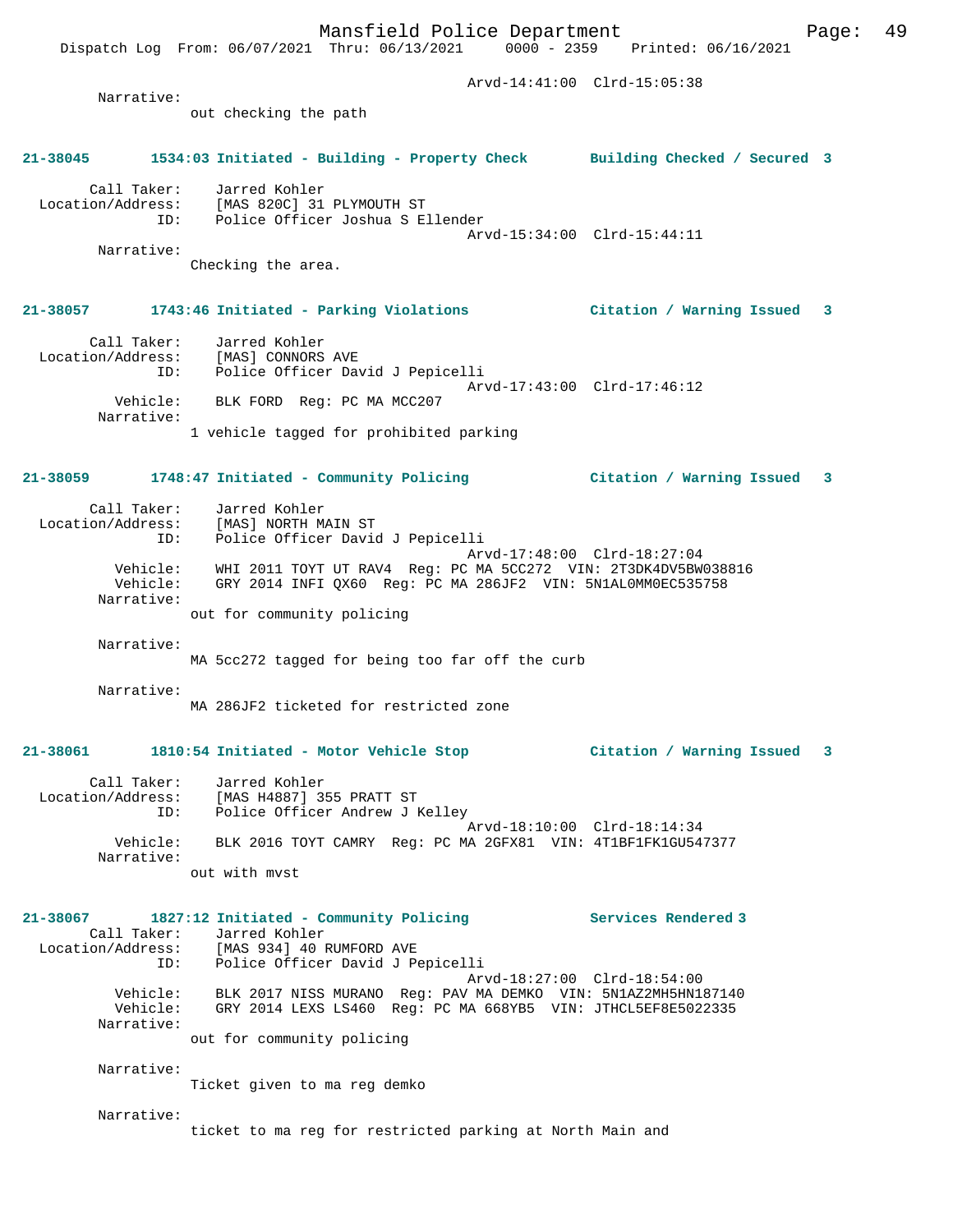Mansfield Police Department Form Page: 50 Dispatch Log From: 06/07/2021 Thru: 06/13/2021 0000 - 2359 Printed: 06/16/2021 Cottage **21-38068 1828:20 Initiated - Building - Property Check Building Checked / Secured 3** Call Taker: Jarred Kohler Location/Address: [MAS 820C] 31 PLYMOUTH ST ID: Sergeant Robert S Pierce Arvd-18:28:00 Clrd-18:36:27 Narrative: Checking the area. **21-38069 1841:14 Initiated - Community Policing Assisted Party 3**  Call Taker: Michael Mezhberg Location/Address: ID: Police Officer Derek M Stark Arvd-18:41:00 Clrd-19:19:56 Narrative: Community Policing. **21-38071 1850:39 Initiated - Community Policing Building Checked / Secured 3** Call Taker: Aaron Figueroa Location/Address: [MAS 982] 111 HOPE ST<br>ID: Police Officer Andrew Police Officer Andrew J Kelley Arvd-18:50:00 Clrd-19:09:11 **21-38072 1854:17 Initiated - Building - Property Check Building Checked / Secured 3** Call Taker: Aaron Figueroa Location/Address: [MAS 16] 46 CHAUNCY ST ID: Police Officer David J Pepicelli Arvd-18:54:00 Clrd-18:55:54 Narrative: Checking the area. **21-38073 1856:05 Initiated - Community Policing Services Rendered 3**  Call Taker: Aaron Figueroa Location/Address: [MAS 1015] 30 CHAUNCY ST ID: Police Officer David J Pepicelli Arvd-18:56:00 Clrd-20:17:59 Narrative: Community Policing in the area Narrative: Clear from address headed back to car **21-38074 1907:48 Initiated - Follow up Investigation Not Home / No Answer 3** Call Taker: Aaron Figueroa<br>Location/Address: [MAS H4212] 14 [MAS H4212] 14 YORK RD ID: Police Officer Joshua S Ellender Arvd-19:07:00 Clrd-19:16:00 ID: Police Officer Joshua S Ellender Disp-19:18:03 Arvd-19:23:10 Clrd-19:29:14 Narrative: Conducting a follow up in the area to a previously reported incident. Narrative: M3 spoke with mother of involved party, states that involved party is not home at this time and is in New Hampshire. M3 will attempt to call involved party by phone in approx 20 mins. Narrative: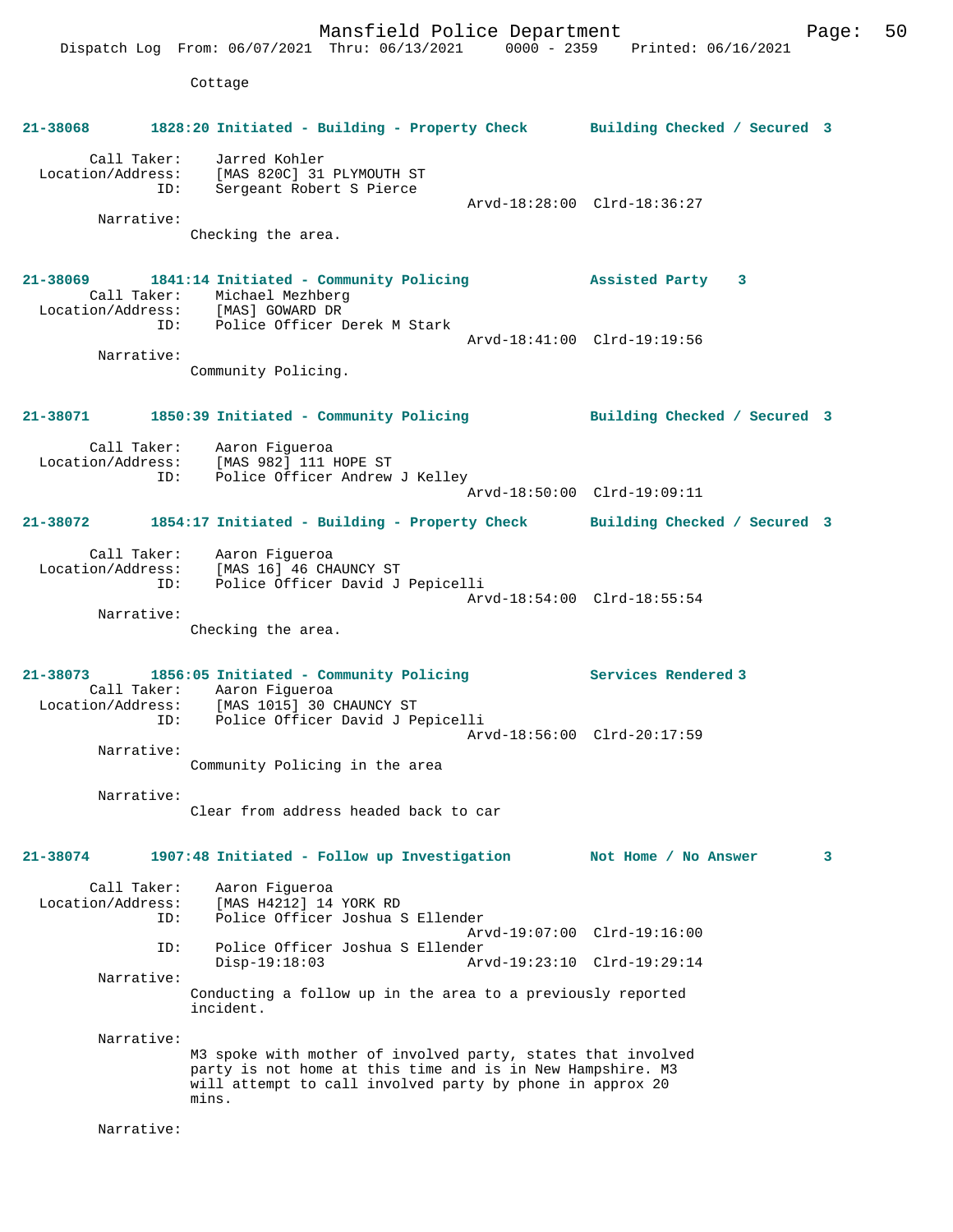| 21-38076<br>Call Taker:<br>Location/Address: | 1916:43 Initiated - Disabled Motor Vehicle<br>Aaron Figueroa<br>[MAS 1000] 229 SCHOOL ST                                              | Services Rendered 3          |
|----------------------------------------------|---------------------------------------------------------------------------------------------------------------------------------------|------------------------------|
| ID:                                          | Police Officer Joshua S Ellender                                                                                                      |                              |
| Vehicle:<br>Vehicle:                         | WHI 2020 JEEP UT COMPAS Req: PAS MA RWAH27 VIN: 3C4NJDCBXLT244527<br>GRN 2005 CHEV SILVERADO Reg: PC MA 2JDL37 VIN: 1GCHK24265E204588 | Arvd-19:16:00 Clrd-19:18:03  |
| 21-38088                                     | 2009:31 Initiated - Building - Property Check                                                                                         | Building Checked / Secured 3 |
| Call Taker:<br>Location/Address:<br>ID:      | Michael Mezhberg<br>[MAS 840] 280 SCHOOL ST<br>Police Officer Joshua S Ellender                                                       | Arvd-20:09:00 Clrd-21:34:14  |
| Narrative:                                   | Checking the area.                                                                                                                    |                              |
| 21-38094<br>$\overline{a}$                   | 2029:42 Phone - 911 Hang-ups & Verifications Confirmed misdial/Accdntl Call                                                           |                              |
| Call Taker:                                  | Jennifer Napolitano                                                                                                                   |                              |
| Location/Address:<br>ID:                     | [MAS H3522] 68 ELYSE RD<br>Police Officer Andrew J Kelley<br>$Disp-20:32:07$                                                          | Arvd-20:40:29 Clrd-20:46:31  |
| Narrative:                                   | Checking on a 911 accidental<br>Contact made?: y<br>Cellphone? $(y/n): y$<br>Uncertainty radius: 41 meters                            |                              |
| 21-38097                                     | 2057:08 Initiated - Building - Property Check Building Checked / Secured 3                                                            |                              |
| Call Taker:                                  | Aaron Fiqueroa                                                                                                                        |                              |
| Location/Address:                            | [MAS 820C] 31 PLYMOUTH ST                                                                                                             |                              |
| ID:                                          | Sergeant Robert S Pierce                                                                                                              |                              |
| Narrative:                                   |                                                                                                                                       | Arvd-20:57:00 Clrd-21:11:20  |
|                                              | Checking the area.                                                                                                                    |                              |
| 21-38099                                     | 2058:57 Initiated - Building - Property Check                                                                                         | Building Checked / Secured 3 |
| Call Taker:<br>Location/Address:             | Aaron Fiqueroa<br>[MAS 281A] 1 CROCKER ST                                                                                             |                              |
| ID:                                          | Police Officer Andrew J Kelley                                                                                                        |                              |
| Narrative:                                   |                                                                                                                                       | Arvd-20:58:00 Clrd-21:13:28  |
|                                              | Checking the area.                                                                                                                    |                              |
| 21-38104                                     | 2146:46 Phone - Disturbance / Gathering                                                                                               | Spoken To<br>1               |
| Call Taker:                                  | Jennifer Napolitano                                                                                                                   |                              |
| Location/Address:<br>ID:                     | [MAS 322] 31 HAMPSHIRE ST<br>Police Officer Derek M Stark                                                                             |                              |
| ID:                                          | $Disp-21:48:32$<br>Police Officer Joshua S Ellender                                                                                   | Arvd-21:53:33 Clrd-21:56:01  |
| ID:                                          | $Disp-21:50:30$<br>$Arvd - 21:51:06$<br>Police Officer David J Pepicelli                                                              | $Clrd-22:01:09$              |
| ID:                                          | $Disp-21:50:33$<br>Arvd-21:51:07<br>Police Officer Andrew J Kelley                                                                    | $Clrd-22:01:08$              |
|                                              | Arvd-21:51:50                                                                                                                         | $Clrd-22:01:07$              |
| ID:                                          | Sergeant Jeffrey G Bombard                                                                                                            | Arvd-21:52:24 Clrd-22:01:05  |
| Narrative:                                   |                                                                                                                                       |                              |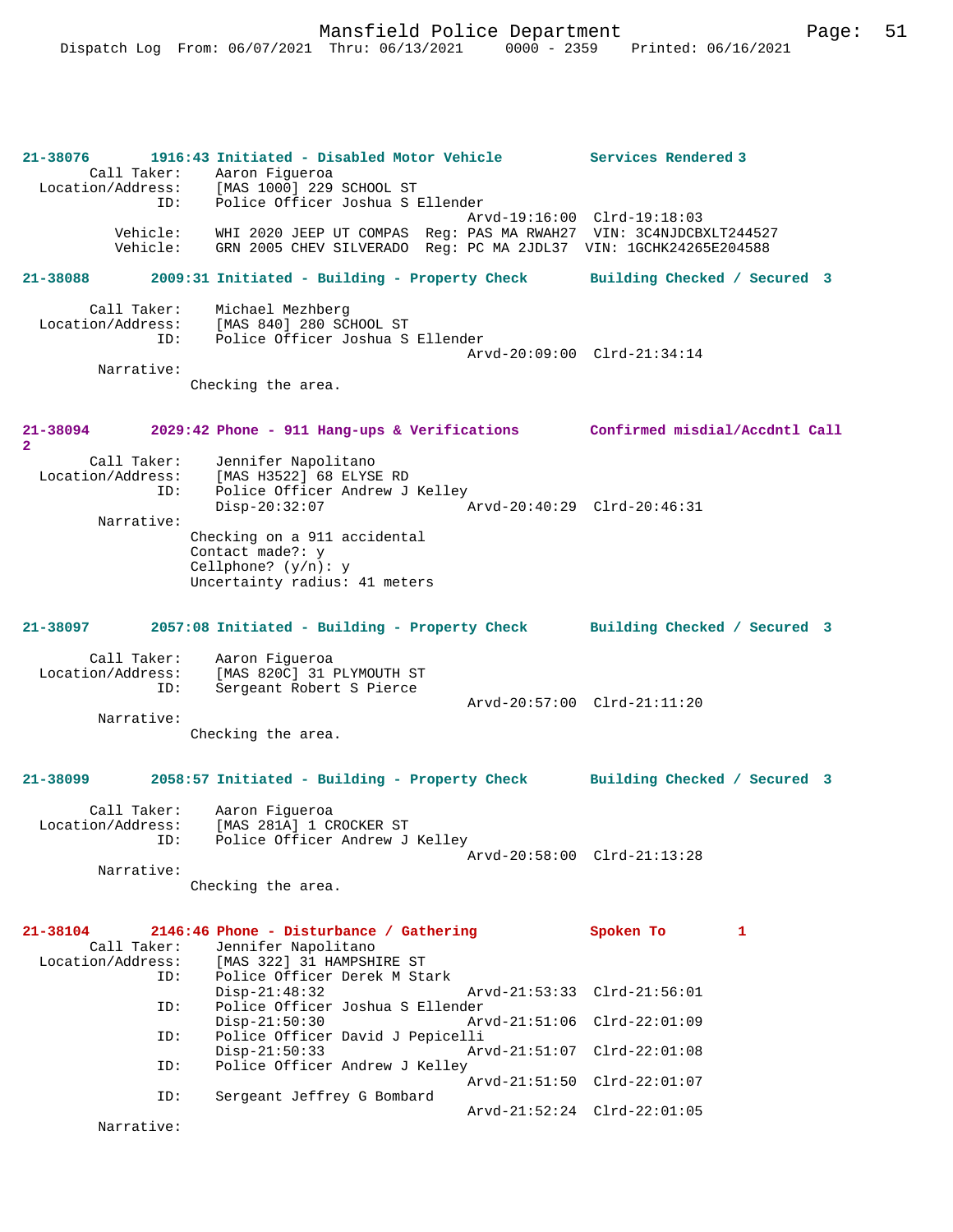|                                         | Mansfield Police Department<br>$0000 - 2359$<br>Dispatch Log From: 06/07/2021 Thru: 06/13/2021                                                                                     | Printed: 06/16/2021          | Page: | 52 |
|-----------------------------------------|------------------------------------------------------------------------------------------------------------------------------------------------------------------------------------|------------------------------|-------|----|
|                                         | Teenage boys fighting in the parking.                                                                                                                                              |                              |       |    |
|                                         |                                                                                                                                                                                    |                              |       |    |
| Narrative:                              | The boys ran away                                                                                                                                                                  |                              |       |    |
| Narrative:                              |                                                                                                                                                                                    |                              |       |    |
|                                         | Caller refused to give last name or description of the boys<br>nor give her room number. Stated there are hockey teams<br>staying in the hotel and the boys may be hockey players. |                              |       |    |
| Narrative:                              | M3 spoke to coached and parents of a hockey team and a<br>basketball team, both from out of state. No one is reporting<br>any injuries or fights.                                  |                              |       |    |
| 21-38109                                | $2200:57$ 911 - Noise Complaint                                                                                                                                                    | Services Rendered 2          |       |    |
| Call Taker:<br>Location/Address:<br>ID: | Nicole Boyer<br>[MAS H732] 9 LAWNDALE RD<br>Police Officer Derek M Stark                                                                                                           |                              |       |    |
| ID:                                     | $Disp-22:06:20$<br>Police Officer Joshua S Ellender                                                                                                                                | $Clrd-22:07:23$              |       |    |
|                                         | $Disp-22:09:54$                                                                                                                                                                    | $Clrd-22:27:20$              |       |    |
| ID:<br>ID:                              | Police Officer Derek M Stark<br>$Disp-22:11:09$<br>Police Officer David J Pepicelli                                                                                                | Arvd-22:14:00 Clrd-22:38:43  |       |    |
| Narrative:                              | $Disp-22:11:11$                                                                                                                                                                    | Arvd-22:16:05 Clrd-22:38:42  |       |    |
|                                         | CP stating that her neighbors having been singing loud and<br>playing loud music all day.                                                                                          |                              |       |    |
| Narrative:                              | M14 advised there is a graduation party going on at, the<br>noise is not unreasonable by any means. M14 will be<br>reamaining in the area.                                         |                              |       |    |
| 21-38110<br>Location/Address:<br>ID:    | 2203:33 Initiated - Well Being Check<br>Call Taker: Aaron Figueroa<br>[MAS 411] 60 FORBES BLVD<br>Police Officer Andrew J Kelley                                                   | Services Rendered 3          |       |    |
| ID:                                     | Police Officer David J Pepicelli                                                                                                                                                   | Arvd-22:03:00 Clrd-22:05:02  |       |    |
| ID:                                     | $Disp-22:04:41$<br>Arvd-22:11:00 Clrd-22:11:05<br>Police Officer Andrew J Kelley                                                                                                   |                              |       |    |
|                                         | $Disp-22:05:06$                                                                                                                                                                    | $Clrd-22:12:52$              |       |    |
| Narrative:                              | M13 and M11 responding back to check on room 319 to make<br>sure any occupants are okay.                                                                                           |                              |       |    |
| Narrative:                              | M3 advised the female party was in the room by herself.                                                                                                                            |                              |       |    |
| 21-38120<br>2249                        | Initiated - Building - Property Check                                                                                                                                              | Building Checked / Secured 3 |       |    |
| Location/Address:<br>ID:                | Call Taker: Police Officer Andrew J Kelley<br>[MAS 65] 30 CHAUNCY ST<br>Police Officer Andrew J Kelley                                                                             | Arvd-22:49:51 Clrd-22:55:43  |       |    |
| Narrative:                              | Checking the area.                                                                                                                                                                 |                              |       |    |
| 21-38122                                | 2254:02 Initiated - Building - Property Check Building Checked / Secured 3                                                                                                         |                              |       |    |
| Call Taker:<br>ID:                      | TARA LAKO<br>Location/Address: [MAS 1002] 250 EAST ST<br>Police Officer David J Pepicelli                                                                                          | Arvd-22:54:00 Clrd-23:03:00  |       |    |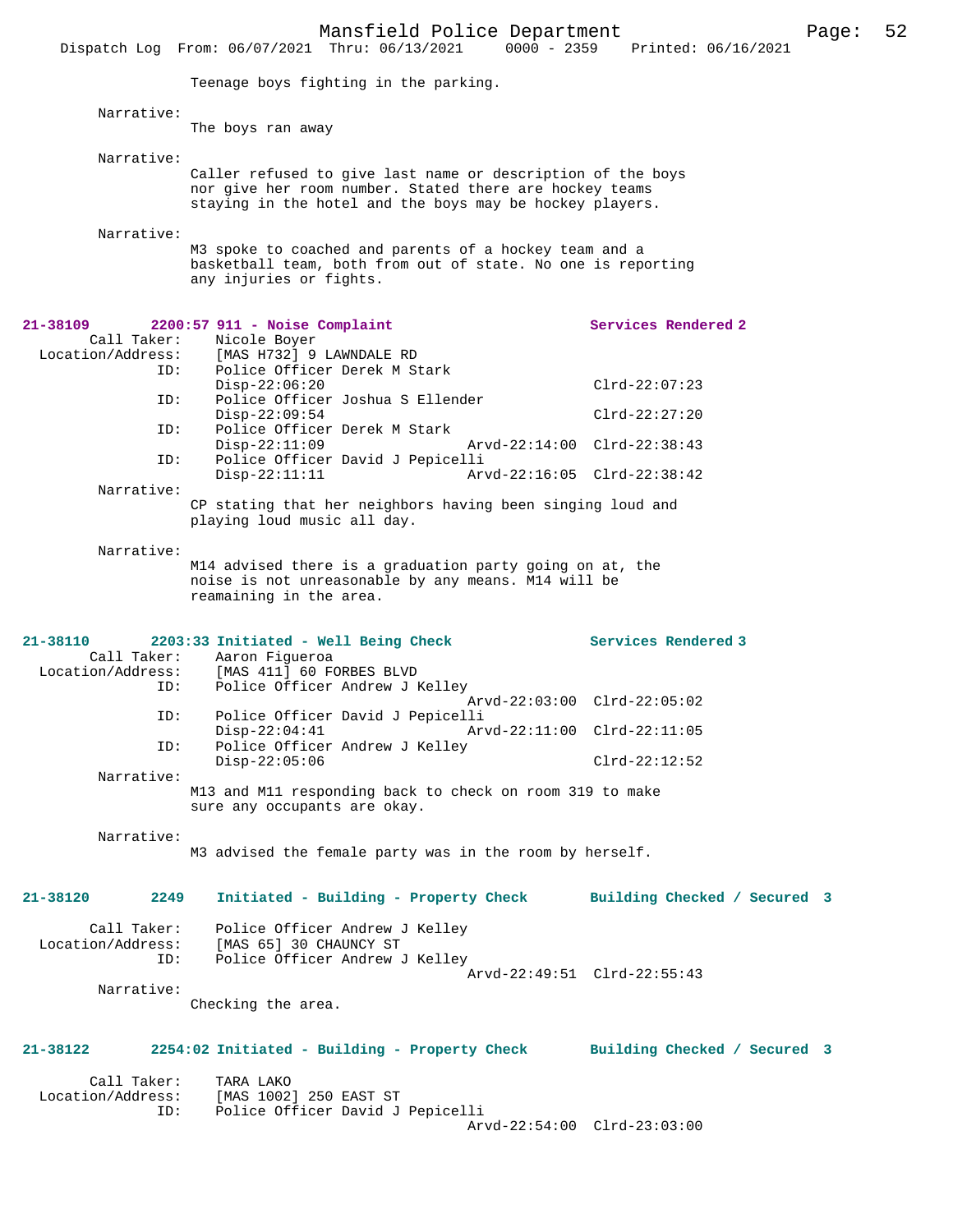Location/Address: [MAS 418] 21 FRANCIS AVE ID: Police Officer Derek M Stark Arvd-22:55:00 Clrd-23:06:53 Narrative:

Checking the area.

### **For Date: 06/13/2021 - Sunday**

| 21-38136                         |     | 0007:40 Initiated - Building - Property Check |                             | Building Checked / Secured 3 |  |
|----------------------------------|-----|-----------------------------------------------|-----------------------------|------------------------------|--|
| Call Taker:<br>Location/Address: |     | Aaron Fiqueroa<br>[MAS 820C] 31 PLYMOUTH ST   |                             |                              |  |
|                                  |     |                                               |                             |                              |  |
|                                  | ID: | Sergeant Jeffrey G Bombard                    |                             |                              |  |
|                                  |     |                                               | Arvd-00:07:00 Clrd-00:16:54 |                              |  |
| Narrative:                       |     |                                               |                             |                              |  |

Checking the area.

## **21-38139 0013:01 Initiated - Motor Vehicle Stop Citation / Warning Issued 3**

| Call Taker:       | Aaron Fiqueroa                                                   |
|-------------------|------------------------------------------------------------------|
| Location/Address: | [MAS] HOPE ST @ EAST ST                                          |
| ID:               | Police Officer Derek M Stark                                     |
| Vehicle:          | Arvd-00:13:00 Clrd-00:23:15                                      |
| Narrative:        | GRN 2005 SUBA ST FOREST Req: PC MA 3TRM61 VIN: JF1SG67645H747052 |
|                   | Citation given to operator for speeding                          |

## **21-38159 0119:31 Initiated - Building - Property Check Building Checked / Secured 3**

| Call Taker:<br>Location/Address:<br>ID: | Aaron Fiqueroa<br>[MAS 1015] 30 CHAUNCY ST<br>Police Officer Christopher D Sorge |
|-----------------------------------------|----------------------------------------------------------------------------------|
|                                         |                                                                                  |
|                                         | Arvd-01:19:00 Clrd-01:19:52                                                      |
| Narrative:                              |                                                                                  |
|                                         | Checking the area.                                                               |

**21-38161 0124:11 Initiated - Building - Property Check Building Checked / Secured 3**

 Call Taker: Aaron Figueroa Location/Address: [MAS 281A] 1 CROCKER ST ID: Police Officer Derek M Stark Arvd-01:24:00 Clrd-01:35:55

Narrative:

Checking the area.

## **21-38163 0125:44 Initiated - Building - Property Check Building Checked / Secured 3**

 Call Taker: Aaron Figueroa Location/Address: [MAS 322] 31 HAMPSHIRE ST Police Officer Christopher D Sorge Arvd-01:25:00 Clrd-01:30:22 Narrative:

Checking the area.

**21-38165 0138:36 Initiated - Building - Property Check Building Checked / Secured 3**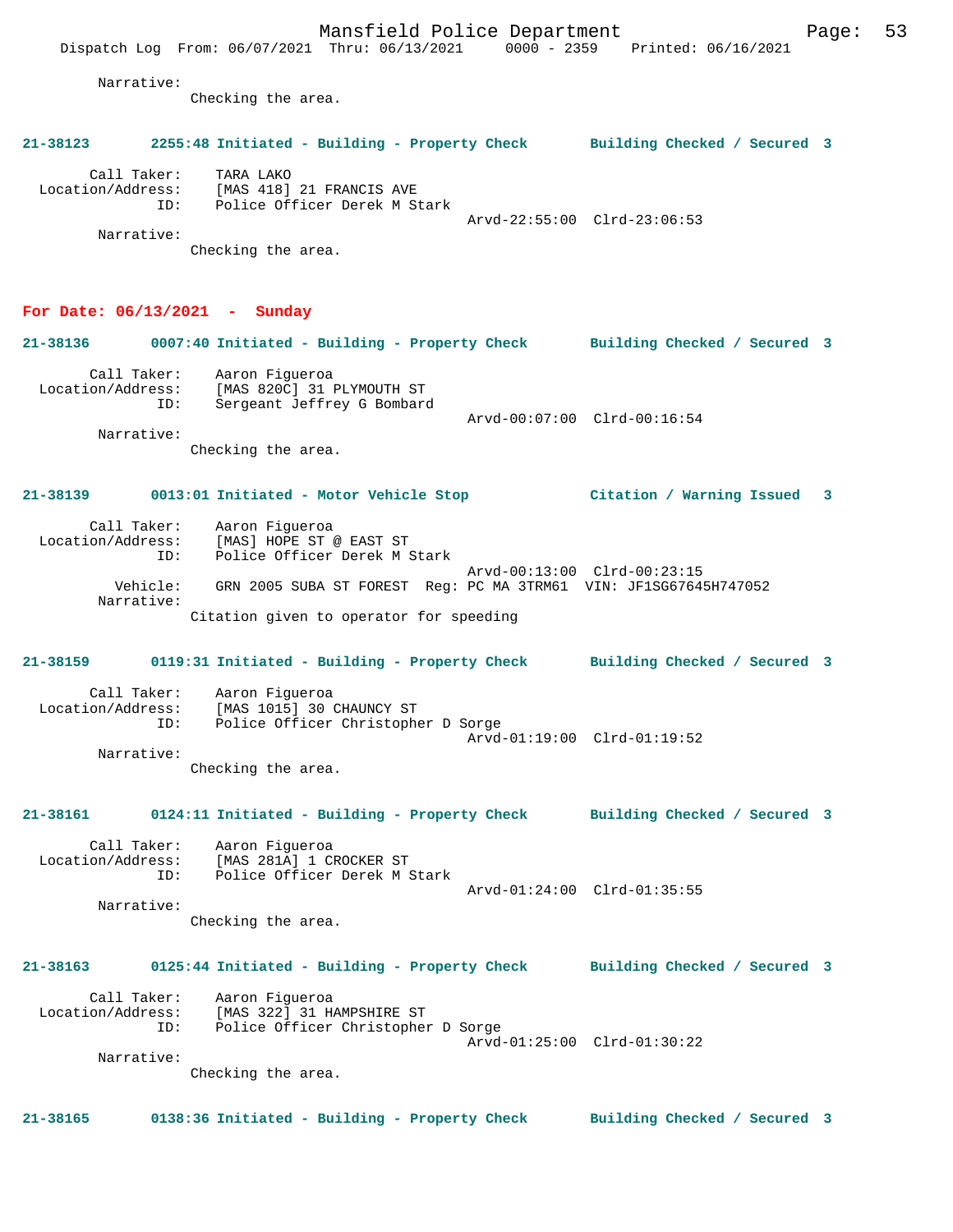Mansfield Police Department Page: 54 Dispatch Log From: 06/07/2021 Thru: 06/13/2021 0000 - 2359 Printed: 06/16/2021 Call Taker: Aaron Figueroa Location/Address: [MAS] 7 JEFFERSON RD @ 2 EMERSON CIR ID: Patrolman David Schepis Arvd-01:38:00 Clrd-01:40:23 Narrative: Checking the area. **21-38166 0139:23 Initiated - Building - Property Check Building Checked / Secured 3** Call Taker: Aaron Figueroa Location/Address: [MAS 240A] 189 CHAUNCY ST ID: Police Officer Derek M Stark Arvd-01:39:00 Clrd-02:10:42 Narrative: Checking the area. **21-38167 0141:20 Initiated - Building - Property Check Building Checked / Secured 3** Call Taker: Aaron Figueroa Location/Address: [MAS 139] 265 FRUIT ST ID: Patrolman David Schepis Arvd-01:41:00 Clrd-01:43:32 Narrative: Checking the area. **21-38170 0152:02 Initiated - Building - Property Check Building Checked / Secured 3** Call Taker: Aaron Figueroa Location/Address: [MAS 1002] 250 EAST ST ID: Patrolman David Schepis Arvd-01:52:00 Clrd-02:02:40 Narrative: Checking the area. **21-38173 0200:19 Initiated - Building - Property Check Building Checked / Secured 3** Call Taker: Aaron Figueroa<br>Location/Address: [MAS 820C] 31 I [MAS 820C] 31 PLYMOUTH ST ID: Sergeant Jeffrey G Bombard Arvd-02:00:00 Clrd-02:09:21 Narrative: Checking the area. **21-38175 0211:37 Initiated - Building - Property Check Building Checked / Secured 3** Call Taker: Aaron Figueroa Location/Address: [MAS] NORTH MAIN ST ID: Police Officer Derek M Stark Arvd-02:11:00 Clrd-02:31:49 Narrative: Checking the area. **21-38176 0213:08 Initiated - Building - Property Check Building Checked / Secured 3** Call Taker: Aaron Figueroa<br>Location/Address: [MAS 2] 60 FORI Location/Address: [MAS 2] 60 FORBES BLVD ID: Patrolman David Schepis Arvd-02:13:00 Clrd-02:26:56 ID: Police Officer Christopher D Sorge Disp-02:26:53 Arvd-02:26:59 Clrd-02:27:02 Narrative: Checking the area.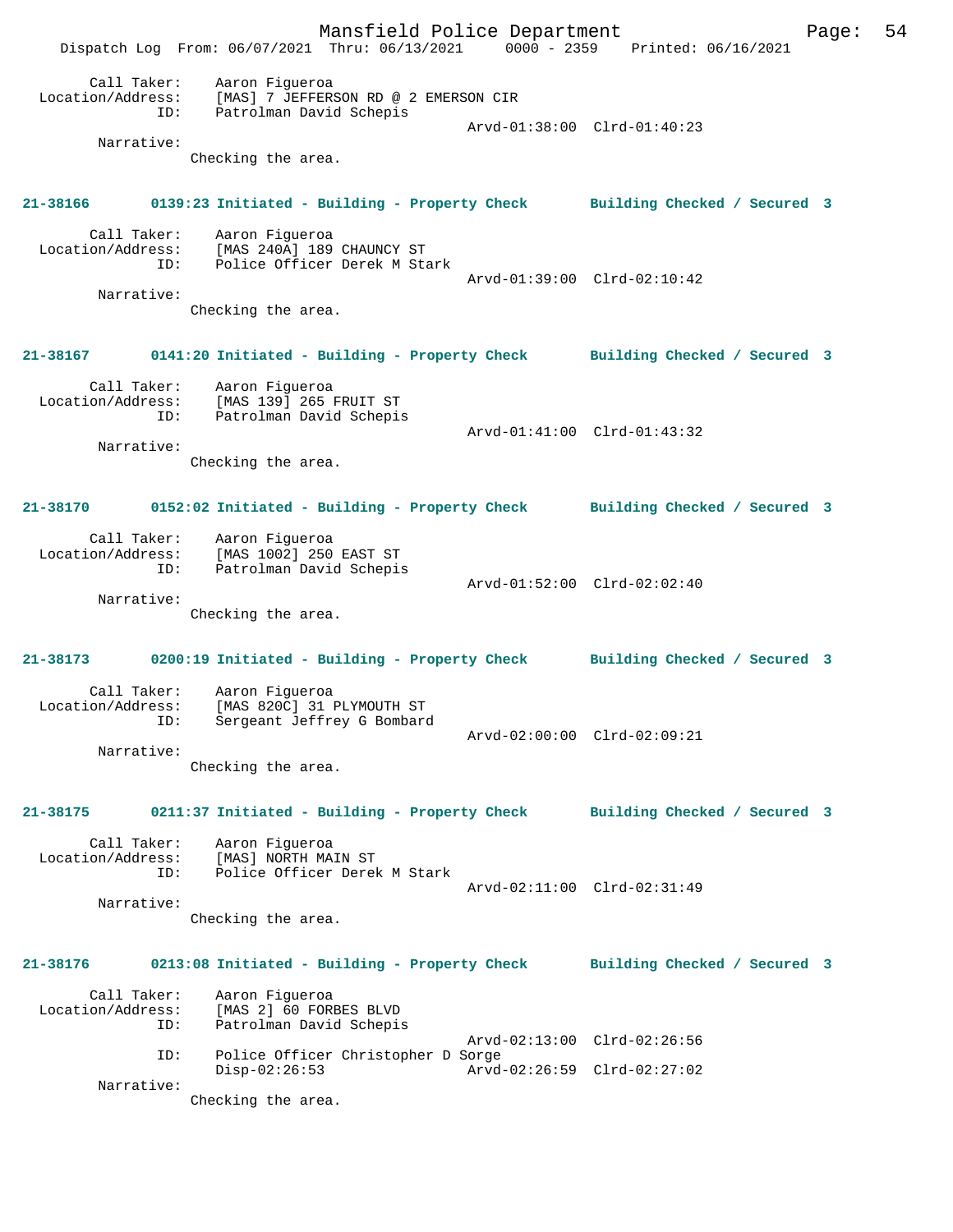Mansfield Police Department Page: 55 Dispatch Log From: 06/07/2021 Thru: 06/13/2021 **21-38185 0238:43 Initiated - Building - Property Check Building Checked / Secured 3** Call Taker: Aaron Figueroa Location/Address: [MAS 987A] 125 HIGH ST Apt. #1-4 ID: Police Officer Derek M Stark Arvd-02:38:00 Clrd-02:44:44 Narrative: Checking the area. **21-38189 0251:26 Initiated - Suspicious Actv / Persn / Veh Spoken To 2**  Call Taker: Aaron Figueroa Location/Address: [MAS 260] 70 COPELAND DR Police Officer Derek M Stark Arvd-02:51:00 Clrd-02:52:37 ID: Police Officer Derek M Stark Disp-02:52:51 Arvd-02:53:43 Clrd-02:56:12<br>Vehicle: WHI 2020 CHEV SILVERADO Reg: PC MA 3ACA41 VIN: 1GCRYBEK71 WHI 2020 CHEV SILVERADO Reg: PC MA 3ACA41 VIN: 1GCRYBEK7LZ210018 Narrative: M14 encountered a vehicle, spoke to the parties and they are headed to Chelsea. Occupied by 5 Narrative: M14 checking pumps to make sure they were not tampered with. Narrative: M14 advised he will follow up with the clerk when they open. **21-38190 0257:13 Initiated - Building - Property Check Building Checked / Secured 3** Call Taker: Aaron Figueroa Location/Address: [MAS 834] 261 CHAUNCY ST Police Officer Derek M Stark Arvd-02:57:00 Clrd-03:04:16 Narrative: Checking the area. **21-38192 0314:26 Initiated - Building - Property Check Building Checked / Secured 3** Call Taker: Aaron Figueroa Location/Address: [MAS 982] 111 HOPE ST ID: Police Officer Derek M Stark Arvd-03:14:00 Clrd-03:17:49 Vehicle: WHI 2018 TOYT UT RAV4 Reg: PC MA 2JHM54 VIN: JTMRFREV9JJ181755 Narrative: Checking the area. Narrative: M14 off with a veh occupied by 2 Narrative: M14 advised the parties in the vehicle check out. They advised him there a group of kids dumped trash in the parking lot about 20 minutes ago. They advised they were headed towards Hope St **21-38193 0322:32 Initiated - Building - Property Check Building Checked / Secured 3** Call Taker: Aaron Figueroa<br>Location/Address: [MAS 253] 330 : ess: [MAS 253] 330 PRATT ST Apt. #A<br>ID: Patrolman David Schepis Patrolman David Schepis Arvd-03:22:00 Clrd-03:26:18 Narrative: Checking the area. **21-38194 0324:10 Initiated - Building - Property Check Building Checked / Secured 3**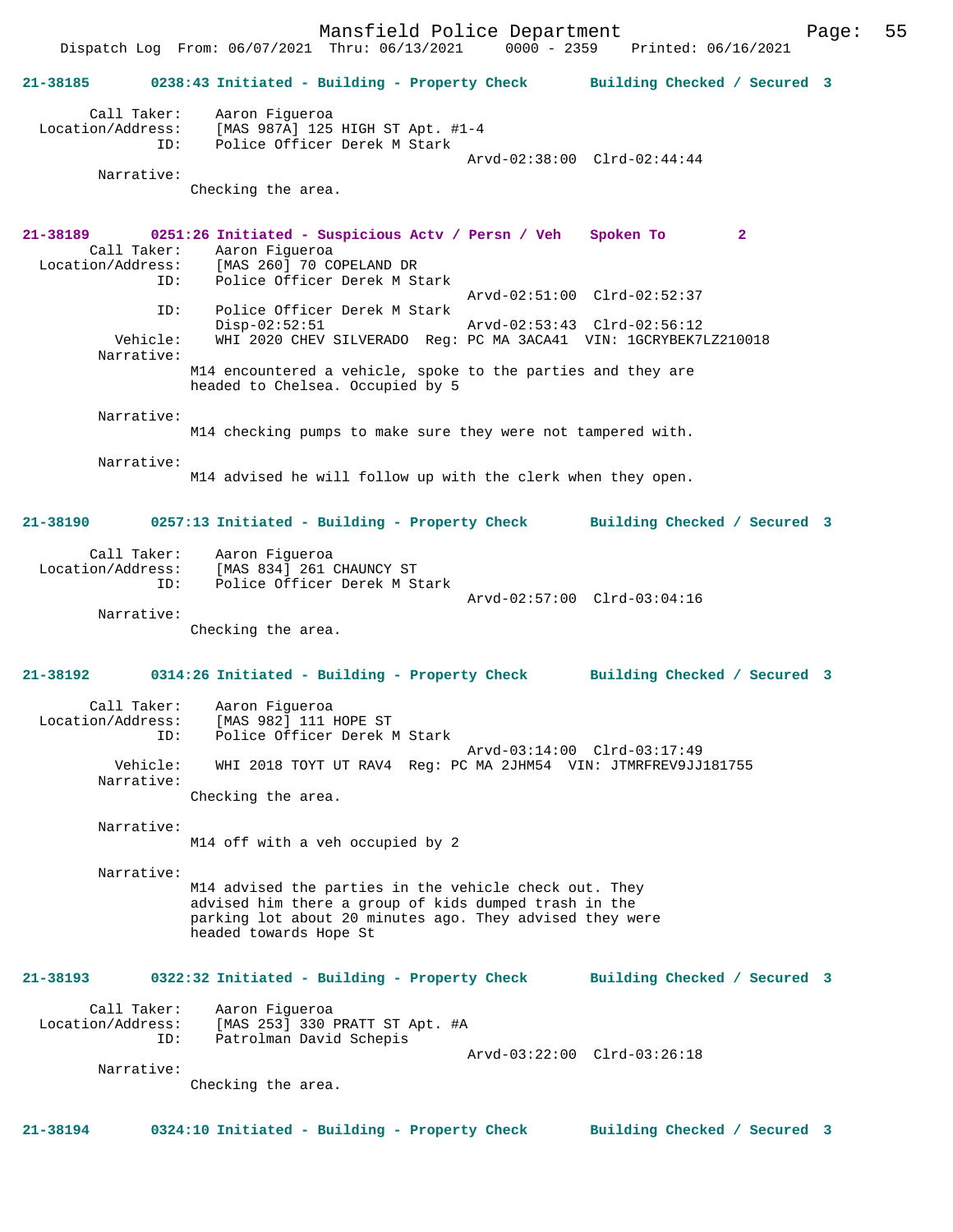|                                                  | Mansfield Police Department<br>Dispatch Log From: 06/07/2021 Thru: 06/13/2021                                           | 0000 - 2359 Printed: 06/16/2021 | Page: | 56 |
|--------------------------------------------------|-------------------------------------------------------------------------------------------------------------------------|---------------------------------|-------|----|
| Location/Address:<br>ID:<br>Narrative:           | Call Taker: Aaron Figueroa<br>[MAS 181A] 150 OAKLAND ST<br>Police Officer Derek M Stark                                 | Arvd-03:24:00 Clrd-03:34:32     |       |    |
|                                                  | Checking the area.                                                                                                      |                                 |       |    |
| 21-38199                                         | 0417:28 Initiated - Building - Property Check Building Checked / Secured 3                                              |                                 |       |    |
| Call Taker:<br>ID:                               | Aaron Figueroa<br>Location/Address: [MAS 820C] 31 PLYMOUTH ST<br>Sergeant Jeffrey G Bombard                             | Arvd-04:17:00 Clrd-04:26:28     |       |    |
| Narrative:                                       | Checking the area.                                                                                                      |                                 |       |    |
|                                                  | 21-38202 0603:58 Initiated - Building - Property Check Building Checked / Secured 3                                     |                                 |       |    |
| ID:                                              | Call Taker: Aaron Figueroa<br>Location/Address: [MAS 820C] 31 PLYMOUTH ST<br>Sergeant Jeffrey G Bombard                 |                                 |       |    |
| Narrative:                                       |                                                                                                                         | Arvd-06:03:00 Clrd-06:13:45     |       |    |
|                                                  | Checking the area.                                                                                                      |                                 |       |    |
| 21-38203                                         | 0607:33 Initiated - Building - Property Check Building Checked / Secured 3                                              |                                 |       |    |
| ID:                                              | Call Taker: Aaron Figueroa<br>Location/Address: [MAS 417] 9 FRANCIS AVE<br>Police Officer Derek M Stark                 |                                 |       |    |
| Narrative:                                       |                                                                                                                         | Arvd-06:07:00 Clrd-06:22:30     |       |    |
|                                                  | Checking the area.                                                                                                      |                                 |       |    |
| $21 - 38206$<br>Call Taker:<br>Location/Address: | 0637:20 Initiated - Follow up Investigation Services Rendered 3<br>Jennifer Napolitano<br>[MAS 260] 70 COPELAND DR      |                                 |       |    |
| ID:                                              | Police Officer Derek M Stark                                                                                            | Arvd-06:37:16 Clrd-07:20:19     |       |    |
| Narrative:                                       | Conducting a follow up in the area to a previously reported<br>incident.                                                |                                 |       |    |
| Narrative:                                       |                                                                                                                         |                                 |       |    |
|                                                  | Doesn't appear the gas pumps were tampered with. The manager<br>will check when they get in to verify that information. |                                 |       |    |
| $21 - 38215$<br>Call Taker:<br>Location/Address: | 0719:45 Initiated - Follow up Investigation<br>Jennifer Napolitano<br>[MAS] 13 DEAN ST                                  | Services Rendered 3             |       |    |
| ID:                                              | Patrolman James M Cameron                                                                                               | Arvd-07:19:00 Clrd-07:25:34     |       |    |
| Narrative:                                       |                                                                                                                         |                                 |       |    |
|                                                  | Conducting a follow up in the area to a previously reported<br>incident.                                                |                                 |       |    |
| 21-38230                                         | 0917:18 Initiated - Building - Property Check                                                                           | Building Checked / Secured 3    |       |    |
| Call Taker:<br>Location/Address:<br>ID:          | Jennifer Napolitano<br>[MAS 820C] 31 PLYMOUTH ST<br>Police Officer Joshua S Ellender                                    |                                 |       |    |
| Narrative:                                       |                                                                                                                         | Arvd-09:17:00 Clrd-09:32:37     |       |    |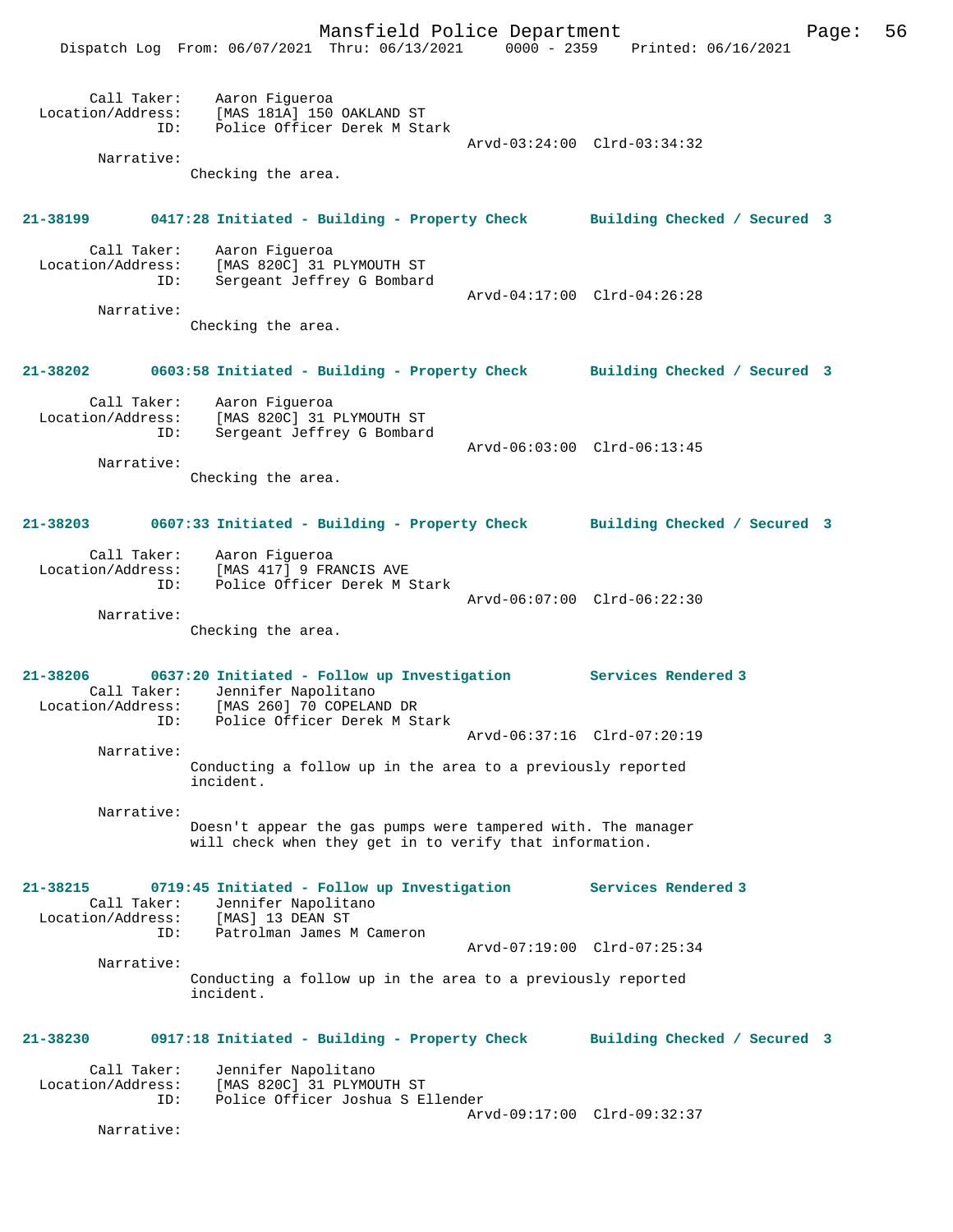Checking the area.

| 21-38231          | 0917:40 Phone - Animal Complaints                                       | Services Rendered 3            |
|-------------------|-------------------------------------------------------------------------|--------------------------------|
|                   | Call Taker: Jarred Kohler                                               |                                |
| Location/Address: | [MAS 4] 31 HAMPSHIRE ST                                                 |                                |
|                   | ID: Police Officer Matthew A Souza                                      |                                |
|                   | $Disp-09:19:51$                                                         | $Clrd-09:26:58$                |
| Narrative:        |                                                                         |                                |
|                   | caller reporting a she found a baby duck and it looks                   |                                |
|                   | injured.                                                                |                                |
| Narrative:        |                                                                         |                                |
|                   | ACO enroute                                                             |                                |
|                   |                                                                         |                                |
| Narrative:        |                                                                         |                                |
|                   | M1 cancelled M9 ACO enroute                                             |                                |
|                   |                                                                         |                                |
| Narrative:        |                                                                         |                                |
|                   | ACo on scene. Small goslig with a minor wound                           |                                |
|                   |                                                                         |                                |
| 21-38232          | 0936:49 Initiated - Disabled Motor Vehicle Services Rendered 3          |                                |
|                   |                                                                         |                                |
|                   | Call Taker: Jarred Kohler<br>Location/Address: [MAS H3753] 399 PRATT ST |                                |
|                   | ID: Police Officer Matthew A Souza                                      |                                |
|                   | Arvd-09:36:00 Clrd-09:39:30                                             |                                |
| Vehicle:          | BLK 2014 TOYT CAMRY Req: PC MA 88GP98 VIN: 4T1BD1FK8EU139929            |                                |
| Narrative:        |                                                                         |                                |
|                   | Reported DMV in the area.                                               |                                |
|                   |                                                                         |                                |
| Narrative:        |                                                                         |                                |
|                   | party attempting to change a flat tire. Party also has AAA              |                                |
|                   | enroute and is not a hazard                                             |                                |
|                   |                                                                         |                                |
| $21 - 38239$      |                                                                         | Spoken To<br>3                 |
|                   | $1005:08$ Phone - Well Being Check<br>Call Taker: Jarred Kohler         |                                |
|                   | Location/Address: [MAS] 1 CEDAR CT Apt. #A6                             |                                |
| ID:               | Police Officer Christopher D Sorge                                      |                                |
|                   | $Disp-10:08:22$<br>Arvd-10:14:54 Clrd-10:18:54                          |                                |
| ID:               | Police Officer Patrick J Pennie                                         |                                |
|                   | $Disp-10:10:31$                                                         |                                |
| Vehicle:          | BRO 1999 TOYT CAMRY Reg: PC MA 17KL42 VIN: 4T1BG22K7XU430914            |                                |
| Narrative:        |                                                                         |                                |
|                   | Caller requesting a check on his aunt, no one has been able             |                                |
|                   | to contact her in 36 hours.                                             |                                |
|                   |                                                                         |                                |
| Narrative:        | Party was fine and will call the other person.                          |                                |
|                   |                                                                         |                                |
|                   |                                                                         |                                |
| $21 - 38248$      | 1051:43 Phone - 911 Hang-ups & Verifications                            | Confirmed misdial/Accdntl Call |
| $\mathbf{2}^-$    |                                                                         |                                |
| Call Taker:       | Jennifer Napolitano                                                     |                                |
| Location/Address: | [MAS H9935] 295 BRANCH ST                                               |                                |
| ID:               | Police Officer Patrick J Pennie                                         |                                |
|                   | Arvd-10:59:47 Clrd-10:59:52<br>$Disp-10:53:11$                          |                                |
| Narrative:        |                                                                         |                                |
|                   | Checking on a 911 accidental                                            |                                |
|                   | Contact made?: yes                                                      |                                |
|                   | Cellphone? $(y/n): y$                                                   |                                |
|                   | Uncertainty radius: 14 meters                                           |                                |
|                   |                                                                         |                                |
| $21 - 38255$      | 1112:30 Initiated - Disabled Motor Vehicle                              | Services Rendered 3            |
| Call Taker:       | Jennifer Napolitano                                                     |                                |
| Location/Address: | [MAS] 300 RTE 140 NB @ 375 WEST ST                                      |                                |
| ID:               | Police Officer Matthew A Souza                                          |                                |
|                   | Arvd-11:12:00 Clrd-11:14:42                                             |                                |
|                   |                                                                         |                                |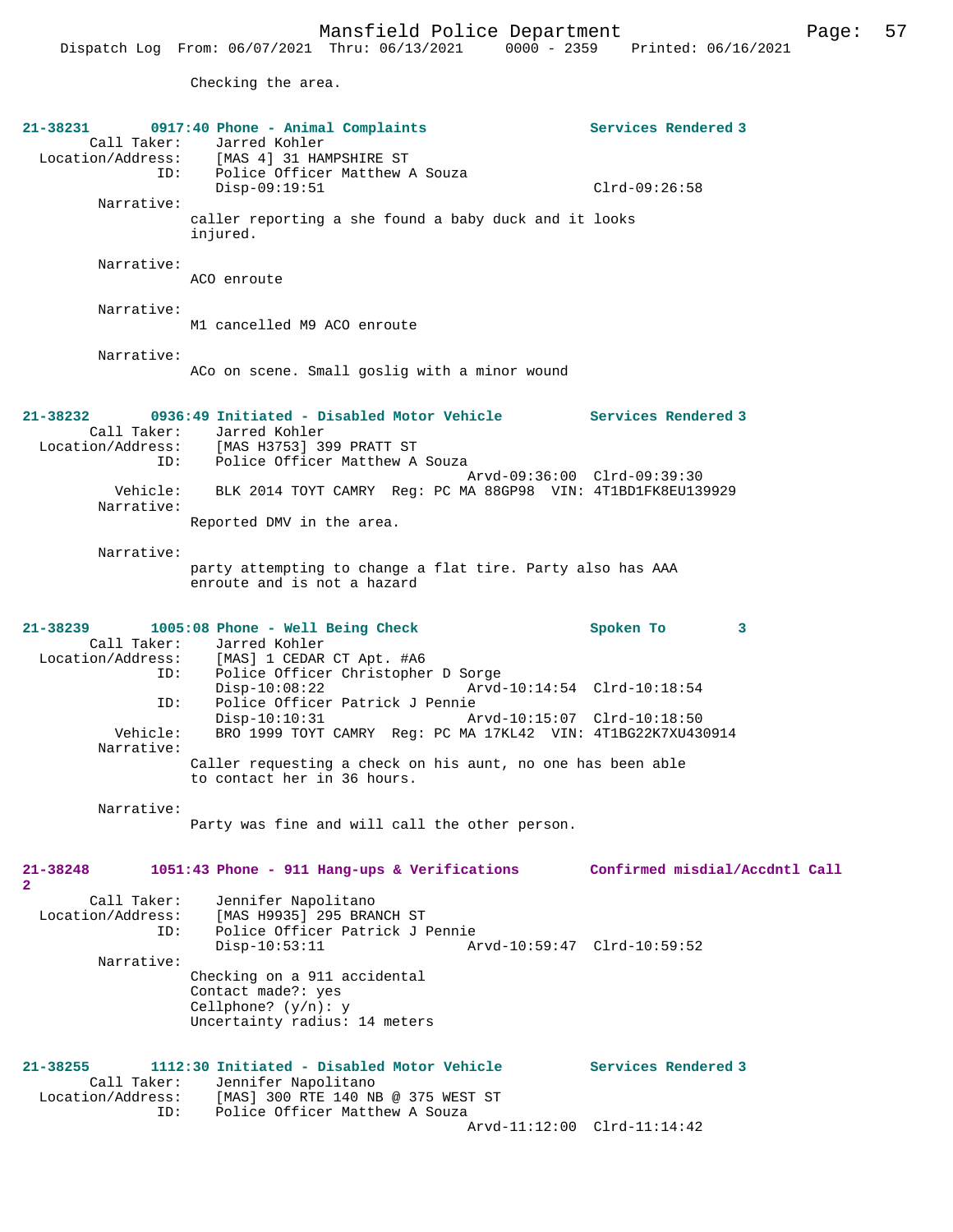Mansfield Police Department Page: 58 Dispatch Log From: 06/07/2021 Thru: 06/13/2021 Vehicle: BLU 2018 NISS UT PATHFINDER Reg: PAS MA CS9250 VIN: 5N1DR2MN1JC636169 Narrative: Reported DMV in the area. Narrative: Vehicle ha a blown tire and tow is pulling up now to get it. Not a road hazard **21-38262 1146:38 Phone - Well Being Check Services Rendered 3**  Call Taker: Jarred Kohler<br>Location/Address: [MAS H6436] 5 [MAS H6436] 560 WARE ST ID: Police Officer Christopher D Sorge Disp-11:51:39 Arvd-11:59:26 Clrd-12:18:07 ID: Police Officer Patrick J Pennie Disp-11:51:50 Arvd-11:59:24 Clrd-12:18:03 ID: Patrolman JAMES L PARAH Disp-11:58:46 Clrd-11:59:07 Narrative: Caller reporting they haven't spoke with a client since June 3rd and no answer at the home, History of mental illness. Employee will meet the officer at the residence. Narrative: Spoke with the employees and the neighbors. Neighbor states the car she uses is not home. They will check back later **21-38263 1150:04 Initiated - Building - Property Check Building Checked / Secured 3** Call Taker: Jennifer Napolitano Location/Address: [MAS 820C] 31 PLYMOUTH ST Police Officer Joshua S Ellender Arvd-11:50:00 Clrd-12:05:29 Narrative: Checking the area. **21-38267 1218:22 Initiated - Follow up Investigation Spoken To 3**  Call Taker: Jennifer Napolitano<br>Location/Address: [MAS H6250] 199 SPRI [MAS H6250] 199 SPRING ST ID: Police Officer Patrick J Pennie Arvd-12:18:00 Clrd-12:23:40 ID: Police Officer Christopher D Sorge Disp-12:23:32 Arvd-12:23:35 Clrd-12:23:43 Narrative: Conducting a follow up in the area to a previously reported incident. **21-38273 1328:30 Initiated - Building - Property Check Building Checked / Secured 3** Call Taker: Jennifer Napolitano<br>.on/Address: [MAS 1002] 250 EAST ST Location/Address: ID: Police Officer Patrick J Pennie  $Arvd-13:28:00$  Clrd-13:40:05<br>TD: Police Officer Matthew A Souza Police Officer Matthew A Souza<br>Disp-13:39:09 Disp-13:39:09 Clrd-13:40:38 Narrative: Checking the area. **21-38276 1338:27 Phone - Erratic Oper MV / Road Rage Spoken To 3**  Call Taker: Jennifer Napolitano<br>ion/Address: [MAS] EASTMAN ST Location/Address:<br>TD: Police Officer Christopher D Sorge<br>Disp-13:39:21 Arvd- Disp-13:39:21 Arvd-13:42:54 Clrd-13:51:08 ID: Police Officer Matthew A Souza Disp-13:41:01 Clrd-13:41:47<br>ID: Police Officer Patrick J Pennie Police Officer Patrick J Pennie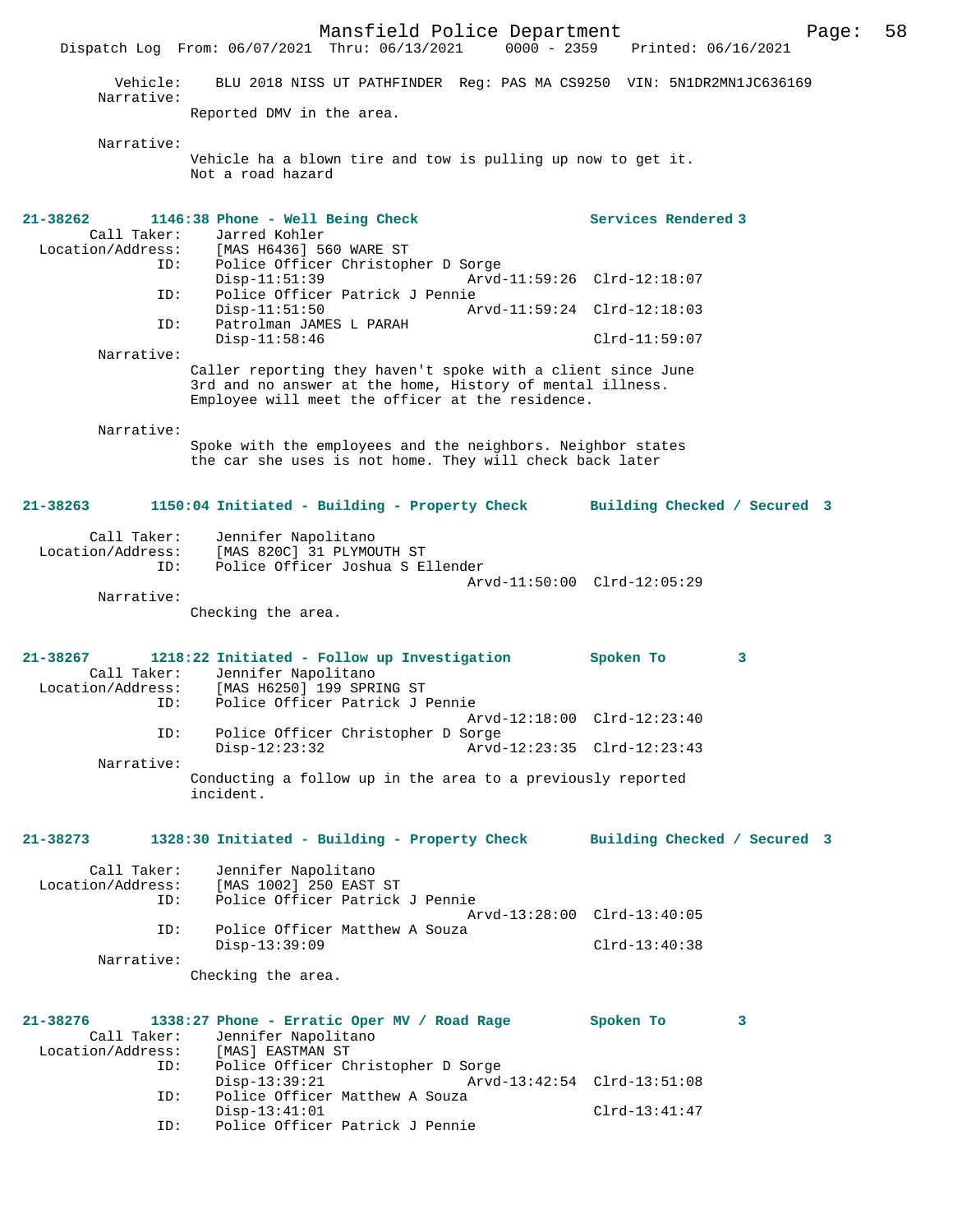Mansfield Police Department Fage: 59 Dispatch Log From: 06/07/2021 Thru: 06/13/2021 0000 - 2359 Printed: 06/16/2021 Disp-13:41:37 Arvd-13:43:06 Clrd-13:46:34 ID: Sergeant Brian P Thibault Disp-13:46:25 Arvd-13:46:29 Clrd-13:51:05 Vehicle: GRY 2005 ACUR TL Reg: PC MA 2ASV45 VIN: 19UUA66275A050651 Narrative: Out with mvst on Bonney Ln in front of the leasing center Narrative: Parties were spoken to and check ok. **21-38279 1349:38 Phone - 911 Hang-ups & Verifications Confirmed misdial/Accdntl Call 2**  Call Taker: NICHOLAS GOYETTE Location/Address: [MAS 255] 377 CHAUNCY ST ID: Police Officer Matthew A Souza Disp-13:51:58 Arvd-13:57:29 Clrd-13:59:25 Narrative: Staff misdialed at the service desk **21-38278 1350:32 Initiated - Building - Property Check Services Rendered 3**  Call Taker: Jennifer Napolitano Location/Address: [MAS 417] 9 FRANCIS AVE ID: Police Officer Patrick J Pennie Arvd-13:50:00 Clrd-14:01:54 Narrative: Checking the area. **21-38284 1443:46 Phone - Motor Veh Acc - No Injury Services Rendered 1**  Call Taker: Jarred Kohler<br>Location/Address: [MAS 840I140C] [MAS 840I140C] 280 SCHOOL ST Apt. #I140 ID: Police Officer Matthew A Souza Disp-14:45:41 Arvd-14:47:32 Clrd-14:59:18 Vehicle: RED 2011 TOYT PRIUS Reg: PC MA 2NXG70 VIN: JTDKN3DU8B5353682 Vehicle: GRY 2013 TOYT VA SIENNA Reg: PC MA 4SR847 VIN: 5TDKK3DC9DS288614 Narrative: 2 car mva, no injuries. Narrative: Damage under a hundred. Assisting with paper exchange **21-38293 1516:17 Initiated - Building - Property Check Building Checked / Secured 3** Call Taker: Jennifer Napolitano Location/Address: [MAS 820C] 31 PLYMOUTH ST ID: Police Officer Joshua S Ellender Arvd-15:16:00 Clrd-15:25:07 Narrative: Checking the area. **21-38294 1517:39 Initiated - Follow up Investigation Spoken To 3**  Call Taker: Jennifer Napolitano Location/Address: [MAS H6436] 560 WARE ST ID: Police Officer Christopher D Sorge Arvd-15:17:00 Clrd-15:20:31 Narrative: Conducting a follow up in the area to a previously reported incident. Narrative: Party was home and checks fine. She was out with her sister earlier and forgot she had an appointment **21-38296 1541:00 Walk-In - Motor Veh Acc - No Injury Incident Report 1**  Call Taker: Support Staff Heather A Sullivan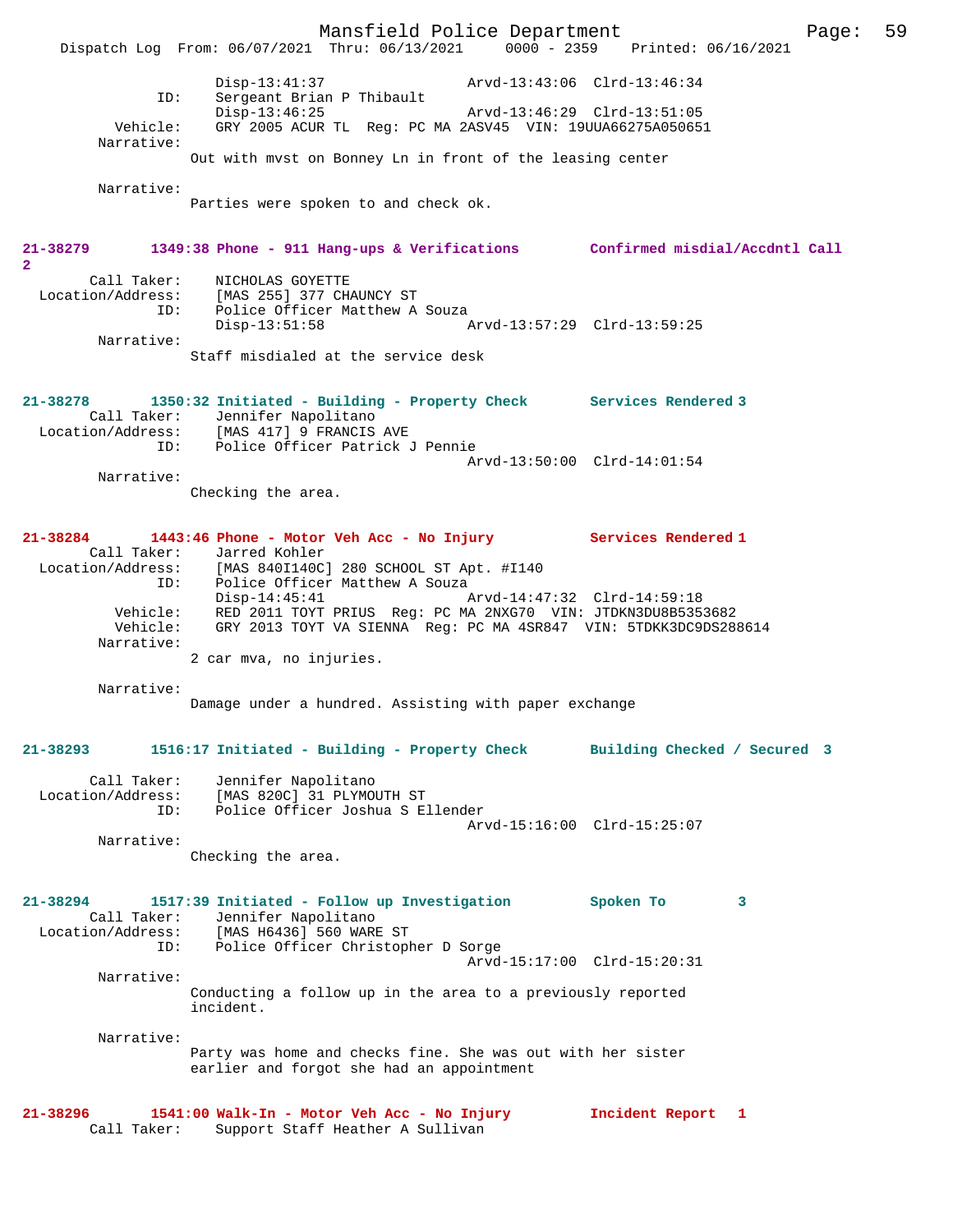Mansfield Police Department Page: 60 Dispatch Log From: 06/07/2021 Thru: 06/13/2021 0000 - 2359 Printed: 06/16/2021 Location/Address: [MAS 907A] 390 WEST ST Apt. #B ID: Police Officer Matthew A Souza Disp-15:43:21 Arvd-15:46:23 Clrd-15:55:30 Vehicle: WHI 2017 NISS ALTIMA Reg: PC MA 9YL835 VIN: 1N4AL3APXHC264271 Narrative: Walk in reporting her vehicle was involved in a MVA while parked at Shaws. Narrative: See OF Refer To Incident: 21MAS-609-OF **21-38298 1549:06 Phone - Parking Violations Services Rendered 3**  Call Taker: Jarred Kohler Location/Address: [MAS] 1 WILLIAMS ST ID: Police Officer Patrick J Pennie Disp-15:51:38 Clrd-15:59:53 ID: Police Officer David J Pepicelli Disp-16:20:02 Arvd-16:33:38 Clrd-16:34:20 Narrative: rp advising multiple vehicles in the street, could cause a hazard. Narrative: No issue. Vehicles can get by. **21-38300 1601:56 Other - LE Team Activation Services Rendered 1**  Call Taker: Support Staff Heather A Sullivan Location: [DED] DEDHAM POLICE ID: Patrolman Gregory S Martell Disp-16:03:09 Arvd-16:03:18 Clrd-21:01:12 Narrative: Metro call out. **21-38303 1638:31 Initiated - Motor Vehicle Stop Citation / Warning Issued 3** Call Taker: Jennifer Napolitano Location/Address: [MAS U9] SOUTH MAIN ST ID: Police Officer David J Pepicelli Arvd-16:38:00 Clrd-16:43:18 Vehicle: BRO 2019 SUBA ST FORESTER Reg: PAS MA NE53VV VIN: JF2SKAGCXKH524142 Narrative: Out on mvst Narrative: Citation for speed in the are of Hampshire St. **21-38307 1657:04 Initiated - Child Safety Seat Program Services Rendered 3**  Call Taker: Jennifer Napolitano<br>Location/Address: [MAS 451B] 500 EAST ess: [MAS 451B] 500 EAST ST<br>ID: Police Officer Andrew Police Officer Andrew J Kelley Arvd-16:57:00 Clrd-18:05:56 Narrative: Officer installing child passenger seat Narrative: 3 car seats installed **21-38314 1749:11 Phone - Animal Complaints Services Rendered 3**  Call Taker: NICHOLAS GOYETTE<br>Location/Address: [MAS 907D] 390 WI ess: [MAS 907D] 390 WEST ST Apt. #D<br>ID: Police Officer David J Pepicell Police Officer David J Pepicelli<br>Disp-17:50:28 Ar Disp-17:50:28 Arvd-17:52:07 Clrd-18:00:25 Vehicle: RED 2003 BUIC REGAL Reg: PC MA 8NSV50 VIN: 2G4WB52K231287359 Narrative: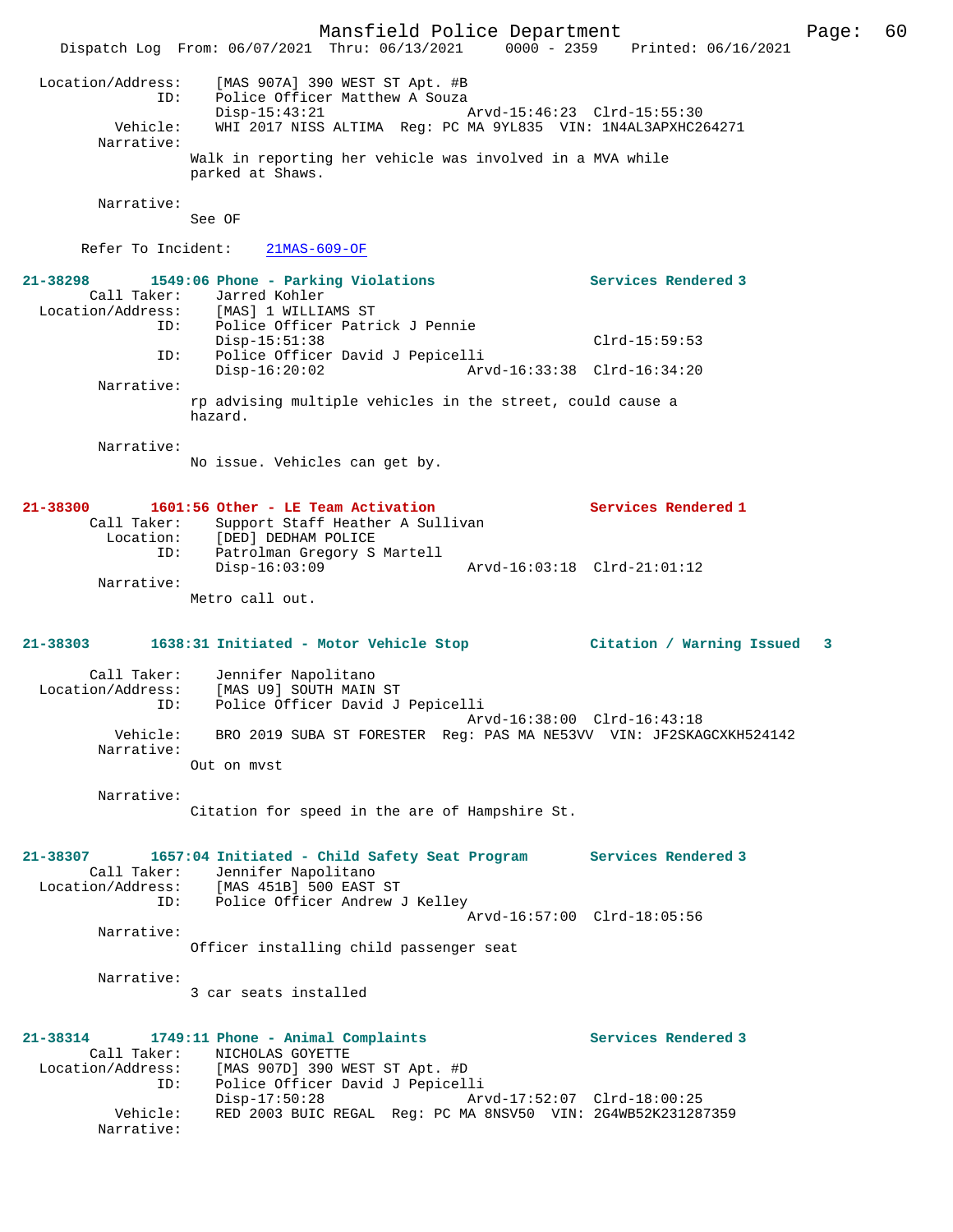Mansfield Police Department Page: 61 Dispatch Log From: 06/07/2021 Thru: 06/13/2021 distressed dog locked in a car. MV: white honda crv in handicapped spot Narrative: Officer attempting to make contact inside the restaurant Narrative: Back door is open Narrative: Dog not in distress. Rear window is open. **21-38319 1807:52 Phone - 911 Hang-ups & Verifications Unfounded/Unverifed 2** Call Taker: Jarred Kohler<br>Location/Address: [MAS 255] 377 ess: [MAS 255] 377 CHAUNCY ST<br>ID: Police Officer David J Pe ID: Police Officer David J Pepicelli Disp-18:10:17 Arvd-18:14:44 Clrd-18:17:08 Narrative: Checking on a 911 accidental call. Caller will meet officer at the front entrance. Contact made?: yes Cellphone? (y/n): yes Uncertainty radius: **21-38326 1838:11 Phone - Soliciting / Peddeling Investigated - No Report 3** Call Taker: Jarred Kohler<br>Location/Address: [MAS] 90 NORF ess: [MAS] 90 NORFOLK ST @ 200 RTE 140 SB<br>ID: Police Officer David J Pepicelli Police Officer David J Pepicelli Disp-18:42:40 Arvd-18:45:25 Clrd-18:50:56 Narrative: caller reporting solicitors at the lights with small children. Narrative: M11 advises parties are on private property at Home Depot. Not on public way. **21-38351 2032 Initiated - Building - Property Check Building Checked / Secured 3** Call Taker: Police Officer Andrew J Kelley<br>Location/Address: [MAS 992] 660 EAST ST ess: [MAS 992] 660 EAST ST<br>TD: Police Officer Andrew Police Officer Andrew J Kelley Arvd-20:33:19 Clrd-20:46:34 Narrative: Checking the area. **21-38357 2100:49 911 - Animal Complaints Investigated - No Report 3** Call Taker: Aaron Figueroa Location/Address: [MAS] 3 CHERRY ST<br>ID: Police Officer And Police Officer Andrew J Kelley Disp-21:02:07 Arvd-21:05:23 Clrd-21:15:54 Narrative: Dog chasing people down road Narrative: Caller is now stating that the dog is not be vicious and then hung up. Narrative: Unit on Cherry St. Not seeing anything at this time. Narrative: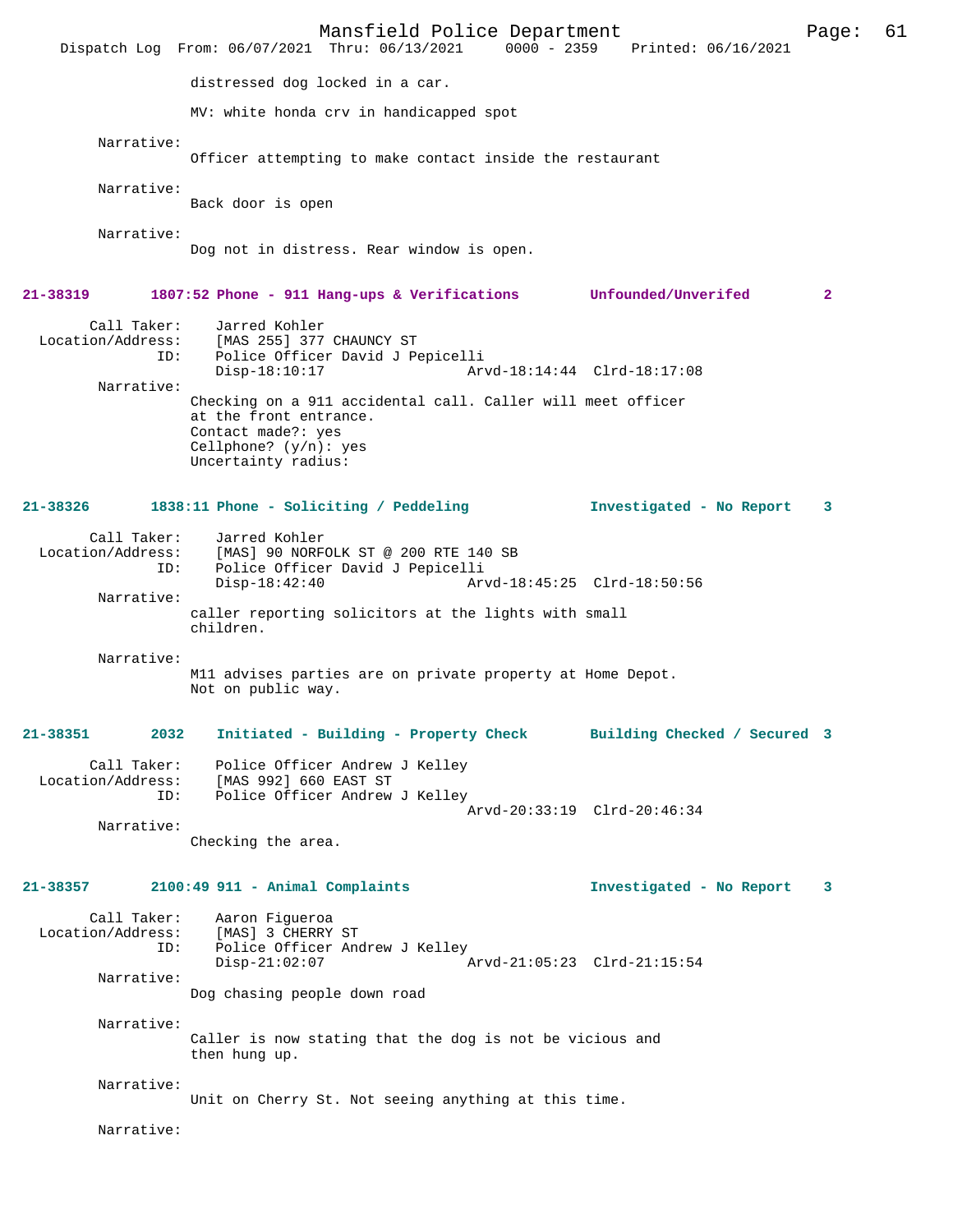Mansfield Police Department Page: 62 Dispatch Log From: 06/07/2021 Thru: 06/13/2021 0000 - 2359 Printed: 06/16/2021 M13 made contact. Narrative: I attempted to call back x2 with no answer, the phone doesn't come back to anyone on file Narrative: Dog returned to owner at 5 Squire Ave. M13 will attempt to follow up with CP. Narrative: Everything checks OK with the CP. **21-38364 2138:28 Initiated - Building - Property Check Building Checked / Secured 3** Call Taker: TARA LAKO Location/Address: [MAS 1002] 250 EAST ST ID: Police Officer Andrew J Kelley Arvd-21:38:00 Clrd-21:51:26 Narrative: Checking the area. **21-38371 2212:42 Initiated - Motor Vehicle Stop Citation / Warning Issued 3** Call Taker: Nicole Boyer Location/Address: [MAS 1015] 30 CHAUNCY ST ID: Police Officer Joshua S Ellender Arvd-22:12:00 Clrd-22:17:54 Vehicle: WHI 2019 CHEV SILVERADO Reg: PC MA 3SG194 VIN: 2GC2KSEG8K1150479 Narrative: OUT WITH MVST Narrative: CITATION GIVEN FOR SPEED **21-38379 2254:29 Phone - Assist Fire Department Referred to Other Agency 2** Call Taker: Nicole Boyer<br>Location/Address: [MAS H168] 19 ess: [MAS H168] 150 RUMFORD AVE Apt. #302<br>ID: Police Officer Joshua S Ellender IS: ISSN 1988-1999<br>Disp-22:56:55<br>Disp-22:56:55 Disp-22:56:55 Arvd-23:00:11 Clrd-23:37:02 Narrative: Assisting the FD with a fire related incident. Nature: WATER COMING DOWN FROM THE CEILING. **21-38380 2301:29 Phone - Erratic Oper MV / Road Rage Gone on Arrival 3**  Call Taker: Aaron Figueroa Location/Address: ID: Police Officer Andrew J Kelley<br>Disp-23:05:04 Disp-23:05:04 Arvd-23:08:51 Clrd-23:36:18 Narrative: Caller advised that she is behind a green chevy trailbalzer with a New york plate that is going over the double yellow line. Call started in Easton at the town line headed into Mansfield Narrative: cp in dark grey mini van, no longer following Narrative: M13 searched the area of chauncy with no findings Narrative: Checks negative.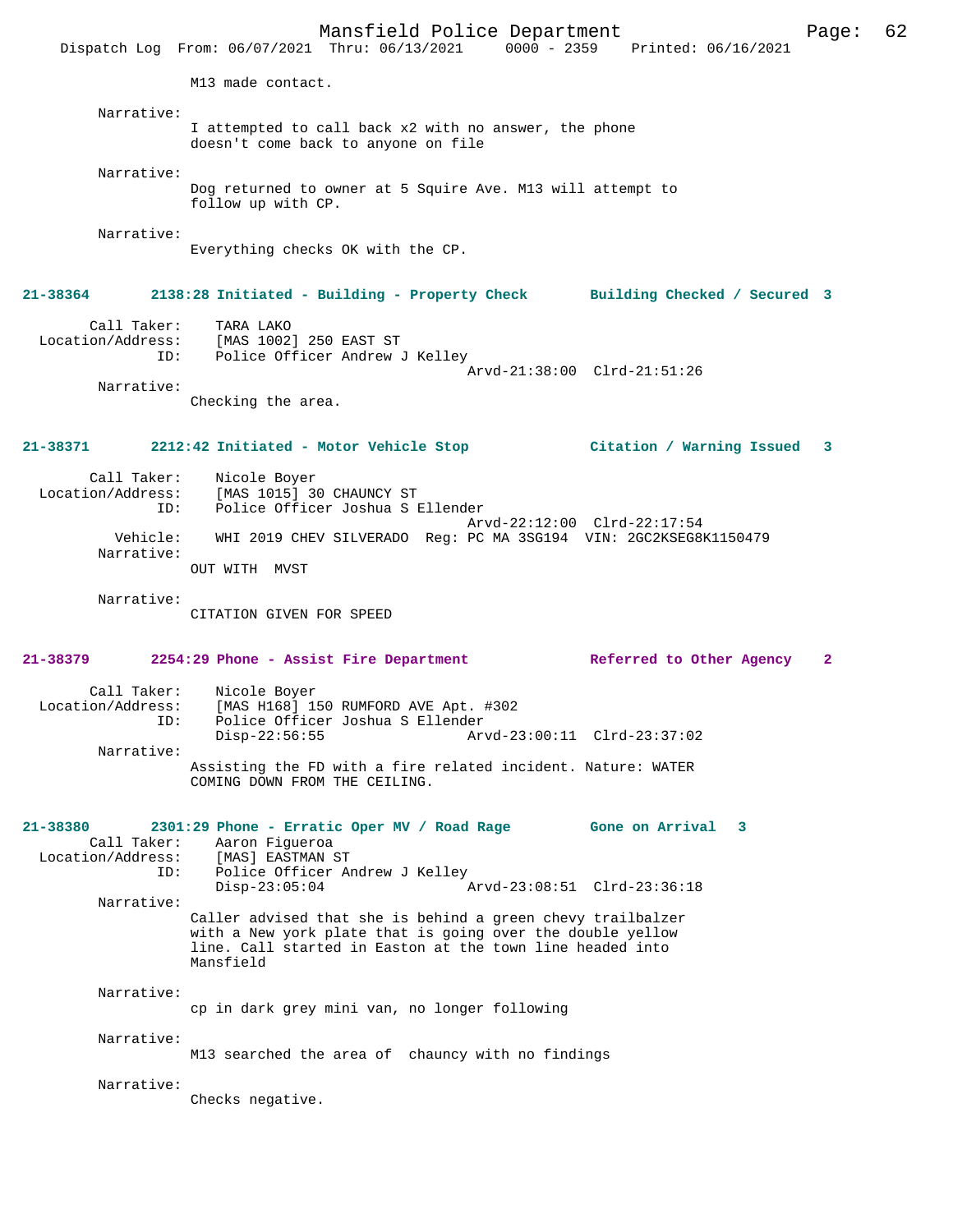| 21-38381                 | 2304:47 Phone - Disturbance / Gathering                                           | Spoken To |  |
|--------------------------|-----------------------------------------------------------------------------------|-----------|--|
| Call Taker:              | JEFFREY KEEFE                                                                     |           |  |
| Vicinity of: [MAS H2448] |                                                                                   |           |  |
| ID:                      | Police Officer David J Pepicelli                                                  |           |  |
|                          | Arvd-23:08:33 Clrd-23:14:39<br>$Disp-23:07:20$                                    |           |  |
| ID:                      | Police Officer Michael N Fenore                                                   |           |  |
|                          | Arvd-23:11:02 Clrd-23:15:37<br>$Disp-23:07:34$<br>Police Officer Nicole P Newport |           |  |

Dispatch Log From: 06/07/2021 Thru: 06/13/2021 0000 - 2359 Printed: 06/16/2021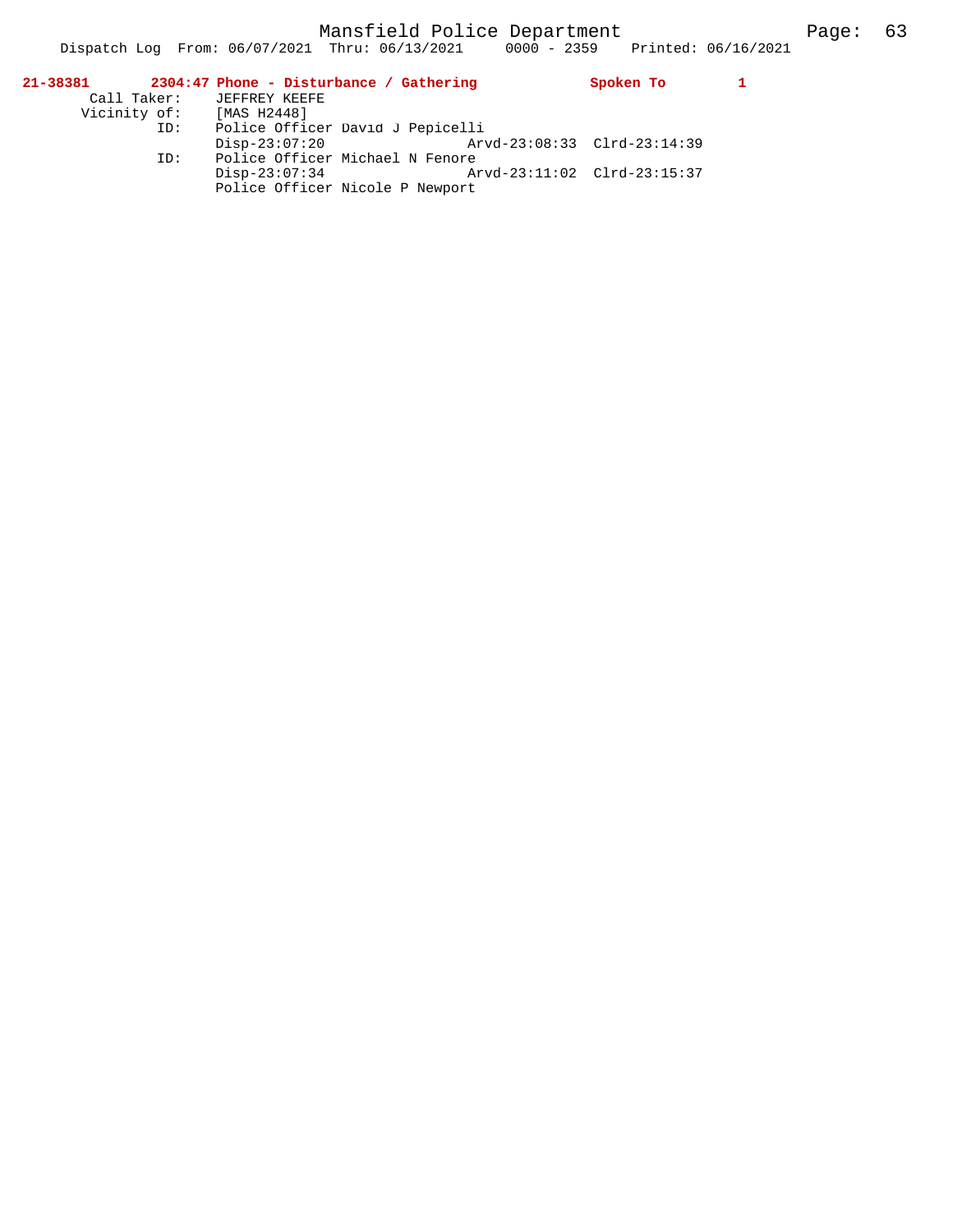## **For Date: 06/14/2021 - Monday**

| Call Number                                    | Time                             | Call Reason                                                                                                                               | Action                       | Priority |  |
|------------------------------------------------|----------------------------------|-------------------------------------------------------------------------------------------------------------------------------------------|------------------------------|----------|--|
| 21-38415                                       |                                  | 0220:27 Initiated - Building - Property Check                                                                                             | Building Checked / Secured 3 |          |  |
|                                                | Call Taker:<br>ID:<br>Narrative: | Nicole Boyer<br>Location/Address: [MAS 814] 50 WEST CHURCH ST<br>Detective Derek M McCune<br>Checking the area.                           | Arvd-02:20:00 Clrd-02:27:57  |          |  |
| $21 - 38418$                                   |                                  | 0242:33 Initiated - Building - Property Check Building Checked / Secured 3                                                                |                              |          |  |
| Call Taker:                                    | Narrative:                       | Nicole Boyer<br>Location/Address: [MAS 840] 280 SCHOOL ST<br>ID: Patrolman David Schepis<br>Patrolman David Schepis<br>Checking the area. | Arvd-02:42:00 Clrd-02:48:33  |          |  |
| $21 - 38419$                                   |                                  | 0247:31 Initiated - Building - Property Check Building Checked / Secured 3                                                                |                              |          |  |
| Location/Address:<br>Narrative:                | Call Taker:<br>ID:               | Nicole Boyer<br>[MAS 1015] 30 CHAUNCY ST<br>Police Officer Christopher D Sorge                                                            | Arvd-02:47:00 Clrd-02:59:48  |          |  |
|                                                |                                  | Checking the area.                                                                                                                        |                              |          |  |
| 21-38421                                       |                                  | 0250:57 Initiated - Building - Property Check                                                                                             | Building Checked / Secured 3 |          |  |
| Call Taker:<br>Location/Address:<br>Narrative: | ID:                              | Nicole Boyer<br>[MAS 4] 31 HAMPSHIRE ST<br>Patrolman David Schepis<br>Checking the area.                                                  | Arvd-02:50:00 Clrd-02:55:03  |          |  |
|                                                |                                  | 21-38423 0257:22 Initiated - Building - Property Check                                                                                    | Building Checked / Secured 3 |          |  |
| Call Taker:                                    | ID:<br>Narrative:                | Nicole Boyer<br>Location/Address: [MAS 2] 60 FORBES BLVD<br>Patrolman David Schepis<br>Checking the area.                                 | Arvd-02:57:00 Clrd-03:05:23  |          |  |
| 21-38425                                       |                                  | 0259:55 Initiated - Building - Property Check                                                                                             | Building Checked / Secured 3 |          |  |
| Location/Address:                              | Call Taker:<br>ID:<br>Narrative: | Nicole Boyer<br>[MAS 281A] 1 CROCKER ST<br>Police Officer Christopher D Sorge                                                             | Arvd-02:59:00 Clrd-03:05:15  |          |  |
|                                                |                                  | Checking the area.                                                                                                                        |                              |          |  |
| 21-38426                                       |                                  | 0306:22 Initiated - Building - Property Check                                                                                             | Building Checked / Secured 3 |          |  |
| Call Taker:<br>Location/Address:               |                                  | TARA LAKO<br>[MAS 1002] 250 EAST ST                                                                                                       |                              |          |  |

ID: Detective Derek M McCune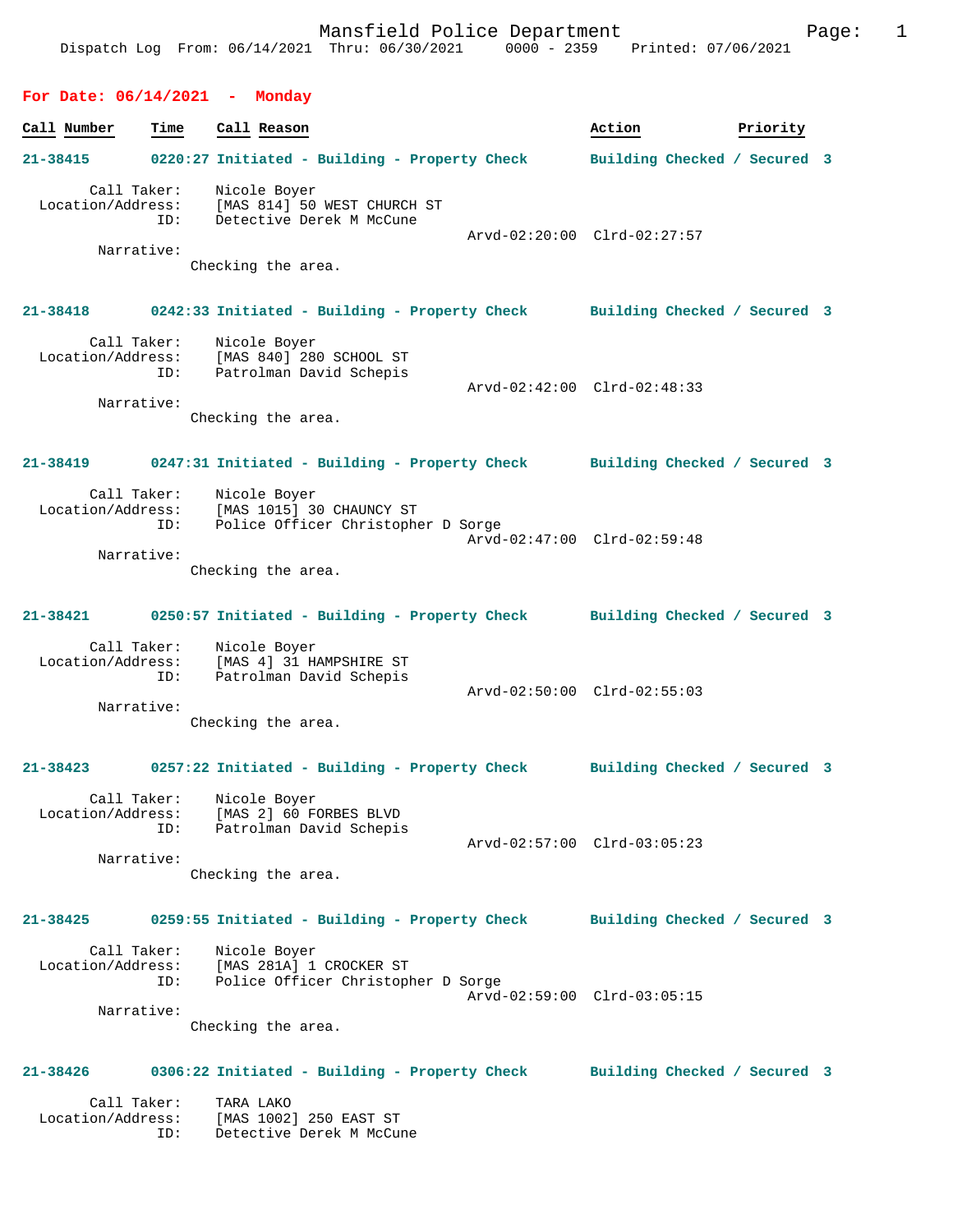Mansfield Police Department Page: 2 Dispatch Log From: 06/14/2021 Thru: 06/30/2021 Arvd-03:06:00 Clrd-03:21:30 Narrative: Checking the area. **21-38444 0726 Initiated - Speed Trailer/Signs Deployed Services Rendered 3**  Call Taker: Animal Control Steven Simonds Location/Address: [MAS] WILLIAMS ST Apt. #S ID: Animal Control Steven Simonds Disp-07:42:04 Arvd-07:42:08 Clrd-07:43:49 Narrative: changing batteries on speed sign **21-38446 0729 Initiated - Speed Trailer/Signs Deployed Services Rendered 3**  Call Taker: Animal Control Steven Simonds Location/Address: [MAS] WILLIAMS ST ID: Animal Control Steven Simonds Arvd-07:29:34 Clrd-07:37:57 Narrative: changing batteries on speed sign **21-38458 0845:26 Phone - Animal Complaints Services Rendered 3**  Call Taker: Dispatcher Jacques Ryan Location/Address: [MAS] 243 NORTH MAIN ST ID: animal control Jeffrey S Collins Disp-08:48:20 Arvd-08:55:12 Clrd-08:59:13 Narrative: Caller reporting a baby squirrel in her bedroom Narrative: Caller is going to lock it in the bedroom Narrative: MACO1 reports animal was a chipmunk and has been removed from the house. **21-38462 0916:10 Phone - Assist Fire Department Referred to Other Agency 2** Call Taker: Dispatcher Alyson Vico Location/Address: [MAS] 333 SCHOOL ST ID: Police Officer Beau J Palanza Arvd-09:21:31 Clrd-09:25:15 Narrative:

|                   | 21-38471 1017:13 Phone - Disturbance / Gathering |                             | Peace Restored              |  |
|-------------------|--------------------------------------------------|-----------------------------|-----------------------------|--|
| Call Taker:       | Dispatcher Jacques Ryan                          |                             |                             |  |
| Location/Address: | [MAS H5420]                                      |                             |                             |  |
| ID:               | Sergeant Thomas R Connor                         |                             |                             |  |
|                   | $Disp-10:19:49$                                  | Arvd-10:23:23 Clrd-10:44:53 |                             |  |
| ID:               | Police Officer Patrick J Pennie                  |                             |                             |  |
|                   | $Disp-10:19:52$                                  | Arvd-10:26:17 Clrd-10:34:48 |                             |  |
| ID:               | Sergeant Brian P Thibault                        |                             |                             |  |
|                   | $Disp-10:23:00$                                  |                             | Arvd-10:26:16 Clrd-10:33:22 |  |
| ID:               | Police Officer Beau J Palanza                    |                             |                             |  |
|                   | $Disp-10:23:20$                                  | Arvd-10:28:15 Clrd-10:29:38 |                             |  |

automatic fire alarm.

Assisting the FD with a fire related incident. Nature: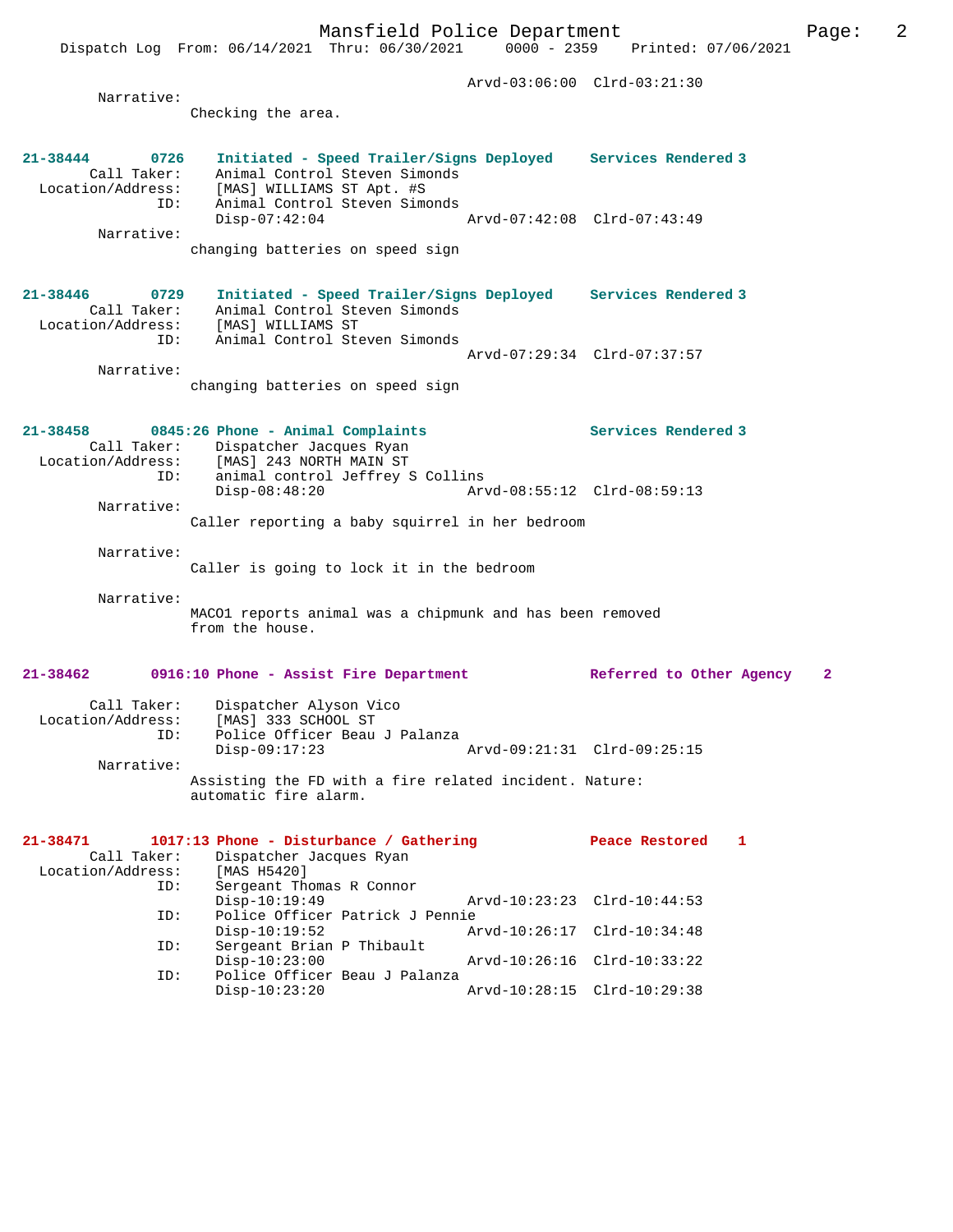```
 Refer To Incident: 21MAS-610-OF
```
**21-38473 1020:29 Walk-In - Assist Citizen - P S A Services Rendered 3**  Call Taker: Support Staff Matthew Todesco Location/Address: [MAS]<br>Dicention: Police Police Officer Matthew A Souza<br>Disp-10:25:08 2 Disp-10:25:08 Arvd-10:28:39 Clrd-12:58:31

# Call Taker: Dispatcher Alyson Vico<br>Location/Address: [MAS 907E] 390 WEST ST ess: [MAS 907E] 390 WEST ST<br>ID: Police Officer Beau J Police Officer Beau J Palanza Arvd-10:39:00 Clrd-10:45:33 Narrative: Checking the area. **21-38488 1316:34 Initiated - Building - Property Check Building Checked / Secured 3** Call Taker: Dispatcher Alyson Vico Location/Address: [MAS 10] 885 S MAIN ST ID: Police Officer Beau J Palanza Arvd-10:55:00 Clrd-11:01:07 Narrative:

**21-38475 1039:05 Initiated - Building - Property Check Building Checked / Secured 3**

Checking the area.

## **21-38500 1400:03 Initiated - Building - Property Check Building Checked / Secured 3**

Call Taker: Dispatcher Alyson Vico<br>Location/Address: [MAS 840] 280 SCHOOL S ess: [MAS 840] 280 SCHOOL ST<br>ID: Police Officer Beau J Pa Police Officer Beau J Palanza Arvd-14:00:00 Clrd-14:12:59

 Narrative: Checking the area.

**21-38501 1403:19 Phone - 911 Hang-ups & Verifications Confirmed misdial/Accdntl Call 2**  Call Taker: Dispatcher Jacques Ryan Location/Address: [MAS 9] 25 COBB ST Apt. #J101<br>ID: Police Officer Patrick J Penn: Police Officer Patrick J Pennie<br>Disp-14:06:23 A Disp-14:06:23 Arvd-14:08:57 Clrd-14:10:51 Narrative: Checking on a 911 hang up. Confirmed accidental. Contact made?:yes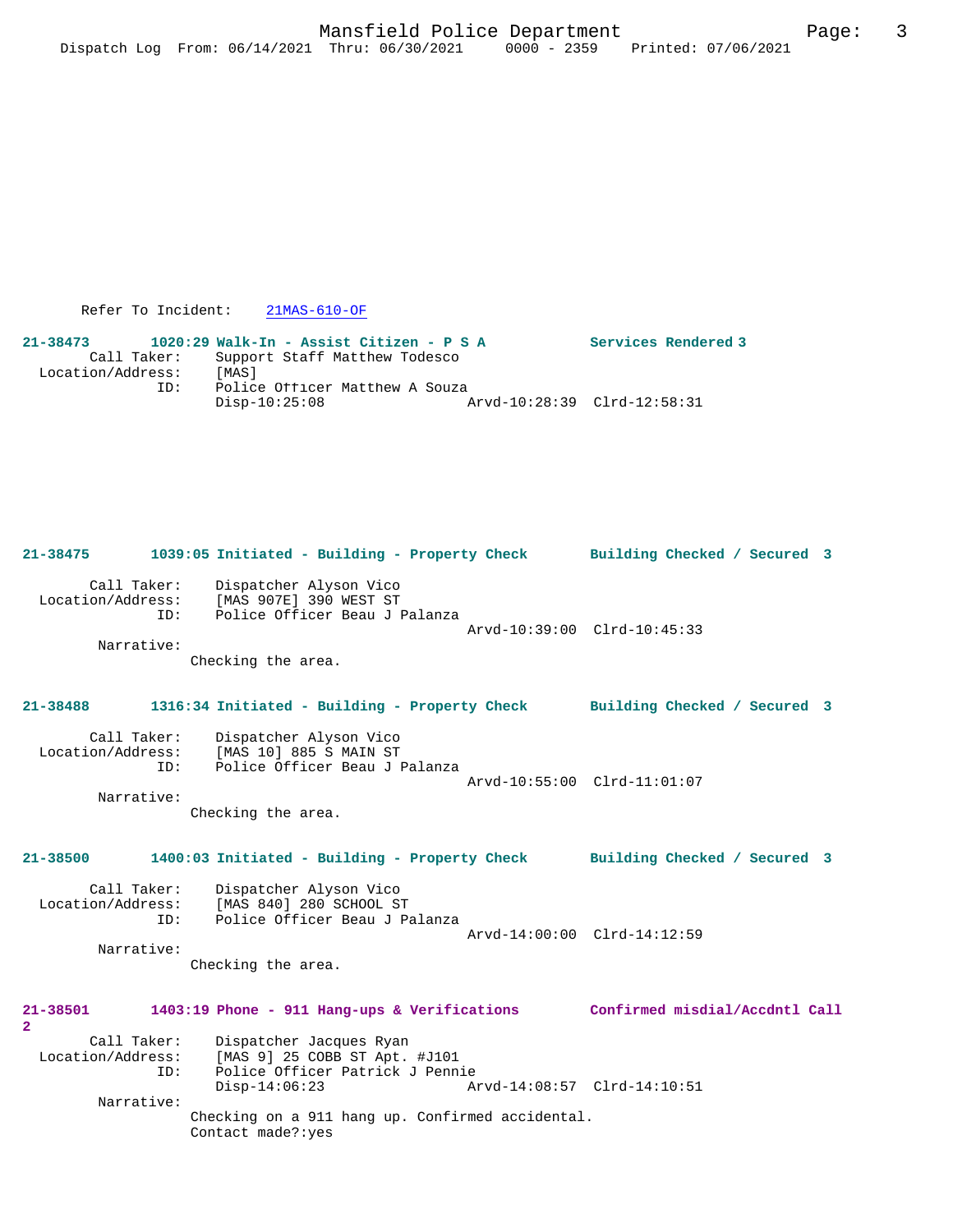Mansfield Police Department Page: 4 Dispatch Log From: 06/14/2021 Thru: 06/30/2021 0000 - 2359 Printed: 07/06/2021 Cellphone? (y/n):yes Uncertainty radius: 8 meters will wave from front door **21-38516 1539:34 Phone - Motor Veh Acc - No Injury Services Rendered 1**  Call Taker: William Casey Location/Address: [MAS 1000] 229 SCHOOL ST ID: Police Officer Beau J Palanza Disp-15:41:19 Clrd-15:44:32 ID: Police Officer Joshua S Ellender Disp-15:44:26 Arvd-15:51:46 Clrd-16:27:14 Vehicle: GRY 2015 FORD FOCUS Reg: PC MA 2BBF95 VIN: 1FADP3F21FL310470 Vehicle: WHI 1994 FORD VN AEROSTAR Reg: PC RI 1BM163 VIN: 1FMCA11U2RZB07475 Narrative: Mva with no injuries Narrative: Citation issued to the RO of the van for failure to stop. 140SB @ School Street. Refer To Accident: 21MAS-158-AC **21-38522 1623:30 Phone - Well Being Check Unfounded/Unverifed 3** Call Taker: William Casey<br>Location/Address: [MAS 139] 265  $[$ MAS 139] 265 FRUIT ST ID: Police Officer Joshua S Ellender Disp-16:28:01 Arvd-16:35:08 Clrd-16:41:12 Narrative: Check the area for a female in possible distress. No vehicle or description given Narrative: State Police notified to check the area of 495 Narrative: M3 reports he checked the area, inside and outside of the air port as well as the length of fruit street. Nothing showing. **21-38528 1710:11 Phone - Assist Citizen - P S A Services Rendered 3**  Call Taker: Dispatcher Jacques Ryan Location/Address: [MAS 417E] 11 FRANCIS AVE Apt. #14 Police Officer David J Pepicelli<br>Disp-17:13:14 Arv Disp-17:13:14 Arvd-17:14:06 Clrd-17:43:28<br>TD: Police Officer Joshua S Ellender ID: Police Officer Joshua S Ellender Disp-17:13:16 Arvd-17:17:09 Clrd-17:43:58 Narrative: Report of an elderly female seeming lost stating that he daughter dropped her off in the complex and left her there Narrative: Caller stating female party is in front of the building, blonde wf in her 70s Narrative: M3 is off with involved party's daughter. Narrative: Daughter states the involved party just moved in to those apartments today.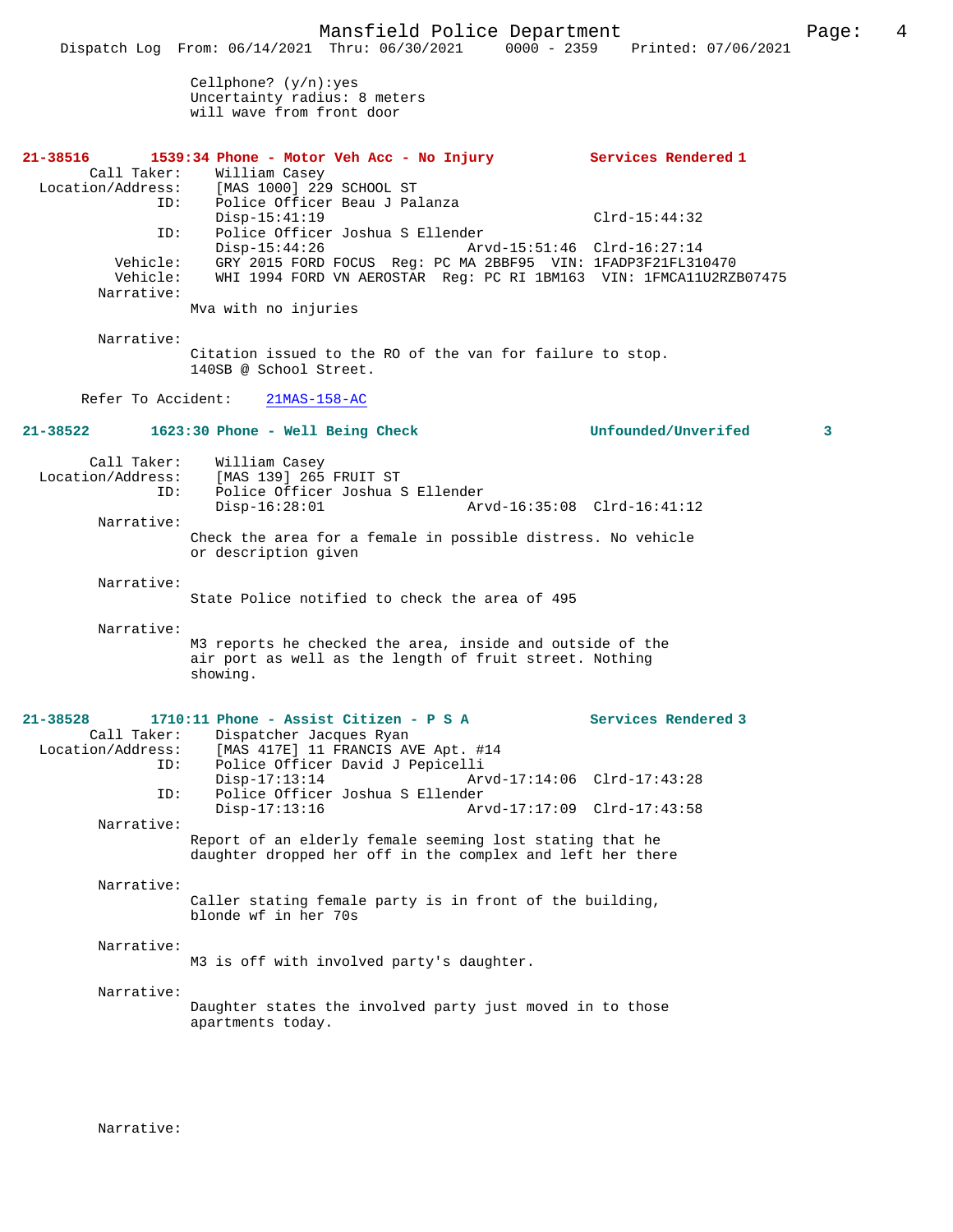Mansfield Police Department Page: 5 Dispatch Log From: 06/14/2021 Thru: 06/30/2021 M3 has followed up with daughter and mother. Refer To Incident: 21MAS-613-OF **21-38554 2059:08 Initiated - Motor Vehicle Stop Citation / Warning Issued 3** Call Taker: Chelsey Ferstler<br>Location/Address: [MAS] BRANCH ST unclacy rerstle:<br>Police Officer: [MAS] BRANCH ST<br>ID: Police Officer Police Officer Joshua S Ellender Arvd-20:59:00 Clrd-21:09:06 Vehicle: BLK 2004 TOYT CAMRY Reg: PAS MA JF1124 VIN: 4T1BE30K94U380365 Narrative: mv stop, operator cited **21-38555 2105:12 Initiated - Building - Property Check Building Checked / Secured 3** Call Taker: Chelsey Ferstler Location/Address: [MAS 4] 31 HAMPSHIRE ST Police Officer Danielle C Titus Arvd-21:05:00 Clrd-21:18:41 Narrative: Checking the area. **21-38557 2139:39 Initiated - Building - Property Check Building Checked / Secured 3** Call Taker: Chelsey Ferstler Location/Address: [MAS 417] 9 FRANCIS AVE ID: Police Officer Joshua S Ellender Arvd-21:39:00 Clrd-21:45:56 Narrative: Checking the area. **21-38559 2149:53 Initiated - Building - Property Check Building Checked / Secured 3** Call Taker: Chelsey Ferstler<br>Location/Address: [MAS 987A] 125 H [MAS 987A] 125 HIGH ST Apt. #1-4 ID: Police Officer David J Pepicelli Arvd-21:49:00 Clrd-22:01:02 Narrative: Checking the area. **21-38561 2158:11 Initiated - Building - Property Check Building Checked / Secured 3** Call Taker: Jennifer Napolitano Location/Address: [MAS] 4 ERICK RD @ 15 BONNEY LN ID: Police Officer Joshua S Ellender Arvd-21:58:00 Clrd-22:07:36 Narrative: Checking the area. **21-38575 2358:28 Initiated - Building - Property Check Building Checked / Secured 3** Call Taker: Chelsey Ferstler Location/Address: [MAS 820C] 31 PLYMOUTH ST ID: Sergeant Thomas R Connor Arvd-23:58:00 Clrd-06/15/2021 @ 00:33:06 Narrative:

Checking the area.

#### **For Date: 06/15/2021 - Tuesday**

**21-38590 0042:00 Phone - Assist Fire Department Services Rendered 2**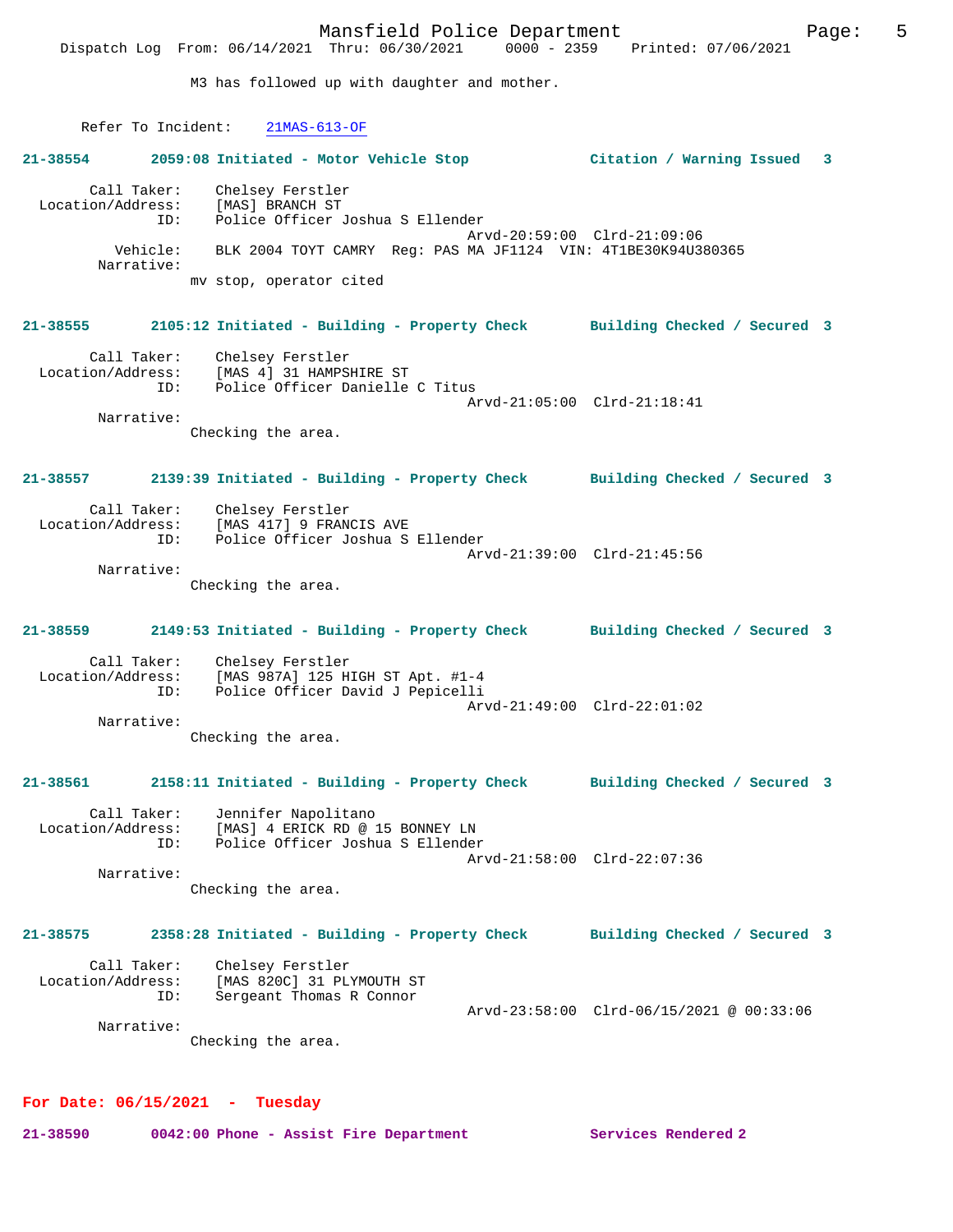Mansfield Police Department Page: 6 Dispatch Log From: 06/14/2021 Thru: 06/30/2021 0000 - 2359 Printed: 07/06/2021 Call Taker: Chelsey Ferstler Location/Address: [MAS 11A] 172 NORTH MAIN ST Apt. #6 ID: Police Officer Beau J Palanza<br>Disp-00:43:02 Disp-00:43:02 Arvd-00:49:57 Clrd-00:55:15 Narrative: Assisting the FD with a fire related incident. Nature: lock out apartment **21-38602 0129:46 Initiated - Building - Property Check Building Checked / Secured 3** Call Taker: Chelsey Ferstler Location/Address: [MAS] NORTH MAIN ST Police Officer Beau J Palanza Arvd-01:29:00 Clrd-01:40:06 Narrative: Checking the area. **21-38606 0146:01 Initiated - Building - Property Check Building Checked / Secured 3** Call Taker: Chelsey Ferstler Location/Address: [MAS 253] 330 PRATT ST Apt. #A ID: Police Officer Christopher D Sorge Arvd-01:46:00 Clrd-01:49:14 Narrative: Checking the area. **21-38608 0156:24 Initiated - Building - Property Check Building Checked / Secured 3** Call Taker: Chelsey Ferstler Location/Address: [MAS] 31 HAMPSHIRE ST<br>TD: Police Officer Meghan Police Officer Meghan Birnie Arvd-01:56:00 Clrd-02:02:56 Narrative: Checking the area. **21-38611 0206:23 Initiated - Building - Property Check Building Checked / Secured 3** Call Taker: Chelsey Ferstler Location/Address: [MAS 281A] 1 CROCKER ST ID: Police Officer Beau J Palanza Arvd-02:06:00 Clrd-02:15:24 Narrative: Checking the area. **21-38613 0208:07 Initiated - Building - Property Check Building Checked / Secured 3** Call Taker: Chelsey Ferstler Location/Address: [MAS 907E] 390 WEST ST Police Officer Meghan Birnie Arvd-02:08:00 Clrd-02:15:36 Narrative: Checking the area. **21-38621 0234:29 Initiated - Building - Property Check Building Checked / Secured 3** Call Taker: Chelsey Ferstler<br>Location/Address: [MAS 834] 261 CH. ess: [MAS 834] 261 CHAUNCY ST<br>ID: Police Officer Beau العرب Police Officer Beau J Palanza Arvd-02:34:00 Clrd-02:39:28 Narrative: Checking the area. **21-38632 0250:23 Initiated - Building - Property Check Building Checked / Secured 3**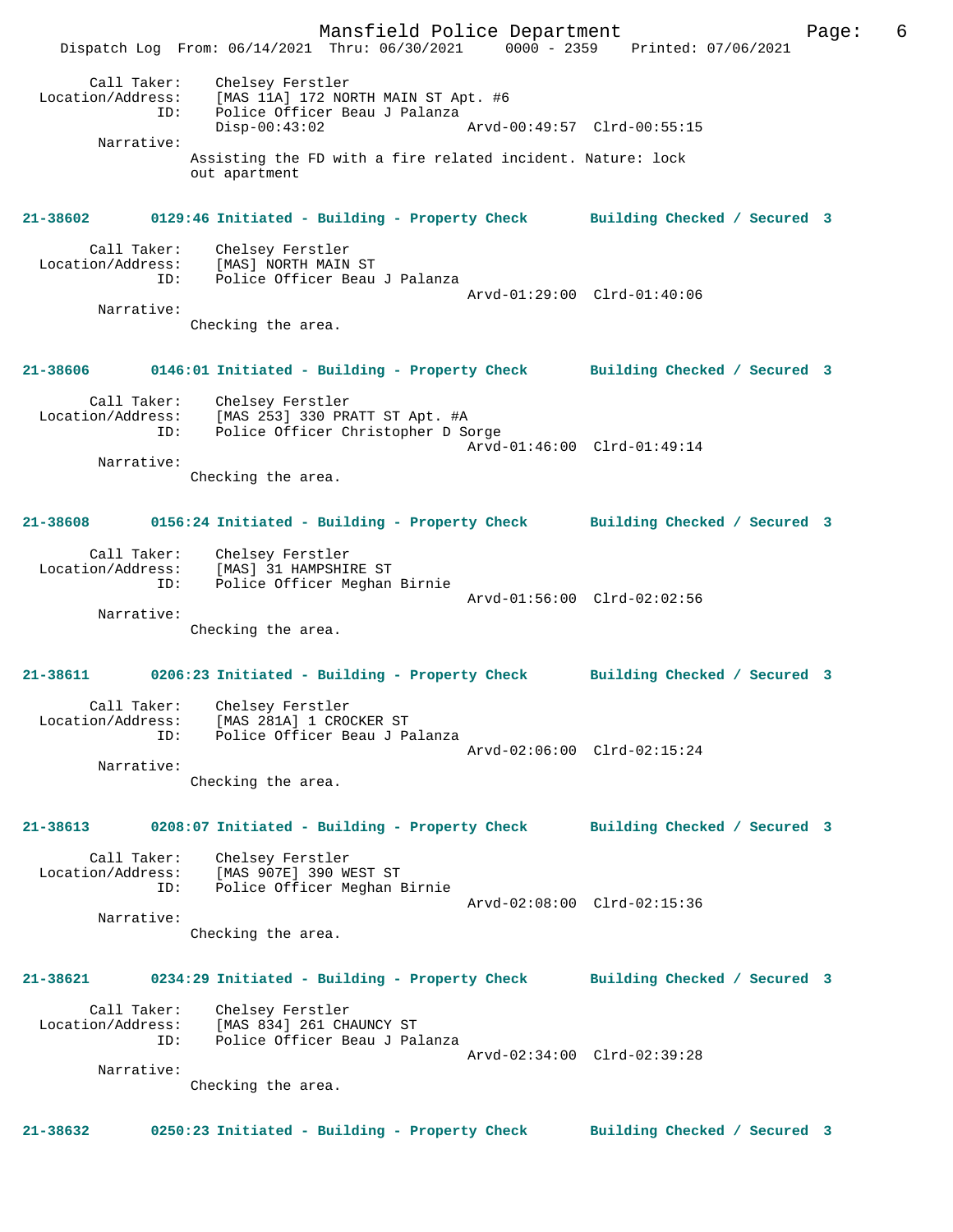|                                         | 0000 - 2359<br>Dispatch Log From: 06/14/2021 Thru: 06/30/2021                                                                              | Printed: 07/06/2021          |   |
|-----------------------------------------|--------------------------------------------------------------------------------------------------------------------------------------------|------------------------------|---|
| Call Taker:<br>Location/Address:<br>ID: | Chelsey Ferstler<br>[MAS 987A] 125 HIGH ST Apt. #1-4<br>Police Officer Beau J Palanza                                                      | Arvd-02:50:00 Clrd-02:54:56  |   |
| Narrative:                              |                                                                                                                                            |                              |   |
|                                         | Checking the area.                                                                                                                         |                              |   |
| 21-38636                                | 0301:03 Initiated - Building - Property Check Building Checked / Secured 3                                                                 |                              |   |
| Call Taker:<br>Location/Address:<br>ID: | Chelsey Ferstler<br>[MAS 840] 280 SCHOOL ST<br>Police Officer Meghan Birnie                                                                | Arvd-03:01:00 Clrd-03:14:24  |   |
| Vehicle:<br>Narrative:                  | 2020 FRHT Reg: AP IN 2798668 VIN: 1FUJHTDV4LLKZ2736                                                                                        |                              |   |
|                                         | Checking the area.                                                                                                                         |                              |   |
| Narrative:                              | M4 checking on tractor trailer behind Kohls, loading up<br>trailer, all checks, unit clear.                                                |                              |   |
| 21-38637<br>Call Taker:<br>Narrative:   | 0301:22 Radio - Follow up Investigation<br>Josesph Shebertes<br>Location/Address: [MAS 139] 265 FRUIT ST                                   | Services Rendered 3          |   |
|                                         | Conducting a follow up in the area to a previously reported<br>incident. 21-38522. will be attempting to ping cellphone per<br>M1 request. |                              |   |
| Narrative:                              | unable to get a ping on the phone, possibly an outdated<br>number.                                                                         |                              |   |
| 21-38640                                | 0323:51 Initiated - Building - Property Check                                                                                              | Building Checked / Secured 3 |   |
| Call Taker:<br>Location/Address:<br>ID: | Chelsey Ferstler<br>[MAS 1015] 30 CHAUNCY ST<br>Police Officer Christopher D Sorge                                                         |                              |   |
| Narrative:                              |                                                                                                                                            | Arvd-03:23:00 Clrd-03:31:38  |   |
|                                         | Checking the area.                                                                                                                         |                              |   |
| 21-38643                                | 0333:28 Initiated - Building - Property Check Building Checked / Secured 3                                                                 |                              |   |
| Call Taker:<br>ID:                      | Chelsey Ferstler<br>Location/Address: [MAS 992] 660 EAST ST<br>Police Officer Christopher D Sorge                                          |                              |   |
| Narrative:                              | Checking the area.                                                                                                                         | Arvd-03:33:00 Clrd-03:49:34  |   |
| 21-38655                                | 0509:25 Initiated - Motor Vehicle Stop                                                                                                     | Citation / Warning Issued    | 3 |
| Call Taker:<br>Location/Address:<br>ID: | Chelsey Ferstler<br>[MAS H1685] 147 CHAUNCY ST<br>Police Officer Beau J Palanza                                                            |                              |   |
| Vehicle:<br>Narrative:                  | WHI 2008 CHEV SILVER Req: PC MA 555TR2 VIN: 1GCHK29K08E167812                                                                              | Arvd-05:09:00 Clrd-05:16:08  |   |
|                                         | mv stop, citation to RO                                                                                                                    |                              |   |
| 21-38687                                | 0850:27 Phone - 911 Hang-ups & Verifications Services Rendered 2                                                                           |                              |   |

Call Taker: Emily Archer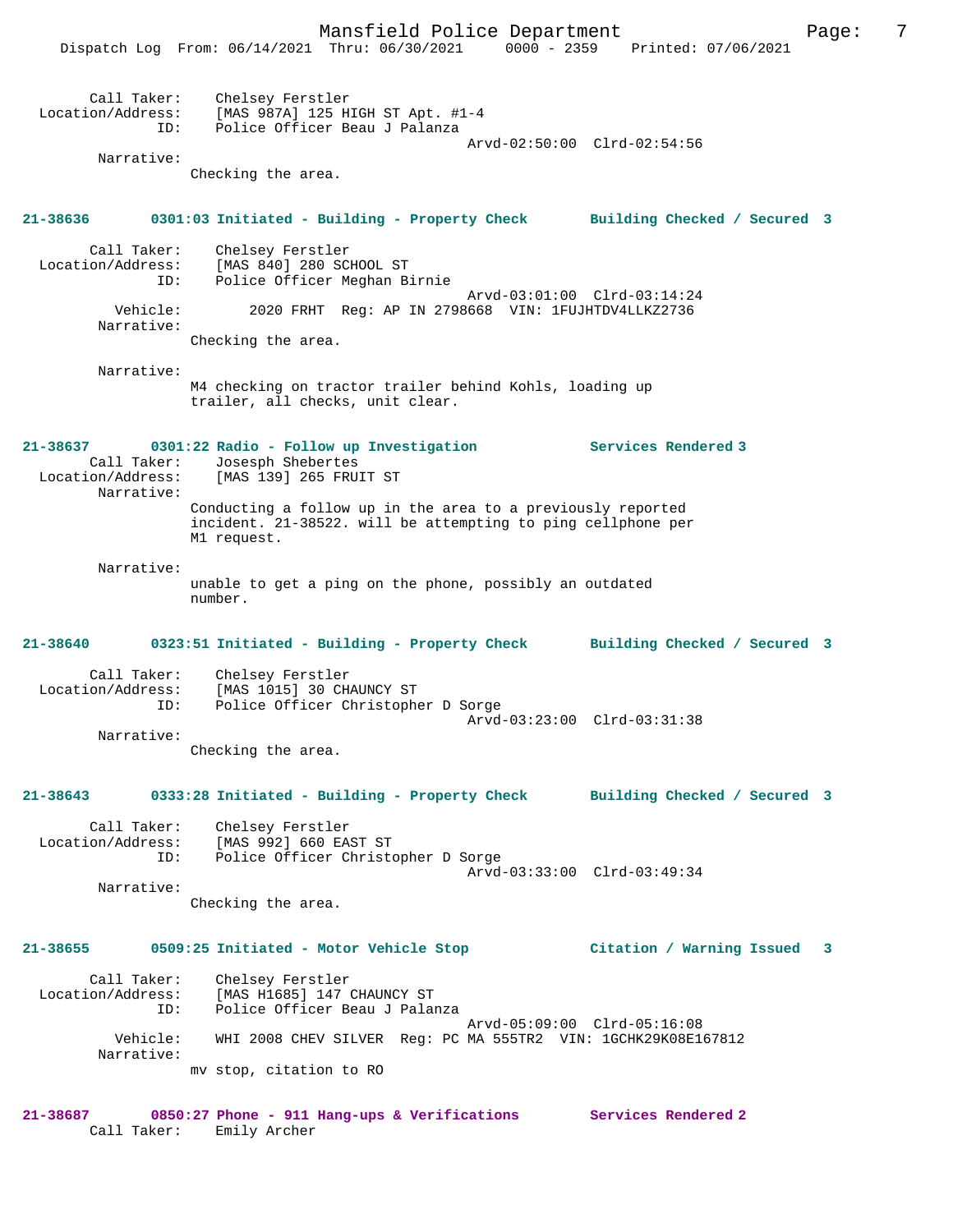Mansfield Police Department Page: 8 Dispatch Log From: 06/14/2021 Thru: 06/30/2021 0000 - 2359 Printed: 07/06/2021 Location/Address: [MAS] 6 FAWN LN<br>ID: Police Officer M<br>Disp-08:52:03 Police Officer Matthew A Souza Disp-08:52:03 Arvd-08:56:32 Clrd-08:57:48 Narrative: Checking on a 911 hang up. Contact made?:Y Cellphone? (y/n):Y Caller states she accidentally dialed, no emergency. Narrative: Confirmed accidental. **21-38698 0937:27 Radio - Road Hazards Removed Hazard 3**  Call Taker: NICHOLAS GOYETTE Vicinity of: [MAS] SUMMER ST ID: Police Officer Matthew A Souza<br>Disp-09:40:06 A Disp-09:40:06 Arvd-09:43:29 Clrd-09:57:14 Narrative: Passerby reports to the detail there is a wire down in the roadway. Electric department notified. Narrative: Wire has been removed. **21-38706 1040:33 Phone - Animal Complaints Services Rendered 3**  Call Taker: Emily Archer Location/Address: [MAS] MORROW ST ID: animal control Jeffrey S Collins Disp-10:42:22 Arvd-10:48:00 Clrd-11:00:33 ID: Police Officer Matthew A Souza Disp-10:43:18 Arvd-10:50:24 Clrd-10:55:12 Narrative: Caller reporting two foxes are located in the middle of the road, and they went after a woman walking her dogs. Narrative: The foxes are headed towards Perkins St. Narrative: The foxes did not physically touch the dogs or people during this incident. Narrative: All parties in the area were advised. Foxes ran back into the woods. **21-38717 1133:30 Phone - Assist Fire Department Services Rendered 2**  Call Taker: NICHOLAS GOYETTE<br>Location/Address: [MAS 127F] 31 SUI Location/Address: [MAS 127F] 31 SUFFOLK RD Apt. #3 ID: Police Officer Matthew A Souza Disp-11:34:33 Clrd-11:35:04 ID: Sergeant Robert S Pierce Disp-11:35:01 Arvd-11:38:31 Clrd-11:43:49 Narrative: Assisting the FD with a fire related incident. Nature: fire alarm sounding Narrative: Cleared by fire. **21-38721 1208:40 Phone - Motor Veh Acc - Hit & Run Gone on Arrival 1**  Call Taker: Emily Archer<br>Location/Address: [MAS 1000] 22 [MAS 1000] 229 SCHOOL ST ID: Police Officer Patrick J Pennie Disp-12:10:08 Arvd-12:12:44 Clrd-12:33:10<br>ID: Police Officer Andrew J Kelley Police Officer Andrew J Kelley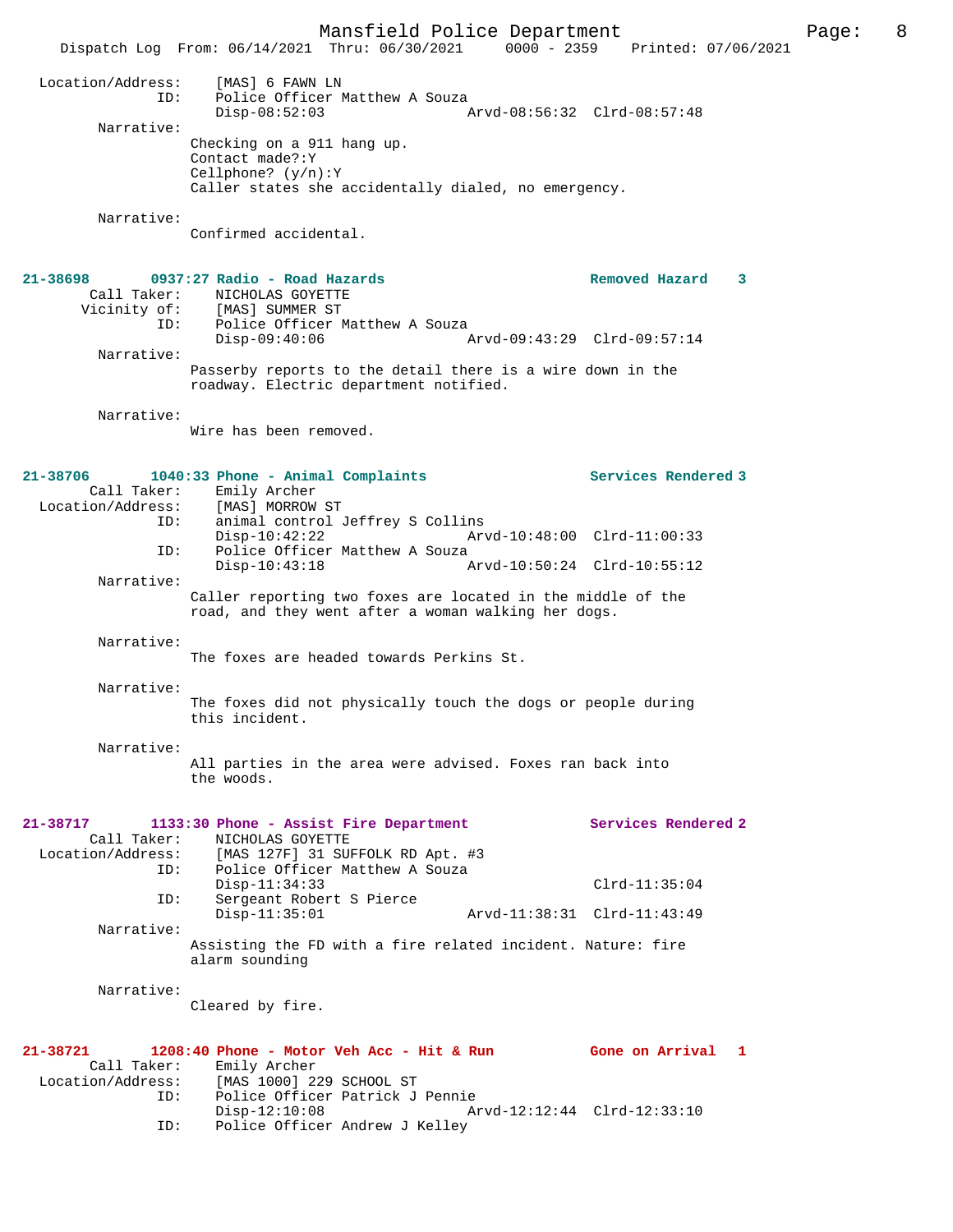Mansfield Police Department Page: 9 Dispatch Log From: 06/14/2021 Thru: 06/30/2021 Disp-12:10:26 Arvd-12:12:35 Clrd-12:33:11 Vehicle: WHI 2016 VOLK JETTA Reg: PC MA 8BX366 VIN: 3VWD17AJ4GM246553 Narrative: Caller reporting hit and run, a gray suv Narrative: Went towards Mansfield Crossing, straight onto School Street. Narrative: Caller is in a white Jetta, and are in the parking lot of Firestone. Narrative: Caller reporting front damage. Narrative: Narrative: Nothing showing in the area. M8 and M13 to return to the station. Refer To Incident: 21MAS-614-OF **21-38731 1255:59 Walk-In - Assist Citizen - P S A Services Rendered 3**  Call Taker: Support Staff Matthew Todesco<br>ion/Address: [MAS] Location/Address: ID: Police Officer Matthew A Souza

Disp-12:56:56 Arvd-13:09:26 Clrd-13:47:06

**21-38748 1351:04 Initiated - Building - Property Check Building Checked / Secured 3** Call Taker: NICHOLAS GOYETTE Location/Address: [MAS 281A] 1 CROCKER ST ID: Police Officer Michael T Fitzgerald Arvd-13:51:00 Clrd-13:55:53 Narrative: Checking the area.

**21-38784 1732:11 Phone - Motor Veh Acc - No Injury Citation / Warning Issued 1**

Call Taker: Jennifer Napolitano<br>Location/Address: [MAS H883] 842 SCHO [MAS H883] 842 SCHOOL ST ID: Sergeant Thomas R Connor<br>Disp-17:34:48 Disp-17:34:48 Arvd-17:41:47 Clrd-18:11:08<br>TD: Police Officer Danielle C Titus Police Officer Danielle C Titus Disp-17:41:45<br>Vehicle: GRY 2010 DODG JOURNE Reg: PC MA 9HD654 VIN: 3D4PG5FV8AT1 Vehicle: GRY 2010 DODG JOURNE Reg: PC MA 9HD654 VIN: 3D4PG5FV8AT121795 Vehicle: BLK 2000 MAZD B4000 Reg: PC MA 8PS871 VIN: 4F4ZR17X3YTM12355 Narrative: 2 car MVA no injuries

 Narrative: M5 clear, private tow en route. Female operator issued citation.

Refer To Accident: 21MAS-162-AC

**21-38792 1804:34 Initiated - Motor Vehicle Stop Citation / Warning Issued 3**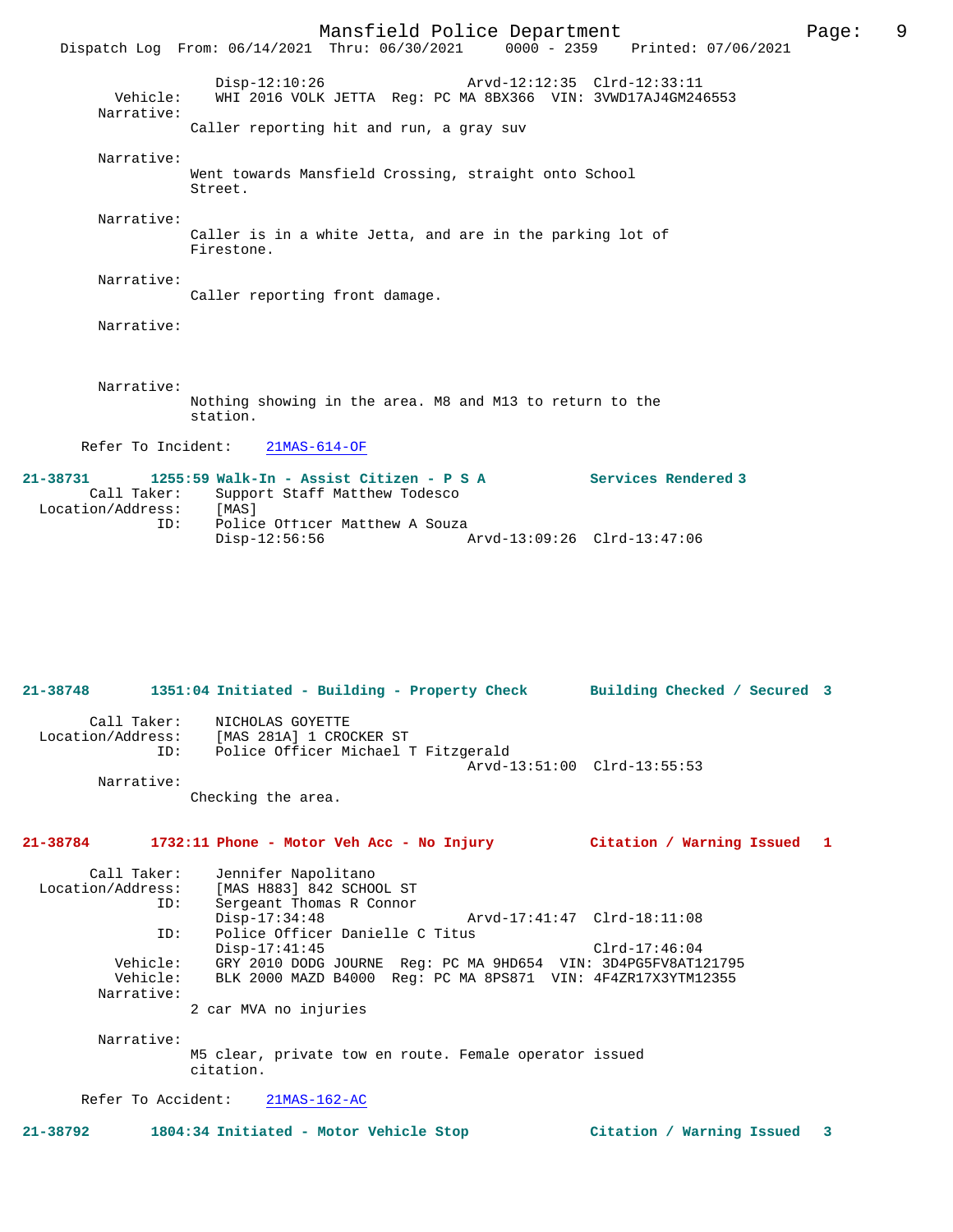Mansfield Police Department Form Page: 10 Dispatch Log From: 06/14/2021 Thru: 06/30/2021 0000 - 2359 Printed: 07/06/2021 Call Taker: NICHOLAS GOYETTE Location/Address: [MAS] 36 NEWTON ST @ 75 PRATT ST ID: Police Officer David J Pepicelli Arvd-18:04:00 Clrd-18:09:30 Vehicle: GRY 2006 TOYT UT RAV4 Reg: PC MA 1MJC34 VIN: JTMBD32V365032699 Narrative: Out with a mvst. Narrative: Citation for red light violation. **21-38796 1818:07 Initiated - Motor Vehicle Stop Citation / Warning Issued 3** Call Taker: NICHOLAS GOYETTE Location/Address: [MAS] 53 EAST ST @ 5 BRANCH ST ID: Police Officer David J Pepicelli Arvd-18:18:00 Clrd-18:24:25 Vehicle: GRY 2012 VOLK PASSAT Reg: PC MA 793SG9 VIN: 1VWBP7A35CC056442 Narrative: Out with a mvst. RO cited for crosswalk violation at the bike path **21-38807 1910:46 Initiated - Building - Property Check Building Checked / Secured 3** Call Taker: Josesph Shebertes Location/Address: [MAS 840] 280 SCHOOL ST .<br>Sergeant Thomas R Connor Arvd-19:10:00 Clrd-19:20:50 Narrative: Checking the area. **21-38809 1933:12 Phone - Animal Complaints Spoken To 3**  Call Taker: Support Staff Matthew Gately<br>Location/Address: [MAS H1797] 8 BUNGAY ST [MAS H1797] 8 BUNGAY ST ID: Sergeant Thomas R Connor Disp-19:37:43 Clrd-19:45:04<br>ID: Sergeant Thomas R Connor Sergeant Thomas R Connor<br>Disp-19:50:43 Disp-19:50:43 Arvd-19:55:18 Clrd-20:06:25 Narrative: Caller reports her dog got into a fight with a squirrel and now the squirrel is not acting correctly. The CP would like an officer to check on the squirrel. Narrative: spoke to the calling party, she reported the squirel was not acting properly and worried it may have rabies. M5 will be speaking with the neighbor as well. Narrative: spoke with both parties and both reported squirel was acting stangely. they could not locate the animal. M5 will be clr. **21-38817 2023:33 Initiated - Building - Property Check Building Checked / Secured 3** Call Taker: Josesph Shebertes<br>Location/Address: [MAS 281A] 1 CROC ess: [MAS 281A] 1 CROCKER ST<br>ID: Police Officer Danielle Police Officer Danielle C Titus Arvd-20:23:00 Clrd-20:29:49 Narrative: Checking the area. **21-38820 2048:37 Phone - Suspicious Actv / Persn / Veh Spoken To 2**  Call Taker: Matthew Cunningham

Location/Address: [MAS H230] 70 BAYBROOK FARM RD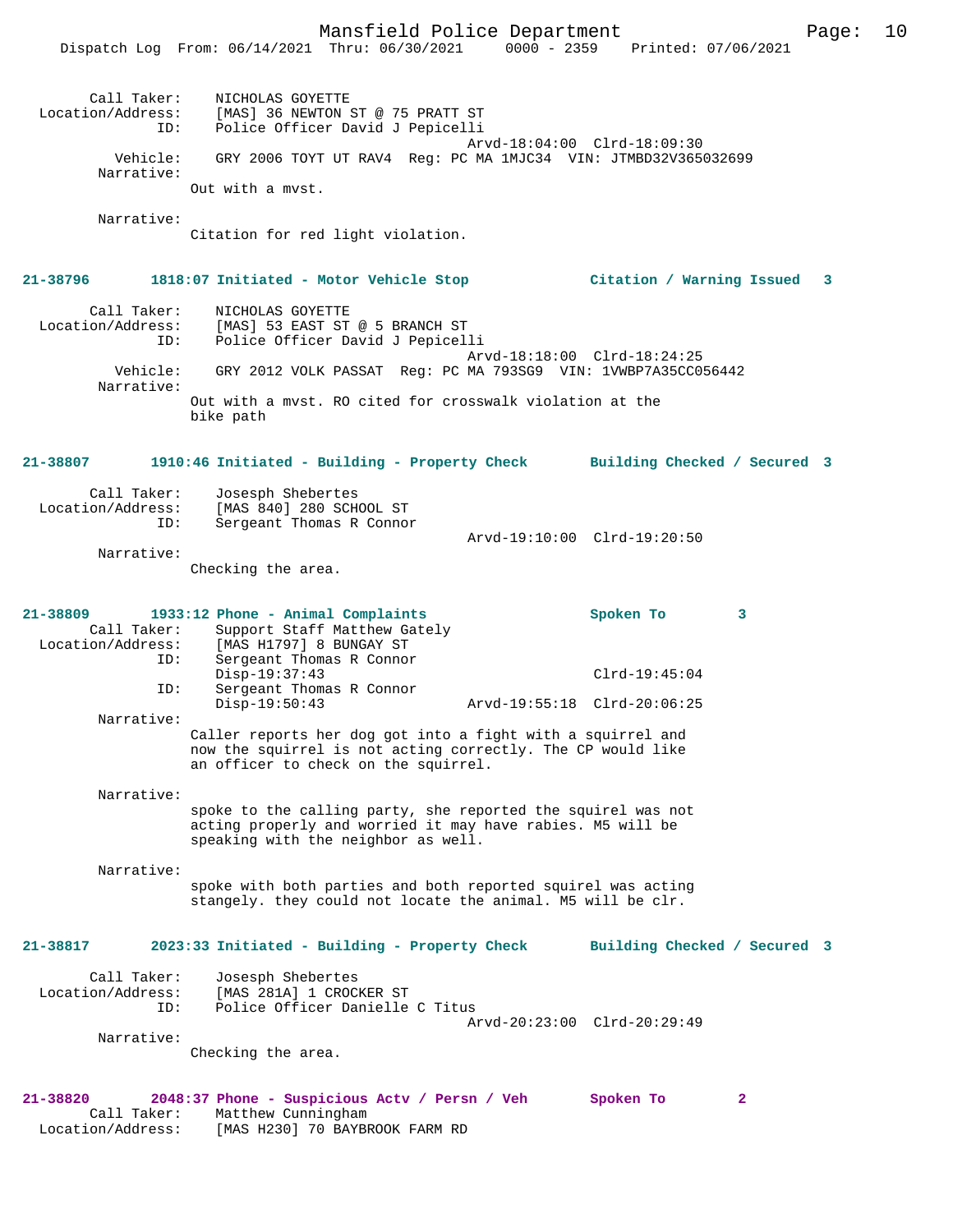Mansfield Police Department Page: 11 Dispatch Log From: 06/14/2021 Thru: 06/30/2021 0000 - 2359 Printed: 07/06/2021 ID: Sergeant Thomas R Connor Disp-20:51:42 Arvd-20:58:45 Clrd-21:07:22<br>TD: Police Officer Danielle C Titus Police Officer Danielle C Titus<br>Disp-20:51:49 Ar Disp-20:51:49 Arvd-20:57:36 Clrd-21:07:22 ID: Police Officer David J Pepicelli Disp-20:52:47 Clrd-21:03:06 ID: Sergeant Jeffrey G Bombard Disp-20:58:42 Arvd-20:58:54 Clrd-21:07:22 Narrative: Caller reports a vehicle and a bunch of kids in the woods, caller believes them to be drinking, would like an officer to check the area. Caller reports best access to be between 71 and 74 Baybrook. Narrative: Caller reports he observed what he believed to be an alcohol delivery to a clearing in the woods near his address. Possibly 5-7 youths at that location. Narrative: Checked on parties. They were camping in the woods. No issues. Parties advised of approaching weather. Units will be cleared **21-38824 2111:17 Initiated - Building - Property Check Building Checked / Secured 3** Call Taker: Josesph Shebertes Location/Address: [MAS 139] 265 FRUIT ST ID: Police Officer David J Pepicelli Arvd-21:11:00 Clrd-21:13:42 Narrative: Checking the area. **21-38829 2113:53 Initiated - Building - Property Check Building Checked / Secured 3** Call Taker: Josesph Shebertes Location/Address: [MAS 1041] 175 FRUIT ST ID: Police Officer David J Pepicelli Arvd-21:13:00 Clrd-21:28:15 Narrative: Checking the area. **21-38832 2141:41 Initiated - Building - Property Check Building Checked / Secured 3** Call Taker: Josesph Shebertes Location/Address: [MAS 1002] 250 EAST ST ID: Police Officer David J Pepicelli Arvd-21:41:00 Clrd-22:24:14 Narrative: Checking the area. **21-38837 2210:48 Initiated - Building - Property Check Building Checked / Secured 3** Call Taker: Josesph Shebertes<br>Location/Address: [MAS 814] 50 WEST<br>ID: Police Officer Dan [MAS 814] 50 WEST CHURCH ST Police Officer Danielle C Titus Arvd-22:10:00 Clrd-22:14:06 Narrative: Checking the area. **21-38841 2232:22 911 - 911 Hang-ups & Verifications Confirmed misdial/Accdntl Call 2**  Call Taker: Aaron Figueroa Location/Address: [MAS H2502] 5 SQUIRE AVE

ID: Police Officer David J Pepicelli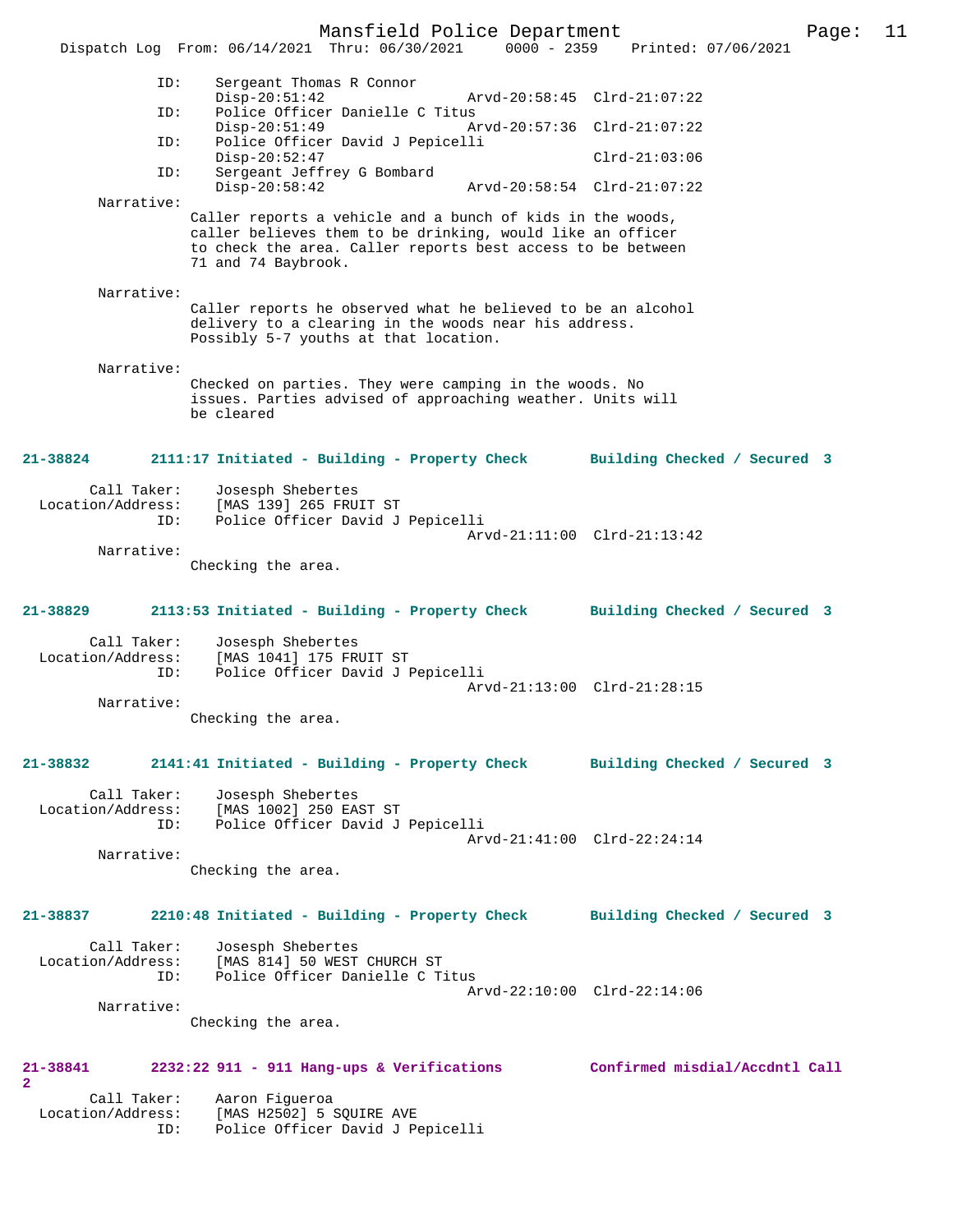Mansfield Police Department Page: 12 Dispatch Log From: 06/14/2021 Thru: 06/30/2021 Disp-22:34:39 Arvd-22:37:18 Clrd-22:40:20 Narrative: Checking on a 911 accidental, caller stated she hit the emergency button by mistake Contact made?: y Cellphone? (y/n): y Uncertainty radius: Narrative: Spoke to calling party. Confirmed accidental **21-38850 2337:10 Phone - 911 Hang-ups & Verifications Confirmed misdial/Accdntl Call 2**  Call Taker: Chelsey Ferstler<br>Location/Address: [MAS H2828] 112 1 [MAS H2828] 112 BROWN AVE ID: Police Officer Danielle C Titus Disp-23:38:51 Clrd-23:39:23<br>TD: Sergeant Thomas R Connor Sergeant Thomas R Connor<br>Disp-23:39:20 Disp-23:39:20 Arvd-23:53:18 Clrd-23:53:22 Narrative:

Checking on a 911 hang up. Contact made?: yes Cellphone? (y/n): Uncertainty radius: caller will wave from door

## **For Date: 06/16/2021 - Wednesday**

**21-38871 0056:08 Initiated - Building - Property Check Building Checked / Secured 3** Call Taker: Josesph Shebertes<br>Location/Address: [MAS 927] 50 PLYM [MAS 927] 50 PLYMOUTH ST ID: Police Officer Beau J Palanza Arvd-00:56:00 Clrd-00:59:33 Narrative: Checking the area. **21-38879 0114:37 Initiated - Building - Property Check Building Checked / Secured 3** Call Taker: Josesph Shebertes<br>Location/Address: [MAS 1015] 30 CHA ess: [MAS 1015] 30 CHAUNCY ST<br>ID: Police Officer Christophe Police Officer Christopher D Sorge Arvd-01:14:00 Clrd-01:17:36 Narrative: Checking the area. **21-38880 0118:56 Initiated - Building - Property Check Building Checked / Secured 3** Call Taker: Josesph Shebertes<br>Location/Address: [MAS 982] 111 HOP [MAS 982] 111 HOPE ST ID: Police Officer Meghan Birnie Arvd-01:18:00 Clrd-01:28:51 Narrative: Checking the area. **21-38881 0120:46 Initiated - Building - Property Check Building Checked / Secured 3** Call Taker: Josesph Shebertes<br>Location/Address: [MAS 1019] 792 WE [MAS 1019] 792 WEST ST ID: Police Officer Beau J Palanza Arvd-01:20:00 Clrd-01:29:09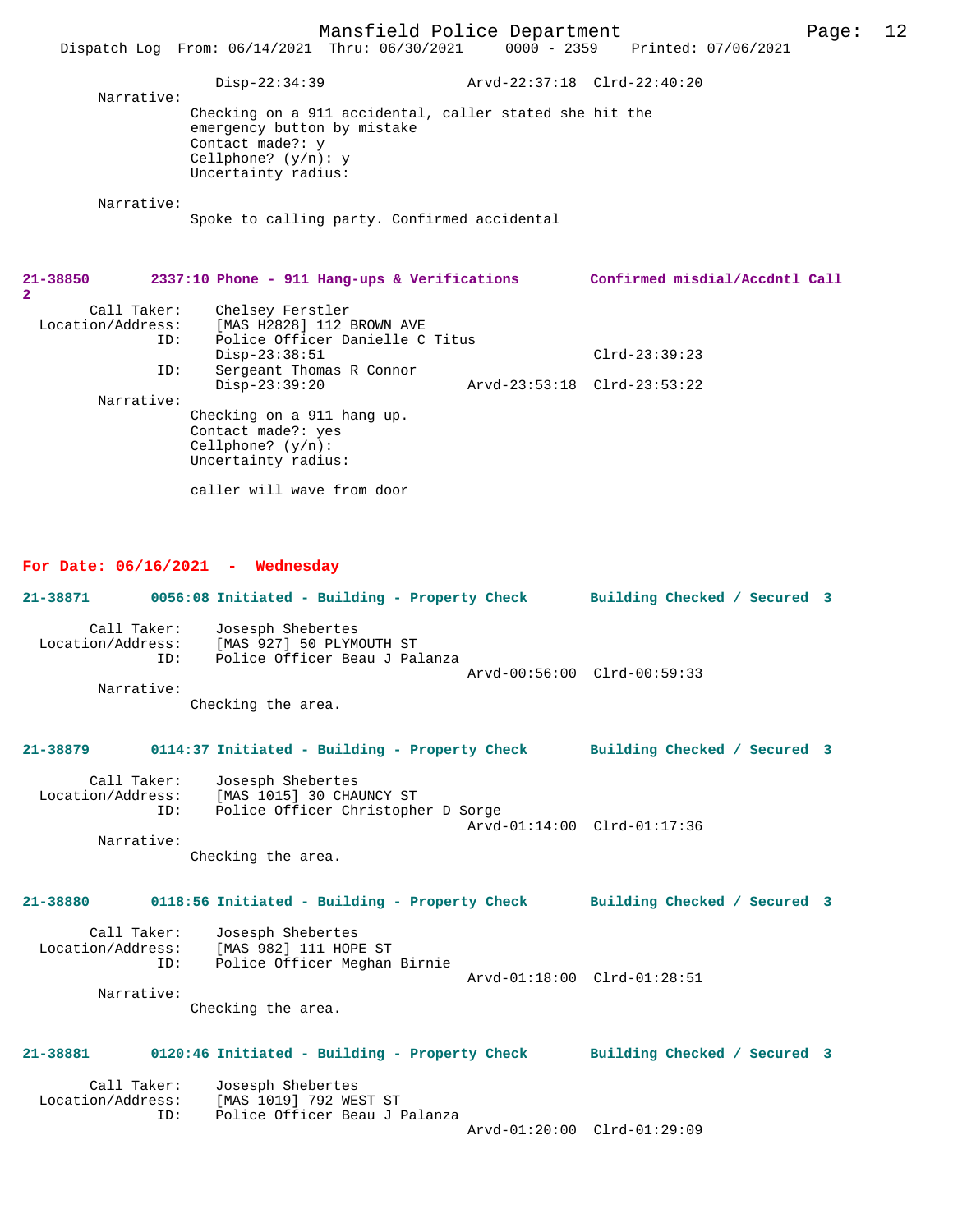Mansfield Police Department Form Page: 13 Dispatch Log From: 06/14/2021 Thru: 06/30/2021 0000 - 2359 Printed: 07/06/2021 Narrative: Checking the area. **21-38887 0137:44 Initiated - Building - Property Check Building Checked / Secured 3** Call Taker: Josesph Shebertes Location/Address: [MAS 4] 31 HAMPSHIRE ST ID: Police Officer Beau J Palanza Arvd-01:37:00 Clrd-01:45:17 Narrative: Checking the area. **21-38888 0138:38 Initiated - Building - Property Check Building Checked / Secured 3** Call Taker: Josesph Shebertes Location/Address: [MAS 281A] 1 CROCKER ST ID: Police Officer Christopher D Sorge Arvd-01:38:00 Clrd-01:50:32 Narrative: Checking the area. **21-38889 0141:08 Initiated - Building - Property Check Building Checked / Secured 3** Call Taker: Josesph Shebertes Location/Address: [MAS 1002] 250 EAST ST Police Officer Meghan Birnie Arvd-01:41:00 Clrd-01:50:45 Narrative: Checking the area. **21-38893 0202:33 Initiated - Building - Property Check Building Checked / Secured 3** Call Taker: Ryan O'Rourke Location/Address: [MAS 2] 60 FORBES BLVD ID: Police Officer Beau J Palanza Arvd-02:02:00 Clrd-02:04:03 Narrative: Checking the area. **21-38894 0202:22 Phone - 911 Hang-ups & Verifications Unfounded/Unverifed 2** Call Taker: Chelsey Ferstler<br>Location/Address: [MAS H421] 440 E ess: [MAS H421] 440 ELM ST<br>ID: Police Officer Beau J Police Officer Beau J Palanza<br>Disp-02:04:03 Disp-02:04:03 Arvd-02:09:22 Clrd-02:16:31<br>ID: Police Officer Christopher D Sorge Police Officer Christopher D Sorge Disp-02:04:20 Arvd-02:11:00 Clrd-02:16:31 Narrative: Checking on a 911 hang up. Contact made?: no Cellphone? (y/n): Uncertainty radius: 41 meters attempted to call back x2 with no answer **21-38902 0227:55 Initiated - Building - Property Check Building Checked / Secured 3** Call Taker: Josesph Shebertes<br>Location/Address: [MAS 139] 265 FRU ess: [MAS 139] 265 FRUIT ST<br>TD: Police Officer Meghan I Police Officer Meghan Birnie Arvd-02:27:00 Clrd-02:40:09 Narrative: Checking the area.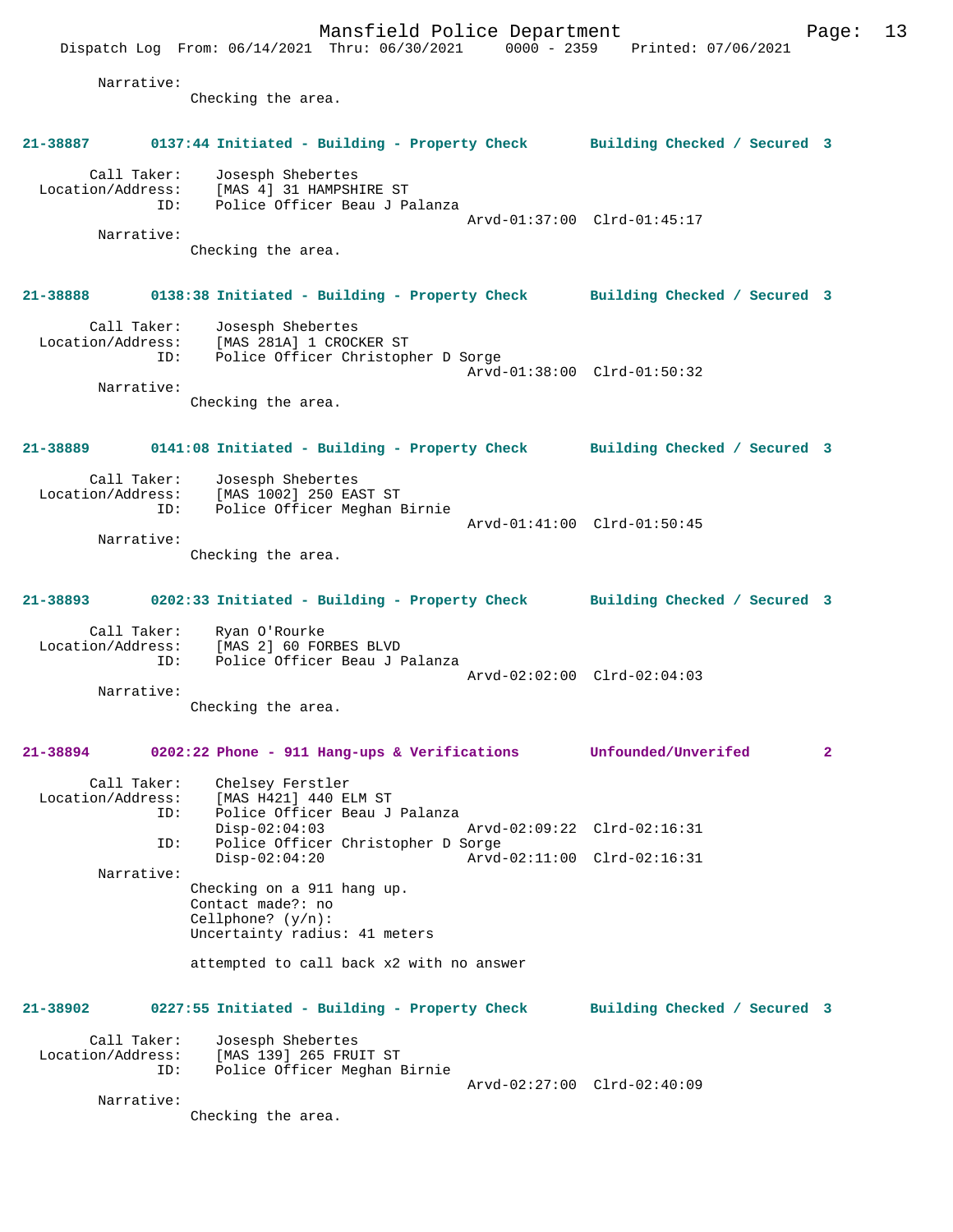Dispatch Log From: 06/14/2021 Thru: 06/30/2021 0000 - 2359 Printed: 07/06/2021

**21-38904 0231:42 Initiated - Building - Property Check Building Checked / Secured 3** Call Taker: Josesph Shebertes Location/Address: [MAS 907E] 390 WEST ST ID: Police Officer Beau J Palanza Arvd-02:31:00 Clrd-02:40:00 Narrative: Checking the area. **21-38910 0303:06 Initiated - Building - Property Check Building Checked / Secured 3** Call Taker: Josesph Shebertes Location/Address: [MAS 1016] 4 ERICK RD ID: Police Officer Meghan Birnie Arvd-03:03:00 Clrd-03:09:51 Narrative: Checking the area. **21-38911 0304:17 Initiated - Building - Property Check Building Checked / Secured 3** Call Taker: Josesph Shebertes Location/Address: [MAS 840] 280 SCHOOL ST ID: Police Officer Beau J Palanza Arvd-03:04:00 Clrd-03:15:10 Narrative: Checking the area. **21-38912 0309:54 Initiated - Building - Property Check Building Checked / Secured 3** Call Taker: Josesph Shebertes Location/Address: [MAS 992] 660 EAST ST ID: Police Officer Meghan Birnie Arvd-03:09:00 Clrd-03:12:57 Narrative: Checking the area. **21-38913 0315:51 Initiated - Assist Other Agency Services Rendered 3**  Call Taker: Josesph Shebertes Location/Address: [FOX] 15 BASSETT ST ID: Police Officer Christopher D Sorge Arvd-03:15:00 Clrd-03:16:35 ID: Police Officer Christopher D Sorge Arvd-03:18:01 Clrd-03:59:32 Narrative: Fox PD requesting an officer for assistance. **21-38922 0634:56 Initiated - Motor Vehicle Stop Citation / Warning Issued 3** Call Taker: Josesph Shebertes Location/Address: [MAS] 87 WEST ST @ 65 DEAN ST ID: Police Officer Christopher D Sorge Arvd-06:34:00 Clrd-06:40:57 Vehicle: GRY 2015 TOYT UT RAV4 Reg: PC MA 866JM0 VIN: 2T3BFREV6FW341066 Narrative: will be out with a vehicle. **21-38930 0704:31 Phone - 911 Hang-ups & Verifications Confirmed misdial/Accdntl Call 2**  Call Taker: William Mouyos Location/Address: [MAS 281A] 1 CROCKER ST<br>ID: Police Officer Christoph Police Officer Christopher D Sorge<br>Disp-07:06:19 Arvd Disp-07:06:19 Arvd-07:07:48 Clrd-07:11:03 Narrative: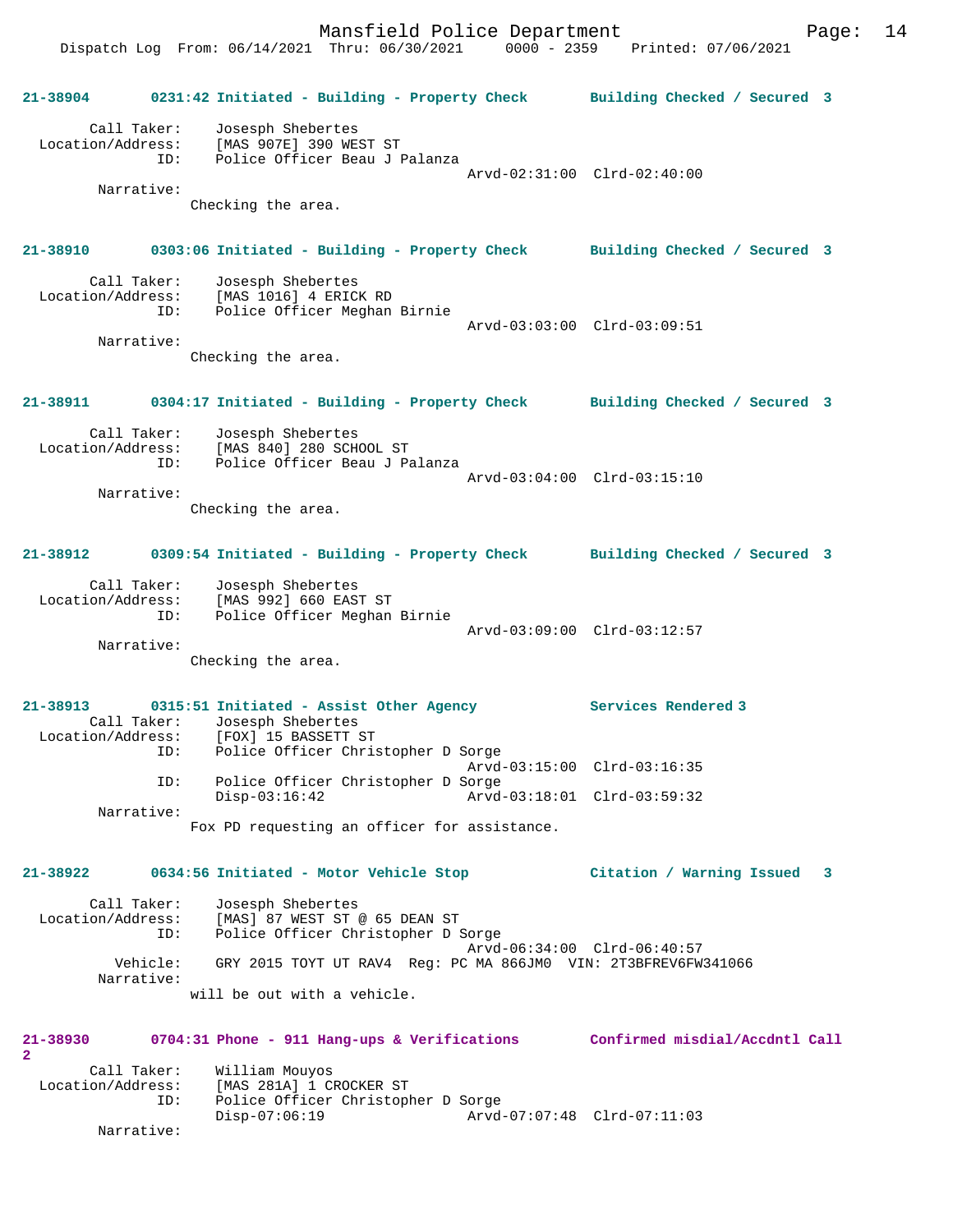|                                                         | Mansfield Police Department<br>Dispatch Log From: 06/14/2021 Thru: 06/30/2021                                                                                                                                                                | 0000 - 2359 Printed: 07/06/2021                    | Page: | 15 |
|---------------------------------------------------------|----------------------------------------------------------------------------------------------------------------------------------------------------------------------------------------------------------------------------------------------|----------------------------------------------------|-------|----|
|                                                         | Checking on a 911 accidental.<br>Contact made?: yes<br>Cellphone? $(y/n)$ : yes<br>Uncertainty radius: 11meters 90%                                                                                                                          |                                                    |       |    |
| Narrative:                                              | spoke to caller states no emergency trying to reset phone at<br>train station                                                                                                                                                                |                                                    |       |    |
| Narrative:                                              | will be leaving the area                                                                                                                                                                                                                     |                                                    |       |    |
| Narrative:                                              | M12 Spoke with the caller and stated there is no emergency                                                                                                                                                                                   |                                                    |       |    |
| $21 - 38951$<br>Call Taker:<br>Location/Address:<br>ID: | 0937:18 Radio - Disabled Motor Vehicle<br>Dispatcher Jacques Ryan<br>[FOX] COMMERCIAL ST<br>Police Officer Derek M Stark                                                                                                                     | Services Rendered 3                                |       |    |
| ID:                                                     | $Disp-09:39:06$<br>Sergeant DAVID J FOSCALDO                                                                                                                                                                                                 | Arvd-09:40:16 Clrd-10:29:04                        |       |    |
| Vehicle:<br>Narrative:                                  | $Disp-10:01:16$<br>WHI 2009 DODG VA GRACAR Reg: CO MA S55547 VIN: 2D8HN11E79R624273                                                                                                                                                          | Arvd-10:01:19 Clrd-10:02:29                        |       |    |
| Narrative:                                              | Reported DMV in the left lane<br>Fox S2 states he checked on the Mansfield unit, they are all                                                                                                                                                |                                                    |       |    |
|                                                         | set, a tow is on the way.                                                                                                                                                                                                                    |                                                    |       |    |
| Narrative:                                              | Private tow on scene                                                                                                                                                                                                                         |                                                    |       |    |
| Narrative:                                              | Vehicle has been removed                                                                                                                                                                                                                     |                                                    |       |    |
| 21-38955                                                | 0954:48 Initiated - Motor Vehicle Stop                                                                                                                                                                                                       | Citation / Warning Issued                          | 3     |    |
| Call Taker:<br>ID:                                      | Dispatcher Jacques Ryan<br>Location/Address: [MAS] FRANKLIN ST<br>Police Officer David W Kinahan                                                                                                                                             | Arvd-09:54:00 Clrd-10:00:46                        |       |    |
| Vehicle:                                                | WHI 2017 TOYT COROLL Reg: PC MA 9RFT90 VIN: 5YFBURHEXHP582014                                                                                                                                                                                |                                                    |       |    |
| 21-38960<br>Call Taker:<br>ID:<br>Vehicle:              | 1012:03 Radio - Disabled Motor Vehicle<br>Kieran M Ruth<br>Location/Address: [MAS] 234 CENTRAL ST @ 200 CHAUNCY ST<br>Police Officer Patrick J Pennie<br>$Disp-10:13:38$<br>RED 2004 FORD UT RANGER Req: PC MA 5996ZE VIN: 1FTZR45E84PB02877 | Services Rendered 3<br>Arvd-10:22:20 Clrd-10:24:40 |       |    |
| Narrative:                                              | Reported DMV in the area, a red Ford pick up                                                                                                                                                                                                 |                                                    |       |    |
| Narrative:                                              | No longer a road hazard, able to push the vehicle in an<br>abandoned lot across the street and the RO is going to walk<br>home.                                                                                                              |                                                    |       |    |
| 21-38962                                                | 1017:31 Phone - Motor Vehicle Stop                                                                                                                                                                                                           | Citation / Warning Issued                          | -3    |    |
| Call Taker:<br>Vicinity of:<br>ID:                      | Dispatcher Jacques Ryan<br>[MAS] 500 EAST ST<br>Police Officer David W Kinahan<br>$Disp-10:18:55$                                                                                                                                            | Arvd-10:18:57 Clrd-10:22:10                        |       |    |
| Vehicle:<br>Narrative:                                  | BLK FORD TK F550 Req: RP MA 102A                                                                                                                                                                                                             |                                                    |       |    |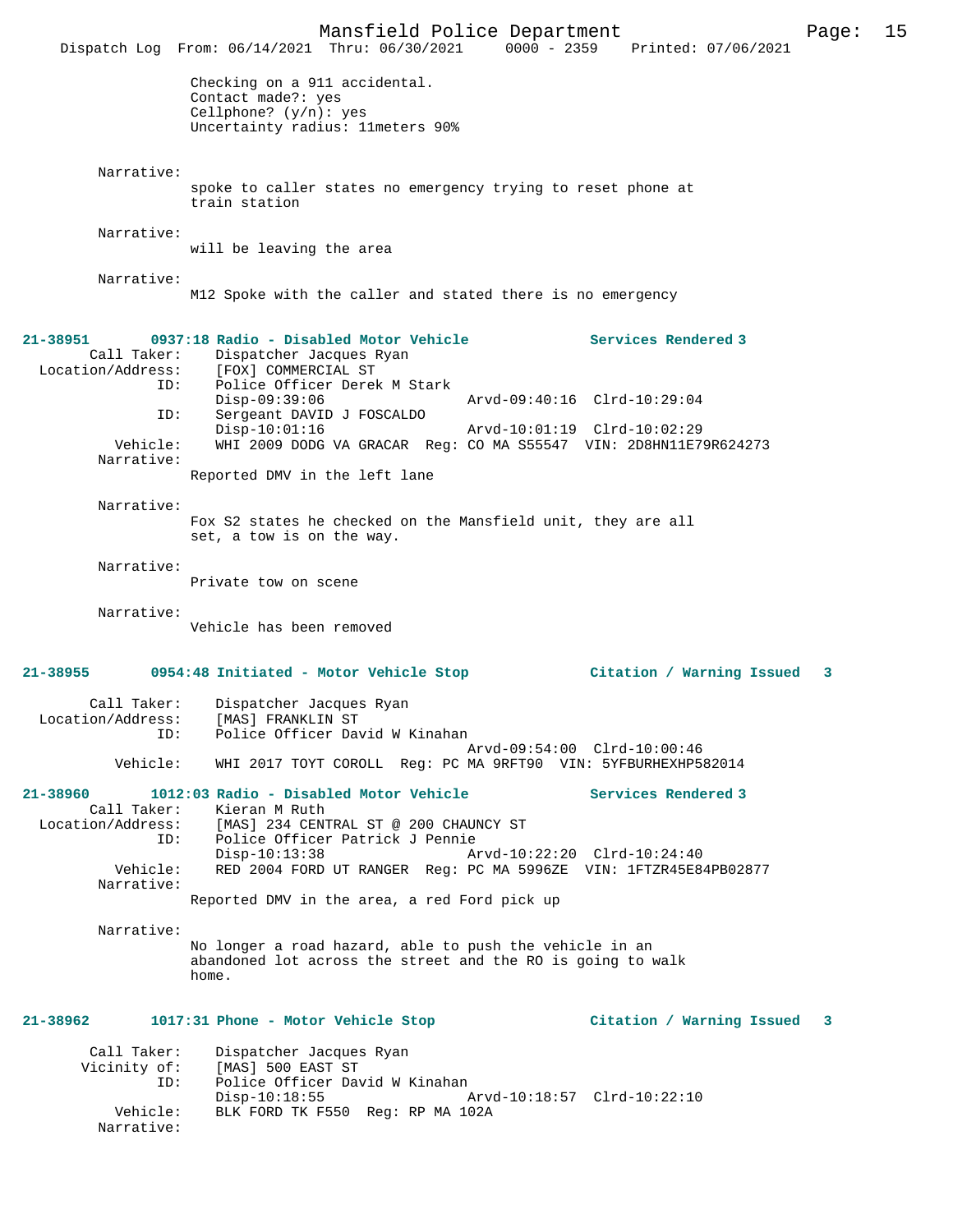Dispatch Log From: 06/14/2021 Thru: 06/30/2021 0000 - 2359 Printed: 07/06/2021

mvst

| 21-38969<br>$\mathbf{2}$                            | 1036:54 Phone - 911 Hang-ups & Verifications Confirmed misdial/Accdntl Call                                                                       |                                |
|-----------------------------------------------------|---------------------------------------------------------------------------------------------------------------------------------------------------|--------------------------------|
| Call Taker:<br>Location/Address:<br>ID:             | William Mouyos<br>[MAS 417H] 19 FRANCIS AVE Apt. #17<br>Police Officer Michael T Fitzgerald<br>$Disp-10:40:03$                                    | $Clrd-10:43:29$                |
| ID:                                                 | Police Officer Derek M Stark<br>$Disp-10:43:20$                                                                                                   | Arvd-10:43:37 Clrd-10:47:22    |
| Narrative:                                          | Checking on a 911 accidental.<br>Contact made?: yes<br>Cellphone? $(y/n): ye$ s<br>Uncertainty radius: 19 meter 90%                               |                                |
| Narrative:                                          | spoke to caller states accidental will wait for officers                                                                                          |                                |
| Narrative:                                          | Confirmed accidental                                                                                                                              |                                |
| 21-38972                                            | 1049:27 Initiated - Building - Property Check Building Checked / Secured 3                                                                        |                                |
| Call Taker:<br>Location/Address:<br>ID:             | Dispatcher Jacques Ryan<br>[MAS 417] 9 FRANCIS AVE<br>Police Officer Derek M Stark                                                                | Arvd-10:49:00 Clrd-10:56:16    |
| Narrative:                                          | Checking the area.                                                                                                                                |                                |
| 21-38976                                            | 1106:02 Initiated - Motor Vehicle Stop                                                                                                            | Citation / Warning Issued<br>3 |
| Call Taker:<br>Location/Address:<br>ID:             | Dispatcher Jacques Ryan<br>[MAS] NORTH MAIN ST<br>Police Officer Derek M Stark                                                                    |                                |
| Vehicle:<br>Narrative:                              | BLK 2015 HYUN SONATA Req: PC MA 2HZH11 VIN: 5NPE24AF9FH247278<br>mvst                                                                             | Arvd-11:06:00 Clrd-11:11:11    |
| 21-38979<br>Call Taker:<br>Location/Address:<br>ID: | 1128:54 Phone - Suspicious Actv / Persn / Veh Cancelled Enroute 2<br>William Mouyos<br>[MAS H5113] 32 CONCETTA DR<br>Police Officer Derek M Stark |                                |
| Narrative:                                          | $Disp-11:31:32$                                                                                                                                   | Arvd-11:32:43 Clrd-11:32:46    |
|                                                     | susp white male, older, beard, glasses in a white van<br>knocking on door                                                                         |                                |
| Narrative:                                          |                                                                                                                                                   |                                |
|                                                     | male party dressed in uniform light brown in color appears<br>to have a duty belt and badge                                                       |                                |
| Narrative:                                          |                                                                                                                                                   |                                |
|                                                     | van in not marked described as "kidnapper type van"                                                                                               |                                |
| Narrative:                                          | It is confirmed that it was MACO1 at the door                                                                                                     |                                |
| 21-38980                                            | 1130:41 Phone - Motor Veh Acc - No Injury                                                                                                         | Investigated - Report Taken 1  |
| Call Taker:<br>Location/Address:<br>ID:             | William Casey<br>[MAS] 100 RTE 140 NB @ 170 SCHOOL ST<br>Police Officer Patrick J Pennie                                                          |                                |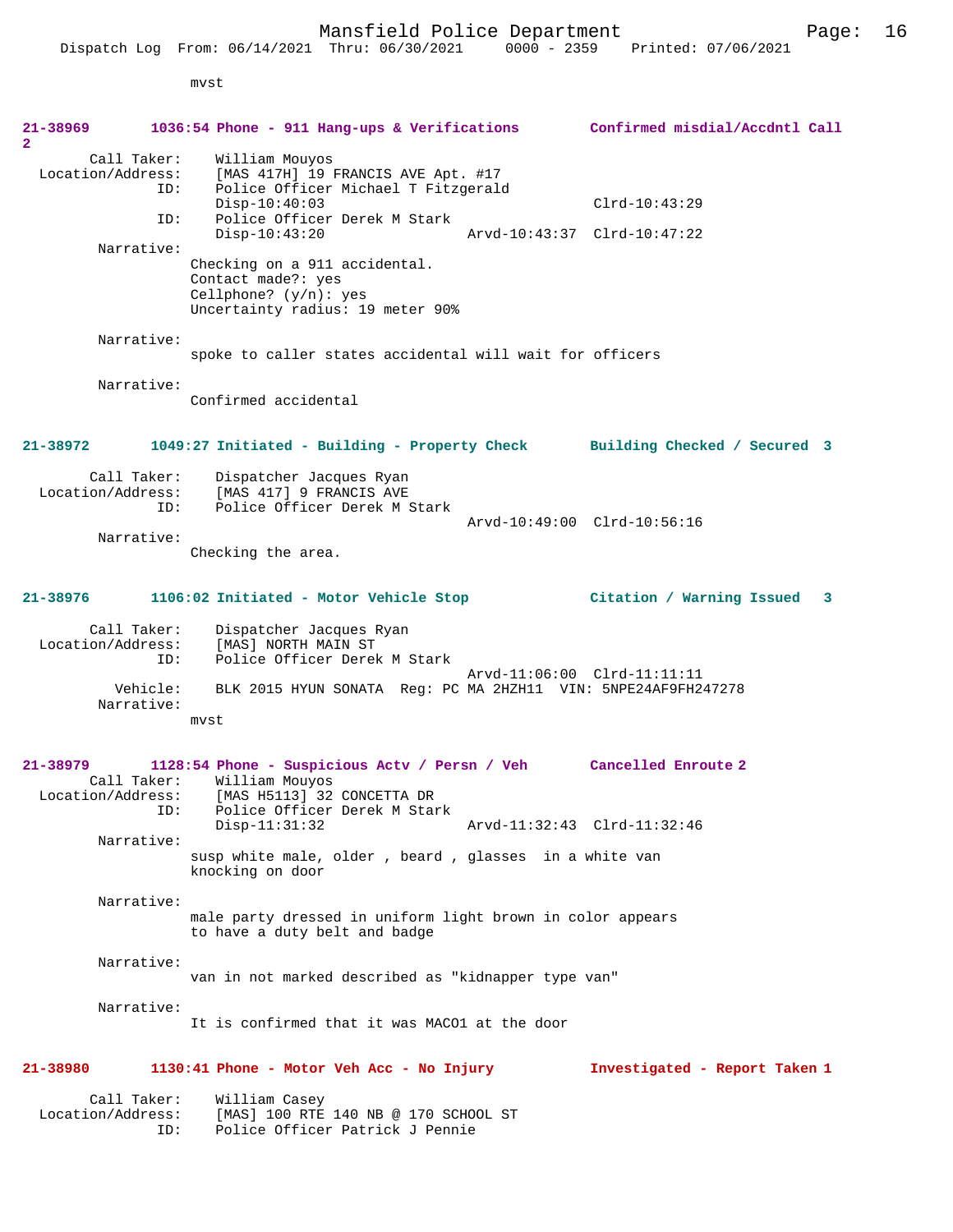Mansfield Police Department Page: 17 Dispatch Log From: 06/14/2021 Thru: 06/30/2021 Disp-11:33:36 Arvd-11:34:44 Clrd-12:06:50 ID: Police Officer David W Kinahan<br>Disp-11:33:58 Disp-11:33:58 Arvd-11:40:09 Clrd-12:06:50<br>TD: Sergeant Robert S Pierce Sergeant Robert S Pierce<br>Disp-11:34:11 Disp-11:34:11 Arvd-11:35:19 Clrd-11:36:32<br>Vehicle: RED 2015 TOYT TACOMA Req: PC MA 6444ZM VIN: 3TMMU4FN9FM0 RED 2015 TOYT TACOMA Reg: PC MA 6444ZM VIN: 3TMMU4FN9FM075253 Vehicle: WHI 2012 FORD VA E243 Reg: CO MA P34234 VIN: 1FTNE2EW3CDA64904 Narrative: mva with no injuries Narrative: Vehicles are in the breakdown lane Narrative: M8 confirms No injuries, and no tows needed Narrative: Achins enroute Narrative: No tow needed, vehicle was serviced Refer To Accident: 21MAS-163-AC **21-39007 1329:36 Phone - Assist Fire Department Referred to Other Agency 2** Call Taker: Dispatcher Jacques Ryan<br>Location/Address: [MAS] 77 WEST ST ess: [MAS] 77 WEST ST<br>ID: Police Officer Pa Police Officer Patrick J Pennie Disp-13:30:39 Clrd-13:31:06<br>ID: Police Officer Derek M Stark Police Officer Derek M Stark<br>Disp-13:31:02 Arvd-13:32:15 Clrd-13:38:57 Narrative: Assisting the FD with a fire related incident. Nature: fire alarm **21-39009 1333:22 911 - Motor Veh Acc - No Injury Services Rendered 1**  Call Taker: CARLY MORIARTY<br>Location/Address: [MAS] 1770 WES: ess: [MAS] 1770 WEST ST @ 14 GILBERT ST<br>ID: Police Officer David W Kinahan Police Officer David W Kinahan<br>Disp-13:34:12 Disp-13:34:12 Arvd-13:43:58 Clrd-14:29:00<br>ID: Police Officer Patrick J Pennie ID: Police Officer Patrick J Pennie Disp-13:40:16 Arvd-13:45:04 Clrd-14:20:25 Vehicle: BLU 2015 TOYT COROLL Reg: PC MA 351RY8 VIN: 2T1BURHE3FC334216 Towed: For: Accident By: Achins Garage To: Achins Garage Vehicle: BLK 2017 FORD 4D FUSION Reg: PC MA 9LH811 Towed: For: Accident By: Achins Garage To: Achins Garage Released To: LARDIERE On: 06/16/2021 @ 1730 Narrative: 2 car mva-no reported injuries or fluids Narrative: EMS requested for eval Narrative: Two requested for 2 Narrative: AC number pulled Narrative: Achins on scene Narrative: M7 will be transporting the operator of the Toyota Corolla into North Attleborough Narrative: Both vehicles were towed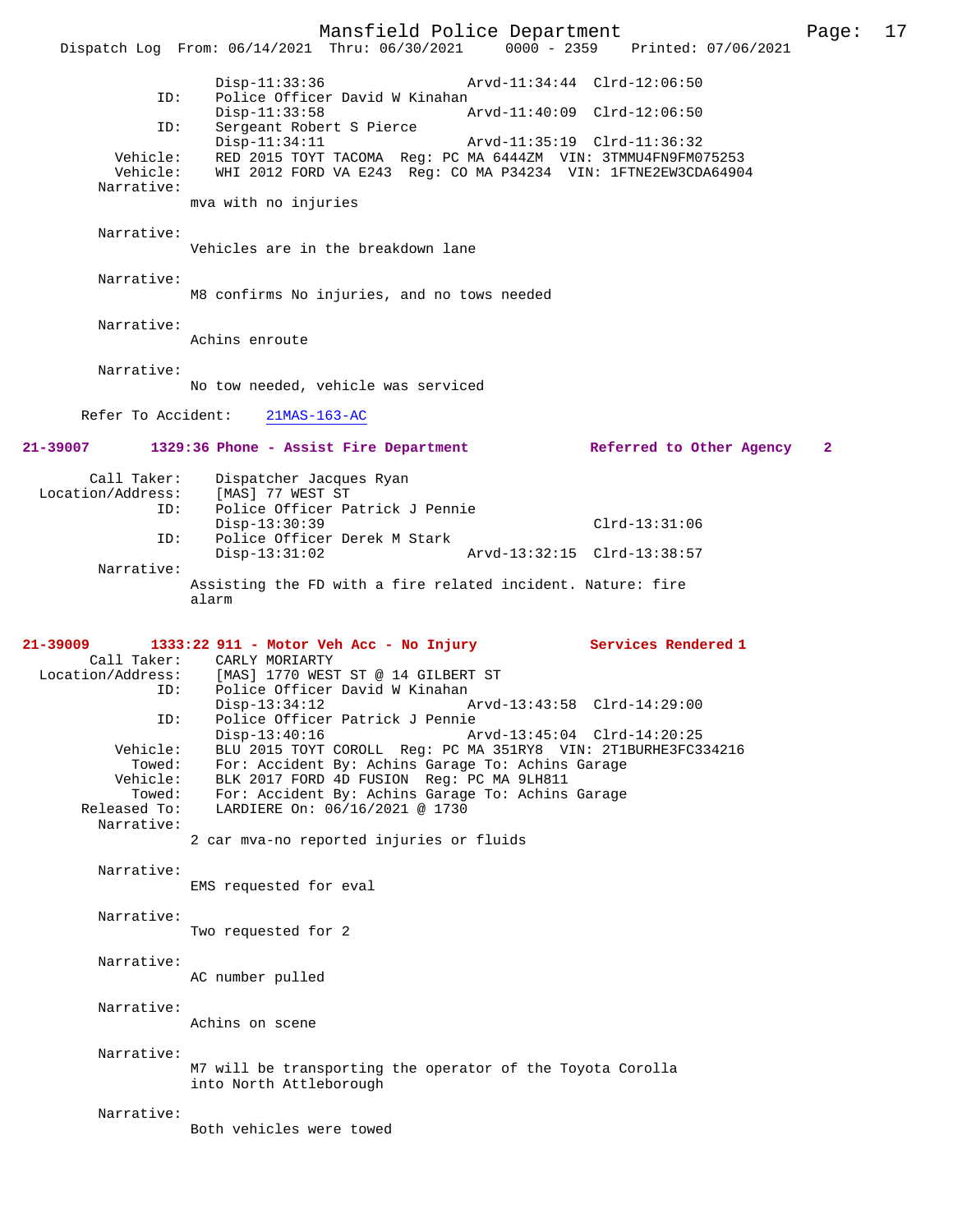Narrative:

MA PC 9LH811 was released to the owner.

Refer To Accident: 21MAS-164-AC

| 21-39019          |            | 1402:18 Initiated - Community Policing |                             | Services Rendered 3 |  |
|-------------------|------------|----------------------------------------|-----------------------------|---------------------|--|
| Call Taker:       |            | Dispatcher Jacques Ryan                |                             |                     |  |
| Location/Address: |            | [MAS] FRUIT ST                         |                             |                     |  |
|                   | ID:        | Police Officer Derek M Stark           |                             |                     |  |
|                   |            |                                        | Arvd-14:02:00 Clrd-14:31:43 |                     |  |
|                   | Narrative: |                                        |                             |                     |  |
|                   |            | Checked North main st                  |                             |                     |  |

 Narrative: Now is on the bike path on fruit st

### **21-39030 1449 Initiated - Community Policing Building Checked / Secured 3**

| Call Taker:<br>Location/Address: | Police Officer Derek M Stark<br>[MAS 417] 9 FRANCIS AVE |                      |
|----------------------------------|---------------------------------------------------------|----------------------|
| TD:                              | Police Officer Derek M Stark                            |                      |
|                                  |                                                         | $\sim$ $\sim$ $\sim$ |

Arvd-14:50:47 Clrd-15:03:15

## **21-39031 1451:00 Phone - Disturbance / Gathering Investigated - Report Taken 1**

| Call Taker:<br>Location/Address:<br>ID: | Dispatcher Jacques Ryan<br>[MAS H2841]<br>Police Officer Patrick J Pennie |                             |  |
|-----------------------------------------|---------------------------------------------------------------------------|-----------------------------|--|
|                                         | $Disp-14:52:23$                                                           | Arvd-14:55:38 Clrd-15:20:54 |  |
| ID:                                     | Police Officer Michael T Fitzgerald                                       |                             |  |
|                                         | $Disp-14:52:35$                                                           | Arvd-14:56:47 Clrd-15:20:54 |  |
| ID:                                     | Sergeant Robert S Pierce                                                  |                             |  |
|                                         | $Disp-14:52:50$                                                           | Arvd-14:59:45 Clrd-15:20:54 |  |

| Refer To Incident: | 21MAS-616-OF                                                                                                                                                 |                     |
|--------------------|--------------------------------------------------------------------------------------------------------------------------------------------------------------|---------------------|
|                    | $21-39035$ 1507:13 Phone - Well Being Check<br>Call Taker: Dispatcher Alyson Vico<br>Location/Address: [MAS] 100 OTIS ST<br>ID: Police Officer Derek M Stark | Cancelled Enroute 3 |
|                    | $Disp-15:09:42$                                                                                                                                              | $Clrd-15:12:58$     |
| Narrative:         | CP would like a WBC on a co worker, states he no-called no-<br>showed today which is very unlike him. Last time they spoke<br>was yesterday at 1500.         |                     |
| Narrative:         | Involved party could possibly live in attleboro now.                                                                                                         |                     |
| Narrative:         | Party no longer resides at this address, refer to<br>Attleborough for last known address                                                                     |                     |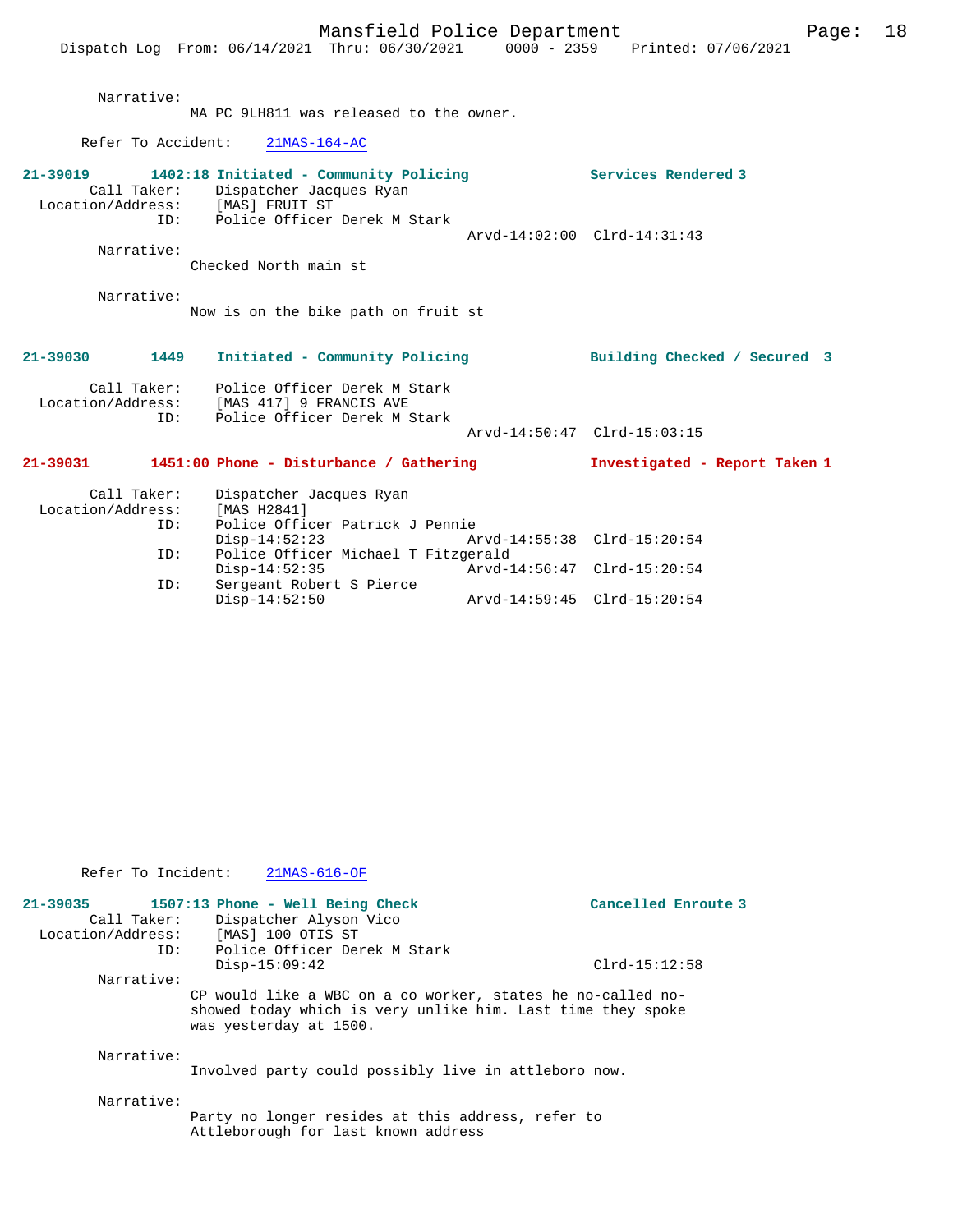**21-39038 1515 Initiated - Community Policing Building Checked / Secured 3** Call Taker: Police Officer Derek M Stark<br>Location/Address: [MAS 304A] 1 MANSFIELD AVE ess: [MAS 304A] 1 MANSFIELD AVE<br>ID: Police Officer Derek M Star Police Officer Derek M Stark Arvd-15:16:37 Clrd-15:16:45 **21-39039 1517 Initiated - Community Policing Building Checked / Secured 3** Call Taker: Police Officer Derek M Stark Location/Address: [MAS 421] PARK ROW<br>ID: Police Officer Dere Police Officer Derek M Stark Arvd-15:17:50 Clrd-15:17:56 **21-39040 1518 Initiated - Community Policing Building Checked / Secured 3** Call Taker: Police Officer Derek M Stark Location/Address: [MAS] NORTH MAIN ST ID: Police Officer Derek M Stark Arvd-15:19:06 Clrd-15:19:18 **21-39042 1527:58 Phone - Disturbance / Gathering Investigated - Report Taken 1** Call Taker: William Mouyos<br>Location/Address: [MAS 417H] 19 : ess: [MAS 417H] 19 FRANCIS AVE<br>ID: Police Officer Michael T I Police Officer Michael T Fitzgerald Disp-15:29:28 Arvd-15:34:36 Clrd-15:51:11<br>ID: Police Officer Patrick J Pennie Police Officer Patrick J Pennie Disp-15:29:31 Clrd-15:34:39<br>TD: Sergeant Robert S Pierce Sergeant Robert S Pierce<br>Disp-15:34:15 Disp-15:34:15 Arvd-15:34:27 Clrd-15:51:11 ID: Police Officer Patrick J Pennie Disp-15:35:46 Arvd-15:35:48 Clrd-15:51:11<br>Vehicle: GRY 2021 JEEP UT CHEROK Req: PAV MA SPCA15 VIN: 1C4PJMMX GRY 2021 JEEP UT CHEROK Reg: PAV MA SPCA15 VIN: 1C4PJMMX0MD120969 Narrative: male party yelling at woman Narrative: white male party blue shirt white lettering jeans light colored hair 5'11" 160 lbs Narrative: currently walking through lot Narrative: talking to someone in silver SUV jeep grand cherokee Narrative: on the phone yelling on phone at this time Narrative: Neighbor called and can hear them arguing about a dog Narrative: CP is a police officer for the MSPCA, was talking to the male party about the dogs medical conditions. CP states he threatened her and yelled in her face. Narrative: CP will be in a silver jeep with MA REG SPCA15 on them. Narrative: dispute over the dog - OF pulled Refer To Incident: 21MAS-617-OF **21-39064 1705:42 Phone - Assist Other Agency Cancelled Enroute 3**  Call Taker: CARLY MORIARTY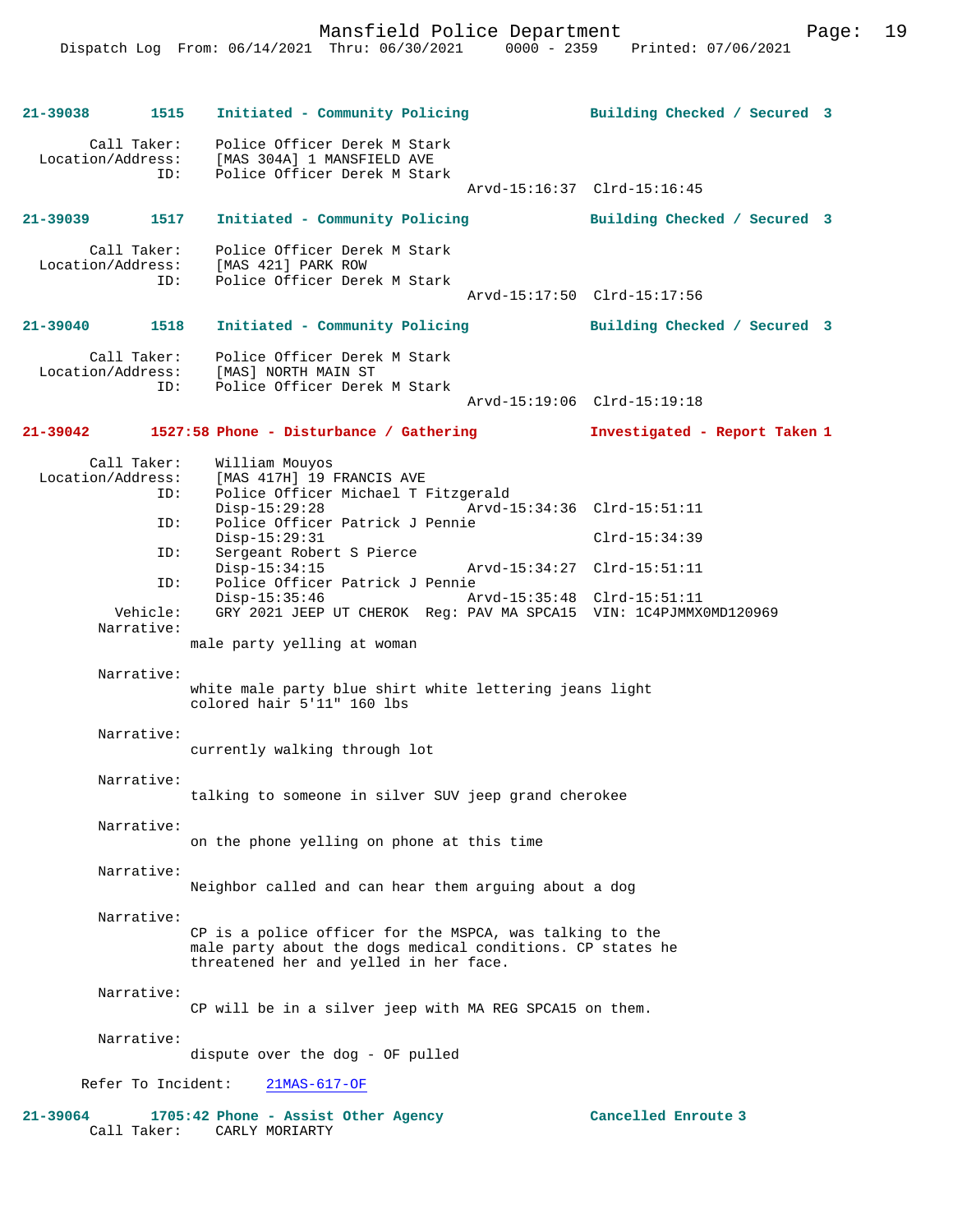|                                                         | Mansfield Police Department<br>Dispatch Log From: 06/14/2021 Thru: 06/30/2021                                                                                                                                                                 | $0000 - 2359$               | Printed: 07/06/2021            | Page: | 20 |
|---------------------------------------------------------|-----------------------------------------------------------------------------------------------------------------------------------------------------------------------------------------------------------------------------------------------|-----------------------------|--------------------------------|-------|----|
|                                                         |                                                                                                                                                                                                                                               |                             |                                |       |    |
| Location/Address:<br>ID:                                | [MAS 281A] 1 CROCKER ST<br>Police Officer Danielle C Titus<br>$Disp-17:07:51$                                                                                                                                                                 |                             | $Clrd-17:10:01$                |       |    |
| ID:                                                     | Police Officer Andrew J Kelley<br>$Disp-17:07:55$                                                                                                                                                                                             |                             | $Clrd-17:10:01$                |       |    |
| Narrative:                                              |                                                                                                                                                                                                                                               |                             |                                |       |    |
|                                                         | Transit police requesting assistance with an unruly<br>passenger. Caller was unsure if it was the outbound or<br>inbound train, she will call back with more info                                                                             |                             |                                |       |    |
| Narrative:                                              | MBTA advised that party exited the train prior to Mansfield                                                                                                                                                                                   |                             |                                |       |    |
| $21 - 39070$<br>$\overline{2}$                          | 1729:40 Phone - 911 Hang-ups & Verifications                                                                                                                                                                                                  |                             | Confirmed misdial/Accdntl Call |       |    |
| Call Taker:<br>Location/Address:<br>ID:                 | William Mouyos<br>[MAS 418B] 23 FRANCIS AVE Apt. #2326<br>Police Officer Danielle C Titus<br>$Disp-17:32:37$                                                                                                                                  | Arvd-17:37:27 Clrd-17:38:05 |                                |       |    |
| Narrative:                                              |                                                                                                                                                                                                                                               |                             |                                |       |    |
|                                                         | Checking on a 911 hang up.<br>Contact made?: yes<br>Cellphone? $(y/n):yes$<br>Uncertainty radius:                                                                                                                                             |                             |                                |       |    |
| Narrative:                                              | speaking to caller states hes outside of building 23                                                                                                                                                                                          |                             |                                |       |    |
| Narrative:                                              |                                                                                                                                                                                                                                               |                             |                                |       |    |
|                                                         | playing a game outside in a field                                                                                                                                                                                                             |                             |                                |       |    |
| $21 - 39071$<br>Call Taker:<br>Location/Address:<br>ID: | 1731:40 Initiated - Assist Citizen - P S A<br>Dispatcher Jacques Ryan<br>[MAS H4594] 90 WILLOW ST<br>Police Officer Derek M Stark                                                                                                             |                             | <b>Services Rendered 3</b>     |       |    |
| Narrative:                                              |                                                                                                                                                                                                                                               | Arvd-17:31:00 Clrd-17:36:46 |                                |       |    |
|                                                         | M14 was flagged down by a party stating there was a tree<br>hanging on utility lines. M14 inspected it and is going to<br>contact DPW to see if they would do anything about it. IF<br>not the property owner will have to make arrangements. |                             |                                |       |    |
| 21-39076                                                | 1746:12 Initiated - Building - Property Check                                                                                                                                                                                                 |                             | Building Checked / Secured 3   |       |    |
| Call Taker:<br>Location/Address:<br>ID:                 | Dispatcher Jacques Ryan<br>[MAS 840] 280 SCHOOL ST<br>Police Officer Derek M Stark                                                                                                                                                            | Arvd-17:46:00 Clrd-18:19:03 |                                |       |    |
| Narrative:                                              |                                                                                                                                                                                                                                               |                             |                                |       |    |
|                                                         | Checking the area.                                                                                                                                                                                                                            |                             |                                |       |    |
| 21-39097                                                | 1941:40 Initiated - Building - Property Check Building Checked / Secured 3                                                                                                                                                                    |                             |                                |       |    |
| Call Taker:<br>Location/Address:<br>ID:                 | Stephen Martell<br>[MAS 1015] 30 CHAUNCY ST<br>Police Officer Andrew J Kelley                                                                                                                                                                 | Arvd-19:41:00 Clrd-19:43:23 |                                |       |    |
| Narrative:                                              | Checking the area.                                                                                                                                                                                                                            |                             |                                |       |    |
|                                                         |                                                                                                                                                                                                                                               |                             |                                |       |    |
| 21-39099                                                | 1943:30 Initiated - Community Policing                                                                                                                                                                                                        |                             | Building Checked / Secured 3   |       |    |
| Call Taker:<br>Location/Address:                        | Stephen Martell<br>[MAS 982] 111 HOPE ST                                                                                                                                                                                                      |                             |                                |       |    |

ID: Police Officer Andrew J Kelley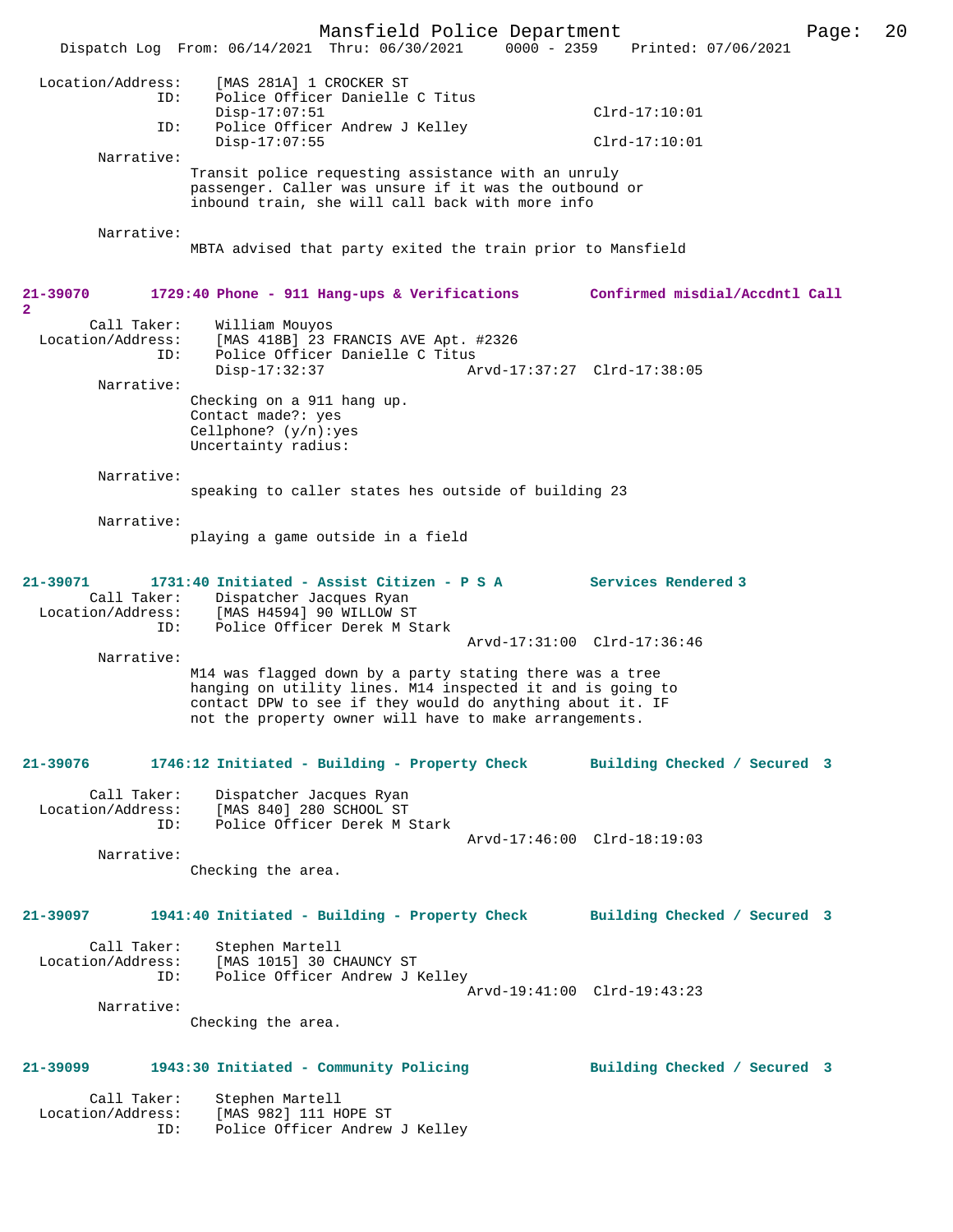Mansfield Police Department Page: 21 Dispatch Log From: 06/14/2021 Thru: 06/30/2021 Arvd-19:43:00 Clrd-20:10:26 **21-39107 2031:46 Initiated - Building - Property Check Building Checked / Secured 3** Call Taker: Stephen Martell Location/Address: [MAS 1002] 250 EAST ST Police Officer Danielle C Titus Arvd-20:31:00 Clrd-20:44:38 Narrative: Checking the area. **21-39112 2116:10 Initiated - Building - Property Check Building Checked / Secured 3** Call Taker: Stephen Martell<br>Location/Address: [MAS 1014] COPEI [MAS 1014] COPELAND DR ID: Police Officer Andrew J Kelley Arvd-21:16:00 Clrd-21:25:18 Narrative: Checking the area. **21-39113 2117 Initiated - Building - Property Check Building Checked / Secured 3** Call Taker: Police Officer Derek M Stark Location/Address: [MAS 179D] 11 NORFOLK ST Police Officer Derek M Stark Arvd-21:18:31 Clrd-21:18:44 Narrative: Checking the area. **21-39114 2122:31 Initiated - Building - Property Check Building Checked / Secured 3** Call Taker: Stephen Martell Location/Address: [MAS 4] 31 HAMPSHIRE ST ID: Police Officer Derek M Stark Arvd-21:22:00 Clrd-21:24:44 Narrative: Checking the area. **21-39116 2125:53 Initiated - Building - Property Check Building Checked / Secured 3** Call Taker: Stephen Martell Location/Address: [MAS 417] 9 FRANCIS AVE ID: Police Officer Danielle C Titus Arvd-21:25:00 Clrd-21:38:25 Narrative: Checking the area. **21-39117 2141:35 911 - 911 Hang-ups & Verifications Confirmed misdial/Accdntl Call 2**  Call Taker: TARA LAKO<br>Vicinity of: [MAS H747 of: [MAS H747] 49 DRAPER AVE<br>ID: Police Officer Danielle ( Police Officer Danielle C Titus<br>Disp-21:44:50 Ar Disp-21:44:50 Arvd-21:47:14 Clrd-21:51:48<br>ID: Police Officer Andrew J Kelley Police Officer Andrew J Kelley Disp-21:52:22 Clrd-21:55:05 Narrative: Checking on a 911 hang up. Contact made?: No Cellphone? (y/n): yes Uncertainty radius: 95% within 34 meters Narrative: No answer on multiple attempts, now goes directly to voicemail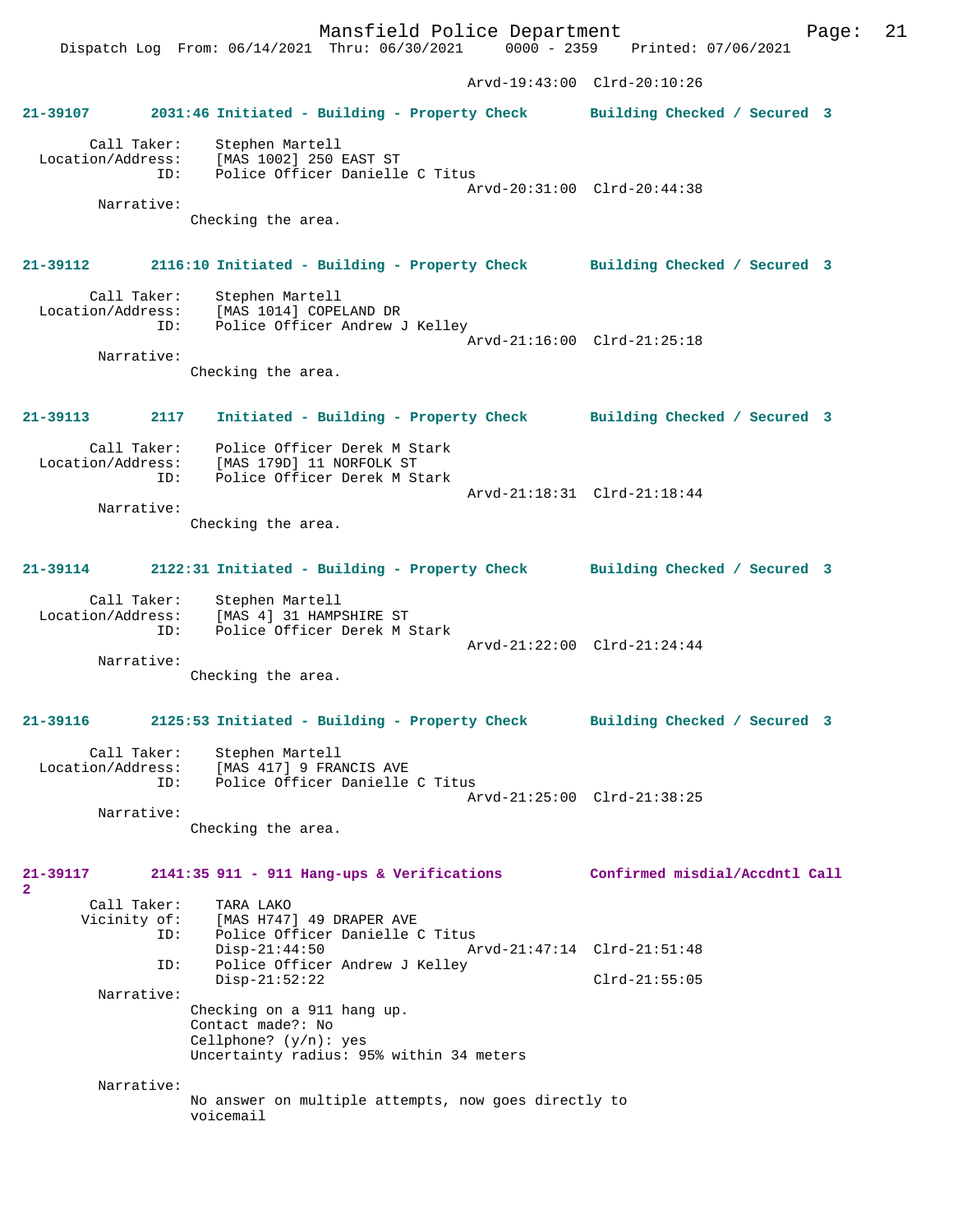Dispatch Log From: 06/14/2021 Thru: 06/30/2021 0000 - 2359 Printed: 07/06/2021

**21-39118 2151:06 Phone - Motor Veh Acc - No Injury Investigated - Report Taken 1** Call Taker: Stephen Martell<br>Location/Address: [MAS H6268] 445 [MAS H6268] 445 STEARNS AVE @ 1 CARRIAGE HOUSE LN ID: Police Officer Danielle C Titus Disp-21:52:10 Arvd-21:57:06 Clrd-22:36:53<br>TD: Sergeant Robert S Pierce Sergeant Robert S Pierce<br>Disp-21:53:37 Disp-21:53:37 Arvd-22:04:14 Clrd-22:36:53<br>ID: Police Officer Andrew J Kelley Police Officer Andrew J Kelley Disp-21:55:15 Arvd-21:57:07 Clrd-22:36:53<br>Vehicle: GRY 2015 GMC SIERRA Req: CO MA S48567 VIN: 1GT22XEG8FZ54 Vehicle: GRY 2015 GMC SIERRA Reg: CO MA S48567 VIN: 1GT22XEG8FZ547698<br>Released To: CARNIE On: 06/29/2021 @ 1228 CARNIE On: 06/29/2021 @ 1228 Narrative: Rp states single car MVA. No reported injury, caller states a pickup truck may have hit a tree or pole Narrative: Possibly Dark colored truck Narrative: Units reporting the operator has a lac to the head. Narrative: requesting Tow truck for the vehicle. Narrative: Achins en route. Narrative: Tow on scene. Narrative: achins has the vehicle. Refer To Accident: 21MAS-165-AC **21-39125 2310:29 Initiated - Building - Property Check Building Checked / Secured 3** Call Taker: Stephen Martell Location/Address: [MAS 2] 60 FORBES BLVD ID: Police Officer Derek M Stark Arvd-23:10:00 Clrd-23:26:46 Narrative: Checking the area. **For Date: 06/17/2021 - Thursday 21-39148 0221:09 Initiated - Building - Property Check Building Checked / Secured 3** Call Taker: Stephen Martell Location/Address: [MAS 2] 60 FORBES BLVD Police Officer Beau J Palanza<br>Disp-02:27:25 Disp-02:27:25 Arvd-02:27:28 Clrd-02:27:46 Narrative: Checking the area.\ **21-39150 0227:53 Initiated - Building - Property Check Building Checked / Secured 3** Call Taker: Stephen Martell<br>Location/Address: [MAS 4] 31 HAMP ess: [MAS 4] 31 HAMPSHIRE ST<br>ID: Police Officer Beau J P ID: Police Officer Beau J Palanza Arvd-02:27:00 Clrd-02:34:53 Narrative: Checking the area.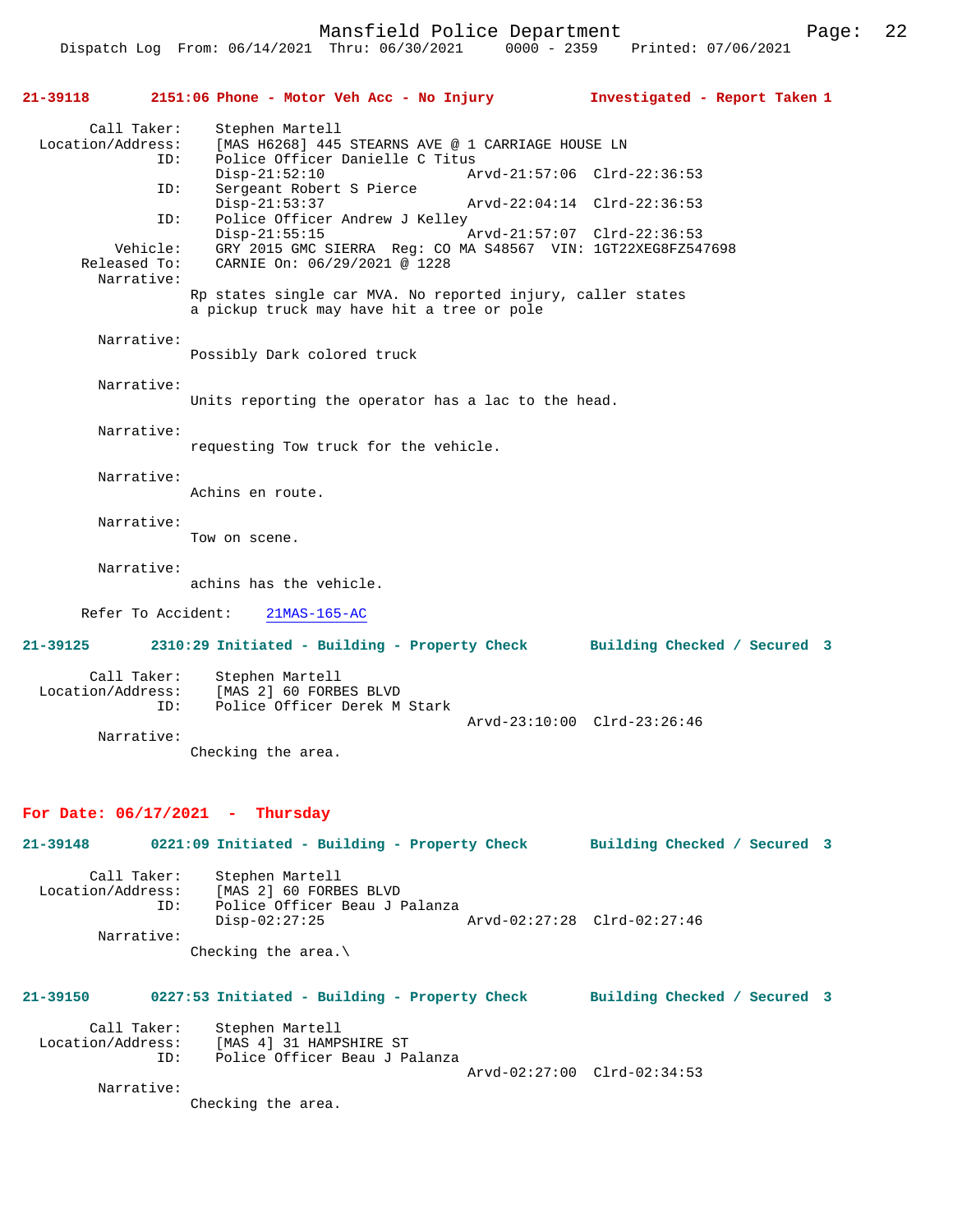Mansfield Police Department Fage: 23 Dispatch Log From: 06/14/2021 Thru: 06/30/2021 0000 - 2359 Printed: 07/06/2021 **21-39151 0228:49 Initiated - Building - Property Check Building Checked / Secured 3** Call Taker: Stephen Martell Location/Address: [MAS 1015] 30 CHAUNCY ST ID: Police Officer Meghan Birnie Arvd-02:28:00 Clrd-02:32:57 Narrative: Checking the area. **21-39154 0237:07 Initiated - Building - Property Check Building Checked / Secured 3** Call Taker: Stephen Martell Location/Address: [MAS 1002] 250 EAST ST ID: Police Officer Meghan Birnie Arvd-02:37:00 Clrd-02:47:25 Narrative: Checking the area. **21-39160 0243:16 Initiated - Building - Property Check Building Checked / Secured 3** Call Taker: Stephen Martell Location/Address: [MAS 840] 280 SCHOOL ST ID: Police Officer Beau J Palanza Arvd-02:43:00 Clrd-02:55:06 Narrative: Checking the area. **21-39165 0309:53 Initiated - Building - Property Check Building Checked / Secured 3** Call Taker: Chelsey Ferstler Location/Address: [MAS 982] 111 HOPE ST ID: Police Officer Meghan Birnie Arvd-03:09:00 Clrd-03:16:51 Narrative: Checking the area. **21-39166 0316:59 Initiated - Building - Property Check Building Checked / Secured 3** Call Taker: Stephen Martell Location/Address: [MAS 170] 255 HOPE ST ID: Police Officer Meghan Birnie Arvd-03:16:00 Clrd-03:21:22 Narrative: Checking the area. **21-39167 0330:02 Initiated - Building - Property Check Building Checked / Secured 3** Call Taker: Stephen Martell Location/Address: [MAS 907E] 390 WEST ST ID: Police Officer Beau J Palanza Arvd-03:30:00 Clrd-03:36:35 Narrative: Checking the area. **21-39172 0521:17 Initiated - Motor Vehicle Stop Citation / Warning Issued 3** Call Taker: Stephen Martell Location/Address: [MAS] 575 WEST ST ID: Police Officer Beau J Palanza Arvd-05:21:00 Clrd-05:29:10 Vehicle: WHI 2015 TRUCK Reg: PAS MA VT2E22 VIN: 1C6RR7TT1FS655588 Narrative: MV stop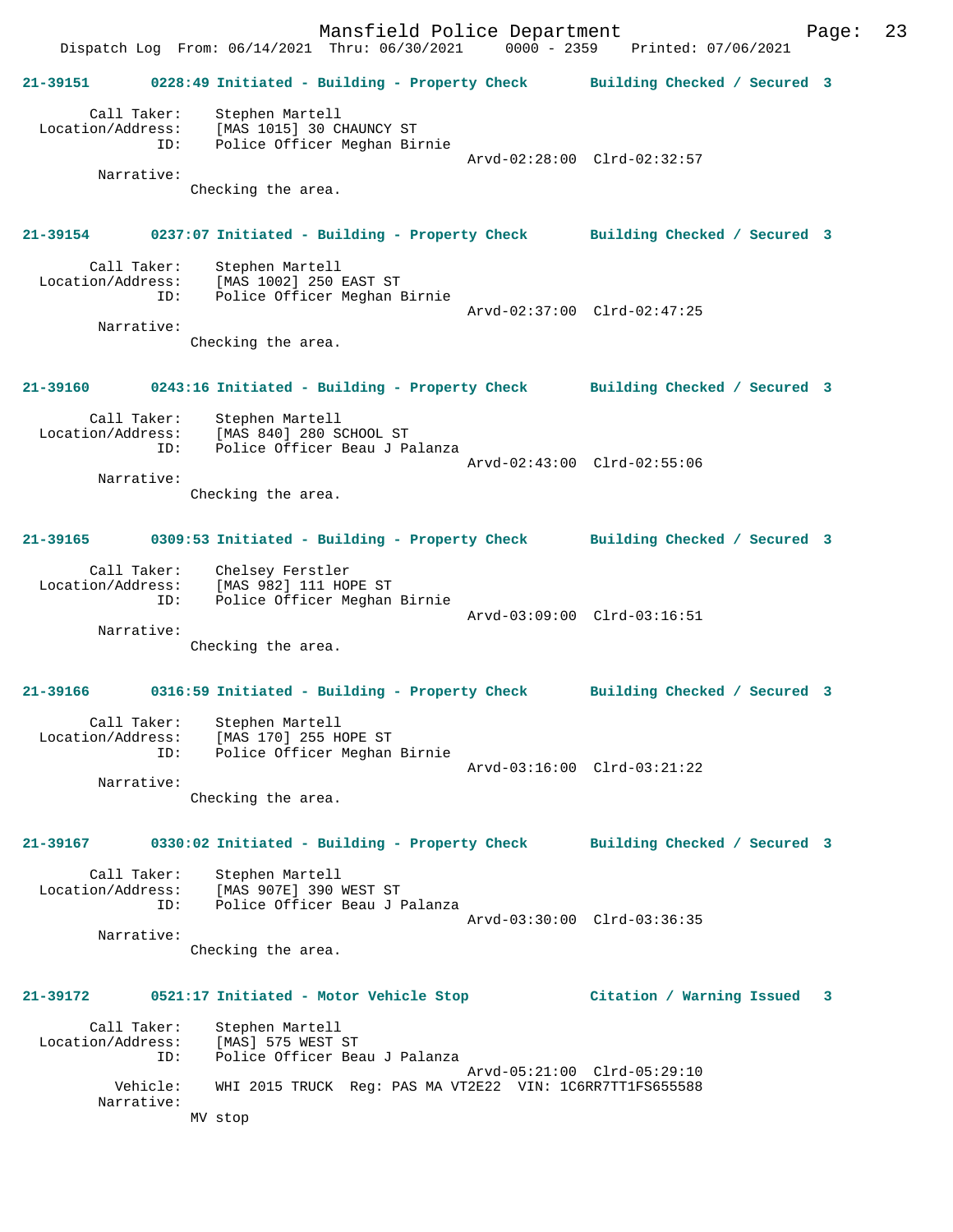Dispatch Log From: 06/14/2021 Thru: 06/30/2021 0000 - 2359 Printed: 07/06/2021

| 21-39176<br>$\overline{2}$                            | 0616:54 911 - 911 Hang-ups & Verifications Confirmed misdial/Accdntl Call                                                                                                                                                            |                             |  |
|-------------------------------------------------------|--------------------------------------------------------------------------------------------------------------------------------------------------------------------------------------------------------------------------------------|-----------------------------|--|
| Call Taker:<br>Location/Address:<br>ID:<br>Narrative: | Ryan O'Rourke<br>[MAS H3408] 65 SOUTH WALNUT ST<br>Police Officer Beau J Palanza<br>$Disp-06:18:49$<br>Arvd-06:20:04 Clrd-06:23:38<br>Checking on a 911 hang up.<br>Contact made?: Y<br>Cellphone? $(y/n): Y$<br>Uncertainty radius: |                             |  |
|                                                       | 21-39186 0707:47 Initiated - Motor Vehicle Stop  (Citation / Warning Issued 3                                                                                                                                                        |                             |  |
| ID:                                                   | Call Taker: William Casey<br>Location/Address: [MAS H1135] 700 EAST ST<br>Police Officer Meghan Birnie                                                                                                                               |                             |  |
| Narrative:                                            | Vehicle: BLK 2018 HYUN UT TUCSON Req: PC MA 2FMV64 VIN: KM8J3CAL0JU695527<br>Out with myst                                                                                                                                           | Arvd-07:07:00 Clrd-07:13:12 |  |
| Narrative:                                            | Operator cited for stop sign violation on Stearns ave                                                                                                                                                                                |                             |  |
| 21-39196                                              | 0831:27 Phone - Assist Fire Department                                                                                                                                                                                               | Services Rendered 2         |  |
| ID:<br>Narrative:                                     | Call Taker: William Casey<br>Location/Address: [MAS] 333 SCHOOL ST<br>Police Officer Joshua S Ellender<br>$Disp-08:32:43$                                                                                                            | $Clrd-08:39:36$             |  |
|                                                       | Assisting the FD with a fire related incident. Nature: fire<br>alarm                                                                                                                                                                 |                             |  |
|                                                       | 21-39200 0901:52 Initiated - Building - Property Check Building Checked / Secured 3                                                                                                                                                  |                             |  |
| Call Taker:<br>ID:                                    | William Casey<br>Location/Address: [MAS 170] 255 HOPE ST<br>Police Officer Nicole M Boldrighini                                                                                                                                      | Arvd-09:01:00 Clrd-09:15:18 |  |
| Narrative:                                            | Checking the area.                                                                                                                                                                                                                   |                             |  |
| 21-39212                                              | 0950:41 Initiated - Motor Vehicle Stop                                                                                                                                                                                               | Citation / Warning Issued 3 |  |
| Call Taker:<br>Location/Address:<br>ID:               | William Casey<br>[MAS H4471] 900 WEST ST<br>Police Officer Joshua S Ellender                                                                                                                                                         | Arvd-09:50:00 Clrd-09:59:56 |  |
| Narrative:                                            | Vehicle: GRY 2019 TOYT UT HIGHLA Req: PC MA 4AS828 VIN: 5TDJZRFH4KS565024                                                                                                                                                            |                             |  |
|                                                       | Out with myst                                                                                                                                                                                                                        |                             |  |
| 21-39214                                              | 1000:05 Initiated - Building - Property Check Building Checked / Secured 3                                                                                                                                                           |                             |  |
| Call Taker:<br>Location/Address:<br>ID:               | William Casey<br>[MAS 2] 60 FORBES BLVD<br>Police Officer Joshua S Ellender                                                                                                                                                          |                             |  |
| Narrative:                                            | Checking the area.                                                                                                                                                                                                                   | Arvd-10:00:00 Clrd-10:07:10 |  |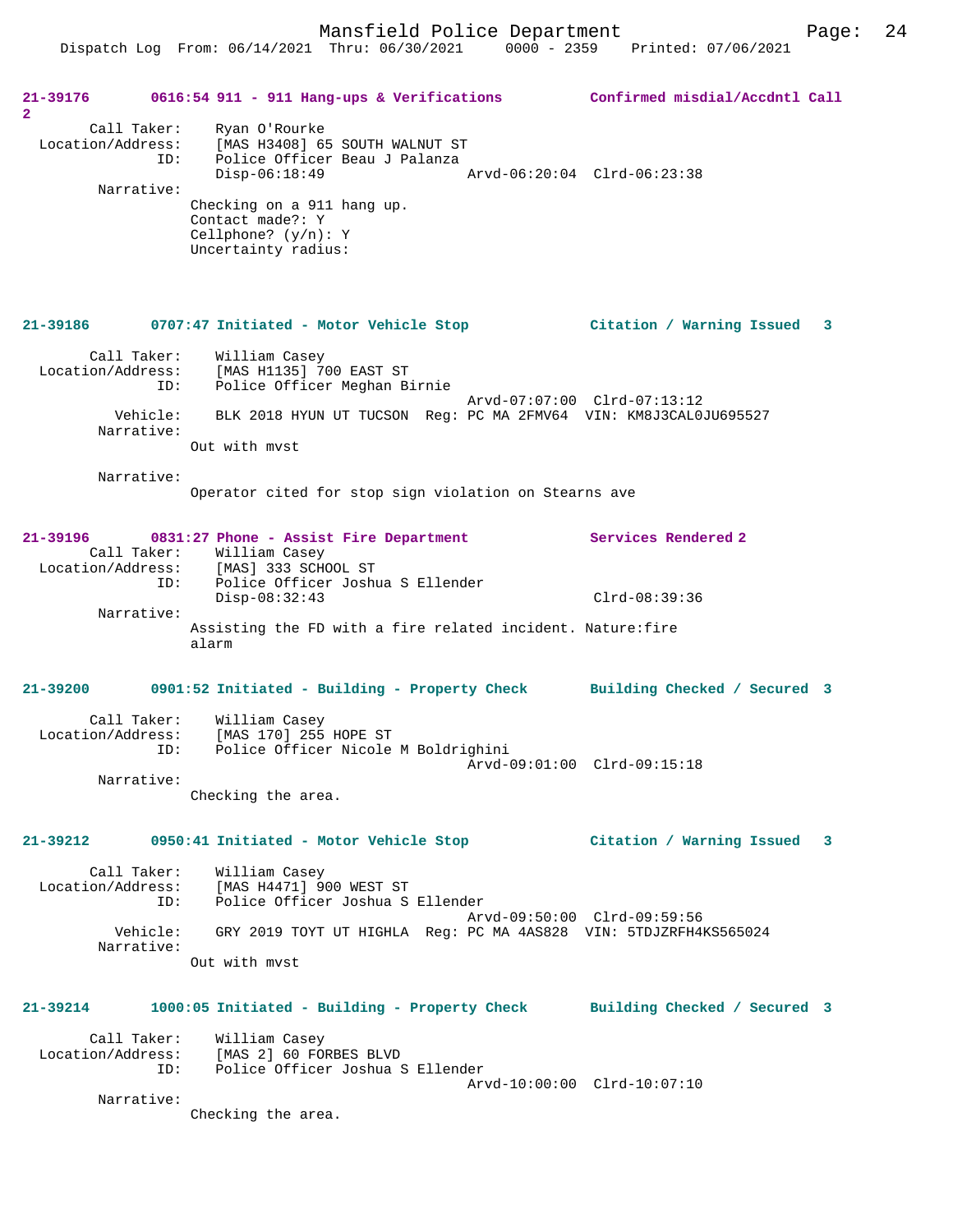Mansfield Police Department Fage: 25

|                                              | Dispatch Log From: 06/14/2021 Thru: 06/30/2021                                                                                                                                                                                               | $0000 - 2359$ Printed: $07/06/2021$                |   |
|----------------------------------------------|----------------------------------------------------------------------------------------------------------------------------------------------------------------------------------------------------------------------------------------------|----------------------------------------------------|---|
| 21-39219<br>Call Taker:<br>ID:<br>Narrative: | $1012:11$ Phone - Road Hazards<br>Support Staff Devon M DiMascio<br>Location/Address: [MAS] 427 MILL ST<br>ID: Police Officer Ni<br>Police Officer Nicole M Boldrighini<br>$Disp-10:19:35$<br>RP on a walk saw a powerling hanging low/down. | Services Rendered 3<br>Arvd-10:29:24 Clrd-10:32:31 |   |
|                                              |                                                                                                                                                                                                                                              |                                                    |   |
| 21-39218                                     | 1015:03 Initiated - Motor Vehicle Stop                                                                                                                                                                                                       | Citation / Warning Issued                          | 3 |
| Call Taker:<br>Location/Address:<br>ID:      | William Casey<br>[MAS] 31 WEST ST @ 31 RUMFORD AVE<br>Police Officer David J Pepicelli                                                                                                                                                       | Arvd-10:15:00 Clrd-10:21:03                        |   |
| Vehicle:<br>Narrative:                       | GRY 2010 TOYT COROLL Reg: PC MA 8EY976 VIN: 2T1BU4EE7AC304281                                                                                                                                                                                |                                                    |   |
|                                              | Out with myst                                                                                                                                                                                                                                |                                                    |   |
| Narrative:                                   | Citation issued to operator                                                                                                                                                                                                                  |                                                    |   |
| 21-39221                                     | 1025:23 Initiated - Building - Property Check Building Checked / Secured 3                                                                                                                                                                   |                                                    |   |
| Call Taker:<br>ID:                           | NICHOLAS GOYETTE<br>Location/Address: [MAS 840] 280 SCHOOL ST<br>Police Officer Joshua S Ellender                                                                                                                                            |                                                    |   |
| Narrative:                                   | Checking the area.                                                                                                                                                                                                                           | Arvd-10:25:00 Clrd-10:55:45                        |   |
|                                              |                                                                                                                                                                                                                                              |                                                    |   |
| 21-39222                                     | 1029:01 Initiated - Assist Citizen - P S A Services Rendered 3<br>Call Taker: William Casey<br>Location/Address: [MAS H946B101] 631 EAST ST Apt. #B101<br>ID:<br>Police Officer Nicole P Newport                                             |                                                    |   |
| Narrative:                                   |                                                                                                                                                                                                                                              | Arvd-10:29:00 Clrd-10:53:05                        |   |
|                                              | Assisting party gather their belongings                                                                                                                                                                                                      |                                                    |   |
| 21-39240                                     | 1229:21 Phone - Road Hazards                                                                                                                                                                                                                 | Unfounded/Unverifed                                | 3 |
| Call Taker:<br>Vicinity of:<br>ID:           | Dispatcher Alyson Vico<br>[MAS] 420 WILLIAMS ST<br>Police Officer Joshua S Ellender<br>$Disp-12:30:54$                                                                                                                                       | Arvd-12:40:30 Clrd-12:40:33                        |   |
| Narrative:                                   | Caller reporting a landscape trailer is creating traffic<br>hazard in the area.                                                                                                                                                              |                                                    |   |
| Narrative:                                   | Appears vehicle has moved on                                                                                                                                                                                                                 |                                                    |   |
| 21-39242                                     | 1233:33 Initiated - Motor Vehicle Stop                                                                                                                                                                                                       | Citation / Warning Issued                          | 3 |
| Call Taker:<br>Location/Address:<br>ID:      | William Casey<br>[MAS H5779] 900 MAPLE ST<br>Police Officer David J Pepicelli                                                                                                                                                                |                                                    |   |
| Vehicle:<br>Narrative:                       | BRO 2019 TOYT UT HIGHLA Req: PC MA 5WE972 VIN: 5TDBZRFHXKS988257                                                                                                                                                                             | Arvd-12:33:00 Clrd-12:38:45                        |   |
|                                              | Out with myst in tho 900 block                                                                                                                                                                                                               |                                                    |   |
| Narrative:                                   | Citation to OR for speed and no possession of license in<br>hand.                                                                                                                                                                            |                                                    |   |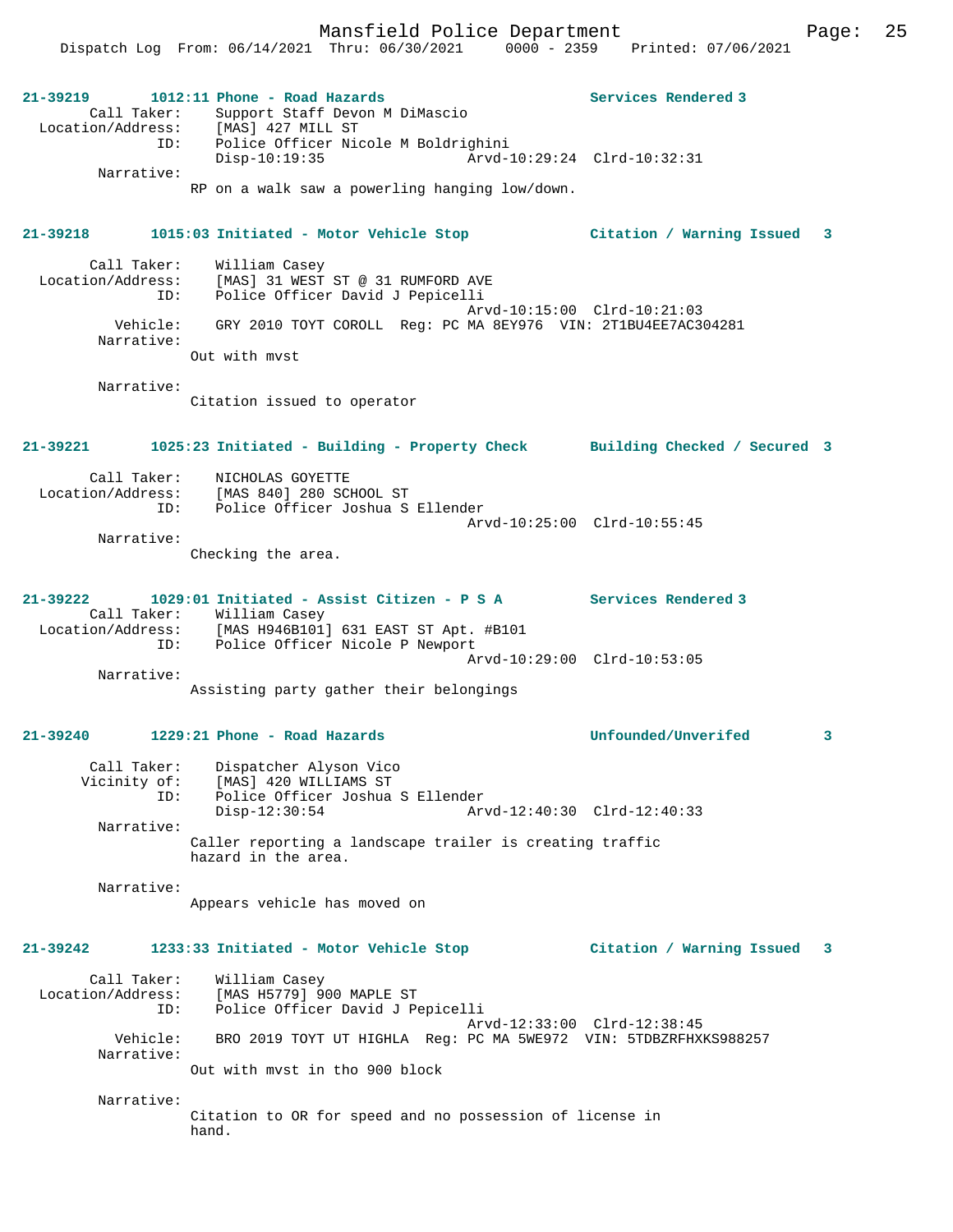Mansfield Police Department Page: 26

| 21-39245                                     | 1245:32 Initiated - Motor Vehicle Stop                                                                                                                                                                       | Citation / Warning Issued 3                                                                  |  |  |  |  |
|----------------------------------------------|--------------------------------------------------------------------------------------------------------------------------------------------------------------------------------------------------------------|----------------------------------------------------------------------------------------------|--|--|--|--|
| Call Taker:<br>Narrative:                    | Michael Chisholm<br>Location/Address: [MAS 992G] 660 EAST ST Apt. #8<br>Police Officer David J Pepicelli<br>ID:<br>Vehicle:<br>BLU 2004 LEXS RX330 Reg: PC MA 7MKV10 VIN: 2T2HA31U14C035124<br>Out with MVST | Arvd-12:45:00 Clrd-12:48:46                                                                  |  |  |  |  |
| Narrative:                                   |                                                                                                                                                                                                              |                                                                                              |  |  |  |  |
|                                              | Citation issued to Ro for stop sign violation at lawndale.                                                                                                                                                   |                                                                                              |  |  |  |  |
| 21-39261                                     | 1352:17 Phone - Assist Fire Department<br>Call Taker: William Casey<br>Location/Address: [MAS H6440] 571 WARE ST<br>Police Officer Joshua S Ellender<br>ID:                                                  | Services Rendered 2                                                                          |  |  |  |  |
| Narrative:                                   | $Disp-13:54:42$                                                                                                                                                                                              | Arvd-13:58:05 Clrd-14:02:06                                                                  |  |  |  |  |
|                                              | Assisting the FD with a fire related incident. Nature: large<br>cloud of smoke in the area                                                                                                                   |                                                                                              |  |  |  |  |
| $21 - 39262$<br>Narrative:                   | 1353:50 Phone - Assist Fire Department<br>Call Taker: Dispatcher Jacques Ryan<br>Location/Address: [MAS 848] 560 WEST ST                                                                                     | Services Rendered 2                                                                          |  |  |  |  |
|                                              | Assisting the FD with a fire related incident. Nature:<br>Masterbox Activation - Water Flow                                                                                                                  |                                                                                              |  |  |  |  |
| Narrative:                                   | M1 advised to let fire handle                                                                                                                                                                                |                                                                                              |  |  |  |  |
| 21-39271                                     | 1428:36 Initiated - Motor Vehicle Stop                                                                                                                                                                       | Citation / Warning Issued 3                                                                  |  |  |  |  |
| Call Taker:<br>Location/Address:             | William Casey<br>[MAS] 777 WEST ST @ 100 HAMPSHIRE ST<br>Sergeant Robert S Pierce<br>ID:                                                                                                                     |                                                                                              |  |  |  |  |
| Narrative:                                   | Vehicle:                                                                                                                                                                                                     | Arvd-14:28:00 Clrd-14:34:11<br>BLK 2019 NISS SENTRA Req: PC MA 182WD2 VIN: 3N1AB7AP0KY451122 |  |  |  |  |
|                                              | Out with myst                                                                                                                                                                                                |                                                                                              |  |  |  |  |
| Narrative:                                   | Citation issued to RO                                                                                                                                                                                        |                                                                                              |  |  |  |  |
| 21-39274                                     | 1439:53 Initiated - Building - Property Check                                                                                                                                                                | Building Checked / Secured 3                                                                 |  |  |  |  |
| Call Taker:<br>Location/Address:             | William Casey<br>[MAS 840] 280 SCHOOL ST<br>Police Officer Joshua S Ellender<br>ID:                                                                                                                          |                                                                                              |  |  |  |  |
| Narrative:                                   | Checking the area.                                                                                                                                                                                           | Arvd-14:39:00 Clrd-15:20:33                                                                  |  |  |  |  |
| 21-39281<br>Call Taker:<br>Location/Address: | 1604:47 Phone - Assist Citizen - P S A<br>Dispatcher Jacques Ryan<br>[MAS H6083]                                                                                                                             | Services Rendered 3                                                                          |  |  |  |  |
|                                              | Police Officer Gregg S Kennedy<br>ID:<br>$Disp-16:08:35$                                                                                                                                                     | $Clrd-16:16:54$                                                                              |  |  |  |  |
|                                              | Police Officer Patrick J Pennie<br>ID:<br>$Disp-16:18:04$                                                                                                                                                    | Arvd-16:18:06 Clrd-16:47:47                                                                  |  |  |  |  |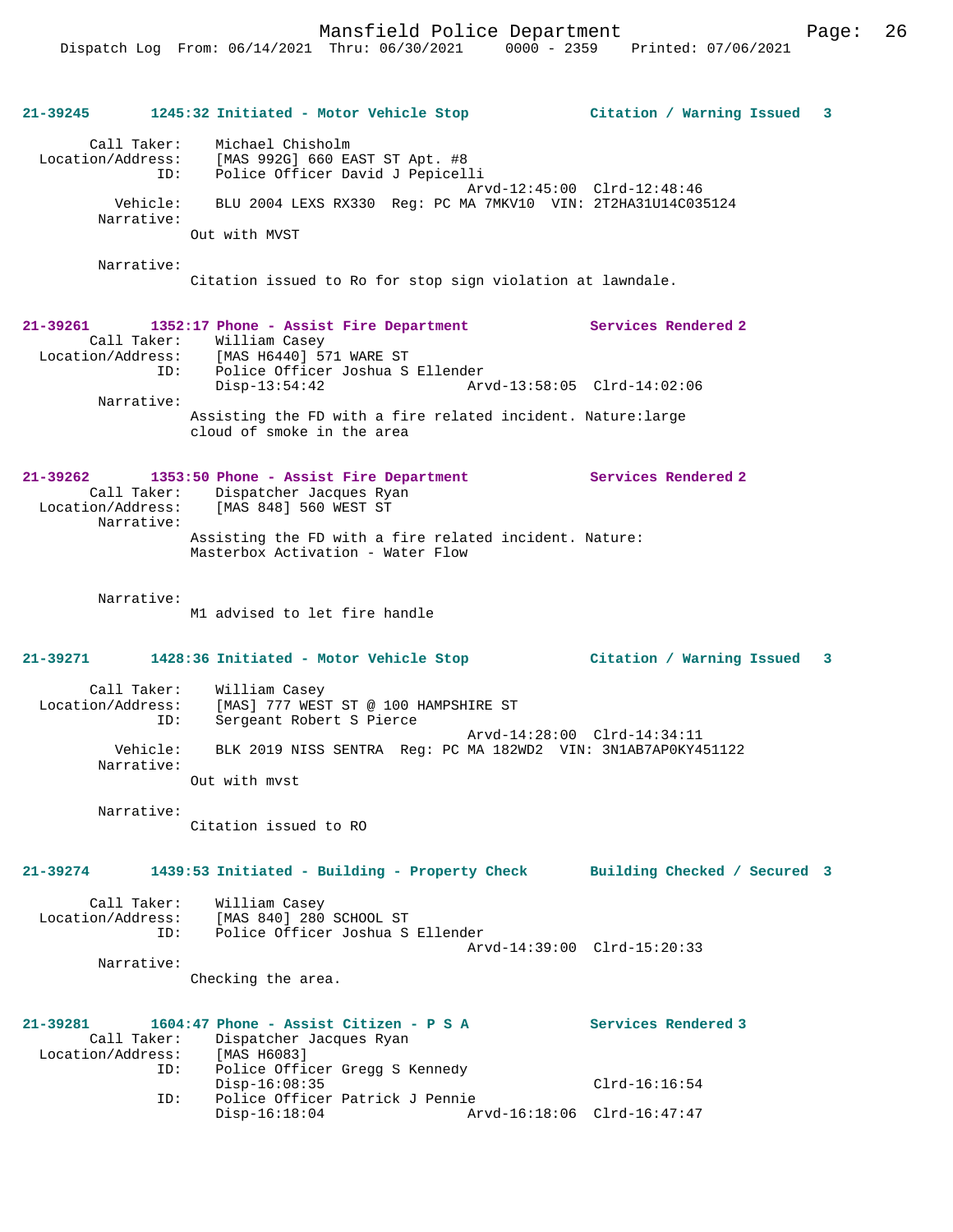| 21-39284          | 1609:45 Phone - Missing Person                                                                           | Services Rendered 1         |
|-------------------|----------------------------------------------------------------------------------------------------------|-----------------------------|
| Call Taker:       | Dispatcher Jacques Ryan                                                                                  |                             |
| Location/Address: | [MAS H3970] 62 KERRY DR                                                                                  |                             |
| ID:               | Police Officer Patrick J Pennie                                                                          |                             |
|                   | $Disp-16:12:39$                                                                                          | $Clrd-16:17:24$             |
| ID:               | Police Officer Joshua S Ellender                                                                         |                             |
|                   | $Disp-16:12:43$                                                                                          | $Clrd-16:20:10$             |
| ID:               | Police Officer Michael N Fenore                                                                          |                             |
|                   | $Disp-16:15:17$                                                                                          | $Clrd-16:16:49$             |
| ID:               | Sergeant Thomas R Connor<br>$Disp-16:15:22$                                                              | $Clrd-16:20:02$             |
| ID:               | Police Officer Gregg S Kennedy                                                                           |                             |
|                   | $Disp-16:20:00$                                                                                          | Arvd-16:20:04 Clrd-16:20:54 |
| Narrative:        |                                                                                                          |                             |
|                   | 12 wm black lacrosse shirt, shorts, brown hair, green eyes,<br>5ft                                       |                             |
| Narrative:        |                                                                                                          |                             |
|                   | Possibly around the flint farm area, child has been missing<br>for about an hour                         |                             |
| Narrative:        |                                                                                                          |                             |
|                   | Lasty seen with his friends walking back from the Flint Farm<br>area, his friends lost him along the way |                             |
| Narrative:        |                                                                                                          |                             |
|                   | Child is a neighbors house                                                                               |                             |
|                   |                                                                                                          |                             |
| Narrative:        |                                                                                                          |                             |
|                   | Child is now running home on Kerry Dr                                                                    |                             |
|                   |                                                                                                          |                             |
| Narrative:        |                                                                                                          |                             |
|                   | M8 reports son is reunited with father and all is well                                                   |                             |
|                   |                                                                                                          |                             |
| 21-39294          | 1659:10 Initiated - Building - Property Check                                                            | Services Rendered 3         |
| Call Taker:       | William Casey                                                                                            |                             |
|                   | Location/Address: [MAS 1002] 250 EAST ST                                                                 |                             |
| ID:               | Police Officer Gregg S Kennedy                                                                           |                             |
|                   |                                                                                                          | Arvd-16:59:00 Clrd-17:05:44 |
| Narrative:        |                                                                                                          |                             |
|                   | Checking the area.                                                                                       |                             |
|                   |                                                                                                          |                             |
| 21-39307          | 1749:39 Phone - Assist Other Agency                                                                      | Vehicle Towed<br>3          |
| Call Taker:       | William Casey                                                                                            |                             |
| Location/Address: | [MAS] FRANKLIN ST                                                                                        |                             |
| ID:               | Police Officer Gregg S Kennedy                                                                           |                             |
| ID:               | $Disp-17:50:13$<br>Sergeant Thomas R Connor                                                              | Arvd-17:50:59 Clrd-18:18:00 |
|                   | $Disp-17:59:18$                                                                                          | Arvd-17:59:20 Clrd-18:10:38 |
| Vehicle:          | BRO 2004 FORD TAURUS Req: PC MA 6GG173 VIN: 1FAFP52U84G130226                                            |                             |
| Towed:            | For: Unlicensed Operation By: Achins Garage To: Achins Garage                                            |                             |
| Narrative:        |                                                                                                          |                             |
|                   | Assisting fox with erratic operator                                                                      |                             |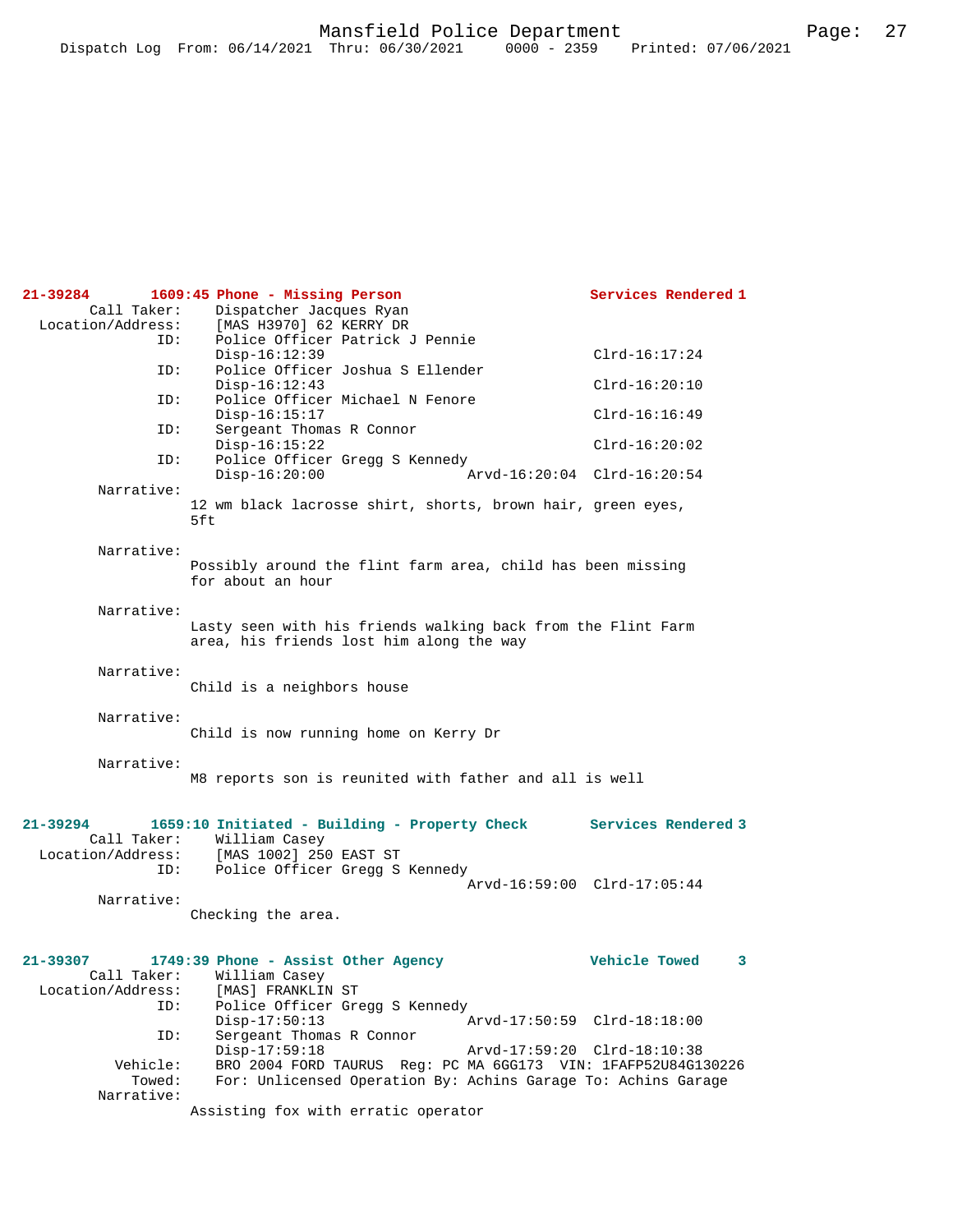Mansfield Police Department Page: 28 Dispatch Log From: 06/14/2021 Thru: 06/30/2021 Narrative: M8 reports off with vehilcle just past flint farm Narrative: Achins en route Narrative: M1 reports RO and passenger called for a ride seperatly. M8 standing by waiting for a tow Narrative: Marked lane violations and operating after suspension Narrative: Achin's on location Refer To Summons: 21MAS-215-AR Summons: JANOWSKI, LIDA JO<br>Address: 1124 CENTRAL AVE 1124 CENTRAL AVE NEEDHAM, MA<br>31  $Age:$  Charges: LICENSE SUSPENDED, OP MV WITH MARKED LANES VIOLATION **21-39308 1756:29 Phone - Suspicious Actv / Persn / Veh Services Rendered 2**  Call Taker: Michael Chisholm<br>Location/Address: [MAS 232A] 65 CO [MAS 232A] 65 COPELAND DR ID: Police Officer Patrick J Pennie Disp-18:01:41 Arvd-18:06:34 Clrd-18:10:39<br>ID: Police Officer Joshua S Ellender ID: Police Officer Joshua S Ellender Disp-18:01:50 Arvd-18:04:23 Clrd-18:10:41 Vehicle: GRY 2008 VOLV ST V70 Reg: PC MA 2DDM45 VIN: YV1BW982781014575 Narrative: Female party in a silver Volvo, swearing at another driver in a truck. They appear to be having a verbal argument caller reports she is acting suspiciously. No weapons no injuries and it was not physical. Party is acting strangely in her car now Narrative: Female party went to Wendys Narrative: M5 is out with the vehicle Narrative: Spoke to RO and all is well **21-39309 1759:47 Initiated - Building - Property Check Services Rendered 3**  Call Taker: William Casey<br>Location/Address: [MAS 840] 280 Location/Address: [MAS 840] 280 SCHOOL ST ID: Police Officer Joshua S Ellender Arvd-17:59:00 Clrd-18:01:43 Narrative: Checking the area. **21-39313 1814:59 Initiated - Motor Vehicle Stop Citation / Warning Issued 3** Call Taker: Michael Chisholm<br>Location/Address: [MAS] CENTRAL ST Exation: INAS] CENTRAL ST @ SCHOOL ST<br>ID: Police Officer Joshua S Eller Police Officer Joshua S Ellender Arvd-18:14:00 Clrd-18:19:13 Vehicle: WHI 2017 INFI UT QX60 Reg: PC MA 312XG5 VIN: 5N1DL0MM0HC555803 Narrative: MVST

**21-39330 1929:35 Phone - Suspicious Actv / Persn / Veh Spoken To 2**  Call Taker: Stephen Martell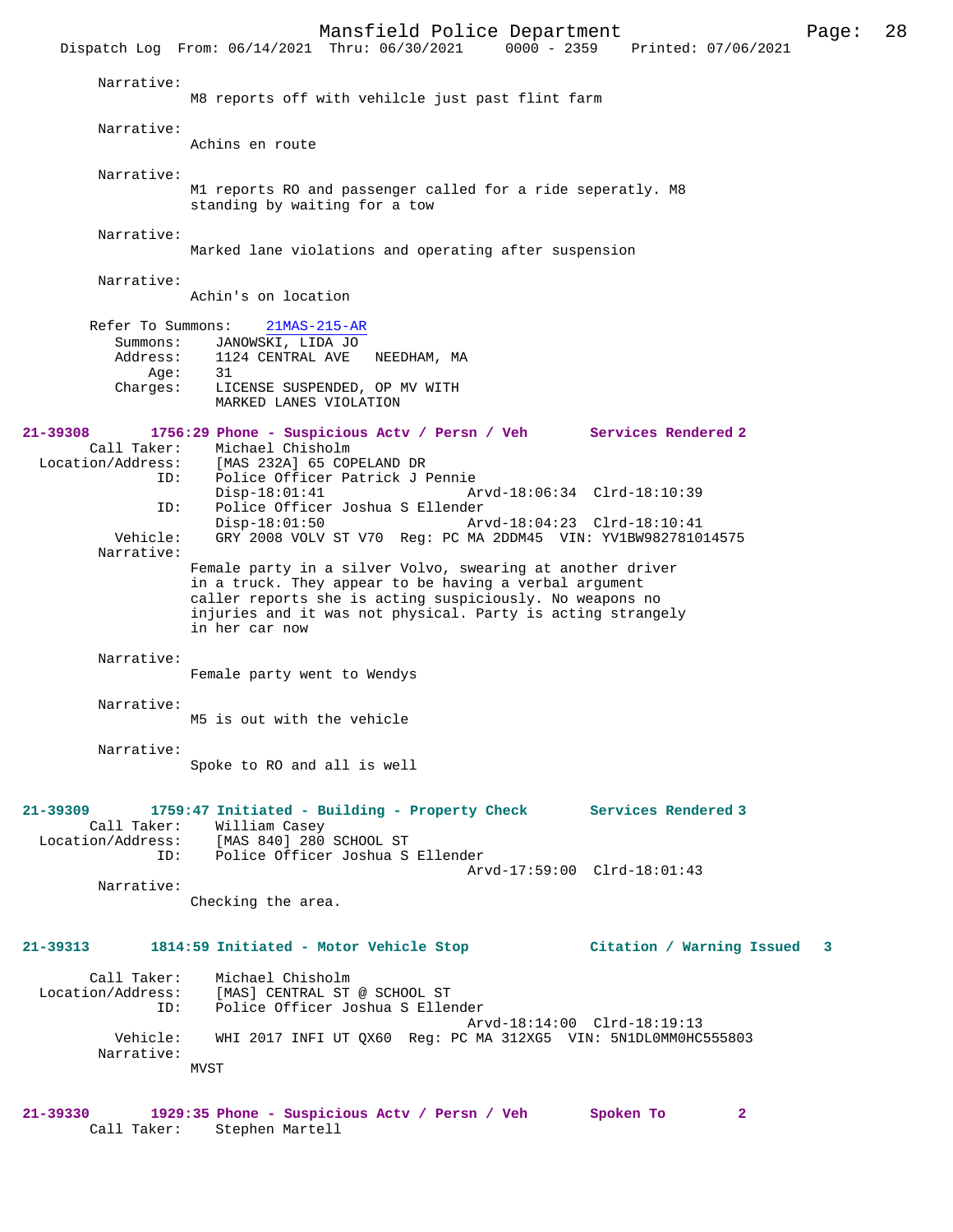Mansfield Police Department Page: 29 Dispatch Log From:  $06/14/2021$  Thru:  $06/30/2021$  0000 - 2359 Location/Address: [MAS 417G] 17 FRANCIS AVE Apt. #01 ID: Police Officer Gregg S Kennedy Disp-19:33:30 Arvd-19:43:23 Clrd-19:51:09 Narrative: Rp states her tire were slashed today and previously on tuesday. She is unaware who is doing this and would like to speak to an officer. Narrative: M8 rpts no damage to the vehicles, theres some food around vehicle. CP was advised. Extra patrols between 2100 and 0200. **21-39334 1944:46 Initiated - Building - Property Check Building Checked / Secured 3** Call Taker: Ryan O'Rourke Location/Address: [MAS 2] 60 FORBES BLVD Police Officer Joshua S Ellender Arvd-19:44:00 Clrd-20:04:10 Narrative: Checking the area. **21-39335 1947:18 Other - Assist Citizen - P S A Investigated - No Action Req. 3**  Call Taker: Support Staff Heather A Sullivan<br>Location/Address: [MAS H458] 428 FRANKLIN ST Location/Address: [MAS H458] 428 FRANKLIN ST ID: Sergeant Thomas R Connor Disp-19:49:10 Arvd-19:58:40 Clrd-20:12:27 Narrative: CP reports a blue truck blocking his driveway. Narrative: Vehicle has a right front flat, on Green Acres, may cause an issues for vehicles coming around the corner. M1 will be putting a traffic cone in area, if vehicle is still there at 0000 it will be re evaluated. Narrative: M1 requests having Easton sending an officer by. **21-39336 2009:44 Initiated - Building - Property Check Building Checked / Secured 3** Call Taker: Ryan O'Rourke<br>Location/Address: [MAS 4] 31 HAP Location/Address: [MAS 4] 31 HAMPSHIRE ST ID: Police Officer Joshua S Ellender Arvd-20:09:00 Clrd-20:14:21 Narrative: Checking the area. **21-39340 2026:51 Phone - Well Being Check Cancelled Enroute 3**  Call Taker: Michael Chisholm<br>ion/Address: [MAS 1019] Location/Address: ID: Police Officer Joshua S Ellender Disp-20:30:13 Clrd-20:31:54

**21-39355 2221:26 Initiated - Building - Property Check Building Checked / Secured 3**

Call Taker: Ryan O'Rourke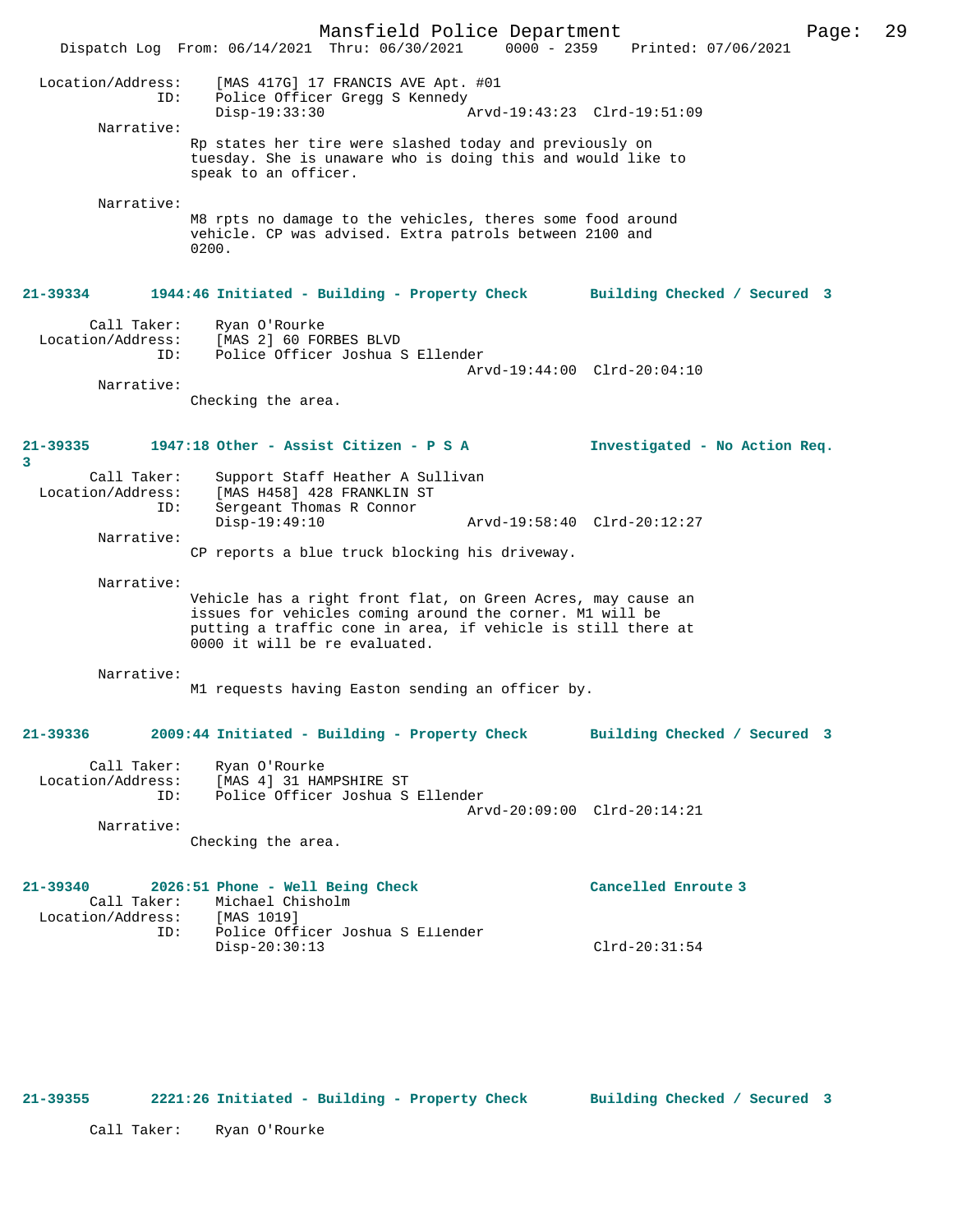Mansfield Police Department Page: 30 Dispatch Log From: 06/14/2021 Thru: 06/30/2021 0000 - 2359 Printed: 07/06/2021 Location/Address: [MAS 281A] 1 CROCKER ST<br>TD: Police Officer Patrick ID: Police Officer Patrick J Pennie Arvd-22:21:00 Clrd-22:33:19 Narrative: Checking the area. **21-39360 2241:10 Phone - Noise Complaint Unfounded/Unverifed 2** Call Taker: Michael Chisholm Location/Address: [MAS H5803] 6 MAYHEW FARM DR ID: Police Officer Joshua S Ellender Disp-22:43:28 Arvd-22:48:25 Clrd-23:19:54 Narrative: CP reporting Fireworks in the area, he reports a large one was just set off. Narrative: all quiet at this time, house in darkness.

**21-39363 2319:00 Walk-In - Assist Citizen - P S A Incident Report 3**  Call Taker: Support Staff Heather A Sullivan<br>:ion/Address: [MAS H3416A] Location/Address: ID: Police Officer Patrick J Pennie Disp-23:20:03 Arvd-23:20:07 Clrd-06/18/2021 @ 00:04:20

Refer To Incident: 21MAS-619-OF

| 21-39366          | 2337:15 911 - Erratic Oper MV / Road Rage | Referred to Other Agency<br>-3 |  |
|-------------------|-------------------------------------------|--------------------------------|--|
| Call Taker:       | Ryan O'Rourke                             |                                |  |
| Location/Address: | [MAS] RTE 140 SB                          |                                |  |
| ID:               | Police Officer Derek M Stark              |                                |  |
|                   | Disp-23:39:33                             | $Clrd-23:41:38$                |  |
| Narrative:        |                                           |                                |  |
|                   | erratic operator traveling from foxboro.  |                                |  |

 Narrative: Vehicle got on 495SB. State advised

#### **For Date: 06/18/2021 - Friday**

| 21-39386                         |     | 0128:58 Initiated - Building - Property Check | Building Checked / Secured 3 |  |
|----------------------------------|-----|-----------------------------------------------|------------------------------|--|
| Call Taker:<br>Location/Address: |     | Ryan O'Rourke<br>[MAS 814] 50 WEST CHURCH ST  |                              |  |
|                                  | ID: | Police Officer Meghan Birnie                  |                              |  |
|                                  |     |                                               | Arvd-01:28:00 Clrd-01:38:46  |  |
| Narrative:                       |     |                                               |                              |  |

Checking the area.

# **21-39388 0131:52 Initiated - Building - Property Check Building Checked / Secured 3**

 Call Taker: Ryan O'Rourke Location/Address: [MAS 1002] 250 EAST ST ID: Police Officer Derek M Stark Arvd-01:31:00 Clrd-01:45:26 Vehicle: WHI 2015 TOYT PRIUS Reg: PC MA 8RK137 VIN: JTDKDTB33F1584421 Narrative: Checking the area.

Narrative:

One vehicle parked in middle school lot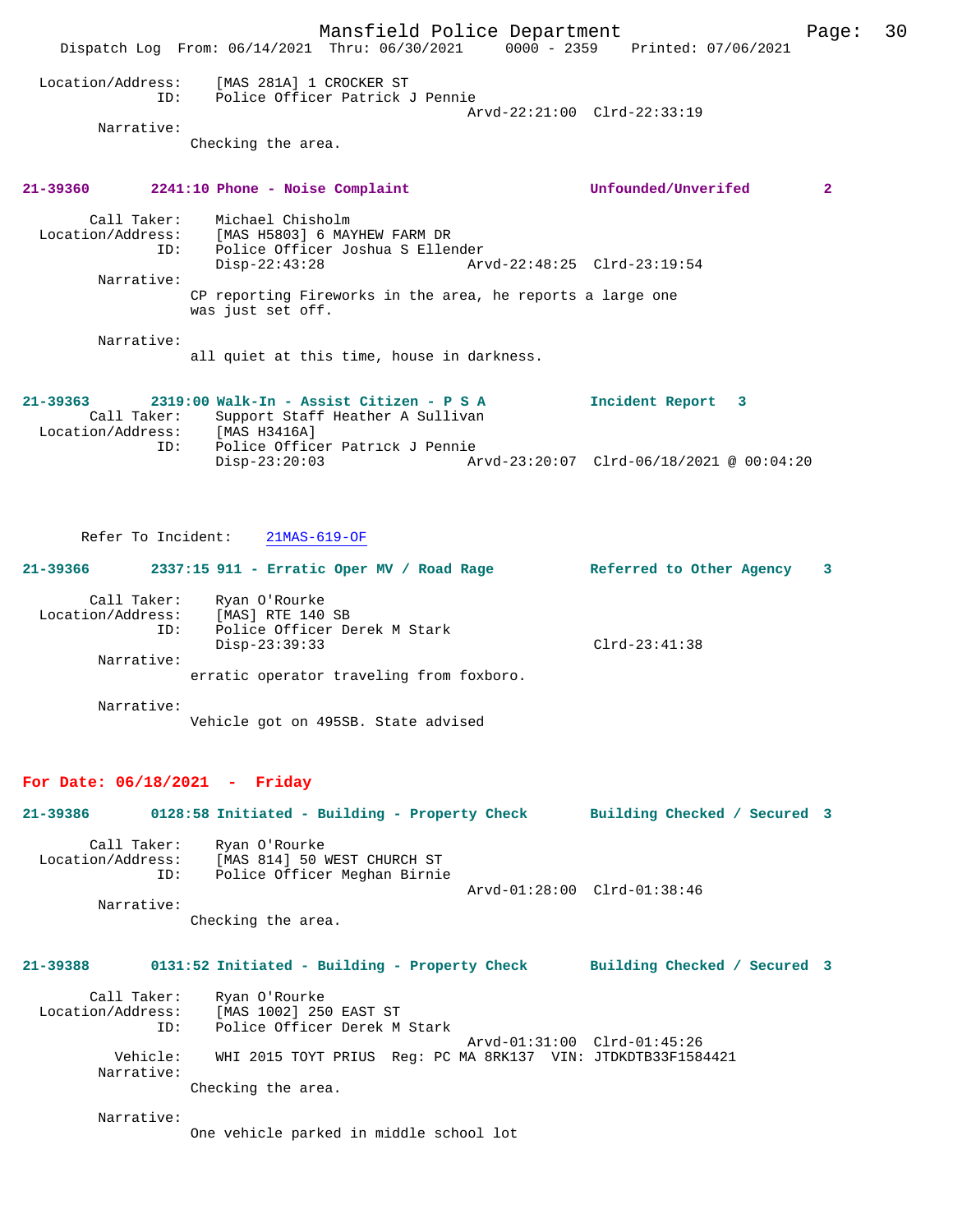**21-39396 0157:47 Initiated - Building - Property Check Building Checked / Secured 3** Call Taker: Ryan O'Rourke Location/Address: [MAS 417] 9 FRANCIS AVE ID: Police Officer Derek M Stark Arvd-01:57:00 Clrd-02:15:05 Narrative: Checking the area. **21-39397 0158:59 Initiated - Building - Property Check Building Checked / Secured 3** Call Taker: Ryan O'Rourke<br>Location/Address: [MAS 411] 60 B [MAS 411] 60 FORBES BLVD ID: Police Officer Meghan Birnie Arvd-01:58:00 Clrd-01:59:30 Narrative: Checking the area. **21-39398 0204:31 Initiated - Building - Property Check Building Checked / Secured 3** Call Taker: Ryan O'Rourke Location/Address: [MAS 840] 280 SCHOOL ST ID: Police Officer Meghan Birnie Arvd-02:04:00 Clrd-02:20:36 Narrative: Checking the area. **21-39401 0217:26 Initiated - Building - Property Check Building Checked / Secured 3** Call Taker: Ryan O'Rourke Location/Address: [MAS 181A] 150 OAKLAND ST ID: Police Officer Derek M Stark Arvd-02:17:00 Clrd-02:20:12 Narrative: Checking the area. **21-39402 0220:21 Initiated - Building - Property Check Building Checked / Secured 3** Call Taker: Ryan O'Rourke Location/Address: [MAS 281A] 1 CROCKER ST ID: Police Officer Derek M Stark Arvd-02:20:00 Clrd-02:23:38 Narrative: Checking the area. **21-39403 0223:45 Initiated - Building - Property Check Building Checked / Secured 3** Call Taker: Ryan O'Rourke Location/Address: [MAS 65] 30 CHAUNCY ST Id: Police Officer Derek M Stark Arvd-02:23:00 Clrd-02:28:45 Narrative: Checking the area. **21-39407 0241:59 Initiated - Building - Property Check Building Checked / Secured 3** Call Taker: Ryan O'Rourke Location/Address: [MAS 982] 111 HOPE ST ID: Police Officer Derek M Stark Arvd-02:41:00 Clrd-02:42:34 Narrative: Checking the area.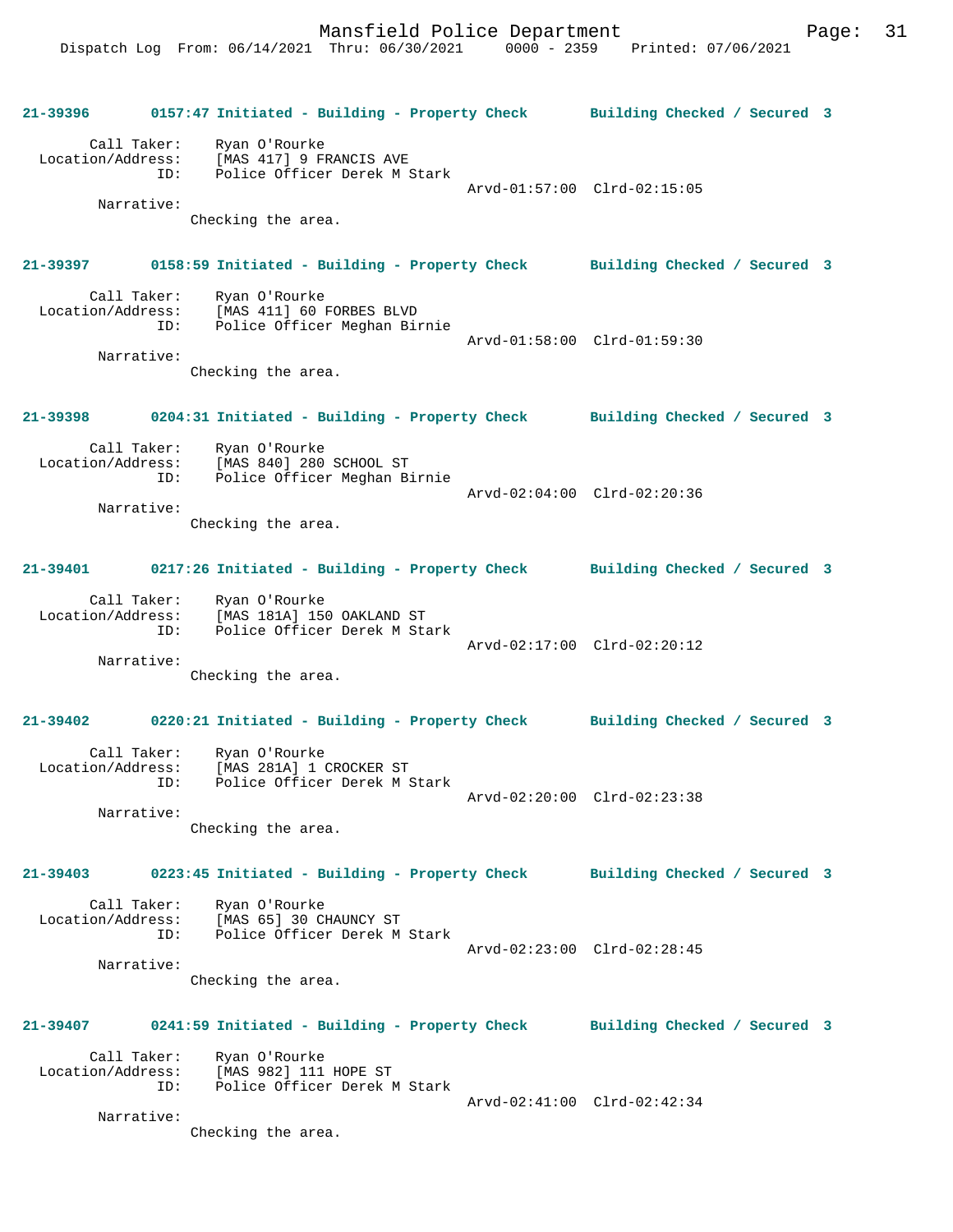**21-39408 0245:22 Initiated - Building - Property Check Building Checked / Secured 3** Call Taker: Ryan O'Rourke Location/Address: [MAS 907E] 390 WEST ST ID: Police Officer Meghan Birnie Arvd-02:45:00 Clrd-02:58:10 Narrative: Checking the area. **21-39409 0258:29 Initiated - Building - Property Check Building Checked / Secured 3** Call Taker: Ryan O'Rourke<br>Location/Address: [MAS] 4 ERICK ess: [MAS] 4 ERICK RD @ 15 BONNEY LN<br>ID: Police Officer Derek M Stark .<br>Police Officer Derek M Stark Arvd-02:58:00 Clrd-03:08:53 Narrative: Checking the area. **21-39410 0311:49 Initiated - Building - Property Check Building Checked / Secured 3** Call Taker: Ryan O'Rourke Location/Address: [MAS 992] 660 EAST ST Police Officer Derek M Stark Arvd-03:11:00 Clrd-03:16:33 Narrative: Checking the area. **21-39436 0840:18 Radio - Erratic Oper MV / Road Rage Unfounded/Unverifed 3** Call Taker: GARIN EISELE Location/Address: [MAS] FRANKLIN ST ID: Sergeant John R Armstrong Disp-08:42:29 Arvd-08:46:29 Clrd-08:46:32 Narrative: FOx-59 reporting that he was flagged down for a grey sedan almost hit two walkers. M11 responding to area. Narrative: M11 states area search negative. **21-39439 0859:08 Initiated - Motor Vehicle Stop Citation / Warning Issued 3** Call Taker: Emily Archer Location/Address: [MAS] 71 COPELAND DR @ 10 CREEDEN ST ESS: ITTL, I COOLD MATTHEW A Souza Arvd-08:59:00 Clrd-09:05:47 Vehicle: GRY 2020 CHRY VA VOYAGER Reg: PC MA 3BCM61 VIN: 2C4RC1DG2LR172374 Narrative: Out for a MVST. Narrative: M9 states citation issued to the operator for a red light violation. **21-39440 0900:31 Initiated - Motor Vehicle Stop Citation / Warning Issued 3** Call Taker: Emily Archer Location/Address: [MAS] 375 WEST ST @ 300 RTE 140 NB ID: Police Officer Joshua S Ellender Arvd-09:00:00 Clrd-09:11:08 Vehicle: GRY 2014 CHEV SILVER Reg: PC MA 9MP433 VIN: 3GCUKSEC0EG338267 Narrative: Out for MVST.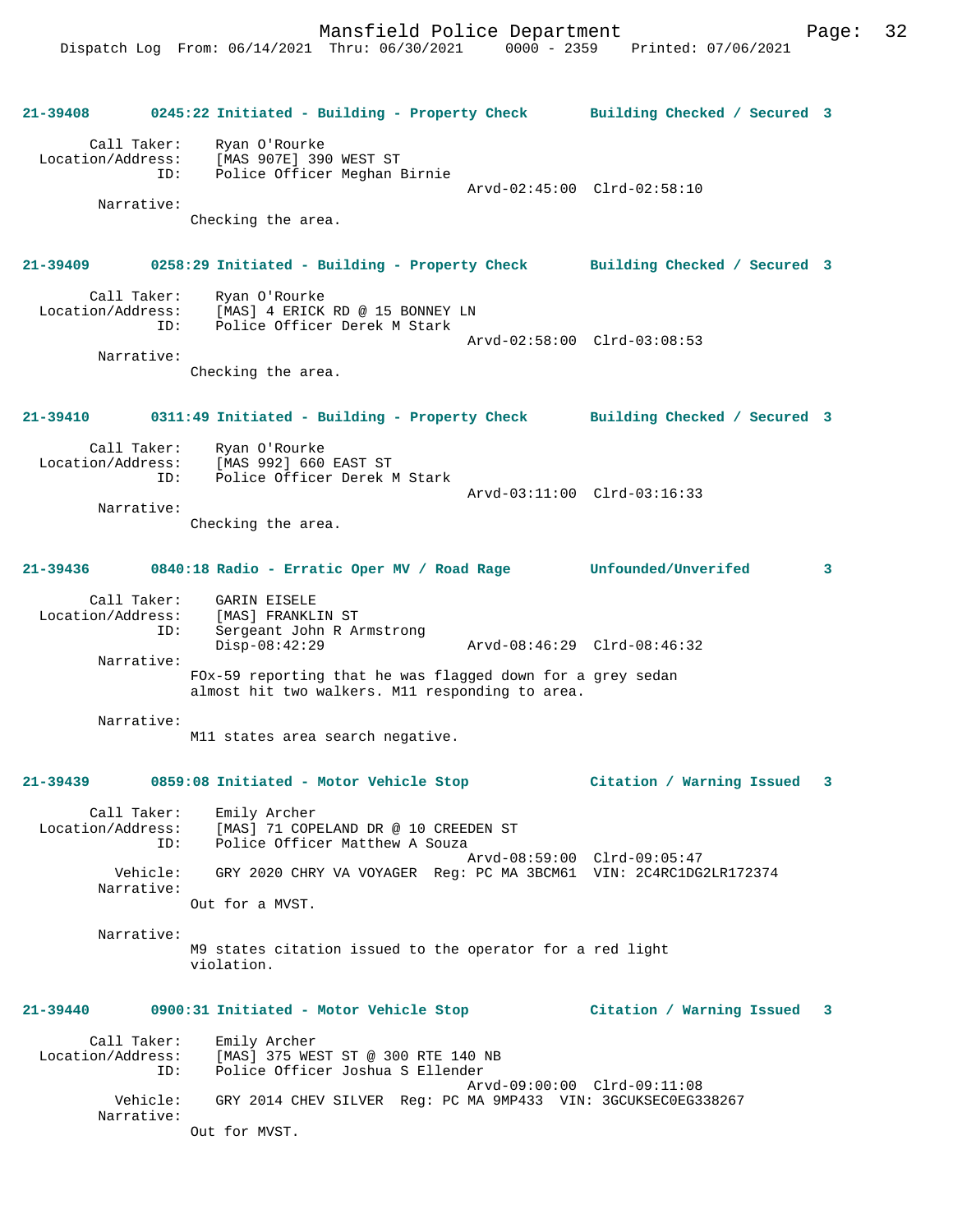Narrative:

Clear, cite to the RO for speed, West and Waltnut and unregistered vehicle.

### **21-39444 0917:23 Initiated - Building - Property Check Building Checked / Secured 3**

| Call Taker:       | Emily Archer                     |  |
|-------------------|----------------------------------|--|
| Location/Address: | [MAS 2] 60 FORBES BLVD           |  |
| TD:               | Police Officer Joshua S Ellender |  |
|                   | Arvd-09:17:00 Clrd-09:28:00      |  |

Narrative:

Checking the area.

### **21-39450 0953:07 Initiated - Motor Vehicle Stop Citation / Warning Issued 3**

 Call Taker: Emily Archer Location/Address: [MAS] 219 EAST ST @ 184 PARK ST ID: Police Officer Joshua S Ellender Arvd-09:53:00 Clrd-10:01:26 Vehicle: GRN 2006 HOND UT PILOT Reg: PC ME 8528XV VIN: 2HKYF18686H536304 Narrative: Out for a MVST.

Narrative:

Citation issued to the operator for speeding.

## **21-39458 1049:31 Initiated - Motor Vehicle Stop Dispersed Gathering 3**

| Call Taker:       |                                | Emily Archer |                            |  |                                                            |  |  |
|-------------------|--------------------------------|--------------|----------------------------|--|------------------------------------------------------------|--|--|
| Location/Address: |                                |              | [MAS 415] 354 WILLOW ST    |  |                                                            |  |  |
| ID:               |                                |              | Detective Kenneth E Wright |  |                                                            |  |  |
|                   |                                |              |                            |  | Arvd-10:49:00 Clrd-10:53:41                                |  |  |
| Vehicle:          |                                |              |                            |  | BLK 2004 BMW 545I Req: PC MA 6579SW VIN: WBANB33514B108529 |  |  |
| Narrative:        |                                |              |                            |  |                                                            |  |  |
|                   | Detail officer with a vehicle. |              |                            |  |                                                            |  |  |

Narrative:

Verbal warning to the operator for speeding.

# **21-39463 1114:49 Initiated - Assist Other Agency Arrest(s) Made 3**  Call Taker: Emily Archer<br>Location/Address: [MAS 417H] 19 ess: [MAS 417H] 19 FRANCIS AVE Apt. #15<br>ID: Sergeant John R Armstrong Sergeant John R Armstrong Arvd-11:14:00 Clrd-11:35:05 ID: Police Officer Joshua S Ellender Arvd-11:17:39 Clrd-11:35:06 Narrative: M11 states he is en route to assist the MSPCA with an arrest warrant Narrative: M11 states one in custody en route to the station. Narrative: M11 states they are off at the station.See AR for further. Refer To Arrest: 21MAS-216-AR Arrest: HITTEL, RICHARD S<br>Address: 19 FRANCIS AVE Apt 19 FRANCIS AVE Apt. #15 MANSFIELD, MA<br>60  $Age:$  Charges: STRAIGHT WARRANT **21-39471 1159:41 Initiated - Assist Citizen - P S A Services Rendered 3**  Call Taker: Emily Archer Location/Address: [MAS]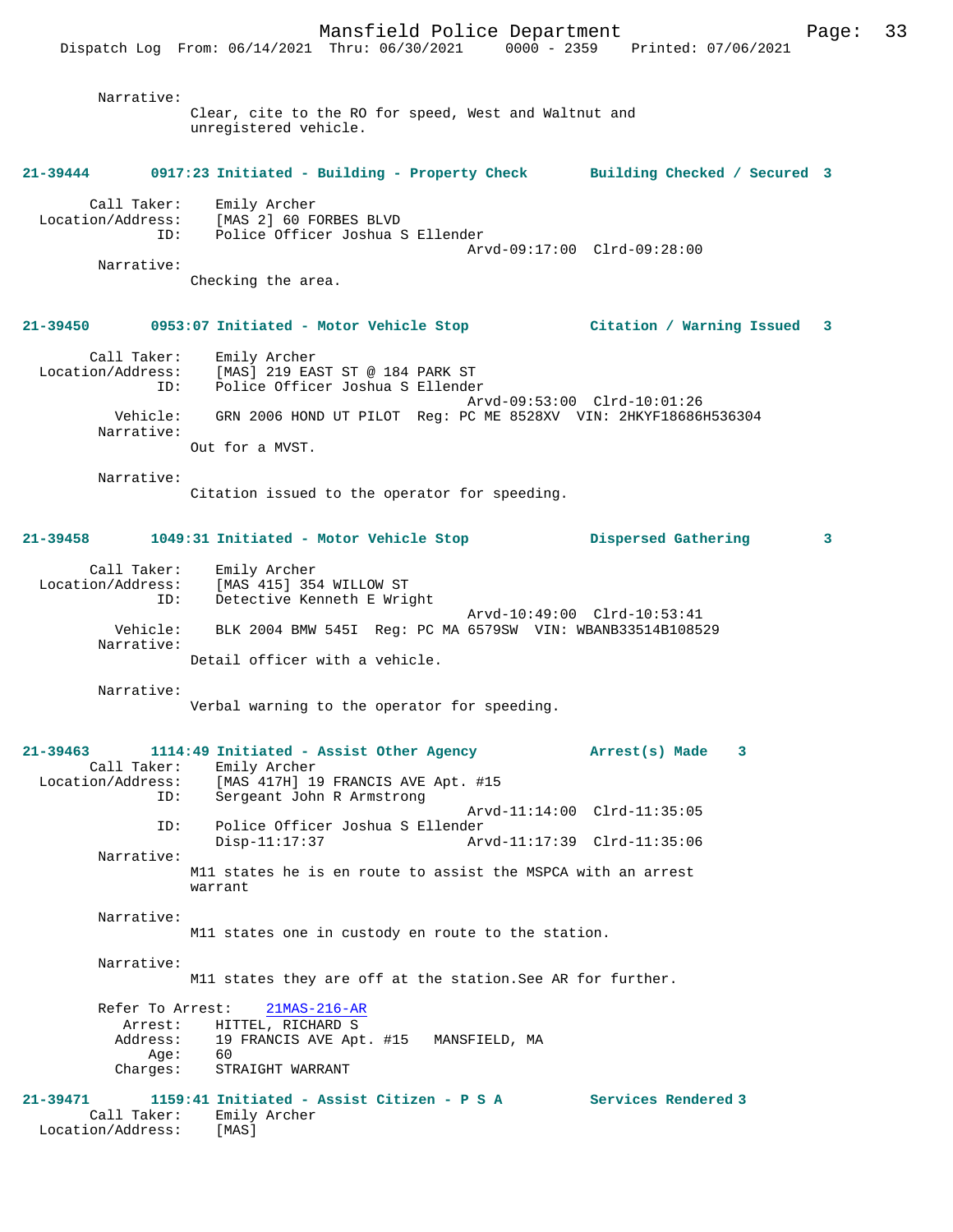|                                              | Mansfield Police Department<br>Dispatch Log From: 06/14/2021 Thru: 06/30/2021                                                                                                                                                                                 |                             | 0000 - 2359 Printed: 07/06/2021 | 34<br>Page: |
|----------------------------------------------|---------------------------------------------------------------------------------------------------------------------------------------------------------------------------------------------------------------------------------------------------------------|-----------------------------|---------------------------------|-------------|
| ID:                                          | Police Officer Matthew A Souza                                                                                                                                                                                                                                | Arvd-11:59:00 Clrd-12:20:25 |                                 |             |
|                                              |                                                                                                                                                                                                                                                               |                             |                                 |             |
|                                              |                                                                                                                                                                                                                                                               |                             |                                 |             |
|                                              |                                                                                                                                                                                                                                                               |                             |                                 |             |
|                                              |                                                                                                                                                                                                                                                               |                             |                                 |             |
| Refer To Incident:                           | $21MAS-623-OF$                                                                                                                                                                                                                                                |                             |                                 |             |
| 21-39476                                     | 1233:47 Initiated - Building - Property Check Building Checked / Secured 3                                                                                                                                                                                    |                             |                                 |             |
| Call Taker:<br>Location/Address:<br>ID:      | Dispatcher Alyson Vico<br>[MAS 840] 280 SCHOOL ST<br>Police Officer Joshua S Ellender                                                                                                                                                                         |                             |                                 |             |
| Narrative:                                   |                                                                                                                                                                                                                                                               | Arvd-12:33:00 Clrd-13:08:44 |                                 |             |
|                                              | Checking the area.                                                                                                                                                                                                                                            |                             |                                 |             |
| $21 - 39478$                                 | 1308:50 Initiated - Motor Vehicle Stop                                                                                                                                                                                                                        |                             | Citation / Warning Issued 3     |             |
| Call Taker:<br>Location/Address:<br>ID:      | Emily Archer<br>[MAS 1002] 250 EAST ST<br>Police Officer Joshua S Ellender                                                                                                                                                                                    |                             |                                 |             |
| Vehicle:<br>Narrative:                       | BLK 2016 HOND UT CRV Reg: PC MA 3JC826 VIN: 2HKRM4H78GH673748                                                                                                                                                                                                 | Arvd-13:08:00 Clrd-13:15:11 |                                 |             |
|                                              | Out for a MVST.                                                                                                                                                                                                                                               |                             |                                 |             |
| Narrative:                                   | Citation issued to the female operator for speeding.                                                                                                                                                                                                          |                             |                                 |             |
| 21-39507<br>Call Taker:<br>Location/Address: | 1714:18 Phone - Assist Fire Department<br>Emily Archer<br>[MAS 907A] 390 WEST ST Apt. #B                                                                                                                                                                      |                             | Services Rendered 2             |             |
| ID:                                          | Police Officer Christopher D Sorge<br>$Disp-17:15:33$                                                                                                                                                                                                         | Arvd-17:24:01 Clrd-17:24:03 |                                 |             |
| Narrative:                                   | Mulch bed is smoking.                                                                                                                                                                                                                                         |                             |                                 |             |
| Narrative:                                   | FD is clear.                                                                                                                                                                                                                                                  |                             |                                 |             |
| $21 - 39510$                                 | 1729:11 Phone - 911 Hang-ups & Verifications                                                                                                                                                                                                                  |                             | Confirmed misdial/Accdntl Call  |             |
| $\mathbf{2}$<br>Call Taker:                  | Jarred Kohler                                                                                                                                                                                                                                                 |                             |                                 |             |
| Location/Address:<br>ID:                     | [MAS H4502] 10 CARLOW CRSG<br>Police Officer Christopher D Sorge<br>$Disp-17:33:18$                                                                                                                                                                           | Arvd-17:37:02 Clrd-17:42:53 |                                 |             |
| ID:                                          | Police Officer Derek M Stark<br>$Disp-17:33:22$                                                                                                                                                                                                               | Arvd-17:37:00 Clrd-17:42:52 |                                 |             |
| Narrative:                                   |                                                                                                                                                                                                                                                               |                             |                                 |             |
|                                              | Checking on a 911 hang up. Accidental 911 call from Reagan, a<br>9 yo F. Caller was upset about going to gymnastic class.<br>Spoke to Nanny onscene. No need for emergency services.<br>Contact made?: Yes<br>Cellphone? $(y/n)$ : Yes<br>Uncertainty radius: |                             |                                 |             |
| Narrative:                                   | M14 spoke with the nanny and child, parties check ok. Father                                                                                                                                                                                                  |                             |                                 |             |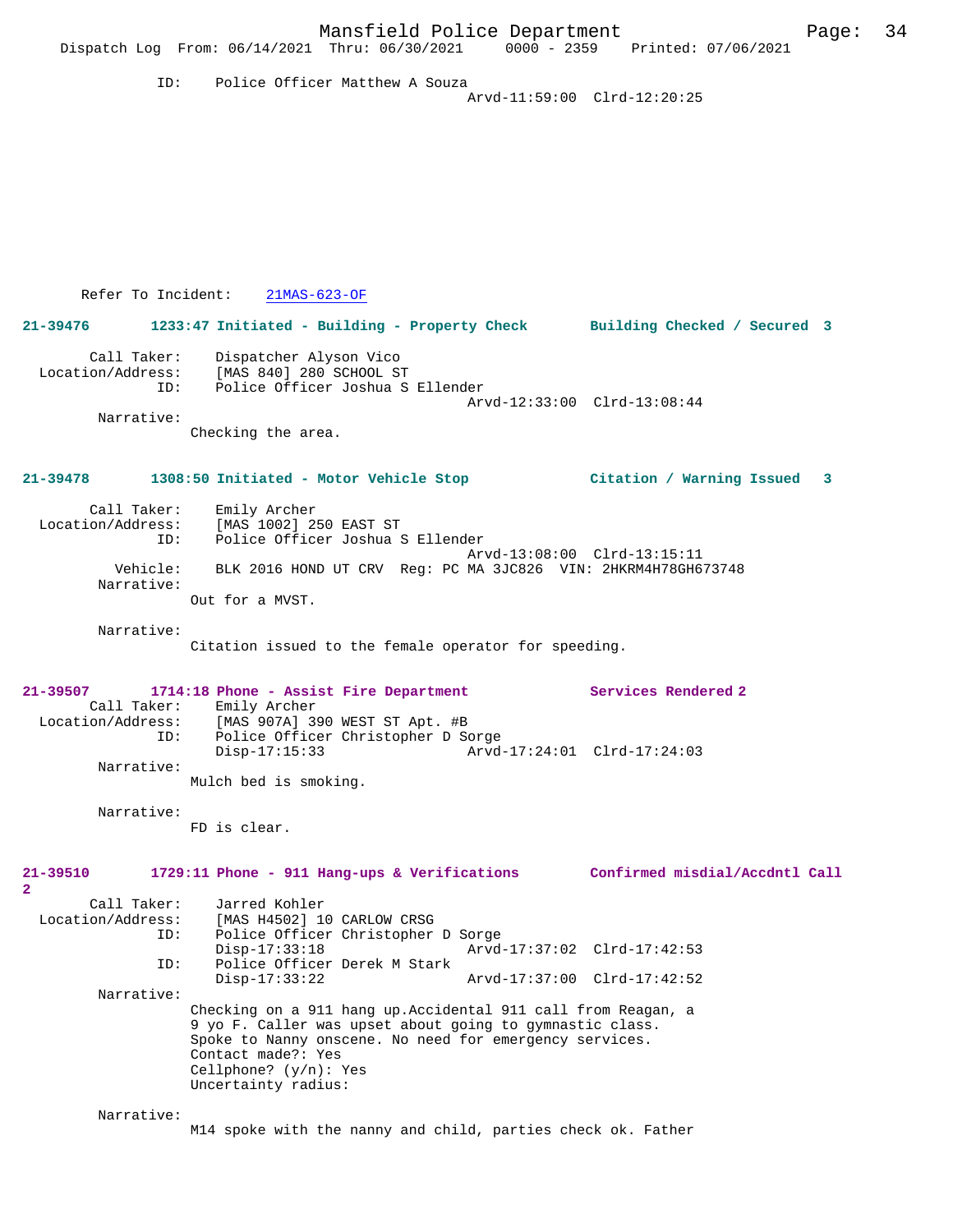was spoken to as well.

| 21-39512<br>Call Taker:<br>Location/Address: | 1745:57 Phone - Erratic Oper MV / Road Rage<br>Dispatcher Alyson Vico<br>[MAS 992G] 660 EAST ST Apt. #8                                                                   | Spoken To                    | 3 |
|----------------------------------------------|---------------------------------------------------------------------------------------------------------------------------------------------------------------------------|------------------------------|---|
| ID:<br>ID:                                   | Patrolman KELLY COLVIN<br>Disp-17:48:06<br>Police Officer Christopher D Sorge                                                                                             | Arvd-17:48:46 Clrd-17:50:37  |   |
| Vehicle:<br>Narrative:                       | $Disp-17:51:15$<br>BLK 2013 INFI FX37 Req: PC MA 3JXX79 VIN: JN8CS1MW4DM173888                                                                                            | Arvd-17:51:18 Clrd-17:53:52  |   |
|                                              | Caller reporting and erratic operator tried to run her off<br>the road and speeding and passed in a now passing zone.                                                     |                              |   |
| Narrative:                                   | Caller is still behind him now.                                                                                                                                           |                              |   |
|                                              |                                                                                                                                                                           |                              |   |
| Narrative:                                   | On east street now heading towards mansfield. Caller<br>reporting he pulled in by cousins pizza.                                                                          |                              |   |
| Narrative:                                   | Caller reporting he went in to family food mart.                                                                                                                          |                              |   |
| Narrative:                                   |                                                                                                                                                                           |                              |   |
|                                              | M12 advises he spoke with the operator, who gave a different<br>versin of events where the RP was flipping the operator off                                               |                              |   |
|                                              | and driving slow. The operater stated he passed to avoid<br>confrontation.                                                                                                |                              |   |
| $21 - 39518$<br>Call Taker:                  | 1753:43 Phone - Assist Fire Department<br>Emily Archer                                                                                                                    | Services Rendered 2          |   |
| Location/Address:<br>ID:                     | [MAS H1469] 119 WEST ST Apt. #2ND F<br>Police Officer Christopher D Sorge                                                                                                 |                              |   |
| Narrative:                                   | $Disp-17:55:14$                                                                                                                                                           | Arvd-18:01:12 Clrd-18:08:32  |   |
|                                              | Assisting the FD with a fire related incident. Nature:alarm<br>sounding.                                                                                                  |                              |   |
| $21 - 39519$                                 | 1800:38 Initiated - Building - Property Check                                                                                                                             | Building Checked / Secured 3 |   |
| Call Taker:<br>Location/Address:<br>ID:      | Emily Archer<br>[MAS 417] 9 FRANCIS AVE<br>Police Officer Derek M Stark                                                                                                   |                              |   |
|                                              |                                                                                                                                                                           | Arvd-18:00:00 Clrd-18:09:19  |   |
| Narrative:                                   | Checking the area.                                                                                                                                                        |                              |   |
| 21-39522<br>Call Taker:                      | 1806:14 Phone - 911 Hang-ups & Verifications<br>Jarred Kohler                                                                                                             | Services Rendered 2          |   |
| Location/Address:                            | [MAS H3959] 24 SPRING ST                                                                                                                                                  |                              |   |
| ID:                                          | Police Officer Christopher D Sorge<br>$Disp-18:09:17$                                                                                                                     | Arvd-18:12:42 Clrd-18:13:47  |   |
| Narrative:                                   |                                                                                                                                                                           |                              |   |
|                                              | Checking on a 911 hang up. Accidental 911 call. No need for<br>emergency services per caller.<br>Contact made?: Yes<br>Cellphone? $(y/n)$ : Yes<br>Uncertainty radius: 19 |                              |   |
| Narrative:                                   |                                                                                                                                                                           |                              |   |
|                                              | Confirmed accidental                                                                                                                                                      |                              |   |
| 21-39527<br>Call Taker:                      | 1854:38 Initiated - Follow up Investigation Services Rendered 3<br>Nicole Boyer                                                                                           |                              |   |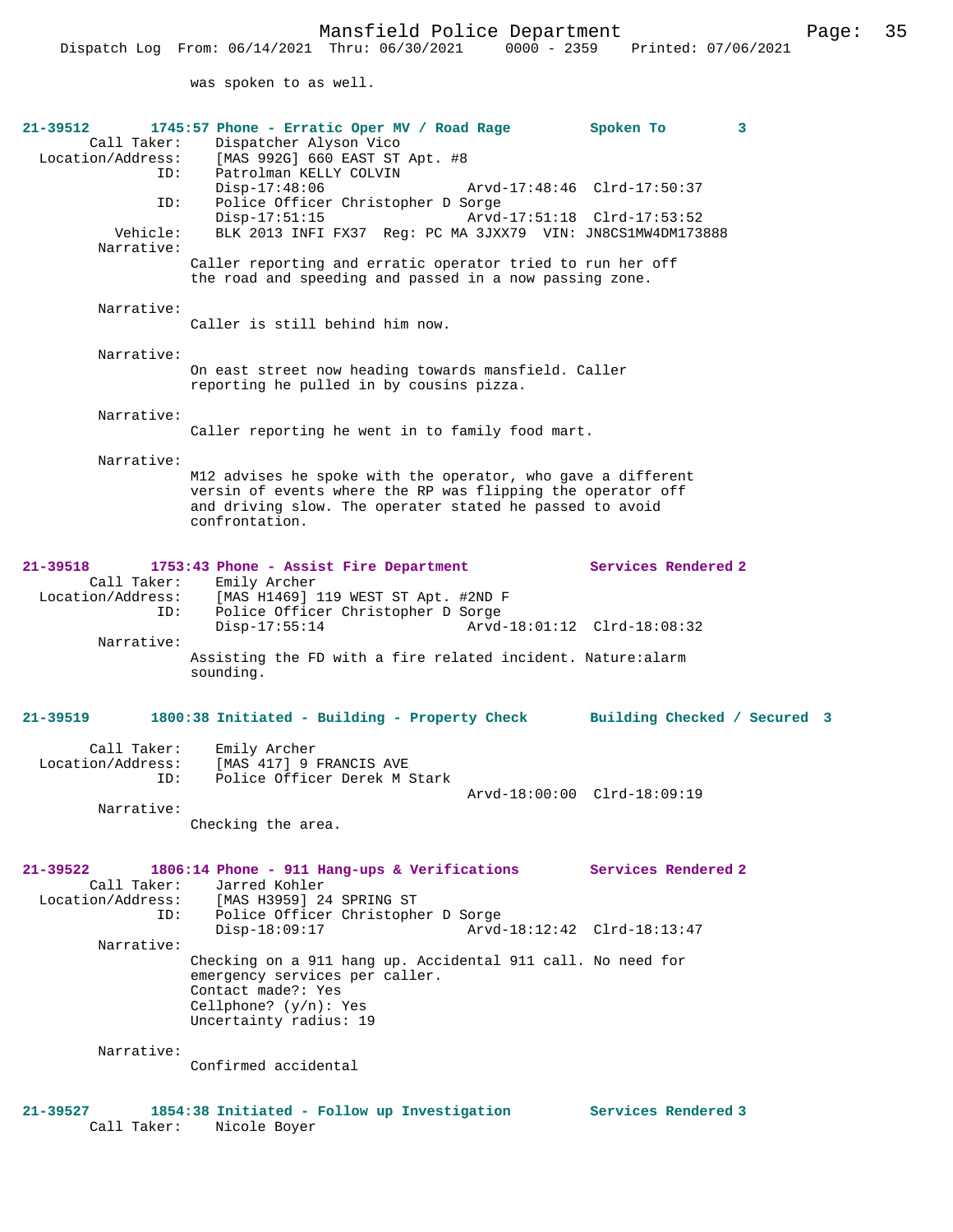Mansfield Police Department Page: 36 Dispatch Log From:  $06/14/2021$  Thru:  $06/30/2021$  0000 - 2359 Location/Address: [MAS H5821] 170 MILL ST ID: Police Officer Christopher D Sorge Arvd-18:54:00 Clrd-19:05:13 Narrative: Conducting a follow up in the area to a previously reported incident. **21-39534 1945:43 911 - Assist Fire Department Referred to Other Agency 2** Call Taker: Michael Mezhberg<br>Location/Address: [MAS] 259 WEST S' ess: [MAS] 259 WEST ST<br>ID: Police Officer Ch Police Officer Christopher D Sorge Disp-19:46:19 Clrd-19:47:47<br>ID: Police Officer Derek M Stark Police Officer Derek M Stark<br>Disp-19:47:44 Disp-19:47:44 Arvd-19:51:11 Clrd-20:56:03 Narrative: Assisting the FD with a fire related incident. Nature: water leak Narrative: Stood by for Water Department. **21-39541 2051:45 Initiated - Building - Property Check Building Checked / Secured 3** Call Taker: Nicole Boyer<br>Location/Address: [MAS 820C] 3 [MAS 820C] 31 PLYMOUTH ST ID: Police Officer David W Kinahan Arvd-20:51:00 Clrd-21:03:17 Narrative: Checking the area. **21-39552 2153:36 Phone - Noise Complaint Spoken To 2**  Call Taker: Emily Archer<br>Location/Address: [MAS H1523] [MAS H1523] 118 CHAUNCY ST Apt. #2ND ID: Police Officer David J Pepicelli Disp-21:57:01 Arvd-22:01:49 Clrd-22:06:04<br>TD: Police Officer Christopher D Sorge Police Officer Christopher D Sorge<br>Disp-21:57:11 Arvd Arvd-22:01:35 Clrd-22:06:08 Narrative: Front desk received a noise complaint Narrative: They are attempting to get the caller back on the line. Narrative: Caller reporting people are playing music on the deck loudly. Narrative: Listening to music loudly, and will turn it down. **21-39555 2215:42 Initiated - Building - Property Check Building Checked / Secured 3** Call Taker: Nicole Boyer<br>Vicinity of: [MAS 1015] 3 of: [MAS 1015] 30 CHAUNCY ST<br>TD: Police Officer Christophe Police Officer Christopher D Sorge Arvd-22:15:00 Clrd-22:30:22 ID: Sergeant Jeffrey G Bombard Disp-22:54:37 Clrd-22:54:49 Narrative: Checking the area. **21-39561 2247:51 911 - 911 Hang-ups & Verifications Confirmed misdial/Accdntl Call 2**  Call Taker: JEFFREY KEEFE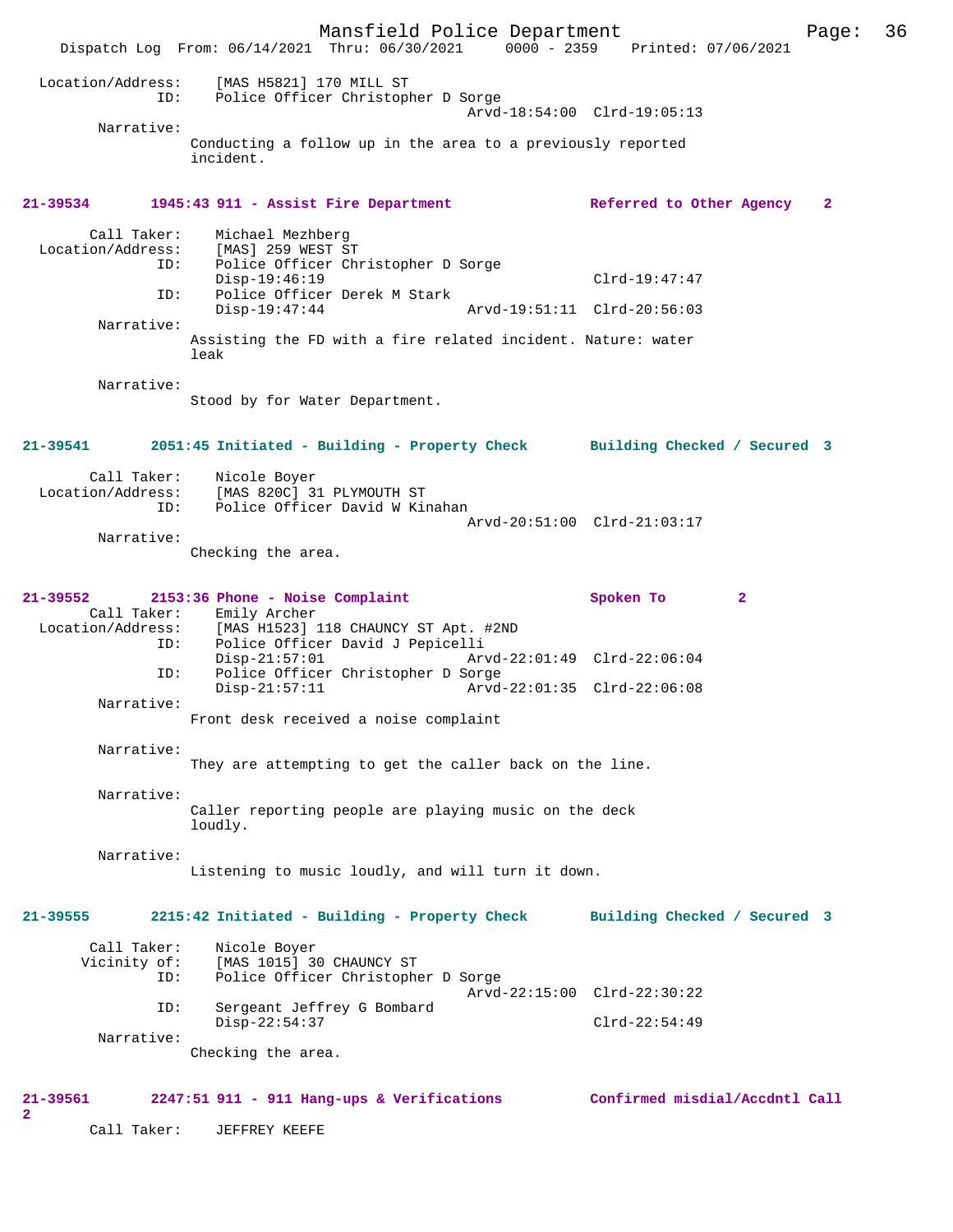Mansfield Police Department Page: 37 Dispatch Log From: 06/14/2021 Thru: 06/30/2021 0000 - 2359 Printed: 07/06/2021 Vicinity of: [MAS H5817] 34 MILL ST ID: Police Officer Derek M Stark Police Officer Derek M Stark<br>Disp-22:52:10 Arvd-22:58:02 Clrd-23:08:19 Narrative: Checking on a 911 hang up. Contact made?: Yes Cellphone? (y/n): yes Uncertainty radius: spoke directly to the party. Spoke to a Kristina she stated accidental while sitting outside. **21-39562 2252:37 Initiated - Building - Property Check Building Checked / Secured 3** Call Taker: Nicole Boyer Location/Address: [MAS 820C] 31 PLYMOUTH ST ID: Police Officer David W Kinahan Arvd-22:52:00 Clrd-22:52:56 Narrative: Checking the area. **21-39565 2313:46 Initiated - Building - Property Check Building Checked / Secured 3** Call Taker: Nicole Boyer Location/Address: [MAS 12] 250 EAST ST Police Officer Derek M Stark Arvd-23:13:00 Clrd-23:28:31 Narrative: Checking the area. **For Date: 06/19/2021 - Saturday 21-39581 0032:34 Initiated - Building - Property Check Building Checked / Secured 3** Call Taker: Nicole Boyer<br>Location/Address: [MAS 820C] 3 [MAS 820C] 31 PLYMOUTH ST ID: Officer Raymond E Maigret Arvd-00:32:00 Clrd-00:45:57 Narrative: Checking the area. **21-39597 0054:43 Initiated - Building - Property Check Building Checked / Secured 3** Call Taker: Nicole Boyer<br>Location: [MAS] DOWN TO Location: [MAS] DOWN TOWN BUSINESSES ID: Police Officer Derek M Stark Arvd-00:54:00 Clrd-01:08:23 Narrative: Checking the area. **21-39606 0105:06 Initiated - Building - Property Check Building Checked / Secured 3** Call Taker: Nicole Boyer Vicinity of: [MAS 2] 60 FORBES BLVD ID: Police Officer Christopher D Sorge Arvd-01:05:00 Clrd-01:11:19 Narrative: Checking the area. **21-39611 0112 Initiated - Building - Property Check Building Checked / Secured 3** Call Taker: Police Officer Derek M Stark<br>Location/Address: [MAS 181A] 150 OAKLAND ST<br>ID: Police Officer Derek M Stark [MAS 181A] 150 OAKLAND ST IMAS 101A, 100 011.11.<br>Police Officer Derek M Stark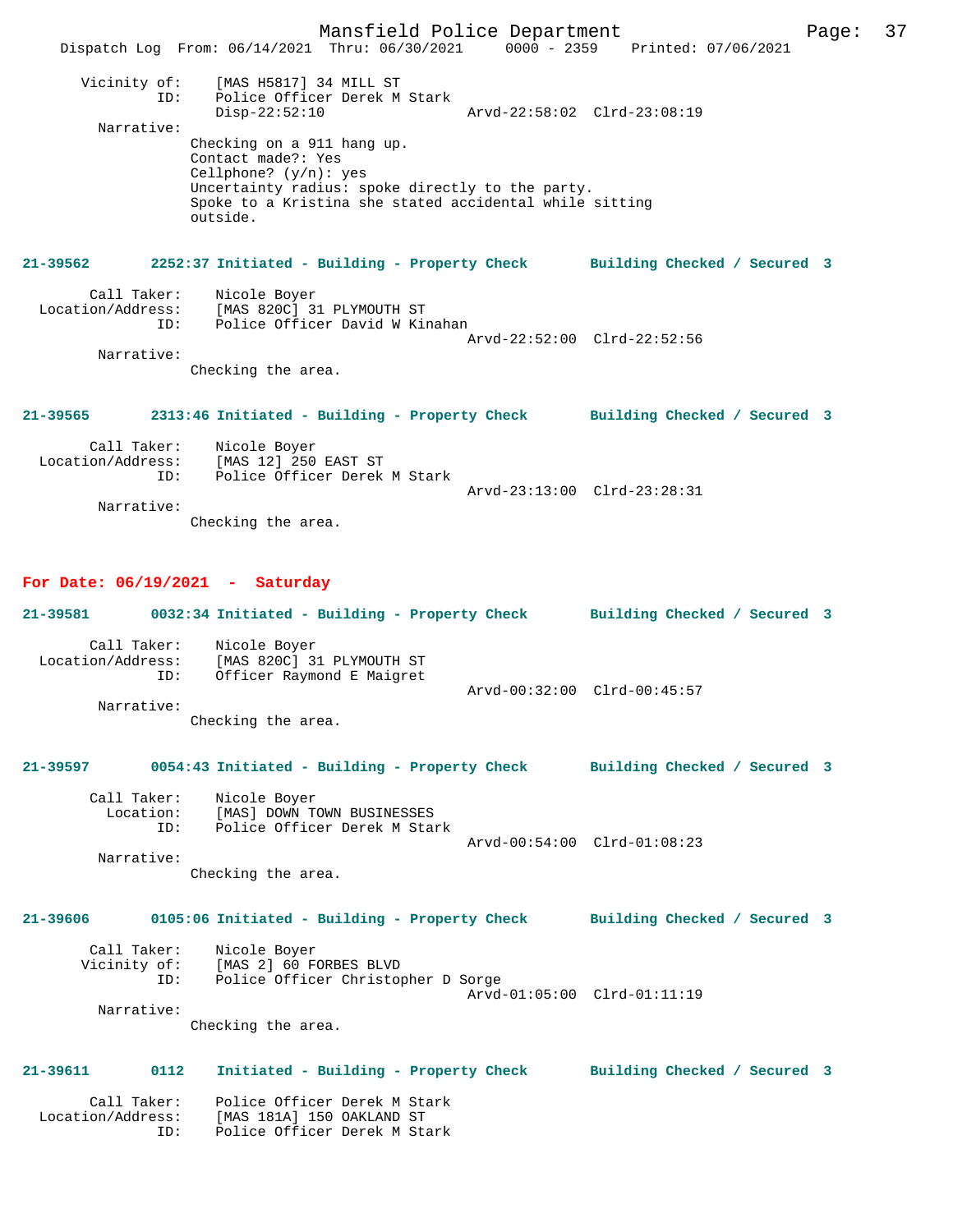Mansfield Police Department Page: 38 Dispatch Log From: 06/14/2021 Thru: 06/30/2021 Arvd-01:12:47 Clrd-01:12:58 Narrative: Checking the area. **21-39612 0112 Initiated - Building - Property Check Building Checked / Secured 3** Call Taker: Sergeant Jeffrey G Bombard Location/Address: [MAS] 15 BONNEY LN @ 4 ERICK RD ID: Sergeant Jeffrey G Bombard Arvd-01:13:10 Clrd-01:19:17 Narrative: Checking the area. **21-39614 0113:26 Initiated - Building - Property Check Building Checked / Secured 3** Call Taker: Nicole Boyer Vicinity of: [MAS 281A] 1 CROCKER ST ID: Police Officer Derek M Stark Arvd-01:13:00 Clrd-01:28:41 Narrative: Checking the area. **21-39616 0119:16 Initiated - Disabled Motor Vehicle Assisted Party 3**  Call Taker: Nicole Boyer<br>Vicinity of: [MAS U9] SOUT INAS U9] SOUTH MAIN ST ID: Police Officer Christopher D Sorge Arvd-01:19:00 Clrd-01:57:17 Vehicle: BLU 2011 TOYT UT RAV4 Reg: PC MA 4MPB90 VIN: 2T3BF4DV4BW098453 Narrative: Reported DMV in the area. Narrative: Ran out of gas with possible other issues. Request for Achins. Phone died as well M12 will assist charge phone. Narrative: Achins has been notified. Narrative: Achins on scene Narrative: Achins has the vehicle to bring to nearby gas station. **21-39622 0129 Initiated - Building - Property Check Building Checked / Secured 3** Call Taker: Sergeant Jeffrey G Bombard Location/Address: [MAS 417] 9 FRANCIS AVE ID: Sergeant Jeffrey G Bombard Arvd-01:30:42 Clrd-01:39:38 Narrative: Checking the area. **21-39624 0137:32 Initiated - Suspicious Actv / Persn / Veh Investigated - No Report 2** Call Taker: Jennifer Napolitano<br>Location/Address: [MAS 240A] 189 CHAU Location/Address: [MAS 240A] 189 CHAUNCY ST ID: Police Officer Derek M Stark Arvd-01:37:00 Clrd-01:48:55 Narrative: Checking on a party

Speaking with the clerk

Narrative: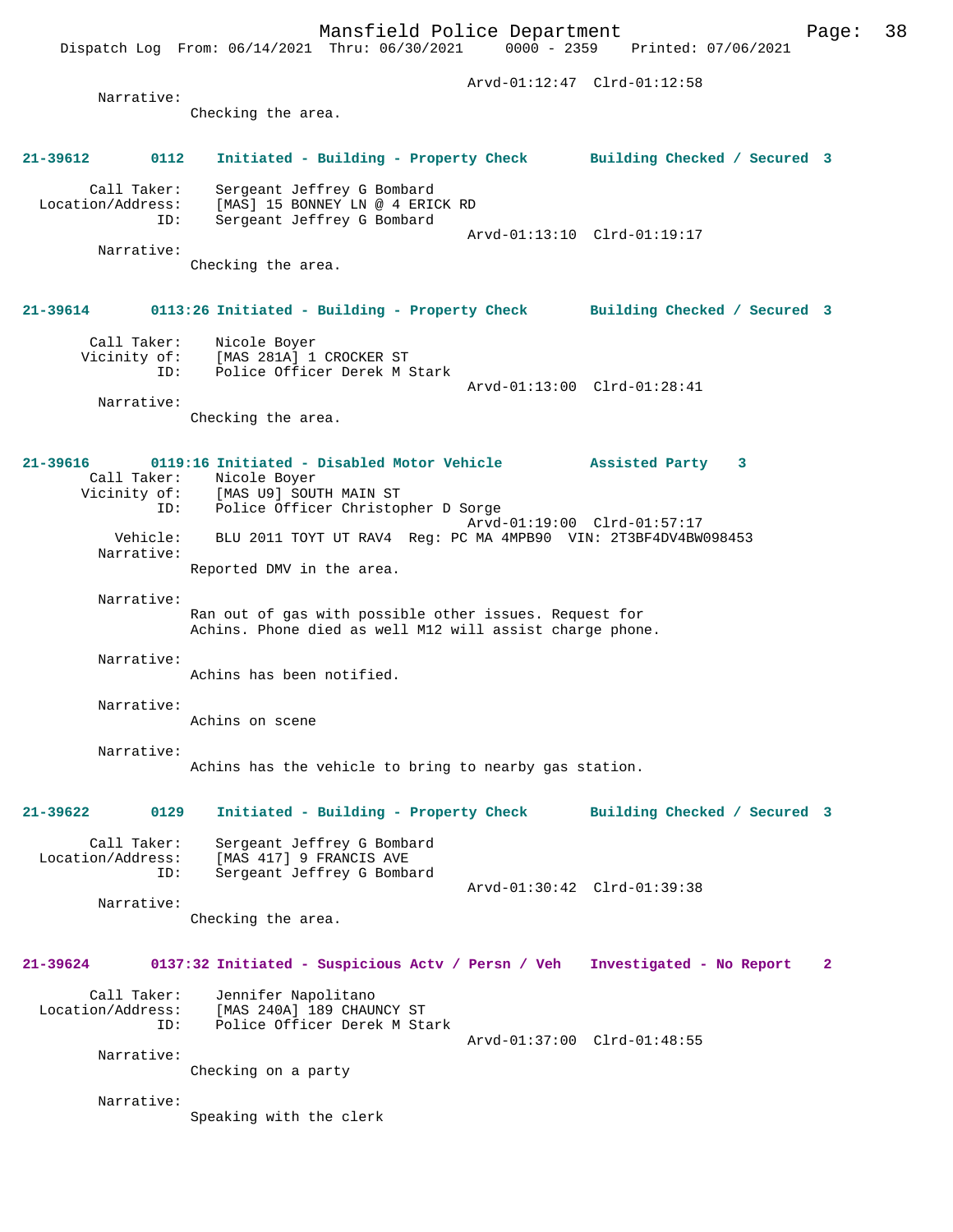Dispatch Log From: 06/14/2021 Thru: 06/30/2021 0000 - 2359 Printed: 07/06/2021 **21-39627 0211:15 Initiated - Building - Property Check Building Checked / Secured 3** Call Taker: Nicole Boyer Location/Address: [MAS 834] 261 CHAUNCY ST ID: Police Officer Christopher D Sorge Arvd-02:11:00 Clrd-02:14:51 Narrative: Checking the area. **21-39634 0238 Initiated - Building - Property Check Building Checked / Secured 3** Call Taker: Sergeant Jeffrey G Bombard Location/Address: [MAS 12] 250 EAST ST ID: Sergeant Jeffrey G Bombard Arvd-02:38:42 Clrd-02:45:03 Narrative: Checking the area. **21-39635 0240:47 Initiated - Building - Property Check Building Checked / Secured 3** Call Taker: Nicole Boyer Vicinity of: [MAS 907E] 390 WEST ST ID: Police Officer Christopher D Sorge Arvd-02:40:00 Clrd-02:44:52 Narrative: Checking the area. **21-39636 0244:58 Initiated - Building - Property Check Building Checked / Secured 3** Call Taker: Nicole Boyer Location/Address: [MAS 4] 31 HAMPSHIRE ST ID: Police Officer Christopher D Sorge Arvd-02:44:00 Clrd-02:50:35 Narrative: Checking the area. **21-39637 0249 Initiated - Building - Property Check Building Checked / Secured 3** Call Taker: Sergeant Jeffrey G Bombard Location/Address: [MAS 37] 670 EAST ST ID: Sergeant Jeffrey G Bombard Arvd-02:49:32 Clrd-02:51:41 Narrative: Checking the area. **21-39638 0250:41 Initiated - Motor Vehicle Stop Citation / Warning Issued 3** Call Taker: Nicole Boyer Vicinity of: [MAS 1019] 792 WEST ST ID: Police Officer Christopher D Sorge Arvd-02:50:00 Clrd-02:52:49<br>Vehicle: GRY 2012 JEEP GRANDC Reg: PC MA 6XB225 VIN: 1C4RJFAG7CC1! GRY 2012 JEEP GRANDC Reg: PC MA 6XB225 VIN: 1C4RJFAG7CC150578 Narrative: Out with an MVST **21-39639 0257:01 Initiated - Building - Property Check Building Checked / Secured 3** Call Taker: Nicole Boyer Location/Address: [MAS 820C] 31 PLYMOUTH ST ID: Officer Raymond E Maigret Arvd-02:57:00 Clrd-03:08:57 Narrative: Checking the area.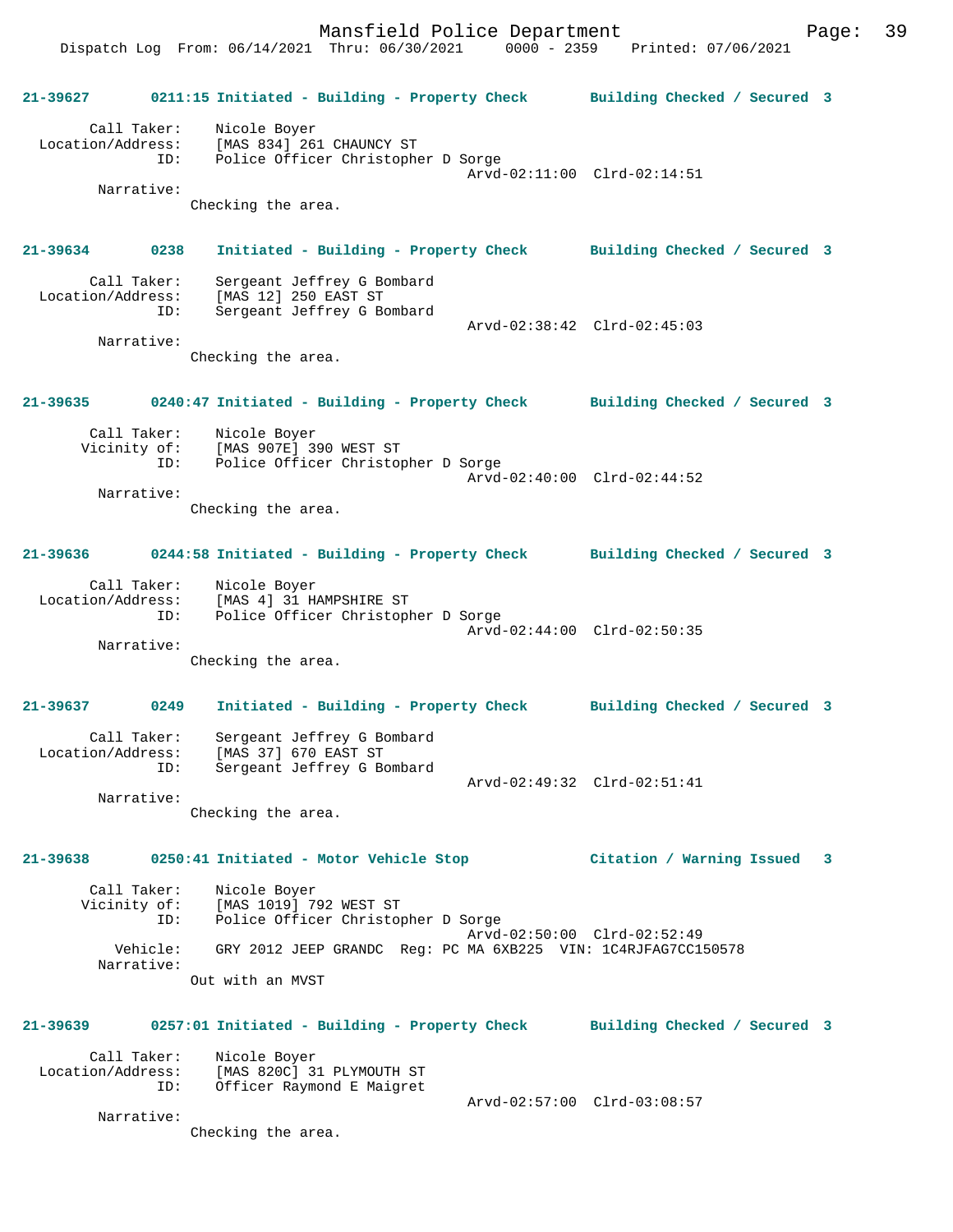**21-39640 0307:44 Initiated - Building - Property Check Building Checked / Secured 3** Call Taker: Nicole Boyer Location/Address: [MAS 814] 50 WEST CHURCH ST<br>ID: Police Officer Derek M Stark Police Officer Derek M Stark Arvd-03:07:00 Clrd-03:13:17 Narrative: Checking the area. **21-39641 0307 Initiated - Building - Property Check Building Checked / Secured 3** Call Taker: Sergeant Jeffrey G Bombard<br>Location/Address: [MAS 253] 330 PRATT ST Apt. [MAS 253] 330 PRATT ST Apt. #A ID: Sergeant Jeffrey G Bombard Arvd-03:08:24 Clrd-03:10:31 Narrative: Checking the area. **21-39645 0505:54 Initiated - Building - Property Check Building Checked / Secured 3** Call Taker: Nicole Boyer<br>Location/Address: [MAS 820C] 3 ess: [MAS 820C] 31 PLYMOUTH ST<br>TD: Officer Raymond E Maigret Officer Raymond E Maigret Arvd-05:05:00 Clrd-05:16:03 Narrative: Checking the area. **21-39648 0603:34 Phone - Assist Fire Department Referred to Other Agency 2** Call Taker: Nicole Boyer Location/Address: [MAS 83A] 60 MAPLE ST Sergeant John R Armstrong<br>Disp-06:04:22 Disp-06:04:22 Arvd-06:08:00 Clrd-06:17:58 Narrative: Assisting the FD with a fire related incident. Nature: Small area of mulch smoldering. Narrative: FD to handle **21-39651 0630:55 Phone - 911 Hang-ups & Verifications Confirmed misdial/Accdntl Call 2**  Call Taker: Aaron Figueroa<br>Location/Address: [MAS H2628] 25 ess: [MAS H2628] 25 ERIN DR<br>ID: Sergeant Jeffrey G Boml Sergeant Jeffrey G Bombard Disp-06:32:53 Clrd-06:38:24 Narrative: Checking on a 911 accidental, caller stated there is no emergency. Contact made?: y Cellphone?  $(y/n): y$ Uncertainty radius: **21-39660 0816:29 Phone - 911 Hang-ups & Verifications Confirmed misdial/Accdntl Call 2**  Call Taker: William Mouyos Location/Address: [MAS] 87 WEST ST @ 65 DEAN ST ID: Police Officer Matthew A Souza<br>Disp-08:20:35 Disp-08:20:35 Arvd-08:28:48 Clrd-08:32:07 Narrative: Checking on a 911 hang up. Contact made?: yes Cellphone? (y/n): yes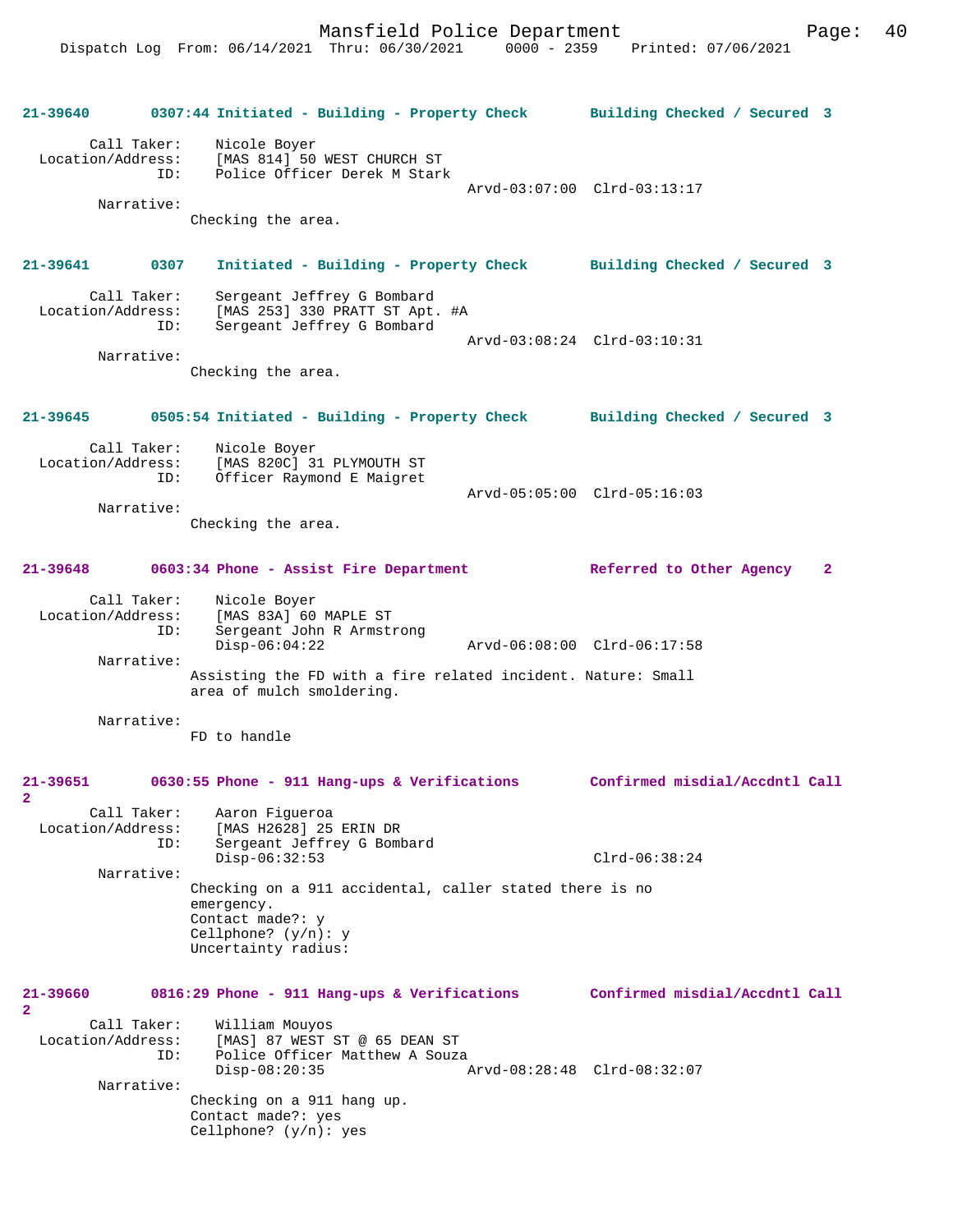|                                                 | Mansfield Police Department<br>Dispatch Log From: 06/14/2021 Thru: 06/30/2021                                                                | 0000 - 2359 Printed: 07/06/2021                | 41<br>Page:  |
|-------------------------------------------------|----------------------------------------------------------------------------------------------------------------------------------------------|------------------------------------------------|--------------|
|                                                 | Uncertainty radius: unk                                                                                                                      |                                                |              |
|                                                 | spoke to caller on call back stated no emergency was riding<br>bike                                                                          |                                                |              |
| Narrative:                                      | will be riding towards residence, caller was advised officer<br>may contact her                                                              |                                                |              |
| Narrative:                                      | M9 met up with the party and she is all set                                                                                                  |                                                |              |
| 21-39663                                        | 0831:40 Phone - Message Delivery                                                                                                             | Not Home / No Answer                           | 3            |
| Call Taker:<br>Location/Address:<br>ID:<br>Tow: | William Mouyos<br>[MAS H4238] 74 OLD FARM RD<br>Police Officer Matthew A Souza<br>$Disp-08:35:26$<br>ACHTOW1-Achins Tow 1<br>$Disp-08:55:18$ | Arvd-09:00:48 Clrd-09:01:03<br>$Clrd-08:55:23$ |              |
| Narrative:                                      |                                                                                                                                              |                                                |              |
|                                                 | message delivery for Foxboro to call Ofc. Gallager                                                                                           |                                                |              |
| Narrative:                                      | The female party no longer resides at that address                                                                                           |                                                |              |
| 21-39674<br>$\overline{a}$                      | 0949:11 Phone - 911 Hang-ups & Verifications Confirmed misdial/Accdntl Call                                                                  |                                                |              |
| Call Taker:<br>Location/Address:<br>ID:         | William Mouyos<br>[MAS H2544] 270 GILBERT ST<br>Police Officer Matthew A Souza<br>$Disp-09:52:05$                                            | Arvd-09:59:24 Clrd-10:00:06                    |              |
| Narrative:                                      | Checking on a 911 accidental.<br>Contact made?: yes<br>Cellphone? $(y/n)$ : yes<br>Uncertainty radius:                                       |                                                |              |
|                                                 | spoke to caller states no emergency and was accidental                                                                                       |                                                |              |
| 21-39675                                        | 0957:42 Initiated - Building - Property Check Building Checked / Secured 3                                                                   |                                                |              |
| Call Taker:<br>Location/Address:<br>ID:         | Dispatcher Jacques Ryan<br>[MAS 820C] 31 PLYMOUTH ST<br>Lieutenant Thomas R Connor                                                           |                                                |              |
|                                                 |                                                                                                                                              | Arvd-09:57:00 Clrd-10:01:57                    |              |
| Narrative:                                      | Checking the area.                                                                                                                           |                                                |              |
| 21-39682                                        | 1024:14 Alarm - Assist Fire Department                                                                                                       | Referred to Other Agency                       | 2            |
| Call Taker:<br>Location/Address:<br>ID:         | Dispatcher Jacques Ryan<br>[MAS 969B130] 333 SCHOOL ST Apt. #130<br>Police Officer Matthew A Souza<br>$Disp-10:25:32$                        | Arvd-10:27:03 Clrd-10:34:51                    |              |
| Narrative:                                      |                                                                                                                                              |                                                |              |
|                                                 | Assisting the FD with a fire related incident. Nature:<br>automatic fire alarm                                                               |                                                |              |
| Narrative:                                      | M9 advised that there is no fire and the building has been<br>evacuated                                                                      |                                                |              |
| 21-39686                                        | 1036:25 Phone - Assist Fire Department                                                                                                       | Referred to Other Agency                       | $\mathbf{2}$ |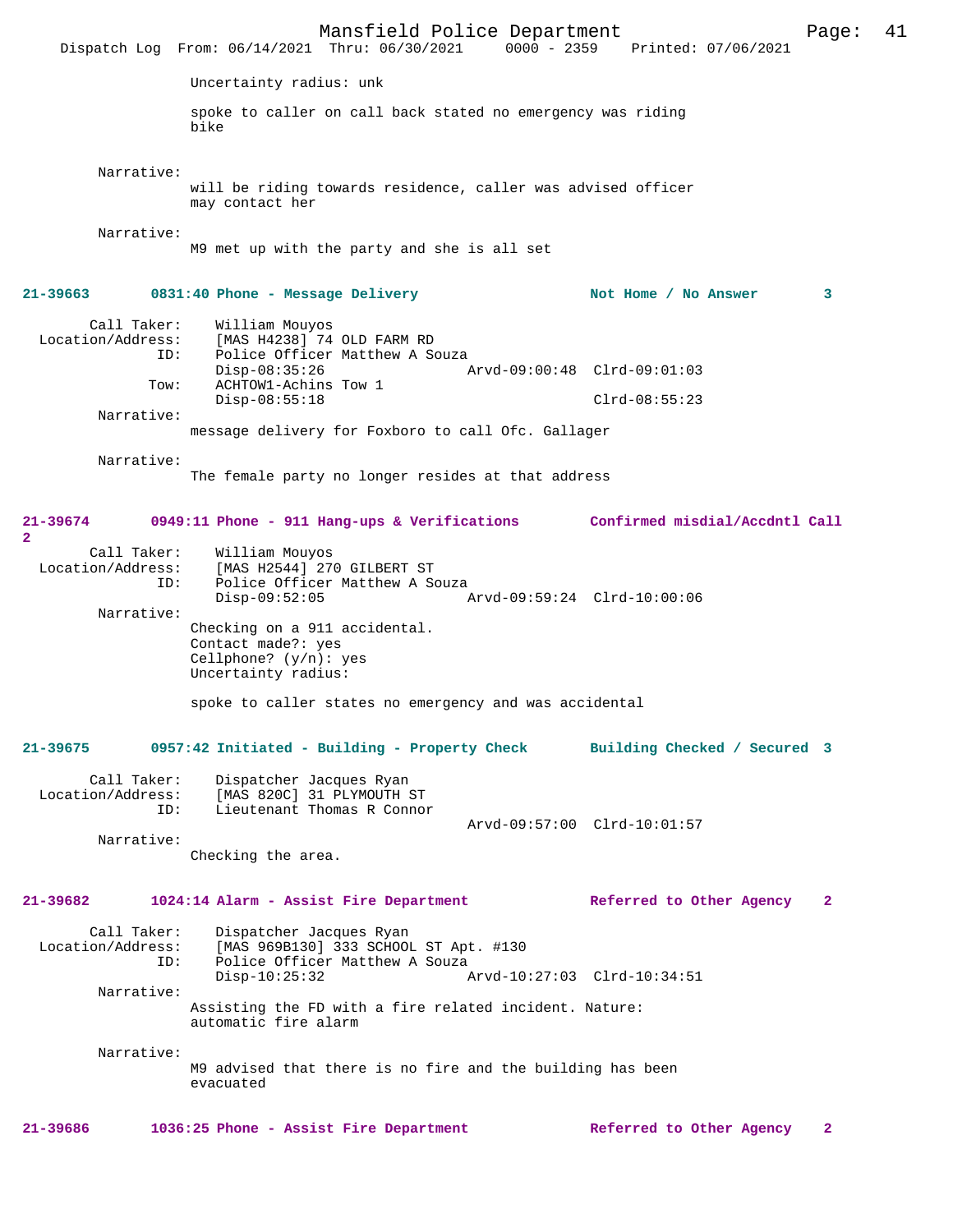|                                                         | Malistrera Portue Department<br>Dispatch Log From: 06/14/2021 Thru: 06/30/2021 0000 - 2359 Printed: 07/06/2021                                                                                 |                                                    | rayc. |  |
|---------------------------------------------------------|------------------------------------------------------------------------------------------------------------------------------------------------------------------------------------------------|----------------------------------------------------|-------|--|
| Call Taker:<br>Location/Address:<br>ID:<br>Narrative:   | Dispatcher Jacques Ryan<br>[MAS H2201] 440 MAPLE ST<br>Sergeant Brian P Thibault<br>$Disp-10:38:13$<br>Assisting the FD with a fire related incident. Nature: fire<br>outside, controlled burn | Arvd-10:44:23 Clrd-10:53:30                        |       |  |
| $21 - 39693$<br>Call Taker:<br>Location/Address:<br>ID: | 1136:11 Initiated - Community Policing<br>Dispatcher Jacques Ryan<br>[MAS 907A] 390 WEST ST Apt. #B<br>Sergeant Brian P Thibault                                                               | Services Rendered 3                                |       |  |
|                                                         |                                                                                                                                                                                                | Arvd-11:36:00 Clrd-12:47:40                        |       |  |
| 21-39700                                                | 1205:08 Phone - Animal Complaints                                                                                                                                                              | Unfounded/Unverifed                                | 3     |  |
| Call Taker:<br>Location/Address:<br>ID:<br>Narrative:   | Dispatcher Jacques Ryan<br>[MAS H6392] 120 WARE ST<br>Police Officer Patrick J Pennie<br>$Disp-12:08:22$<br>Report of dogs loose in the area that belong to 120 ware st                        | Arvd-12:12:10 Clrd-12:16:49                        |       |  |
| Narrative:                                              | 2 dogs, small white one, and mid size doodle                                                                                                                                                   |                                                    |       |  |
| Narrative:                                              | Contact was made with the residents at 120 ware st, the dogs<br>do not reside there. dogs rn into the woods towards the<br>elementary school. Unfounded at this time.                          |                                                    |       |  |
| 21-39715<br>Call Taker:<br>Location/Address:<br>ID:     | 1349:34 Initiated - Court Activity<br>Dispatcher Jacques Ryan<br>[MAS]<br>Police Officer Michael N Fenore                                                                                      | Services Rendered 3<br>Arvd-13:49:00 Clrd-14:21:09 |       |  |
|                                                         |                                                                                                                                                                                                |                                                    |       |  |

Refer To Incident: 21MAS-627-OF

**21-39719 1407:39 Phone - 911 Hang-ups & Verifications Confirmed misdial/Accdntl Call 2**  Call Taker: Dispatcher Jacques Ryan Location/Address: [MAS H4505] 48 JACOB DR<br>ID: Police Officer Matthew Police Officer Matthew A Souza<br>Disp-14:09:57 Arvd-14:16:16 Clrd-14:17:13 Narrative: Checking on a 911 hang up. Confirmed accidental will wave from front door. Contact made?:yes Cellphone? (y/n):yes Uncertainty radius:8 meters **21-39721 1419:52 Phone - Erratic Oper MV / Road Rage Unfounded/Unverifed 3**

Call Taker: Jarred Kohler<br>.on/Address: [MAS] WILLOW ST Location/Address:<br>ID: Police Officer Matthew A Souza<br>Disp-14:22:22 Disp-14:22:22 Arvd-14:25:12 Clrd-14:28:23 GRY 2007 CHEV MALIBU Reg: PC MA 714JA1 VIN: 1G1ZS58F57F291263 Narrative: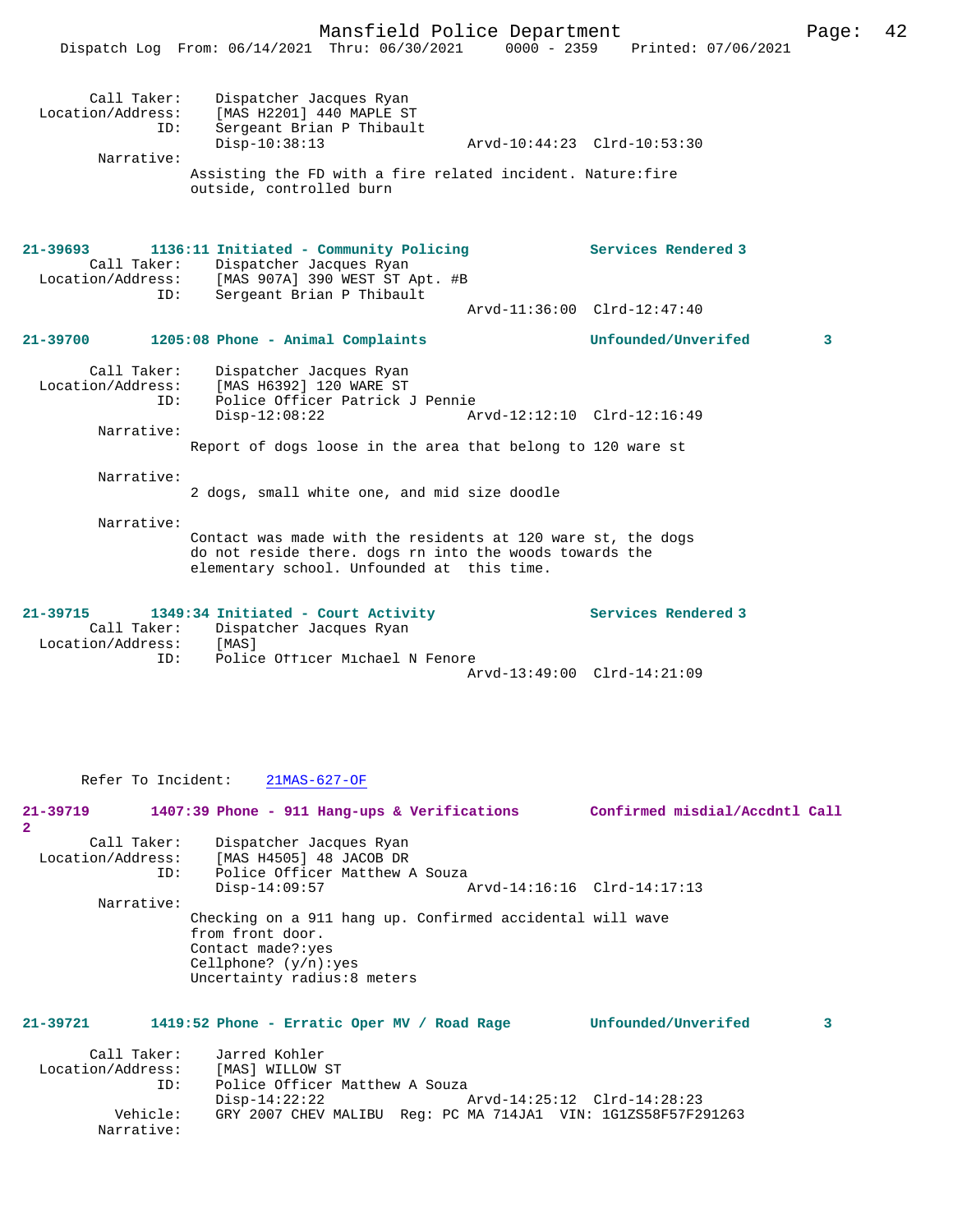Dispatch Log From: 06/14/2021 Thru: 06/30/2021 0000 - 2359 Printed: 07/06/2021

|                                                  | caller reporting an erratic operator. Caller reports the<br>vehicle almost stuck her and took off at a high rate of<br>speed.                                |                             |   |
|--------------------------------------------------|--------------------------------------------------------------------------------------------------------------------------------------------------------------|-----------------------------|---|
| $21 - 39726$                                     | 1446:00 Phone - Parking Violations                                                                                                                           | Spoken To                   | 3 |
| Call Taker:<br>Location/Address:<br>ID:          | Jarred Kohler<br>[MAS] 363 NORTH MAIN ST @ 54 CHAUNCY ST<br>Police Officer Matthew A Souza<br>$Disp-14:48:23$                                                | Arvd-15:04:33 Clrd-15:04:34 |   |
| Vehicle:<br>Vehicle:<br>Narrative:               | GRY 2018 VOLK PASSAT Req: PC MA 1MYE92 VIN: 1VWBA7A34JC043633<br>GRY 2016 TOYT CAMRY Reg: PC MA 9ZT286 VIN: 4T4BF1FK9GR579029                                |                             |   |
|                                                  | Caller reporting two vehicle parked on the cross walk / side<br>walk in the commons. White lexus and a Grey vehicle.                                         |                             |   |
| Narrative:                                       | M9 on scene, both cars parked in the park on the sidewalk                                                                                                    |                             |   |
| Narrative:                                       | Two women on scene, they are a part of the garden club and<br>are just finishing up and drinkng water on the bench. They<br>were made aware of the complaint |                             |   |
| $21 - 39728$<br>Call Taker:<br>Location/Address: | 1509:30 Phone - 911 Hang-ups & Verifications Services Rendered 2<br>William Mouyos<br>[MAS 12] 250 EAST ST                                                   |                             |   |
| ID:<br>Narrative:                                | Police Officer Matthew A Souza<br>$Disp-15:10:33$                                                                                                            |                             |   |
|                                                  | Checking on a 911 hang up.<br>Contact made?: NO<br>Cellphone? $(y/n)$ : YES<br>Uncertainty radius: 6 METER 90%                                               |                             |   |
| Narrative:                                       | NO ANSWER ON CALLBACK X4                                                                                                                                     |                             |   |
| Narrative:                                       | M9 checked the area with negative results.                                                                                                                   |                             |   |
| $21 - 39730$<br>Call Taker:                      | 1538:53 Phone - Message Delivery<br>William Mouyos<br>Location/Address: [MAS H357] 26 GLEN ST                                                                | Services Rendered 3         |   |
| ID:<br>ID:                                       | Police Officer Patrick J Pennie<br>$Disp-15:44:35$<br>Police Officer Matthew A Souza                                                                         | $Clrd-15:45:48$             |   |
| ID:                                              | $Disp-15:45:41$<br>Arvd-15:54:41 Clrd-15:56:41<br>Police Officer Patrick J Pennie                                                                            |                             |   |
| Vehicle:<br>Narrative:                           | $Disp-15:49:33$<br>BRO 1998 CHEV CO MONTEC Req: PC MA 463PS1 VIN: 2G1WX12K2W9255248                                                                          | Arvd-15:54:39 Clrd-15:56:41 |   |
|                                                  | ATTLEBORO PD IS REQUESTING TO MAKE CONATACT WITH R/O OF MV<br>TO HAVE HIME CONTACT ATTLEBOR PD REGARDING A LARCENY FROM<br>THEIR AUTOZONE                    |                             |   |
| Narrative:                                       | Message was delivered to the father who will inform the<br>party in question                                                                                 |                             |   |
| $21 - 39744$                                     | 1800:41 Phone - Animal Complaints                                                                                                                            | Spoken To                   | 3 |
| Call Taker:<br>Location/Address:<br>ID:          | Jarred Kohler<br>[MAS 907D] 390 WEST ST Apt. #D<br>Police Officer Derek M Stark<br>$Disp-18:02:45$                                                           |                             |   |
| Vehicle:<br>Narrative:                           | WHI 2011 HOND UT CR-V Reg: PC MA 8YSV50 VIN: JHLRE4H58BC000705                                                                                               | Arvd-18:05:20 Clrd-18:12:32 |   |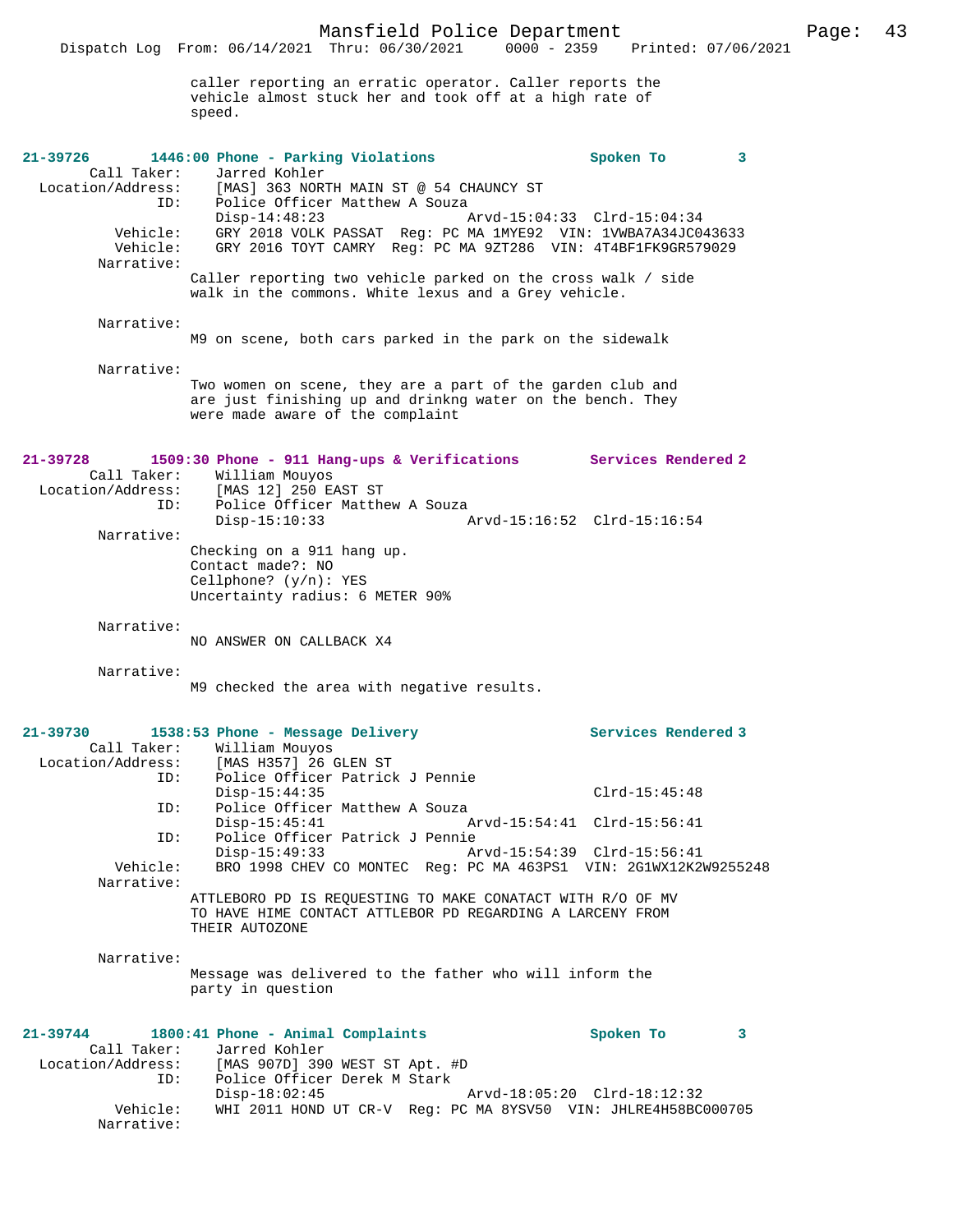Mansfield Police Department Page: 44 Dispatch Log From: 06/14/2021 Thru: 06/30/2021 management reporting a white honda SUV in the parking lot with a dog in it. Narrative: states its an on going issue Narrative: Vehicle owner was leaving on arrival and stopped the owner. Owner states that they frequent there. Owner was advised of the complaint. The dog was healthy. Management states this is concerned this will be an on-going issue. **21-39746 1834 Initiated - Building - Property Check Building Checked / Secured 3** Call Taker: Police Officer Derek M Stark Location/Address: [MAS 840] 280 SCHOOL ST ID: Police Officer Derek M Stark Arvd-18:35:36 Clrd-18:44:33 Narrative: Checking the area. **21-39747 1845:54 Phone - 911 Hang-ups & Verifications Confirmed misdial/Accdntl Call 2**  Call Taker: William Mouyos<br>Location/Address: [MAS H6659] 999 [MAS H6659] 999 WEST ST ID: Police Officer Patrick J Pennie Disp-18:48:14 Clrd-18:48:45<br>TD: Police Officer Derek M Stark Police Officer Derek M Stark<br>Disp-18:48:41 Disp-18:48:41 Arvd-18:55:34 Clrd-18:57:05 Narrative: Checking on a 911 open line. Contact made?: no Cellphone? (y/n): yes Uncertainty radius: Narrative: spoke to caller on call back states no emergency Narrative: caller is attending cookout in backyard , will wave to officer **21-39749 1854:55 Initiated - Building - Property Check Building Checked / Secured 3** Call Taker: Aaron Figueroa Location/Address: [MAS 820C] 31 PLYMOUTH ST ID: Support Staff Philip D Seaward Arvd-18:54:00 Clrd-19:07:18 Narrative: Checking the area. **21-39757 1931:34 911 - Suspicious Actv / Persn / Veh Unfounded/Unverifed 2** Call Taker: Nicole Boyer<br>Location/Address: [MAS] 9 FRAN ess: [MAS] 9 FRANCIS AVE<br>ID: Police Officer Matth Police Officer Matthew A Souza Disp-19:32:59 Arvd-19:36:07 Clrd-19:47:25 ID: Police Officer Derek M Stark Disp-19:33:08 Arvd-19:39:55 Clrd-19:47:23 Narrative: Bald black male drinking alcohol, going in and out of his grey Nissan SUV. Narrative: CP no longer has eyes on the party, and is sure this party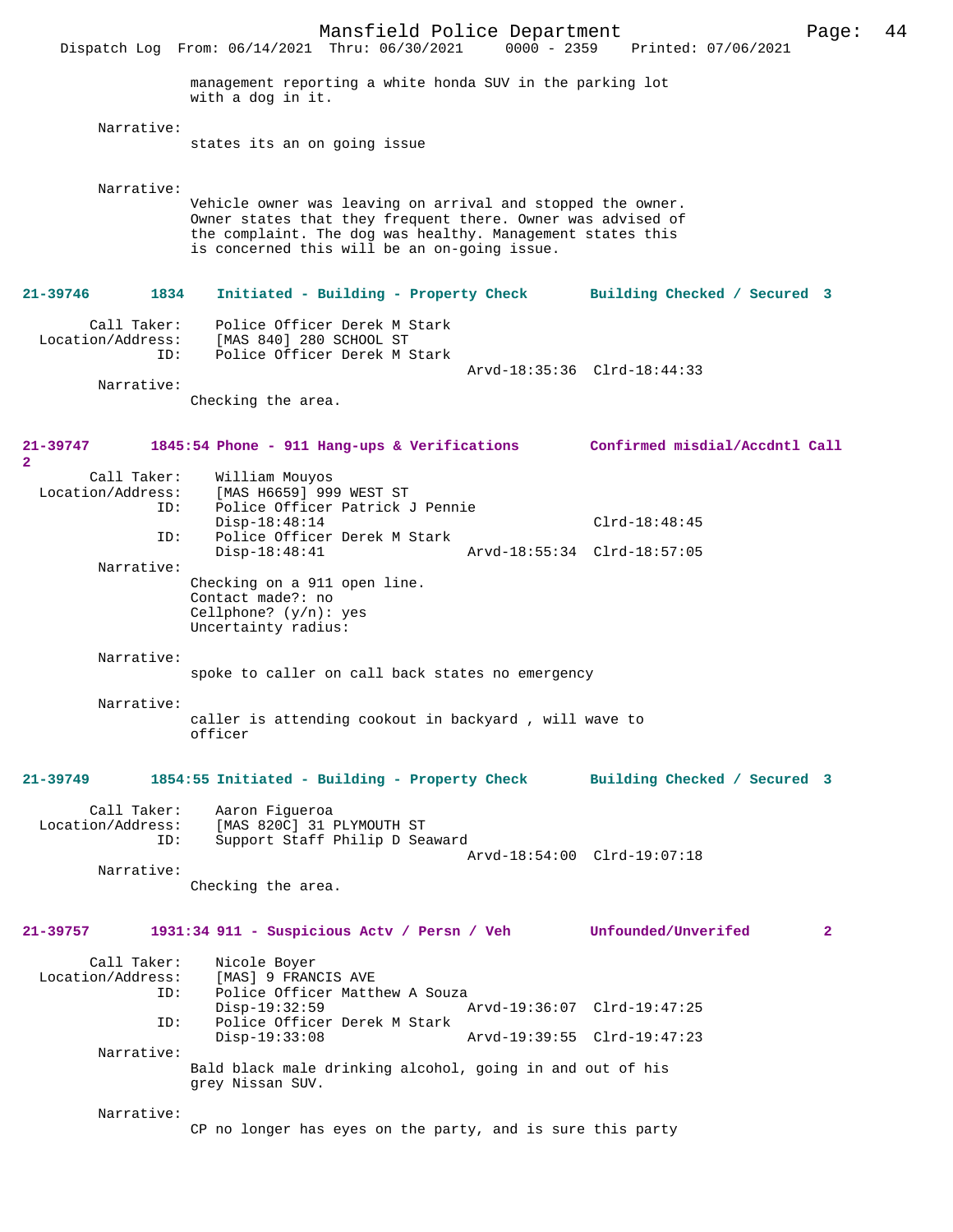Mansfield Police Department Page: 45 Dispatch Log From:  $06/14/2021$  Thru:  $06/30/2021$  0000 - 2359 does not live there. Narrative: Caller called back to correct the location to be near the playground area, in Depot 2 Narrative: M9 spoke to a male party who was not bald nor drinking and they stated they are waiting for their girlfriend who is inside getting ready. Narrative: M9 and M14 advised no one matching that description found. **21-39763 1950:58 Initiated - Building - Property Check Building Checked / Secured 3** Call Taker: Aaron Figueroa Location/Address: [MAS 281A] 1 CROCKER ST Police Officer Derek M Stark Arvd-19:50:00 Clrd-19:55:31 Narrative: Checking the area. **21-39767 2029:38 Initiated - Motor Vehicle Stop Citation / Warning Issued 3** Call Taker: Aaron Figueroa Location/Address: [MAS] 10 RESERVOIR ST Police Officer Derek M Stark Arvd-20:29:00 Clrd-20:39:38 Vehicle: GRY 2016 CHEV EQUINO Reg: PC MA 3GE682 VIN: 2GNFLEEK7G6337945 Narrative: M14 advised citation issued for speeding to operator **21-39773 2041:22 Initiated - Building - Property Check Building Checked / Secured 3** Call Taker: Aaron Figueroa<br>Location/Address: [MAS 820C] 31 ess: [MAS 820C] 31 PLYMOUTH ST<br>ID: Support Staff Philip D Sea Support Staff Philip D Seaward Arvd-20:41:00 Clrd-20:54:02 Narrative: Checking the area. **21-39782 2115:08 Alarm - Assist Fire Department Services Rendered 2**  Call Taker: Aaron Figueroa Location/Address: [MAS 2] 60 FORBES BLVD ID: Police Officer Derek M Stark Disp-21:16:31 Arvd-21:25:07 Clrd-22:55:28<br>TD: Police Officer Matthew A Souza Police Officer Matthew A Souza<br>Disp-21:25:45 A Arvd-21:27:31 Clrd-22:53:39 ID: Sergeant Jeffrey G Bombard Disp-21:27:29 Arvd-21:28:19 Clrd-21:34:32 Narrative: Assisting the FD with a fire related incident. Nature: Masterbox Activation Narrative: FD Command also request PD for parking violations Narrative: M14 request we call the general manager as he is no longer on location and they need the key to get into the rooms. Gave the message to the general manager. **21-39792 2237:15 Initiated - Building - Property Check Building Checked / Secured 3**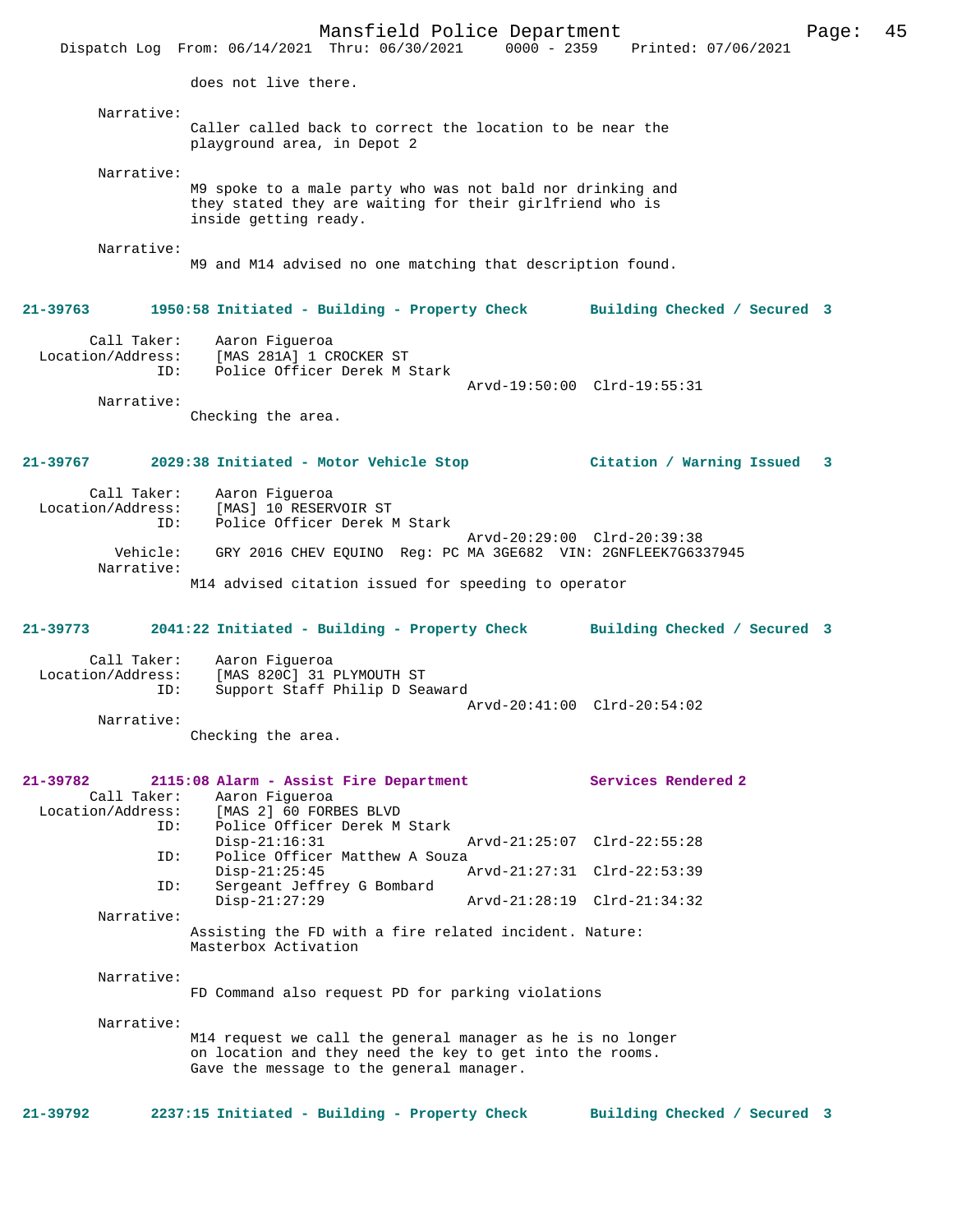Mansfield Police Department Page: 46 Dispatch Log From:  $06/14/2021$  Thru:  $06/30/2021$  0000 - 2359 Call Taker: Aaron Figueroa<br>Location/Address: [MAS 820C] 31 I ess: [MAS 820C] 31 PLYMOUTH ST<br>ID: Support Staff Philin Dess Support Staff Philip D Seaward Arvd-22:37:00 Clrd-22:50:14 Narrative: Checking the area. **21-39794 2252:26 911 - Suspicious Actv / Persn / Veh Unfounded/Unverifed 2** Call Taker: Nicole Boyer<br>Location/Address: [MAS] WINDCH ess: [MAS] WINDCHIME DR<br>ID: Police Officer Mat: Police Officer Matthew A Souza<br> $Disp-22:54:26$ Disp-22:54:26 Arvd-23:01:22 Clrd-23:04:32<br>TD: Sergeant Jeffrey G Bombard Sergeant Jeffrey G Bombard<br>Disp-22:54:35 Disp-22:54:35 Arvd-22:59:57 Clrd-23:04:30<br>ID: Police Officer Patrick J Pennie ID: Police Officer Patrick J Pennie Disp-22:56:39 Arvd-22:59:59 Clrd-23:04:35 Narrative: About 3-4 teenage boys in the street, with cups and bottles. Narrative: All had baseball caps, t shirts, and shorts Narrative: M1 reports units checked the area, no findings. **21-39797 2305:34 911 - Well Being Check Unfounded/Unverifed 3** Call Taker: Michael Mezhberg Location/Address: [MAS 305] 64 COPELAND DR Police Officer Derek M Stark<br>Disp-23:09:01 Disp-23:09:01 Arvd-23:13:56 Clrd-23:24:32 Narrative: Manager reports someone "fell asleep or passed out" at the speaker. Upon checking outside, manager reports vehicle is no longer there. No description or direction of travel. Narrative: M14 advised observed normal customer activity, no employee stepped out. **For Date: 06/20/2021 - Sunday 21-39812 0018:57 Initiated - Building - Property Check Building Checked / Secured 3** Call Taker: Aaron Figueroa<br>Location/Address: [MAS 820C] 31 Location/Address: [MAS 820C] 31 PLYMOUTH ST ID: Officer Raymond E Maigret Arvd-00:18:00 Clrd-00:30:24 Narrative: Checking the area. **21-39813 0020:41 Phone - Erratic Oper MV / Road Rage Unfounded/Unverifed 3** Call Taker: JEFFREY KEEFE<br>Vicinity of: [MAS] 250 EAS: of: [MAS] 250 EAST ST<br>ID: Police Officer Bea Police Officer Beau J Palanza<br>Disp-00:23:33 Disp-00:23:33 Arvd-00:24:34 Clrd-00:31:03 Narrative: CP is reporting an ero in the area of the schools. Heading away from the station. White Nissan centre. Narrative: CP reported the vehicle went off onto the grass in the area and came back onto the roadway.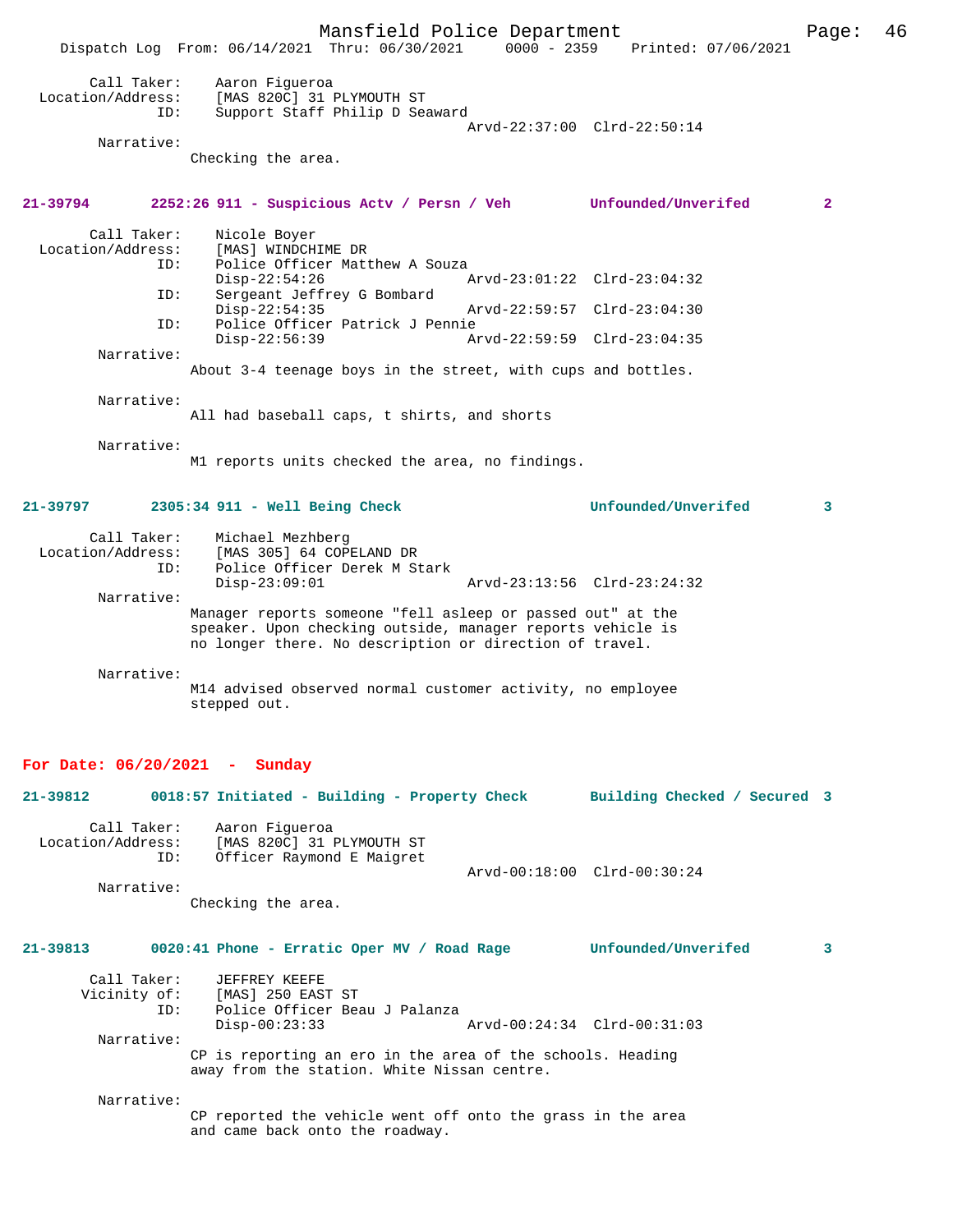**21-39827 0044:25 Initiated - Building - Property Check Services Rendered 3**  Call Taker: Aaron Figueroa Location/Address: [MAS] 150 OAKLAND ST ID: Police Officer Derek M Stark Arvd-00:44:00 Clrd-00:49:21 Narrative: Checking the area. **21-39831 0048:25 Initiated - Building - Property Check Services Rendered 3**  Call Taker: Aaron Figueroa<br>Location/Address: [MAS] 4 ERICK I Location/Address: [MAS] 4 ERICK RD @ 15 BONNEY LN ID: Police Officer Beau J Palanza Arvd-00:48:00 Clrd-00:52:55 Narrative: Checking the area. **21-39833 0053 Initiated - Building - Property Check Building Checked / Secured 3** Call Taker: Police Officer Derek M Stark Location/Address: [MAS 281A] 1 CROCKER ST ID: Police Officer Derek M Stark Arvd-00:53:59 Clrd-00:55:22 Narrative: Checking the area. **21-39835 0057:49 Initiated - Building - Property Check Building Checked / Secured 3** Call Taker: Aaron Figueroa Location/Address: [MAS 1015] 30 CHAUNCY ST ID: Police Officer Derek M Stark Arvd-00:57:00 Clrd-01:04:21 Narrative: Checking the area. **21-39845 0115:17 Initiated - Building - Property Check Building Checked / Secured 3** Call Taker: Aaron Figueroa Location/Address: [MAS] NORTH MAIN ST ID: Police Officer Derek M Stark Arvd-01:15:00 Clrd-01:23:09 Narrative: Checking the area. **21-39850 0130:39 Initiated - Building - Property Check Building Checked / Secured 3** Call Taker: Aaron Figueroa Location/Address: [MAS 840] 280 SCHOOL ST ID: Detective David D Kerr Arvd-01:30:00 Clrd-01:41:22 Narrative: Checking the area. **21-39853 0137:30 Initiated - Building - Property Check Building Checked / Secured 3** Call Taker: Aaron Figueroa Location/Address: [MAS 417] 9 FRANCIS AVE ID: Police Officer Beau J Palanza Arvd-01:37:00 Clrd-01:51:07 Narrative: Checking the area.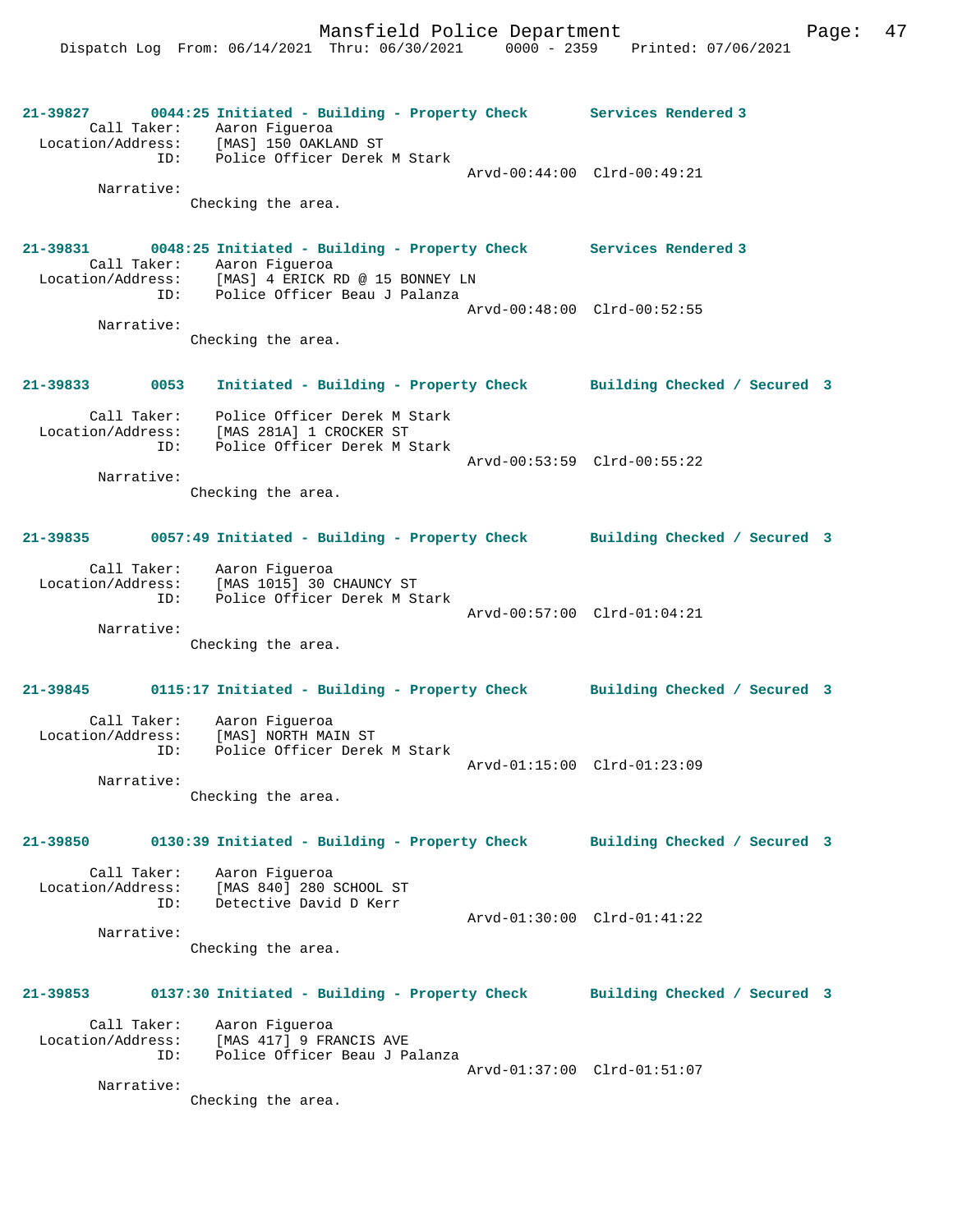Mansfield Police Department Page: 48 Dispatch Log From: 06/14/2021 Thru: 06/30/2021 0000 - 2359 Printed: 07/06/2021 **21-39854 0138:04 Initiated - Community Policing Services Rendered 3**  Call Taker: Aaron Figueroa Location/Address: [MAS 240A] 189 CHAUNCY ST ID: Police Officer Derek M Stark Arvd-01:38:00 Clrd-01:48:41 Narrative: M14 out speaking with the clerk. Narrative: No issues, clerk all set. **21-39857 0159:23 Initiated - Building - Property Check Building Checked / Secured 3** Call Taker: Aaron Figueroa Location/Address: [MAS 4] 31 HAMPSHIRE ST ID: Detective David D Kerr Arvd-01:59:00 Clrd-02:04:18 Narrative: Checking the area. **21-39858 0201:23 Initiated - Building - Property Check Building Checked / Secured 3** Call Taker: Aaron Figueroa Location/Address: [MAS 1002] 250 EAST ST ID: Police Officer Beau J Palanza Arvd-02:01:00 Clrd-02:10:07 Narrative: Checking the area. **21-39859 0201:59 Initiated - Building - Property Check Building Checked / Secured 3** Call Taker: Aaron Figueroa Location/Address: [MAS 820C] 31 PLYMOUTH ST ID: Officer Raymond E Maigret Arvd-02:01:00 Clrd-02:11:25 Narrative: Checking the area. **21-39860 0205:44 Initiated - Building - Property Check Building Checked / Secured 3** Call Taker: Aaron Figueroa Location/Address: [MAS 2] 60 FORBES BLVD ID: Detective David D Kerr Arvd-02:05:00 Clrd-02:11:07 Narrative: Checking the area. **21-39864 0222:58 Initiated - Building - Property Check Building Checked / Secured 3** Call Taker: Aaron Figueroa Location/Address: [MAS 992] 660 EAST ST ID: Police Officer Beau J Palanza Arvd-02:22:00 Clrd-02:27:26 Narrative: Checking the area. **21-39866 0229:11 Initiated - Building - Property Check Building Checked / Secured 3** Call Taker: Aaron Figueroa Location/Address: [MAS] COPELAND DR ID: Police Officer Derek M Stark Arvd-02:29:00 Clrd-02:42:48 Narrative: Checking the area.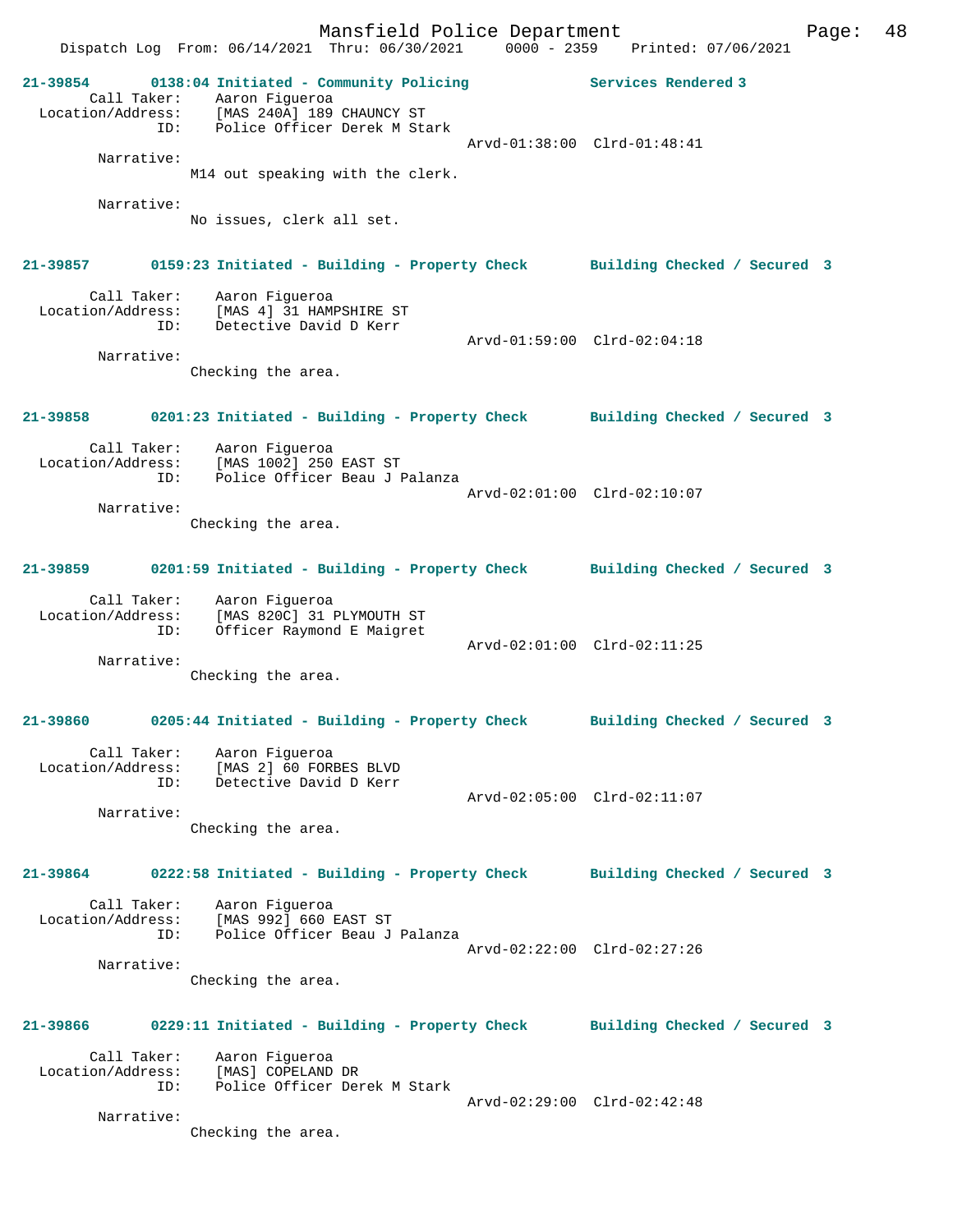|                             | 21-39869 0243 Initiated - Building - Property Check Building Checked / Secured 3                                    |                             |  |
|-----------------------------|---------------------------------------------------------------------------------------------------------------------|-----------------------------|--|
| ID:                         | Call Taker: Police Officer Derek M Stark<br>Location/Address: [MAS 934] RUMFORD AVE<br>Police Officer Derek M Stark | Arvd-02:44:07 Clrd-02:46:32 |  |
| Narrative:                  | Checking the area.                                                                                                  |                             |  |
|                             | 21-39870 0246:56 Initiated - Building - Property Check Building Checked / Secured 3                                 |                             |  |
| Narrative:                  | Call Taker: Aaron Figueroa<br>Location/Address: [MAS 982] 111 HOPE ST<br>ID: Police Officer Beau J Palanza          | Arvd-02:46:00 Clrd-02:54:23 |  |
|                             | Checking the area.                                                                                                  |                             |  |
| Location/Address: [MAS 432] | $21-39871$ 0255:45 Phone - Assist Other Agency<br>Call Taker: TARA LAKO                                             | Arrest(s) Made 3            |  |
| TD:                         | Police Officer Beau J Palanza<br>$Disp-02:59:27$                                                                    | Arvd-03:01:09 Clrd-03:34:44 |  |
| ID:<br>ID:                  | Police Officer Derek M Stark<br>$Disp-02:59:36$<br>Sergeant Jeffrey G Bombard                                       | Arvd-03:02:21 Clrd-03:33:39 |  |

Disp-03:06:15 Arvd-03:07:27 Clrd-03:33:41

Refer To Arrest: 21MAS-217-AR

Age: 30

Charges: ASSAULT ON FAMILY / HOUSEHOLD MEMBER (COURTESY BOOK FOR MILFORD PD)

.

**21-39879 0405:44 Initiated - Building - Property Check Building Checked / Secured 3**

| Call Taker:       | Aaron Fiqueroa            |                             |  |
|-------------------|---------------------------|-----------------------------|--|
| Location/Address: | [MAS 820C] 31 PLYMOUTH ST |                             |  |
| ID:               | Officer Raymond E Maigret |                             |  |
|                   |                           | Arvd-04:05:00 Clrd-04:17:29 |  |
| Narrative:        |                           |                             |  |
|                   |                           |                             |  |

Checking the area.

**21-39891 0614:54 Initiated - Building - Property Check Building Checked / Secured 3**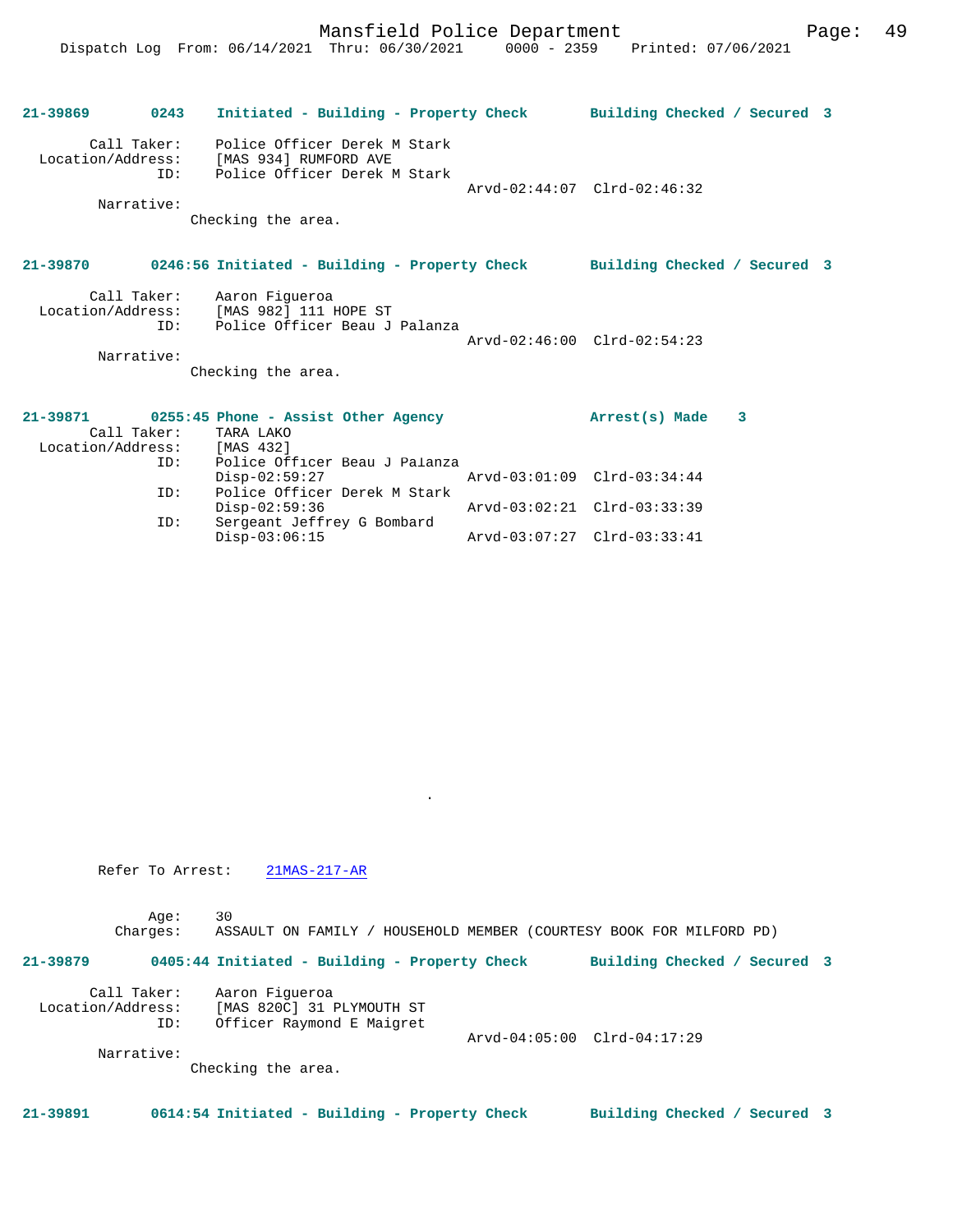Mansfield Police Department Page: 50 Dispatch Log From: 06/14/2021 Thru: 06/30/2021 0000 - 2359 Printed: 07/06/2021 Call Taker: Aaron Figueroa Location/Address: [MAS 820C] 31 PLYMOUTH ST ID: Officer Raymond E Maigret Arvd-06:14:00 Clrd-06:25:58 Narrative: Checking the area. **21-39892 0618:09 911 - Assist Fire Department Referred to Other Agency 2** Call Taker: Aaron Figueroa Location/Address: [MAS H3443] 150 RUMFORD AVE Apt. #201 ID: Police Officer Derek M Stark Disp-06:19:24 Arvd-06:24:32 Clrd-06:58:43 Narrative: Assisting the FD with a fire related incident. Nature: water coming from ceiling Narrative: M14 advised a large amount of water coming from apartment 401 **21-39903 0859 Initiated - Building - Property Check Building Checked / Secured 3** Call Taker: Police Officer Michael T Fitzgerald<br>Location/Address: [MAS 820C] 31 PLYMOUTH ST Location Consider Michael T I -<br>SS: [MAS 820C] 31 PLYMOUTH ST:<br>ID: Police Officer Michael T F Police Officer Michael T Fitzgerald Arvd-09:00:11 Clrd-09:09:39 ID: Officer Brianna J Park Disp-09:03:43 Clrd-09:03:47 Narrative: Checking the area. **21-39919 1114 Initiated - Building - Property Check Building Checked / Secured 3** Call Taker: Police Officer Michael T Fitzgerald Location/Address: [MAS 820C] 31 PLYMOUTH ST ID: Police Officer Michael T Fitzgerald Arvd-11:15:15 Clrd-11:26:24 Narrative: Checking the area. **21-39922 1141:13 Phone - Assist Other Agency Services Rendered 3**  Call Taker: Jarred Kohler Location/Address: [MAS 1019] 792 WEST ST Apt. #G108 ESS: THE STREET PRENDAN FAYLES<br>ID: Fxbro Resv BRENDAN FAYLES<br>Disp-11:41:59 Arvd-11:48:16 Clrd-12:00:16 Narrative: Assisting mansfield with a neighbor dispute **21-39926 1200:52 Phone - Assist Other Agency Services Rendered 3**  Call Taker: Jarred Kohler<br>Location/Address: [MAS 192] 9 OX [MAS 192] 9 OXFORD RD ID: Fxbro Resv BRENDAN FAYLES Disp-12:01:22 Arvd-12:03:01 Clrd-12:10:56 Narrative: assisting mansfield with alarm activation. **21-39930 1240 Initiated - Building - Property Check Building Checked / Secured 3** Call Taker: Police Officer Michael T Fitzgerald Location/Address: [MAS 820C] 31 PLYMOUTH ST ID: Police Officer Michael T Fitzgerald Police Officer Michael T Fitzgerald<br>Arvd-12:41:26 Clrd-12:42:05 Narrative: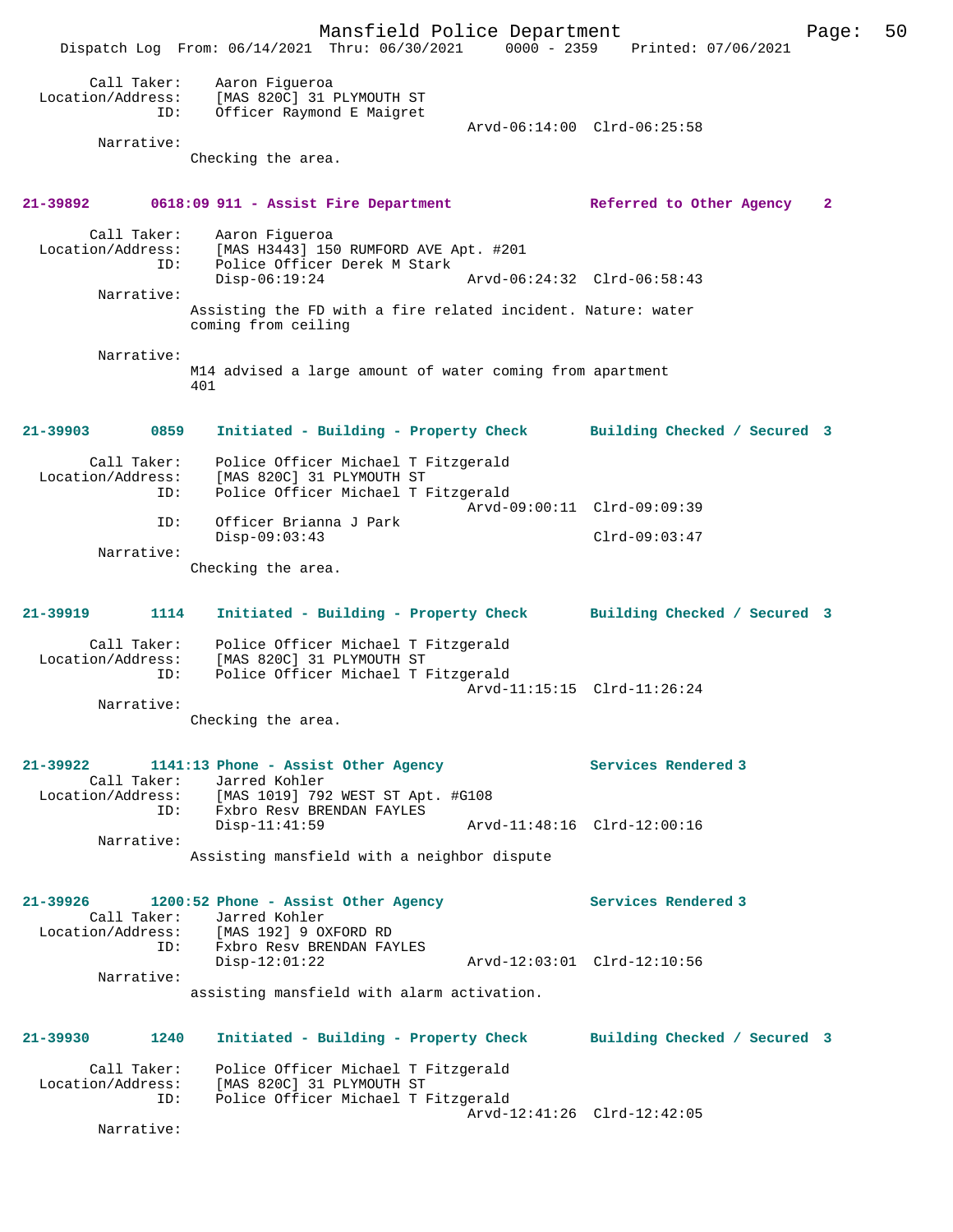Checking the area.

Narrative:

Matt Archer departing with Trailer 5392.

**21-39935 1323:14 Phone - Well Being Check Spoken To 3**  Call Taker: Robert Stewart<br>Location/Address: [MAS H5572] 100 ess: [MAS H5572] 100 HIGH ST<br>ID: Police Officer Patrick J Police Officer Patrick J Pennie<br>Disp-13:27:54 Ar Disp-13:27:54 Arvd-13:36:38 Clrd-13:43:58<br>TD: Sergeant John R Armstrong Sergeant John R Armstrong<br>Disp-13:31:07 Arvd-13:36:40 Clrd-13:43:56 Narrative: Caller states that she talked to her neighbor last night and stated that he had to go to work today but his car is in the driveway. Caller stated that she tried to call him multiple times with no answer. The door is locked which is usally locked. Caller can see through the window and can see his phone on the table. Caller will meet officers outfront. Narrative: spoke to party checks ok **21-39943 1429:02 Initiated - Motor Vehicle Stop Citation / Warning Issued 3** Call Taker: William Mouyos Location/Address: [MAS] 2 STURBRIDGE DR @ 86 EASTMAN ST Police Officer David J Pepicelli Arvd-14:29:00 Clrd-14:33:35 Vehicle: RED 1970 DODG CO CHALLE Reg: MA 520417 VIN: JS23N0B133806 Narrative: out with MVST Narrative: citation to R/O for speed on eastman st **21-39951 1527 Initiated - Building - Property Check Building Checked / Secured 3** Call Taker: Police Officer Michael T Fitzgerald Location/Address: [MAS 820C] 31 PLYMOUTH ST<br>TD: Police Officer Michael T E Police Officer Michael T Fitzgerald Arvd-15:28:11 Clrd-15:32:40 Narrative: Checking the area. **21-39954 1633:35 Phone - Motor Veh Acc - No Injury Investigated - No Report 1** Call Taker: Robert Stewart<br>Location/Address: [MAS 804] 170; ess: [MAS 804] 170 SCHOOL ST<br>ID: Police Officer David JI ID: Police Officer David J Pepicelli Disp-16:34:52 Arvd-16:41:06 Clrd-16:48:20<br>ID: Police Officer Danielle C Titus Police Officer Danielle C Titus Disp-16:36:16 Clrd-16:44:33 Vehicle: GRY 2016 HOND CRVSPO Reg: PC MA 17JT27 VIN: 5J6RM4H76GL073672 Vehicle: GRY 2020 KIA OPTIMA Reg: GA RUB0402 VIN: 5XXGT4L36LG430041 Narrative: 9-1-1 caller reporting she was rear ended. caller is pulled off on the side of the road in a Honda CRV. Narrative: M11 reports no damage to either vehicle

**21-39958 1709:01 Phone - 911 Hang-ups & Verifications Confirmed misdial/Accdntl Call**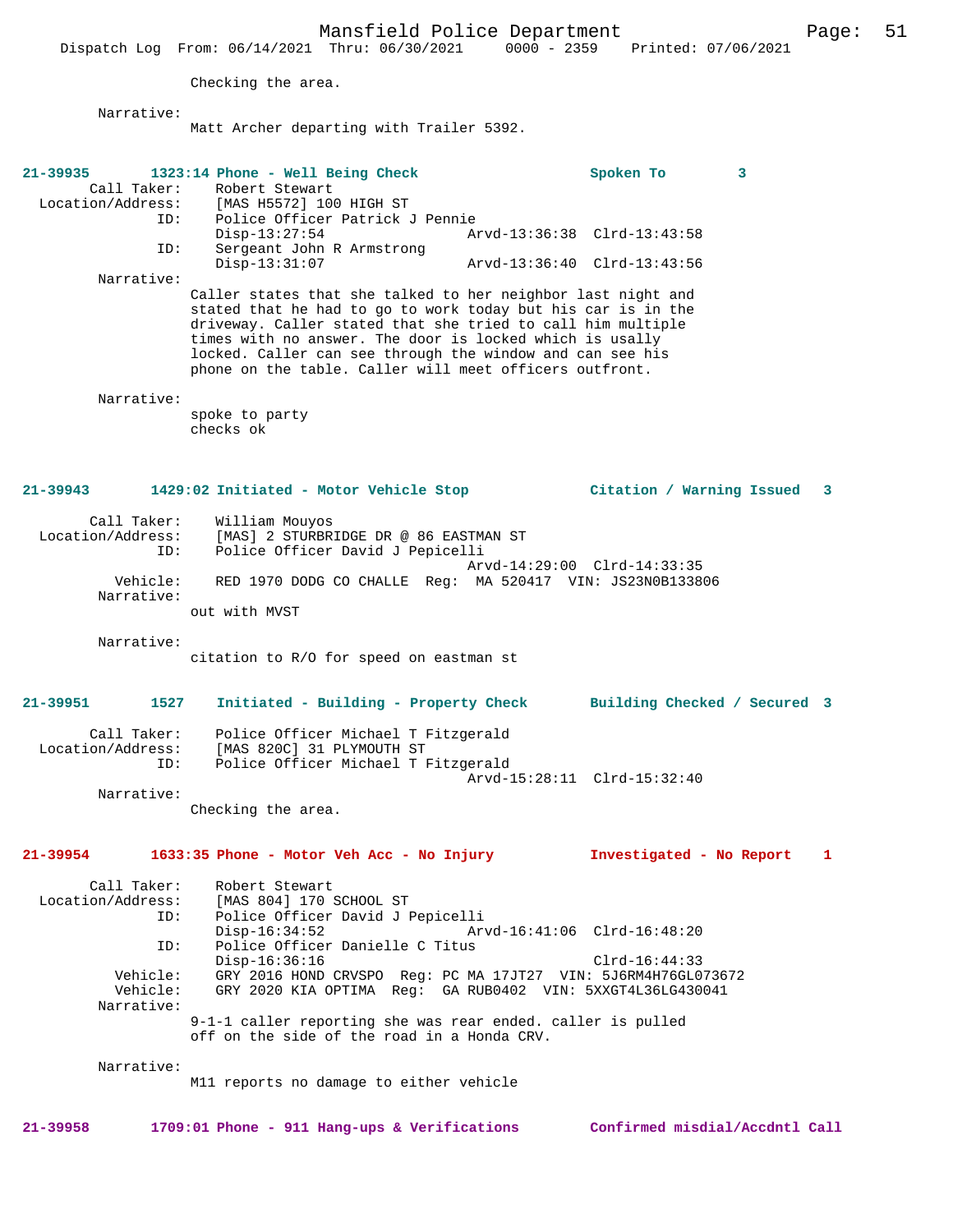|                                         | Mansfield Police Department                                                                                                                                                          |                                                          | Page: | 52 |
|-----------------------------------------|--------------------------------------------------------------------------------------------------------------------------------------------------------------------------------------|----------------------------------------------------------|-------|----|
|                                         | Dispatch Log From: 06/14/2021 Thru: 06/30/2021 0000 - 2359 Printed: 07/06/2021                                                                                                       |                                                          |       |    |
| 2<br>Call Taker:<br>ID:                 | NICHOLAS GOYETTE<br>Location/Address: [MAS H2047] 29 COTTAGE ST<br>Police Officer David J Pepicelli<br>$Disp-17:10:30$                                                               | Arvd-17:18:42 Clrd-17:20:08                              |       |    |
| Narrative:                              |                                                                                                                                                                                      |                                                          |       |    |
|                                         | Checking on a 911 accidental. Caller will wave<br>Contact made?: yes<br>Cellphone? $(y/n)$ : yes<br>Uncertainty radius: 10 meters                                                    |                                                          |       |    |
|                                         | 21-39961 1724:50 Initiated - Building - Property Check Building Checked / Secured 3                                                                                                  |                                                          |       |    |
| Call Taker:<br>ID:                      | William Mouyos<br>Location/Address: [MAS 820C] 31 PLYMOUTH ST<br>Police Officer Patrick J Pennie                                                                                     | Arvd-17:24:00 Clrd-17:43:11                              |       |    |
| Narrative:                              | Checking the area.                                                                                                                                                                   |                                                          |       |    |
|                                         | $21-39962$ 1735:04 Phone - Animal Complaints                                                                                                                                         | Returned to Home / Family 3                              |       |    |
| Call Taker:<br>ID:                      | Jarred Kohler<br>Location/Address: [MAS H4392] 323 ELM ST<br>Police Officer Danielle C Titus<br>$Disp-17:35:20$                                                                      | Arvd-17:41:55 Clrd-17:47:52                              |       |    |
| Vehicle:<br>Narrative:                  | WHI 2020 FORD F150 Reg: CO MA V87252 VIN: 1FTEW1EP6LKD71138<br>found dog                                                                                                             |                                                          |       |    |
| Narrative:                              | owner on scene                                                                                                                                                                       |                                                          |       |    |
| 21-39972<br>ID:                         | 1826:59 Phone - Suspicious Actv / Persn / Veh<br>Call Taker: NICHOLAS GOYETTE<br>Location/Address: [MAS 253] 330 PRATT ST Apt. #A<br>Police Officer Derek M Stark<br>$Disp-18:28:25$ | Spoken To<br>$\mathbf{2}$<br>Arvd-18:32:47 Clrd-18:44:23 |       |    |
| ID:                                     | Police Officer David J Pepicelli<br>Disp-18:29:21 Arvd-18:31:28 Clrd-18:44:31                                                                                                        |                                                          |       |    |
| ID:                                     | Sergeant Jeffrey G Bombard<br>$Disp-18:32:44$                                                                                                                                        | Arvd-18:32:46 Clrd-18:44:25                              |       |    |
| Vehicle:<br>Narrative:                  | WHI 2016 SENTRA Req: PC RI KC426 VIN: 3N1AB7AP1GY229096                                                                                                                              |                                                          |       |    |
|                                         | MV parked there all day. Left and came back, woman is now<br>acting erratically, dancing/screaming in front of parish<br>center.                                                     |                                                          |       |    |
|                                         | Desc: RI tags, white sedan                                                                                                                                                           |                                                          |       |    |
| Narrative:                              | M1 reports will be speaking to caller                                                                                                                                                |                                                          |       |    |
| Narrative:                              | spoke to female was advised to leave premise per the priest                                                                                                                          |                                                          |       |    |
| Refer To Field Int:                     | $21MAS-56-FI$                                                                                                                                                                        |                                                          |       |    |
| 21-39978                                | 1904:26 Initiated - Building - Property Check Building Checked / Secured 3                                                                                                           |                                                          |       |    |
| Call Taker:<br>Location/Address:<br>ID: | TARA LAKO<br>[MAS 907E] 390 WEST ST<br>Police Officer Danielle C Titus                                                                                                               |                                                          |       |    |
| Narrative:                              | Checking the area.                                                                                                                                                                   | Arvd-19:04:00 Clrd-19:09:54                              |       |    |
|                                         |                                                                                                                                                                                      |                                                          |       |    |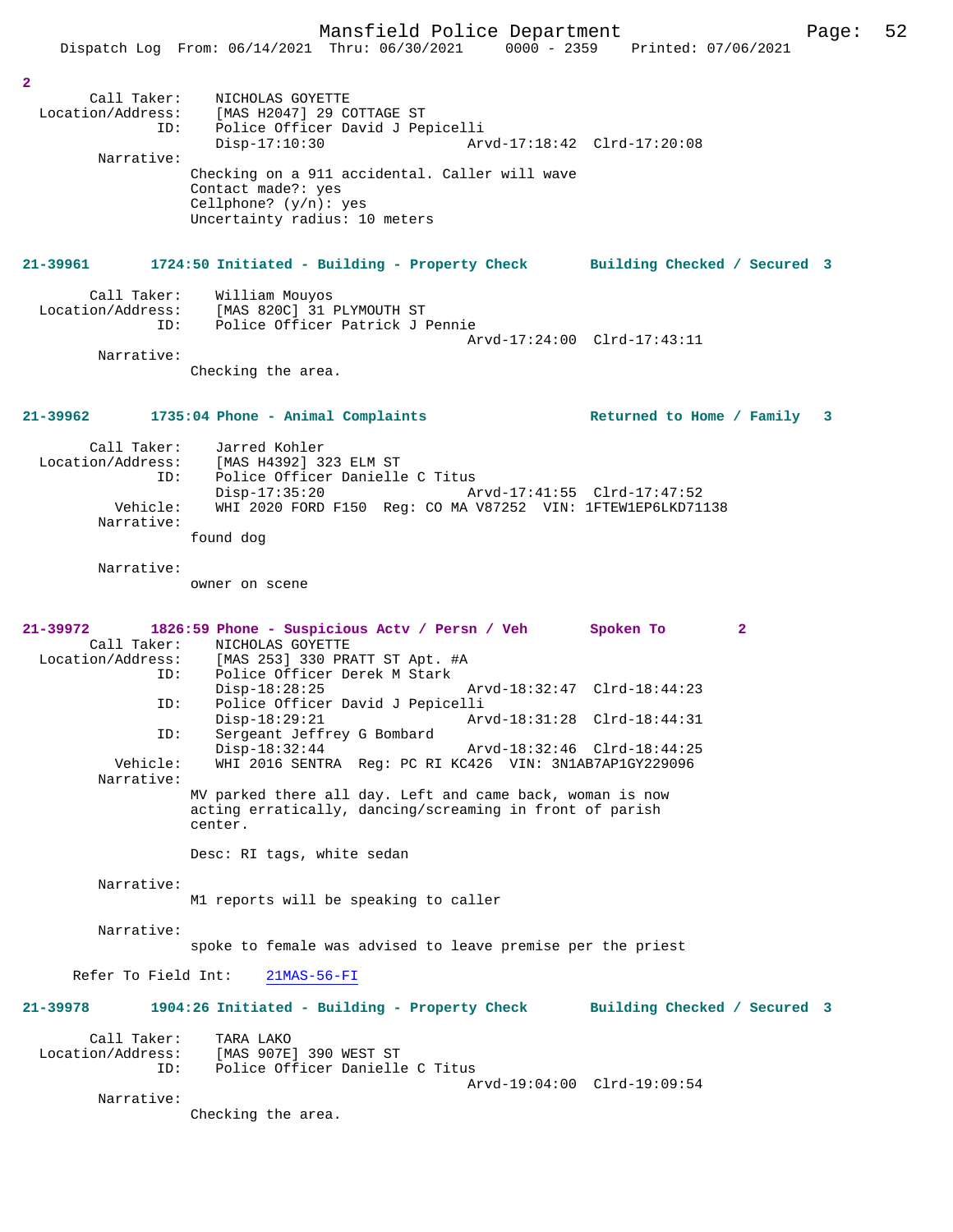Mansfield Police Department Page: 53

| $21 - 39980$<br>Call Taker: | 1921:15 Phone - Neighbor Dispute<br>MATTHEW BOMES                            |                             | Spoken To                   | $\overline{\mathbf{3}}$ |
|-----------------------------|------------------------------------------------------------------------------|-----------------------------|-----------------------------|-------------------------|
|                             | Location/Address: [MAS 418E] 29 FRANCIS AVE Apt. #05                         |                             |                             |                         |
|                             | ID: Police Officer David J Pepicelli                                         |                             |                             |                         |
|                             | $Disp-19:23:37$                                                              |                             |                             |                         |
| ID:                         | Police Officer Derek M Stark                                                 |                             |                             |                         |
|                             | $Disp-19:23:41$                                                              |                             | Arvd-19:28:41 Clrd-19:56:23 |                         |
| Narrative:                  |                                                                              |                             |                             |                         |
|                             | party called in the neighbor keeps banging on the walls,<br>when he walks by |                             |                             |                         |
|                             |                                                                              |                             |                             |                         |
| Narrative:                  |                                                                              |                             |                             |                         |
|                             | Ofc Pepicelli reports all parties involved have been advised                 |                             |                             |                         |
|                             | of the complaints. There are conflicting stories from both                   |                             |                             |                         |
|                             |                                                                              |                             |                             |                         |
|                             | parties and they will be taking it up with management.                       |                             |                             |                         |
|                             |                                                                              |                             |                             |                         |
|                             |                                                                              |                             |                             |                         |
| $21 - 39984$                | 1943:15 Phone - 911 Hang-ups & Verifications                                 |                             | Incident Report             | $\overline{2}$          |
| Call Taker:                 | APRIL LEHANE                                                                 |                             |                             |                         |
| Location/Address:           | [MAS H4566]                                                                  |                             |                             |                         |
| ID:                         | Sergeant Jeffrey G Bombard                                                   |                             |                             |                         |
|                             | $Disp-19:44:21$                                                              | Arvd-19:49:35 Clrd-20:31:45 |                             |                         |
| ID:                         | Police Officer Danielle C Titus                                              |                             |                             |                         |
|                             | $Disp-19:44:23$                                                              |                             | Arvd-19:52:36 Clrd-20:34:12 |                         |
| ID:                         | Police Officer Derek M Stark                                                 |                             |                             |                         |
|                             | $Disp-19:57:09$<br>Police Officer David J Pepicelli                          |                             | Arvd-20:01:02 Clrd-20:29:46 |                         |

Disp-19:57:12 Arvd-20:01:01 Clrd-21:00:49

Refer To Incident: 21MAS-629-OF

**21-39991 2047:01 Phone - Suspicious Actv / Persn / Veh Unfounded/Unverifed 2**

| Call Taker:  | JEFFREY KEEFE             |
|--------------|---------------------------|
| Vicinity of: | [MAS 195A] 254 CHAUNCY ST |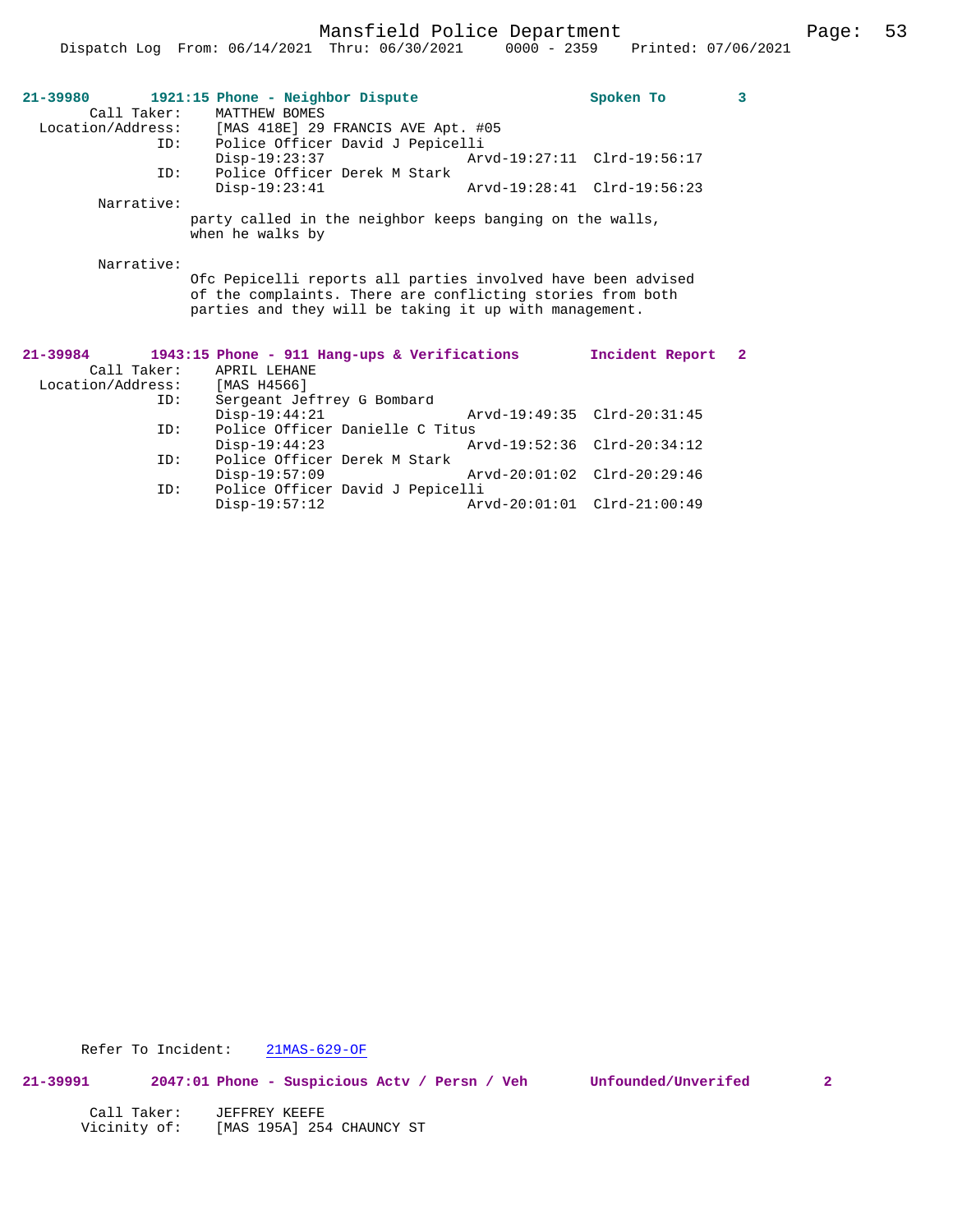Mansfield Police Department Page: 54 Dispatch Log From: 06/14/2021 Thru: 06/30/2021 ID: Police Officer Danielle C Titus Disp-20:54:19 Arvd-20:54:30 Clrd-21:01:15<br>TD: Sergeant Jeffrey G Bombard Sergeant Jeffrey G Bombard<br>Disp-20:58:24 Disp-20:58:24 Arvd-20:58:26 Clrd-21:01:16 Narrative: CP reported a SUSP couple last seen 15 minutes ago behind the CIBO Matto. Last reported as homeless and carrying large bags. The CP also reported seeing the couple looking in vehicles. Narrative: Ofc Titus reports checking the area, as well as Lizzy's Laundromat and Advance Auto, unfounded for parties matching the description. **21-39992 2051:13 911 - 911 Hang-ups & Verifications Confirmed misdial/Accdntl Call** Call Taker: MATTHEW BOMES<br>Vicinity of: [MAS H4936] 2 of: [MAS H4936] 23 BLACK POND RD<br>ID: Police Officer Derek M Stark Police Officer Derek M Stark<br>Disp-20:57:11 Disp-20:57:11 Arvd-21:03:49 Clrd-21:14:13 ID: Police Officer David J Pepicelli Disp-21:09:06 Arvd-21:09:08 Clrd-21:14:11<br>Vehicle: BLU 2013 TOYT COROLL Reg: PAR MA 80401 VIN: 5YEBU4EE7DP1 BLU 2013 TOYT COROLL Reg: PAR MA 80401 VIN: 5YFBU4EE7DP113433 Narrative: Checking on a 911 hang up. Contact made?:n Cellphone? (y/n):y Uncertainty radius:4.1 transfer from N.Attleboro Narrative: Ofc Stark reports a group of kids in the roadway, do not have any knowledge of anything going on. Narrative: Received a second 911 open line from this number, can hear people talking in the background. Narrative: Ofc Stark reports speaking with the female who dropped her phone and is now broken and it keeps dialing 911. **21-39995 2108:35 Initiated - Disabled Motor Vehicle Services Rendered 3**  Call Taker: TARA LAKO<br>Vicinity of: [MAS H443 [MAS H4434] 1817 WEST ST ID: Police Officer Derek M Stark Arvd-21:08:00 Clrd-21:10:14<br>Vehicle: BLK 2020 CHEV TRAVERSE Reg: PC MA 1LJK18 VIN: 1GNEVHKW8L BLK 2020 CHEV TRAVERSE Reg: PC MA 1LJK18 VIN: 1GNEVHKW8LJ326688 Narrative: Ofc Stark reports a DMV in the area, hazards on, unoccupied. **21-40002 2211:43 Initiated - Building - Property Check Building Checked / Secured 3** Call Taker: TARA LAKO<br>Location/Address: [MAS 840] SS: [MAS 840] 280 SCHOOL ST:<br>ID: Police Officer Danielle Police Officer Danielle C Titus Arvd-22:11:00 Clrd-22:21:52 Vehicle: GRY 2017 TOYT TACOMA Reg: PC MA 6JY252 VIN: 3TMDZ5BN8HM029641 Narrative: Checking the area. Narrative: Ofc Titus reports speaking with the operator of a vehicle in the area of XFinity. Occupants talking, female just got out of Kohl's and will be moving along.

**2**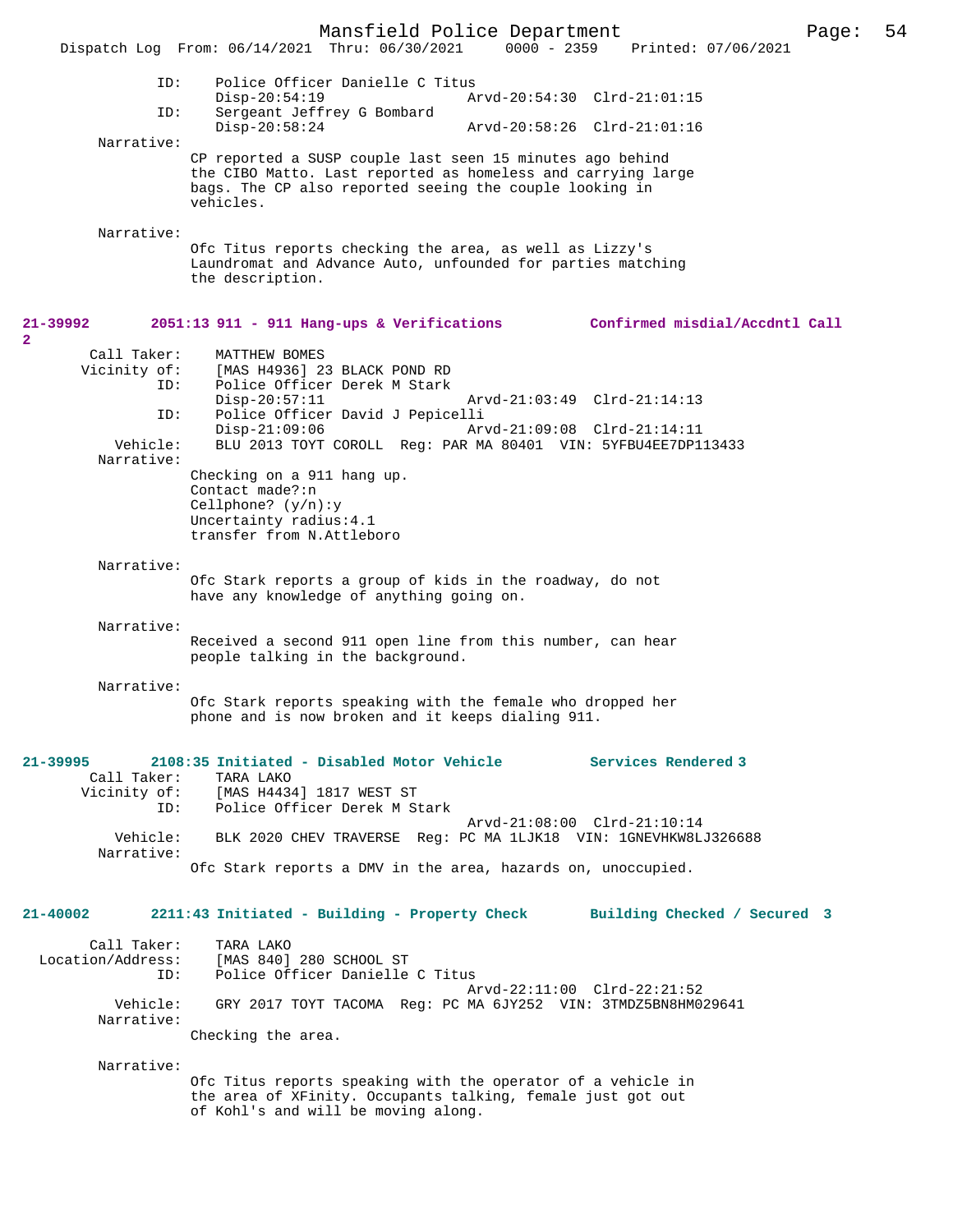### **For Date: 06/21/2021 - Monday**

| 21-40014    |     | 0022:46 Phone - Disturbance / Gathering |                             | Incident Report 1 |  |
|-------------|-----|-----------------------------------------|-----------------------------|-------------------|--|
| Call Taker: |     | JEFFREY KEEFE                           |                             |                   |  |
|             |     | Vicinity of: [MAS H4566]                |                             |                   |  |
|             | ID: | Police Officer Beau J Palanza           |                             |                   |  |
|             |     | $Disp-00:24:07$                         | Arvd-00:27:47 Clrd-01:13:36 |                   |  |
|             | ID: | Sergeant John R Armstrong               |                             |                   |  |
|             |     | $Disp-00:24:10$                         | Arvd-00:27:46 Clrd-00:50:44 |                   |  |
|             | ID: | Police Officer Meghan Birnie            |                             |                   |  |
|             |     | $Disp-00:24:14$                         | Arvd-00:27:49 Clrd-00:54:55 |                   |  |
|             | ID: | Sergeant John R Armstrong               |                             |                   |  |
|             |     |                                         | Arvd-01:00:54 Clrd-01:13:34 |                   |  |

 Refer To Incident: 21MAS-630-OF **21-40045 0200:05 Initiated - Building - Property Check Building Checked / Secured 3** Call Taker: TARA LAKO<br>Location/Address: [MAS 834] Location/Address: [MAS 834] 261 CHAUNCY ST ID: Police Officer Meghan Birnie Arvd-02:00:00 Clrd-02:04:06 Narrative: Ofc Birnie doing a walk through of the pharmacy. **21-40047 0219:35 Initiated - Building - Property Check Building Checked / Secured 3** Call Taker: TARA LAKO Location/Address: [MAS 840] 280 SCHOOL ST ID: Police Officer Meghan Birnie Arvd-02:19:00 Clrd-02:29:50 Narrative: Checking the area. **21-40049 0303:52 Initiated - Building - Property Check Building Checked / Secured 3** Call Taker: TARA LAKO<br>Location/Address: [MAS] 4 E [MAS] 4 ERICK RD @ 15 BONNEY LN ID: Police Officer Beau J Palanza Arvd-03:03:00 Clrd-03:14:39 Narrative: Checking the area. **21-40050 0306:38 Initiated - Building - Property Check Building Checked / Secured 3** Call Taker: TARA LAKO Location/Address: [MAS 907E] 390 WEST ST ID: Police Officer Meghan Birnie Arvd-03:06:00 Clrd-03:12:23 Narrative: Checking the area.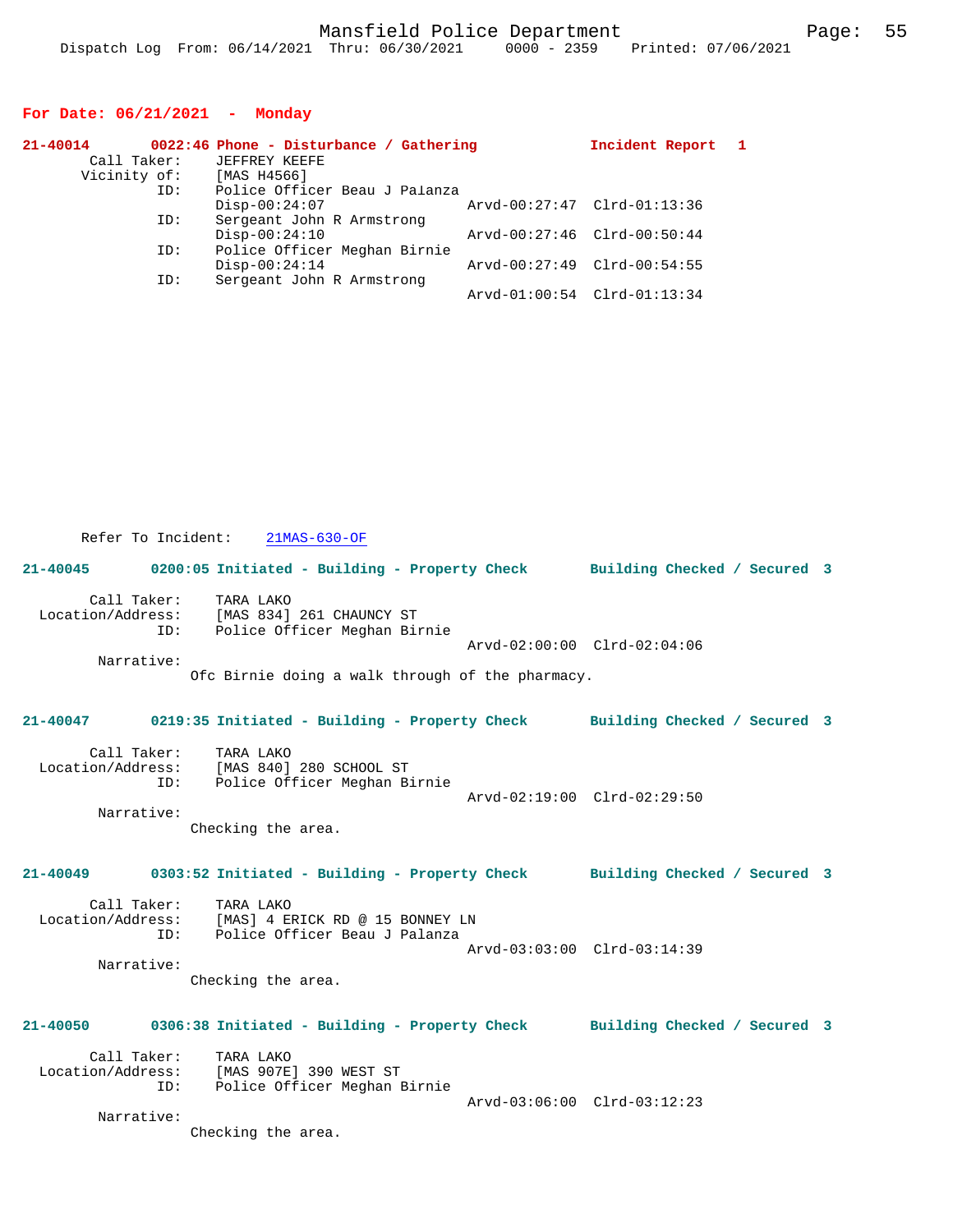**21-40053 0322:24 Initiated - Building - Property Check Building Checked / Secured 3** Call Taker: TARA LAKO Location/Address: [MAS 417] 9 FRANCIS AVE ID: Police Officer Beau J Palanza Arvd-03:22:00 Clrd-03:30:27 Narrative: Checking the area. **21-40055 0327:35 Initiated - Building - Property Check Building Checked / Secured 3** Call Taker: TARA LAKO Location/Address: [MAS] NORTH MAIN ST ess: Inne, ....<br>ID: Police Officer Meghan Birnie Arvd-03:27:00 Clrd-03:33:02 Narrative: Checking the area. **21-40057 0342:05 Initiated - Building - Property Check Building Checked / Secured 3** Call Taker: TARA LAKO Location/Address: [MAS 1002] 250 EAST ST ID: Police Officer Beau J Palanza Arvd-03:42:00 Clrd-03:49:57 Narrative: Checking the area. **21-40080 0910:21 Initiated - Motor Vehicle Stop Citation / Warning Issued 3** Call Taker: William Mouyos Location/Address: [MAS] 86 EASTMAN ST @ 789 EAST ST ID: Police Officer David J Pepicelli Arvd-09:10:00 Clrd-09:32:42 Vehicle: GRN 2008 TOYT VA SIENNA Reg: PC MA 711FH3 VIN: 5TDZK23C58S172701 Narrative: out with MVST Narrative: R/O attempting to renew online Narrative: successfully renewed online R/O cited for registration violation **21-40083 0928:35 Initiated - Building - Property Check Building Checked / Secured 3** Call Taker: William Mouyos Location/Address: [MAS 281A] 1 CROCKER ST<br>ID: Police Officer Michael 1 Police Officer Michael T Fitzgerald Arvd-09:28:00 Clrd-09:35:46 Narrative: Checking the area. **21-40086 0957 Initiated - Building - Property Check Building Checked / Secured 3** Call Taker: Police Officer Michael T Fitzgerald Location/Address: [MAS 982] 111 HOPE ST ID: Police Officer Michael T Fitzgerald Arvd-09:57:56 Clrd-10:02:01 Narrative: Checking the area.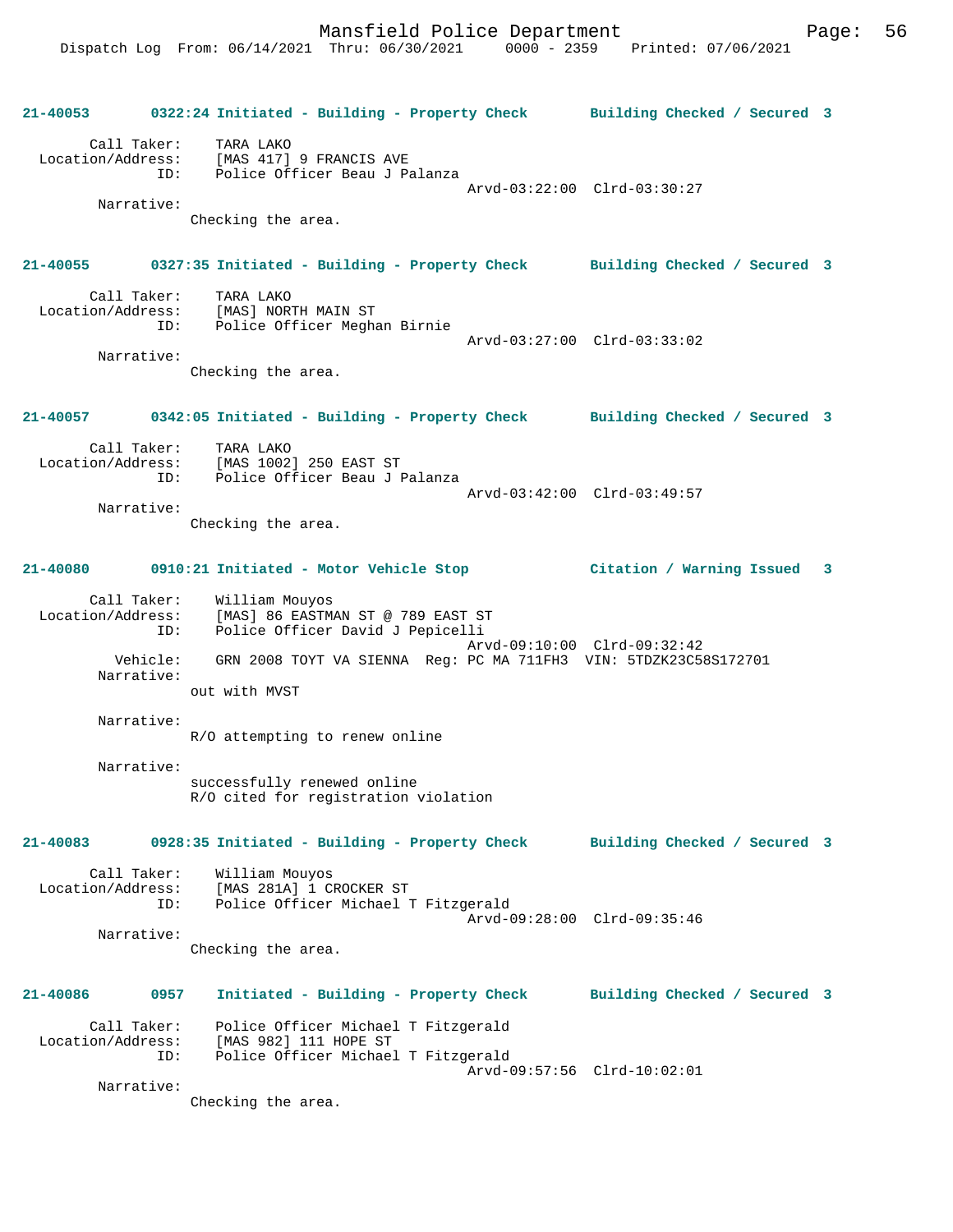Mansfield Police Department Page: 57 Dispatch Log From: 06/14/2021 Thru: 06/30/2021 **21-40087 1002 Initiated - Building - Property Check Building Checked / Secured 3** Call Taker: Police Officer Michael T Fitzgerald Location/Address: [MAS 170] 255 HOPE ST ID: Police Officer Michael T Fitzgerald Arvd-10:03:10 Clrd-10:05:21 Narrative: Checking the area. **21-40100 1050:15 Initiated - Motor Vehicle Stop Citation / Warning Issued 3** Call Taker: William Mouyos Location/Address: [MAS] 1508 WEST ST @ 2 WESTVIEW DR<br>TD: Police Officer David J Penicelli Police Officer David J Pepicelli Arvd-10:50:00 Clrd-10:55:33 Vehicle: WHI 2016 JEEP UT PATRIO Reg: PC MA 1NBV41 VIN: 1C4NJRFB3GD581528 Narrative: out with MVST Narrative: ciation to operator for speed **21-40128 1311:18 Phone - 911 Hang-ups & Verifications Unfounded/Unverifed 2** Call Taker: NICHOLAS GOYETTE Location/Address: [MAS] 389 NORTH MAIN ST ID: Police Officer Matthew A Souza<br>Disp-13:13:02 Disp-13:13:02 Arvd-13:19:25 Clrd-13:30:38 Narrative: 911 accidental from elevator. Caller states no emergency, will flag down if officer is seen, inside apartment complex. Contact made?: yes Cellphone? (y/n): no Narrative: ( unable to locate specific adress unable to locate an individual **21-40130 1326:18 Phone - Animal Complaints Assisted Party 3**  Call Taker: Dispatcher Jacques Ryan<br>Location/Address: [MAS 840] 280 SCHOOL ST ess: [MAS 840] 280 SCHOOL ST<br>TD: animal control Jeffrey S animal control Jeffrey S Collins<br>Disp-13:42:21 Arv Disp-13:42:21 Arvd-13:52:58 Clrd-13:53:26 Narrative: On the exit Hawk flew into Black mercedes van, no injuries Narrative: redtail hawk removed , Tufts Grafton contacted **21-40137 1415:17 Phone - 911 Hang-ups & Verifications Confirmed misdial/Accdntl Call 2**  Call Taker: Dispatcher Jacques Ryan<br>Location/Address: [MAS 447G] 26 BICENTENN [MAS 447G] 26 BICENTENNIAL CT ID: Police Officer Matthew A Souza<br>Disp-14:18:14 F Disp-14:18:14 Arvd-14:21:22 Clrd-14:23:33 Narrative: Checking on a 911 hang up. Confirmed accidental by caller. Will meet at the front door. Contact made?:yes Cellphone? (y/n):yes Uncertainty radius:41 meters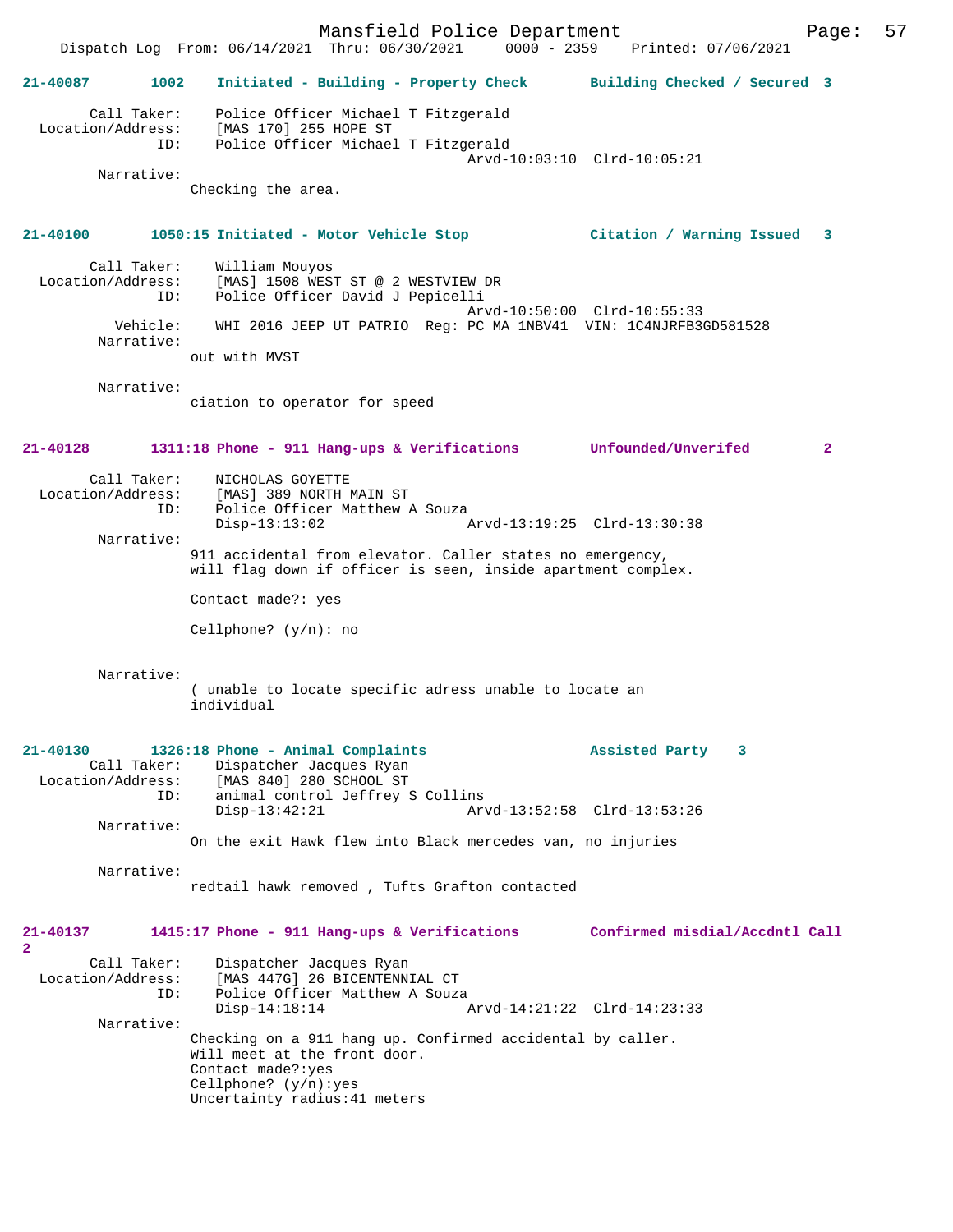Mansfield Police Department Page: 58 Dispatch Log From: 06/14/2021 Thru: 06/30/2021 **21-40144 1445:18 Initiated - Road Hazards Removed Hazard 3**  Call Taker: William Mouyos Location/Address: [MAS] 286 HOPE ST @ 112 THOMPSON ST ID: Police Officer Matthew A Souza Arvd-14:45:00 Clrd-14:47:22 Narrative: trailer in roadway Narrative: spoke to parties on scene will get it moved aside **21-40147 1508:29 Phone - 911 Hang-ups & Verifications Confirmed misdial/Accdntl Call 2**  Call Taker: MATTHEW BOMES<br>Location/Address: [MAS 840I180] [MAS 840I180] 280 SCHOOL ST Apt. #I180 ID: Police Officer Michael T Fitzgerald Disp-15:10:14 Clrd-15:10:56 ID: Police Officer David J Pepicelli Disp-15:10:53 Arvd-15:18:46 Clrd-15:18:48 Narrative: Checking on a 911 hang up. Contact made?:yes Cellphone? (y/n):n Uncertainty radius: spoke to Kerri called by accident **21-40158 1539:51 Phone - Motor Veh Acc - No Injury Assisted Party 1**  Call Taker: Dispatcher Jacques Ryan<br>Location/Address: [MAS H468] 155 OAKLAND S ess: [MAS H468] 155 OAKLAND ST<br>ID: Police Officer Matthew A Police Officer Matthew A Souza<br>Disp-15:41:36 Arvd-15:45:29 Clrd-15:51:45 Disp-15:41:36 Arvd-15:45:29 Clrd-15:51:45 Vehicle: WHI 2019 ACUR UT RDX Reg: PC MA 8RJ589 VIN: 5J8TC2H77KL020332 Vehicle: YEL 2017 THOM BU 311TS Reg: SV MA SB42850 VIN: 4UZABRDU4HCHS5674 Narrative: School Bus hit a MV, no injuries, caller states both vehicles are drivable Narrative: School Bus is not occupied Narrative: M9 reports paperwork was exchanged prior to arrival damage under \$1000 bus mirror struck roof of other mv **21-40176 1742:20 Phone - Erratic Oper MV / Road Rage Spoken To 3**  Call Taker: NICHOLAS GOYETTE Location/Address: [MAS H4245] 2 MARYALICE WAY<br>Th: Police Officer Danielle C.T: Police Officer Danielle C Titus Disp-17:47:30 Clrd-18:02:10<br>TD: Police Officer Derek M Stark Police Officer Derek M Stark<br>Disp-17:51:55 Disp-17:51:55 Arvd-17:57:51 Clrd-18:09:33 ID: Police Officer Danielle C Titus Disp-18:07:29 <br>Vehicle: RED 1995 FORD F250 Req: PC MA 1AVV26 VIN: 1FTHX26F6SKB73 RED 1995 FORD F250 Reg: PC MA 1AVV26 VIN: 1FTHX26F6SKB73342 Narrative: Caller reports there was an erratic operator flying down N. Main St. She followed him to his address from Town News and he began yelling swears at her. She attempted to dissuade the operator from going too fast by sticker her foot in the road while at Town News and he swirved and sped up and flipped her off instead.

### Narrative:

Caller has left the address and is no longer on scene.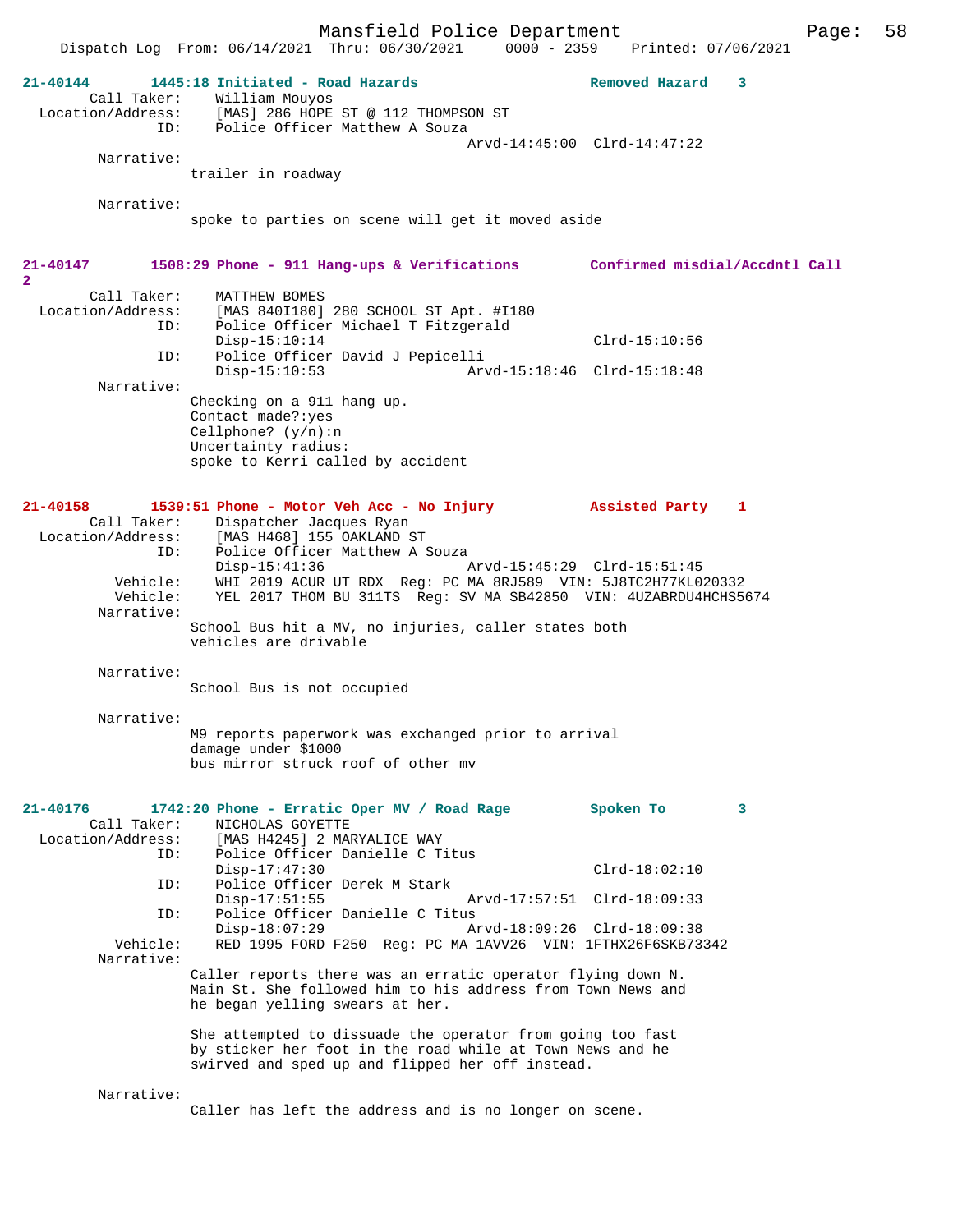### Narrative:

M14 spoke to party who stated caller was the aggressor. party was advised of the complaint

| 21-40182          | 1818:24 Initiated - Community Policing   |                             | Services Rendered 3         |  |
|-------------------|------------------------------------------|-----------------------------|-----------------------------|--|
| Call Taker:       | William Mouyos                           |                             |                             |  |
| Location/Address: | [MAS 898] OTIS ST                        |                             |                             |  |
| ID:               | Police Officer Derek M Stark             |                             |                             |  |
|                   |                                          |                             | Arvd-18:18:00 Clrd-18:32:58 |  |
| $21 - 40199$      | 1929:26 Walk-In - Assist Citizen - P S A |                             | Spoken To                   |  |
| Call Taker:       | Support Staff Matthew Gately             |                             |                             |  |
| Location/Address: | [MAS H6087]                              |                             |                             |  |
| ID:               | Police Officer David J Pepicelli         |                             |                             |  |
|                   | $Disp-19:31:53$                          | Arvd-19:41:24 Clrd-19:56:55 |                             |  |
| ID:               | Police Officer David J Pepicelli         |                             |                             |  |
|                   | $Disp-19:56:58$                          | Arvd-19:56:59 Clrd-20:17:11 |                             |  |

**21-40200 1951:02 Initiated - Building - Property Check Building Checked / Secured 3** Call Taker: NICHOLAS GOYETTE<br>Location/Address: [MAS 2] 60 FORBE [MAS 2] 60 FORBES BLVD ID: Police Officer Derek M Stark Arvd-19:51:00 Clrd-19:57:00 Narrative: Checking the area. **21-40202 1957:38 Phone - Suspicious Actv / Persn / Veh Unfounded/Unverifed 2** Call Taker: Support Staff Matthew Gately<br>Location/Address: [MAS 2] 60 FORBES BLVD [MAS 2] 60 FORBES BLVD Narrative: CP reported there were booze bottles on the road by the Red Roof. Speaking with the CP, it was unclear whether there was a group of people drinking or the bottles were left in the road. The CP then got upset and disconnected the call without further information. Ofc Stark checked the area and did not find anything. **21-40203 2012:24 911 - Suspicious Actv / Persn / Veh Incident Report 2**  Call Taker: JEFFREY KEEFE Location/Address: [MAS 2] 60 FORBES BLVD Police Officer Danielle C Titus<br>Disp-20:13:10 Ar Disp-20:13:10 Arvd-20:17:00 Clrd-20:52:10<br>TD: Police Officer Derek M Stark Police Officer Derek M Stark<br>Disp-20:13:13 Disp-20:13:13 Arvd-20:15:15 Clrd-20:52:09<br>ID: Sergeant Jeffrey G Bombard Sergeant Jeffrey G Bombard<br>Disp-20:13:16 Disp-20:13:16 Arvd-20:17:31 Clrd-20:52:08<br>ID: Police Officer David J Pepicelli Police Officer David J Pepicelli<br>Disp-20:17:17 Ar Disp-20:17:17 Arvd-20:20:26 Clrd-20:51:05<br>Vehicle: BRO 2004 CR-V Reg: RI 1AK209 VIN: SHSRD78414U238564 BRO 2004 CR-V Reg: RI 1AK209 VIN: SHSRD78414U238564 Narrative: Front desk recd a call for a male that had a knife pulled on him, no further info as he disconnected.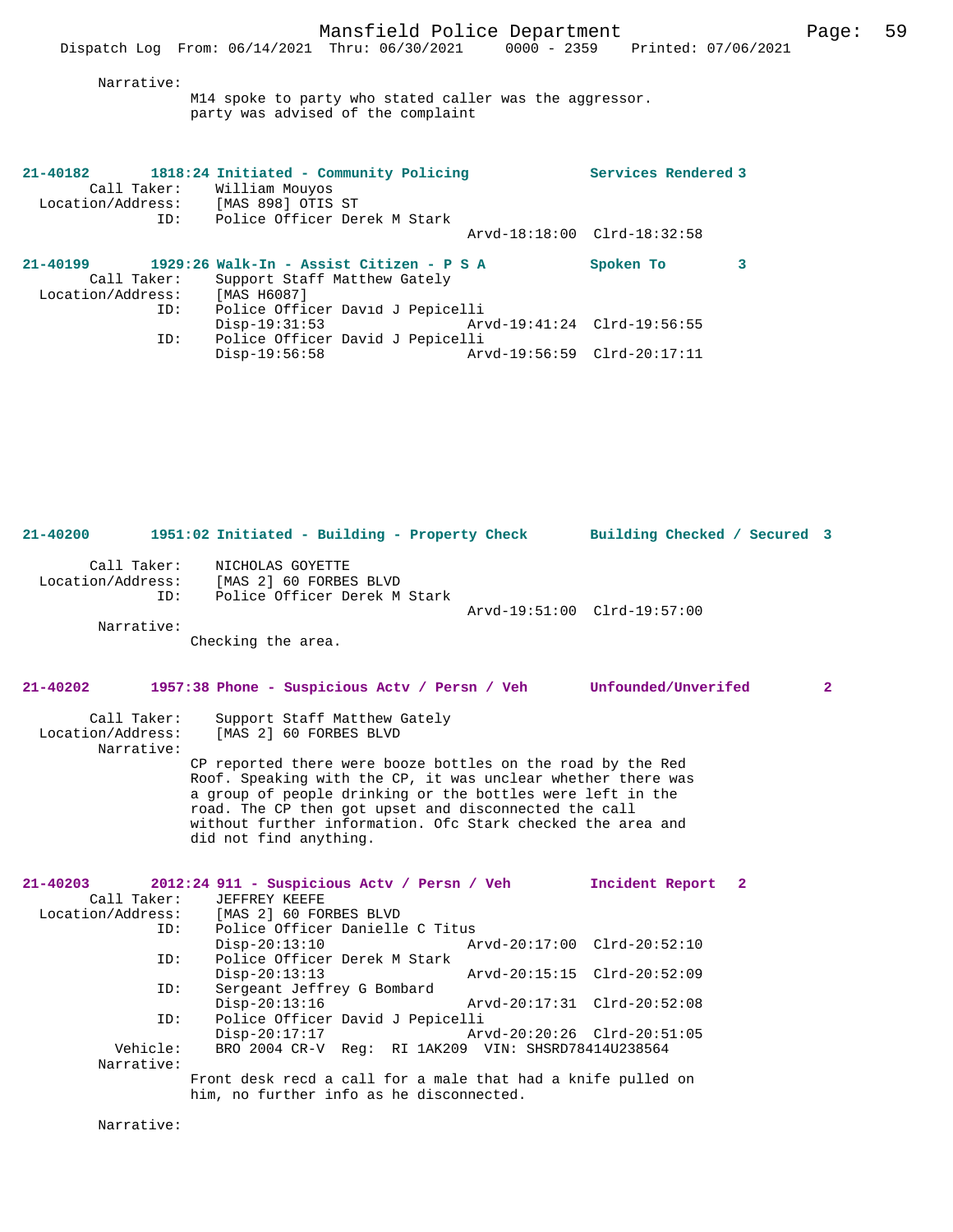Mansfield Police Department Page: 60 Dispatch Log From: 06/14/2021 Thru: 06/30/2021 Second call came in, stating there's a group of people fighting in the parking lot. CP states that PD pulled in as we were speaking. Narrative: We attempted to contact the original calling party again, no answer. Narrative: M14 reports all units clear, party has been trespassed. Narrative: See OF report for further. Refer To Incident: 21MAS-635-OF **21-40205 2045:28 911 - Noise Complaint Unfounded/Unverifed 2** Call Taker: Aaron Figueroa Location/Address: [MAS H4219] 131 BRANCH ST<br>TD: Police Officer David J Per Police Officer David J Pepicelli<br>Disp-20:51:13 Ar Disp-20:51:13 Arvd-20:57:08 Clrd-20:57:50 Narrative: Caller is reporting 8 loud bangs behind her property on the trails, about 4 minutes apart. **21-40212 2156:17 Other - Assist Fire Department Referred to Other Agency 2** Call Taker: Michael Mezhberg<br>Location/Address: [MAS 942A] 10 CO ess: [MAS 942A] 10 CONNORS AVE Apt. #B<br>TD: Police Officer Danielle C Titus Police Officer Danielle C Titus Disp-21:57:18 Arvd-22:07:49 Clrd-22:08:48 Narrative: Assisting the FD with a fire related incident. Nature: tamper activation **21-40218 2212:09 Initiated - Building - Property Check Building Checked / Secured 3** Call Taker: NICHOLAS GOYETTE Location/Address: [MAS 281A] 1 CROCKER ST ID: Police Officer Danielle C Titus Arvd-22:12:00 Clrd-22:25:57 Narrative: Checking the area. **21-40227 2248:42 Initiated - Building - Property Check Building Checked / Secured 3** Call Taker: NICHOLAS GOYETTE Location/Address: [MAS 907E] 390 WEST ST Police Officer Derek M Stark Arvd-22:48:00 Clrd-22:54:06 Narrative: Checking the area. **21-40229 2254:13 Initiated - Building - Property Check Services Rendered 3**  Call Taker: NICHOLAS GOYETTE<br>Location/Address: [MAS 840] 280 SCI [MAS 840] 280 SCHOOL ST ID: Police Officer Derek M Stark Arvd-22:54:00 Clrd-23:04:20 Narrative: Checking the area. **21-40232 2306 Initiated - Building - Property Check Building Checked / Secured 3** Call Taker: Police Officer Derek M Stark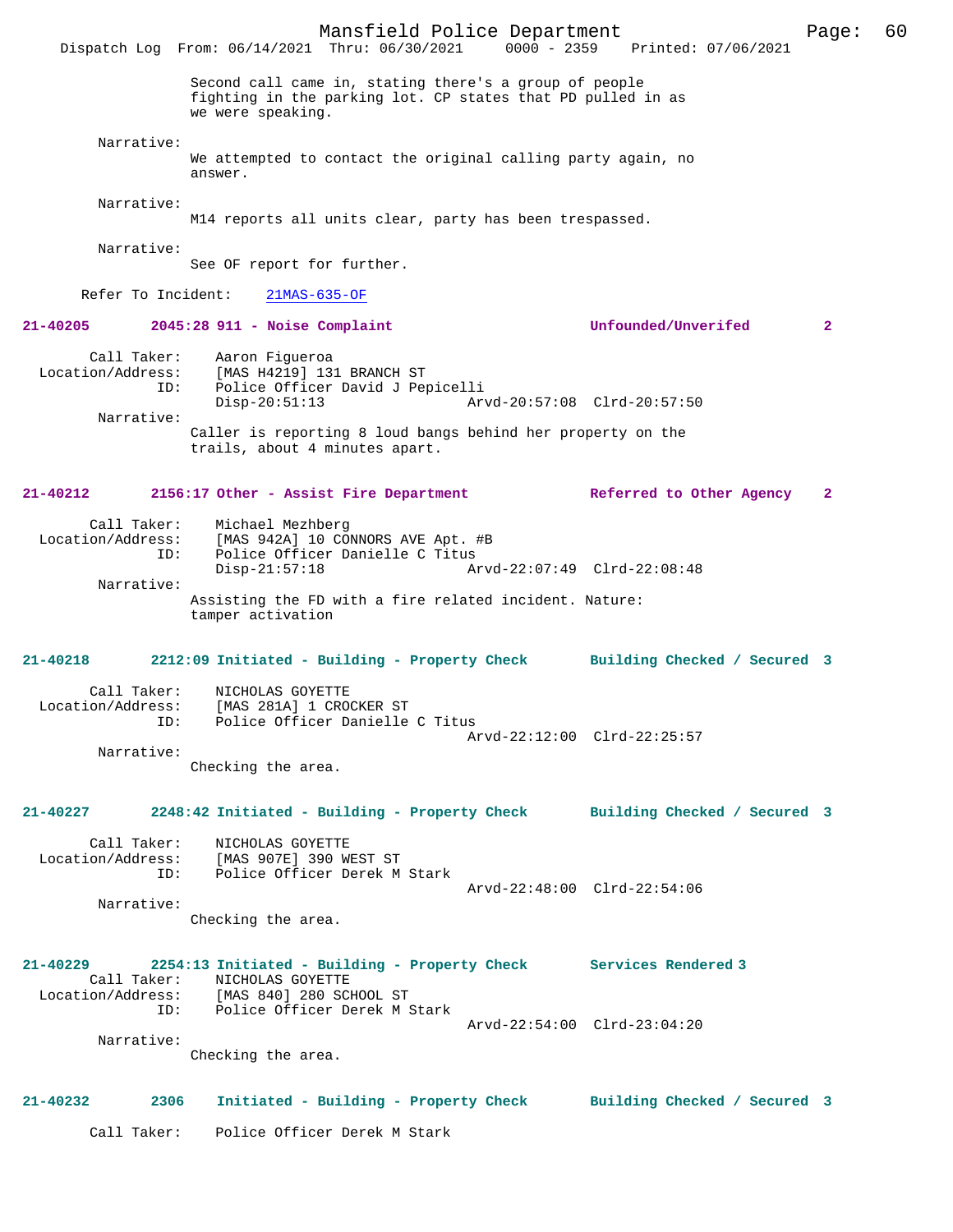Mansfield Police Department Page: 61 Dispatch Log From: 06/14/2021 Thru: 06/30/2021 0000 - 2359 Printed: 07/06/2021 Location/Address: [MAS 127E1] 11 NORFOLK ST Apt. #3 ID: Police Officer Derek M Stark Arvd-23:07:29 Clrd-23:07:48 Narrative: Checking the area. **21-40233 2310:56 Initiated - Building - Property Check Building Checked / Secured 3** Call Taker: JEFFREY KEEFE Location/Address: [MAS 322] 31 HAMPSHIRE ST ID: Police Officer Derek M Stark Arvd-23:10:00 Clrd-23:17:37 Narrative: Checking the area. **21-40235 2324 Initiated - Building - Property Check Building Checked / Secured 3** Call Taker: Police Officer Derek M Stark Location/Address: [MAS 217] 10 RESERVOIR ST ID: Police Officer Derek M Stark Arvd-23:25:45 Clrd-23:26:41 Narrative: Checking the area. **21-40234 2325:02 Initiated - Building - Property Check Building Checked / Secured 3** Call Taker: JEFFREY KEEFE Location/Address: [MAS 1015] 30 CHAUNCY ST ID: Police Officer Danielle C Titus Arvd-23:25:00 Clrd-23:27:16 Narrative: Checking the area. **For Date: 06/22/2021 - Tuesday 21-40239 0007:16 911 - 911 Hang-ups & Verifications Confirmed misdial/Accdntl Call 2**  Call Taker: Nicole Boyer<br>Location/Address: [MAS] 72 TRE! Location/Address: [MAS] 72 TREMONT ST ID: Patrolman Gregory S Martell Disp-00:09:58 Arvd-00:20:03 Clrd-00:21:21 Narrative: Checking on a 911 hang up. Contact made?: YES Cellphone? (y/n): YES CP states accidentally dialed 911

**21-40259 0141:01 Initiated - Building - Property Check Building Checked / Secured 3** Call Taker: Nicole Boyer

| Location/Address: | [MAS 2] 60 FORBES BLVD      |                             |  |
|-------------------|-----------------------------|-----------------------------|--|
| ID:               | Patrolman Gregory S Martell |                             |  |
|                   |                             | Arvd-01:41:00 Clrd-01:48:15 |  |
| Narrative:        |                             |                             |  |

Checking the area.

# **21-40270 0202:59 Initiated - Building - Property Check Building Checked / Secured 3** Call Taker: Nicole Boyer<br>Vicinity of: [MAS] OAK ST Vicinity of:<br>ID: Patrolman Gregory S Martell Arvd-02:02:00 Clrd-02:06:52

Narrative: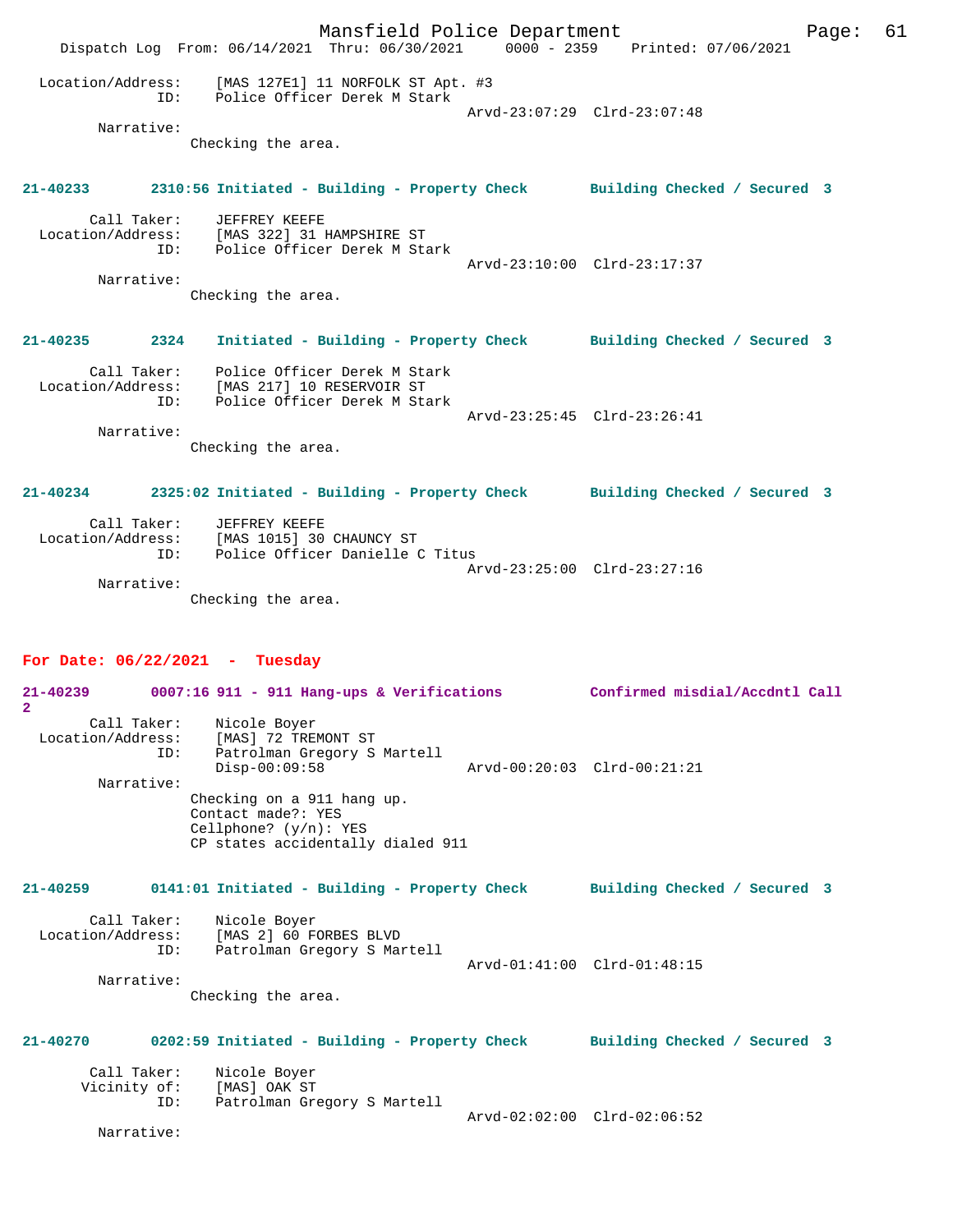Mansfield Police Department Fage: 62

Checking the area.

| $21 - 40272$                                        | 0208:38 Initiated - Building - Property Check Services Rendered 3<br>Call Taker: Aaron Figueroa<br>Location/Address: [MAS] NORTH MAIN ST<br>ID: Police Officer Beau J Palanza                                                 |                             |                             |
|-----------------------------------------------------|-------------------------------------------------------------------------------------------------------------------------------------------------------------------------------------------------------------------------------|-----------------------------|-----------------------------|
| Narrative:                                          |                                                                                                                                                                                                                               |                             | Arvd-02:08:00 Clrd-02:19:28 |
|                                                     | Checking the area.                                                                                                                                                                                                            |                             |                             |
| 21-40274<br>Call Taker:<br>Location/Address:<br>ID: | 0212:55 Phone - Suspicious Actv / Persn / Veh Services Rendered 2<br>JEFFREY KEEFE<br>[MAS] 115 PLAIN ST<br>Patrolman Gregory S Martell                                                                                       |                             |                             |
| Narrative:                                          | $Disp-02:15:56$                                                                                                                                                                                                               | Arvd-02:23:13 Clrd-02:30:52 |                             |
|                                                     | SUSP females sitting on a stone wall. Described as in their<br>teens. Cp was concerned that they were in a blind spot on<br>the roadway.                                                                                      |                             |                             |
| Narrative:                                          | Females will be returning home.                                                                                                                                                                                               |                             |                             |
| 21-40276                                            | 0235:05 Initiated - Building - Property Check Building Checked / Secured 3                                                                                                                                                    |                             |                             |
| Call Taker:<br>ID:                                  | JEFFREY KEEFE<br>Vicinity of: [MAS 834] 261 CHAUNCY ST<br>Police Officer Beau J Palanza                                                                                                                                       |                             |                             |
| Narrative:                                          |                                                                                                                                                                                                                               |                             | Arvd-02:35:00 Clrd-02:42:11 |
|                                                     | Checking the area.                                                                                                                                                                                                            |                             |                             |
|                                                     | 21-40277 0236:41 Initiated - Building - Property Check Services Rendered 3<br>Call Taker: JEFFREY KEEFE<br>Vicinity of: [MAS 894] 905 SOUTH MAIN ST Apt. #C<br>ID: Patrolman Gregory S Martell<br>Patrolman Gregory S Martell |                             |                             |
| Narrative:                                          | Checking the area.                                                                                                                                                                                                            |                             | Arvd-02:36:00 Clrd-02:41:14 |
| $21 - 40279$<br>Call Taker:<br>ID:                  | 0238:01 Initiated - Building - Property Check Services Rendered 3<br>JEFFREY KEEFE<br>Vicinity of: [MAS 982] 111 HOPE ST<br>Police Officer Meghan Birnie                                                                      |                             |                             |
| Narrative:                                          |                                                                                                                                                                                                                               |                             | Arvd-02:38:00 Clrd-02:56:04 |
|                                                     | Checking the area.                                                                                                                                                                                                            |                             |                             |
| $21 - 40284$<br>ID:                                 | 0259:16 Initiated - Building - Property Check Services Rendered 3<br>Call Taker: Aaron Figueroa<br>Location/Address: [MAS 281A] 1 CROCKER ST<br>Police Officer Beau J Palanza                                                 |                             |                             |
| Narrative:                                          |                                                                                                                                                                                                                               |                             | Arvd-02:59:00 Clrd-03:08:26 |
|                                                     | Checking the area.                                                                                                                                                                                                            |                             |                             |
| 21-40285<br>Call Taker:<br>Vicinity of:<br>ID:      | 0301:26 Initiated - Building - Property Check<br>JEFFREY KEEFE<br>[MAS H9876] CABOT BLVD<br>Patrolman Gregory S Martell                                                                                                       |                             | Services Rendered 3         |
| Narrative:                                          |                                                                                                                                                                                                                               |                             | Arvd-03:01:00 Clrd-03:08:42 |
|                                                     | Checking the area.                                                                                                                                                                                                            |                             |                             |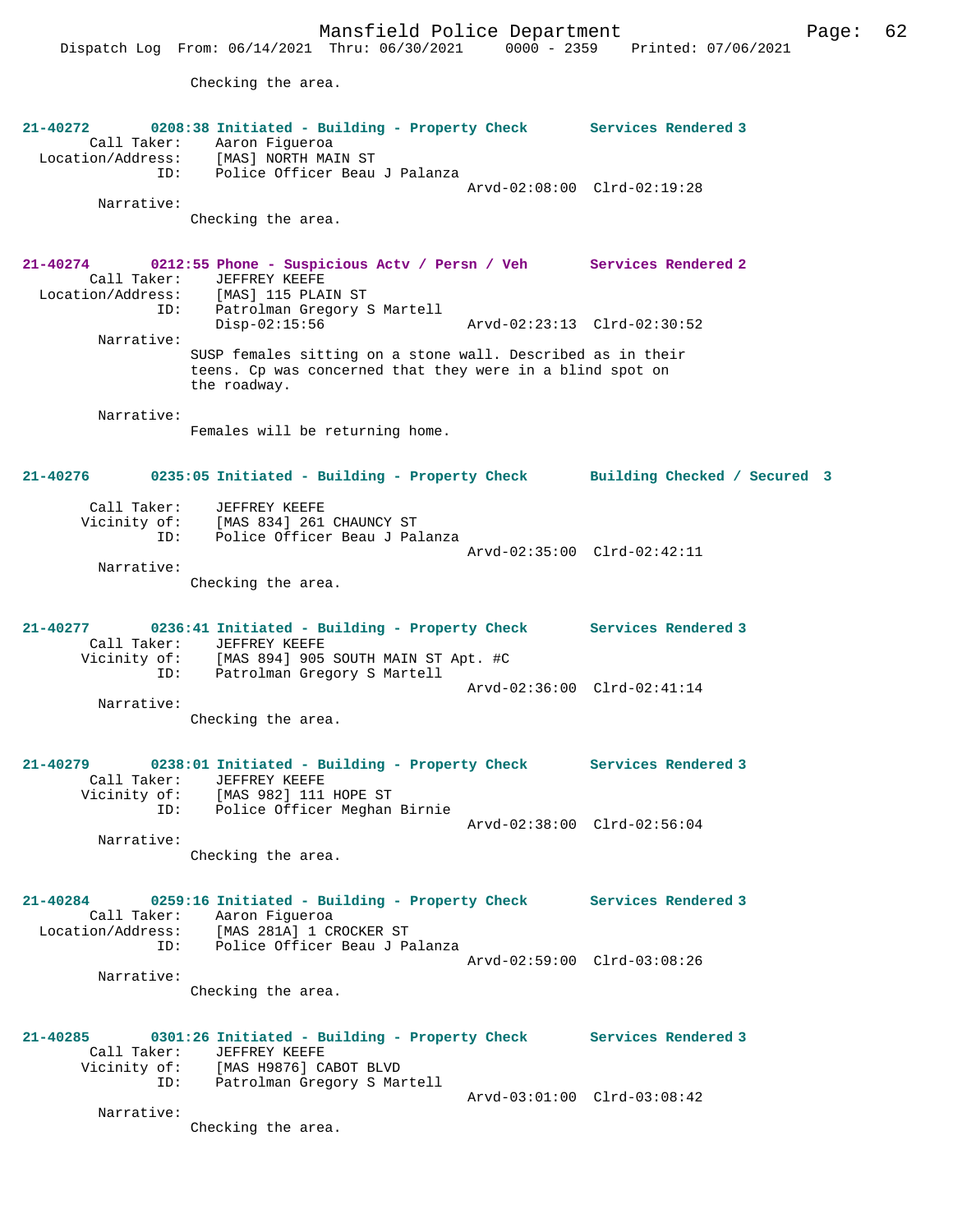**21-40301 0711 Initiated - Parking Violations Services Rendered 3**  Call Taker: Animal Control Steven Simonds Location/Address: [MAS] 43 NORTH MAIN ST @ 13 PARK ST ID: Animal Control Steven Simonds Arvd-07:12:14 Clrd-07:30:26 Narrative: checking area for parking violations **21-40302 0712:44 Phone - Motor Veh Acc - w/Injury Investigated - Report Taken 1** Call Taker: William Casey<br>.on/Address: [MAS] 900 MAPLE ST Location/Address: ID: Patrolman Gregory S Martell Disp-07:14:26 Arvd-07:18:14 Clrd-08:04:02 ID: Sergeant John R Armstrong Disp-07:14:31 Arvd-07:20:05 Clrd-08:04:02<br>ID: Police Officer Beau J Palanza Police Officer Beau J Palanza Disp-07:14:35 Clrd-07:38:25<br>ID: Police Officer Meghan Birnie Police Officer Meghan Birnie Disp-07:24:08 Arvd-07:24:11 Clrd-08:04:02 ID: Police Officer Beau J Palanza Disp-07:40:58 Arvd-07:41:00 Clrd-08:04:02 BRO 2017 SUBA FOREST Req: PC MA 1LAL79 VIN: JF2SJAWC0HH472744 Towed: For: Accident By: Central Street Garage To: Central Street Garage Narrative: Mva with injuries Narrative: Possibly one vehicle. Narrative: Airbag deployemnt, Tow requested for 1, Hwy being notified Narrative: rescue request for 2nd patient, facial injuries and rib pain Narrative: Road is shut down Narrative: HWY dept notified Narrative: Central st Towing has the vehicle, Raodway is clear of debris. Narrative: Citation to the operator, Suspended operation, negligent operation, mark lane violation, and speeding Refer To Accident: 21MAS-169-AC Refer To Summons: 21MAS-221-AR Summons: SACKS, ALISSA MARIE Address: 56 GLEN ST DOVER, MA Age:  $22$  Charges: LICENSE SUSPENDED, OP MV WITH, SUBSQ.OFF NEGLIGENT OPERATION OF MOTOR VEHICLE MARKED LANES VIOLATION SPEEDING RATE OF SPEED GREATER THAN WAS REASONABLE AND PROPER c90 §17 **21-40305 0743 Initiated - Speed Trailer/Signs Deployed Services Rendered 3**  Call Taker: Animal Control Steven Simonds<br>ion/Address: [MAS] MILL ST Location/Address: ID: Animal Control Steven Simonds Arvd-07:43:34 Clrd-08:00:14 Narrative: changing batteries on speed sign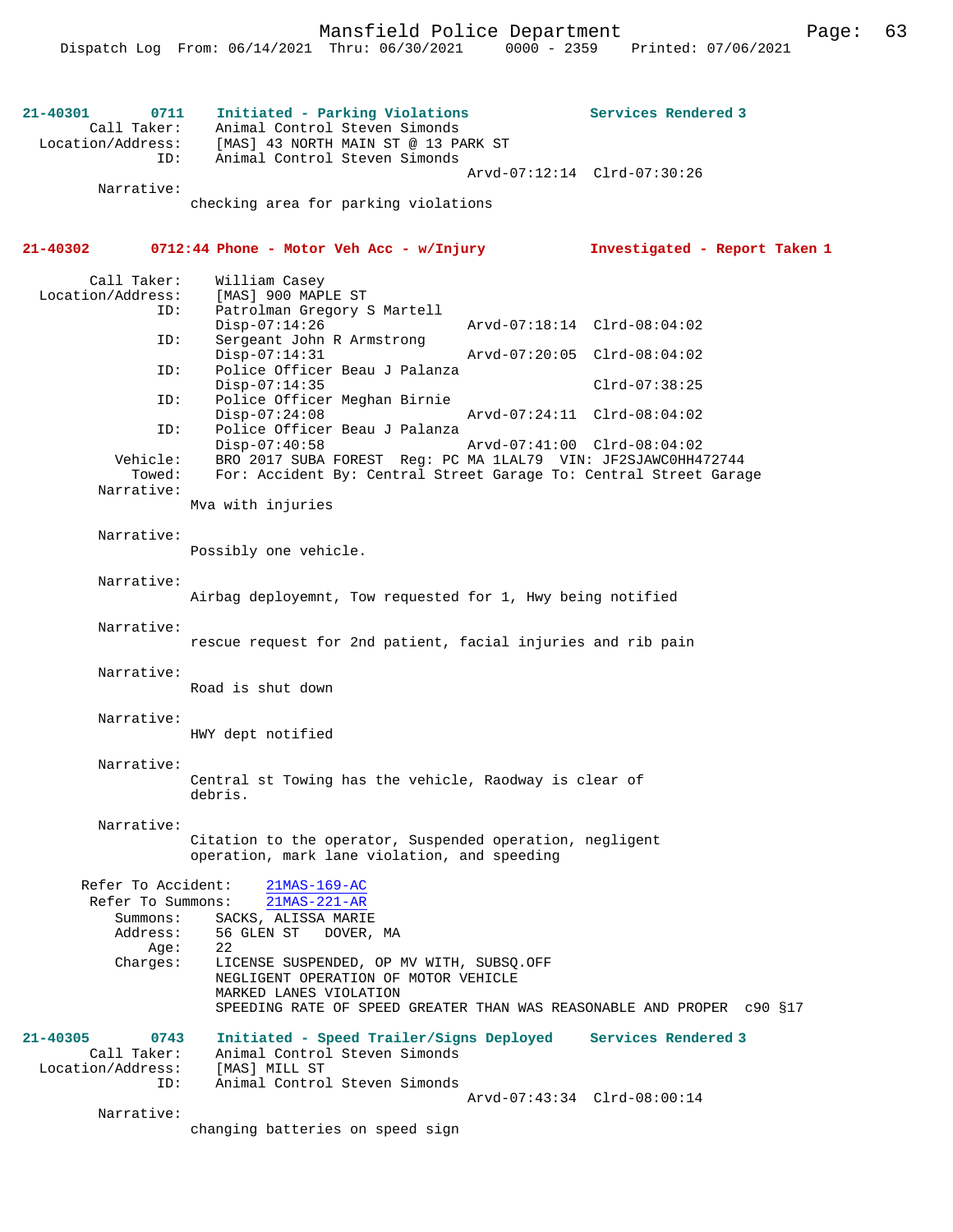**21-40307 0800 Initiated - Parking Violations Services Rendered 3**  Call Taker: Animal Control Steven Simonds Location/Address: [MAS] 242 NORTH MAIN ST @ 16 OLD COLONY WAY ID: Animal Control Steven Simonds Arvd-08:00:46 Clrd-09:24:11 Narrative: checking area for parking violations **21-40308 0803:55 Walk-In - Fraud or Identity Theft Incident Report 1**  Call Taker: Support Staff Langston W Puller<br>Location/Address: [MAS H4787] 536 NORTH MAIN ST Location/Address: [MAS H4787] 536 NORTH MAIN ST ID: Police Officer Patrick J Pennie Disp-08:05:10 Arvd-08:05:20 Clrd-08:10:27 Narrative: walk-in reporting unemployment fraud. notification recieved by mail. Narrative: see OF for further. Refer To Incident: 21MAS-636-OF **21-40309 0804:31 Phone - Assist Other Agency Unfounded/Unverifed 3** Call Taker: Emily Archer<br>ion/Address: [MAS] RTE 495 NB Location/Address:<br>ID: IPANT ALL ...<br>Sergeant Robert S Pierce Disp-08:09:20 Clrd-08:22:07 ID: Police Officer Andrew J Kelley<br>Disp-08:15:29 Ar  $arvd-08:17:05$  Clrd-08:22:07 Narrative: North Attleboro states they have a cell phone ping of 272 meters in the area of exit 32 (old exit 11) on 495. Male was making threats yestetday to kill his daughter and her family. No known vehicle. Narrative: M13 checked the area and on south main and nothing showing **21-40319 0842:05 Phone - Assist Fire Department Referred to Other Agency 2** Call Taker: Dispatcher Jacques Ryan Location/Address: [MAS H3691] 279 WARE ST<br>TD: Sergeant Robert S Pierce Sergeant Robert S Pierce<br>Disp-08:43:28 Disp-08:43:28 Arvd-08:55:00 Clrd-08:57:55 Narrative: Assisting the FD with a fire related incident. Nature: Carbon Monoxide detector activation **21-40330 0939 Initiated - Parking Violations Services Rendered 3**  Call Taker: Animal Control Steven Simonds Location/Address: [MAS] 126 NORTH MAIN ST @ 10 VILLA ST ID: Animal Control Steven Simonds Arvd-09:39:54 Clrd-10:04:22 Narrative: checking area for parking violations Narrative: tagged MA 6AW923 on main for restrictive parking **21-40331 0942:53 Phone - Erratic Oper MV / Road Rage Services Rendered 3**  Call Taker: Emily Archer Location/Address: [MAS] 120 FORBES BLVD ID: Police Officer Andrew J Kelley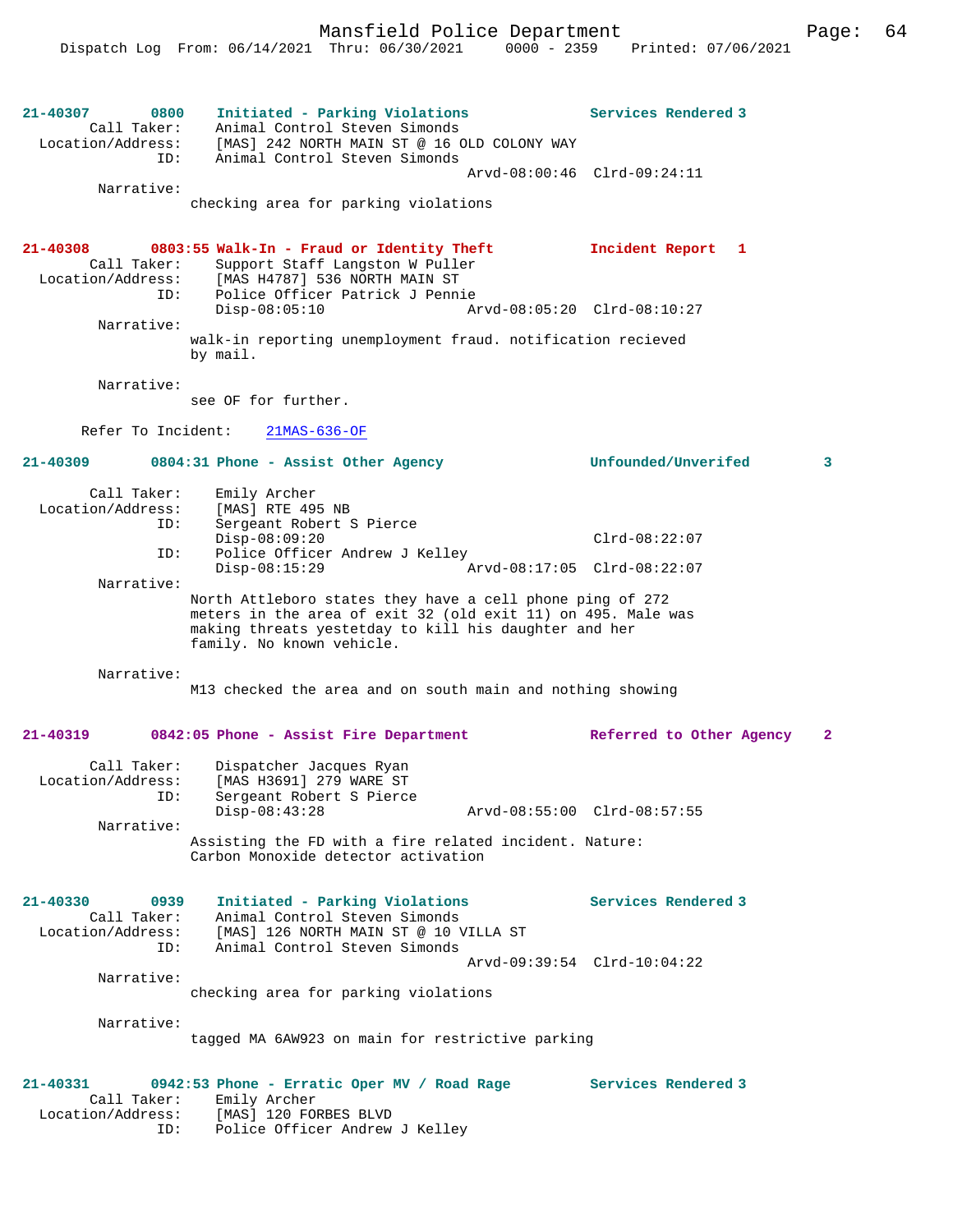Mansfield Police Department Page: 65 Dispatch Log From: 06/14/2021 Thru: 06/30/2021 Disp-09:45:51 Arvd-09:47:04 Clrd-09:59:09 Vehicle: GRY 2006 MERC MILAN Reg: PC MA 8SB857 VIN: 3MEFM081X6R648481 Vehicle: Req: TR 94972 Narrative: Caller followed a vehicle off the highway, a box truck, it was driving erratically. Narrative: "EMCD Trucking". Pulling up to the door delivery. Narrative: Caller reporting operator was swerving in and out of lanes of travel on the highway. Narrative: Caller states the license plate is 94972, Narrative: Caller reporting male is out of the vehicle now and is wearing a red and black hat, black shirt,and shorts. Narrative: Caller would like to speak to the responding officer. Calling party is in a gray color Mercury. Narrative: Calling party is parked by a green dumpster. Narrative: Caller states the license plate is possibly 94972, unknown state. Narrative: M13 spoke to both parties, operator of the truck has been advised **21-40341 1036 Initiated - Speed Trailer/Signs Deployed Services Rendered 3**  Call Taker: Animal Control Steven Simonds Location/Address: [MAS] WILLIAMS ST Animal Control Steven Simonds Arvd-10:37:11 Clrd-10:39:56 Narrative: changing batteries on speed sign **21-40349 1124:07 Phone - 911 Hang-ups & Verifications Confirmed misdial/Accdntl Call**  $\mathbf{2}$ Call Taker: Emily Archer<br>Location/Address: [MAS H3648] ess: [MAS H3648] 285 WILLIAMS ST<br>ID: Police Officer Andrew J Kel IMAS HOUTO, 200 HILLE<br>Police Officer Andrew J Kelley<br>Disp-11:26:05 [ Disp-11:26:05 Arvd-11:31:54 Clrd-11:36:09<br>Vehicle: BLK 1992 MAZD CO MIATA Req: PC MA 1FDK48 VIN: JM1NA351XN BLK 1992 MAZD CO MIATA Reg: PC MA 1FDK48 VIN: JM1NA351XN1316304 Narrative: Checking on a 911 hang up. Contact made?:N Cellphone? (y/n):Y Uncertainty radius:16 meters **21-40354 1159 Initiated - Parking Violations Services Rendered 3**  Call Taker: Animal Control Steven Simonds Location/Address: [MAS] 255 NORTH MAIN ST @ 8 COTTAGE ST ID: Animal Control Steven Simonds Animal Control Steven Simonds Arvd-11:59:54 Clrd-12:22:38 Narrative: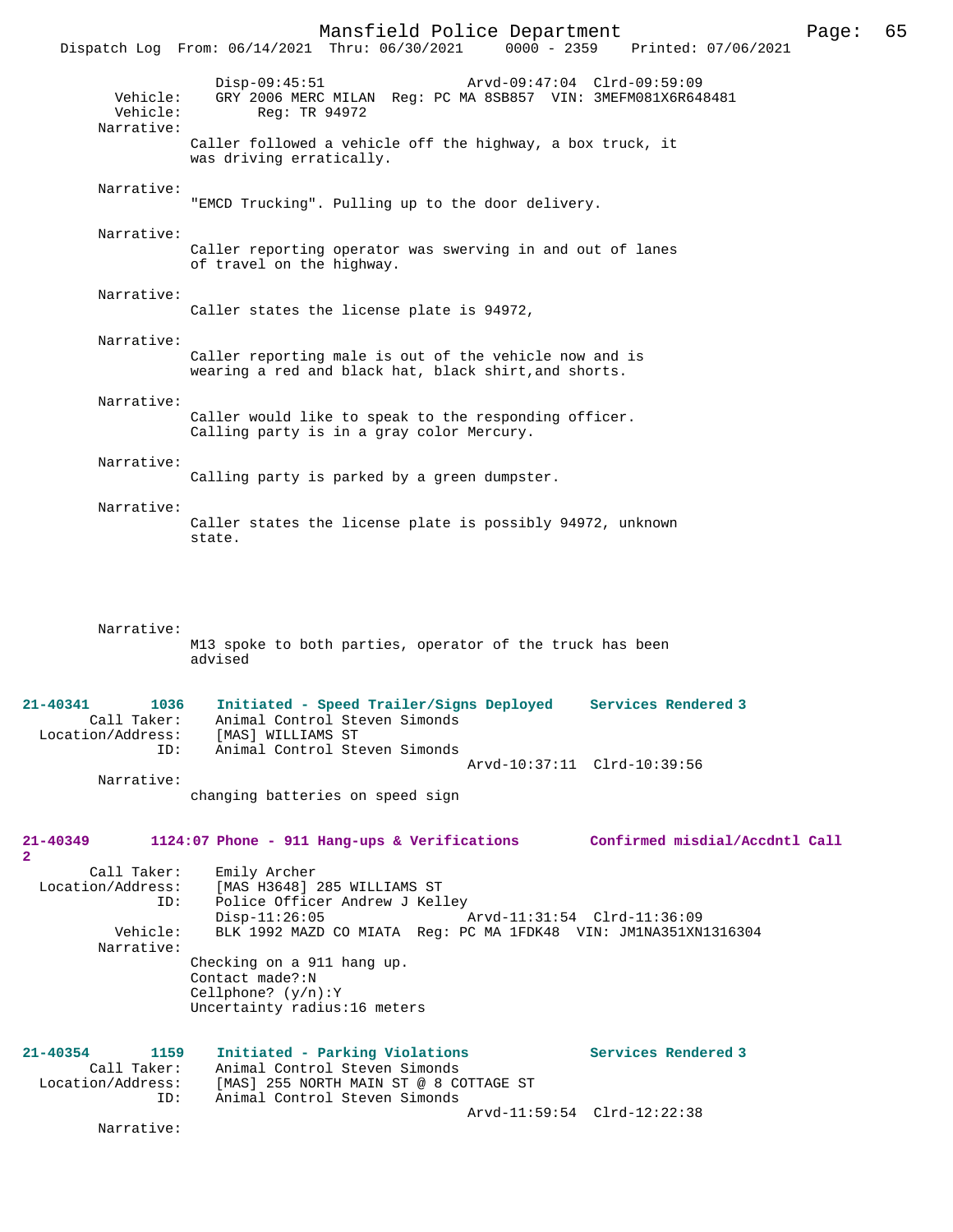|                                                | Mansfield Police Department<br>Dispatch Log From: 06/14/2021 Thru: 06/30/2021                                                                                                                                                                                               | 0000 - 2359 Printed: 07/06/2021 | Page: | 66 |
|------------------------------------------------|-----------------------------------------------------------------------------------------------------------------------------------------------------------------------------------------------------------------------------------------------------------------------------|---------------------------------|-------|----|
|                                                | checking area for parking violations                                                                                                                                                                                                                                        |                                 |       |    |
| Narrative:                                     | tagged MA 9TR187 on old colony way for overtime parking                                                                                                                                                                                                                     |                                 |       |    |
| $21 - 40358$<br>$\overline{2}$                 | 1211:16 Phone - 911 Hang-ups & Verifications Confirmed misdial/Accdntl Call                                                                                                                                                                                                 |                                 |       |    |
| Call Taker:<br>ID:<br>Narrative:               | Emily Archer<br>Location/Address: [MAS 849A110A] 287 SCHOOL ST Apt. #A110<br>Sergeant Robert S Pierce<br>$Disp-12:13:20$<br>Checking on a 911 hang up.<br>Contact made?: Y<br>Cellphone? $(y/n):Y$<br>Accidental dialed. Caller reporting they are inside the ATT<br>store. | Arvd-12:15:11 Clrd-12:17:12     |       |    |
| $21 - 40374$                                   | 1304:13 Phone - Well Being Check                                                                                                                                                                                                                                            | Transported to Hospital         | 3     |    |
| Call Taker:<br>Location/Address:<br>ID:<br>ID: | Dispatcher Jacques Ryan<br>[MAS 255] 377 CHAUNCY ST<br>Sergeant Robert S Pierce<br>$Disp-13:06:28$<br>Police Officer Michael T Fitzgerald                                                                                                                                   | Arvd-13:08:07 Clrd-13:22:48     |       |    |
| Narrative:                                     | $Disp-13:06:31$                                                                                                                                                                                                                                                             |                                 |       |    |
|                                                | Male party outside of the store on the south side of the<br>building sitting on a bengh stating                                                                                                                                                                             |                                 |       |    |

building, sitting on a bench stating

Refer To Incident: 21MAS-637-OF

**21-40375 1307:32 Phone - 911 Hang-ups & Verifications Confirmed misdial/Accdntl Call 2**  Call Taker: William Casey<br>Location/Address: [MAS 781] 395 [MAS 781] 395 OAKLAND ST ID: Police Officer Michael T Fitzgerald Disp-13:23:42 Clrd-13:26:37<br>ID: Police Officer Michael T Fitzgerald Clrd-13:26:37 Police Officer Michael T Fitzgerald<br>Disp-13:29:56 Arvd-1 Disp-13:29:56 Arvd-13:32:07 Clrd-13:34:41 Narrative: Checking on a 911 hang up. Contact made?:yes Cellphone? (y/n):yes Uncertainty radius: Narrative: Officer will respond after clearing **21-40380 1348:32 Walk-In - Motor Veh Acc - Hit & Run Incident Report 1**  Call Taker: Support Staff Langston W Puller<br>Location/Address: [MAS 1017] RTE 140 SB ess: [MAS 1017] RTE 140 SB<br>ID: Police Officer Andrew Police Officer Andrew J Kelley<br>Disp-13:52:03 Disp-13:52:03<br>
Vehicle: GRY 2002 MAXIMA Req: RI VM236 VIN: JN1DA31A12T000181 GRY 2002 MAXIMA Reg: RI VM236 VIN: JN1DA31A12T000181 Narrative: walk-in reporting a MV hit&run that occured approx 1150hrs Narrative: M13 is headed toward enterprise to see if any damaged vehicles have come in Narrative: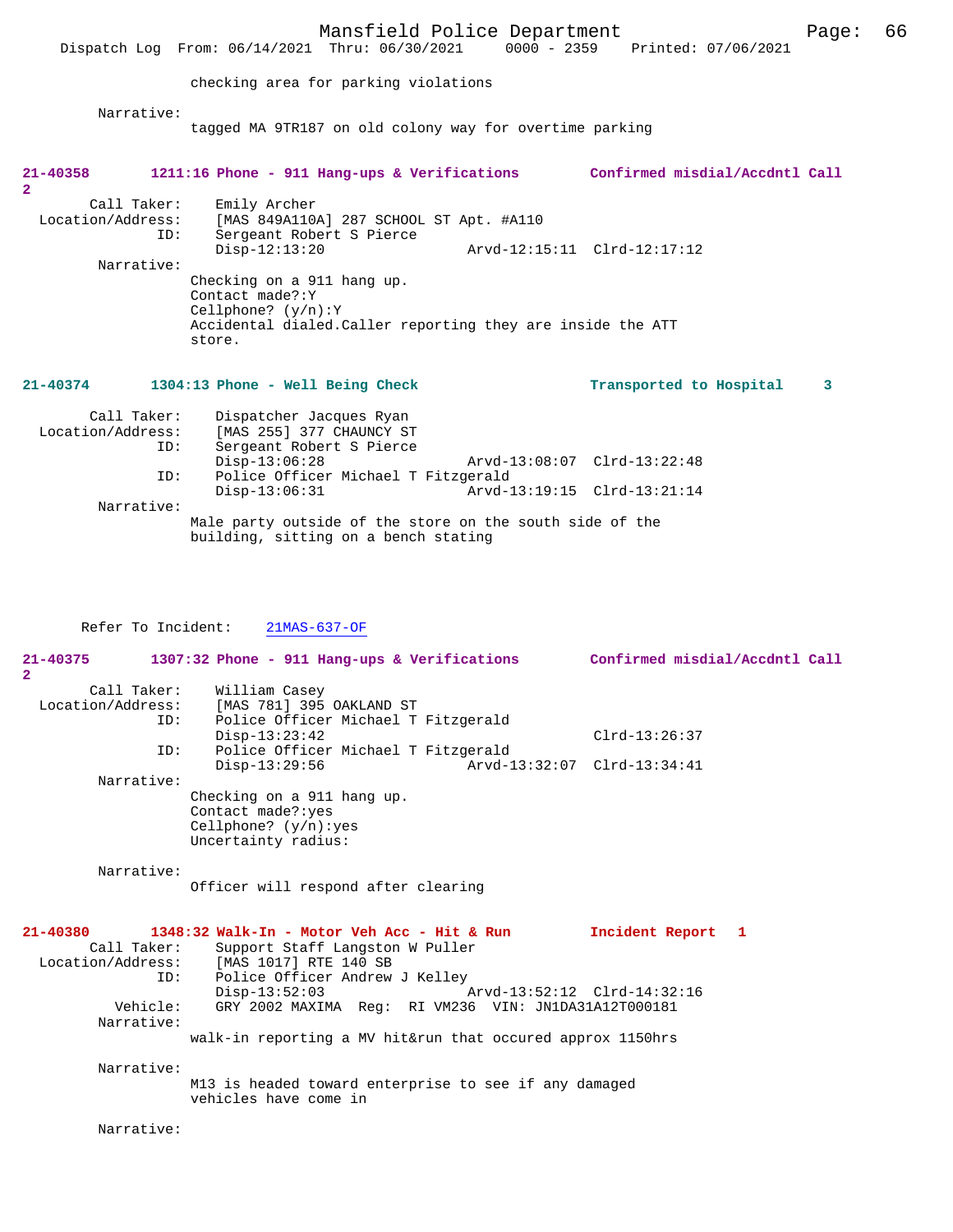See OF for further

#### Refer To Incident: 21MAS-639-OF

| $21 - 40387$ | 1412:45 Phone - Road Hazards                                                          | Services Rendered 3 |
|--------------|---------------------------------------------------------------------------------------|---------------------|
|              | Call Taker: William Casey                                                             |                     |
|              | Location/Address: [MAS] SCHOOL ST @ 140                                               |                     |
|              | Sergeant Robert S Pierce<br>ID:                                                       |                     |
|              | $Disp-14:17:44$                                                                       |                     |
| ID:          | Police Officer Patrick J Pennie                                                       |                     |
|              | Disp-14:35:16                                                                         |                     |
| ID:          | Police Officer Michael T Fitzgerald                                                   |                     |
|              | $Disp-14:35:42$                                                                       |                     |
| Narrative:   |                                                                                       |                     |
|              | Cp reports all the lights are flashing                                                |                     |
|              |                                                                                       |                     |
| Narrative:   |                                                                                       |                     |
|              | Mass HWY to be contacted                                                              |                     |
|              |                                                                                       |                     |
| Narrative:   |                                                                                       |                     |
|              | Mass Highway Dept notified                                                            |                     |
|              |                                                                                       |                     |
| Narrative:   |                                                                                       |                     |
|              | School st has been shut down, Mall side will go 140 SB and<br>the other side going NB |                     |
|              |                                                                                       |                     |
| Narrative:   |                                                                                       |                     |
|              | Mass Highway no ETA given                                                             |                     |
|              |                                                                                       |                     |
| Narrative:   |                                                                                       |                     |
|              | Lights back on, cycling fine. Mass Highway ntfd.                                      |                     |
|              |                                                                                       |                     |

### **21-40388 1427:52 Initiated - Road Hazards Referred to Other Agency 3** Call Taker: Dispatcher Jacques Ryan Location/Address: [MAS 840] 280 SCHOOL ST<br>ID: Police Officer Michael 1 Police Officer Michael T Fitzgerald Arvd-14:27:00 Clrd-14:35:31 Narrative: Reported traffic lights out in the area Narrative: Meld ntified **21-40395 1550:20 Phone - 911 Hang-ups & Verifications Confirmed misdial/Accdntl Call 2**  Call Taker: Emily Archer Location/Address: [MAS] 27 EPHRIAM DR ID: Police Officer Patrick J Pennie Disp-15:51:55 Clrd-15:52:58 ID: Police Officer Andrew J Kelley Disp-15:52:50 Arvd-15:57:16 Clrd-15:59:08 Narrative: Checking on a 911 hang up. Contact made?:Y Cellphone? (y/n):Y Confirmed accidental. **21-40397 1554:48 Walk-In - Assist Citizen - P S A Spoken To 3**  Call Taker: Support Staff Matthew Gately Location/Address:<br>ID: ID: Pressent<br>[MAS H2420]<br>Police Officer David W Kinahan Disp-15:57:37 Arvd-16:08:04 Clrd-16:33:31 Narrative: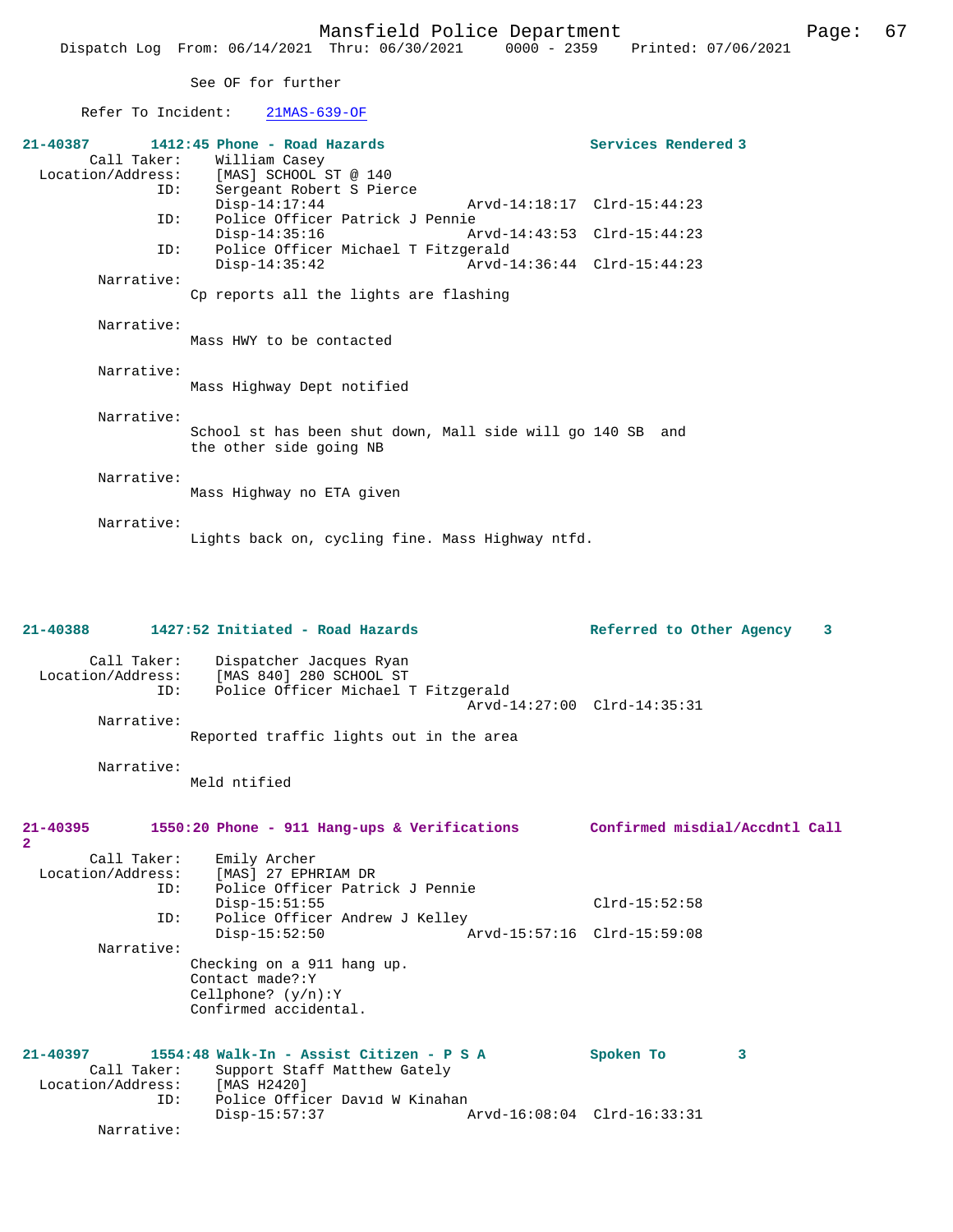|            | Refer To Field Int: 21MAS-57-FI                                                                                     |                             |   |
|------------|---------------------------------------------------------------------------------------------------------------------|-----------------------------|---|
|            | $21-40401$ $1622:13$ Phone - Assist Fire Department                                                                 | Referred to Other Agency    | 2 |
| ID:        | Call Taker: Dispatcher Jacques Ryan<br>Location/Address: [MAS 1007] 80 HAMPDEN RD<br>Police Officer Andrew J Kelley |                             |   |
| ID:        | $Disp-16:23:02$<br>Police Officer David W Kinahan                                                                   | Arvd-16:29:05 Clrd-16:43:51 |   |
| Narrative: | $Disp-16:33:42$                                                                                                     | Arvd-16:33:44 Clrd-16:43:51 |   |
|            | Assisting the FD with a fire related incident.<br>Nature: Automatic fire alarm - Masterbox Activation               |                             |   |
| Narrative: | Fire Alarm puled due to a medical                                                                                   |                             |   |
| Narrative: |                                                                                                                     |                             |   |
| Narrative: |                                                                                                                     |                             |   |
| Narrative: |                                                                                                                     |                             |   |
| Narrative: |                                                                                                                     |                             |   |

 Refer To Incident: 21MAS-640-OF **21-40403 1631:16 Phone - Assist Fire Department Referred to Other Agency 2** Call Taker: Dispatcher Jacques Ryan<br>Location/Address: [MAS H2517] 15 MARSHALL [MAS H2517] 15 MARSHALL AVE ID: Police Officer Danielle C Titus Disp-16:32:30 Clrd-16:40:26 Clrd-16:40:26 Clrd-16:40:26 Lieutenant Thomas R Connor<br>Disp-16:42:31 Disp-16:42:31 Arvd-16:45:07 Clrd-16:45:32 Narrative: Assisting the FD with a fire related incident. Nature:House struck by lightening Narrative: Appeared to have happened a few hours ago **21-40407 1655:06 Phone - Assist Fire Department Referred to Other Agency 2** Call Taker: William Casey<br>Location/Address: [MAS 262] 60 [MAS 262] 60 OAKLAND ST ID: Police Officer Andrew J Kelley<br>Disp-16:58:29 1 Disp-16:58:29 <br>ID: Sergeant John R Armstrong <br>Displays around the Circl-17:17:18 Sergeant John R Armstrong<br>Disp-16:58:58 Disp-16:58:58 Arvd-16:59:43 Clrd-17:23:59 Narrative: Cp reports wires are hanging down Narrative: MELD en route Narrative: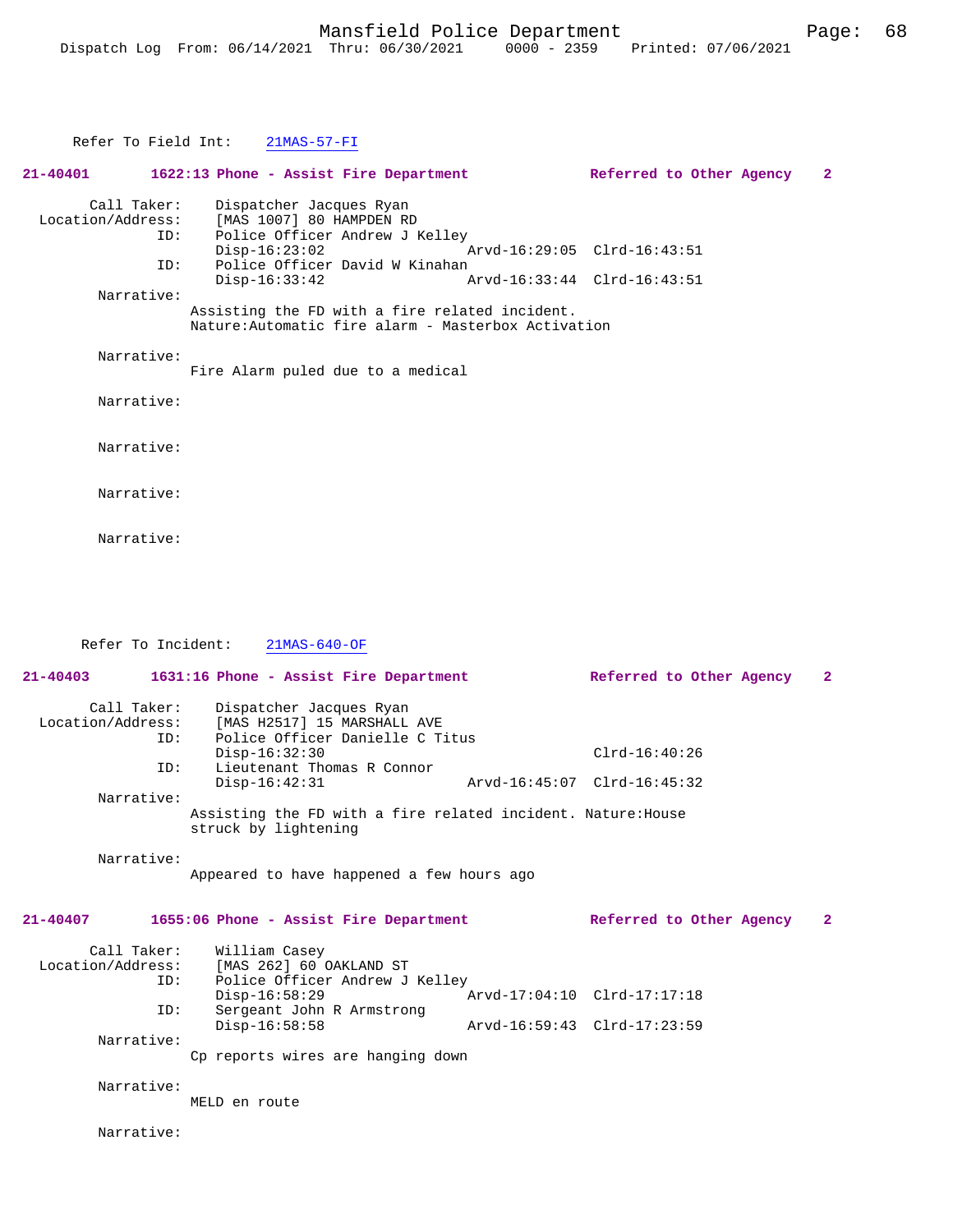Mansfield Police Department Page: 69 Dispatch Log From:  $06/14/2021$  Thru:  $06/30/2021$  0000 - 2359 MELD on scene Narrative: Wires were secured, M1 standing by for another minute **21-40413 1733:11 Phone - Motor Veh Acc - No Injury Investigated - Report Taken 1** Call Taker: William Casey Location/Address: [MAS 103] 407 NORTH MAIN ST ID: Police Officer Andrew J Kelley<br>Disp-17:35:39 Disp-17:35:39 Arvd-17:36:33 Clrd-18:07:08<br>Vehicle: RED 2011 TOYT COROLL Reg: PC MA 1AZ776 VIN: 2T1BU4EE6BC7! ehicle: RED 2011 TOYT COROLL Reg: PC MA 1AZ776 VIN: 2T1BU4EE6BC750407<br>Towed: For: Accident By: Central Street Garage To: Central Street Gara Towed: For: Accident By: Central Street Garage To: Central Street Garage Released To: THOMAS On: 06/28/2021 @ 1904 BLK 2010 3 Reg: RI TO404 VIN: JM1BL1SG2A1242235 Narrative: Cp reports she was in an mva with no injuries. Narrative: Tow en route Narrative: AC# pulled and M13 advised both parties of the process and those parties will pick up the report tomorrow Narrative: MA 1AZ776 was released to the owner. Refer To Accident: 21MAS-170-AC **21-40417 1820:29 Phone - Assist Fire Department Referred to Other Agency 2** Call Taker: Dispatcher Jacques Ryan Location/Address: [MAS] 631 EAST ST Apt. #L101 ID: Police Officer Danielle C Titus Arvd-18:25:43 Clrd-18:38:10 Narrative: Assisting the FD with a fire related incident. Nature:Automatic fire alarm called in by the resident **21-40418 1837:10 Phone - Trespassing / Unwanted Person Investigated - No Report 1** Call Taker: Emily Archer<br>Location/Address: [MAS] 65 COPI [MAS] 65 COPELAND DR ID: Police Officer Danielle C Titus Disp-18:39:08 Arvd-18:44:43 Clrd-19:06:54 Narrative: Caller reporting a customer is threatening him over the phone. He does not know the customers name. Narrative: Caller states he interacted with the costumer in the past, and believes he is en route to the store now. Narrative: Calling party states he has locked the store. Narrative: Caller believes the suspect drives a silver Toyota. Narrative: M12 reports spoke with RP and employee, no threats were made, male party was curiuous as to why he paid for his wife's groceries.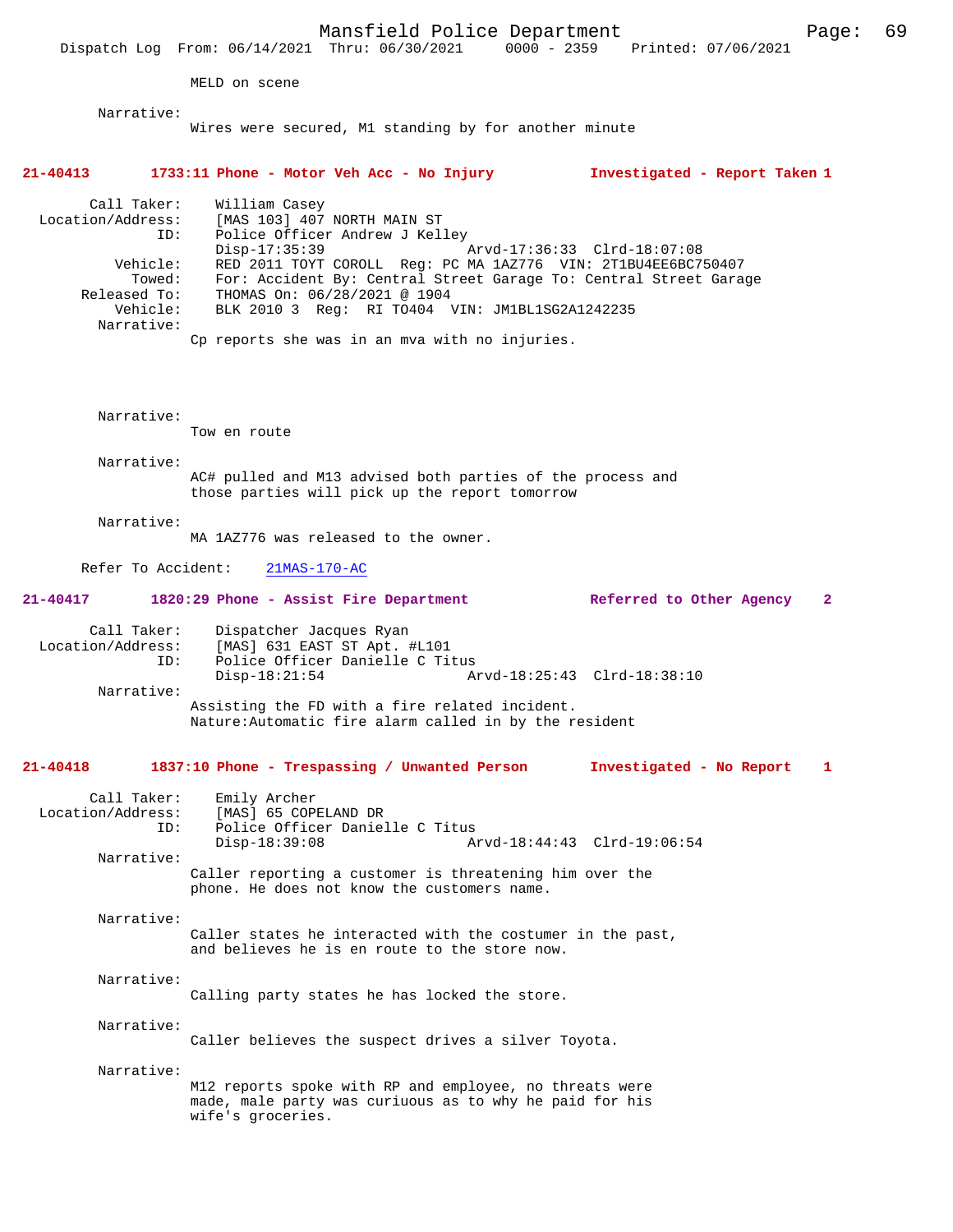Mansfield Police Department Fage: 70

| $21 - 40419$      |             | 1839:04 Phone - Well Being Check |  |                                |                             | Spoken To |  |
|-------------------|-------------|----------------------------------|--|--------------------------------|-----------------------------|-----------|--|
|                   | Call Taker: | William Casey                    |  |                                |                             |           |  |
| Location/Address: |             | [MAS 4]                          |  |                                |                             |           |  |
|                   | ID:         | Sergeant John R Armstrong        |  |                                |                             |           |  |
|                   |             | Disp-18:43:14                    |  |                                | Arvd-18:46:22 Clrd-18:54:27 |           |  |
|                   | ID:         |                                  |  | Police Officer David W Kinahan |                             |           |  |
|                   |             | Disp-18:43:19                    |  |                                | Arvd-18:49:45 Clrd-18:54:18 |           |  |

**21-40425 2012:39 Initiated - Building - Property Check Building Checked / Secured 3** Call Taker: Chelsey Ferstler<br>Location/Address: [MAS 1002] 250 E [MAS 1002] 250 EAST ST ID: Police Officer Danielle C Titus Arvd-20:12:00 Clrd-20:27:30 Narrative: Checking the area. **21-40430 2050:32 Initiated - Building - Property Check Building Checked / Secured 3** Call Taker: Chelsey Ferstler Location/Address: [MAS 281A] 1 CROCKER ST ID: Police Officer Andrew J Kelley Arvd-20:50:00 Clrd-21:19:00 Narrative: Checking the area. **21-40431 2056:18 Initiated - Building - Property Check Building Checked / Secured 3** Call Taker: Chelsey Ferstler Location/Address: [MAS 417] 9 FRANCIS AVE ID: Police Officer Danielle C Titus Arvd-20:56:00 Clrd-21:06:31 Narrative: Checking the area. **21-40436 2122:30 Initiated - Building - Property Check Building Checked / Secured 3** Call Taker: Chelsey Ferstler Location/Address: [MAS] COPELAND DR<br>ID: Police Officer And Police Officer Andrew J Kelley Arvd-21:22:00 Clrd-21:45:34 Narrative: Checking the area. **21-40441 2201:30 Initiated - Building - Property Check Building Checked / Secured 3** Call Taker: Chelsey Ferstler<br>Location/Address: [MAS 1016] 4 ERIO ess: [MAS 1016] 4 ERICK RD<br>ID: Police Officer Daniel Police Officer Danielle C Titus Arvd-22:01:00 Clrd-22:11:09 Narrative: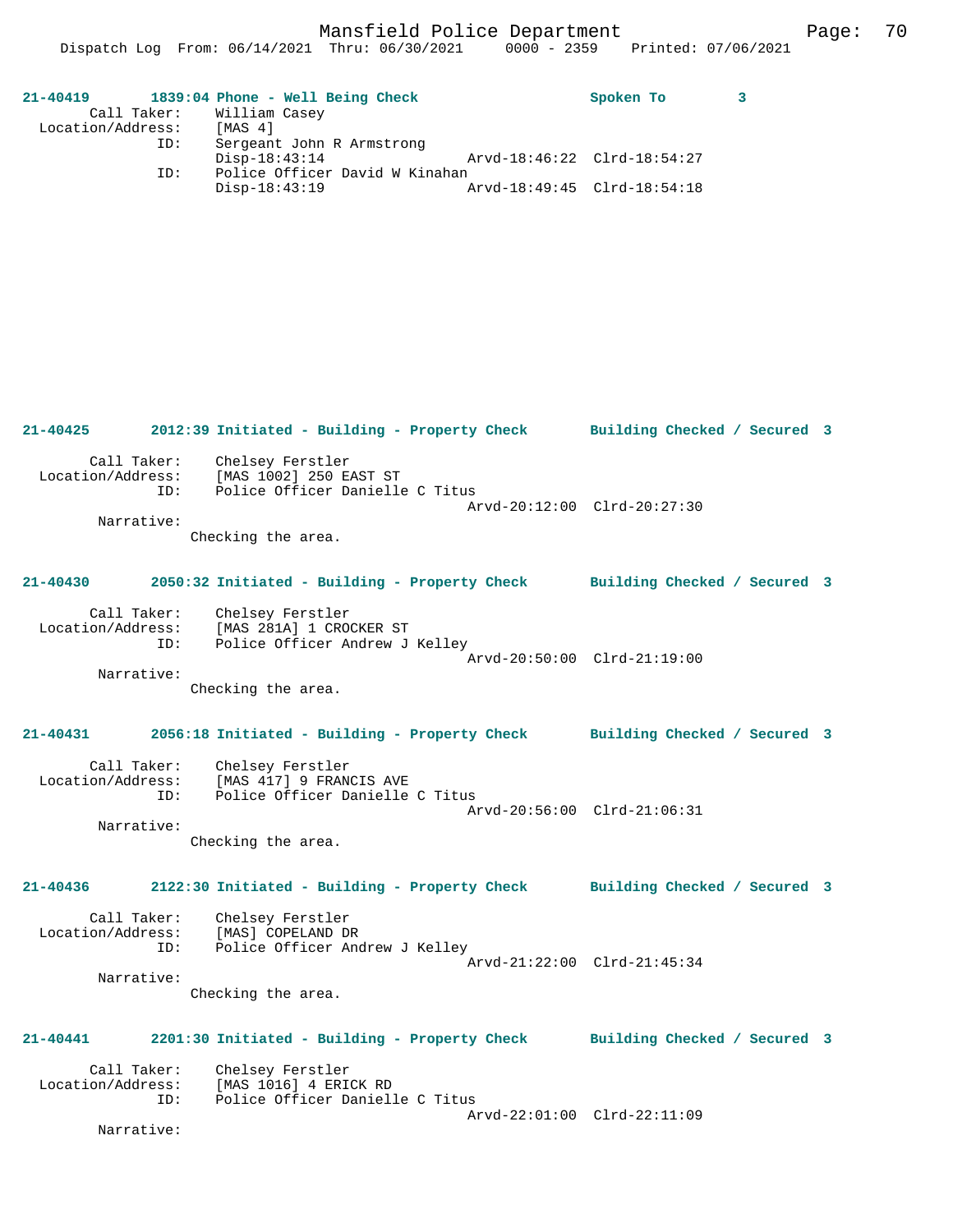Mansfield Police Department Page: 71 Dispatch Log From: 06/14/2021 Thru: 06/30/2021 0000 - 2359 Printed: 07/06/2021 Checking the area. **21-40442 2242:21 Initiated - Building - Property Check Building Checked / Secured 3** Call Taker: Chelsey Ferstler Location/Address: [MAS 840] 280 SCHOOL ST ID: Police Officer David W Kinahan Arvd-22:42:00 Clrd-22:49:15 Narrative: Checking the area. **21-40446 2315:59 Initiated - Building - Property Check Building Checked / Secured 3** Call Taker: Chelsey Ferstler Location/Address: [MAS 992] 660 EAST ST ID: Police Officer Danielle C Titus Arvd-23:15:00 Clrd-23:18:09 Narrative: Checking the area. **For Date: 06/23/2021 - Wednesday 21-40463 0045:36 Initiated - Building - Property Check Building Checked / Secured 3** Call Taker: Chelsey Ferstler<br>Location/Address: [MAS 840] 280 SCHOOL ST Location/Address: [MAS 840] 280 SCHOOL ST ID: Patrolman Gregory S Martell Arvd-00:45:00 Clrd-00:51:26 Narrative: Checking the area. **21-40473 0101:14 Initiated - Building - Property Check Building Checked / Secured 3** Call Taker: Chelsey Ferstler Location/Address: [MAS 2] 60 FORBES BLVD ID: Patrolman Gregory S Martell Arvd-01:01:00 Clrd-01:07:55 Narrative: Checking the area. **21-40479 0111:21 Initiated - Building - Property Check Building Checked / Secured 3** Call Taker: Chelsey Ferstler<br>Location/Address: [MAS 170] 255 HOI Location/Address: [MAS 170] 255 HOPE ST ID: Police Officer Meghan Birnie Arvd-01:11:00 Clrd-01:19:38 Narrative: Checking the area/ park **21-40483 0119:58 Initiated - Building - Property Check Building Checked / Secured 3** Call Taker: Chelsey Ferstler Location/Address: [MAS 1002] 250 EAST ST ID: Police Officer Meghan Birnie Arvd-01:19:00 Clrd-01:28:51 Narrative: Checking the area. **21-40490 0140:01 Initiated - Building - Property Check Building Checked / Secured 3** Call Taker: Chelsey Ferstler Location/Address: [MAS 992] 660 EAST ST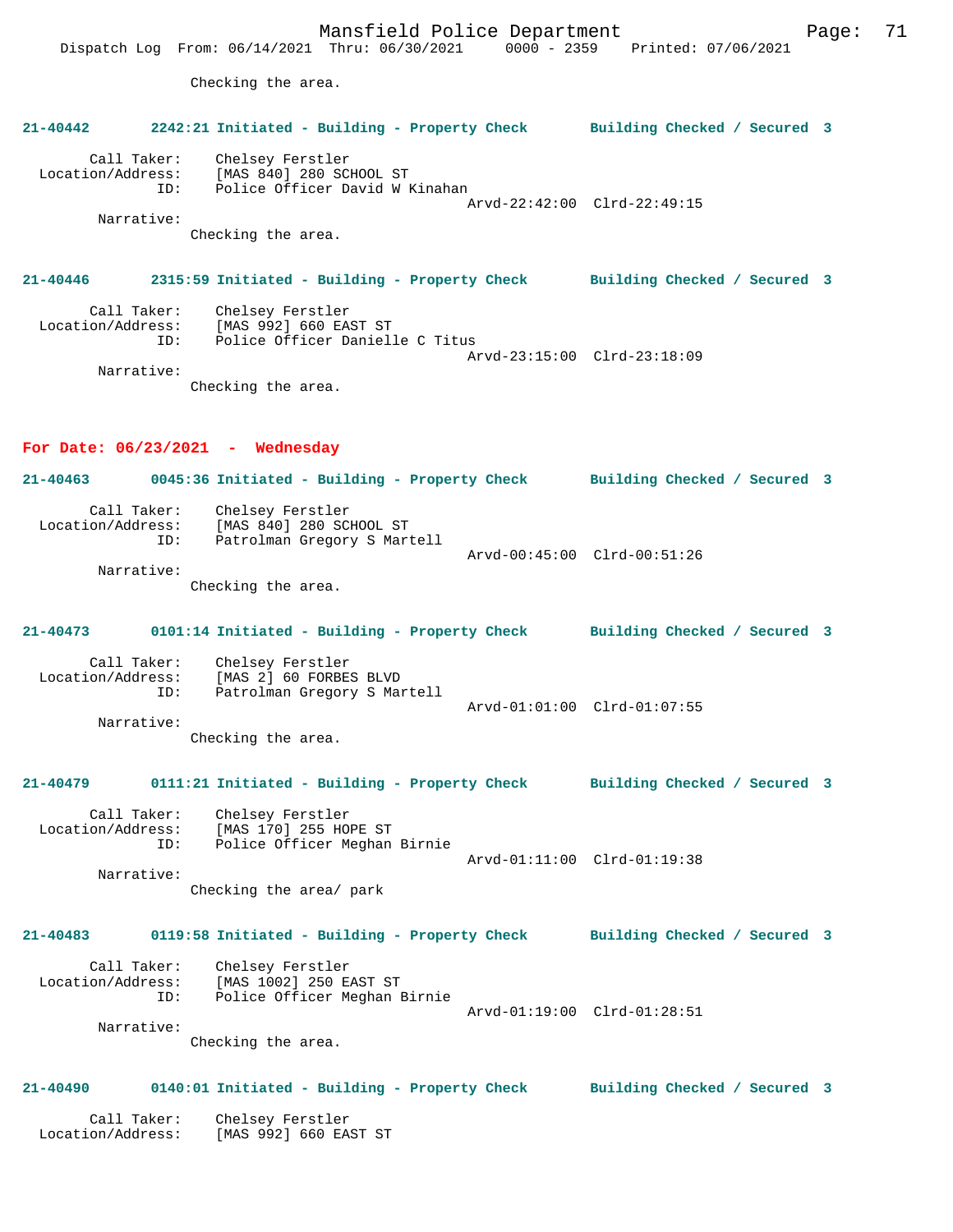Mansfield Police Department Form Page: 72 Dispatch Log From: 06/14/2021 Thru: 06/30/2021 0000 - 2359 Printed: 07/06/2021 ID: Police Officer Meghan Birnie Arvd-01:40:00 Clrd-01:40:19 Narrative: Checking the area. **21-40495 0157 Initiated - Building - Property Check Dispersed Gathering 3** Call Taker: Patrolman Gregory S Martell Location/Address: [MAS 944C100] 905 SOUTH MAIN ST Apt. #100 ID: Patrolman Gregory S Martell Arvd-01:58:46 Clrd-02:01:07 Narrative: Checking the area. **21-40504 0240:20 Initiated - Building - Property Check Building Checked / Secured 3** Call Taker: Chelsey Ferstler Location/Address: [MAS 139] 265 FRUIT ST ID: Police Officer Meghan Birnie Arvd-02:40:00 Clrd-02:45:07 Narrative: Checking the area. **21-40505 0240:39 Initiated - Building - Property Check Building Checked / Secured 3** Call Taker: Chelsey Ferstler Location/Address: [MAS] PLYMOUTH ST ID: Patrolman Gregory S Martell Arvd-02:40:00 Clrd-02:55:11 Narrative: Checking the area. **21-40512 0312:35 Initiated - Building - Property Check Building Checked / Secured 3** Call Taker: Chelsey Ferstler Location/Address: [MAS] NORTH MAIN ST<br>ID: Police Officer Megha Police Officer Meghan Birnie Arvd-03:12:00 Clrd-03:15:11 Narrative: Checking the area. **21-40514 0406:01 Phone - Assist Fire Department Services Rendered 2**  Call Taker: Chelsey Ferstler<br>Location/Address: [MAS 907D] 390 WI ess: [MAS 907D] 390 WEST ST Apt. #D<br>ID: Patrolman Gregory S Martell Patrolman Gregory S Martell<br>Disp-04:06:56 Arvd-04:11:15 Clrd-04:15:08 Narrative: Assisting the FD with a fire related incident. Nature: masterbox activation **21-40515 0509:23 Phone - Sudden / Unattended Death Incident Report 1**  Call Taker: Chelsey Ferstler<br>ion/Address: [MAS H4059] Location/Address:<br>ID: Sergeant John R Armstrong<br>Disp-05:09:45 Arvd-05:11:20 Clrd-05:57:48 ID: Patrolman Gregory S Martell Disp-05:09:47 Arvd-05:11:21 Clrd-07:13:41 ID: Detective Anthony R Lattanzio Disp-05:34:42 Arvd-05:51:27 Clrd-08:41:43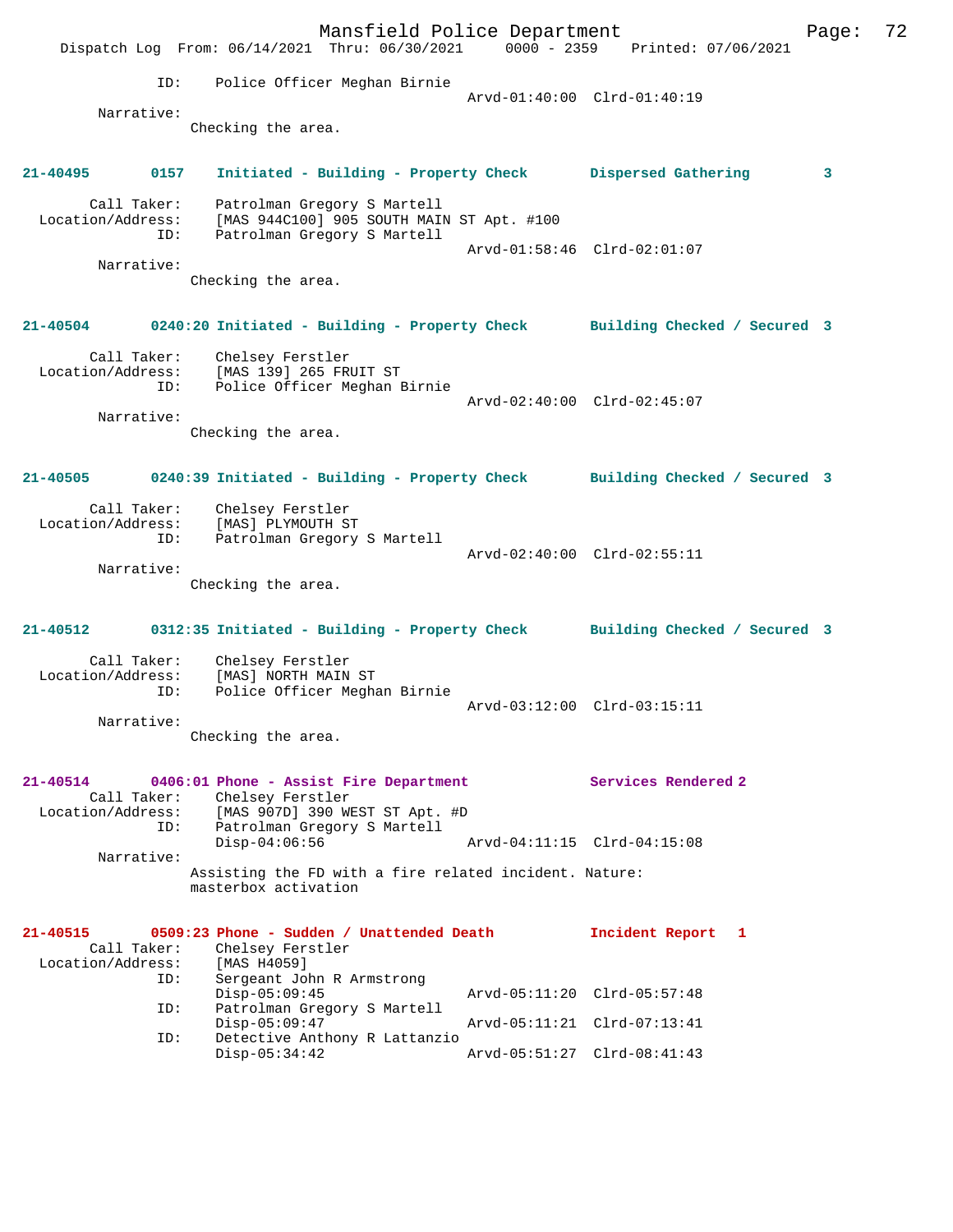| Refer To Incident:<br>Refer To Incident:                    | $21MAS-641-OF$<br>$21MAS-642-OF$                                                                                                                                                                                                                                                           |                                               |
|-------------------------------------------------------------|--------------------------------------------------------------------------------------------------------------------------------------------------------------------------------------------------------------------------------------------------------------------------------------------|-----------------------------------------------|
| 21-40524<br>0718<br>Call Taker:<br>Location/Address:<br>ID: | Initiated - Parking Violations<br>Animal Control Steven Simonds<br>[MAS] 43 NORTH MAIN ST @ 13 PARK ST<br>Animal Control Steven Simonds                                                                                                                                                    | Services Rendered 3                           |
|                                                             |                                                                                                                                                                                                                                                                                            | Arvd-07:26:27 Clrd-08:06:40                   |
| Narrative:                                                  | checking area for parking violations                                                                                                                                                                                                                                                       |                                               |
| 21-40528<br>0816<br>Call Taker:<br>Location/Address:        | Initiated - Speed Trailer/Signs Deployed Services Rendered 3<br>Animal Control Steven Simonds<br>[MAS] WEST ST                                                                                                                                                                             |                                               |
| ID:                                                         | Animal Control Steven Simonds                                                                                                                                                                                                                                                              | Arvd-08:16:56 Clrd-08:34:05                   |
| Narrative:                                                  | changing batteries on speed sign                                                                                                                                                                                                                                                           |                                               |
| 21-40536<br>Call Taker:<br>ID:<br>Vehicle:<br>Narrative:    | 0906:29 Phone - Neighbor Dispute<br>Robert Stewart<br>Location/Address: [MAS H5576] 152 HIGH ST<br>Police Officer Michael T Fitzgerald<br>$Disp-09:08:42$<br>BLU 2009 PONT ST VIBE Reg: PC MA 5WY963 VIN: 5Y2SM67049Z400738<br>Caller reporting that previous tenant is going by the house | Spoken To<br>3<br>Arvd-09:16:36 Clrd-09:25:11 |
| Narrative:                                                  | and blaring music.<br>Spoke with the calling party and advised her of the<br>harrassment prevention rights. Clear See OF for further                                                                                                                                                       |                                               |
| Refer To Incident:                                          | $21MAS-643-OF$                                                                                                                                                                                                                                                                             |                                               |
| 21-40552                                                    | 1036:57 Phone - Assist Fire Department                                                                                                                                                                                                                                                     | Unfounded/Unverifed<br>$\mathbf{2}$           |
| Call Taker:<br>Location/Address:<br>ID:                     | Jennifer Napolitano<br>[MAS] 193 MILL ST @ 8 ESSEX ST<br>Sergeant Robert S Pierce<br>Disp-10:38:09                                                                                                                                                                                         |                                               |
| Narrative:                                                  | Assisting the FD with a fire related incident. Nature: truck<br>pulled wires down and pulling the transformer down.                                                                                                                                                                        |                                               |
| Narrative:                                                  | Mill between Essex and Patriot                                                                                                                                                                                                                                                             |                                               |
| Narrative:                                                  | MELD notified and responding no ETA given.                                                                                                                                                                                                                                                 |                                               |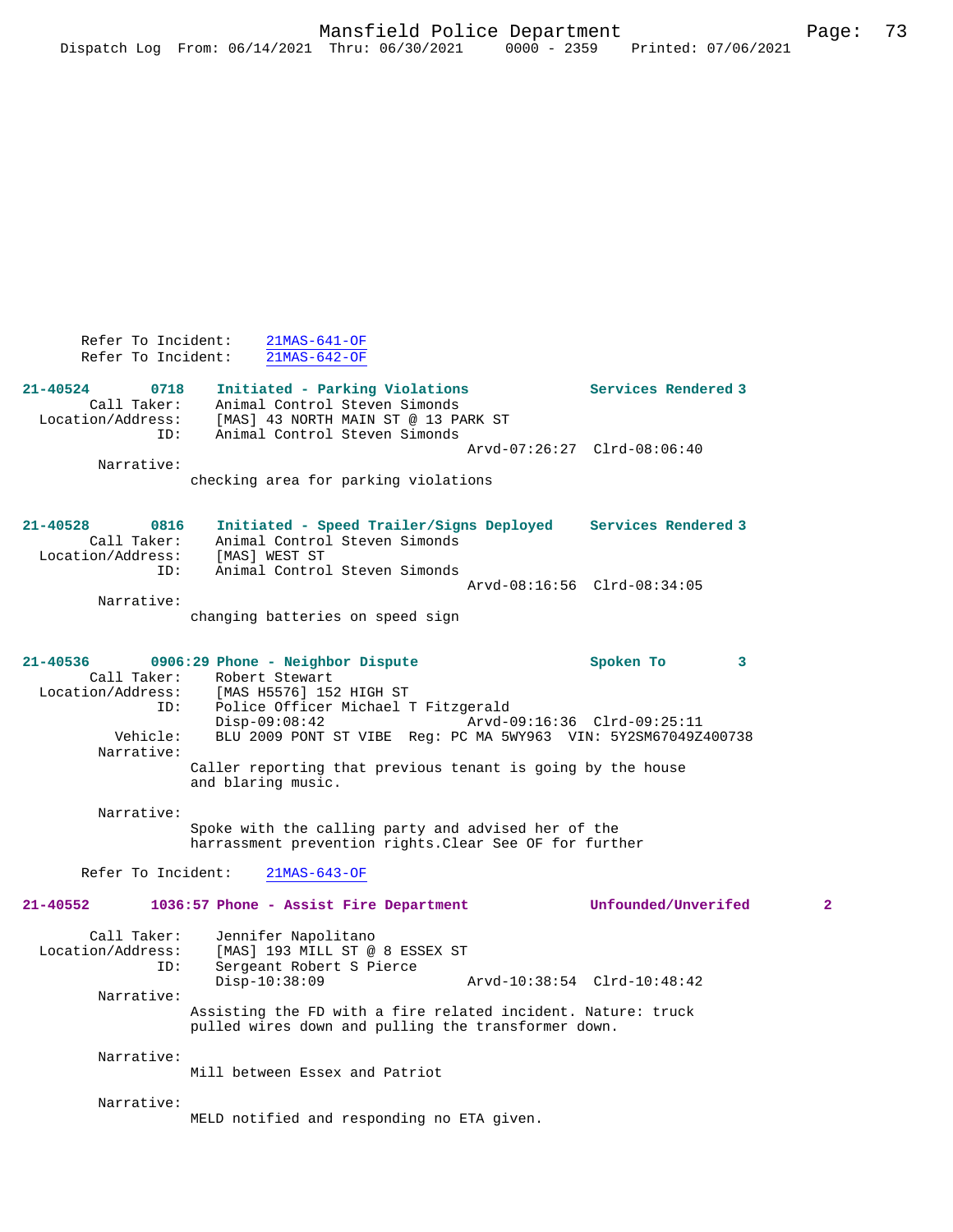Mansfield Police Department Fage: 74 Dispatch Log From: 06/14/2021 Thru: 06/30/2021 0000 - 2359 Printed: 07/06/2021 Narrative: Spoke with a United moving truck, it wasn't them and haven't located any wires. Narrative: Nothing showing on Mill St checking Essex. **21-40555 1043 Initiated - Parking Violations Services Rendered 3**  Call Taker: Animal Control Steven Simonds Location/Address: [MAS] 242 NORTH MAIN ST @ 16 OLD COLONY WAY ID: Animal Control Steven Simonds Arvd-10:44:08 Clrd-12:48:33 Narrative: checking area for parking violations Narrative: tagged MA 6TD244 on main for restrictive parking **21-40560 1054:34 Initiated - Motor Vehicle Stop Citation / Warning Issued 3** Call Taker: Jennifer Napolitano Location/Address: [MAS] 173 CHAUNCY ST @ 12 PERKINS AVE ID: Police Officer Michael T Fitzgerald Arvd-10:54:00 Clrd-10:57:07<br>Vehicle: GRY 2016 HOND ACCORD Reg: PC MA 6920YB VIN: 1HGCR2F84GA0 GRY 2016 HOND ACCORD Reg: PC MA 6920YB VIN: 1HGCR2F84GA088181 Narrative: Out for mvst Narrative: Citation for speed **21-40573 1149:03 Phone - Erratic Oper MV / Road Rage Spoken To 3**  Call Taker: Kieran M Ruth Location/Address: [MAS 840I140C] 280 SCHOOL ST Apt. #I140 ID: Patrolman Gregory S Martell Arvd-11:56:58 Clrd-12:01:08 Narrative: Followed by a gray sedan since Plainville, the RP is circling the parking Mall. Narrative: The vehicle pulled into a spot at Best Buy. Narrative: Spoke with the RP and the vehicle left the area. **21-40581 1236:04 Phone - 911 Hang-ups & Verifications Confirmed misdial/Accdntl Call 2**  Call Taker: Kieran M Ruth<br>Location/Address: [MAS H3828] 57 Location/Address: [MAS H3828] 57 FAIRFIELD PARK ID: Police Officer Michael T Fitzgerald Disp-12:38:21 Arvd-12:39:54 Clrd-12:41:29 Narrative: Checking on a 911 hang up. Contact made?:yes Cellphone? (y/n):Y Uncertainty radius: Narrative: Accidental by the resident **21-40587 1254 Initiated - Parking Violations Services Rendered 3**  Call Taker: Animal Control Steven Simonds Location/Address: [MAS] 255 NORTH MAIN ST @ 8 COTTAGE ST ID: Animal Control Steven Simonds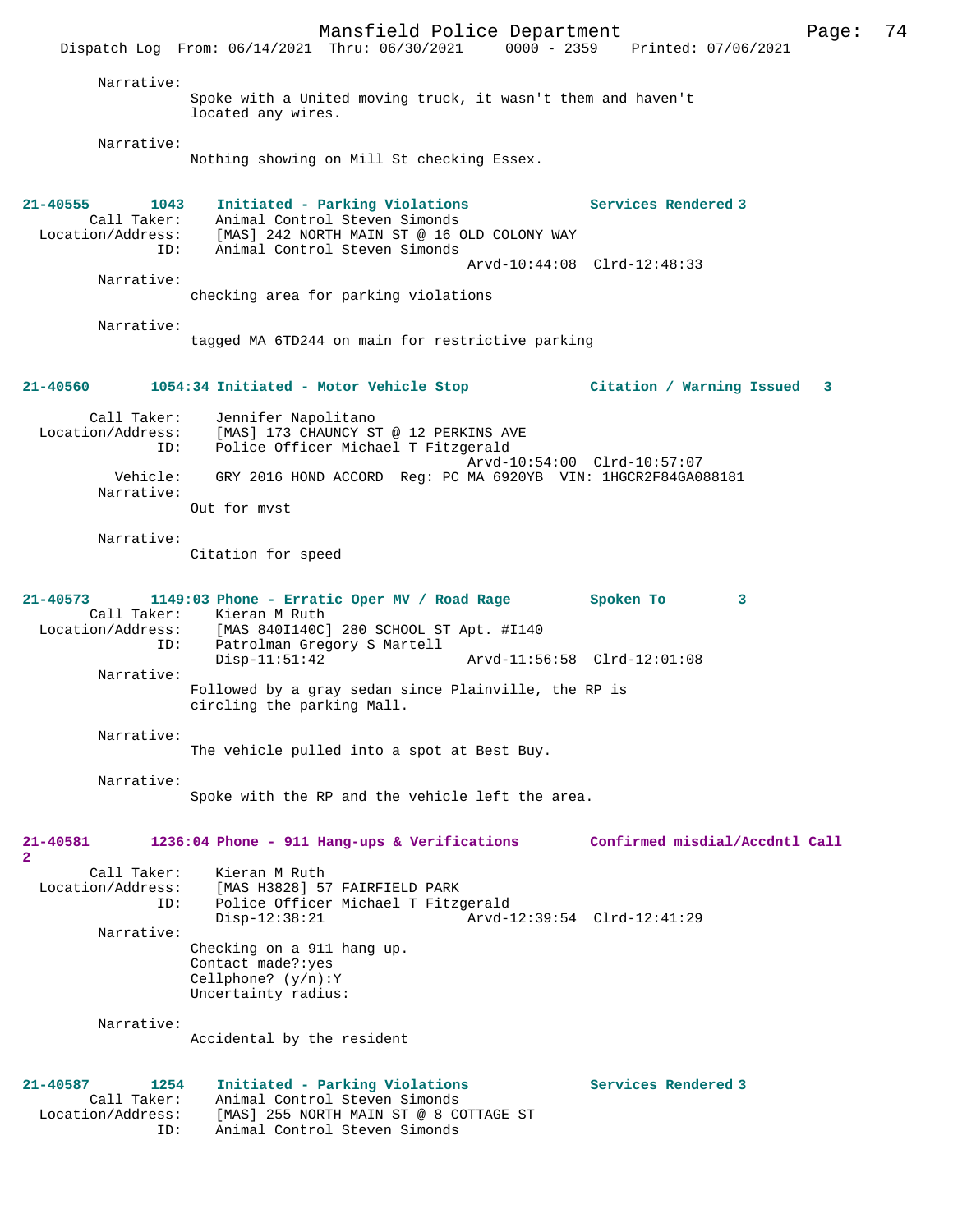Mansfield Police Department Page: 75 Dispatch Log From:  $06/14/2021$  Thru:  $06/30/2021$  0000 - 2359 Arvd-12:54:53 Clrd-13:14:39 ID: Animal Control Steven Simonds<br>Disp-13:15:25 Disp-13:15:25 Arvd-13:15:27 Clrd-13:51:24 Narrative: checking area for parking violations **21-40606 1438:47 Phone - Road Hazards Cancelled Enroute 3**  Call Taker: Michael Chisholm<br>Location/Address: [MAS] SOUTH MAIN [MAS] SOUTH MAIN ST Narrative: MSP cruiser reports traffic lights in the area are stuck on Green Cycle Narrative: State Police called back stating the issue has been rectified. **21-40607 1439:07 Phone - Motor Veh Acc - No Injury Investigated - Report Taken 1** Call Taker: Kieran M Ruth Location/Address: [MAS 25A] 355 NORTH MAIN ST ID: Police Officer Michael T Fitzgerald Disp-14:40:53 Arvd-14:44:04 Clrd-14:57:42 ID: Sergeant Robert S Pierce Disp-14:40:57 Arvd-14:42:11 Clrd-15:02:06 Vehicle: GRY 2015 SUBA IMPREZ Reg: PC MA 5566PF VIN: JF1GJAC60FH002364 Vehicle: BLU 2014 NISS VERSA Reg: PC MA 335YZ3 VIN: 3N1CE2CP0EL398763 Narrative: Out for an MVA with no injuries Narrative: Accident occurred in front of 30 Chauncy. Both vehicles left under their own power. Refer To Accident: 21MAS-171-AC **21-40608 1440:19 Phone - 911 Hang-ups & Verifications Confirmed misdial/Accdntl Call 2**  Call Taker: Michael Chisholm<br>Location/Address: [MAS 25A] 355 NOF [MAS 25A] 355 NORTH MAIN ST Narrative: Checking on a 911 hang up. Accidental Contact made?: Yes Cellphone? (y/n):Yes Uncertainty radius: **21-40625 1635:39 Phone - Assist Other Agency Services Rendered 3**  Call Taker: William Casey Location/Address: [MAS 255] 377 CHAUNCY ST Police Officer Andrew J Kelley<br>Disp-16:39:12 Disp-16:39:12 Arvd-16:45:22 Clrd-16:46:03<br>ID: Police Officer William C Trudell Police Officer William C Trudell Disp-16:39:16 Clrd-16:46:01 Narrative: Check the area for the ping check. Last ping 700 meters in the area. Narrative: Party located cancel **21-40629 1655:33 Walk-In - Child Safety Seat Program Services Rendered 3**  Call Taker: Support Staff Langston W Puller<br>Location/Address: [MAS 451B] 500 EAST ST Location/Address: [MAS 451B] 500 EAST ST ID: Police Officer Andrew J Kelley Disp-16:56:28 Arvd-16:56:31 Clrd-17:30:05 Narrative: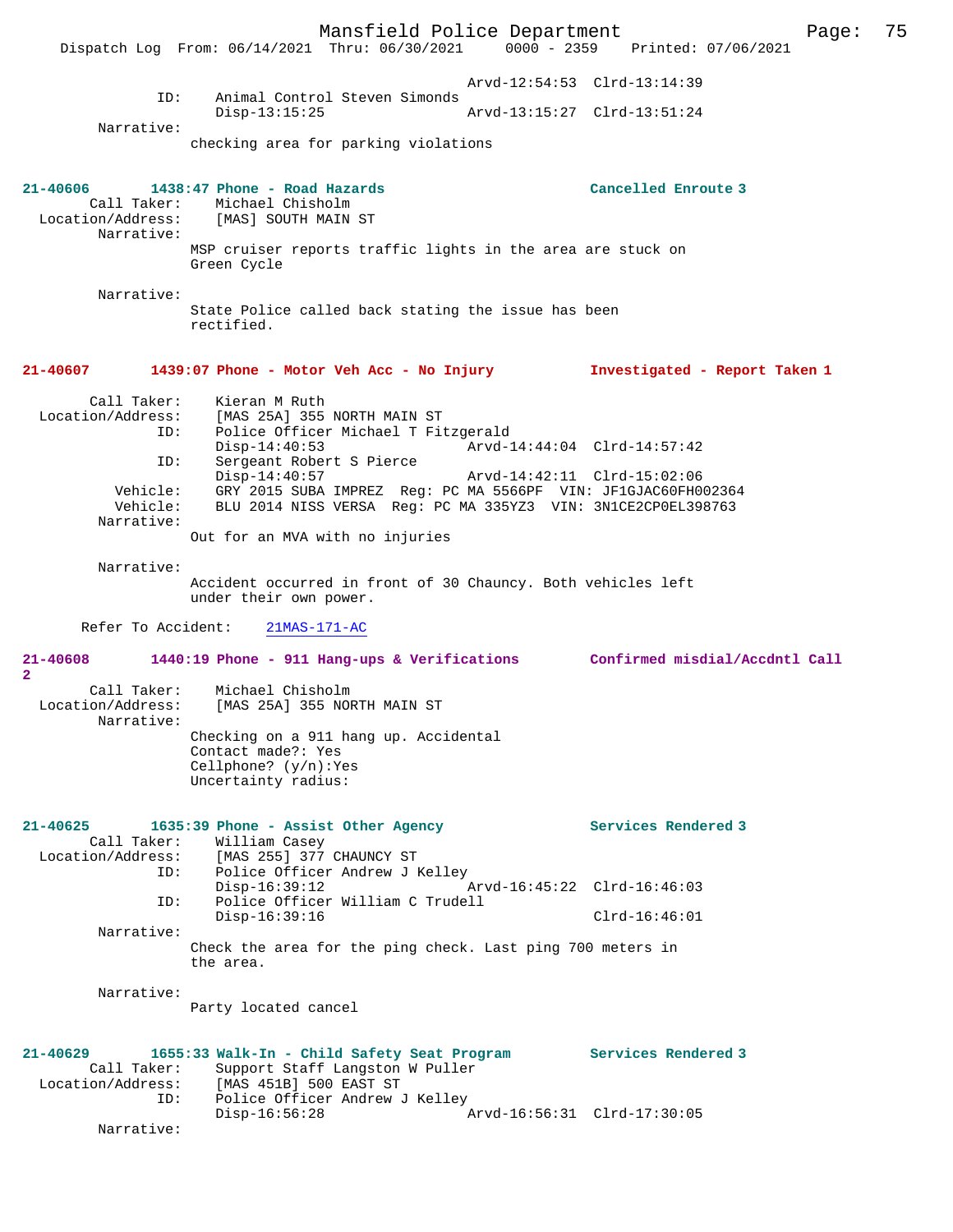Officer installing child passenger seat

| 21-40632<br>Call Taker:                                 | 1741:38 Phone - Suspicious Actv / Persn / Veh Peace Restored<br>Michael Chisholm<br>Location/Address: [MAS] 21 ERICK RD                                          | $\mathbf{2}$                  |
|---------------------------------------------------------|------------------------------------------------------------------------------------------------------------------------------------------------------------------|-------------------------------|
| ID:                                                     | Police Officer William C Trudell<br>$Disp-17:42:56$                                                                                                              | Arvd-17:43:15 Clrd-17:57:07   |
| ID:                                                     | Police Officer Andrew J Kelley<br>$Disp-17:43:07$                                                                                                                |                               |
| ID:                                                     | Sergeant John R Armstrong<br>$Disp-17:43:25$                                                                                                                     | Arvd-17:43:27 Clrd-17:54:36   |
| Narrative:                                              | Caller reports a man is yelling at her, caller is hysterical<br>the man she is reporting states he knows where she lives                                         |                               |
| Narrative:                                              | Verbal argument over using the dumpster. Male party didn't<br>like being questioned. Both parties like in the complex and<br>have the right to use the dumpster. |                               |
| 21-40641                                                | 1839:30 Phone - Motor Veh Acc - Hit & Run                                                                                                                        | Investigated - Report Taken 1 |
| Call Taker:<br>Location:                                | Robert Stewart<br>[MAS] FIT FACTORY                                                                                                                              |                               |
| ID:                                                     | Police Officer Andrew J Kelley                                                                                                                                   |                               |
| ID:                                                     | $Disp-18:42:10$<br>Sergeant John R Armstrong                                                                                                                     | Arvd-18:47:39 Clrd-19:17:06   |
| ID:                                                     | $Disp-18:43:10$<br>Patrolman KURT L POLLISTER                                                                                                                    | $Clrd-18:43:55$               |
|                                                         | $Disp-18:43:50$                                                                                                                                                  | $Clrd-18:49:23$               |
| ID:                                                     | Sergeant John R Armstrong<br>$Disp-18:49:27$                                                                                                                     | Arvd-18:49:30 Clrd-18:51:28   |
| Vehicle:<br>Narrative:                                  | BLK 2017 VOLK UT TIGUAN Reg: PC MA 62J420 VIN: WVGUV7AX6HK015590                                                                                                 |                               |
|                                                         | mva hit and run. Navy blue toyota.                                                                                                                               |                               |
| Narrative:                                              | caller states that they turned into his car and took off.<br>Caller is trying to get plate. following the car now                                                |                               |
| Narrative:                                              | Caller is in the Fit Factory parking lot.                                                                                                                        |                               |
| Narrative:                                              | going to check the business on Chauncy for video of<br>accident.                                                                                                 |                               |
| Refer To Incident:                                      | $21MAS-646-OF$                                                                                                                                                   |                               |
| $21 - 40648$<br>Call Taker:<br>Location/Address:<br>ID: | 1932:11 Walk-In - Follow up Investigation<br>Support Staff Langston W Puller<br>[MAS H2912] 67 CORAL ST<br>Police Officer Michael N Fenore                       | Arrest(s) Made<br>3           |
|                                                         | $Disp-19:33:00$<br>Police Officer Nicole P Newport                                                                                                               | Arvd-19:33:05 Clrd-19:33:27   |
| Narrative:                                              | Conducting a follow up in the area to a previously reported<br>incident.                                                                                         |                               |
| Refer To Summons:                                       | $21MAS - 223 - AR$                                                                                                                                               |                               |
| Summons:<br>Address:                                    | WILNER, LORETTA M<br>67 CORAL ST<br>MANSFIELD, MA                                                                                                                |                               |
| Age:<br>Charges:                                        | 65<br>ANIMAL, CRUELTY TO                                                                                                                                         |                               |
| $21 - 40651$                                            | 1951:48 Phone - Noise Complaint                                                                                                                                  | Services Rendered 2           |
| Call Taker:<br>Location/Address:                        | Josesph Shebertes<br>[MAS H553] 10 HAWTHORNE CT                                                                                                                  |                               |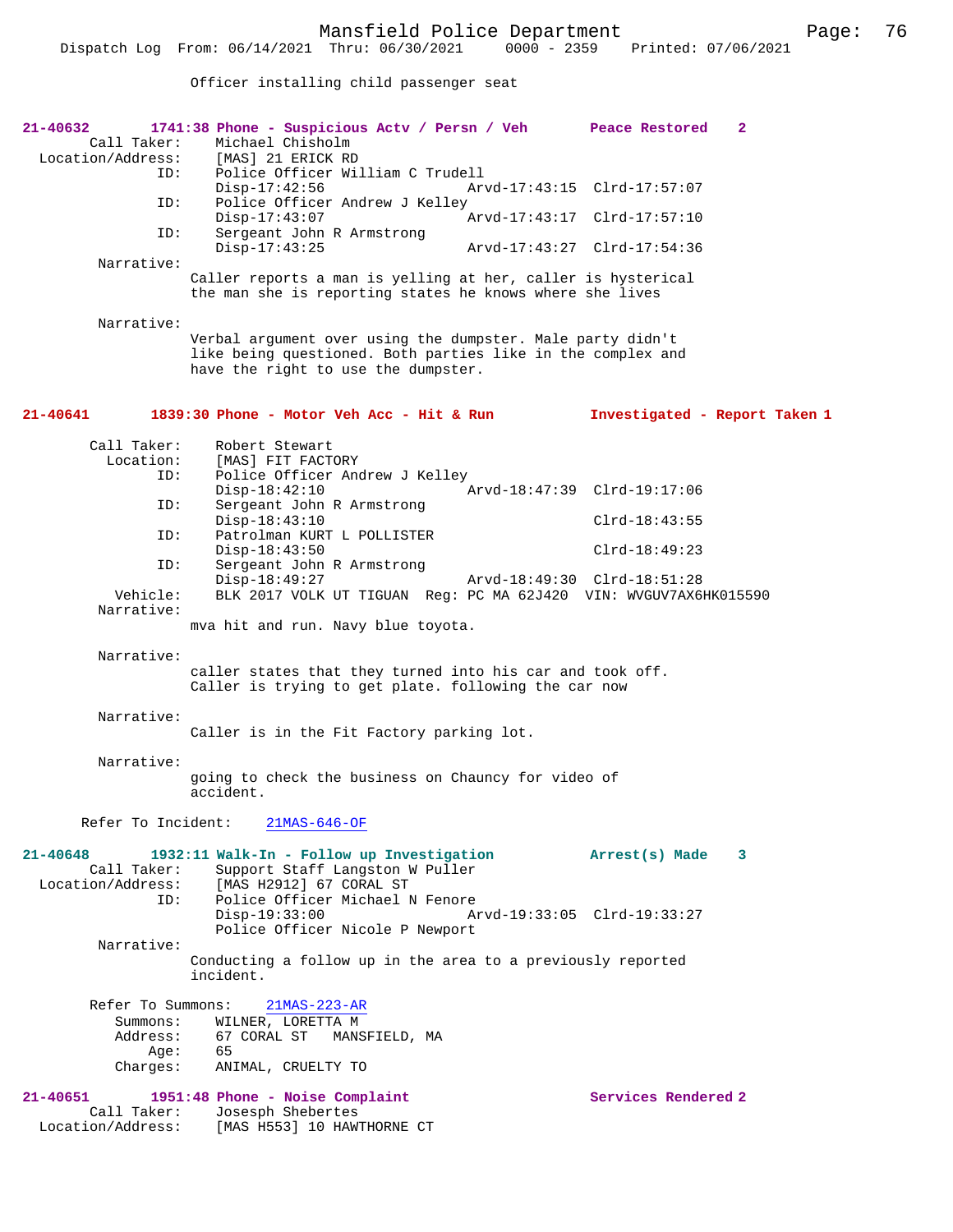Mansfield Police Department Page: 77 Dispatch Log From: 06/14/2021 Thru: 06/30/2021 ID: Police Officer William C Trudell Disp-19:55:35 Clrd-20:02:37<br>TD: Sergeant Brian P Thibault Sergeant Brian P Thibault Disp-19:55:41 Clrd-19:56:11<br>TD: Sergeant John R Armstrong Sergeant John R Armstrong<br>Disp-19:56:08 Disp-19:56:08 Arvd-19:59:42 Clrd-20:02:33 Narrative: caller reports her neighbor is playing loud music and causing a disturbance. caller reports she would like to remain anonymous due to possible retaliation. Narrative: Music was turned down prior to arrival, resident acknowledge it was loud. **21-40656 2011:00 Initiated - Motor Vehicle Stop Citation / Warning Issued 3** Call Taker: Ryan O'Rourke<br>Vicinity of: [MAS] RTE 140 of: [MAS] RTE 140 NB @ FORBES BLVD<br>ID: Police Officer Andrew J Kellev Police Officer Andrew J Kelley Arvd-20:11:00 Clrd-20:18:17 Vehicle: WHI 2017 MERZ CO C300 Reg: PC MA 1GMW27 VIN: WDDWJ4KB7HF354982 Narrative: mv stop. **21-40658 2015:00 Phone - Noise Complaint Gone on Arrival 2**  Call Taker: Josesph Shebertes<br>Location/Address: [MAS 1026] 300 NO [MAS 1026] 300 NORTH MAIN ST ID: Police Officer William C Trudell Disp-20:16:26 Arvd-20:18:24 Clrd-20:23:50<br>ID: Police Officer Andrew J Kelley Police Officer Andrew J Kelley<br>Disp-20:18:29 7 Disp-20:18:29 Arvd-20:20:28 Clrd-20:23:48 Narrative: caller reports male party on a bike approx 40-50 y/o yelling profanities and taking his pants off. Narrative: no party matching the description in the parking lot. Narrative: GOA. **21-40659 2029:11 Initiated - Building - Property Check Building Checked / Secured 3** Call Taker: Ryan O'Rourke<br>Location/Address: [MAS 840] 280 Location/Address: [MAS 840] 280 SCHOOL ST ID: Police Officer Andrew J Kelley Arvd-20:29:00 Clrd-20:49:03 Narrative: Checking the area. **21-40664 2122:30 Initiated - Building - Property Check Building Checked / Secured 3** Call Taker: Ryan O'Rourke<br>Location/Address: [MAS 417] 9 F ess: [MAS 417] 9 FRANCIS AVE<br>ID: Sergeant Brian P Thibau Sergeant Brian P Thibault Arvd-21:22:00 Clrd-21:29:57 Narrative: Checking the area. **21-40665 2133:29 Initiated - Building - Property Check Building Checked / Secured 3** Call Taker: Ryan O'Rourke Location/Address: [MAS 1002] 250 EAST ST ID: Sergeant Brian P Thibault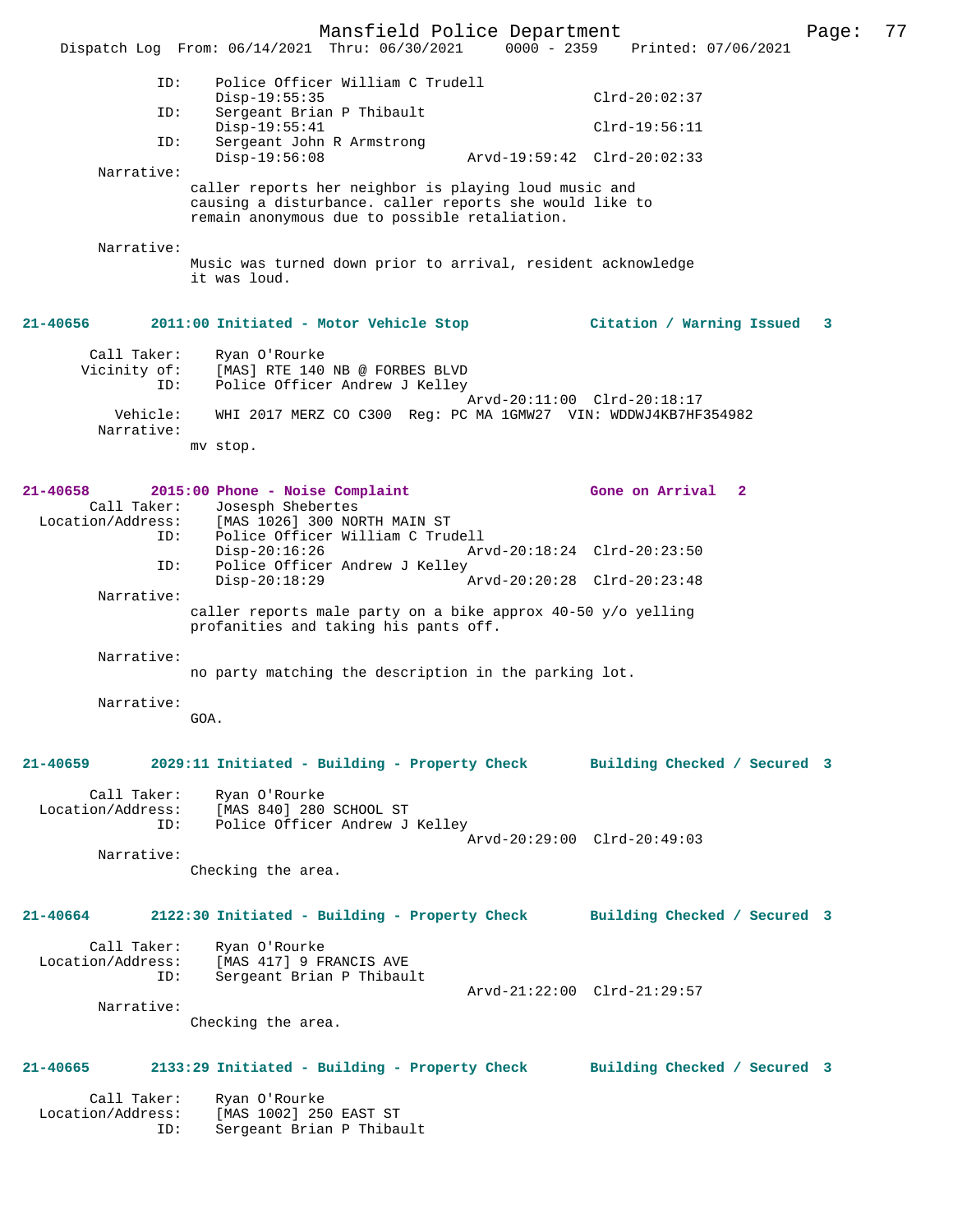Dispatch Log From: 06/14/2021 Thru: 06/30/2021 Arvd-21:33:00 Clrd-21:49:07 Narrative: Checking the area. **21-40666 2134:24 Initiated - Building - Property Check Building Checked / Secured 3** Call Taker: Ryan O'Rourke Location/Address: [MAS 814] 50 WEST CHURCH ST<br>ID: Police Officer William C Tr Police Officer William C Trudell Arvd-21:34:00 Clrd-21:36:41 Narrative: Checking the area. **21-40670 2138:44 Initiated - Building - Property Check Building Checked / Secured 3** Call Taker: Ryan O'Rourke Location/Address: [MAS 281A] 1 CROCKER ST ID: Police Officer William C Trudell Arvd-21:38:00 Clrd-21:41:08 Narrative: Checking the area. **21-40676 2159:07 911 - Assist Fire Department Services Rendered 2**  Call Taker: Ryan O'Rourke<br>Location/Address: [MAS H9849] 1 [MAS H9849] 1 DANE ST ID: Police Officer William C Trudell Disp-22:00:59 Arvd-22:04:02 Clrd-22:16:36 Narrative: Assisting the FD with a fire related incident. Nature: Fire alarm sounding, no smoke, no fire. Narrative: Faulty detector. **21-40677 2202:09 Phone - Suspicious Actv / Persn / Veh Investigated - No Action Req. 2**  Call Taker: Josesph Shebertes<br>Location/Address: [MAS] 12 PERKINS 1 [MAS] 12 PERKINS AVE @ 173 CHAUNCY ST ID: Police Officer Andrew J Kelley<br>Disp-22:04:41 Arvd-22:08:04 Clrd-22:15:13 Disp-22:04:41 Arvd-22:08:04 Clrd-22:15:13 ID: Sergeant John R Armstrong Disp-22:04:58 Arvd-22:05:35 Clrd-22:15:09 Vehicle: BRO 2011 CHEV EQUINO Reg: PC MA 7532WK VIN: 2CNALDEC3B6320506 Narrative: caller reports suspicious vehicle, honda SUV, vehicle has been there for about 20-25 mins, unknown amount of occupants. Narrative: vehicle is occupant of other unit, saw male party outside and was waiting for him to go inside. Narrative: CP didn't realize it was his neighbor, **21-40679 2211:22 Initiated - Building - Property Check Building Checked / Secured 3** Call Taker: Ryan O'Rourke<br>Location/Address: [MAS 139] 265 ess: [MAS 139] 265 FRUIT ST<br>ID: Sergeant Brian P Thibay Sergeant Brian P Thibault Arvd-22:11:00 Clrd-22:15:25 Narrative: Checking the area.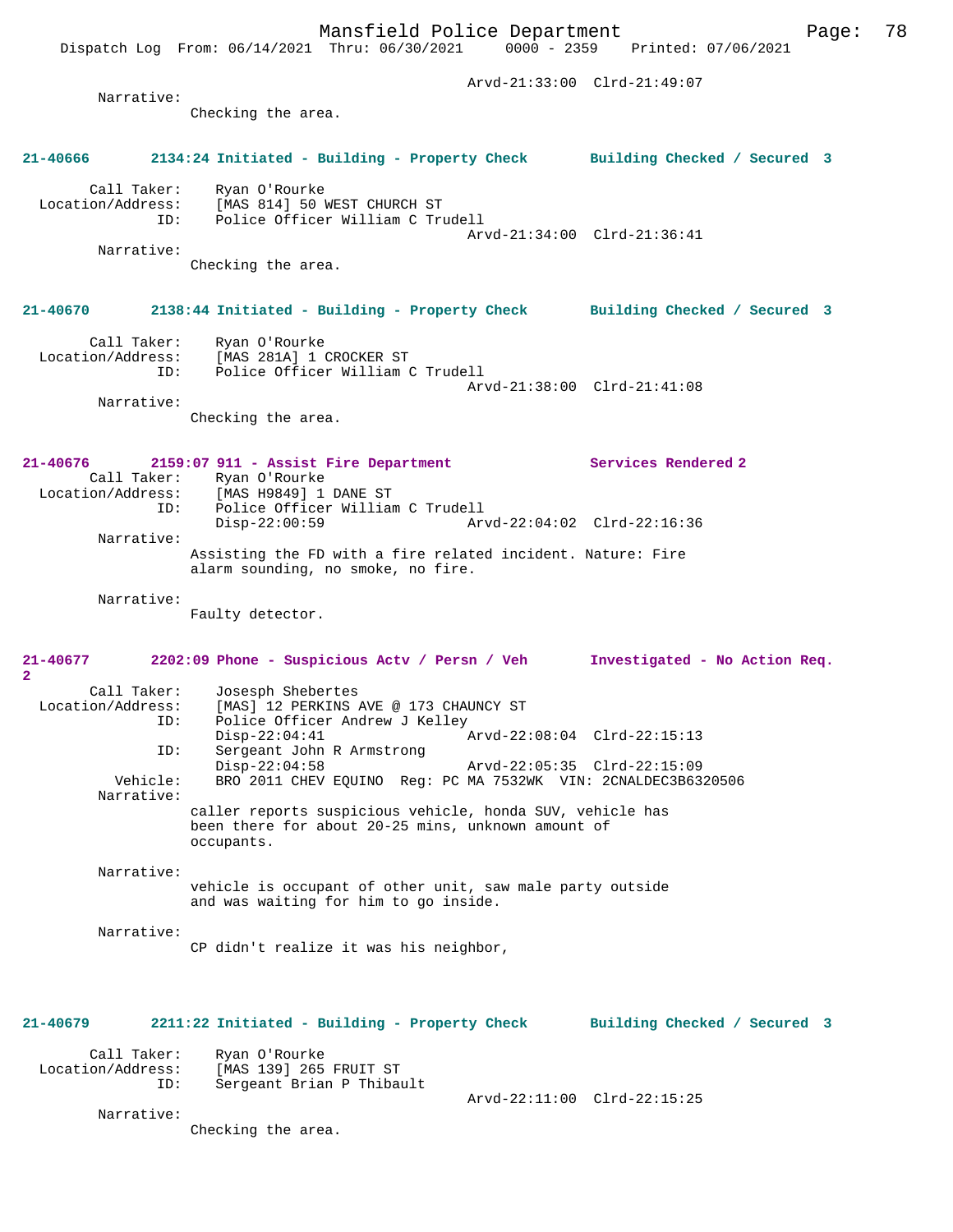| $21 - 40683$                     |     | 2222:26 Initiated - Building - Property Check                                 | Building Checked / Secured 3 |  |
|----------------------------------|-----|-------------------------------------------------------------------------------|------------------------------|--|
| Call Taker:<br>Location/Address: | ID: | Ryan O'Rourke<br>[MAS] 4 ERICK RD @ 15 BONNEY LN<br>Sergeant Brian P Thibault |                              |  |
| Narrative:                       |     | Checking the area.                                                            | Arvd-22:22:00 Clrd-22:33:34  |  |

# **21-40684 2222:09 Phone - Well Being Check Referred to Other Agency 3**

 Call Taker: Josesph Shebertes Location/Address: [MAS 451B] 500 EAST ST

| Call Taker: | Michael Chisholm                                                                                                                                                                                                              |                             |           |   |
|-------------|-------------------------------------------------------------------------------------------------------------------------------------------------------------------------------------------------------------------------------|-----------------------------|-----------|---|
|             | Location/Address: [MAS] 40 DRAPER AVE                                                                                                                                                                                         |                             |           |   |
| ID:         | Police Officer William C Trudell                                                                                                                                                                                              |                             |           |   |
|             | $Disp-22:31:57$                                                                                                                                                                                                               |                             |           |   |
| Narrative:  |                                                                                                                                                                                                                               |                             |           |   |
|             | Brockton received a 911 hang up no answer on callback. Name<br>in house for them is coming back to a Mansfield Residence<br>and they are requesting an officer check the residence.<br>Unknown if the party still lives there |                             |           |   |
| 21-40688    | 2241:31 Phone - Assist Citizen - P S A<br>Call Taker: APRIL LEHANE<br>Location/Address: [MAS 240A] 189 CHAUNCY ST<br>ID: Police Officer William C Trudell                                                                     |                             | Spoken To | 3 |
|             | $Disp-22:44:03$                                                                                                                                                                                                               | Arvd-23:06:12 Clrd-23:06:27 |           |   |
| Narrative:  |                                                                                                                                                                                                                               |                             |           |   |
|             | caller would like to speak to an officer regarding her<br>neighbor. He had just called in reporting a suspicious<br>vehicle earlier which was her. She is reporting he has been<br>acting oddly.                              |                             |           |   |
| Narrative:  |                                                                                                                                                                                                                               |                             |           |   |
|             | party just needed to vent to somebody, party was spoken to.                                                                                                                                                                   |                             |           |   |

**21-40685 2229:02 Phone - Well Being Check Services Rendered 3** 

**For Date: 06/24/2021 - Thursday**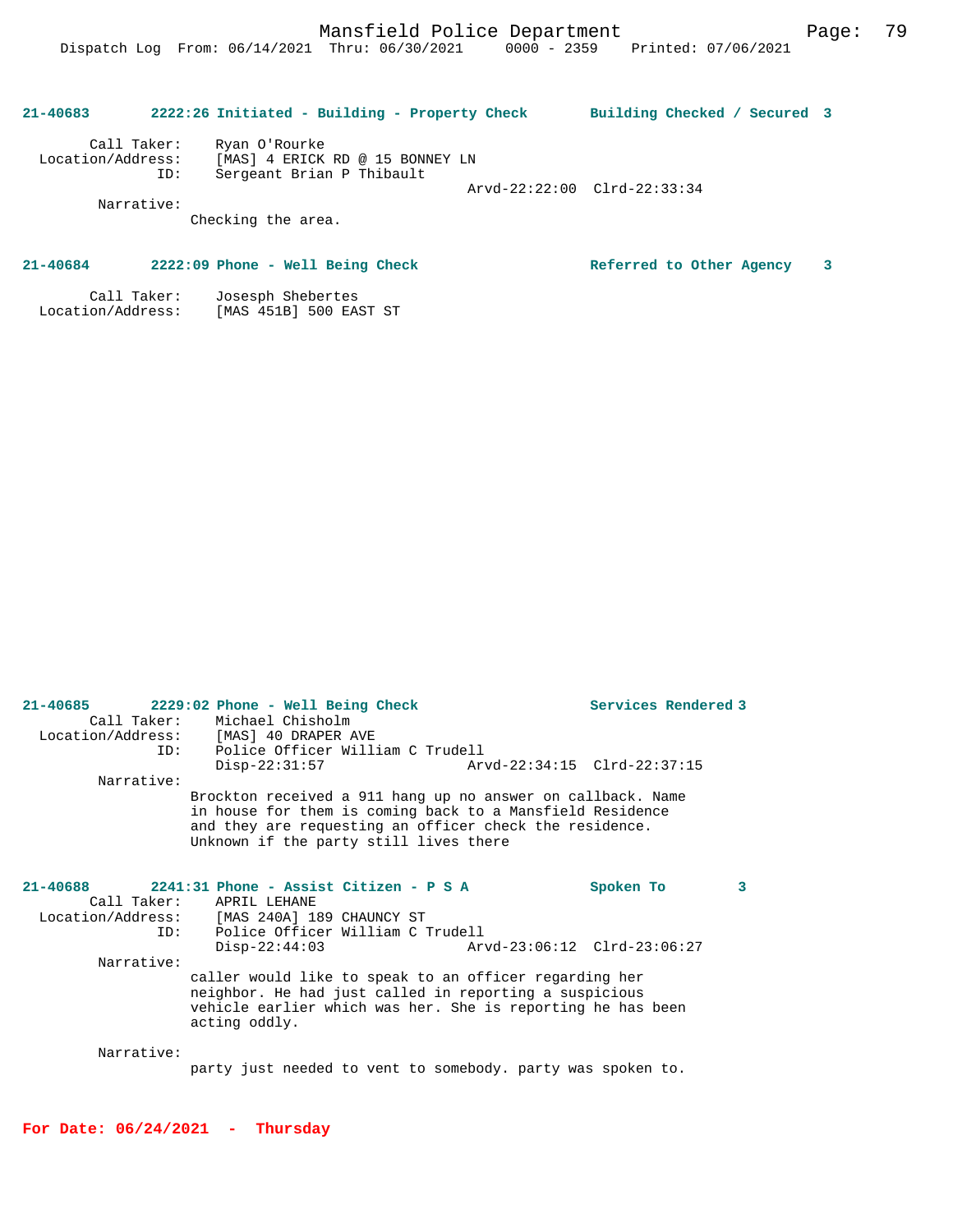Mansfield Police Department Page: 80 Dispatch Log From: 06/14/2021 Thru: 06/30/2021 0000 - 2359 Printed: 07/06/2021 **21-40712 0110:16 Initiated - Building - Property Check Building Checked / Secured 3** Call Taker: Ryan O'Rourke Location/Address: [MAS 1002] 250 EAST ST ID: Police Officer Derek M Stark Arvd-01:10:00 Clrd-01:27:02 Narrative: Checking the area. **21-40714 0111:23 Initiated - Building - Property Check Building Checked / Secured 3** Call Taker: Ryan O'Rourke Location/Address: [MAS 1015] 30 CHAUNCY ST ID: Police Officer Meghan Birnie Arvd-01:11:00 Clrd-01:14:54 Narrative: Checking the area. **21-40715 0112:16 Initiated - Building - Property Check Building Checked / Secured 3** Call Taker: Ryan O'Rourke Location/Address: [MAS 2] 60 FORBES BLVD ID: Patrolman Gregory S Martell Arvd-01:12:00 Clrd-01:18:40 Narrative: Checking the area. **21-40725 0130:36 Initiated - Building - Property Check Building Checked / Secured 3** Call Taker: Ryan O'Rourke Location/Address: [MAS 4] 31 HAMPSHIRE ST ID: Patrolman Gregory S Martell Arvd-01:30:00 Clrd-01:35:30 Narrative: Checking the area. **21-40727 0134:37 Initiated - Building - Property Check Building Checked / Secured 3** Call Taker: Ryan O'Rourke Vicinity of: [MAS] 4 ERICK RD @ 15 BONNEY LN<br>TD: Police Officer Derek M Stark Police Officer Derek M Stark Arvd-01:34:00 Clrd-01:57:08 ID: Police Officer Meghan Birnie Disp-01:45:15 Arvd-01:45:17 Clrd-01:45:19<br>Vehicle: GRY 2021 VOLK TIGUAN Reg: PC MA 2ZLY19 VIN: 3VV2B7AX0MM0 GRY 2021 VOLK TIGUAN Reg: PC MA 2ZLY19 VIN: 3VV2B7AX0MM027730 Narrative: Checking the area. Narrative: checking on a vehicle at 10 Erick. Open rear door. Narrative: vehicle secured. **21-40728 0140 Initiated - Building - Property Check Building Checked / Secured 3** Call Taker: Patrolman Gregory S Martell Location/Address: [MAS] OAK ST ID: Patrolman Gregory S Martell Arvd-01:41:48 Clrd-01:43:21 Narrative:

Checking the area.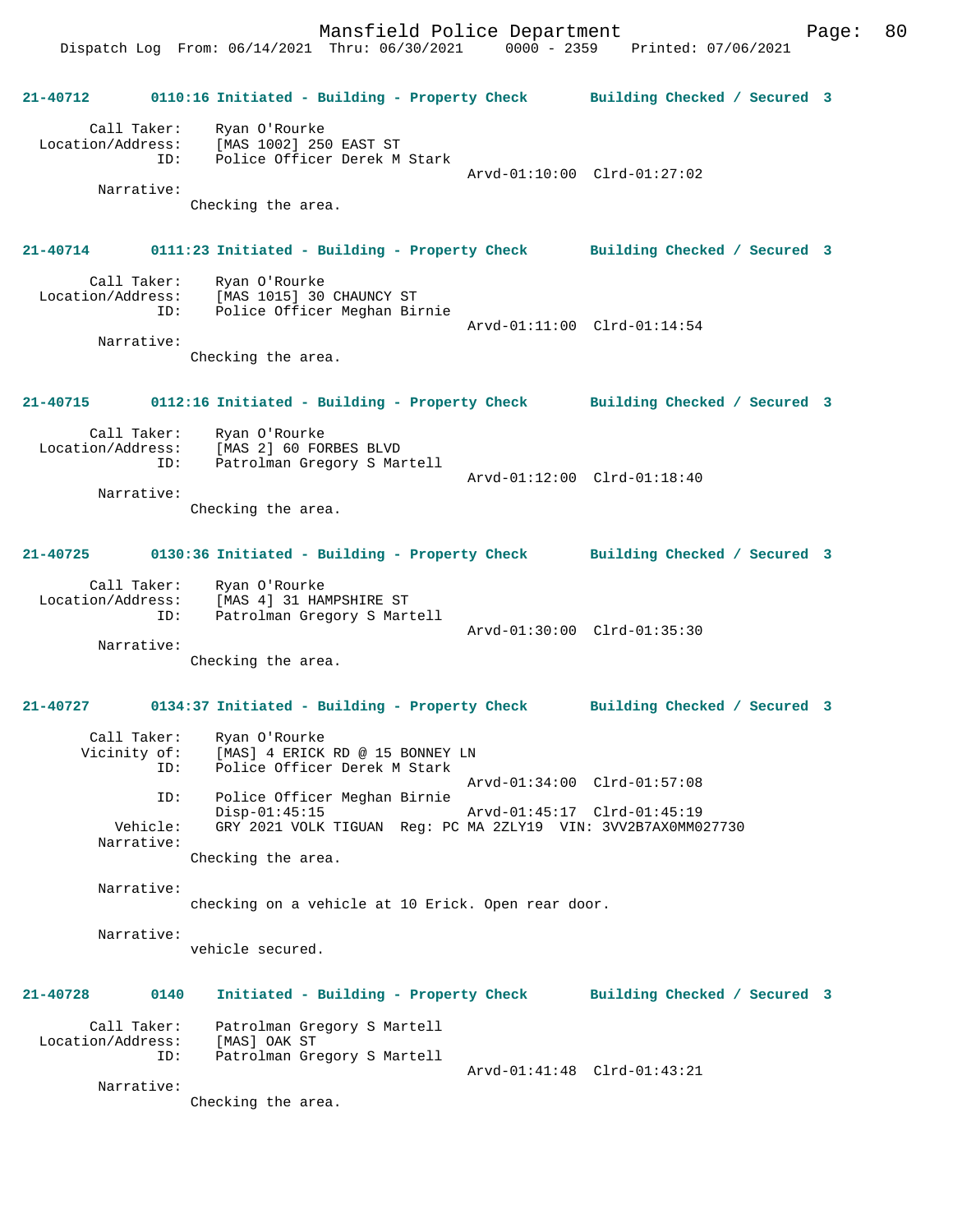Mansfield Police Department Fage: 81 Dispatch Log From: 06/14/2021 Thru: 06/30/2021 0000 - 2359 Printed: 07/06/2021 **21-40730 0146:59 Initiated - Building - Property Check Building Checked / Secured 3** Call Taker: Ryan O'Rourke Location/Address: [MAS 927] 50 PLYMOUTH ST ID: Patrolman Gregory S Martell Arvd-01:46:00 Clrd-01:50:40 ID: Patrolman Gregory S Martell Disp-01:58:06 Clrd-02:05:03 Narrative: Checking the area. **21-40733 0204:46 Initiated - Building - Property Check Building Checked / Secured 3** Call Taker: Ryan O'Rourke<br>Location/Address: [MAS 814] 50 T ess: [MAS 814] 50 WEST CHURCH ST<br>ID: Police Officer Meghan Birni Police Officer Meghan Birnie Arvd-02:04:00 Clrd-02:13:28 Vehicle: BLU 2010 FORD TAURUS Reg: PC MA 5PE794 VIN: 1FAHP2DW8AG160201 Narrative: Checking the area. **21-40736 0232:28 Initiated - Building - Property Check Building Checked / Secured 3** Call Taker: Ryan O'Rourke Location/Address: [MAS 992] 660 EAST ST<br>TD: Police Officer Derek N Police Officer Derek M Stark Arvd-02:32:00 Clrd-02:38:36 Narrative: Checking the area. **21-40737 0243 Initiated - Building - Property Check Building Checked / Secured 3** Call Taker: Police Officer Derek M Stark Location/Address: [MAS 181A] 150 OAKLAND ST ID: Police Officer Derek M Stark Arvd-02:43:58 Clrd-02:46:16 Narrative: Checking the area. **21-40738 0247:01 Initiated - Building - Property Check Building Checked / Secured 3** Call Taker: Ryan O'Rourke Location/Address: [MAS 417] 9 FRANCIS AVE ID: Police Officer Derek M Stark Arvd-02:47:00 Clrd-02:56:21 Narrative: Checking the area. **21-40739 0252:37 Initiated - Building - Property Check Building Checked / Secured 3** Call Taker: Ryan O'Rourke<br>Vicinity of: [MAS] NORTH M [MAS] NORTH MAIN ST ID: Police Officer Meghan Birnie Arvd-02:52:00 Clrd-03:03:24 Narrative: Checking the area. **21-40742 0320:55 Alarm - Assist Fire Department Services Rendered 2**  Call Taker: Ryan O'Rourke<br>Location/Address: [MAS 946M] 631 ress: [MAS 946M] 631 EAST ST Apt. #M<br>ID: Police Officer Derek M Stark Police Officer Derek M Stark<br>Disp-03:22:44 Disp-03:22:44 Arvd-03:29:59 Clrd-03:32:57 Narrative: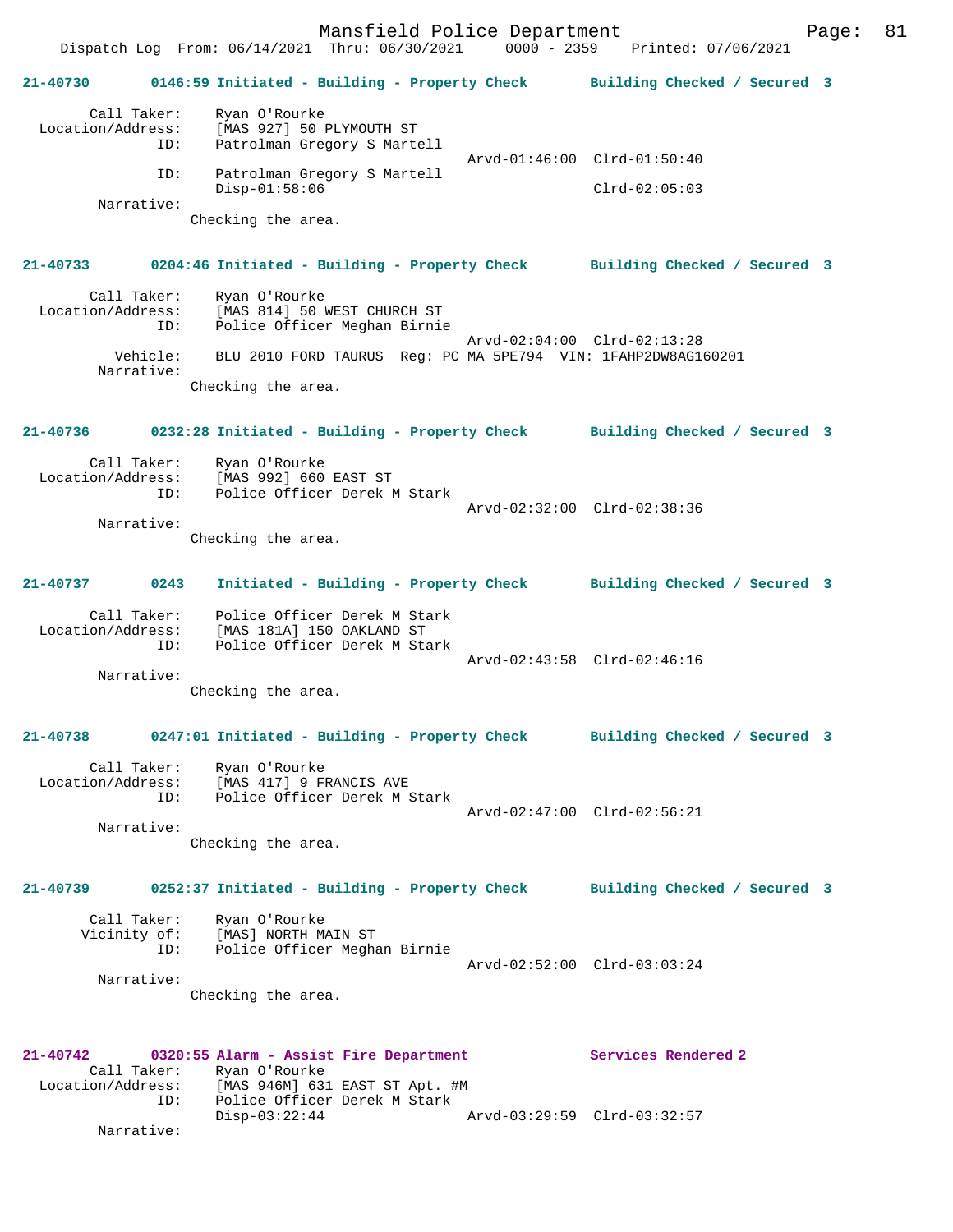Assisting the FD with a fire related incident. Nature: Fire Alarm Activation for Sprinkler Tamper.

| 21-40747                                                     | 0605:19 Initiated - Motor Vehicle Stop                                                                                                                                                                                                   |                             | Citation / Warning Issued                         | 3 |
|--------------------------------------------------------------|------------------------------------------------------------------------------------------------------------------------------------------------------------------------------------------------------------------------------------------|-----------------------------|---------------------------------------------------|---|
| Call Taker:<br>Vicinity of:<br>ID:<br>Vehicle:<br>Narrative: | Ryan O'Rourke<br>[MAS] 200 RTE 140 NB @ 90 NORFOLK ST<br>Sergeant John R Armstrong<br>RED 2015 JEEP UT RENEGA Reg: PC MA 5XC292 VIN: ZACCJBDT1FPC41708<br>mv stop.                                                                       |                             | Arvd-06:05:00 Clrd-06:10:11                       |   |
| Narrative:                                                   | citation issued for red light violation.                                                                                                                                                                                                 |                             |                                                   |   |
| 21-40756<br>Call Taker:<br>ID:                               | 0712:11 Phone - Assist Citizen - P S A<br>Jarred Kohler<br>Location/Address: [MAS] 235 CENTRAL ST<br>Police Officer Meghan Birnie                                                                                                        |                             | <b>Services Rendered 3</b>                        |   |
| Narrative:                                                   | $Disp-07:13:18$<br>owner requesting assistance with a walk through of the<br>property.                                                                                                                                                   | Arvd-07:18:05 Clrd-07:22:09 |                                                   |   |
| Narrative:                                                   | Did walk through with owner and all checks clear                                                                                                                                                                                         |                             |                                                   |   |
| $21 - 40759$<br>0714<br>ID:                                  | Initiated - Parking Violations<br>Call Taker: Animal Control Steven Simonds<br>Location/Address: [MAS] 43 NORTH MAIN ST @ 13 PARK ST<br>Animal Control Steven Simonds                                                                    |                             | Services Rendered 3                               |   |
| Narrative:                                                   | checking area for parking violations                                                                                                                                                                                                     |                             | Arvd-07:15:19 Clrd-07:36:34                       |   |
| 21-40767<br>0805<br>Call Taker:<br>Location/Address:<br>ID:  | Initiated - ACO Activity<br>Animal Control Steven Simonds<br>[MAS] 1107 SCHOOL ST @ 229 OLD ELM ST<br>Animal Control Steven Simonds                                                                                                      |                             | Services Rendered 3                               |   |
| Narrative:                                                   |                                                                                                                                                                                                                                          |                             | Arvd-08:06:51 Clrd-08:14:33                       |   |
|                                                              | picked up a grey female cat on school by old elm. DOA no<br>collar                                                                                                                                                                       |                             |                                                   |   |
| 21-40768<br>0824<br>Call Taker:<br>Location/Address:<br>ID:  | Initiated - Speed Trailer/Signs Deployed Services Rendered 3<br>Animal Control Steven Simonds<br>[MAS] WEST ST @ RESERVOIR ST<br>Animal Control Steven Simonds                                                                           |                             |                                                   |   |
| Narrative:                                                   | relocating signs from west to reservoir street                                                                                                                                                                                           |                             | Arvd-08:25:37 Clrd-08:44:59                       |   |
| 21-40772<br>Call Taker:<br>Location/Address:<br>ID:          | 0838:53 Phone - Motor Veh Acc - No Injury<br>Jarred Kohler<br>[MAS H4447] 47 OAKLAND ST @ 57 CHARLES ST<br>Police Officer Matthew A Souza<br>$Disp-08:40:04$                                                                             |                             | Vehicle Towed<br>1<br>Arvd-08:45:58 Clrd-09:00:37 |   |
| Vehicle:<br>Towed:<br>Released To:<br>Vehicle:<br>Narrative: | BLK 2013 FORD FOCUS Reg: PAV MA HIS VIN: 1FADP3K25DL254777<br>For: Accident By: Central Street Garage To: Central Street Garage<br>IOVINELLI<br>RED 2008 GMC VA SAVANA Reg: CO MA M44830 VIN: 1GTGG25C681144697<br>2 car mva no injuries |                             |                                                   |   |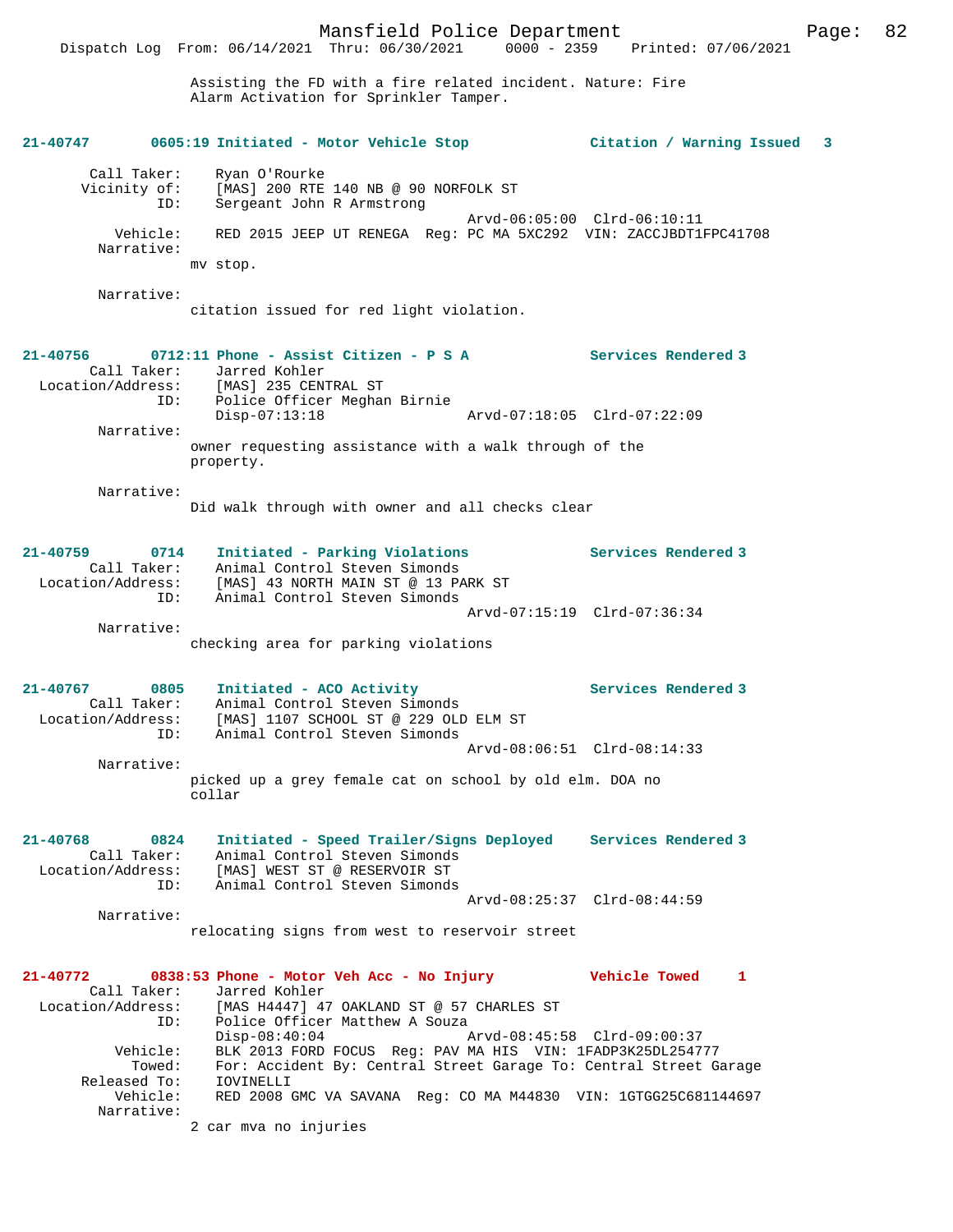|                                                                 | Mansfield Police Department<br>Dispatch Log From: 06/14/2021 Thru: 06/30/2021                                                                                 | Page:<br>0000 - 2359 Printed: 07/06/2021 | 83 |
|-----------------------------------------------------------------|---------------------------------------------------------------------------------------------------------------------------------------------------------------|------------------------------------------|----|
| Narrative:                                                      | Central st has that vehicle                                                                                                                                   |                                          |    |
| Refer To Accident:                                              | $21MAS-172-AC$                                                                                                                                                |                                          |    |
| 21-40782                                                        | 0933:32 Initiated - Building - Property Check                                                                                                                 | Building Checked / Secured 3             |    |
| Call Taker:<br>Location/Address:<br>ID:                         | William Casey<br>[MAS 840] 280 SCHOOL ST<br>Police Officer David J Pepicelli                                                                                  |                                          |    |
| Narrative:                                                      |                                                                                                                                                               | Arvd-09:33:00 Clrd-09:50:53              |    |
|                                                                 | Checking the area.                                                                                                                                            |                                          |    |
| 21-40783<br>Call Taker:<br>ID:                                  | 0935:48 Walk-In - Fraud or Identity Theft<br>Support Staff Langston W Puller<br>Location/Address: [MAS H5153] 17 COTTAGE ST<br>Police Officer Matthew A Souza | Services Rendered 1                      |    |
| Narrative:                                                      | $Disp-09:37:03$                                                                                                                                               | Arvd-09:37:36 Clrd-09:45:03              |    |
|                                                                 | walk-in reporting phone fraud                                                                                                                                 |                                          |    |
| Narrative:                                                      | Spoke to party in the lobby who was there on behalf of a<br>friend. Will be bringing the friend by later to speak to the<br>officer about the fraud           |                                          |    |
| $21 - 40793$<br>1046<br>Call Taker:<br>Location/Address:<br>ID: | Initiated - Parking Violations<br>Animal Control Steven Simonds<br>[MAS] 255 NORTH MAIN ST @ 8 COTTAGE ST<br>Animal Control Steven Simonds                    | Services Rendered 3                      |    |
| Narrative:                                                      |                                                                                                                                                               | Arvd-10:47:00 Clrd-11:47:16              |    |
|                                                                 | checking area for parking violations                                                                                                                          |                                          |    |
| 21-40796<br>$\overline{\mathbf{2}}$                             | $1100:16$ Phone - 911 Hang-ups & Verifications                                                                                                                | Confirmed misdial/Accdntl Call           |    |
| Call Taker:<br>Location/Address:<br>ID:<br>Narrative:           | Dispatcher Alyson Vico<br>[MAS H4471] 900 WEST ST<br>Police Officer David J Pepicelli<br>$Disp-11:05:57$                                                      | Arvd-11:12:52 Clrd-11:14:03              |    |
|                                                                 | Checking on a 911 hang up.<br>Contact made?: yes, caller stated it was an accident.<br>Cellphone? $(y/n): ye$ s<br>Uncertainty radius: 11 meters              |                                          |    |
| 21-40806                                                        | 1216:44 Initiated - Building - Property Check                                                                                                                 | Building Checked / Secured 3             |    |
| Call Taker:<br>Location/Address:<br>ID:                         | William Casey<br>[MAS 840] 280 SCHOOL ST<br>Sergeant Robert S Pierce                                                                                          | Arvd-12:16:00 Clrd-12:30:19              |    |
| Narrative:                                                      | Checking the area.                                                                                                                                            |                                          |    |
| $21 - 40809$<br>1228<br>Call Taker:<br>Location/Address:<br>ID: | Initiated - Parking Violations<br>Animal Control Steven Simonds<br>[MAS] 126 NORTH MAIN ST @ 10 VILLA ST<br>Animal Control Steven Simonds                     | Services Rendered 3                      |    |
| Narrative:                                                      |                                                                                                                                                               | Arvd-12:29:52 Clrd-12:37:05              |    |
|                                                                 | checking area for parking violations                                                                                                                          |                                          |    |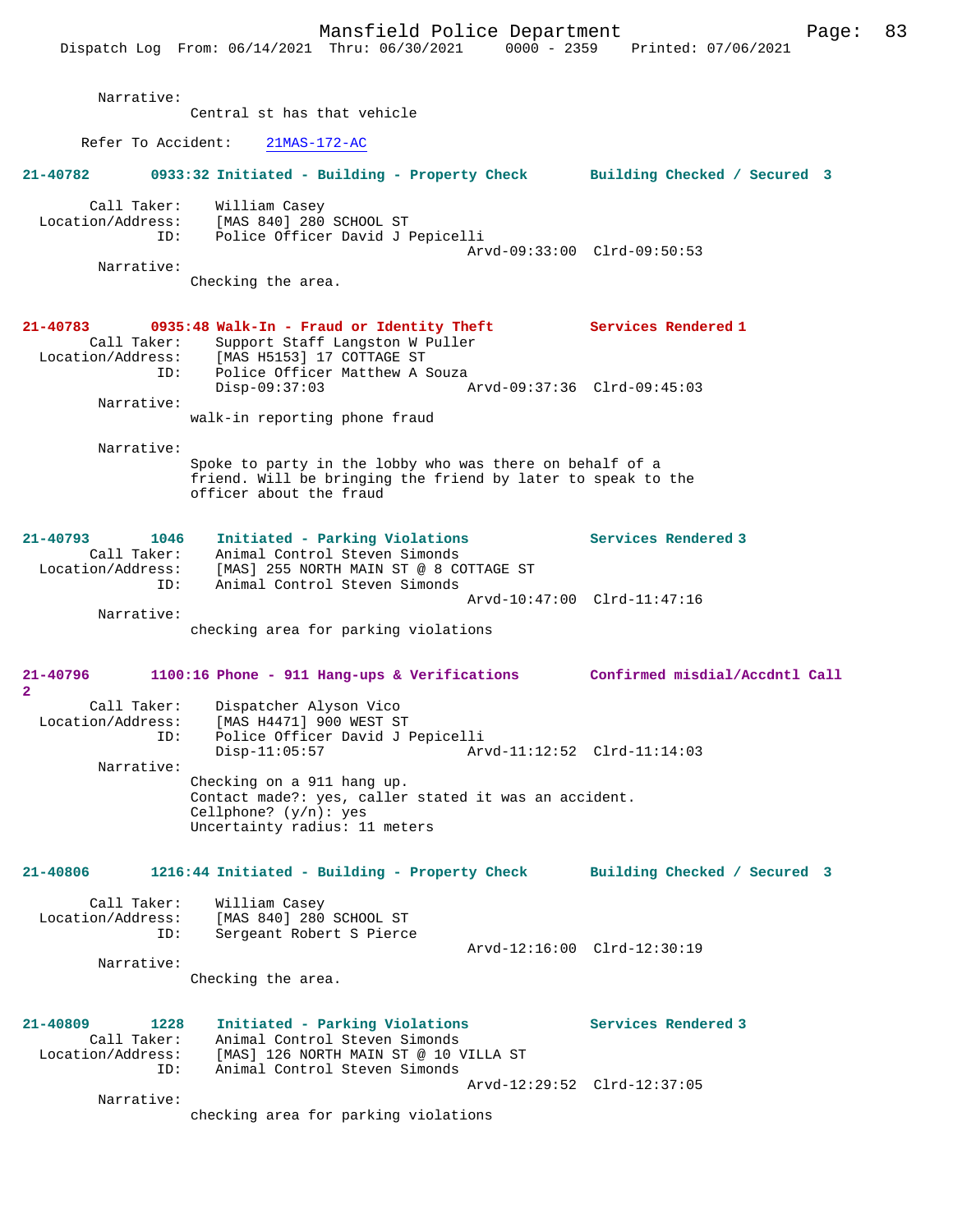Dispatch Log From: 06/14/2021 Thru: 06/30/2021 Narrative: tagged MA 1826CB on crocker for overtime parking. **21-40810 1241:51 Initiated - Motor Vehicle Stop Citation / Warning Issued 3** Call Taker: William Casey<br>Location/Address: [MAS] RTE 140  $[MAS] RTE 140 SB$  ID: Sergeant Robert S Pierce Arvd-12:41:00 Clrd-13:23:05 Vehicle: GRY 2010 MAZD MAZDA6 Reg: PC MA 1ECV95 VIN: 1YVHZ8BH2A5M36664 Narrative: Out with mvst Narrative: Citation issued to operator for unregistered vehicle **21-40821 1417:25 Phone - Suspicious Actv / Persn / Veh Services Rendered 2**  Call Taker: CARLY MORIARTY Location/Address: [MAS] 298 CENTRAL ST @ 314 COPELAND DR ID: Police Officer David J Pepicelli Disp-14:18:53 Arvd-14:27:35 Clrd-14:33:06<br>TD: Police Officer Matthew A Souza Police Officer Matthew A Souza<br>Disp-14:22:48 Arvd-14:24:21 Clrd-14:33:04 Vehicle: GRY 2016 NISS ROGUE Reg: PC MA 1GBD26 VIN: JN8AT2MVXGW131042 Narrative: silver nissan suv sitting by Fred's auto infront of a residence Narrative: Occupant appears to be staring into the residents back yard Narrative: Vehicle is unoccupied at this time Narrative: Older male party visting friends and all is well **21-40827 1443:36 Phone - 911 Hang-ups & Verifications Unfounded/Unverifed 2** Call Taker: Dispatcher Alyson Vico<br>Location/Address: [MAS 907A] 390 WEST ST [MAS 907A] 390 WEST ST Apt. #B ID: Police Officer David J Pepicelli Disp-14:47:00 Arvd-14:48:13 Clrd-14:51:03 Narrative: Checking on a 911 hang up. Contact made?: no Cellphone? (y/n): yes Uncertainty radius: 20 meters Narrative: Caller will wave to officer at front door. **21-40837 1636:14 Phone - 911 Hang-ups & Verifications Spoken To 2**  Call Taker: Dispatcher Alyson Vico<br>Location/Address: [MAS 417C] 5 FRANCIS AT SS: [MAS 417C] 5 FRANCIS AVE Apt. #20<br>ID: Detective Sgt Donald MacLean Detective Sgt Donald MacLean<br>Disp-16:38:35 Disp-16:38:35 Arvd-16:44:09 Clrd-16:49:00 ID: Police Officer David J Pepicelli Disp-16:38:59 Arvd-16:42:22 Clrd-16:48:56 Narrative: Checking on a 911 hang up. Contact made?: yes Cellphone? (y/n): yes Uncertainty radius: N/A Narrative: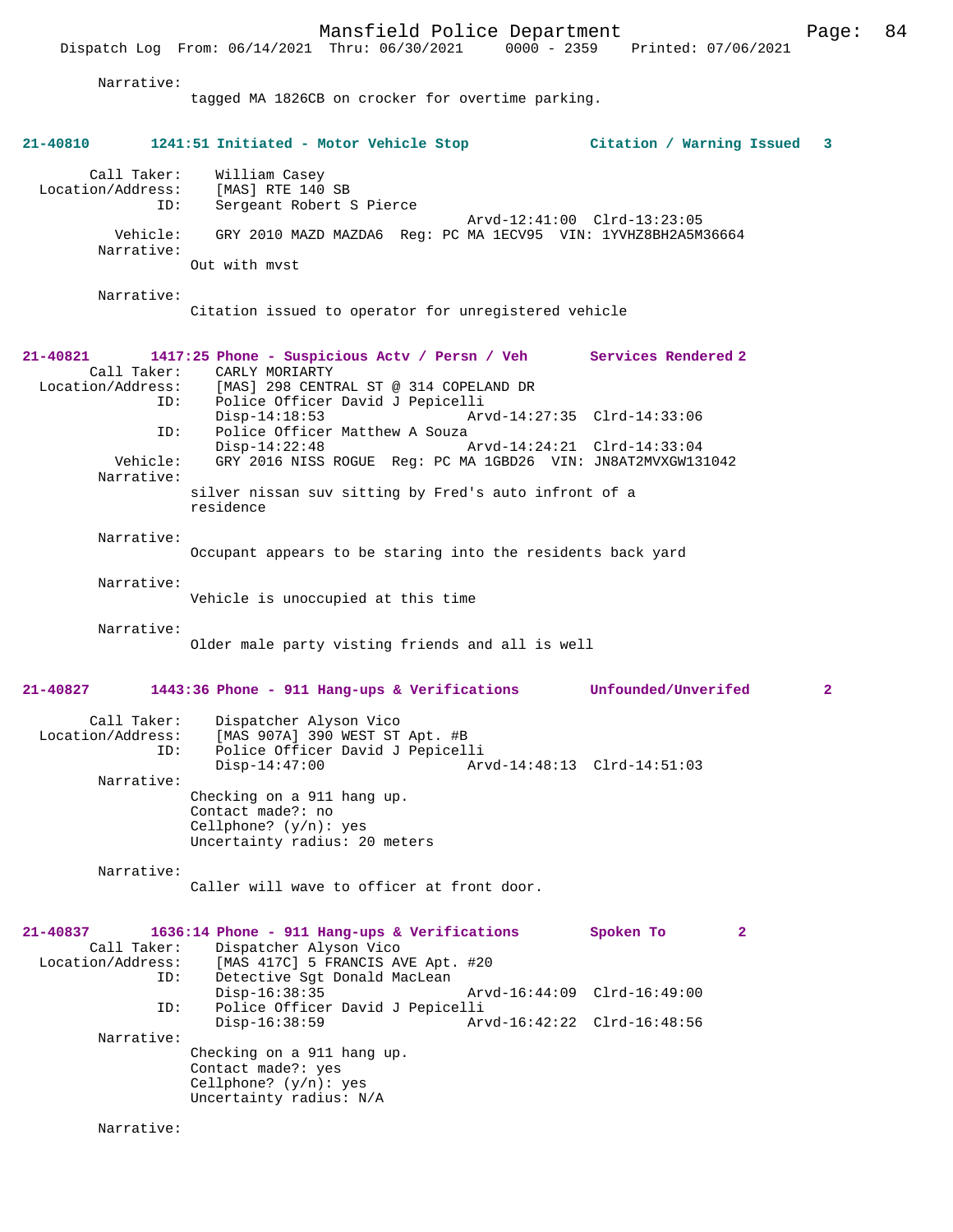Dispatch Log From: 06/14/2021 Thru: 06/30/2021 Caller sounds distressed, seemed to be crying. Said no, when told an officer was going to be coming by. Narrative: M11 reporting he spoke with the female who was upset **21-40838 1640:44 Phone - Assist Fire Department Services Rendered 2**  Call Taker: William Casey<br>Location/Address: [MAS 418C] 25 ess: [MAS 418C] 25 FRANCIS AVE<br>ID: Sergeant Brian P Thibault Sergeant Brian P Thibault<br>Disp-16:42:30 Disp-16:42:30 Arvd-16:42:33 Clrd-17:00:31 Narrative: Assisting the FD with a fire related incident. Nature:smoke in the basement **21-40840 1643:09 Phone - Erratic Oper MV / Road Rage Services Rendered 3**  Call Taker: Dispatcher Alyson Vico<br>Location/Address: [MAS] 80 RESERVOIR ST ess: [MAS] 80 RESERVOIR ST @ 1 COLUMBINE RD<br>ID: Police Officer Derek M Stark Police Officer Derek M Stark Disp-16:45:28 Arvd-16:53:06 Clrd-16:59:04 ID: Police Officer David J Pepicelli Disp-16:50:32 Arvd-16:58:45 Clrd-16:58:50 Narrative: Caller reporting a red honda dirt bike is wheelying up and down the street. Caller reports he is going in circles. Narrative: On columbine road now. Narrative: Caller states he lives on resevior, yellow house with flag pole. **21-40843 1656:35 Initiated - Follow up Investigation Services Rendered 3**  Call Taker: William Casey Location/Address: [MAS 29] 101 NORFOLK ST ID: Detective Christopher P Walsh Arvd-16:56:00 Clrd-19:09:34 Narrative: Conducting a follow up in the area to a previously reported incident. **21-40844 1701:58 Other - Follow up Investigation Department / Admin Action 3** Call Taker: CARLY MORIARTY Location/Address: [MAS 451B] 500 EAST ST Sergeant Brian P Thibault<br>Disp-17:02:21 Disp-17:02:21 Arvd-17:02:25 Clrd-17:50:50 Narrative: Boston PD sending locate for stolen Mv. Refer to 21MAS-647- OF. M1 following up with Boston PD Narrative: Det. Lattanzio to follow-up with BCI and BPD in AM Refer To Incident: 21MAS-647-OF **21-40849 1734:56 Initiated - Motor Vehicle Stop Citation / Warning Issued 3** Call Taker: William Casey<br>Location/Address: [MAS] WEST CH ess: [MAS] WEST CHURCH ST @ NORTH MAIN ST<br>ID: Police Officer David J Pepicelli Police Officer David J Pepicelli Arvd-17:34:00 Clrd-17:44:20<br>Vehicle: GRY 2017 DODG JOURNE Reg: PC MA 7BZ677 VIN: 3C4PDDAG2HT5 GRY 2017 DODG JOURNE Reg: PC MA 7BZ677 VIN: 3C4PDDAG2HT578654 Narrative: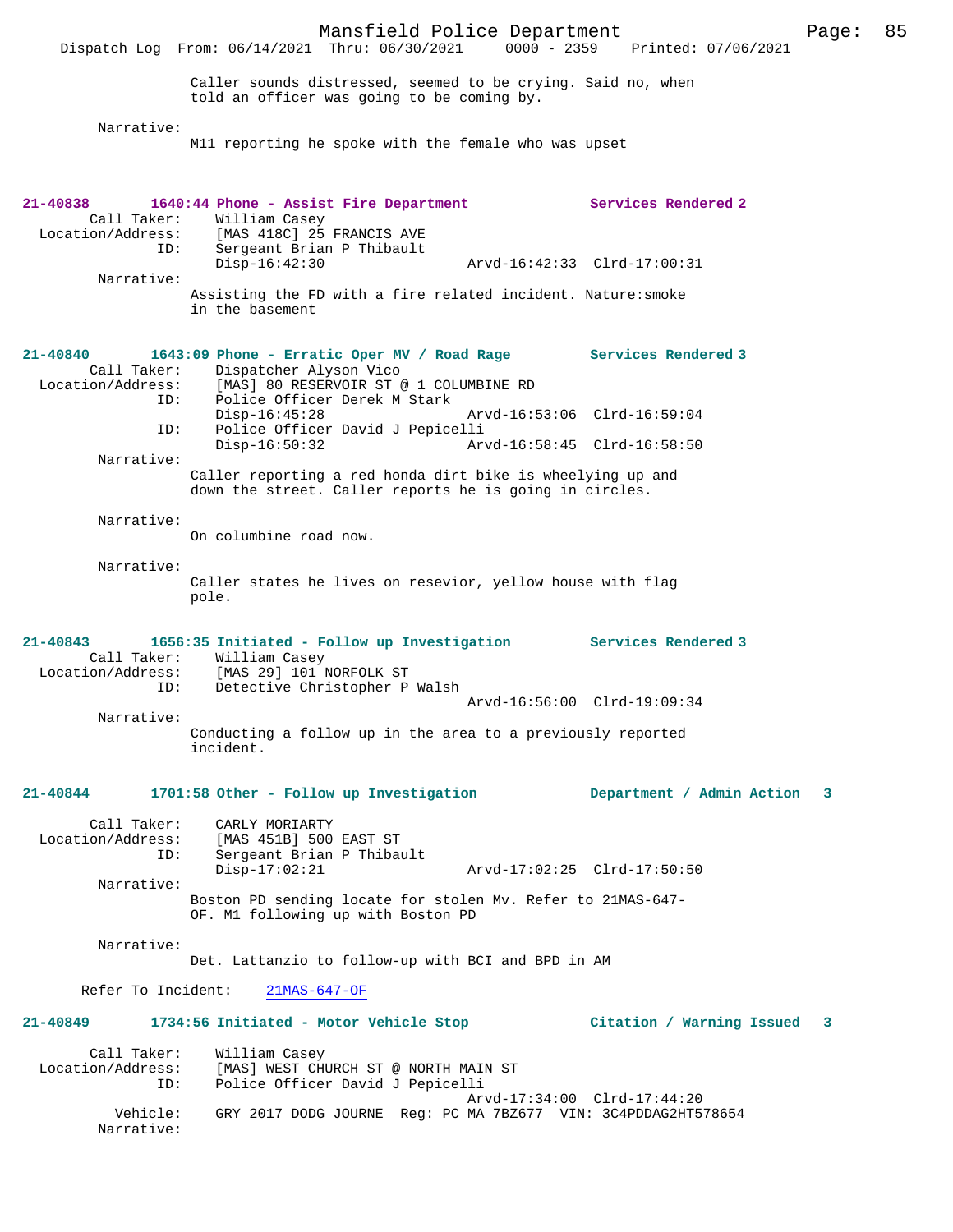Mansfield Police Department Fage: 86 Dispatch Log From: 06/14/2021 Thru: 06/30/2021 0000 - 2359 Printed: 07/06/2021 Out with mvst Narrative: Citation issued to operator for hands free **21-40850 1749:23 Initiated - Motor Vehicle Stop Citation / Warning Issued 3** Call Taker: William Casey Location/Address: [MAS] OLD COLONY WAY ID: Police Officer David J Pepicelli Arvd-17:49:00 Clrd-17:52:28 Vehicle: BLU 2008 CHRY VA TOWCOU Reg: PC MA 8SV847 VIN: 2A8HR44H78R116077 Narrative: Out with mvst Narrative: Citation issued to RO for failure to inspect **21-40852 1752:36 Initiated - Follow up Investigation Services Rendered 3**  Call Taker: William Casey Location/Address: [MAS 428] 17 ERICK RD Apt. #1 ID: Sergeant Brian P Thibault Arvd-17:52:00 Clrd-18:12:48 Narrative: Conducting a follow up in the area to a previously reported incident. **21-40853 1810:54 Initiated - Community Policing Building Checked / Secured 3** Call Taker: William Casey Location/Address: [MAS 898] OTIS ST ID: Police Officer Derek M Stark Arvd-18:10:00 Clrd-18:27:14 Narrative: community policing **21-40854 1812:07 Initiated - Motor Vehicle Stop Citation / Warning Issued 3** Call Taker: William Casey Location/Address: [MAS] OLD COLONY WAY ID: Police Officer David J Pepicelli Arvd-18:12:00 Clrd-18:18:19 Vehicle: BLK 2011 FORD ESCAPE Reg: PAR MA 10904 VIN: 1FMCU9DG2BKA03191 Narrative: Out with mvst **21-40857 1827 Initiated - Building - Property Check Services Rendered 3**  Call Taker: Police Officer Derek M Stark Location/Address: [MAS 840] 280 SCHOOL ST ID: Police Officer Derek M Stark Arvd-18:27:56 Clrd-18:35:35 Narrative: Checking the area. **21-40858 1828:25 Initiated - Motor Vehicle Stop Citation / Warning Issued 3** Call Taker: William Casey Location/Address: [MAS 443] 150 RUMFORD AVE ID: Police Officer David J Pepicelli Arvd-18:28:00 Clrd-18:34:21 Vehicle: BLK 2022 KIA UT SPORTAGE Reg: PC MA 85HB73 VIN: KNDPMCAC7N7963814 Narrative: Out with mvst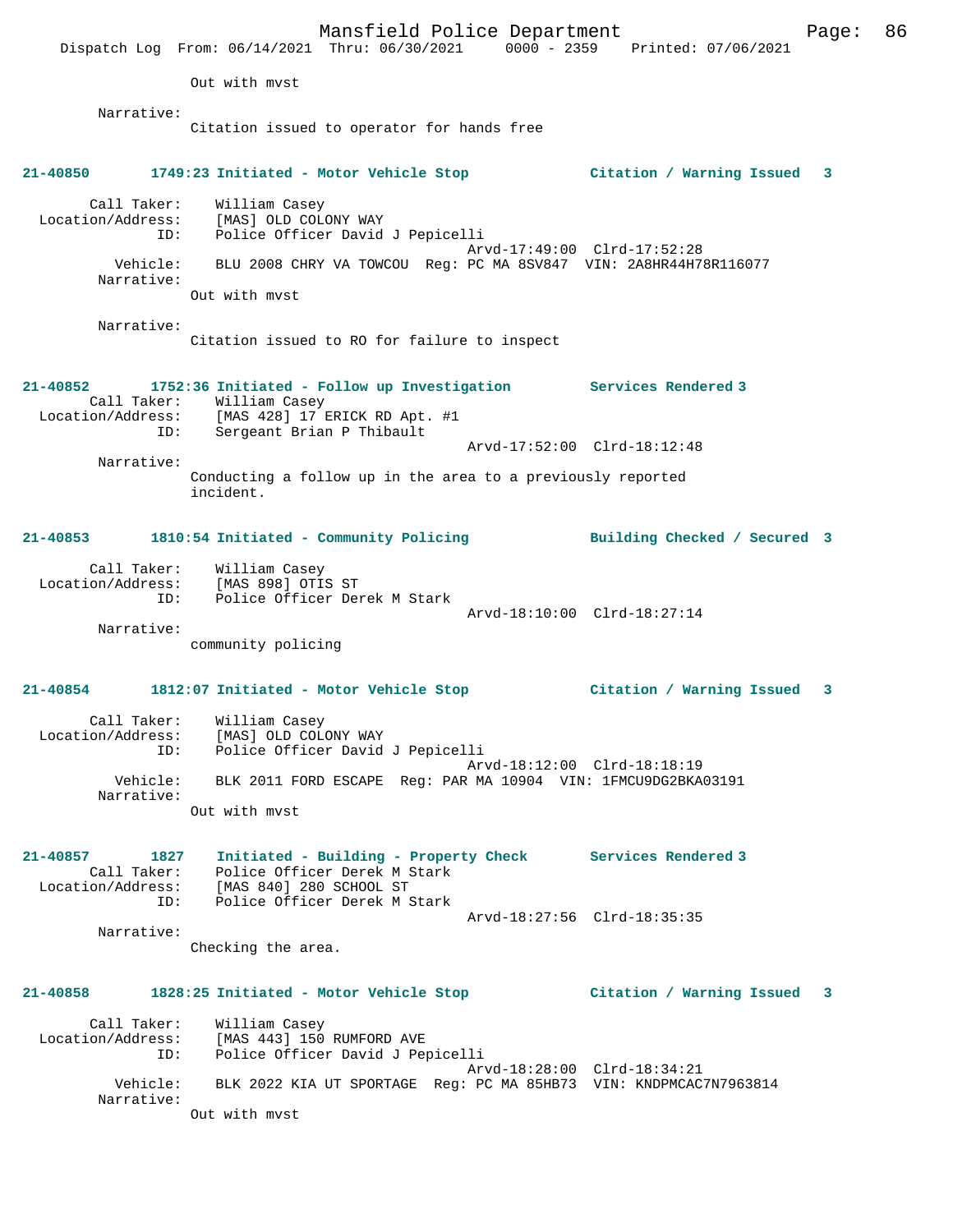Dispatch Log From: 06/14/2021 Thru: 06/30/2021 0000 - 2359 Printed: 07/06/2021

Narrative:

Citation issued to RO for hads free

| 21-40860<br>Call Taker:                      | 1832:54 Phone - Well Being Check<br>Jarred Kohler                                                                                                                |                             | Spoken To                   | 3            |
|----------------------------------------------|------------------------------------------------------------------------------------------------------------------------------------------------------------------|-----------------------------|-----------------------------|--------------|
| ID:                                          | Location/Address: [MAS 849A110A] 287 SCHOOL ST Apt. #A110<br>Police Officer Derek M Stark<br>$Disp-18:35:52$                                                     |                             | Arvd-18:37:25 Clrd-19:06:12 |              |
| ID:<br>Vehicle:<br>Narrative:                | Police Officer David J Pepicelli<br>$Disp-18:36:05$<br>WHI 2006 FORD F350 Req: CO MA V32515 VIN: 1FTWW33P86ED73236                                               | Arvd-18:38:41 Clrd-19:04:31 |                             |              |
|                                              | male party outside of the store visibly drinking alcohol<br>concerned he might drink and drive                                                                   |                             |                             |              |
| Narrative:                                   | caller reporting male party in the store with clerk driving<br>a white commercial vehicle, white caucasian brown hair and<br>tattoo on his arm                   |                             |                             |              |
| Narrative:                                   | Male party will be arranging for a ride                                                                                                                          |                             |                             |              |
| Narrative:                                   | Party has been picked up. Vehicle is remaining in the lot.                                                                                                       |                             |                             |              |
| 21-40864<br>Call Taker:<br>ID:               | 1855:24 Initiated - Follow up Investigation Services Rendered 3<br>Jennifer Napolitano<br>Location/Address: [MAS 165] 91 CHAUNCY ST<br>Sergeant Brian P Thibault |                             |                             |              |
|                                              |                                                                                                                                                                  |                             | Arvd-18:55:00 Clrd-18:59:36 |              |
| Narrative:                                   | Conducting a follow up in the area to a previously reported<br>incident.                                                                                         |                             |                             |              |
|                                              |                                                                                                                                                                  |                             |                             |              |
| 21-40868                                     | 1914:05 Phone - 911 Hang-ups & Verifications                                                                                                                     |                             | Unfounded/Unverifed         | $\mathbf{2}$ |
| Call Taker:<br>Location/Address:<br>ID:      | Josesph Shebertes<br>[MAS 2] 60 FORBES BLVD<br>Police Officer Derek M Stark                                                                                      |                             |                             |              |
| Narrative:                                   | $Disp-19:16:09$<br>Checking on a 911 hang up.<br>Contact made?: no x2<br>Cellphone? $(y/n):yes$<br>Uncertainty radius: 25 meters                                 |                             | Arvd-19:19:13 Clrd-19:26:15 |              |
| Narrative:                                   | Spoke with the front desk. No issues                                                                                                                             |                             |                             |              |
| 21-40870<br>Call Taker:<br>Location/Address: | 1924:47 Initiated - Disabled Motor Vehicle<br>Jennifer Napolitano<br>[MAS] RTE 140 NB                                                                            |                             | Services Rendered 3         |              |
| ID:                                          | Sergeant Brian P Thibault                                                                                                                                        |                             | Arvd-19:24:00 Clrd-19:36:35 |              |
| Vehicle:<br>Narrative:                       | BLK 2013 HOND ACCORD Req: PC MA 1TFM64 VIN: 1HGCR2F54DA023848<br>Reported DMV in the area.                                                                       |                             |                             |              |
| Narrative:                                   |                                                                                                                                                                  |                             |                             |              |
|                                              | Operator has been advised of the expired registration.<br>Family member enroute from Rhode Island to assist with the<br>flat tire.                               |                             |                             |              |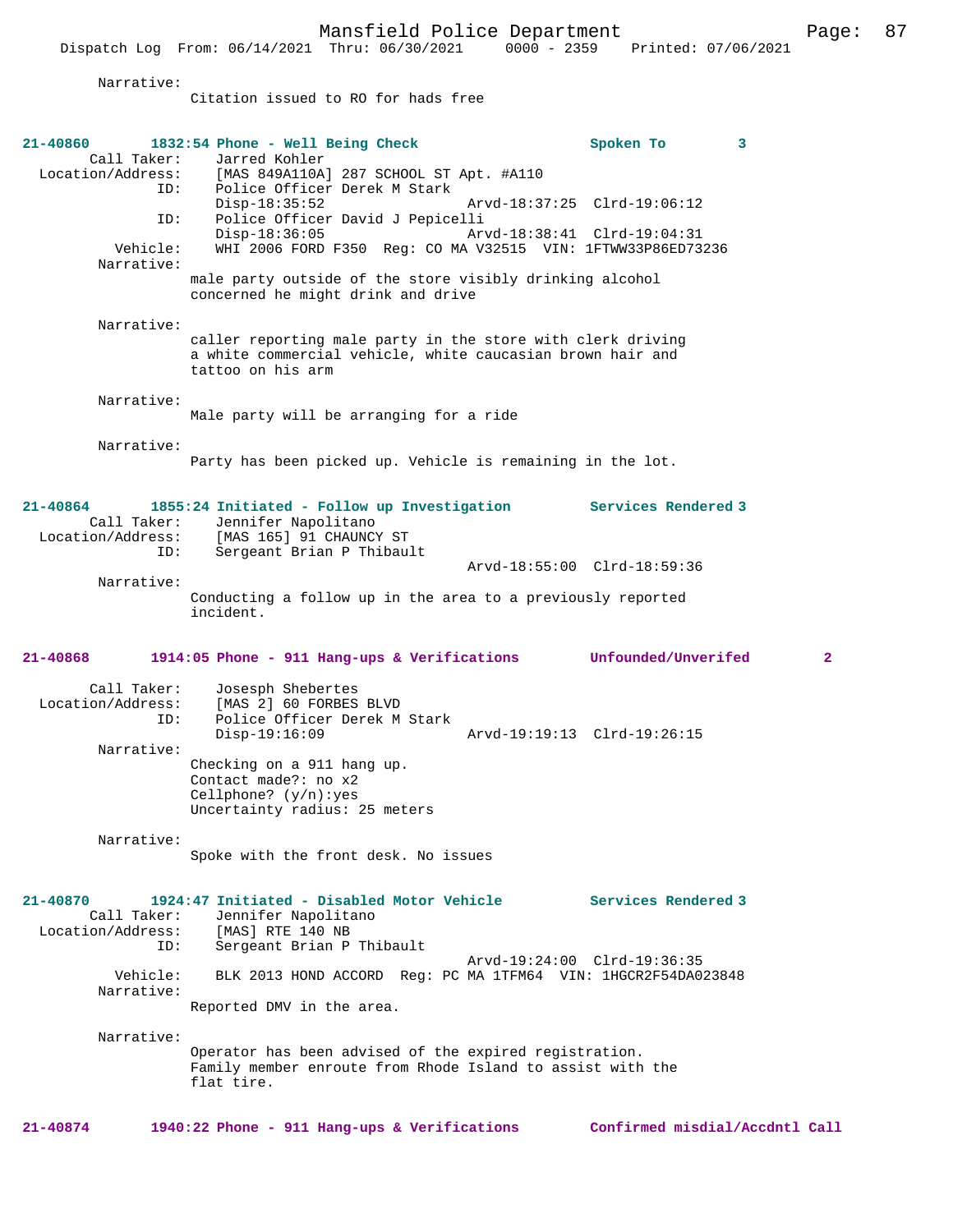|                                                           | Dispatch Log From: 06/14/2021 Thru: 06/30/2021                                                                                                                                                                     | $0000 - 2359$               | Printed: 07/06/2021          |   |
|-----------------------------------------------------------|--------------------------------------------------------------------------------------------------------------------------------------------------------------------------------------------------------------------|-----------------------------|------------------------------|---|
|                                                           |                                                                                                                                                                                                                    |                             |                              |   |
| $\overline{a}$<br>Call Taker:<br>Location/Address:<br>ID: | Josesph Shebertes<br>[MAS 2] 60 FORBES BLVD Apt. #420<br>Police Officer Derek M Stark                                                                                                                              |                             |                              |   |
|                                                           | $Disp-19:41:32$                                                                                                                                                                                                    |                             | Arvd-19:51:21 Clrd-19:53:24  |   |
| ID:                                                       | Sergeant Brian P Thibault<br>$Disp-19:41:46$                                                                                                                                                                       | Arvd-19:43:26 Clrd-19:53:13 |                              |   |
| Narrative:                                                | Checking on a 911 hang up.<br>Contact made?: yes caller will meet at the door<br>Cellphone? $(y/n):$ yes<br>Uncertainty radius:                                                                                    |                             |                              |   |
| 21-40876                                                  | 1959:09 Initiated - Motor Vehicle Stop                                                                                                                                                                             |                             | Citation / Warning Issued    | 3 |
| Call Taker:<br>Location/Address:<br>ID:                   | Jennifer Napolitano<br>[MAS 1005A] 292 CHAUNCY ST<br>Sergeant Brian P Thibault                                                                                                                                     | Arvd-19:59:00 Clrd-20:13:40 |                              |   |
| ID:                                                       | Police Officer Derek M Stark                                                                                                                                                                                       |                             |                              |   |
| Vehicle:<br>Narrative:                                    | $Disp-20:01:28$<br>WHI 2013 BMW 535XI Req: PC MA 9EP141 VIN: WBAFU7C57DDU75834                                                                                                                                     | Arvd-20:01:38 Clrd-20:31:07 |                              |   |
|                                                           | Out for myst                                                                                                                                                                                                       |                             |                              |   |
| Narrative:                                                | Vehicle is going to be left as DMV in the parking lot.<br>Issuing to the RO. M14 will be giving a courtesy ride to the<br>passenger back to her residence on Chauncy St and she will<br>then pick the operator up. |                             |                              |   |
| Narrative:                                                | Courtesy transport to Station Pointe starting mileage 65252                                                                                                                                                        |                             |                              |   |
| Narrative:                                                | Ending mileage $65253$ @ 2011                                                                                                                                                                                      |                             |                              |   |
| 2117<br>21-40885                                          | Initiated - Building - Property Check                                                                                                                                                                              |                             | Building Checked / Secured 3 |   |
| Call Taker:<br>Location/Address:<br>ID:                   | Police Officer Derek M Stark<br>[MAS 232A] 65 COPELAND DR<br>Police Officer Derek M Stark                                                                                                                          |                             |                              |   |
| Narrative:                                                | Checking the area.                                                                                                                                                                                                 |                             | Arvd-21:19:27 Clrd-21:34:06  |   |
| 21-40886                                                  | 2120:01 Initiated - Building - Property Check Building Checked / Secured 3                                                                                                                                         |                             |                              |   |
| Call Taker:<br>Location/Address:<br>ID:                   | Jennifer Napolitano<br>[MAS 1015] 30 CHAUNCY ST<br>Police Officer David J Pepicelli                                                                                                                                |                             | Arvd-21:20:00 Clrd-21:28:22  |   |
| Narrative:                                                | Checking the area.                                                                                                                                                                                                 |                             |                              |   |
| 21-40892<br>Call Taker:<br>ID:                            | 2132:46 Phone - Traffic / Roadway Complaint<br>Josesph Shebertes<br>Location/Address: [MAS] 363 NORTH MAIN ST @ 54 CHAUNCY ST<br>Sergeant Brian P Thibault                                                         |                             | <b>Services Rendered 2</b>   |   |
| Narrative:                                                | $Disp-21:34:37$<br>caller reports lights at location are not cycling.                                                                                                                                              | Arvd-21:35:02 Clrd-21:42:19 |                              |   |
| Narrative:                                                | Lights are having trouble cycling.                                                                                                                                                                                 |                             |                              |   |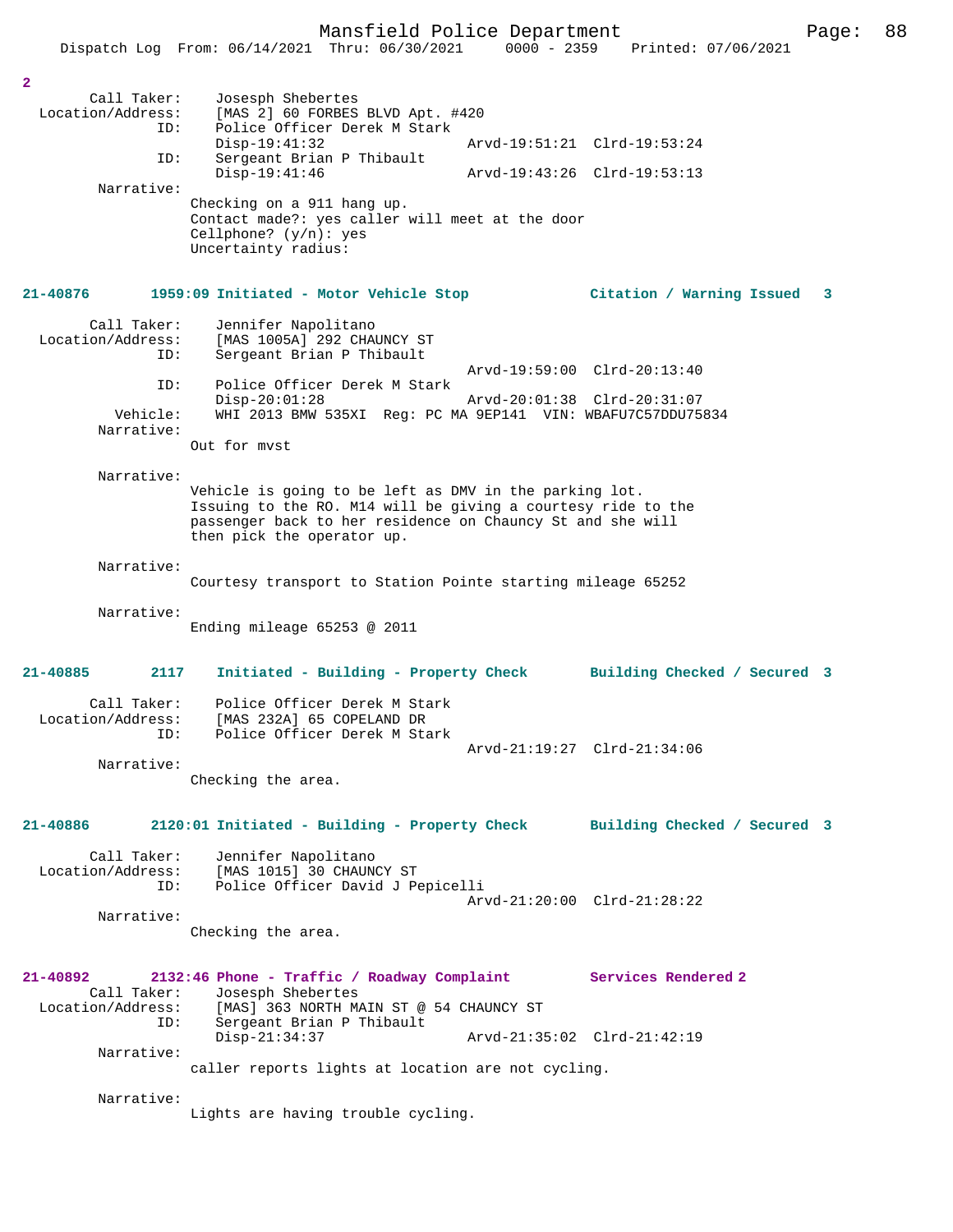| 21-40897<br>Call Taker:                 | 2156:48 Walk-In - ACO Activity<br>Support Staff Langston W Puller<br>Location/Address: [MAS 451B] 500 EAST ST | Assisted Party 3             |  |
|-----------------------------------------|---------------------------------------------------------------------------------------------------------------|------------------------------|--|
| ID:<br>Narrative:                       | Police Officer Derek M Stark<br>$Disp-21:59:04$                                                               | Arvd-22:05:01 Clrd-22:25:46  |  |
|                                         | Walk-in with a lost dog. Found on East Street with no<br>collar.                                              |                              |  |
| Narrative:                              |                                                                                                               |                              |  |
|                                         | Ofc. Stark will be transporting the animal to the shelter.<br>MACO1 in to assist.                             |                              |  |
| Narrative:                              |                                                                                                               |                              |  |
|                                         | Owner of the dog has been located. That party will be coming<br>to the station to retrieve it.                |                              |  |
| Narrative:                              | Dog has been reuinted with its owner.                                                                         |                              |  |
| For Date: $06/25/2021$ - Friday         |                                                                                                               |                              |  |
| 21-40904                                | 0001:49 Initiated - Building - Property Check Building Checked / Secured 3                                    |                              |  |
| Call Taker:<br>ID:                      | Josesph Shebertes<br>Location/Address: [MAS 820C] 31 PLYMOUTH ST<br>Officer KYLE J MELLO                      |                              |  |
|                                         |                                                                                                               | Arvd-00:01:00 Clrd-00:29:28  |  |
| Narrative:                              | Checking the area.                                                                                            |                              |  |
| 21-40914                                | 0102:29 Phone - Assist Fire Department                                                                        | <b>Services Rendered 2</b>   |  |
| Call Taker:<br>Location/Address:        | Josesph Shebertes<br>[MAS H5847] 64 MONAHAN LN                                                                |                              |  |
| ID:<br>ID:                              | Police Officer Beau J Palanza<br>$Disp-01:05:13$<br>Police Officer Derek M Stark                              | Arvd-01:09:23 Clrd-01:59:24  |  |
|                                         | $Disp-01:09:25$                                                                                               | Arvd-01:09:30 Clrd-01:48:15  |  |
| ID:<br>Narrative:                       | Patrolman Gregory S Martell<br>$Disp-01:12:04$                                                                | Arvd-01:12:12 Clrd-02:05:52  |  |
|                                         | Assisting the FD with a fire related incident. Nature: pool<br>shed is on fire, pool chemicals involved       |                              |  |
| Narrative:                              |                                                                                                               |                              |  |
|                                         | road shut down at 64 Monahan ln                                                                               |                              |  |
| 21-40933                                | 0155:53 Initiated - Building - Property Check Building Checked / Secured 3                                    |                              |  |
| Call Taker:<br>Location/Address:<br>ID: | Josesph Shebertes<br>[MAS 1015] 30 CHAUNCY ST<br>Police Officer Derek M Stark                                 | Arvd-01:55:00 Clrd-01:58:45  |  |
| Narrative:                              |                                                                                                               |                              |  |
|                                         | Checking the area.                                                                                            |                              |  |
| 21-40936<br>0159                        | Initiated - Building - Property Check                                                                         | Building Checked / Secured 3 |  |
| Call Taker:<br>Location/Address:<br>ID: | Police Officer Derek M Stark<br>[MAS 293] 2 CHAUNCY ST<br>Police Officer Derek M Stark                        |                              |  |
|                                         |                                                                                                               | Arvd-02:00:18 Clrd-02:00:27  |  |
| Narrative:                              | Checking the area.                                                                                            |                              |  |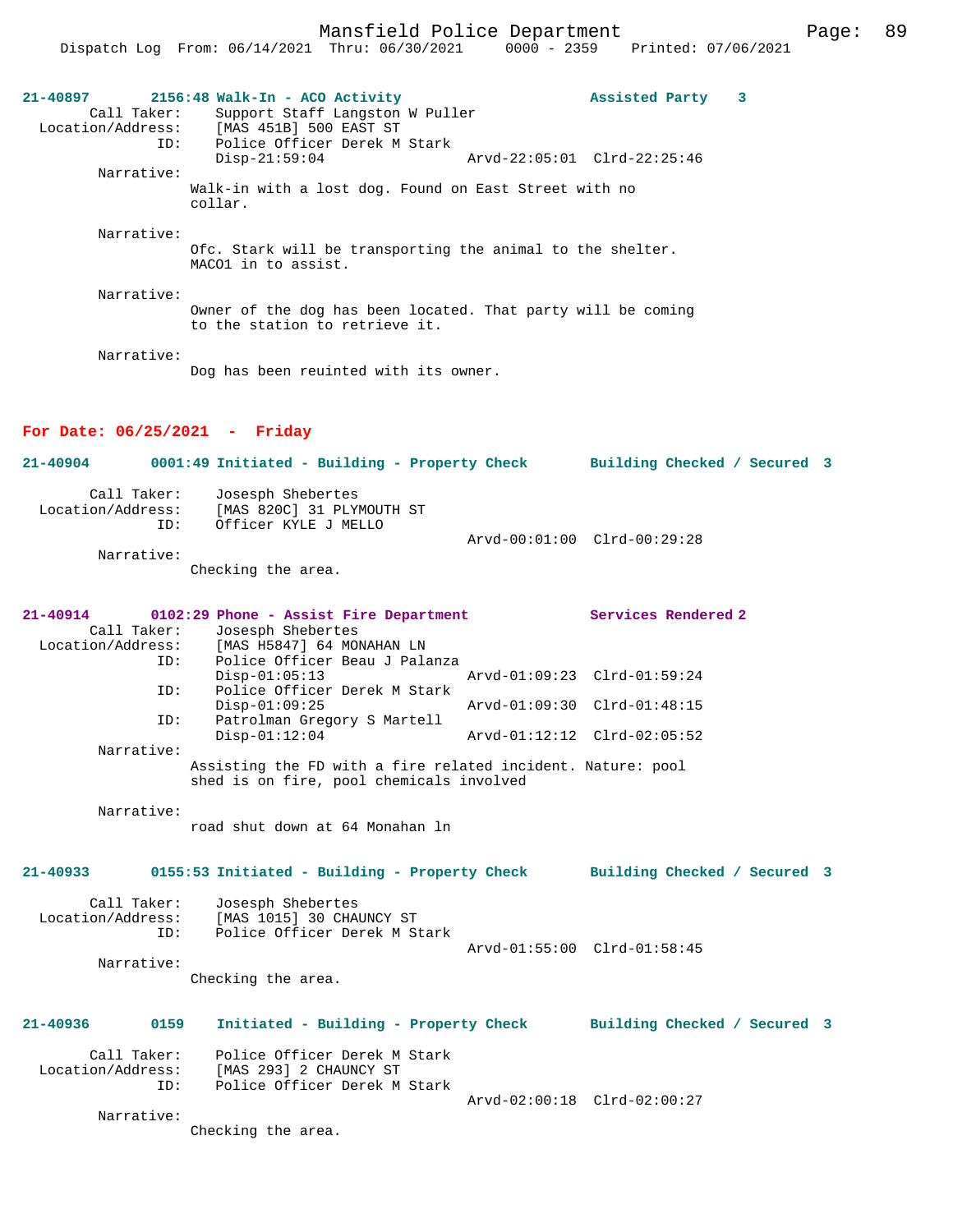**21-40937 0202 Initiated - Building - Property Check Building Checked / Secured 3** Call Taker: Police Officer Derek M Stark Location/Address: [MAS 181A] 150 OAKLAND ST ID: Police Officer Derek M Stark Arvd-02:02:44 Clrd-02:05:27 Narrative: Checking the area. **21-40939 0207 Initiated - Building - Property Check Building Checked / Secured 3** Call Taker: Police Officer Derek M Stark Location/Address: [MAS 281A] 1 CROCKER ST ID: Police Officer Derek M Stark Arvd-02:08:14 Clrd-02:12:14 Narrative: Checking the area. **21-40940 0209:29 Initiated - Building - Property Check Building Checked / Secured 3** Call Taker: Josesph Shebertes Location/Address: [MAS 1016] 4 ERICK RD ID: Police Officer Beau J Palanza Arvd-02:09:00 Clrd-02:19:53 Narrative: Checking the area. **21-40943 0214:49 Initiated - Building - Property Check Building Checked / Secured 3** Call Taker: Josesph Shebertes Location/Address: [MAS 2] 60 FORBES BLVD ID: Patrolman Gregory S Martell Arvd-02:14:00 Clrd-02:21:58 Narrative: Checking the area. **21-40946 0226:51 Initiated - Building - Property Check Building Checked / Secured 3** Call Taker: Josesph Shebertes Location/Address: [MAS 253] 330 PRATT ST Apt. #A ID: Police Officer Beau J Palanza Arvd-02:26:00 Clrd-02:31:00 Narrative: Checking the area. **21-40947 0236:09 Initiated - Building - Property Check Building Checked / Secured 3** Call Taker: Chelsey Ferstler Location/Address: [MAS] NORTH MAIN ST ID: Patrolman Gregory S Martell Arvd-02:36:00 Clrd-02:42:14 Narrative: Checking the area. **21-40948 0239:45 Initiated - Building - Property Check Building Checked / Secured 3** Call Taker: Chelsey Ferstler Location/Address: [MAS 417] 9 FRANCIS AVE ID: Police Officer Beau J Palanza Arvd-02:39:00 Clrd-02:53:34 Narrative: Checking the area.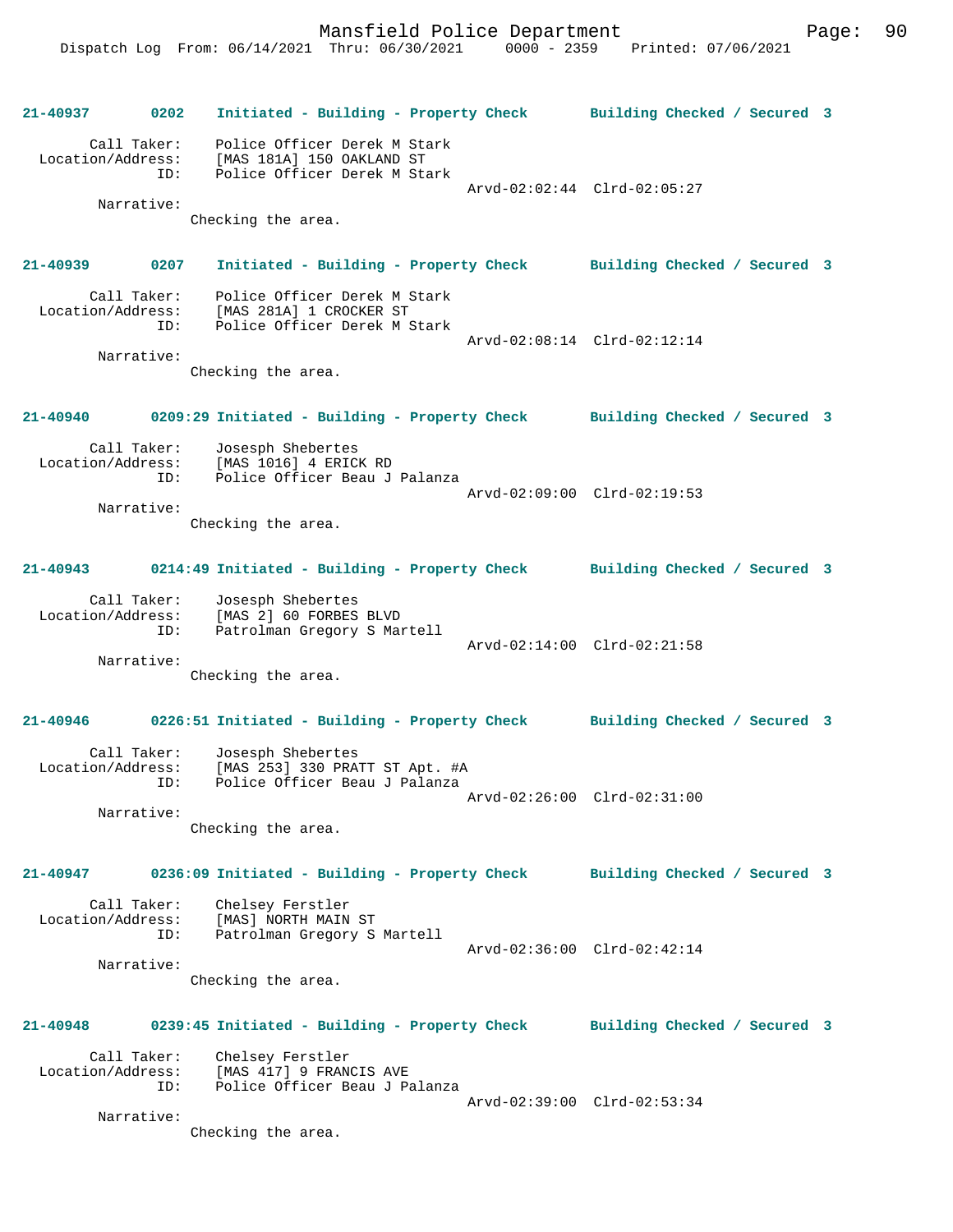**21-40949 0241 Initiated - Building - Property Check Building Checked / Secured 3** Call Taker: Police Officer Derek M Stark Location/Address: [MAS 840] 280 SCHOOL ST ID: Police Officer Derek M Stark Arvd-02:41:41 Clrd-02:50:13 Narrative: Checking the area. **21-40951 0251 Initiated - Building - Property Check Building Checked / Secured 3** Call Taker: Police Officer Derek M Stark Location/Address: [MAS] 11 NORFOLK ST ID: Police Officer Derek M Stark Arvd-02:52:25 Clrd-02:54:56 Narrative: Checking the area. **21-40952 0255:28 Initiated - Building - Property Check Building Checked / Secured 3** Call Taker: Josesph Shebertes Location/Address: [MAS 4] 31 HAMPSHIRE ST ID: Police Officer Derek M Stark Arvd-02:55:00 Clrd-02:58:45 Narrative: Checking the area. **21-40953 0304 Initiated - Building - Property Check Building Checked / Secured 3** Call Taker: Police Officer Derek M Stark Location/Address: [MAS 960] 792 WEST ST ID: Police Officer Derek M Stark Arvd-03:04:53 Clrd-03:05:00 Narrative: Checking the area. **21-40954 0308:12 Initiated - Building - Property Check Building Checked / Secured 3** Call Taker: Josesph Shebertes Location/Address: [MAS 1002] 250 EAST ST ID: Police Officer Beau J Palanza Arvd-03:08:00 Clrd-03:18:08 Narrative: Checking the area. **21-40955 0310 Initiated - Building - Property Check Building Checked / Secured 3** Call Taker: Police Officer Derek M Stark Location/Address: [MAS 930] OAK ST ID: Police Officer Derek M Stark Arvd-03:10:28 Clrd-03:10:47 Narrative: Checking the area. **21-40956 0312 Initiated - Building - Property Check Building Checked / Secured 3** Call Taker: Police Officer Derek M Stark Location/Address: [MAS 802A] 428 ELM ST ID: Police Officer Derek M Stark Arvd-03:13:24 Clrd-03:13:43 Narrative: Checking the area.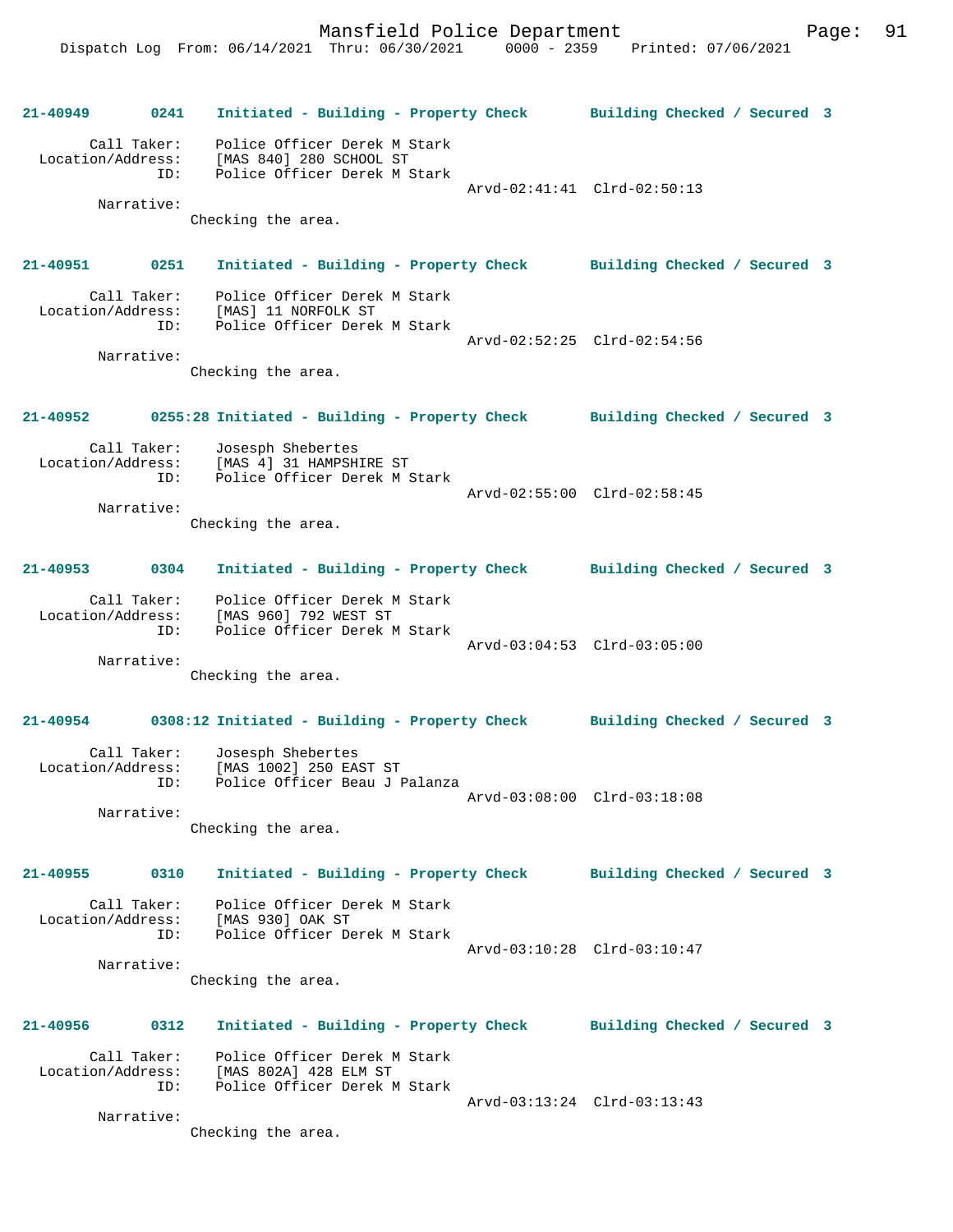**21-40958 0318:17 Initiated - Building - Property Check Building Checked / Secured 3** Call Taker: Josesph Shebertes Location/Address: [MAS 982] 111 HOPE ST ID: Police Officer Beau J Palanza Arvd-03:18:00 Clrd-03:27:26 Narrative: Checking the area. **21-40957 0319 Initiated - Building - Property Check Building Checked / Secured 3** Call Taker: Patrolman Gregory S Martell Location/Address: [MAS 191] 71 MAPLE ST ID: Patrolman Gregory S Martell Arvd-03:22:39 Clrd-03:28:28 Narrative: Checking the area. **21-40959 0325 Initiated - Building - Property Check Building Checked / Secured 3** Call Taker: Police Officer Derek M Stark Location/Address: [MAS 907E] 390 WEST ST ID: Police Officer Derek M Stark Arvd-03:26:15 Clrd-03:29:07 Narrative: Checking the area. **21-40960 0329:25 Initiated - Building - Property Check Building Checked / Secured 3** Call Taker: Josesph Shebertes Location/Address: [MAS 834] 261 CHAUNCY ST ID: Police Officer Derek M Stark Arvd-03:29:00 Clrd-03:36:22 Narrative: Checking the area. **21-40961 0336:05 Initiated - Building - Property Check Building Checked / Secured 3** Call Taker: Josesph Shebertes Location/Address: [MAS 992] 660 EAST ST ID: Police Officer Beau J Palanza Arvd-03:36:00 Clrd-03:41:05 Narrative: Checking the area. **21-40973 0702:15 Initiated - 911 Hang-ups & Verifications Confirmed misdial/Accdntl Call 2**  Call Taker: Robert Stewart Location/Address: [MAS 401A] 360 FORBES BLVD ID: Police Officer Derek M Stark Arvd-07:02:00 Clrd-07:14:00 Narrative: 911 accidental from earlier called back will be standing outfront. Narrative: m14 confirmed accidental **21-40979 0740 Initiated - Parking Violations Services Rendered 3**  Call Taker: Animal Control Steven Simonds Location/Address: [MAS] 43 NORTH MAIN ST @ 13 PARK ST ID: Animal Control Steven Simonds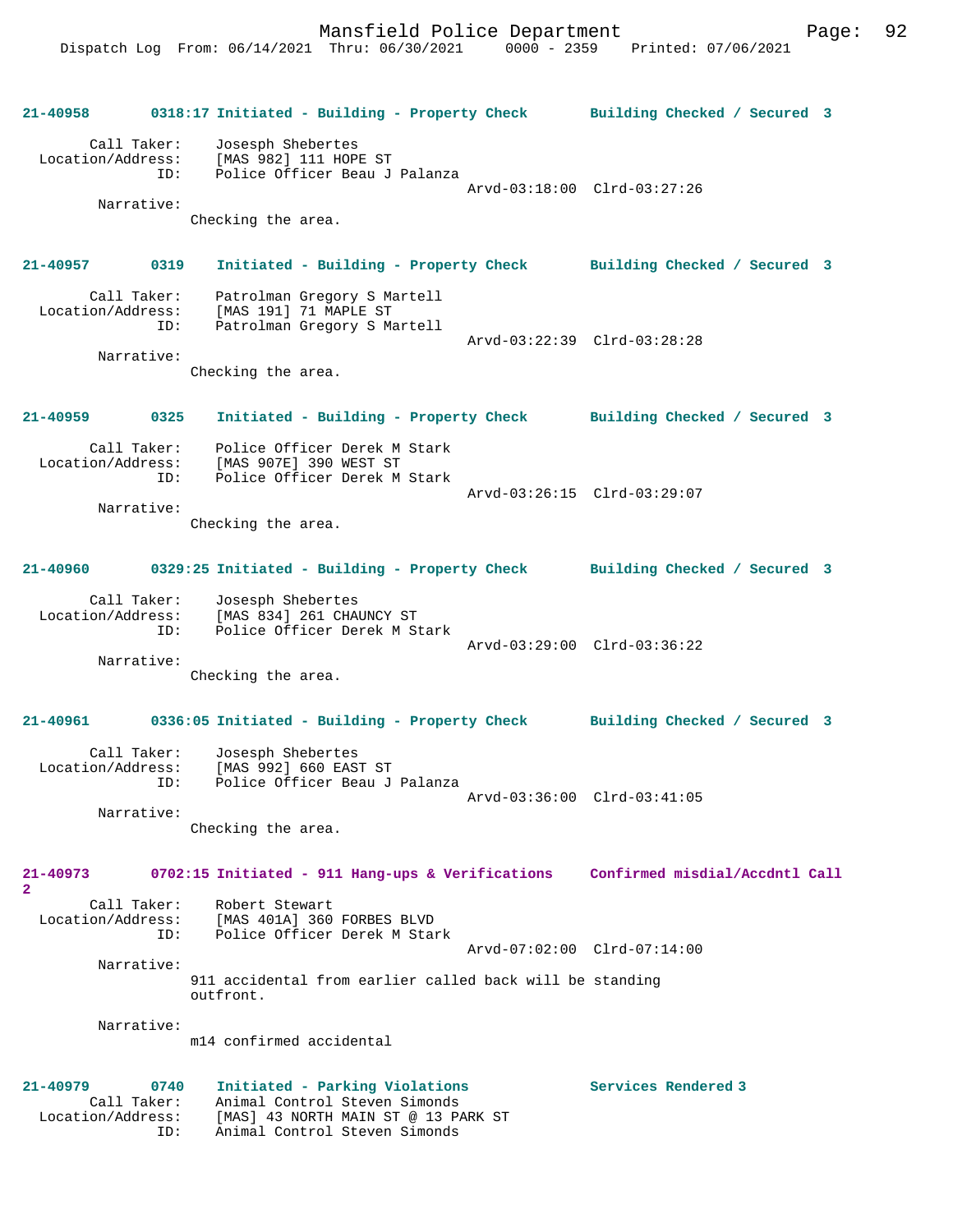Mansfield Police Department Page: 93 Dispatch Log From: 06/14/2021 Thru: 06/30/2021 0000 - 2359 Printed: 07/06/2021 Arvd-07:41:10 Clrd-08:17:56 Narrative: checking area for parking violations Narrative: tagged MA 3TN158 on south main by town hall for restrictive parking **21-40982 0828 Initiated - Speed Trailer/Signs Deployed Services Rendered 3**  Call Taker: Animal Control Steven Simonds Location/Address: [MAS] WILLIAMS ST ID: Animal Control Steven Simonds Arvd-08:29:00 Clrd-08:36:14 Narrative: changing batteries on speed sign **21-41000 1006:50 Initiated - Building - Property Check Building Checked / Secured 3** Call Taker: Robert Stewart Location/Address: [MAS 1016] 4 ERICK RD ID: Police Officer Beau J Palanza Arvd-10:06:00 Clrd-10:18:49 Narrative: Checking the area. **21-41006 1045:56 Initiated - Building - Property Check Building Checked / Secured 3** Call Taker: Robert Stewart Location/Address: [MAS] SOUTH ST ID: Police Officer Matthew A Souza Arvd-10:45:00 Clrd-11:15:04 Narrative: Checking the area. **21-41007 1050 Initiated - Parking Violations Services Rendered 3**  Call Taker: Animal Control Steven Simonds Location/Address: [MAS] 242 NORTH MAIN ST @ 16 OLD COLONY WAY ID: Animal Control Steven Simonds Arvd-10:50:31 Clrd-11:14:33 Narrative: checking area for parking violations Narrative: tagged MA 3GCG59 and MA 5FF556 on west church for overtime parking Narrative: tagged RI 1AX312 on High street for overtime parking and wrong direction Narrative: tagged MA 8RN359 on Fulton street for overtime parking **21-41008 1103:20 Initiated - Building - Property Check Building Checked / Secured 3** Call Taker: Robert Stewart Location/Address: [MAS 417] 9 FRANCIS AVE ID: Police Officer Beau J Palanza Arvd-11:03:00 Clrd-11:14:41 Narrative: Checking the area.

**21-41009 1108:58 Phone - Assist Fire Department Services Rendered 2**  Call Taker: Jarred Kohler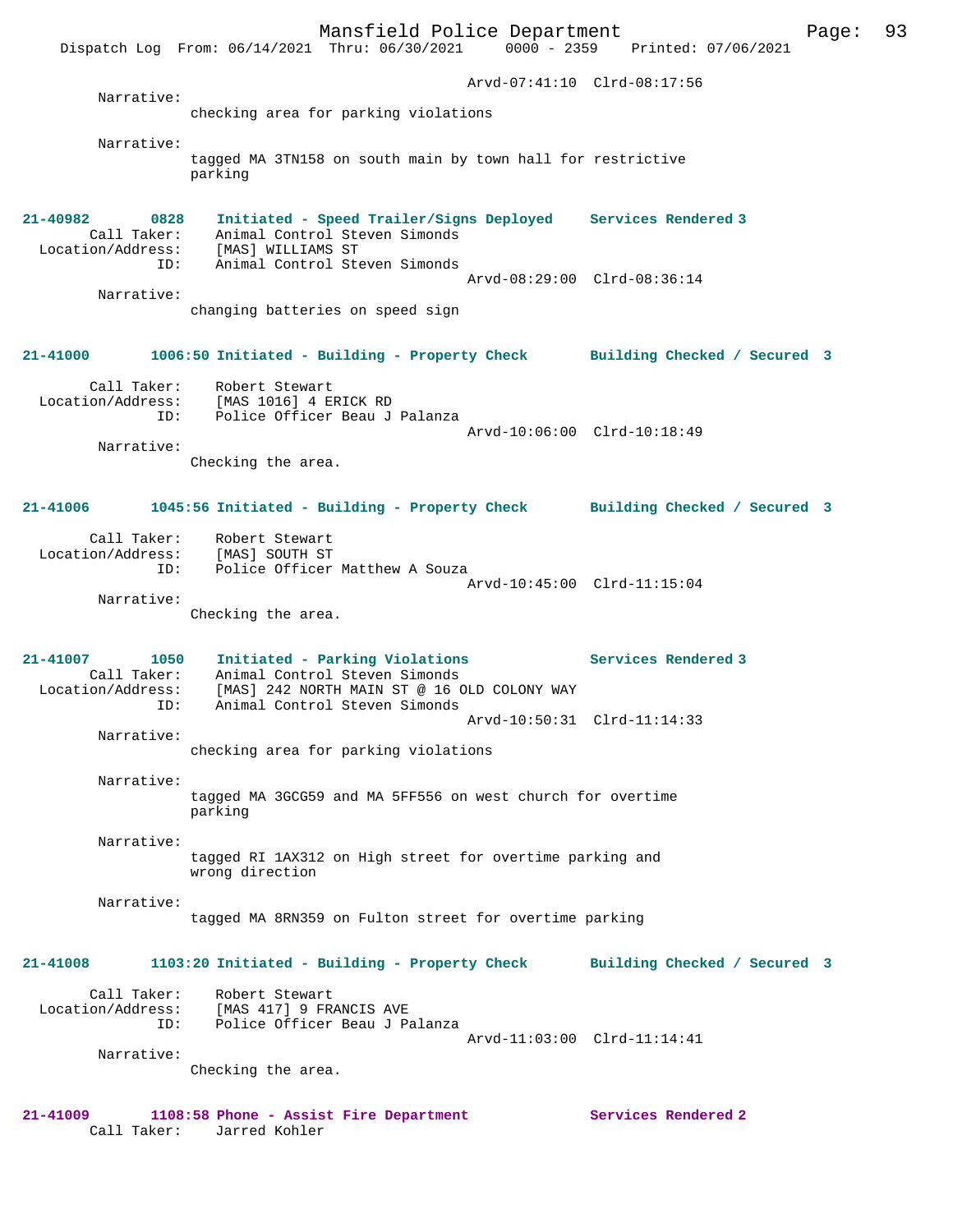Mansfield Police Department Form Page: 94 Dispatch Log From: 06/14/2021 Thru: 06/30/2021 0000 - 2359 Printed: 07/06/2021 Location/Address: [MAS H6340] 96 UNION ST ID: Police Officer Gregg S Kennedy  $\bar{P}_{\text{Arvd}-11:11:00}$  Clrd-11:15:15 Narrative: Assisting the FD with a fire related incident. Nature: transformer blew Narrative: MELD on scene **21-41016 1131 Initiated - Parking Violations Services Rendered 3**  Call Taker: Animal Control Steven Simonds Location/Address: [MAS] 255 NORTH MAIN ST @ 8 COTTAGE ST ID: Animal Control Steven Simonds Arvd-11:31:50 Clrd-12:36:30 Narrative: checking area for parking violations Narrative: tagged MA RW4385 on main for restrictive parking **21-41021 1144:22 Initiated - Building - Property Check Building Checked / Secured 3** Call Taker: Robert Stewart<br>Location/Address: [MAS 2] 60 FOR [MAS 2] 60 FORBES BLVD ID: Sergeant Brian P Thibault Arvd-11:44:00 Clrd-11:56:49 Narrative: Checking the area. **21-41025 1201:45 Initiated - Building - Property Check Building Checked / Secured 3** Call Taker: Robert Stewart Location/Address: [MAS 4] 31 HAMPSHIRE ST ID: Sergeant Brian P Thibault Arvd-12:01:00 Clrd-12:09:19 Narrative: Checking the area. **21-41031 1241:46 Initiated - Building - Property Check Services Rendered 3**  Call Taker: Robert Stewart<br>Location/Address: [MAS 1015] 30<br>ID: Police Officer [MAS 1015] 30 CHAUNCY ST Police Officer Gregg S Kennedy Arvd-12:41:00 Clrd-12:45:11 Narrative: Checking the area. **21-41035 1252:02 Initiated - Building - Property Check Building Checked / Secured 3** Call Taker: Robert Stewart Location/Address: [MAS 281A] 1 CROCKER ST ID: Police Officer Gregg S Kennedy Arvd-12:52:00 Clrd-12:59:49 Narrative: Checking the area. **21-41042 1317 Initiated - Parking Violations Services Rendered 3**  Call Taker: Animal Control Steven Simonds Location/Address: [MAS] 389 NORTH MAIN ST @ 10 PRATT ST ID: Animal Control Steven Simonds Arvd-13:17:56 Clrd-14:05:43 Narrative: checking area for parking violations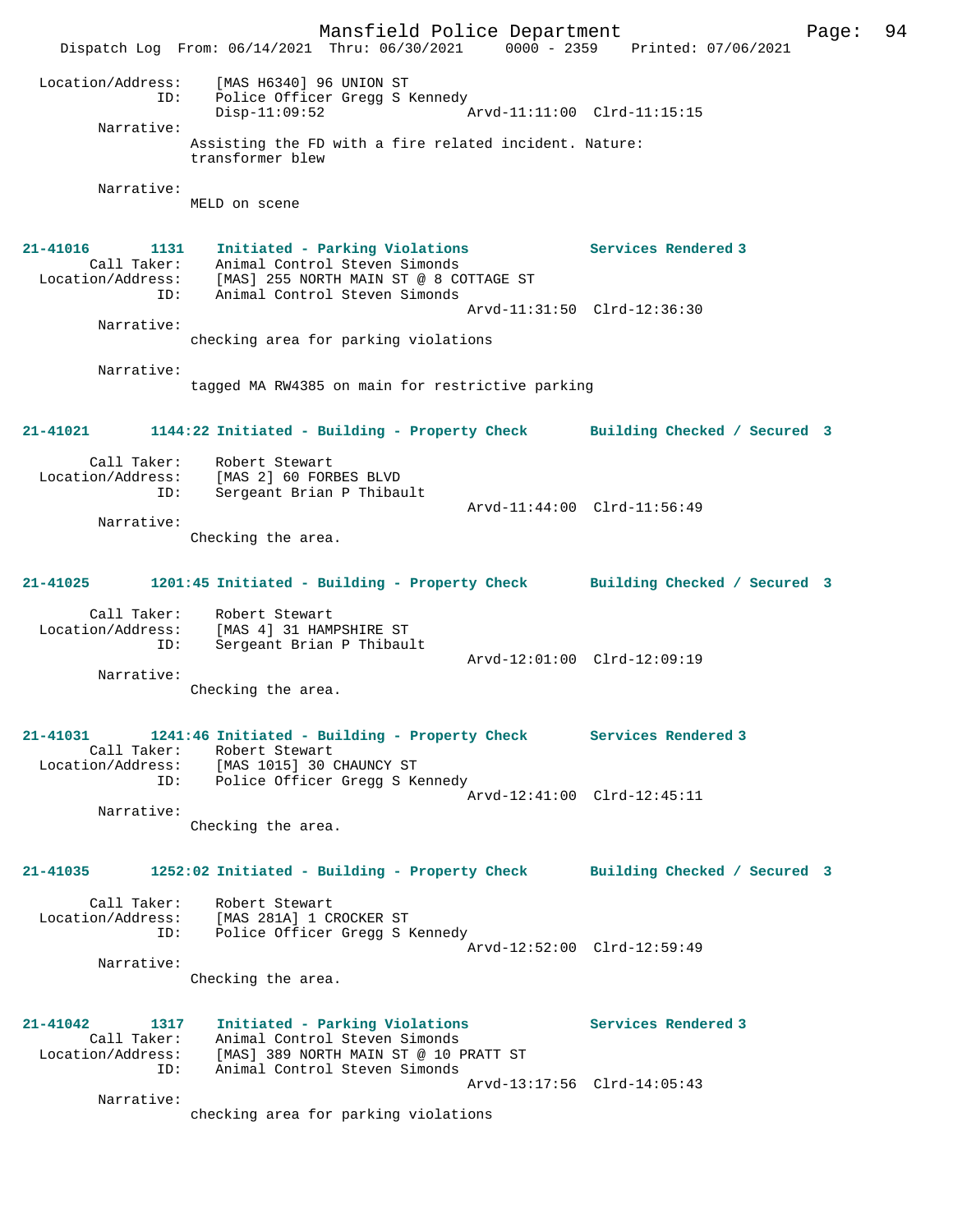Mansfield Police Department Page: 95

# **21-41043 1320:22 Initiated - Motor Vehicle Stop Citation / Warning Issued 3**

| Call Taker:            | Robert Stewart                                           |
|------------------------|----------------------------------------------------------|
| Location/Address:      | [MAS] 55 MAPLE ST                                        |
| ID:                    | Police Officer Beau J Palanza                            |
|                        | Arvd-13:20:00 Clrd-13:25:50                              |
| Vehicle:<br>Narrative: | BLK 2021 BMW X5 Req: PC MA 2ARM67 VIN: 5UXCR6C05M9F28671 |
|                        | MV STOP/// Citation Issued                               |

### **21-41070 1647:55 Phone - 911 Hang-ups & Verifications Confirmed misdial/Accdntl Call**

Call Taker: Dispatcher Jacques Ryan<br>Location/Address: [MAS H5549] 11 HERITAGE ess: [MAS H5549] 11 HERITAGE LN<br>ID: Police Officer Danielle C ' Police Officer Danielle C Titus<br>Disp-16:51:40 Al Disp-16:51:40 Arvd-17:03:00 Clrd-17:06:15 Narrative: Checking on a 911 hang up. Confirmed accidental, caller just

had surgery and cannot meet the officer at the door but will send someone. Contact made?:yes Cellphone? (y/n):yes Uncertainty radius:46

Narrative:

m12 confirmed accidental.

#### **21-41076 1725:50 Phone - Motor Veh Acc - No Injury Investigated - Report Taken 1**

Call Taker: Emily Archer<br>Location/Address: [MAS 900D] 24 Location/Address: [MAS 900D] 242 CHAUNCY ST Apt. #4 ID: Police Officer Derek M Stark Disp-17:27:04 Arvd-17:29:46 Clrd-17:51:01 ID: Police Officer David J Pepicelli Disp-17:27:54 Arvd-17:33:01 Clrd-17:51:02<br>Vehicle: GRY 2009 SUBA IMPREZ Reg: PC MA 9JL163 VIN: JF1GE61609H5 Vehicle: GRY 2009 SUBA IMPREZ Reg: PC MA 9JL163 VIN: JF1GE61609H507569 BLK 2014 JEEP CHERO Reg: PC MA 8HJ352 VIN: 1C4PJMCSXEW179930 Narrative:

Caller reporting two car mva in the parking lot.

#### Narrative:

Caller is in a black Jeep, and the other party is in a Subaru.

Narrative:

Caller believes the operator of the Subaru is impaired.

 Narrative: Parties given exchange form, Op of Subaru admited fault. No signs of impairment.

See AC for further.

Refer To Accident: 21MAS-173-AC

## **21-41078 1801:41 Initiated - Motor Vehicle Stop Citation / Warning Issued 3**

 Call Taker: Jarred Kohler Location/Address: [MAS] 300 RTE 140 NB @ 375 WEST ST ID: Police Officer David J Pepicelli Arvd-18:01:00 Clrd-18:06:32<br>Vehicle: WHI 2014 TOYT VA SIENNA Req: PC MA 931BF1 VIN: 5TDDK3DCXI WHI 2014 TOYT VA SIENNA Reg: PC MA 931BF1 VIN: 5TDDK3DCXES074936 Narrative: out with mvst

**21-41082 1822:12 Phone - Assist Fire Department Services Rendered 2**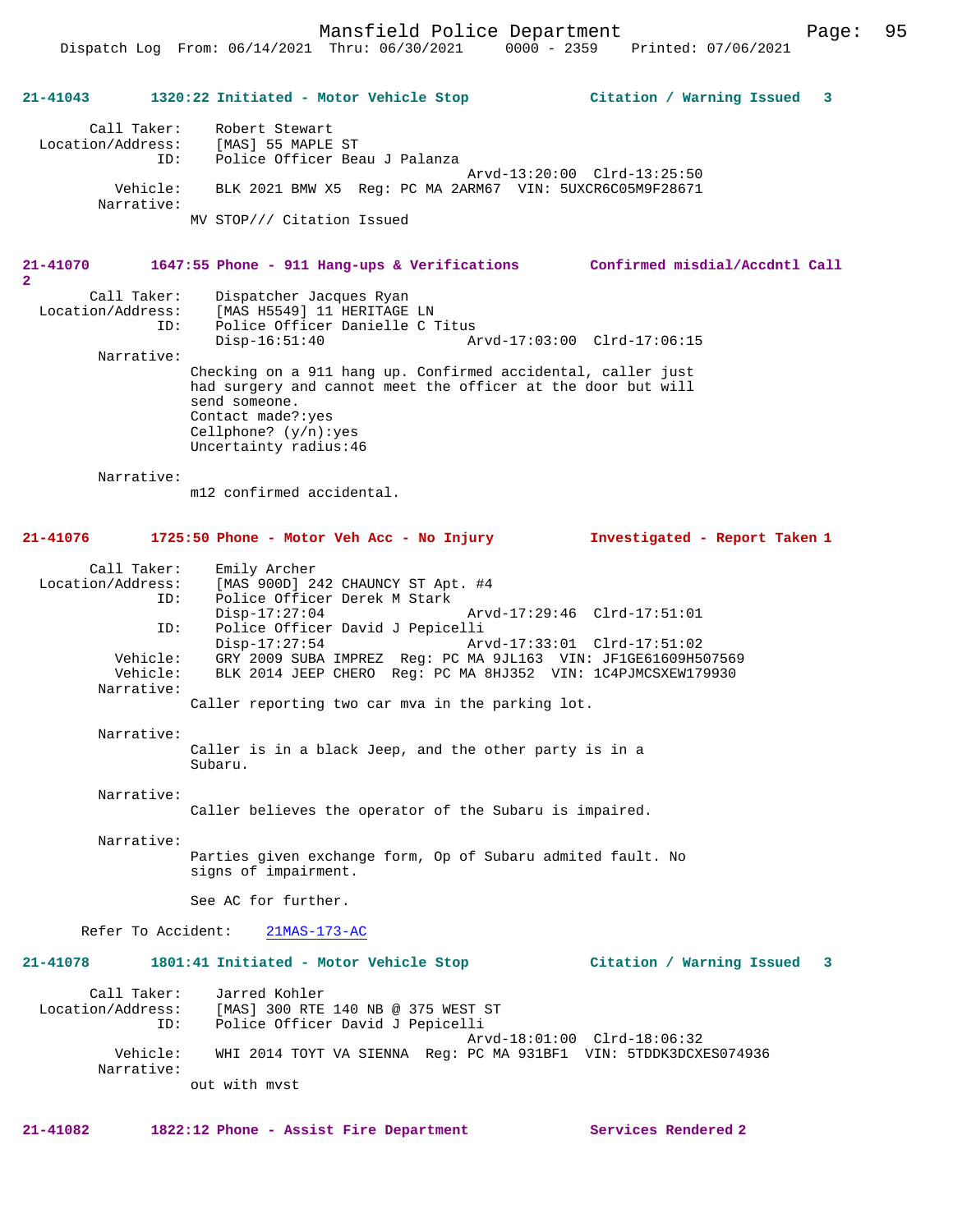Mansfield Police Department Page: 96 Dispatch Log From: 06/14/2021 Thru: 06/30/2021 0000 - 2359 Printed: 07/06/2021 Call Taker: Jarred Kohler<br>Location/Address: [MAS HH2968] [MAS HH2968] 348 SOUTH MAIN ST ESS. THE READ OF STORE CONTRACT THE POLICE Officer Danielle C Titus<br>Disp-18:23:17 Al Disp-18:23:17 Arvd-18:27:44 Clrd-18:34:50 Narrative: Assisting the FD with a fire related incident. Nature: CO alarm no illness **21-41083 1834:16 Phone - 911 Hang-ups & Verifications Unfounded/Unverifed 2** Call Taker: Emily Archer Location/Address: [MAS] 20 THOMAS ST<br>ID: Police Officer Dani Police Officer Danielle C Titus<br>Disp-18:38:02 Am Disp-18:38:02 Arvd-18:39:40 Clrd-18:42:01 Narrative: Checking on a 911 hang up. Contact made?:N Cellphone? (y/n):Y Uncertainty radius:5 Meters Two call back attempts made, no answer. Narrative: M12 checked the area, no signs of distress. **21-41089 1852 Initiated - Building - Property Check Building Checked / Secured 3** Call Taker: Police Officer Michael T Fitzgerald Location/Address: [MAS 820C] 31 PLYMOUTH ST ID: Police Officer Michael T Fitzgerald Arvd-18:52:51 Clrd-19:00:59 Narrative: Checking the area. **21-41104 1959:05 Initiated - Motor Vehicle Stop Citation / Warning Issued 3** Call Taker: Stephen Martell Location/Address: [MAS] 91 CHAUNCY ST @ 6 HIGHLAND AVE<br>ID: Police Officer David J Pepicelli Police Officer David J Pepicelli Arvd-19:59:00 Clrd-20:04:15 Vehicle: RED 2013 NISS VERSA Reg: PC MA 1DYE69 VIN: 3N1CN7AP0DL872158 Narrative: MV stop Narrative: Offence on chauncy prior to highland. Narrative: Cited for speed. **21-41107 2022:46 Initiated - Building - Property Check Building Checked / Secured 3** Call Taker: Stephen Martell Location/Address: [MAS 1016] 4 ERICK RD ID: Police Officer Danielle C Titus Arvd-20:22:00 Clrd-20:36:51 Narrative: Checking the area. Narrative: speaking to some youths in the area. Refer To Field Int: 21MAS-58-FI **21-41110 2033:10 Phone - Assist Citizen - P S A Investigated - Report Taken 3** Call Taker: Josesph Shebertes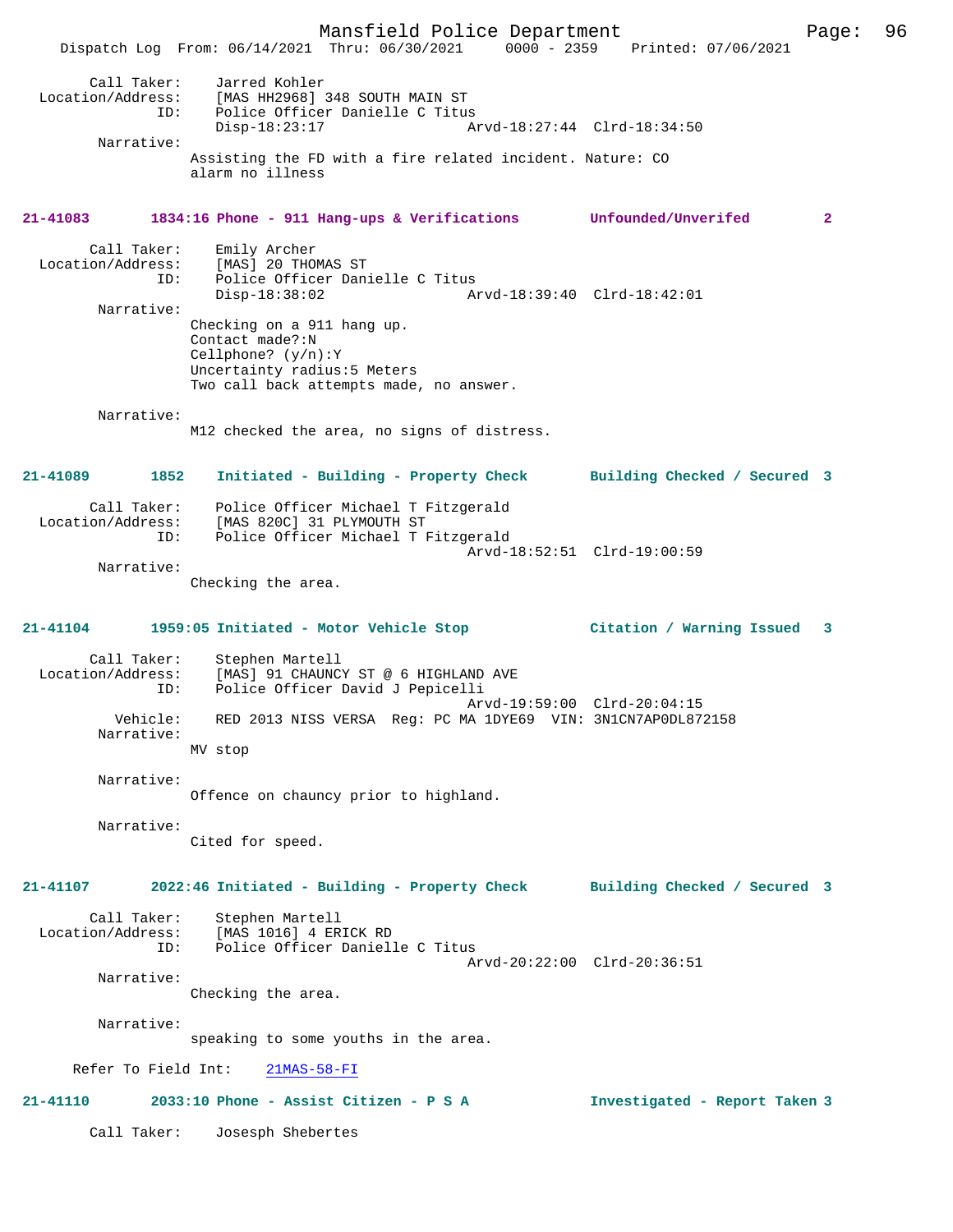Mansfield Police Department Page: 97 Dispatch Log From: 06/14/2021 Thru: 06/30/2021 Location/Address: [MAS] 487 STEARNS AVE ID: Police Officer Danielle C Titus Disp-20:37:07 Arvd-20:41:59 Clrd-21:19:39 Narrative: calling party reports he fired an employee and now the ex employee wife is threatening him. would like to speak to officer. Refer To Incident: 21MAS-649-OF **21-41116 2116:13 Initiated - Building - Property Check Building Checked / Secured 3** Call Taker: Stephen Martell<br>Location/Address: [MAS 2] 60 FORB [MAS 2] 60 FORBES BLVD ID: Police Officer David J Pepicelli Arvd-21:16:00 Clrd-21:18:49 Narrative: Checking the area. **21-41125 2155:01 911 - 911 Hang-ups & Verifications Confirmed misdial/Accdntl Call 2**  Call Taker: Ryan O'Rourke<br>Location/Address: [MAS H23591 4 ess: [MAS H2359] 408 BRANCH ST<br>TD: Police Officer Danielle C Police Officer Danielle C Titus Disp-21:56:44 Clrd-21:57:48 ID: Sergeant Jeffrey G Bombard Disp-21:57:44 Arvd-22:01:11 Clrd-22:05:34 Narrative: Checking on a 911 hang up. Contact made?: N Cellphone? (y/n): Y Uncertainty radius: 16 meters Unable to call back. Narrative: checked the area, no apparent emergency. **21-41129 2203:34 Initiated - Building - Property Check Building Checked / Secured 3** Call Taker: Stephen Martell Location/Address: [MAS 820C] 31 PLYMOUTH ST Detective Christopher P Walsh Arvd-22:03:00 Clrd-22:12:20 Narrative: Checking the area. **21-41139 2337:08 Phone - Motor Veh Acc - No Injury Vehicle Towed 1**  Call Taker: Stephen Martell<br>Location/Address: [MAS] 280 OTIS S ess: [MAS] 280 OTIS ST<br>ID: Police Officer Dem Police Officer Derek M Stark Disp-23:37:34 Arvd-23:43:48 Clrd-06/26/2021 @ 00:43:36<br>ID: Police Officer David J Pepicelli ID: Police Officer David J Pepicelli Disp-23:37:42 Arvd-23:43:44 Clrd-06/26/2021 @ 00:23:11<br>ID: Sergeant Jeffrey G Bombard Sergeant Jeffrey G Bombard<br>Disp-23:37:46 Disp-23:37:46 Arvd-23:43:50 Clrd-06/26/2021 @ 00:23:28<br>Vehicle: GRY 2012 HYUN ELANTR Req: PC MA 1WTD15 VIN: 5NPDH4AE7CH112040 ehicle: GRY 2012 HYUN ELANTR Reg: PC MA 1WTD15 VIN: 5NPDH4AE7CH112040<br>Towed: For: MOTOR VEHICLE OFFENSE By: Central Street Garage To: Central For: MOTOR VEHICLE OFFENSE By: Central Street Garage To: Central Street Garage Released To: SANTIAGO On: 06/26/2021 @ 1139 Narrative: RP is reporting single vehicle into a pole. Vehicle still running car is in drive Narrative: M1 reporting minor damage to pole #40. MELD has been advised and will have a rep responding.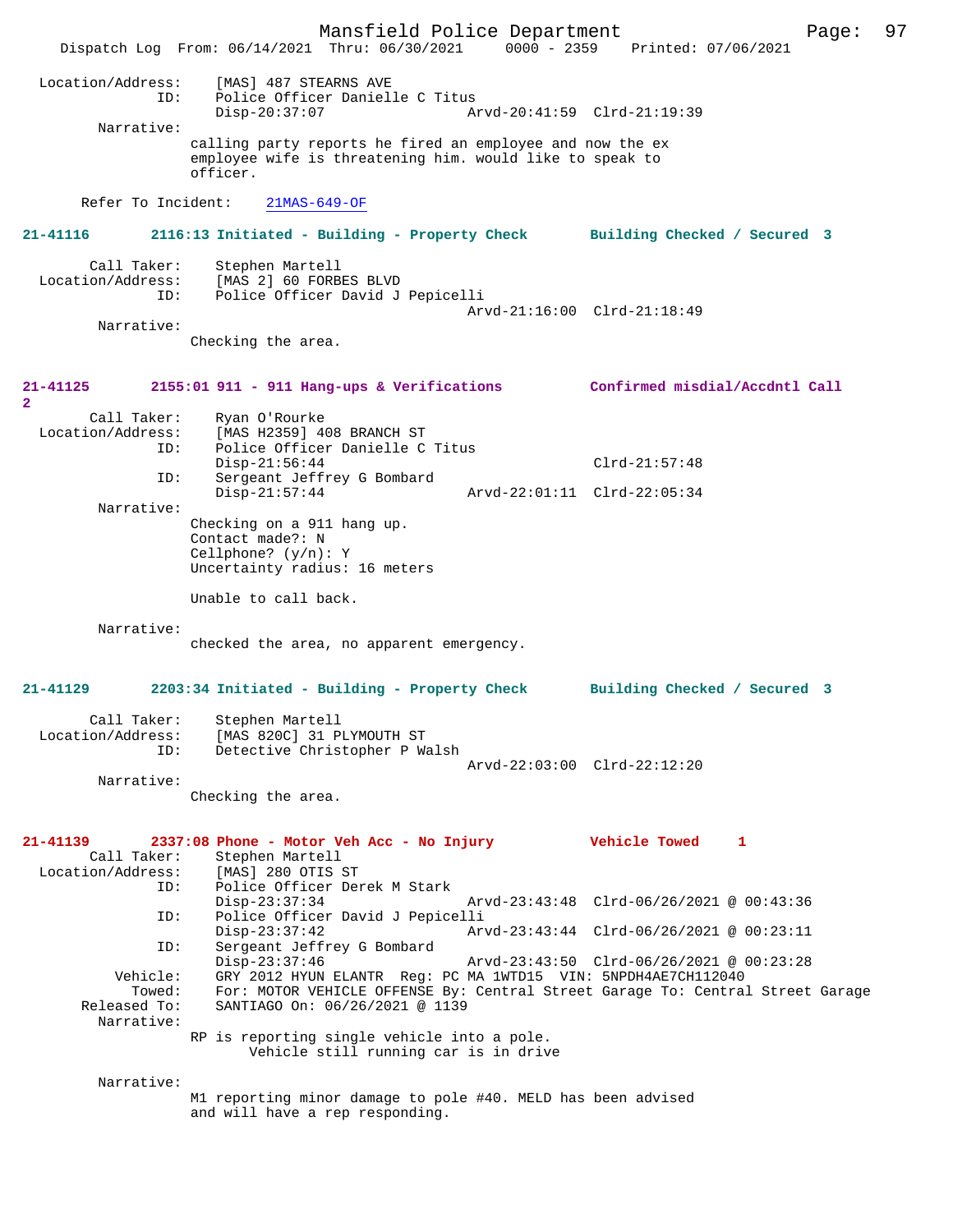|                                         | Dispatch Log From: 06/14/2021 Thru: 06/30/2021 0000 - 2359 Printed: 07/06/2021                           |  |                                                             |  |
|-----------------------------------------|----------------------------------------------------------------------------------------------------------|--|-------------------------------------------------------------|--|
| Narrative:                              | requesting tow                                                                                           |  |                                                             |  |
| Narrative:                              |                                                                                                          |  |                                                             |  |
|                                         | Operator passed all FSTs and PBTs. providing a courtesy<br>transport back to his home                    |  |                                                             |  |
| Narrative:                              | Central St towing en route.                                                                              |  |                                                             |  |
| Narrative:                              | Operator was dropped off at his residence at 55 otis st.                                                 |  |                                                             |  |
| Narrative:                              | MELD checked the pole, all checks ok.                                                                    |  |                                                             |  |
| Narrative:                              | Central St has the vehicle. Ofc Stark reports the vehicle<br>would not start, making it inoperable.      |  |                                                             |  |
| Narrative:                              | vehicle released to owner.                                                                               |  |                                                             |  |
|                                         | Refer To Accident: 21MAS-175-AC                                                                          |  |                                                             |  |
| For Date: $06/26/2021$ - Saturday       |                                                                                                          |  |                                                             |  |
|                                         | 21-41168 0109:38 Initiated - Building - Property Check Building Checked / Secured 3                      |  |                                                             |  |
| ID:                                     | Call Taker: Stephen Martell<br>Location/Address: [MAS 820C] 31 PLYMOUTH ST<br>Lieutenant Thomas R Connor |  |                                                             |  |
| Narrative:                              | Checking the area.                                                                                       |  | Arvd-01:09:00 Clrd-01:14:45                                 |  |
|                                         | 21-41180 0148:24 Initiated - Building - Property Check Building Checked / Secured 3                      |  |                                                             |  |
| ID:                                     | Call Taker: APRIL LEHANE<br>Vicinity of: [MAS 417] 9 FRANCIS AVE<br>Patrolman Gregory S Martell          |  | Arvd-01:48:00 Clrd-01:52:12                                 |  |
| Narrative:                              |                                                                                                          |  |                                                             |  |
|                                         | Checking the area.                                                                                       |  |                                                             |  |
| 21-41184                                | 0203:56 Initiated - Building - Property Check                                                            |  | Building Checked / Secured 3                                |  |
| Call Taker:<br>Location/Address:<br>ID: | Stephen Martell<br>[MAS 139] 265 FRUIT ST<br>Patrolman Gregory S Martell                                 |  |                                                             |  |
| Narrative:                              | Checking the area.                                                                                       |  | Arvd-02:03:00 Clrd-02:10:11                                 |  |
| 21-41196                                | 0219:22 Initiated - Building - Property Check                                                            |  | Building Checked / Secured 3                                |  |
| Call Taker:<br>Location/Address:<br>ID: | Stephen Martell<br>[MAS 992] 660 EAST ST<br>Patrolman Gregory S Martell                                  |  |                                                             |  |
| <b>21-41200</b>                         | 0228:23 Initiated - Building - Property Check                                                            |  | Arvd-02:19:00 Clrd-02:22:51<br>Building Checked / Secured 3 |  |
| Call Taker:<br>Location/Address:<br>ID: | Stephen Martell<br>[MAS 2] 60 FORBES BLVD<br>Police Officer Danielle C Titus                             |  |                                                             |  |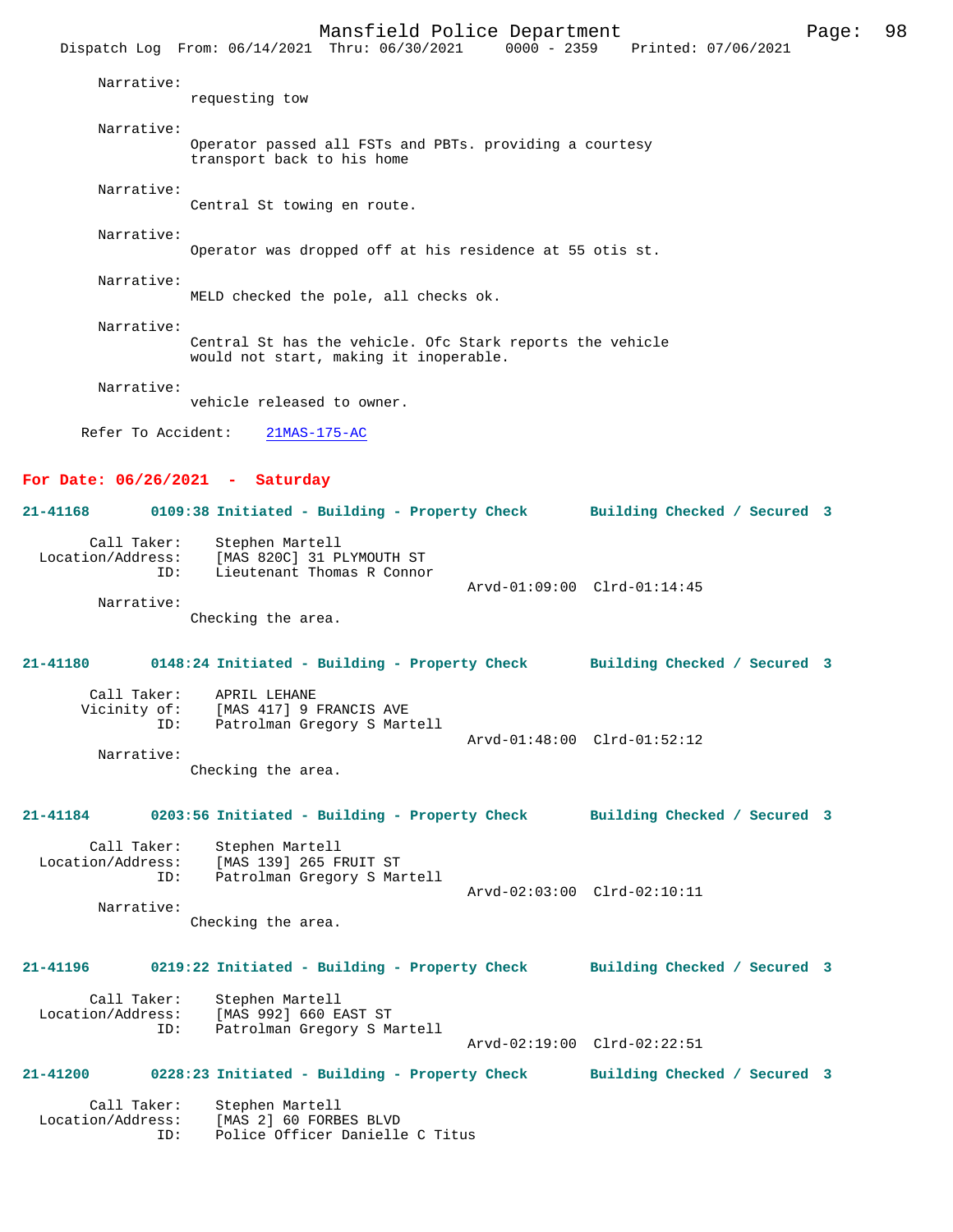Arvd-02:28:00 Clrd-02:34:00 Narrative: Checking the area. **21-41203 0234:06 Initiated - Building - Property Check Building Checked / Secured 3** Call Taker: Stephen Martell Location/Address: [MAS 4] 31 HAMPSHIRE ST Police Officer Danielle C Titus Arvd-02:34:00 Clrd-02:44:17 Vehicle: WHI 2016 HOND PILOT Reg: PC MA 4CN287 VIN: 5FNYF6H98GB005031 Narrative: Checking the area. Narrative: checking on a vehicle behind the building. Narrative: couple was parked having a conversation. they are not staying at the hotel and were advised to leave for the night. **21-41205 0249:34 Initiated - Building - Property Check Building Checked / Secured 3** Call Taker: Stephen Martell<br>Location/Address: [MAS 1015] 30 C [MAS 1015] 30 CHAUNCY ST ID: Police Officer Derek M Stark Arvd-02:49:00 Clrd-02:53:18 Narrative: Checking the area. **21-41206 0253 Initiated - Building - Property Check Building Checked / Secured 3** Call Taker: Police Officer Derek M Stark Location/Address: [MAS 181A] 150 OAKLAND ST ID: Police Officer Derek M Stark Arvd-02:54:05 Clrd-02:54:11 Narrative: Checking the area. **21-41207 0253 Initiated - Building - Property Check Building Checked / Secured 3** Call Taker: Patrolman Gregory S Martell<br>Location/Address: [MAS 39A] 154 COPELAND DR A ess: [MAS 39A] 154 COPELAND DR Apt. #2FL<br>ID: Patrolman Gregory S Martell Patrolman Gregory S Martell Arvd-02:55:24 Clrd-02:55:46 Narrative: Checking the area. **21-41208 0256:30 Initiated - Building - Property Check Services Rendered 3**  Call Taker: Emily Archer Location/Address: [MAS 281A] 1 CROCKER ST Police Officer Derek M Stark Arvd-02:56:00 Clrd-03:00:25 Narrative: Checking the area. **21-41210 0319:06 Initiated - Building - Property Check Building Checked / Secured 3** Call Taker: Emily Archer<br>Location/Address: [MAS] 2 NORT ess: [MAS] 2 NORTH MAIN ST<br>ID: Police Officer Derek N Police Officer Derek M Stark Arvd-03:19:00 Clrd-03:29:43<br>TD: Police Officer Derek M Stark Police Officer Derek M Stark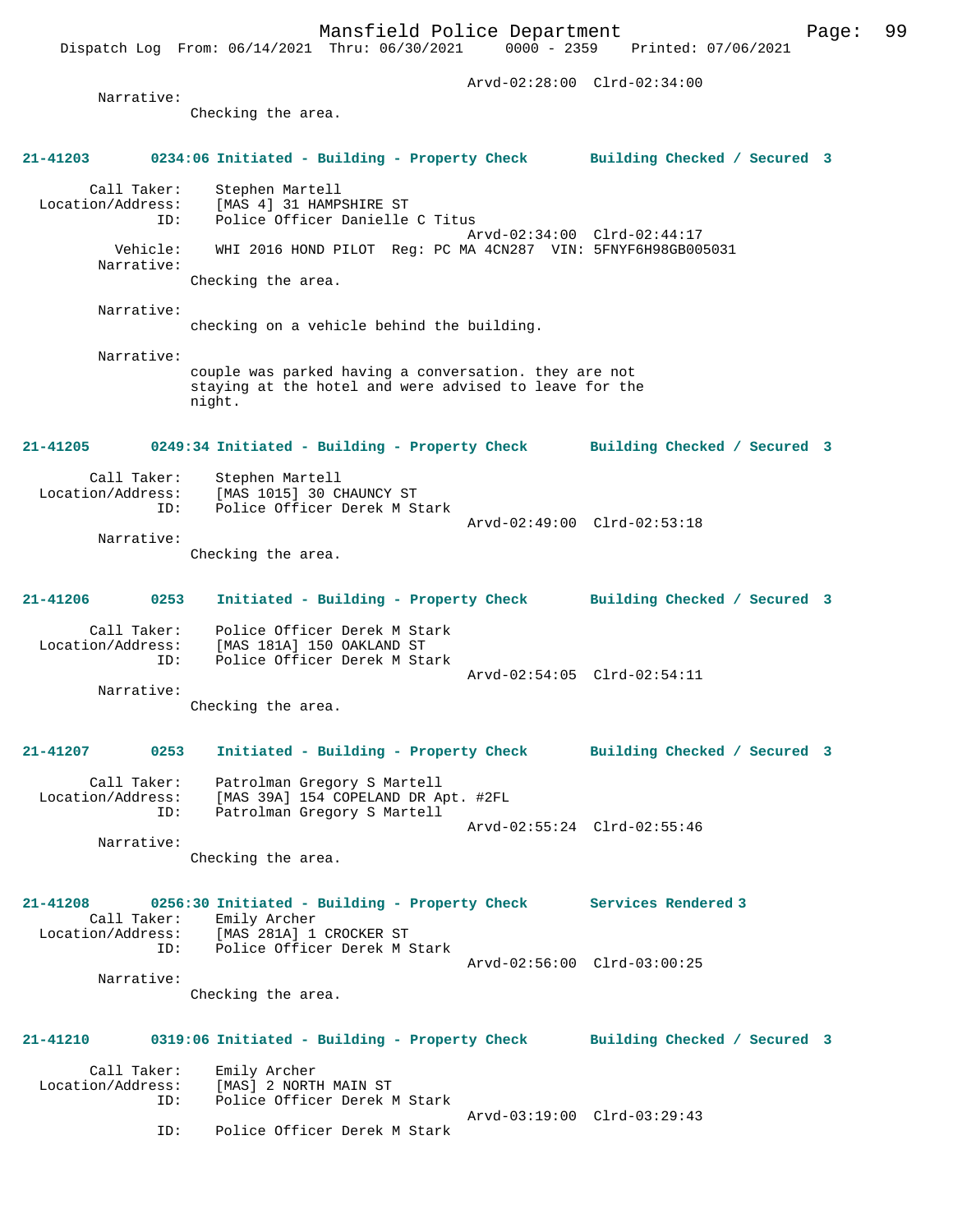Mansfield Police Department Fage: 100 Dispatch Log From: 06/14/2021 Thru: 06/30/2021 0000 - 2359 Printed: 07/06/2021 Disp-03:30:20 Arvd-03:30:23 Clrd-03:30:25 Narrative: Checking the North Main businesses. Narrative: M14 states he is clear. **21-41211 0331:10 Initiated - Building - Property Check Building Checked / Secured 3** Call Taker: Emily Archer Location/Address: [MAS 840] 280 SCHOOL ST ID: Police Officer Danielle C Titus Arvd-03:31:00 Clrd-03:41:20 Narrative: Checking the area. **21-41212 0332 Initiated - Building - Property Check Building Checked / Secured 3** Call Taker: Police Officer Derek M Stark Location/Address: [MAS 834] 261 CHAUNCY ST ID: Police Officer Derek M Stark Arvd-03:33:13 Clrd-03:35:45 Narrative: Checking the area. **21-41213 0337 Initiated - Building - Property Check Building Checked / Secured 3** Call Taker: Police Officer Derek M Stark Location/Address: [MAS 240A] 189 CHAUNCY ST ID: Police Officer Derek M Stark Arvd-03:38:22 Clrd-03:53:27 Narrative: Checking the area & speaking with the clerk **21-41214 0449:05 Initiated - Building - Property Check Building Checked / Secured 3** Call Taker: Emily Archer<br>Location/Address: [MAS 907E] 39 Location/Address: [MAS 907E] 390 WEST ST ID: Police Officer Danielle C Titus Arvd-04:49:00 Clrd-04:58:14 Narrative: Checking the area. **21-41215 0547:29 Initiated - Building - Property Check Building Checked / Secured 3** Call Taker: Emily Archer Location/Address: [MAS 820C] 31 PLYMOUTH ST ID: Lieutenant Thomas R Connor Arvd-05:47:00 Clrd-05:52:58 Narrative: Checking the area. **21-41223 0652 Initiated - Follow up Investigation Services Rendered 3**  Call Taker: Police Officer Derek M Stark Location/Address: [MAS 451B] 500 EAST ST ID: Police Officer Derek M Stark Arvd-06:53:42 Clrd-07:48:32 Narrative: Followup with MSP and family for Q5 male. **21-41233 0856 Initiated - Building - Property Check Building Checked / Secured 3** Call Taker: Police Officer Michael T Fitzgerald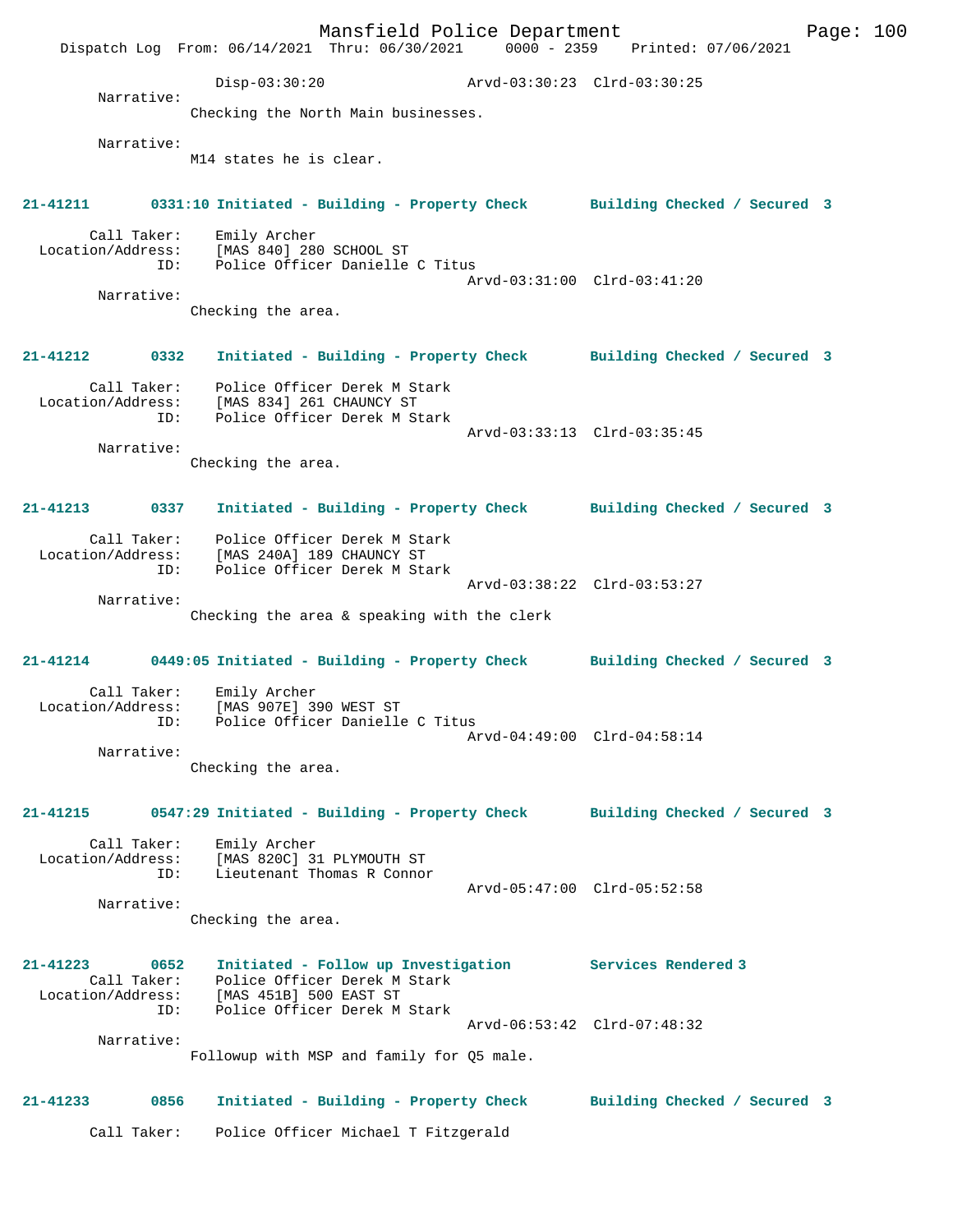Mansfield Police Department Page: 101 Dispatch Log From: 06/14/2021 Thru: 06/30/2021 0000 - 2359 Printed: 07/06/2021 Location/Address: [MAS 820C] 31 PLYMOUTH ST ID: Police Officer Michael T Fitzgerald Arvd-08:57:21 Clrd-09:02:40 Narrative: Checking the area. **21-41238 0919:38 Phone - Community Policing Services Rendered 3**  Call Taker: Jarred Kohler Location/Address: [MAS] 789 EAST ST @ 86 EASTMAN ST ID: Sergeant Brian P Thibault Disp-09:20:33 Arvd-09:20:53 Clrd-10:15:08 ID: Sergeant Nicole M Boldrighini Disp-09:20:40 Arvd-09:20:50 Clrd-09:53:55 Narrative: assisting bikers **21-41244 1022:23 Initiated - Building - Property Check Building Checked / Secured 3** Call Taker: Jarred Kohler Location/Address: [MAS 1002] 250 EAST ST ID: Sergeant Nicole M Boldrighini Arvd-10:22:00 Clrd-10:32:33 Narrative: Checking the area. **21-41248 1039:00 Initiated - Building - Property Check Building Checked / Secured 3** Call Taker: Jarred Kohler Location/Address: [MAS] 1369 EAST ST ID: Sergeant Nicole M Boldrighini Arvd-10:39:00 Clrd-10:39:34 Narrative: area checked **21-41253 1102 Initiated - Building - Property Check Building Checked / Secured 3** Call Taker: Police Officer Michael T Fitzgerald Location/Address: [MAS 820C] 31 PLYMOUTH ST ID: Police Officer Michael T Fitzgerald Arvd-11:03:26 Clrd-11:12:43 Narrative: Checking the area. **21-41257 1113:50 Radio - Building - Property Check Building Checked / Secured 3** Call Taker: Jarred Kohler Location/Address: [MAS 840] 280 SCHOOL ST ID: Police Officer Matthew A Souza Disp-11:14:49 Arvd-11:14:52 Clrd-11:50:14 Narrative: Checking the area. **21-41268 1207:44 Phone - Motor Veh Acc - w/Injury Investigated - Report Taken 1** Call Taker: Jarred Kohler<br>Location/Address: [MAS] 450 EAST ST Location/Address: [MAS] 450 EAST ST ID: Sergeant Nicole M Boldrighini Disp-12:08:27 Arvd-12:09:02 Clrd-12:31:25 ID: Police Officer David J Pepicelli Disp-12:08:30 Arvd-12:09:03 Clrd-12:21:06<br>ID: Police Officer David J Pepicelli Police Officer David J Pepicelli Disp-12:28:01 Clrd-12:28:44 Vehicle: WHI 2013 JEEP PATRIO Reg: PC MA 5XX410 VIN: 1C4NJPBA4DD225571 Vehicle: BLK 2002 HOND CO CIVIC Reg: PC MA 474YF4 VIN: 1HGEM22972L071880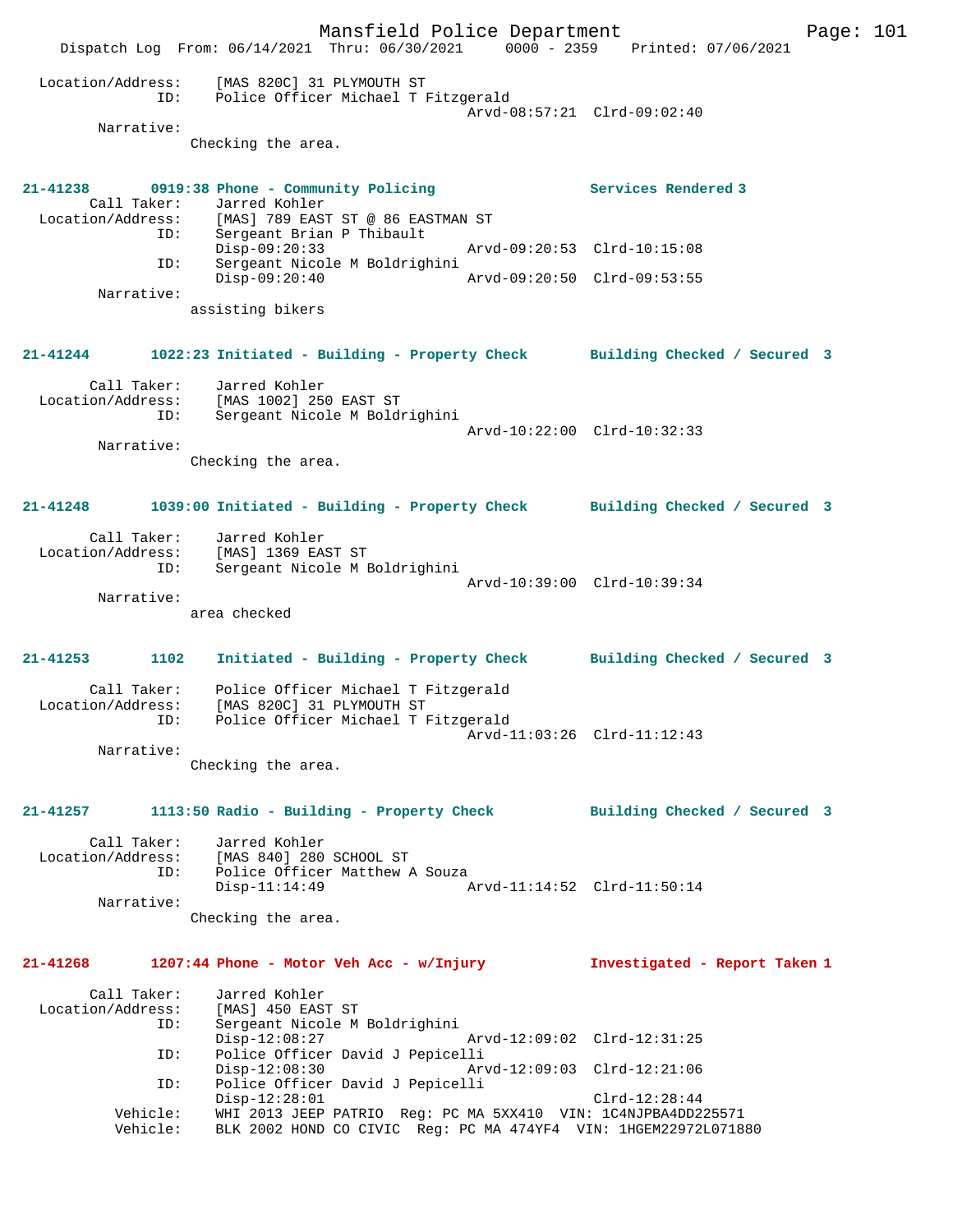|                                                                                               | Mansfield Police Department<br>$0000 - 2359$<br>Dispatch Log From: 06/14/2021 Thru: 06/30/2021                                                                                                                                                                                                                                                                                               | Printed: 07/06/2021                           | Page: 102 |  |
|-----------------------------------------------------------------------------------------------|----------------------------------------------------------------------------------------------------------------------------------------------------------------------------------------------------------------------------------------------------------------------------------------------------------------------------------------------------------------------------------------------|-----------------------------------------------|-----------|--|
| Towed:<br>Released To:<br>Narrative:                                                          | For: Accident By: Central Street Garage To: Central Street Garage<br>MORGAN On: 06/28/2021 @ 1650                                                                                                                                                                                                                                                                                            |                                               |           |  |
|                                                                                               | 2 car mva with injuries.                                                                                                                                                                                                                                                                                                                                                                     |                                               |           |  |
| Narrative:                                                                                    | 2 tows request, central st. enroute.                                                                                                                                                                                                                                                                                                                                                         |                                               |           |  |
| Narrative:                                                                                    | only 1 vehicle towed                                                                                                                                                                                                                                                                                                                                                                         |                                               |           |  |
| Narrative:                                                                                    | 1 vehcile towed, papers exchanged.                                                                                                                                                                                                                                                                                                                                                           |                                               |           |  |
|                                                                                               | See AC for further.                                                                                                                                                                                                                                                                                                                                                                          |                                               |           |  |
| Narrative:                                                                                    | MA 474YF4 has been released to the owner @ 1650hrs.                                                                                                                                                                                                                                                                                                                                          |                                               |           |  |
| Refer To Accident:                                                                            | $21MAS-176-AC$                                                                                                                                                                                                                                                                                                                                                                               |                                               |           |  |
| $21 - 41275$<br>$\mathbf{2}$                                                                  | 1227:41 911 - 911 Hang-ups & Verifications                                                                                                                                                                                                                                                                                                                                                   | Confirmed misdial/Accdntl Call                |           |  |
| Call Taker:<br>Location/Address:<br>ID:<br>ID:                                                | Robert Stewart<br>[MAS 43] 137 MILL ST Apt. #46<br>Police Officer Matthew A Souza<br>$Disp-12:30:55$<br>Sergeant Nicole M Boldrighini<br>$Disp-12:32:08$                                                                                                                                                                                                                                     | $Clrd-12:32:03$<br>$Clrd-12:41:03$            |           |  |
| Narrative:                                                                                    | Checking on a 911 hang up.                                                                                                                                                                                                                                                                                                                                                                   |                                               |           |  |
|                                                                                               | Contact made?: yes, confirmed accidental<br>Cellphone? $(y/n): y$<br>Uncertainty radius:                                                                                                                                                                                                                                                                                                     |                                               |           |  |
| Narrative:                                                                                    | confirmed accidental m14 clear                                                                                                                                                                                                                                                                                                                                                               |                                               |           |  |
| $21 - 41279$                                                                                  | 1255:33 Walk-In - Assist Citizen - P S A                                                                                                                                                                                                                                                                                                                                                     | Investigated - No Report                      | 3         |  |
| Call Taker:<br>ID:                                                                            | Support Staff Heather A Sullivan<br>Location/Address: [MAS] ELM ST<br>Police Officer Matthew A Souza<br>$Disp-12:58:19$                                                                                                                                                                                                                                                                      | Arvd-13:03:54 Clrd-13:43:47                   |           |  |
| Narrative:                                                                                    |                                                                                                                                                                                                                                                                                                                                                                                              |                                               |           |  |
|                                                                                               | Walk in reporting ATVs driving on private property in the<br>area of 410 Elm St.                                                                                                                                                                                                                                                                                                             |                                               |           |  |
| Narrative:                                                                                    |                                                                                                                                                                                                                                                                                                                                                                                              |                                               |           |  |
|                                                                                               | party spoken to, m9 to follow up at 15 camden rd                                                                                                                                                                                                                                                                                                                                             |                                               |           |  |
| Narrative:                                                                                    | m9 spoke with homeowner, advised                                                                                                                                                                                                                                                                                                                                                             |                                               |           |  |
| $21 - 41281$<br>Call Taker:<br>Location/Address:<br>ID:<br>Vehicle:<br>Vehicle:<br>Narrative: | $1312:48$ 911 - Erratic Oper MV / Road Rage<br>Robert Stewart<br>[MAS] HOPE ST<br>Sergeant Nicole M Boldrighini<br>$Disp-13:16:50$<br>WHI 2013 DODG SD CHARGE RT Req: PC MA 444XE6 VIN: 2C3CDXCT5DH734753<br>BRO 2003 HOND UT PILOT Reg: PC MA 543NS0 VIN: 2HKYF18583H593086<br>caller reports erratic operation of ma reg 444xe6, lsh onto<br>hope st from rt 106, marked lanes violations. | Spoken To<br>3<br>Arvd-13:18:12 Clrd-13:33:37 |           |  |
| Narrative:                                                                                    | vehicle described as a honda pilot color gold                                                                                                                                                                                                                                                                                                                                                |                                               |           |  |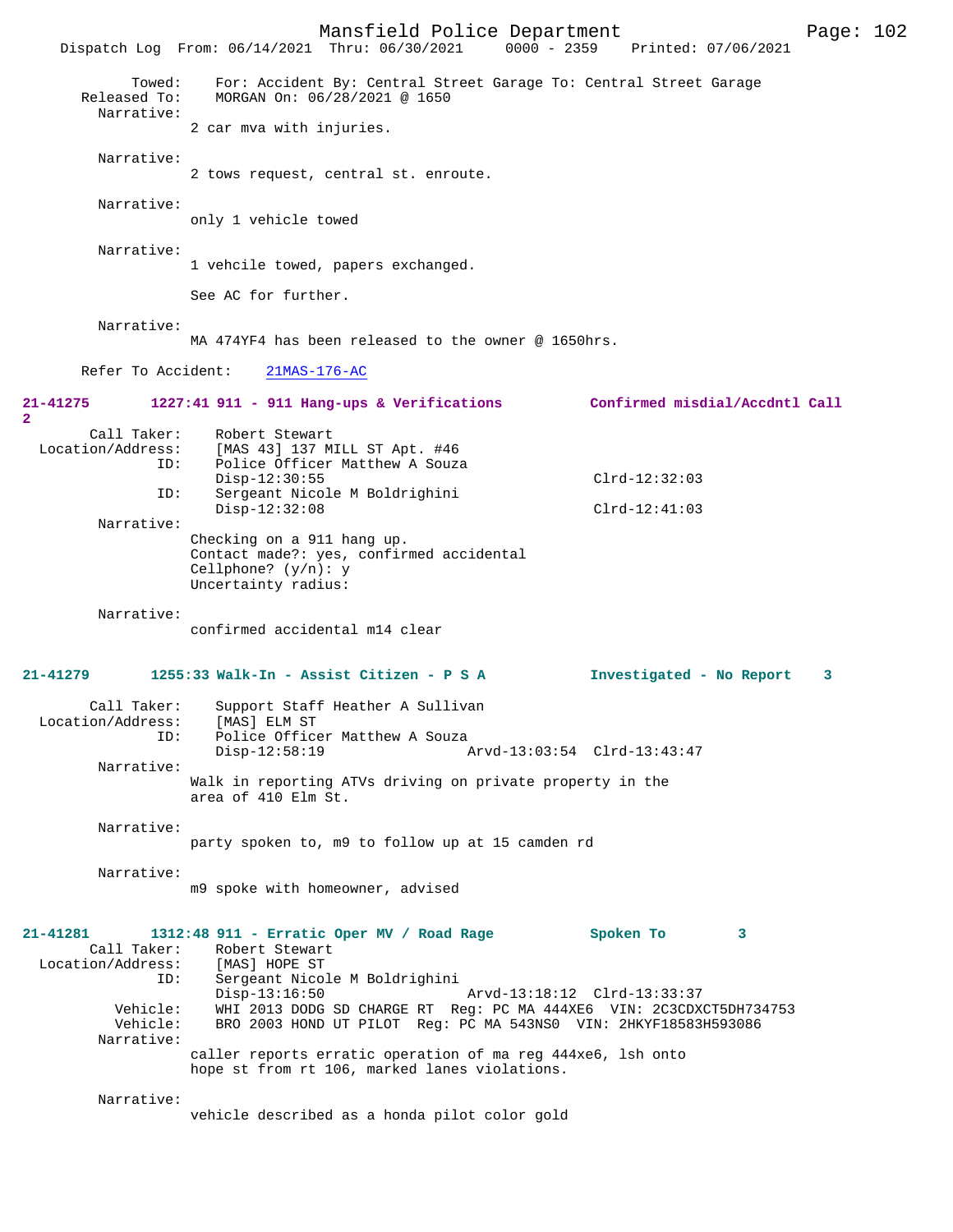Mansfield Police Department Page: 103 Dispatch Log From: 06/14/2021 Thru: 06/30/2021 Narrative: units out in the area of hope nothing showing at this time Narrative: party advised units clear **21-41283 1325:08 Walk-In - Well Being Check Investigated - Report Taken 3** Call Taker: Support Staff Heather A Sullivan<br>Location/Address: [MAS] 43 PARK ST ess: [MAS] 43 PARK ST<br>ID: Police Officer Da Police Officer David J Pepicelli Disp-13:27:36 Arvd-13:28:56 Clrd-14:44:29 Sergeant Nicole M Boldrighini<br>Disp-13:48:20 Arvd-13:53:36 Clrd-14:24:38 Narrative: Walk in requesting a well being check on one of his tenants Refer To Incident: 21MAS-651-OF **21-41287 1332 Initiated - Building - Property Check Building Checked / Secured 3** Call Taker: Police Officer Michael T Fitzgerald Location/Address: [MAS 820C] 31 PLYMOUTH ST ID: Police Officer Michael T Fitzgerald Arvd-13:32:44 Clrd-13:37:19 Narrative: Checking the area. **21-41289 1341:59 911 - 911 Hang-ups & Verifications Confirmed misdial/Accdntl Call 2**  Call Taker: Robert Stewart Location/Address: [MAS H5944] 18 OLD FARM RD<br>ID: Police Officer Matthew A So Police Officer Matthew A Souza<br>Disp-13:44:49 Disp-13:44:49 Arvd-13:50:36 Clrd-13:51:50 Narrative: Checking on a 911 hang up. Contact made?: yes, confirmed accidental Cellphone? (y/n):y Uncertainty radius: **21-41308 1513 Initiated - Building - Property Check Building Checked / Secured 3** Call Taker: Police Officer Michael T Fitzgerald Location/Address: [MAS 820C] 31 PLYMOUTH ST<br>TD: Police Officer Michael T E Police Officer Michael T Fitzgerald Arvd-15:14:07 Clrd-15:20:55 Narrative: Checking the area. **21-41309 1535:21 Initiated - Building - Property Check Building Checked / Secured 3** Call Taker: Jarred Kohler Location/Address: [MAS H6735] 1300 EAST ST Sergeant Brian P Thibault Arvd-15:35:00 Clrd-15:35:40 Narrative: Checking the area. **21-41311 1556:13 Phone - 911 Hang-ups & Verifications Confirmed misdial/Accdntl Call 2**  Call Taker: Robert Stewart<br>Location/Address: [MAS 849A110A] ess: [MAS 849A110A] 287 SCHOOL ST Apt. #A110<br>TD: Police Officer Danielle C Titus Police Officer Danielle C Titus Disp-16:00:36 Arvd-16:17:16 Clrd-16:22:14 Narrative: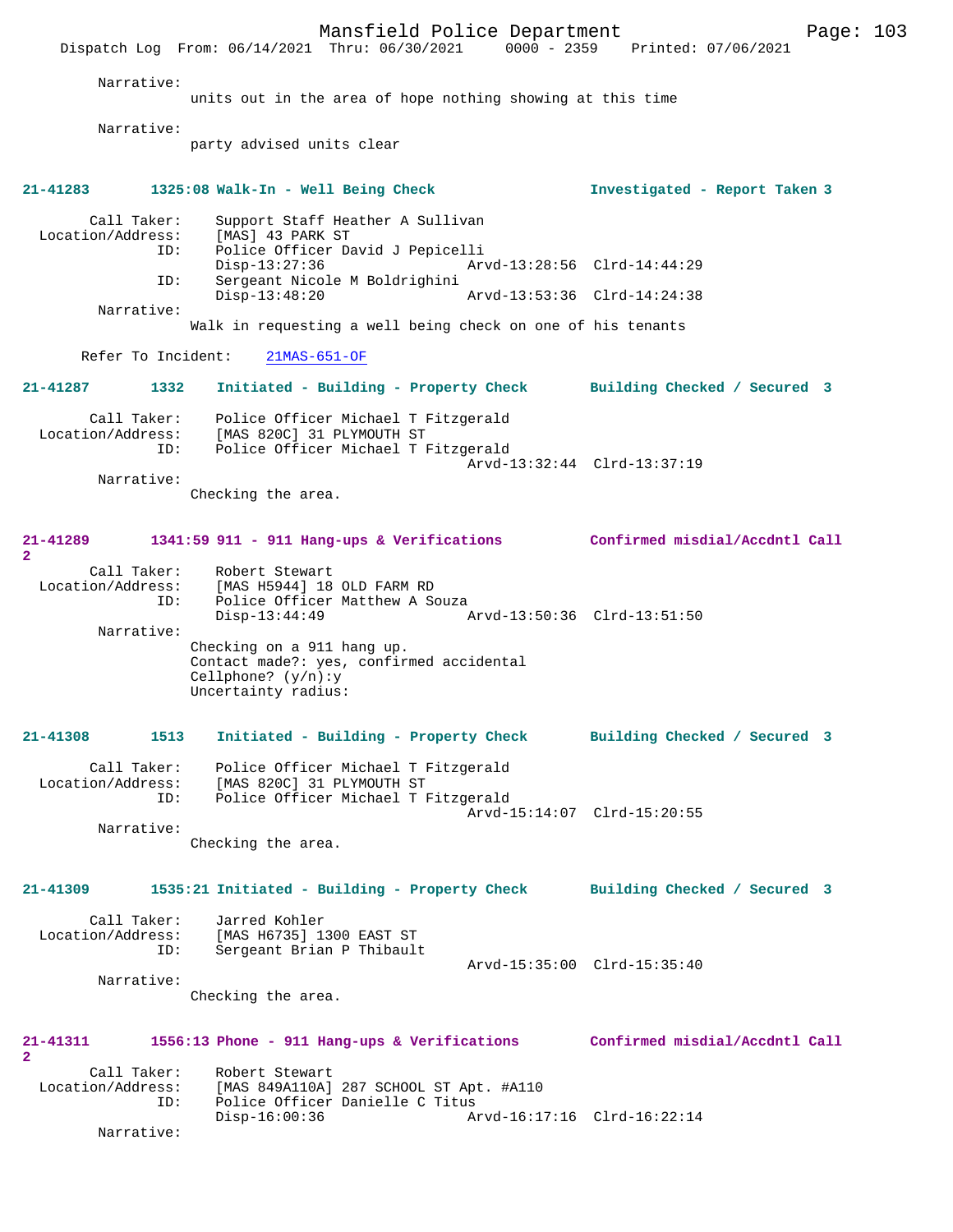Mansfield Police Department Form Page: 104 Dispatch Log From: 06/14/2021 Thru: 06/30/2021 0000 - 2359 Printed: 07/06/2021 Checking on a 911 hang up. Contact made?: yes, at the store Cellphone? (y/n): yes Uncertainty radius: **21-41312 1559:51 Phone - 911 Hang-ups & Verifications Confirmed misdial/Accdntl Call 2**  Call Taker: Robert Stewart<br>Location/Address: [MAS H4997] 9 [MAS H4997] 9 LINCOLN RD ID: Sergeant John R Armstrong Disp-16:03:00 Clrd-16:09:25<br>ID: Police Officer Nicole P Newport Police Officer Nicole P Newport<br>Disp-16:09:22 Ar Disp-16:09:22 Arvd-16:16:22 Clrd-16:18:24 Narrative: Checking on a 911 hang up. Contact made?:yes, will wave from front door Cellphone? (y/n): yes Uncertainty radius: 65 Narrative: confirmed accidental **21-41323 1642:29 Initiated - Building - Property Check Building Checked / Secured 3** Call Taker: Jarred Kohler Location/Address: [MAS 820C] 31 PLYMOUTH ST ID: Police Officer Michael N Fenore Arvd-16:42:00 Clrd-16:57:44 Narrative: Checking the area. **21-41332 1757:07 Phone - Animal Complaints Spoken To 3**  Call Taker: Robert Stewart<br>Location/Address: [MAS 907] 390 1 [MAS 907] 390 WEST ST Apt. #A ID: Police Officer Danielle C Titus Disp-18:00:08 Arvd-18:03:19 Clrd-18:18:54<br>ID: Police Officer Nicole P Newport ID: Police Officer Nicole P Newport Disp-18:00:23 Arvd-18:07:50 Clrd-18:18:53 Vehicle: GRN 2006 TOYT COROLL Req: PC MA 5KM566 VIN: 1NXBR32E86Z707756 Vehicle: BLK 2016 LEXS UT RX Reg: PC MA 839PL9 VIN: 2T2BZMCA3GC027408 Narrative: MV will be on the left side of the building in front of the garden section Narrative: Caller reports dog in distress in vehicle Narrative: Caller will be in a black Lexus Narrative: M12 reporting dog showing no signs of distress, owner has returned to the vehicle. **21-41337 1824:49 Initiated - Building - Property Check Building Checked / Secured 3** Call Taker: Michael Mezhberg<br>Location/Address: [MAS 907E] 390 W Location/Address: [MAS 907E] 390 WEST ST ID: Police Officer Danielle C Titus Arvd-18:24:00 Clrd-18:34:27 Narrative: Checking the area. **21-41347 1910:35 Initiated - Building - Property Check Building Checked / Secured 3**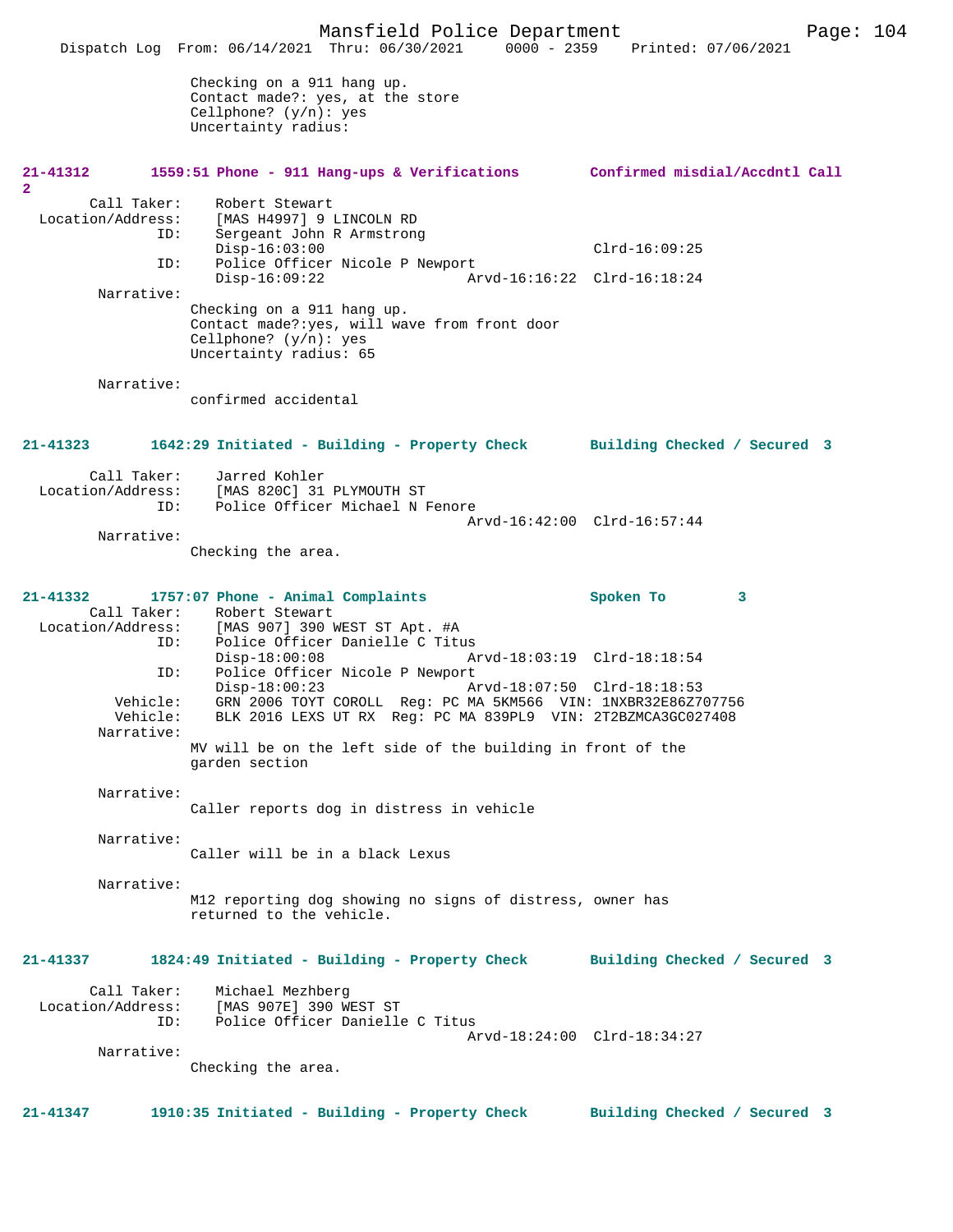Mansfield Police Department Fage: 105

|                                  | $0000 - 2359$<br>Dispatch Log From: 06/14/2021 Thru: 06/30/2021<br>Printed: 07/06/2021                       |
|----------------------------------|--------------------------------------------------------------------------------------------------------------|
| Call Taker:<br>Location/Address: | JEFFREY KEEFE<br>[MAS] OTIS ST                                                                               |
| ID:                              | Police Officer Danielle C Titus                                                                              |
|                                  | Arvd-19:10:06 Clrd-19:13:49                                                                                  |
| $21 - 41351$<br>Call Taker:      | 1948:31 911 - Erratic Oper MV / Road Rage<br>Gone on Arrival 3<br>Aaron Figueroa                             |
| Location/Address:                | [MAS 475] EASTMAN ST                                                                                         |
| ID:                              | Police Officer Nicole P Newport                                                                              |
|                                  | $Disp-19:52:37$<br>Arvd-19:58:32 Clrd-20:04:29                                                               |
| ID:                              | Sergeant John R Armstrong<br>$Disp-19:52:53$<br>$Clrd-19:58:40$                                              |
| Vehicle:<br>Narrative:           | RED 2004 FORD CROVIC Req: PC MA 1HPN23 VIN: 2FAHP74W64X117844                                                |
|                                  | Caller is calling about a maroon lincoln driving                                                             |
|                                  | erratically, the caller stated that the vehicle went over<br>the double yellow                               |
| Narrative:                       | caller is in a mazda blueish green                                                                           |
|                                  |                                                                                                              |
| Narrative:                       |                                                                                                              |
|                                  | Caller turned at cousins, the vehicle went straight.                                                         |
|                                  |                                                                                                              |
| Narrative:                       |                                                                                                              |
|                                  | Vehicle was not driving eratically upon arrival.                                                             |
|                                  |                                                                                                              |
| $21 - 41352$                     | 2003:49 Initiated - Disabled Motor Vehicle<br>Assisted Party<br>$\overline{\mathbf{3}}$                      |
| Call Taker:                      | Nicole Boyer                                                                                                 |
|                                  | Vicinity of: [MAS] SOUTH MAIN ST                                                                             |
| ID:                              | Police Officer Danielle C Titus                                                                              |
| Vehicle:                         | Arvd-20:03:00 Clrd-20:10:21                                                                                  |
| Narrative:                       | GRY 2020 TIGUAN Reg: PC RI 1AB709 VIN: 3VV2B7AX2LM056435                                                     |
|                                  | Two cars pulled over on the side of the road.                                                                |
|                                  |                                                                                                              |
| Narrative:                       |                                                                                                              |
|                                  | One vehicle with a flat tire. Other vehicle pulled over to<br>attempt to assist. M12 to standby with lights. |
| Narrative:                       |                                                                                                              |
|                                  | Flat tire was changed.                                                                                       |
|                                  |                                                                                                              |
|                                  |                                                                                                              |
| 21-41360                         | 2054:28 Initiated - Building - Property Check Building Checked / Secured 3                                   |
| Call Taker:                      | Nicole Boyer                                                                                                 |
| Location/Address:<br>ID:         | [MAS 4] 31 HAMPSHIRE ST<br>Police Officer Danielle C Titus                                                   |
|                                  | Arvd-20:54:00 Clrd-21:03:46                                                                                  |
| Vehicle:<br>Narrative:           | BLK 2018 FORD PK Req: PC TX LXH5330 VIN: 1FT7W2BT6JEB21751                                                   |
|                                  | Checking the area.                                                                                           |
|                                  |                                                                                                              |
| Narrative:                       | Out speaking with a party                                                                                    |
|                                  |                                                                                                              |
| Narrative:                       |                                                                                                              |
|                                  | Spoke with a few parties. Radio in truck extremely loud,                                                     |
|                                  | advised to turn down. They did with no issues and are                                                        |
|                                  | staying at the hotel.                                                                                        |
|                                  |                                                                                                              |
| 21-41361                         | 2054:55 Initiated - Building - Property Check<br>Building Checked / Secured 3                                |
|                                  |                                                                                                              |
| Call Taker:                      | Nicole Boyer                                                                                                 |
| Location/Address:                | [MAS 820C] 31 PLYMOUTH ST                                                                                    |
| ID:                              | Police Officer Michael N Fenore                                                                              |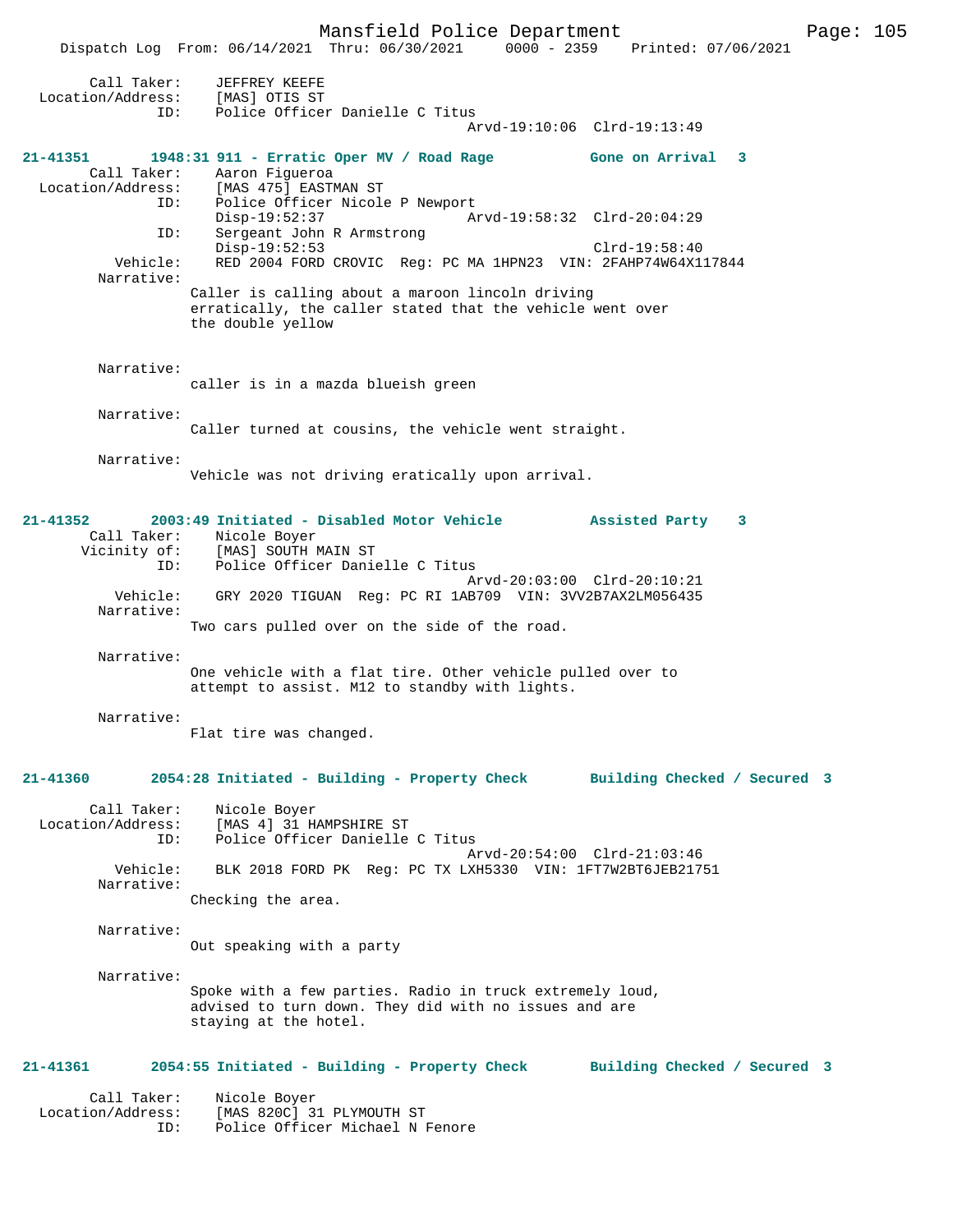Mansfield Police Department Page: 106 Dispatch Log From: 06/14/2021 Thru: 06/30/2021 Arvd-20:54:00 Clrd-21:04:23 Narrative: Checking the area. **21-41364 2104:01 Initiated - Building - Property Check Building Checked / Secured 3** Call Taker: Nicole Boyer Location/Address: [MAS 2] 60 FORBES BLVD ID: Police Officer Danielle C Titus Arvd-21:04:00 Clrd-21:09:13 Narrative: Checking the area. **21-41380 2203:33 Initiated - Building - Property Check Building Checked / Secured 3** Call Taker: Nicole Boyer Vicinity of: [MAS 840] 280 SCHOOL ST ID: Police Officer Danielle C Titus Arvd-22:03:00 Clrd-22:14:37 Narrative: Checking the area. **21-41389 2315:36 Initiated - Building - Property Check Building Checked / Secured 3** Call Taker: Nicole Boyer<br>Location/Address: [MAS 820C] 3 [MAS 820C] 31 PLYMOUTH ST ID: Police Officer Michael N Fenore Arvd-23:15:00 Clrd-23:22:28 Narrative: Checking the area. **21-41394 2329:55 911 - Suspicious Actv / Persn / Veh Investigated - No Report 2** Call Taker: Nicole Boyer Location/Address: [MAS] 96 WALNUT ST ID: Police Officer Nicole P Newport<br>Disp-23:33:11 A Disp-23:33:11 Arvd-23:41:20 Clrd-23:58:09<br>ID: Police Officer Danielle C Titus Police Officer Danielle C Titus<br>Disp-23:33:47 Am Disp-23:33:47 Arvd-23:41:17 Clrd-23:58:09 Narrative: Currently hearing someone making pounding noises. Unknown of where exactly it's coming from. Narrative: CP stated he wanted to go outside with his gun. Advised him otherwise and to go inside and lock the doors. Narrative: M14 advised they walked the area and found a fan hanging that may have been making the noise. M14 and M12 are going to go talk to the caller now. Narrative: It seems the fan was making the noise, nothing else seemed to be out of order. **21-41395 2330:27 Walk-In - Assist Other Agency Services Rendered 3**  Call Taker: Support Staff Matthew Gately<br>ion/Address: [MAS 433] Location/Address: ID: Sergeant John R Armstrong

Disp-23:32:01 Arvd-23:37:11 Clrd-06/27/2021 @ 00:17:06<br>ID: Police Officer David J Pepicelli

Disp-23:32:11 Arvd-23:37:16 Clrd-06/27/2021 @ 00:17:06

Police Officer David J Pepicelli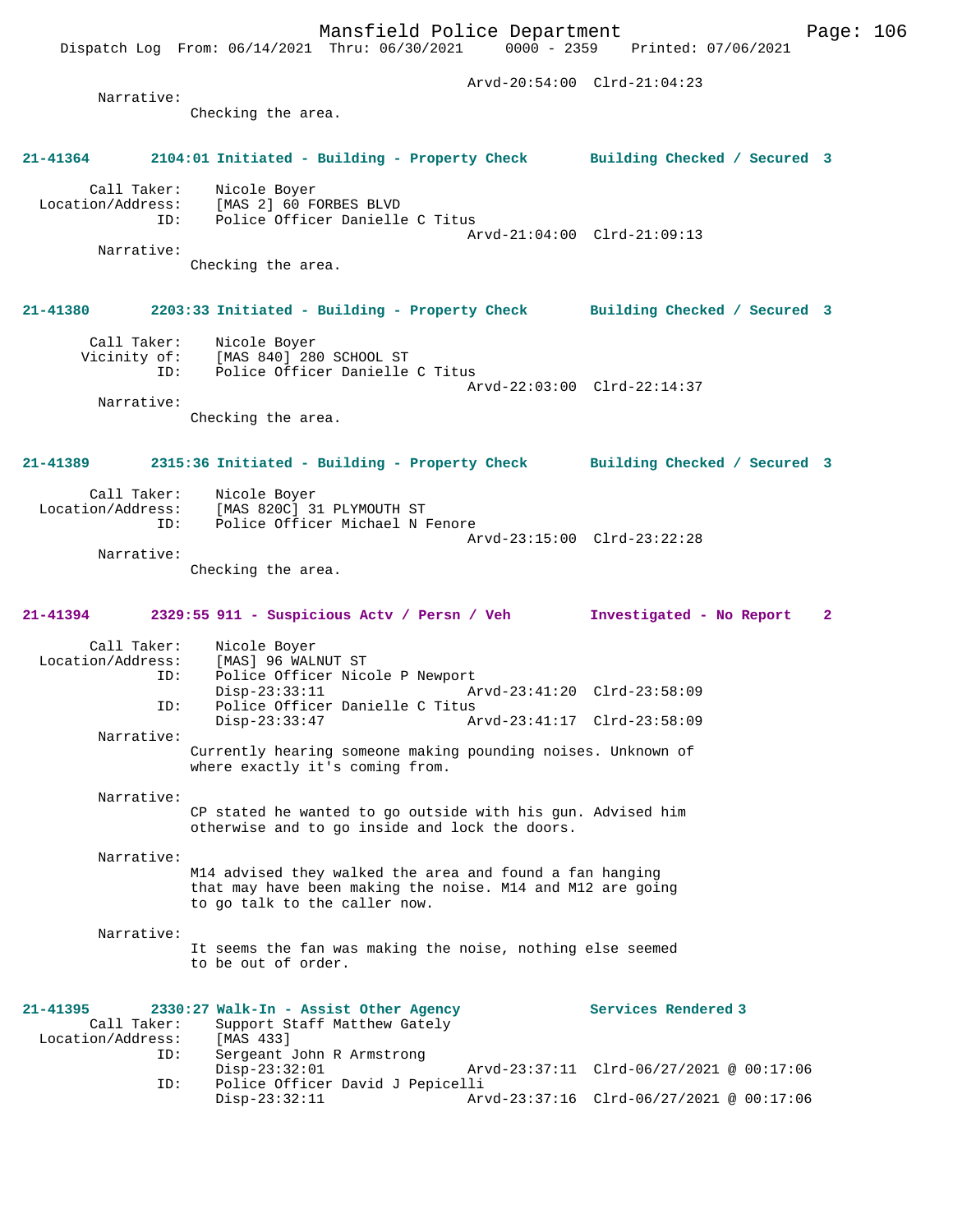# **For Date: 06/27/2021 - Sunday**

| $21 - 41402$                                                             | 0049:48 Initiated - Building - Property Check Building Checked / Secured 3                                                                                                                                                                                                                                                                                                                                                               |                                                             |
|--------------------------------------------------------------------------|------------------------------------------------------------------------------------------------------------------------------------------------------------------------------------------------------------------------------------------------------------------------------------------------------------------------------------------------------------------------------------------------------------------------------------------|-------------------------------------------------------------|
| Call Taker:<br>Location/Address:<br>Narrative:                           | Nicole Boyer<br>[MAS 139] 265 FRUIT ST<br>ID:<br>Sergeant John R Armstrong<br>Checking the area.                                                                                                                                                                                                                                                                                                                                         | Arvd-00:49:00 Clrd-00:55:06                                 |
| 21-41403                                                                 | 0051:36 Initiated - Building - Property Check Building Checked / Secured 3                                                                                                                                                                                                                                                                                                                                                               |                                                             |
| Call Taker:<br>Narrative:                                                | Nicole Boyer<br>Vicinity of: [MAS 281A] 1 CROCKER ST<br>Patrolman Gregory S Martell<br>ID:<br>Checking the area.                                                                                                                                                                                                                                                                                                                         | Arvd-00:51:00 Clrd-00:56:04                                 |
| 21-41406                                                                 | $0058:18$ 911 - Well Being Check                                                                                                                                                                                                                                                                                                                                                                                                         | Investigated - No Report<br>$\overline{\mathbf{3}}$         |
| Call Taker:<br>Location/Address:<br>Vehicle:<br>Narrative:<br>Narrative: | Aaron Fiqueroa<br>[MAS H978] 41 OLD NORTH TRL<br>ID:<br>Sergeant John R Armstrong<br>$Disp-01:05:36$<br>Patrolman Gregory S Martell<br>ID:<br>$Disp-01:05:40$<br>BLU 2016 BMW X535I Reg: PC MA 751GD7 VIN: 5UXKR0C56G0U09862<br>Caller is stating that she hasn't heard from her husband<br>since around 1700. The caller stated that her husband was<br>supposed to pick up their daughter from a party but didn't.<br>Open garage door | Arvd-01:11:49 Clrd-01:19:15<br>Arvd-01:10:06 Clrd-01:19:15  |
| Narrative:                                                               | Caller advised that she talked to the daughter a few minutes<br>ago and she is going to get a ride home now.                                                                                                                                                                                                                                                                                                                             |                                                             |
| Narrative:                                                               | Daughter was home upon arrival. Father was sleeping.                                                                                                                                                                                                                                                                                                                                                                                     |                                                             |
| 21-41408<br>Call Taker:<br>Narrative:                                    | 0104:28 Initiated - Building - Property Check<br>Nicole Boyer<br>Vicinity of: [MAS] 200 OTIS ST<br>Police Officer Joshua S Ellender<br>ID:<br>Checking the area.                                                                                                                                                                                                                                                                         | Building Checked / Secured 3<br>Arvd-01:04:00 Clrd-01:05:05 |
| 21-41417                                                                 | 0123:48 Initiated - Building - Property Check                                                                                                                                                                                                                                                                                                                                                                                            | Building Checked / Secured 3                                |
| Call Taker:<br>Location/Address:                                         | Nicole Boyer<br>[MAS] 4 ERICK RD @ 15 BONNEY LN<br>Sergeant John R Armstrong<br>ID:                                                                                                                                                                                                                                                                                                                                                      | Arvd-01:23:00 Clrd-01:27:29                                 |
| Narrative:                                                               | Checking the area.                                                                                                                                                                                                                                                                                                                                                                                                                       |                                                             |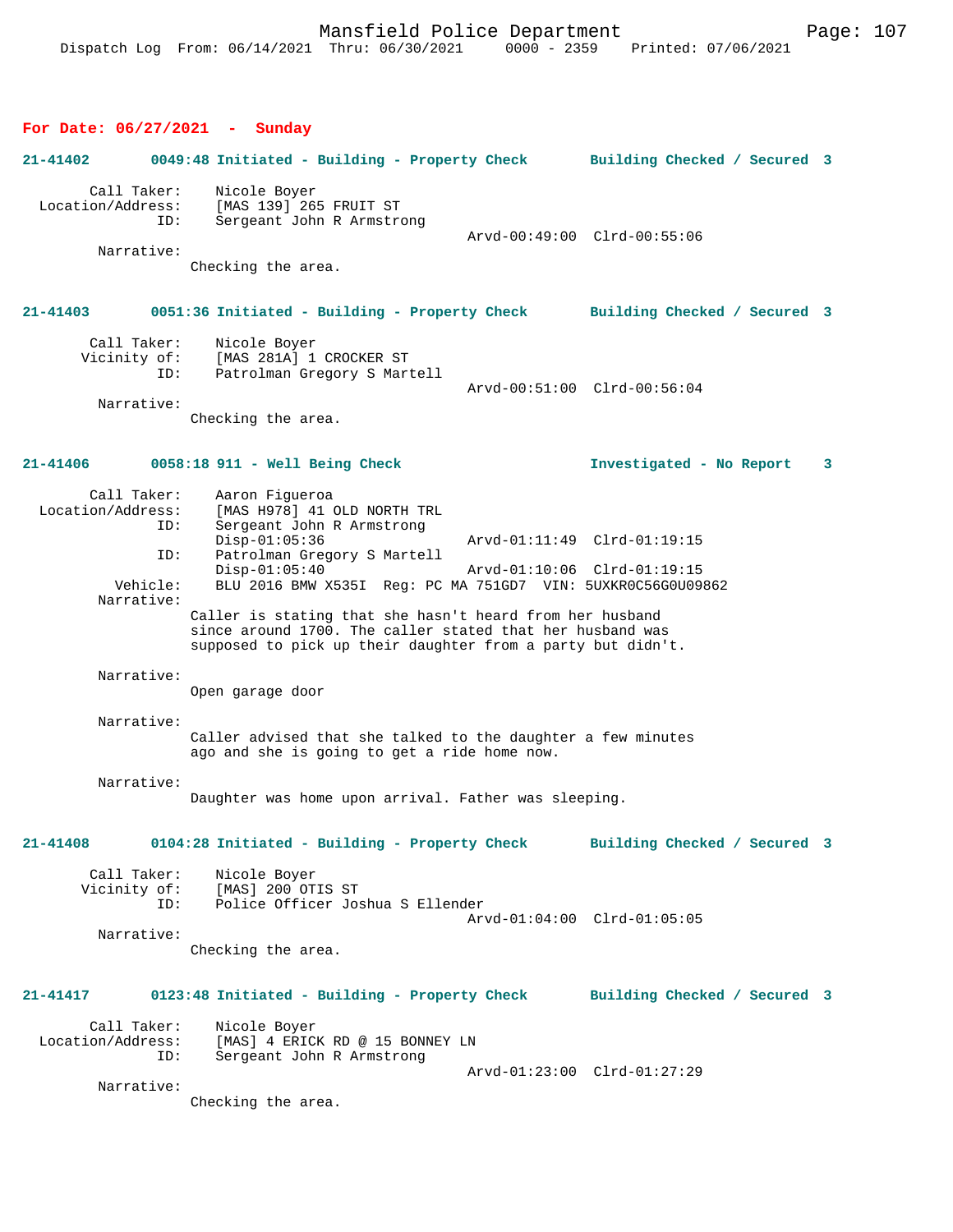Mansfield Police Department Fage: 108 Dispatch Log From: 06/14/2021 Thru: 06/30/2021 0000 - 2359 Printed: 07/06/2021 **21-41419 0124:15 Initiated - Building - Property Check Building Checked / Secured 3** Call Taker: Nicole Boyer Location/Address: [MAS 411] 60 FORBES BLVD ID: Police Officer Joshua S Ellender Arvd-01:24:00 Clrd-01:34:52 Narrative: Checking the area. **21-41420 0124:58 Initiated - Building - Property Check Building Checked / Secured 3** Call Taker: Nicole Boyer<br>Vicinity of: [MAS 1015] 3 of: [MAS 1015] 30 CHAUNCY ST<br>ID: Patrolman Gregory S Marte Patrolman Gregory S Martell Arvd-01:24:00 Clrd-01:29:50 Narrative: Checking the area. **21-41425 0132 Initiated - Building - Property Check Building Checked / Secured 3** Call Taker: Sergeant Jeffrey G Bombard Location/Address: [MAS 894] 905 SOUTH MAIN ST Apt. #C ID: Sergeant Jeffrey G Bombard Arvd-01:32:55 Clrd-01:43:27 Narrative: Checking the area. **21-41430 0136:35 Initiated - Building - Property Check Building Checked / Secured 3** Call Taker: Nicole Boyer Location/Address: [MAS 820C] 31 PLYMOUTH ST<br>ID: Officer Richard C Brown Officer Richard C Brown Arvd-01:36:00 Clrd-01:37:02 Narrative: Checking the area. **21-41433 0143:12 Initiated - Building - Property Check Building Checked / Secured 3** Call Taker: Nicole Boyer<br>Vicinity of: [MAS 840] 28 [MAS 840] 280 SCHOOL ST ID: Police Officer Joshua S Ellender Arvd-01:43:00 Clrd-01:58:28 Vehicle: BLU 2010 NISS ALTIMA Reg: PC MA 45HP56 VIN: 1N4AL2AP3AN444891 Narrative: Checking the area. Narrative: Unoccupied vehicle in the area. **21-41435 0158:37 Initiated - Building - Property Check Building Checked / Secured 3** Call Taker: Nicole Boyer Vicinity of: [MAS 4] 31 HAMPSHIRE ST ID: Police Officer Joshua S Ellender Arvd-01:58:00 Clrd-02:06:50 Narrative: Checking the area. **21-41436 0207:35 Phone - Suspicious Actv / Persn / Veh Spoken To 2**  Call Taker: JEFFREY KEEFE Vicinity of: [MAS 240A] 189 CHAUNCY ST<br>ID: Patrolman Gregory S Marte Patrolman Gregory S Martell<br>Disp-02:09:41 Disp-02:09:41 Arvd-02:13:55 Clrd-02:13:58<br>ID: Police Officer Joshua S Ellender Police Officer Joshua S Ellender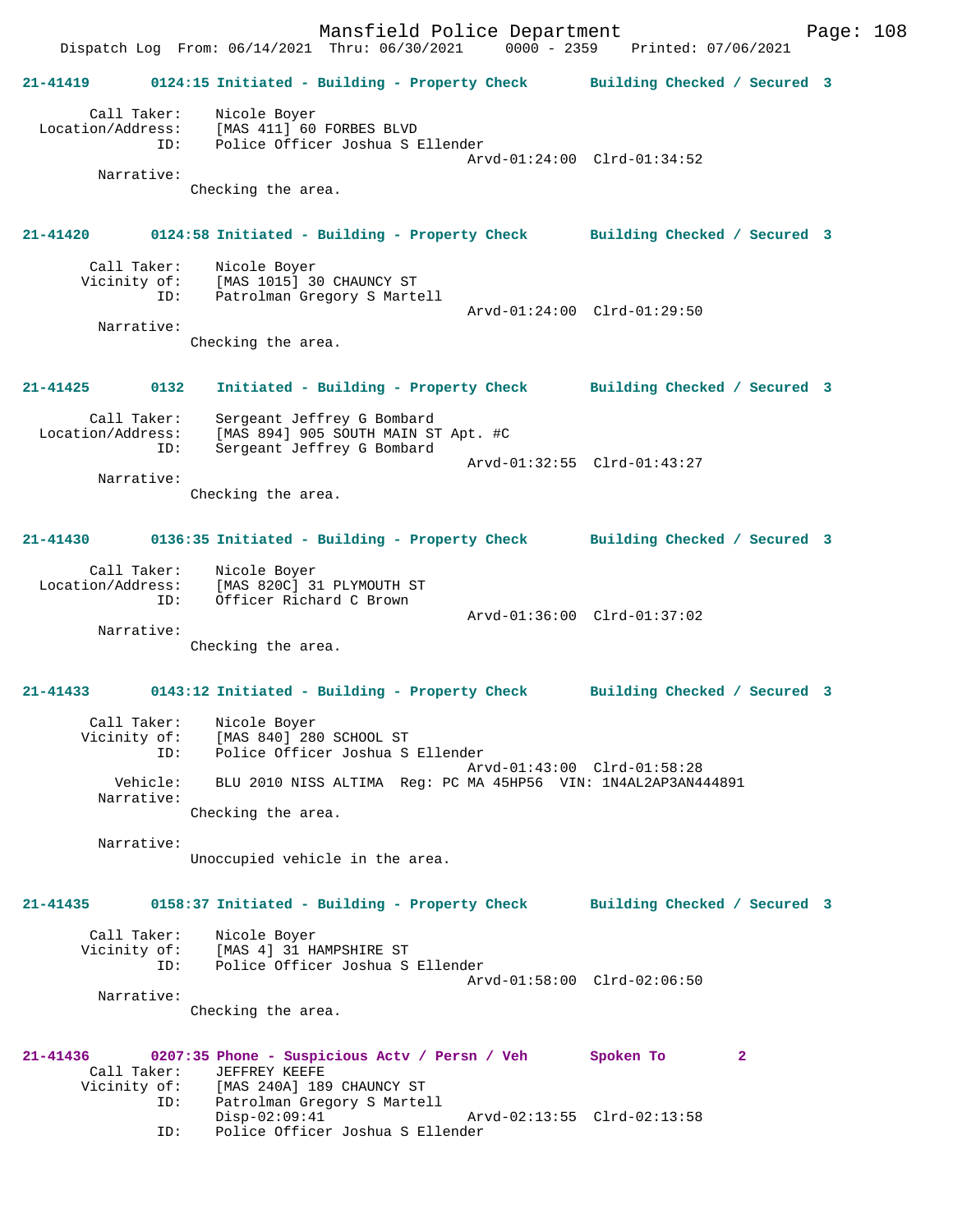Mansfield Police Department Page: 109 Dispatch Log From: 06/14/2021 Thru: 06/30/2021 Disp-02:09:48 Arvd-02:12:06 Clrd-02:15:22 Vehicle: BLU 2020 TOYT UT HIGHLA Reg: PC MA 1RFH36 VIN: 5TDGBRCH9LS505034 Narrative: CP reports there is a SUSP vehicle parked along the side of the Uhauls. Cp wishes to remain anonymous. Narrative: CP reports dark colored SUV. Narrative: M3 found a male party smoking a cigarette next to the vehicle. Narrative: Party was getting gas as well. M3 will speak with clerk. Narrative: Advised the clerk and the vehicle had left. **21-41438 0214:59 Initiated - Building - Property Check Building Checked / Secured 3** Call Taker: Nicole Boyer Vicinity of: [MAS] NORTH MAIN ST ID: Patrolman Gregory S Martell Arvd-02:14:00 Clrd-02:21:48 Narrative: Checking the area. **21-41439 0220:42 Initiated - Building - Property Check Building Checked / Secured 3** Call Taker: Nicole Boyer Location/Address: [MAS] SOUTH MAIN ST ID: Police Officer Joshua S Ellender Arvd-02:20:00 Clrd-02:28:37 Narrative: Checking the area. **21-41441 0236:58 Initiated - Building - Property Check Building Checked / Secured 3** Call Taker: Nicole Boyer Vicinity of: [MAS 12] 250 EAST ST ID: Sergeant John R Armstrong Arvd-02:36:00 Clrd-02:45:46 Narrative: Checking the area. **21-41460 0349:44 911 - Assist Fire Department Services Rendered 2**  Call Taker: JEFFREY KEEFE Vicinity of: [MAS] 243 NORTH MAIN ST Apt. #1<br>ID: Patrolman Gregory S Martell Patrolman Gregory S Martell<br>Disp-03:51:25 Disp-03:51:25 Arvd-03:55:51 Clrd-04:01:10 Narrative: Assisting the FD with a fire related incident. Nature:Fire alarm sounding no smoke or flame. **21-41461 0352:05 Initiated - Building - Property Check Building Checked / Secured 3** Call Taker: Nicole Boyer Vicinity of: [MAS 820C] 31 PLYMOUTH ST ID: Officer Richard C Brown Arvd-03:52:00 Clrd-03:52:28 Narrative: Checking the area.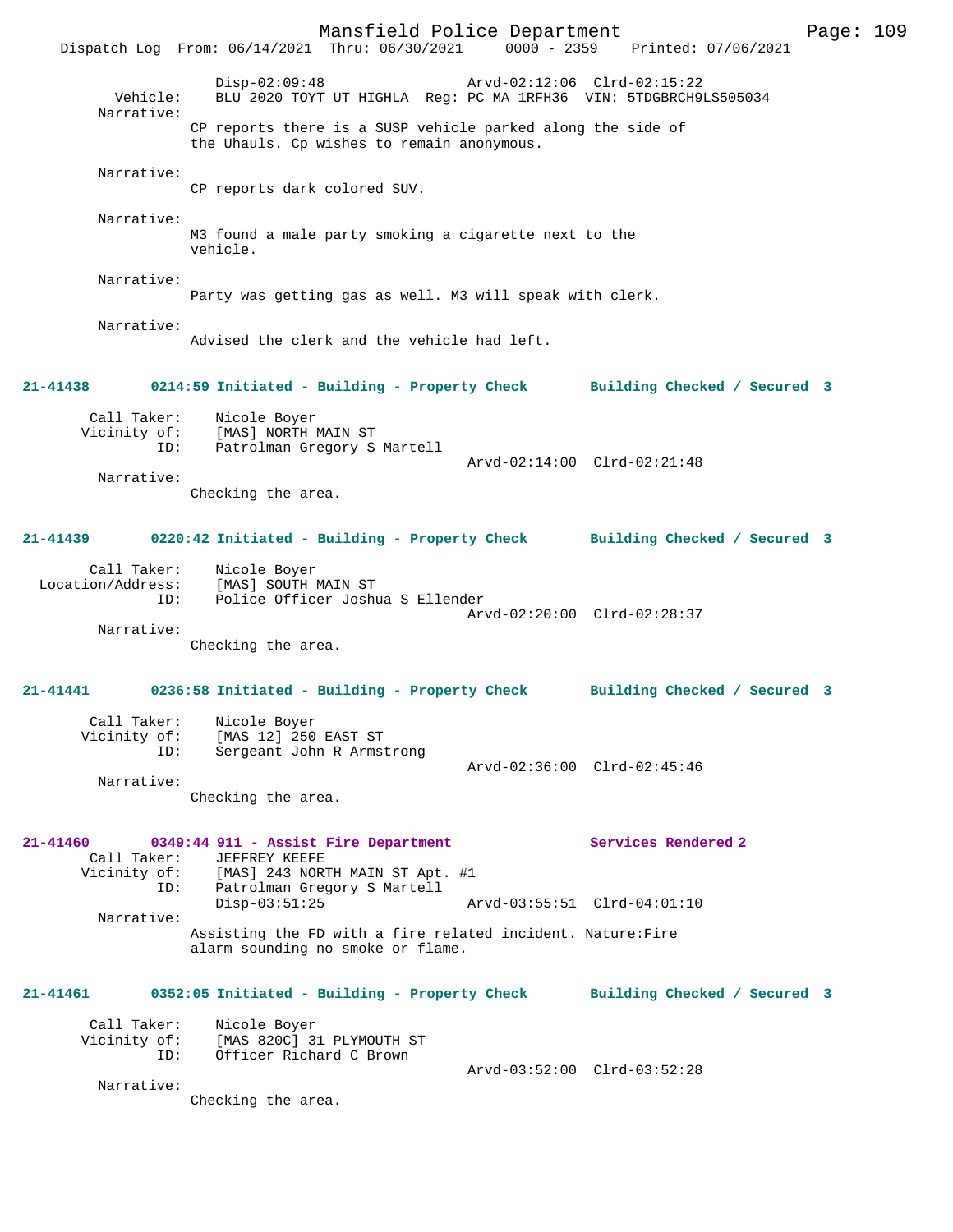Mansfield Police Department Form Page: 110 Dispatch Log From: 06/14/2021 Thru: 06/30/2021 0000 - 2359 Printed: 07/06/2021 **21-41469 0636:27 Phone - Noise Complaint Services Rendered 2**  Call Taker: TARA LAKO Location/Address: [MAS 900] 242 CHAUNCY ST ID: Patrolman Gregory S Martell Disp-06:38:52 Arvd-06:42:33 Clrd-06:47:05 Narrative: RP reporting a loud explosion in the area behind the laundromat. RP does not see any smoke or fire in the area. RP believes it may be a transformer. Narrative: Contacting MELD **21-41480 0911:25 Initiated - Building - Property Check Building Checked / Secured 3** Call Taker: Emily Archer Location/Address: [MAS 820C] 31 PLYMOUTH ST ID: Police Officer David J Pepicelli Arvd-09:11:00 Clrd-09:23:40 Narrative: Checking the area. **21-41488 1024:38 911 - Animal Complaints Services Rendered 3**  Call Taker: Jarred Kohler<br>Location/Address: [MAS 907A] 390 للمن المستحدث<br>Ess: [MAS 907A] 390 WEST ST Apt. #B<br>ID: Police Officer Joshua S Ellende ID: Police Officer Joshua S Ellender Arvd-10:30:23 Clrd-10:32:38 ID: Police Officer Joshua S Ellender Disp-10:34:47 Clrd-10:34:56 Vehicle: BLK 2014 CHRY 300S Reg: PC MA 9KFT20 VIN: 2C3CCAGT1EH203139 Narrative: Caller reports a dog left in a black Chrysler 300 parked near the entrance by Home Depot. One window appears to be cracked a little. Narrative: M3 states he is clear, there no issue at this time, he will check back later. **21-41497 1129:35 Initiated - Building - Property Check Building Checked / Secured 3** Call Taker: Emily Archer Location/Address: [MAS 820C] 31 PLYMOUTH ST ID: Police Officer Joshua S Ellender Arvd-11:29:00 Clrd-11:35:44 Narrative: Checking the area. **21-41498 1135:58 Initiated - Building - Property Check Building Checked / Secured 3** Call Taker: Emily Archer Location/Address: [MAS 4] 31 HAMPSHIRE ST ID: Police Officer Joshua S Ellender Arvd-11:35:00 Clrd-11:47:08 Narrative: Checking the area. **21-41503 1215:58 Initiated - Community Policing Services Rendered 3**  Call Taker: Emily Archer Location/Address: [MAS 281A] 1 CROCKER ST ID: Police Officer Joshua S Ellender Arvd-12:15:00 Clrd-12:20:55 Narrative: Community policing event.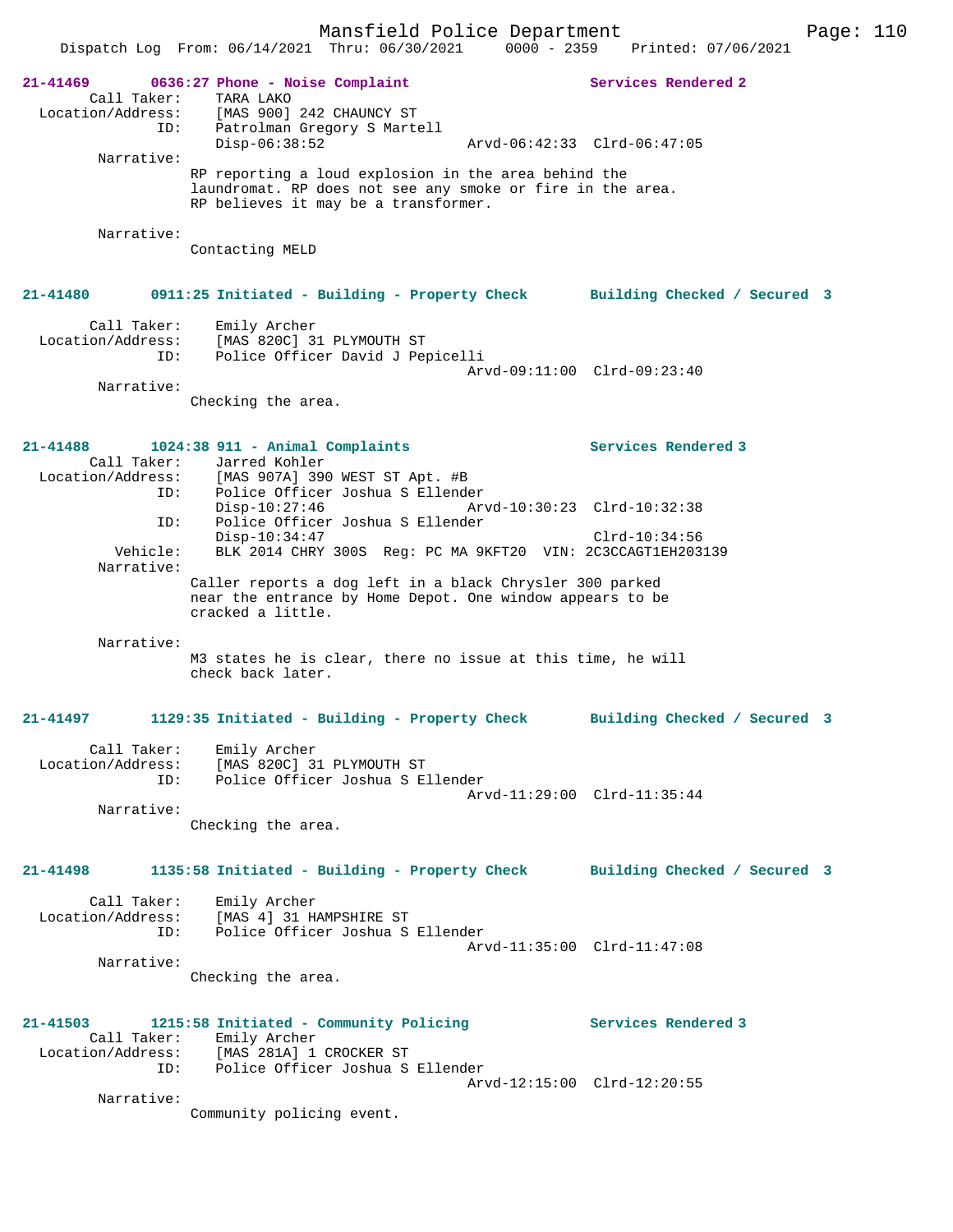Dispatch Log From: 06/14/2021 Thru: 06/30/2021 0000 - 2359 Printed: 07/06/2021

| 21-41504                                                          | 1226:15 Initiated - Building - Property Check Building Checked / Secured 3                                                                                                                                               |                                                    |
|-------------------------------------------------------------------|--------------------------------------------------------------------------------------------------------------------------------------------------------------------------------------------------------------------------|----------------------------------------------------|
| Call Taker:                                                       | Emily Archer<br>Location/Address: [MAS] 280 SCHOOL ST<br>ID: Police Officer Joshua S Ellender                                                                                                                            | Arvd-12:26:00 Clrd-12:36:17                        |
| Narrative:                                                        | Checking the area.                                                                                                                                                                                                       |                                                    |
| 21-41513<br>Call Taker:<br>ID:                                    | 1316:42 Initiated - Building - Property Check Services Rendered 3<br>Emily Archer<br>Location/Address: [MAS 820C] 31 PLYMOUTH ST<br>Police Officer David J Pepicelli                                                     |                                                    |
| Vehicle:<br>Narrative:                                            | RED 2013 GMC SILVER Req: PC MA 483WGX VIN: 1GT02ZCG7DF204966                                                                                                                                                             | Arvd-13:16:00 Clrd-13:24:07                        |
|                                                                   | Portable states taking truck 4270, trailer 9362.                                                                                                                                                                         |                                                    |
| 21-41511<br>Call Taker:<br>ID:<br>ID:                             | 1318:13 Phone - Suspicious Actv / Persn / Veh Services Rendered 2<br>Emily Archer<br>Location/Address: [MAS 907A] 390 WEST ST Apt. #B<br>Police Officer Joshua S Ellender<br>$Disp-13:19:30$<br>Sergeant Robert S Pierce |                                                    |
| Vehicle:<br>Narrative:                                            | $Disp-13:20:31$<br>BLU 2007 NISS ALTIMA Reg: PC MA 2DMY63 VIN: 1N4AL21E97C133274                                                                                                                                         |                                                    |
|                                                                   | Caller reporting a male is trying to put a child to a car,<br>and the child seems upset. Drive up and Go spots. Vehicle is<br>blue sedan.                                                                                |                                                    |
| Narrative:                                                        | M1 states they are waiting for the mother to come out of the<br>store.<br>are clear.                                                                                                                                     | no issues. Both units                              |
| 21-41519<br>$\overline{2}$                                        | 1350:38 911 - 911 Hang-ups & Verifications Confirmed misdial/Accdntl Call                                                                                                                                                |                                                    |
| Call Taker:<br>ID:                                                | Jarred Kohler<br>Location/Address: [MAS H6234] 16 SOUTH WHITE PINE LN<br>Police Officer Joshua S Ellender<br>$Disp-13:53:26$                                                                                             | Arvd-13:58:58 Clrd-13:59:45                        |
| Narrative:                                                        | Checking on a 911 hang up. Caller states child playing with<br>the phone.<br>Contact made?: y<br>Cellphone? $(y/n):y$<br>Uncertainty radius:                                                                             |                                                    |
| Narrative:                                                        | Confirmed accidental.                                                                                                                                                                                                    |                                                    |
| 21-41525<br>Call Taker:<br>Location/Address:<br>ID:<br>Narrative: | 1412:53 Phone - Well Being Check<br>Jarred Kohler<br>[MAS H4375] 294 FRUIT ST<br>Police Officer Matthew A Souza<br>$Disp-14:16:43$                                                                                       | Services Rendered 3<br>Arvd-14:23:47 Clrd-14:26:20 |
|                                                                   | Recd a call from a friend of the resident stating she hasn't<br>spoke to him in 3 weeks, requesting a well being check.                                                                                                  |                                                    |
| Narrative:                                                        | M9 states male was recently hospitalized and now he is home.<br>He will call the calling party back to advise her.                                                                                                       |                                                    |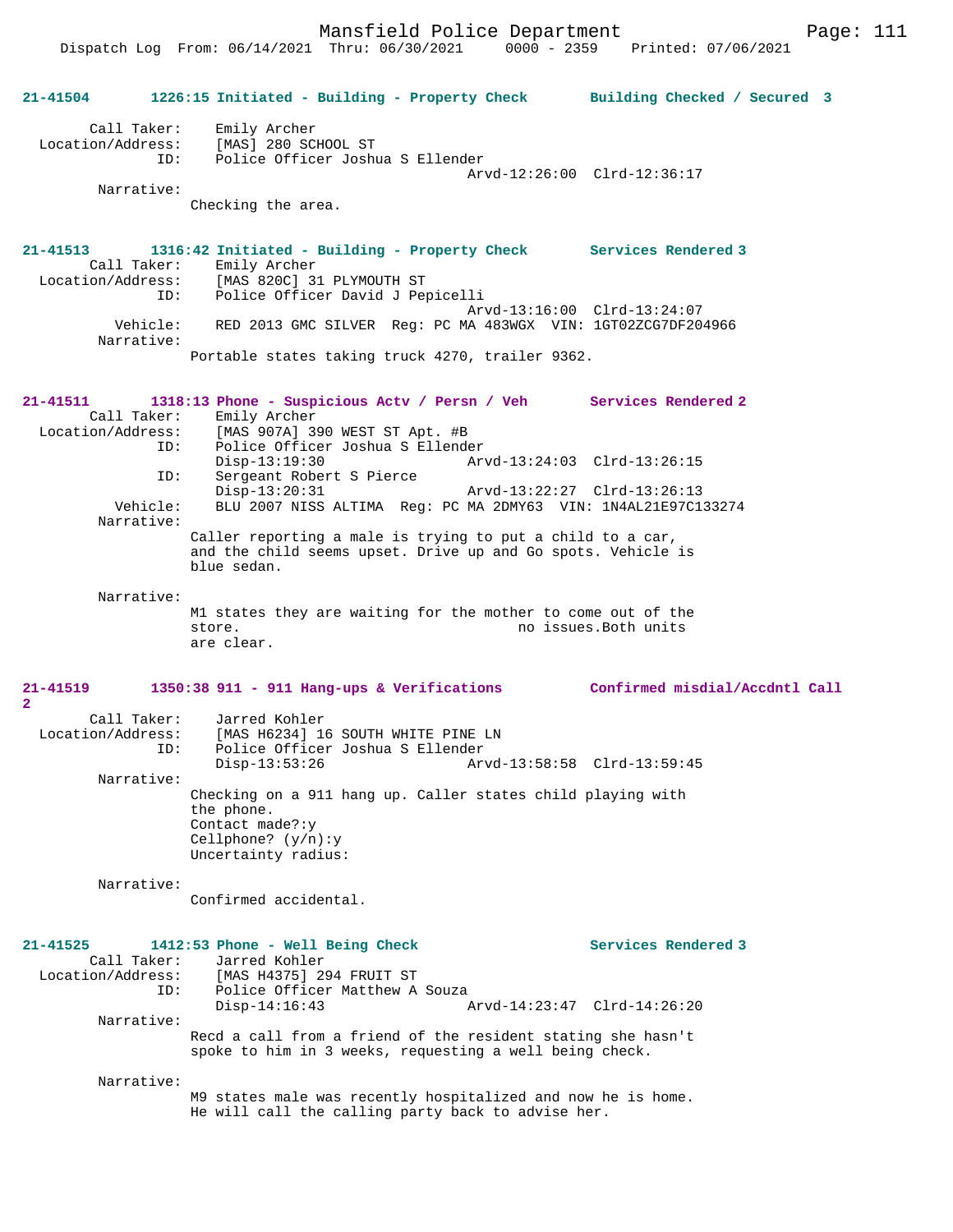Mansfield Police Department Page: 112

|              |                                         | 21-41527 1435:01 Initiated - Motor Vehicle Stop                                                                                                                                      | Citation / Warning Issued 3 |              |
|--------------|-----------------------------------------|--------------------------------------------------------------------------------------------------------------------------------------------------------------------------------------|-----------------------------|--------------|
|              | Call Taker:<br>Location/Address:<br>ID: | Emily Archer<br>[MAS H717] 520 ELM ST<br>Police Officer Joshua S Ellender                                                                                                            |                             |              |
|              | Vehicle:<br>Narrative:                  | WHI 2019 JEEP UT CHEROKEE Reg: PC MA 5AJ195 VIN: 1C4PJMDXXKD397058<br>MVST                                                                                                           | Arvd-14:35:00 Clrd-14:41:48 |              |
|              | Narrative:                              | Citation issued for speeding.                                                                                                                                                        |                             |              |
| $21 - 41532$ |                                         | 1457:17 911 - 911 Hang-ups & Verifications Unfounded/Unverifed                                                                                                                       |                             | $\mathbf{2}$ |
|              | Call Taker:<br>Location/Address:<br>ID: | <b>GARIN EISELE</b><br>[MAS H5540] 19 HEATHER LN<br>Sergeant Robert S Pierce                                                                                                         |                             |              |
|              | Narrative:                              | $Disp-14:58:54$<br>Checking on a 911 hang up. Open line no noise made                                                                                                                |                             |              |
|              |                                         | Contact made?: No<br>Cellphone? $(y/n):yes$<br>Uncertainty radius:12 meters                                                                                                          |                             |              |
|              | Narrative:                              | M1 states does not appear to be an issues, he is clear.                                                                                                                              |                             |              |
| $21 - 41533$ |                                         | 1505:48 Initiated - Building - Property Check Services Rendered 3<br>Call Taker: Emily Archer<br>Location/Address: [MAS 820C] 31 PLYMOUTH ST<br>ID: Police Officer David J Pepicelli | Arvd-15:05:00 Clrd-15:16:09 |              |
|              | Vehicle:<br>Narrative:                  | GRY 2017 HOND FIT Req: PC MA 2JLF65 VIN: JHMGK5H8XHS017872                                                                                                                           |                             |              |
|              | Narrative:                              | Checking the area.                                                                                                                                                                   |                             |              |
|              |                                         | Truck 4290                                                                                                                                                                           |                             |              |
| $21 - 41553$ | Call Taker:<br>Location/Address:<br>ID: | 1700:52 Phone - Assist Fire Department<br>Emily Archer<br>[MAS 417F] 15 FRANCIS AVE<br>Police Officer David J Pepicelli                                                              | Services Rendered 2         |              |
|              | Narrative:                              | $Disp-17:01:57$                                                                                                                                                                      | Arvd-17:05:33 Clrd-17:10:55 |              |
|              |                                         | Assisting the FD with a fire related incident. Nature: fire<br>alarm                                                                                                                 |                             |              |
| 21-41563     | Call Taker:<br>ID:                      | 1826:07 Phone - 911 Hang-ups & Verifications<br>Jarred Kohler<br>Location/Address: [MAS 418B]<br>Police Officer David J Pepicelli                                                    | Summons<br>$\mathbf{2}$     |              |
|              | ID:                                     | $Disp-18:28:36$<br>Police Officer Danielle C Titus                                                                                                                                   | Arvd-18:32:13 Clrd-19:09:17 |              |
|              | ID:                                     | $Disp-18:29:15$<br>Sergeant Jeffrey G Bombard                                                                                                                                        | Arvd-18:33:11 Clrd-19:09:19 |              |
|              | Narrative:                              | $Disp-18:36:43$                                                                                                                                                                      | Arvd-18:40:42 Clrd-19:09:22 |              |
|              |                                         | Checking on a 911 hang up. No answer on call back.<br>Contact made?: no<br>Cellphone? $(y/n)$ : yes<br>Uncertainty radius: 11                                                        |                             |              |
|              |                                         |                                                                                                                                                                                      |                             |              |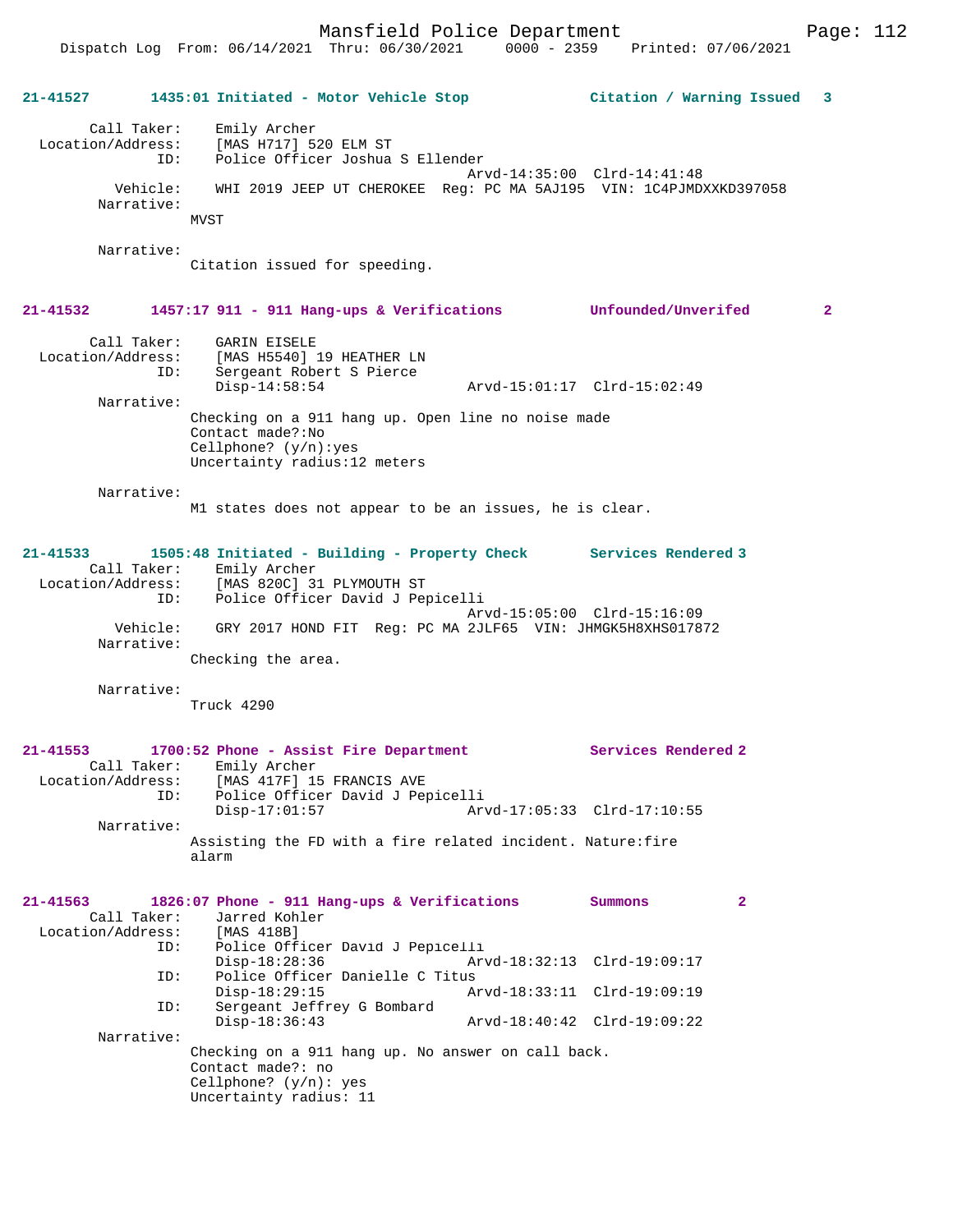Refer To Summons: 21MAS-226-AR

 MANSFIELD, MA Age: 49<br>Charges: AS: ASSAULT ON FAMILY / HOUSEHOLD MEMBER **21-41568 1921:58 Initiated - Building - Property Check Building Checked / Secured 3** Call Taker: TARA LAKO<br>Location/Address: [MAS 840] ess: [MAS 840] 280 SCHOOL ST<br>ID: Police Officer Nicole P Police Officer Nicole P Newport Arvd-19:21:00 Clrd-19:32:21 Narrative: Checking the area. **21-41576 1947:38 Phone - 911 Hang-ups & Verifications Confirmed misdial/Accdntl Call 2**  Call Taker: JEFFREY KEEFE<br>Location/Address: [MAS H377] 3 I [MAS H377] 3 PILGRIM RD ID: Police Officer David J Pepicelli Disp-19:51:28 Arvd-19:56:59 Clrd-19:58:28 Sergeant Jeffrey G Bombard<br>Disp-19:51:32 Disp-19:51:32 Arvd-19:57:05 Clrd-19:58:26 Narrative: Checking on a 911 hang up. No answer on 2 call backs. Sounded like someone walking on the inital call. Contact made?: N Cellphone? (y/n): Y Uncertainty radius: 21 meters Narrative: Ofc Pepicelli reports speaking with the calling party and did not answer the call backs since he did not recognize the Foxboro phone number. **21-41578 2005:01 Initiated - Building - Property Check Building Checked / Secured 3** Call Taker: TARA LAKO<br>Location/Address: [MAS 907E ess: [MAS 907E] 390 WEST ST<br>ID: Police Officer Nicole P Police Officer Nicole P Newport Arvd-20:05:00 Clrd-20:15:23 Narrative: Checking the area. **21-41580 2012:10 Initiated - Building - Property Check Building Checked / Secured 3** Call Taker: TARA LAKO<br>Location/Address: [MAS 281A [MAS 281A] 1 CROCKER ST ID: Police Officer Danielle C Titus Arvd-20:12:00 Clrd-20:15:10 Narrative: Ofc Titus checking the train station and lots.

**21-41581 2013:04 Phone - Erratic Oper MV / Road Rage Citation / Warning Issued 3**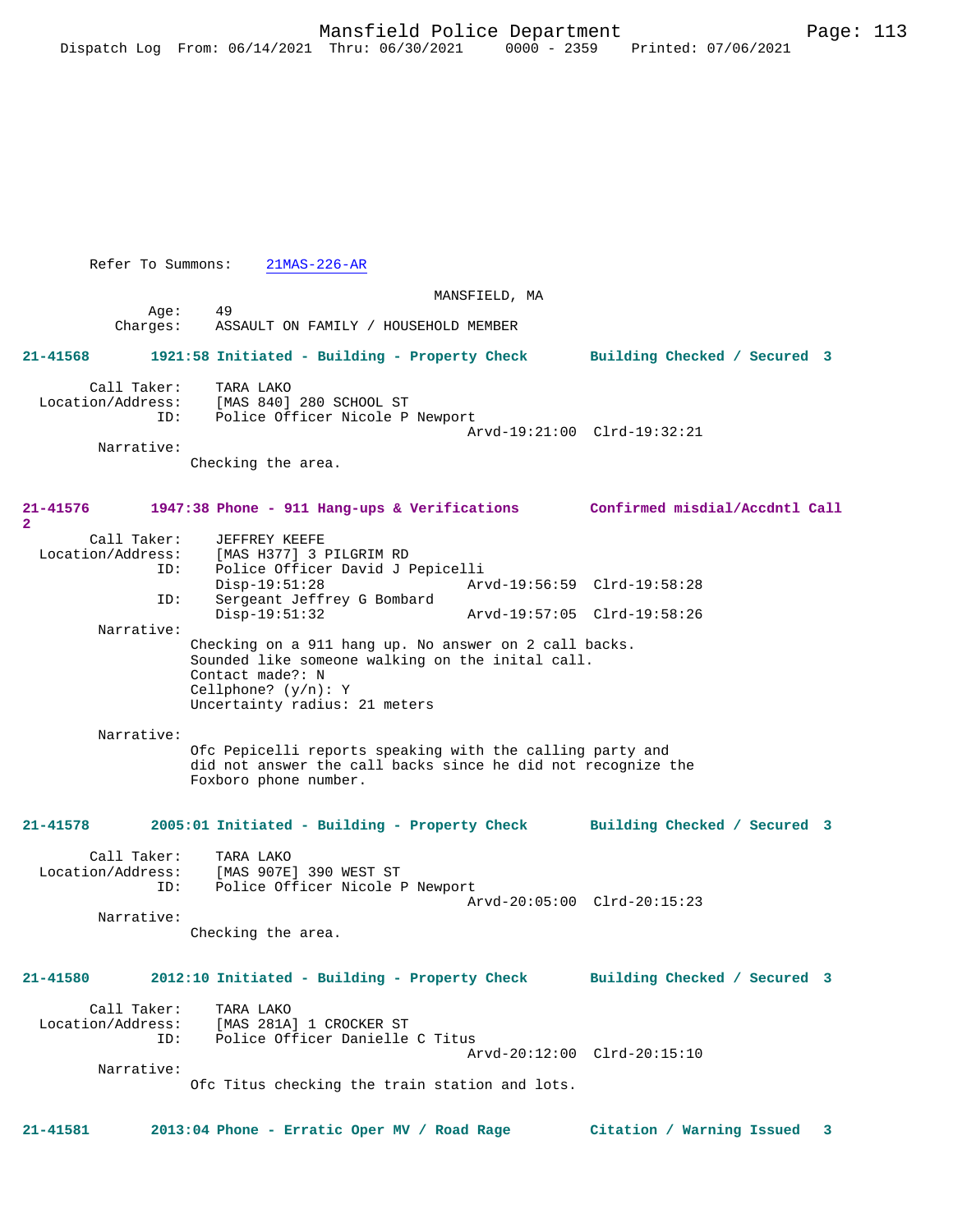|                                                | Dispatch Log From: 06/14/2021 Thru: 06/30/2021<br>$0000 - 2359$                                                                                                                                                     | Printed: 07/06/2021 |              |
|------------------------------------------------|---------------------------------------------------------------------------------------------------------------------------------------------------------------------------------------------------------------------|---------------------|--------------|
| Call Taker:<br>Location/Address:<br>ID:<br>ID: | <b>JEFFREY KEEFE</b><br>[MAS] FRANKLIN ST<br>Police Officer Danielle C Titus<br>$Disp-20:15:19$<br>Arvd-20:17:47 Clrd-20:27:06<br>Police Officer Nicole P Newport                                                   |                     |              |
| ID:                                            | $Disp-20:15:37$<br>Arvd-20:20:40 Clrd-20:27:07<br>Sergeant Jeffrey G Bombard<br>$Disp-20:20:26$<br>Arvd-20:20:27 Clrd-20:23:14                                                                                      |                     |              |
| Vehicle:<br>Narrative:                         | GRY 2015 TOYT RAV4 Reg: PC MA 8EL166 VIN: 2T3DFREV0FW321503<br>Toyota rav 4 silver in color Last part of plate of 166                                                                                               |                     |              |
| Narrative:                                     |                                                                                                                                                                                                                     |                     |              |
|                                                | Driving way under speed limit.                                                                                                                                                                                      |                     |              |
| Narrative:                                     | Ofc Titus reports she is behind the vehicle and will be<br>observing operation. Vehicle turned onto Hope St                                                                                                         |                     |              |
| Narrative:                                     | Ofc Titus reports she will be stopping the vehicle at this<br>time. Vehicle pulled into the driveway of 85 Park St                                                                                                  |                     |              |
| Narrative:                                     | Ofc Titus reports the operator was issued a citation for<br>marked lanes and was advised of the complaint. Ofc Titus<br>reports the male shows no signs of impairment, was listening<br>to a lecture while driving. |                     |              |
| 21-41584                                       | 2023:33 Phone - 911 Hang-ups & Verifications Unfounded/Unverifed                                                                                                                                                    |                     | $\mathbf{2}$ |
| Call Taker:<br>Location/Address:<br>ID:        | <b>JEFFREY KEEFE</b><br>[MAS] 2 ERICK RD @ 65 STEARNS AVE<br>Sergeant Jeffrey G Bombard<br>$Disp-20:26:11$<br>Arvd-20:29:25 Clrd-20:35:24                                                                           |                     |              |
| Narrative:                                     | Checking on a 911 hang up. No answer on 2 call backs.<br>Contact made?: N<br>Cellphone? $(y/n): Y$<br>Uncertainty radius: 71 meters                                                                                 |                     |              |
| Narrative:                                     | Sgt Bombard reports everything appears normal in the area.                                                                                                                                                          |                     |              |
| Narrative:                                     | Inital caller returned phone call to 911 center. Caller<br>reported misdial and no emergency at her location. M1<br>hezivha                                                                                         |                     |              |
| 21-41591                                       | 2117:39 Phone - Animal Complaints                                                                                                                                                                                   | Unfounded/Unverifed | 3            |
| Call Taker:<br>ID:                             | JEFFREY KEEFE<br>Vicinity of: [MAS 108B] 885 SOUTH MAIN ST<br>Police Officer Nicole P Newport<br>$Disp-21:21:09$<br>Arvd-21:31:10 Clrd-21:36:45                                                                     |                     |              |
| Narrative:                                     | Deer struck and in the middle of the road                                                                                                                                                                           |                     |              |
| Narrative:                                     | Caller reports animal was stuck by another vehicle that is<br>no longer on scene                                                                                                                                    |                     |              |
| Narrative:                                     | Ofc Newport reports area to the Norton line checked<br>negative, will be turning around to check again.                                                                                                             |                     |              |
| Narrative:                                     |                                                                                                                                                                                                                     |                     |              |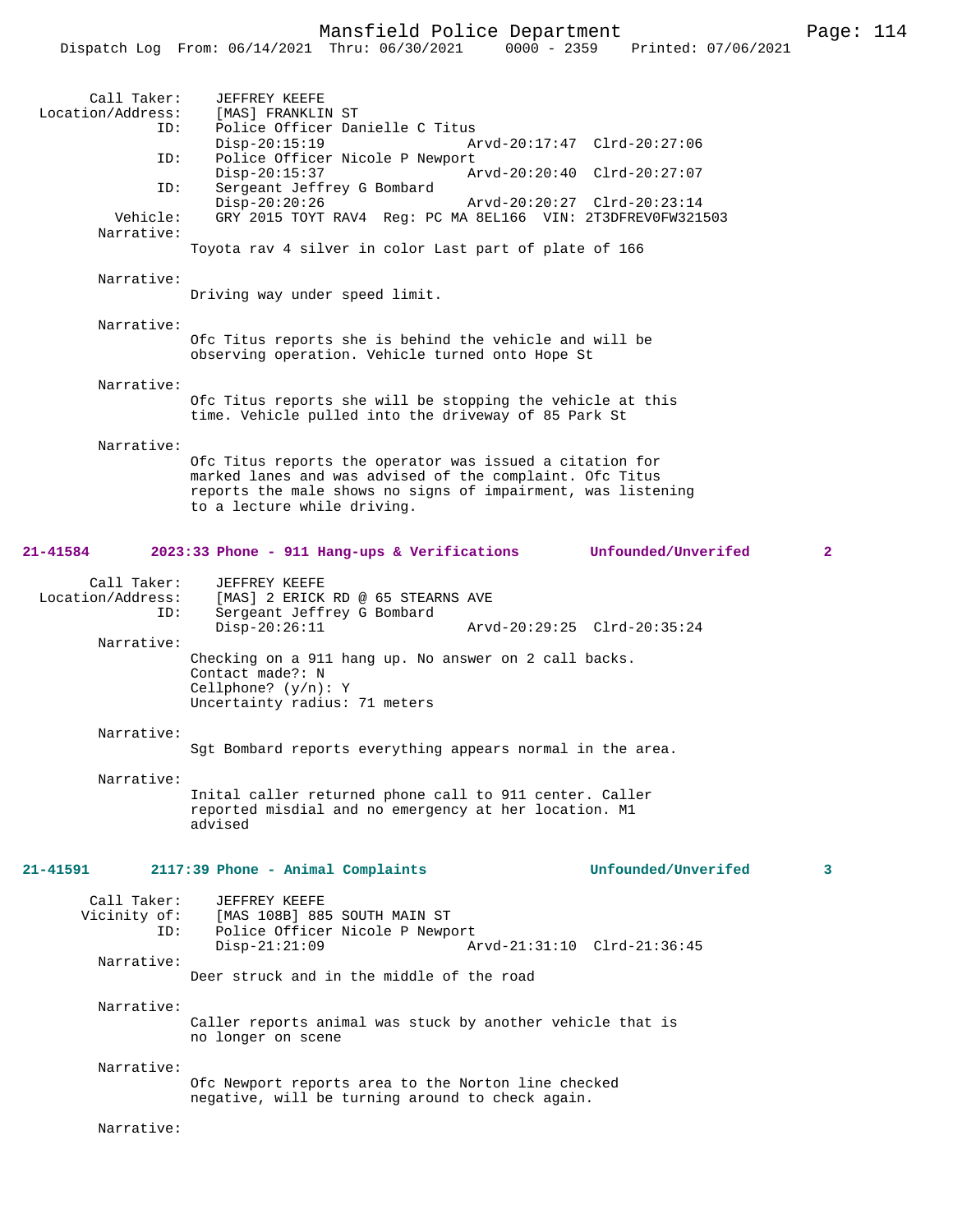Ofc Newport reports there are car parts in the roadway near Clemmey's lot, no deer found.

## **21-41597 2140:22 Initiated - Building - Property Check Building Checked / Secured 3** Call Taker: TARA LAKO Location/Address: [MAS 226E] 125 HIGH ST Apt. #1-4 ID: Police Officer Danielle C Titus Arvd-21:40:00 Clrd-21:44:19 Narrative:

Checking the area.

|                   | $21-41601$ 2158:05 Phone - Disturbance / Gathering                |                             | Arrest(s) Made 1                         |  |
|-------------------|-------------------------------------------------------------------|-----------------------------|------------------------------------------|--|
| Call Taker:       | JEFFREY KEEFE                                                     |                             |                                          |  |
| Location/Address: | [MAS 2]                                                           |                             |                                          |  |
| ID:               | Police Officer Nicole P Newport                                   |                             |                                          |  |
|                   | Disp-21:59:56 Arvd-22:04:24 Clrd-23:03:16                         |                             |                                          |  |
| ID:               | Police Officer Danielle C Titus                                   |                             |                                          |  |
|                   | $Disp-22:00:16$                                                   |                             | Arvd-22:02:17 Clrd-06/28/2021 @ 00:49:48 |  |
| ID:               | Sergeant Jeffrey G Bombard                                        |                             |                                          |  |
|                   | $Disp-22:00:38$                                                   | Arvd-22:04:26 Clrd-22:54:06 |                                          |  |
| ID:               | Police Officer David J Pepicelli                                  |                             |                                          |  |
|                   | $Disp-22:04:00$                                                   |                             | Arvd-22:04:02 Clrd-06/28/2021 @ 00:49:46 |  |
| ID:               | Detective David D Kerr                                            |                             |                                          |  |
|                   | $Disp-22:41:36$                                                   |                             | Arvd-22:48:09 Clrd-06/28/2021 @ 00:49:52 |  |
| Vehicle:          | RED 2008 STRN UT OUTLOOK Req: PC MA 2PYS74 VIN: 5GZEV23778J301803 |                             |                                          |  |
| Towed:            | For: Arrest By: Achins Garage To: Achins Garage                   |                             |                                          |  |
| Released To:      | FILES On: 06/28/2021 @ 1629                                       |                             |                                          |  |
| Vehicle:          | WHI 2015 HYUN UT SANTA Req: PC MA 8TB474 VIN: KM8SR4HF2FU093423   |                             |                                          |  |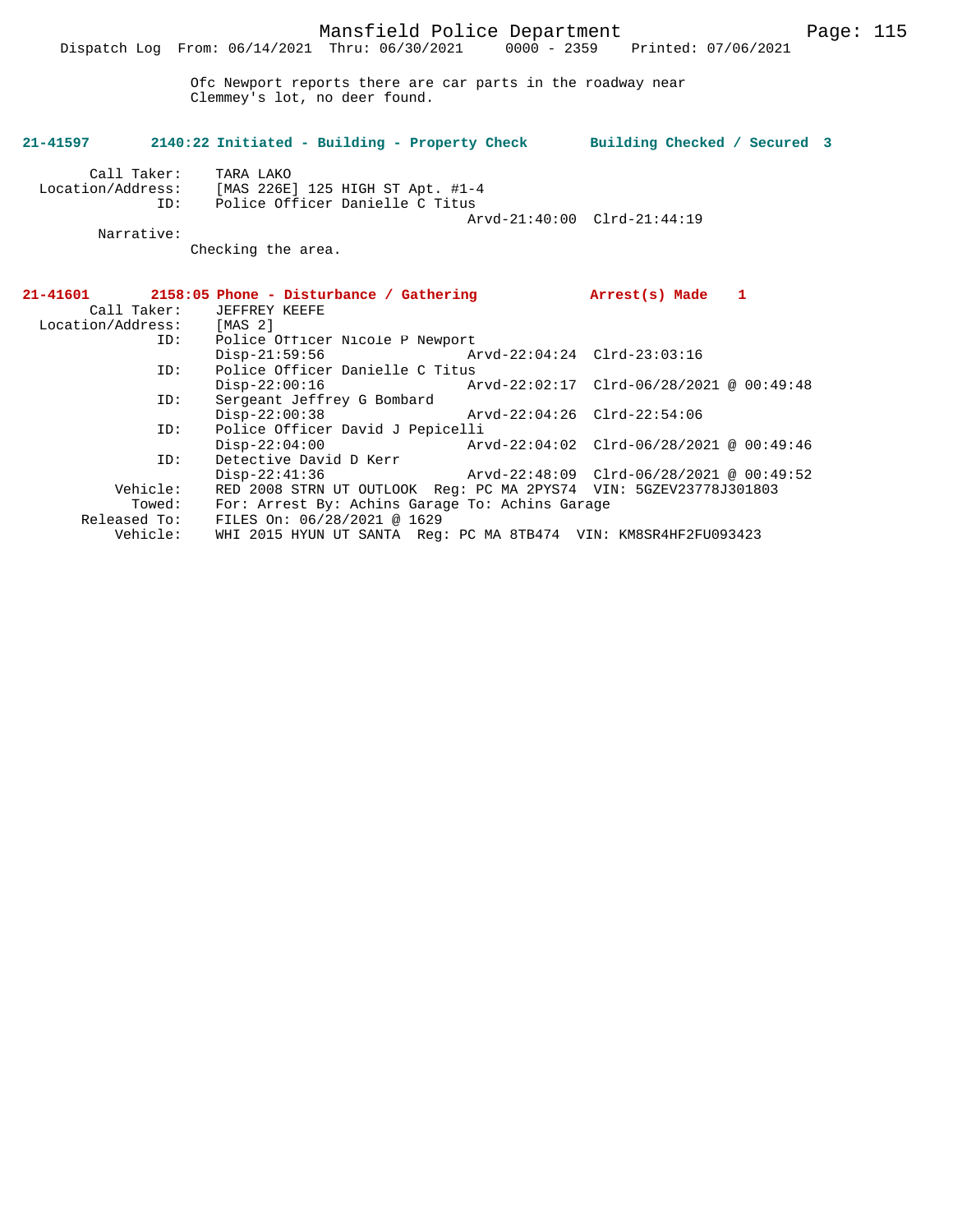Refer To Arrest: 21MAS-227-AR

 Age: 41 Charges: DANGEROUS WEAPON, CARRY ASSAULT W/DANGEROUS WEAPON MOTOR VEH, MALICIOUS DAMAGE TO c266 §28(a) B&E BUILDING NIGHTTIME FOR FELONY

| $21 - 41609$      |                          | 2250:13 911 - Suspicious Actv / Persn / Veh |  |                                                      |  | Services Rendered 2 |
|-------------------|--------------------------|---------------------------------------------|--|------------------------------------------------------|--|---------------------|
|                   | Call Taker: Nicole Boyer |                                             |  |                                                      |  |                     |
| Location/Address: |                          | [MAS H6649] 879 WEST ST                     |  |                                                      |  |                     |
|                   | Narrative:               |                                             |  |                                                      |  |                     |
|                   |                          |                                             |  | Suspicious vehicle in the area, ending up being CP's |  |                     |
|                   |                          | daughter Doordash                           |  |                                                      |  |                     |

Narrative:

Information passed along to Sgt Bombard.

### **For Date: 06/28/2021 - Monday**

| $21 - 41617$      | 0043:46 Initiated - Assist Citizen - P S A                             | Services Rendered 3 |
|-------------------|------------------------------------------------------------------------|---------------------|
| Call Taker:       | TARA LAKO                                                              |                     |
| Location/Address: | [MAS 411] 60 FORBES BLVD                                               |                     |
|                   | Police Officer Joshua S Ellender<br>ID:                                |                     |
|                   | $Arvd-00:43:00$ $Clrd-00:52:03$                                        |                     |
| Narrative:        |                                                                        |                     |
|                   | Ofc Ellender transporting the female back to the Red Roof,<br>SM 37696 |                     |
| Narrative:        | EM 37698                                                               |                     |
| Narrative:        | Ofc Ellender reports he was asked to check with the front              |                     |

Ellender followed up with the front desk.

desk to make sure nobody else has access to the room. Ofc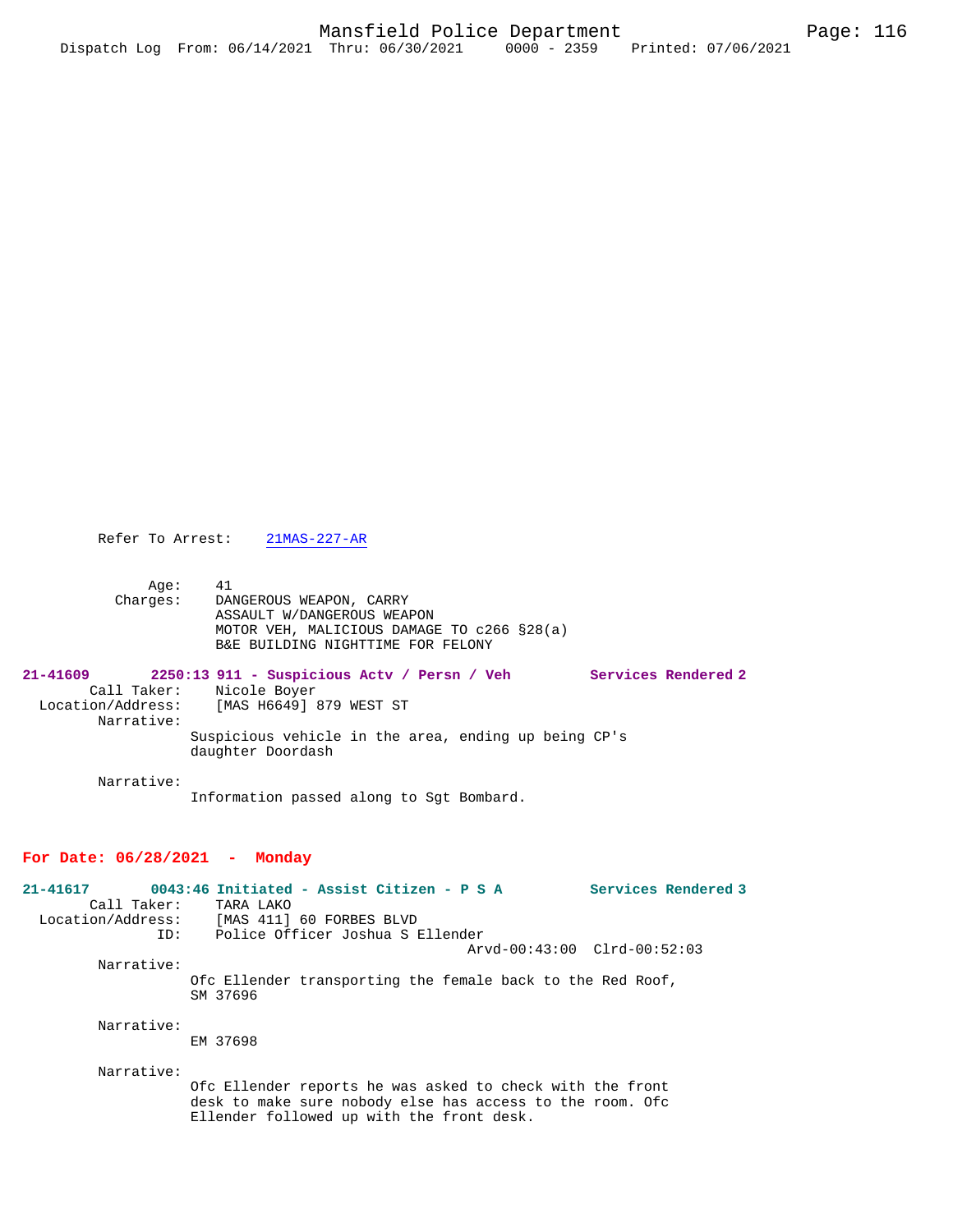Dispatch Log From: 06/14/2021 Thru: 06/30/2021 0000 - 2359 Printed: 07/06/2021

**21-41618 0043:50 Initiated - Assist Citizen - P S A Services Rendered 3**  Call Taker: TARA LAKO Location/Address: [MAS 411] 60 FORBES BLVD ID: Sergeant John R Armstrong Arvd-00:43:00 Clrd-00:50:09 Narrative: Sgt Armstrong reports he is transporting the male back to the Red Roof, SM 55355 Narrative: EM 55358 **21-41622 0053:21 Initiated - Building - Property Check Building Checked / Secured 3** Call Taker: TARA LAKO Location/Address: [MAS 411] 60 FORBES BLVD ID: Police Officer Joshua S Ellender Arvd-00:53:00 Clrd-00:59:21 Narrative: Checking the area. **21-41626 0102:55 Initiated - Building - Property Check Building Checked / Secured 3** Call Taker: TARA LAKO Location/Address: [MAS] NORTH MAIN ST ID: Sergeant John R Armstrong Arvd-01:02:00 Clrd-01:03:00 Narrative: Checking the area. **21-41627 0103:24 Initiated - Building - Property Check Building Checked / Secured 3** Call Taker: TARA LAKO Location/Address: [MAS 65] 30 CHAUNCY ST ID: Sergeant John R Armstrong Arvd-01:03:00 Clrd-01:08:16 Narrative: Checking the area. **21-41628 0108:42 Initiated - Building - Property Check Building Checked / Secured 3** Call Taker: TARA LAKO Location/Address: [MAS 840] 280 SCHOOL ST ID: Police Officer Joshua S Ellender Arvd-01:08:00 Clrd-01:17:36 Narrative: Checking the area. **21-41630 0110:27 Initiated - Building - Property Check Building Checked / Secured 3** Call Taker: TARA LAKO Location/Address: [MAS 417] 9 FRANCIS AVE ID: Sergeant John R Armstrong Arvd-01:10:00 Clrd-01:17:44 Narrative: Checking the area. **21-41637 0123:26 Initiated - Building - Property Check Building Checked / Secured 3** Call Taker: TARA LAKO<br>Location/Address: [MAS 992] ess: [MAS 992] 660 EAST ST<br>ID: Sergeant John R Armsti Sergeant John R Armstrong Arvd-01:23:00 Clrd-01:27:58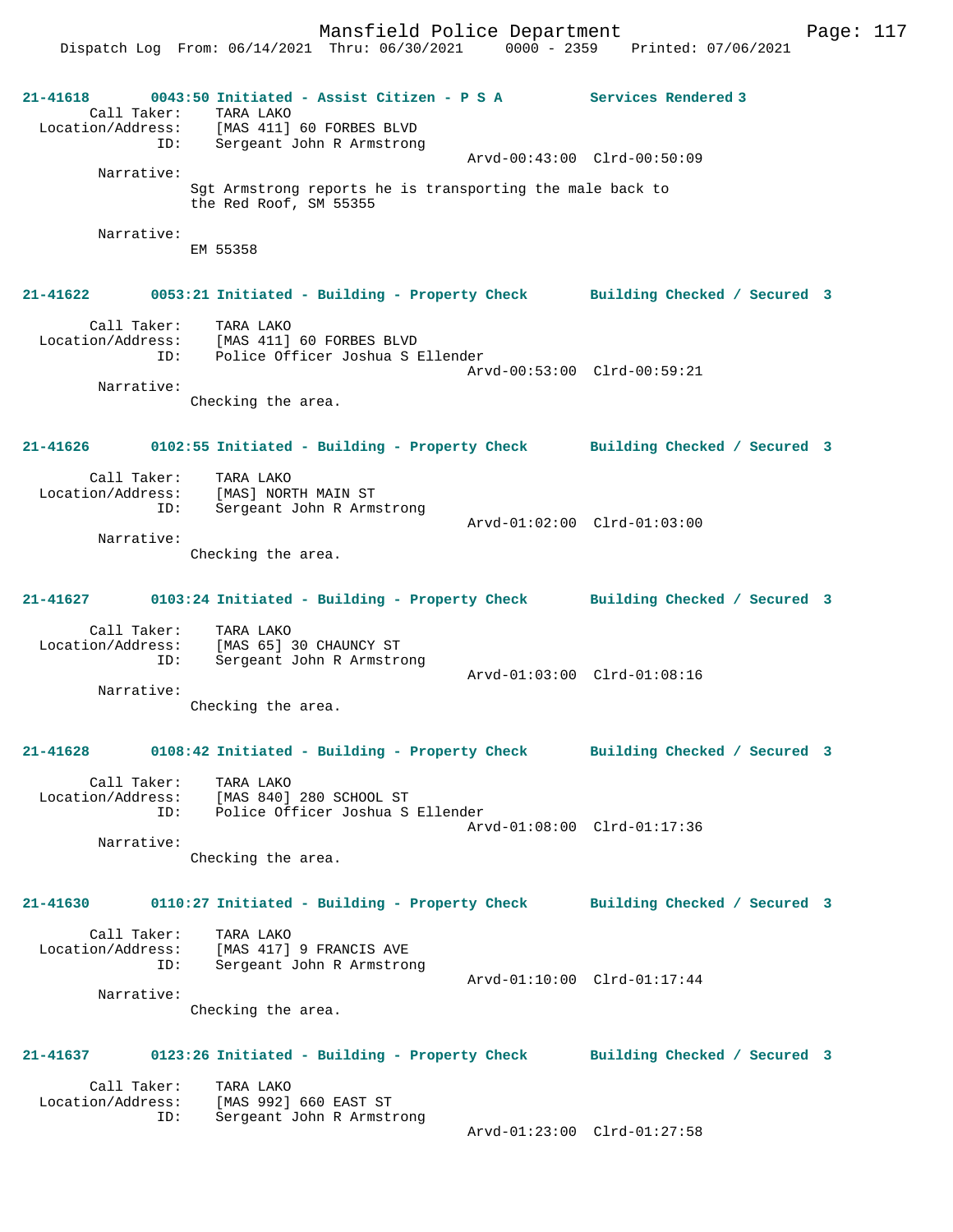Mansfield Police Department Form Page: 118 Dispatch Log From: 06/14/2021 Thru: 06/30/2021 0000 - 2359 Printed: 07/06/2021 Narrative: Checking the area. **21-41646 0146:15 Initiated - Building - Property Check Building Checked / Secured 3** Call Taker: TARA LAKO Location/Address: [MAS 322] 31 HAMPSHIRE ST ID: Police Officer Joshua S Ellender Arvd-01:46:00 Clrd-01:52:39 Narrative: Checking the area. **21-41651 0201:02 Initiated - Building - Property Check Building Checked / Secured 3** Call Taker: TARA LAKO Location/Address: [MAS 1019] 792 WEST ST ID: Police Officer Joshua S Ellender Arvd-02:01:00 Clrd-02:05:25 Narrative: Checking the area. **21-41653 0210:24 Initiated - Building - Property Check Building Checked / Secured 3** Call Taker: TARA LAKO Location/Address: [MAS] OTIS ST<br>ID: Police Office Police Officer Joshua S Ellender Arvd-02:10:00 Clrd-02:12:43 Narrative: Checking the area. **21-41656 0221:00 Initiated - Building - Property Check Building Checked / Secured 3** Call Taker: TARA LAKO Location/Address: [MAS 834] 261 CHAUNCY ST ID: Sergeant Robert S Pierce Arvd-02:21:00 Clrd-02:26:50 Narrative: Checking the area. **21-41658 0223:22 Initiated - Building - Property Check Building Checked / Secured 3** Call Taker: TARA LAKO Vicinity of: [MAS] SOUTH MAIN ST ID: Police Officer Joshua S Ellender Arvd-02:23:00 Clrd-02:31:17 Narrative: Checking the area. **21-41659 0223:54 Initiated - Building - Property Check Building Checked / Secured 3** Call Taker: TARA LAKO Location/Address: [MAS 1002] 250 EAST ST ID: Sergeant John R Armstrong Arvd-02:23:00 Clrd-02:35:34 Narrative: Checking the area. **21-41667 0358:17 Phone - Road Hazards Services Rendered 3**  Call Taker: Nicole Boyer Location/Address: [MAS] CROCKER ST<br>ID: Sergeant John R *I* Sergeant John R Armstrong<br>Disp-04:00:48 Disp-04:00:48 Arvd-04:04:36 Clrd-04:05:23 Narrative: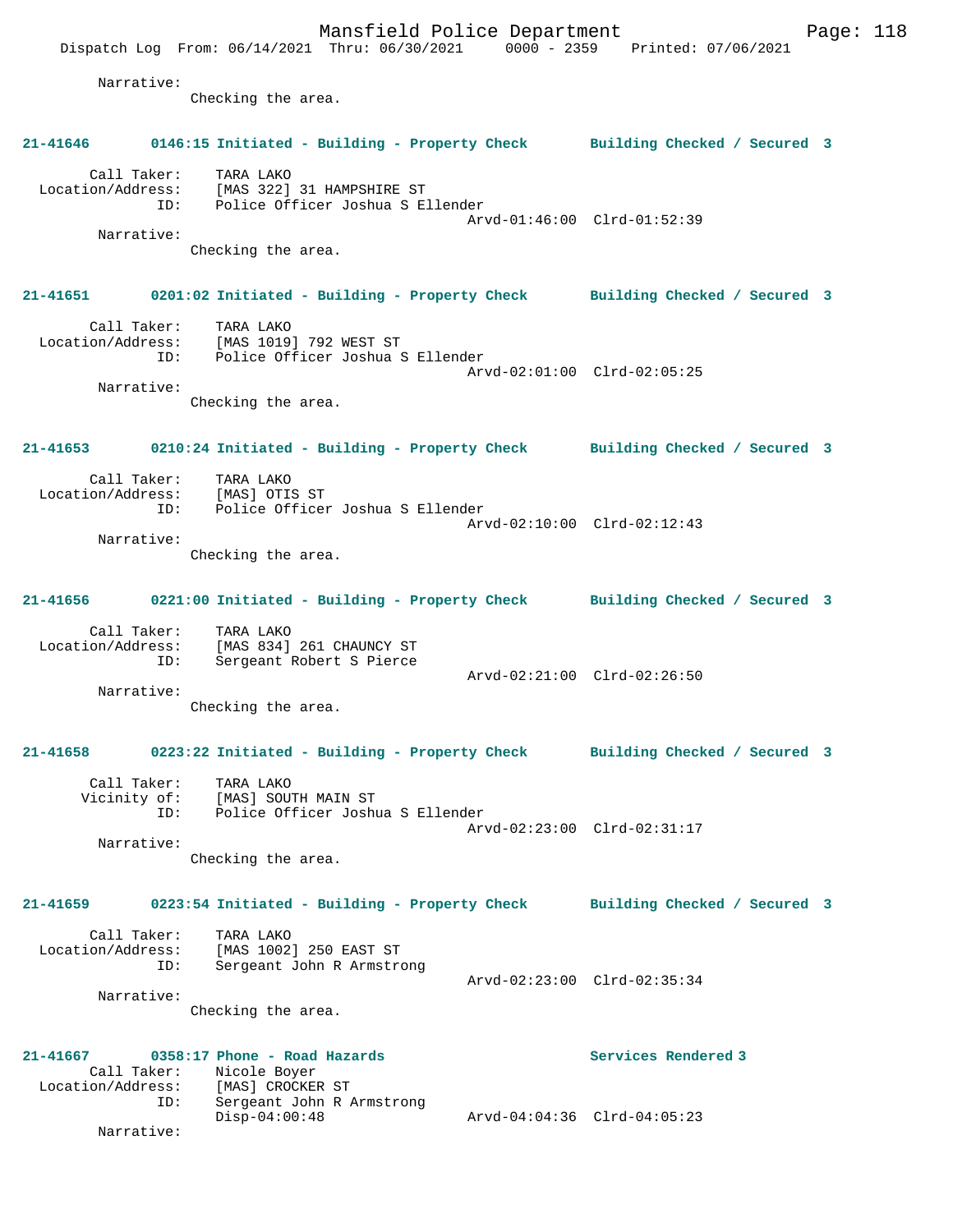Mansfield Police Department Page: 119 Dispatch Log From: 06/14/2021 Thru: 06/30/2021 0000 - 2359 Printed: 07/06/2021 Bench in the middle of the road Narrative: Sgt Armstrong reports the bench is in front of a vehicle in a parking lot, it is not blocking access to anyone or anywhere. **21-41682 0741 Initiated - Parking Violations Services Rendered 3**  Call Taker: Animal Control Steven Simonds Location/Address: [MAS] 43 NORTH MAIN ST @ 13 PARK ST ID: Animal Control Steven Simonds Arvd-07:41:48 Clrd-08:16:04 Narrative: checking area for parking violations **21-41687 0844:31 Walk-In - Motor Veh Acc - No Injury Incident Report 1**  Call Taker: Support Staff Heather A Sullivan<br>Location/Address: [MAS] 1 BUNGAY ST @ 1802 WEST ST ess: [MAS] 1 BUNGAY ST @ 1802 WEST ST<br>ID: Police Officer Joshua S Ellender ID: Police Officer Joshua S Ellender Disp-08:46:54 Arvd-08:46:59 Clrd-09:31:47 Vehicle: BLU 2015 TOYT VA SIENNA Reg: PC MA 3DZ329 VIN: 5TDZK3DC0FS663033 Narrative: walk in reporting a past MVA 6/26 at 16:00 Refer To Incident: 21MAS-654-OF **21-41688 0859:01 Initiated - Motor Vehicle Stop Citation / Warning Issued 3** Call Taker: Jarred Kohler Vicinity of: [MAS 921] 277 NORTH MAIN ST ID: Police Officer Gregg S Kennedy Arvd-08:59:00 Clrd-09:07:32 Vehicle: BLU 2019 MAZD 3 Reg: PC MA 2BBF11 VIN: JM1BPBDM9K1121202 Narrative: out with mvst Narrative: Cited for speed **21-41689 0901 Initiated - Speed Trailer/Signs Deployed Services Rendered 3**  Call Taker: Animal Control Steven Simonds Location/Address: [MAS] MILL ST ID: Animal Control Steven Simonds Arvd-09:01:30 Clrd-09:25:28 Narrative: changing batteries on speed sign **21-41691 0923:12 Phone - Suspicious Actv / Persn / Veh Transported to Hospital 2** Call Taker: Robert Stewart Location/Address: [MAS] RTE 140 SB ID: Police Officer Joshua S Ellender Disp-09:32:51 Arvd-09:46:04 Clrd-09:53:15<br>TD: Police Officer Gregg S Kennedy Police Officer Gregg S Kennedy<br>Disp-09:36:15 Disp-09:36:15 Arvd-09:37:26 Clrd-09:53:15<br>Vehicle: BLU 2009 KIA SPECTR Reg: PC MA 65JG94 VIN: KNAFE22299563 BLU 2009 KIA SPECTR Reg: PC MA 65JG94 VIN: KNAFE222995637620 Narrative: 911 caller reporting a vehicle pulled over in the middle median and is out walking around. Concerned for the drivers safety.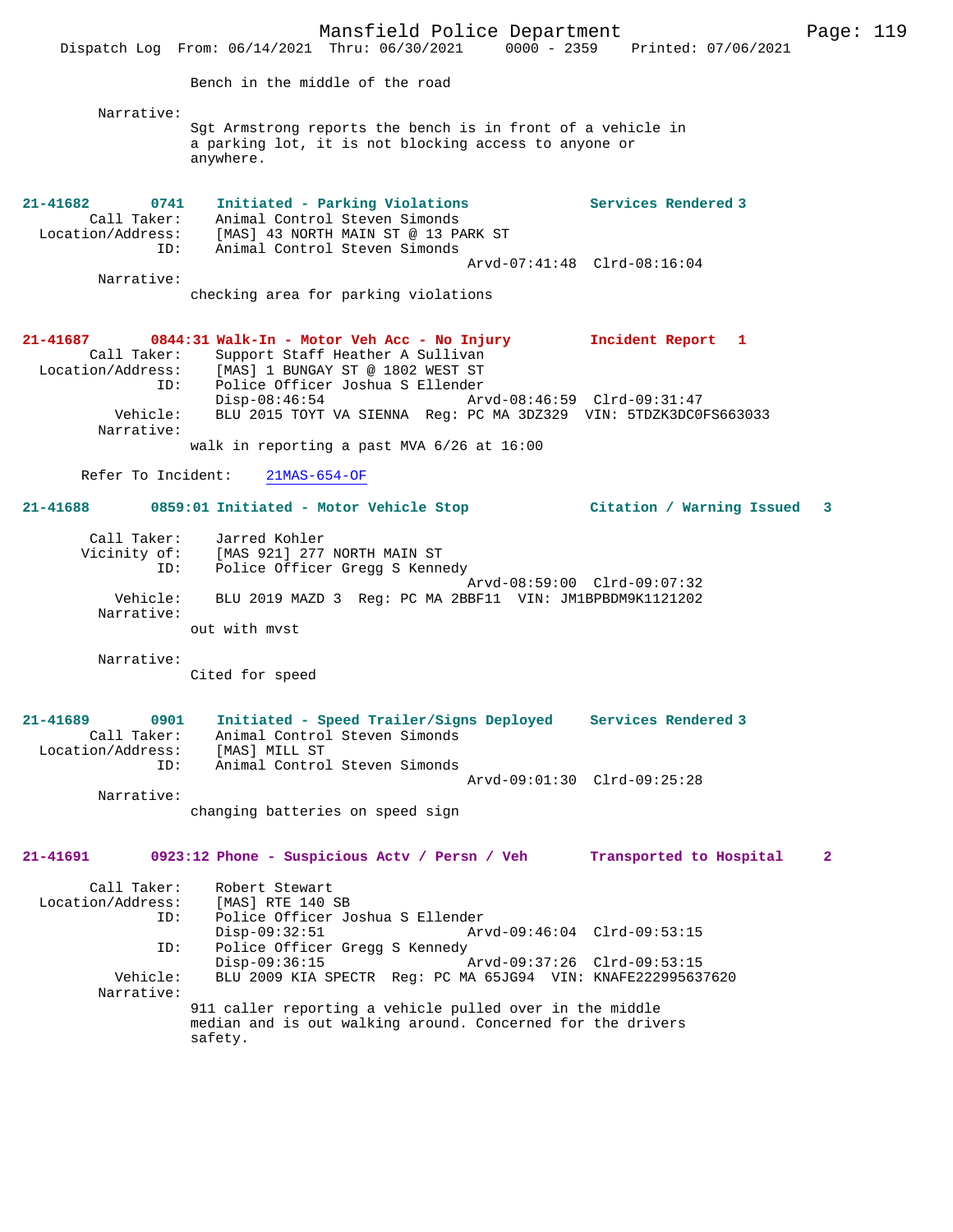Mansfield Police Department Fage: 120 Dispatch Log From: 06/14/2021 Thru: 06/30/2021 0000 - 2359 Printed: 07/06/2021 **21-41696 1001:48 Initiated - Building - Property Check Building Checked / Secured 3** Call Taker: Kieran M Ruth Location/Address: [MAS] 4 ERICK RD @ 15 BONNEY LN ID: Police Officer Michael T Fitzgerald Arvd-10:01:00 Clrd-10:11:26 Narrative: Checking the area. **21-41699 1008:49 Phone - Motor Veh Acc - No Injury Services Rendered 1**  Call Taker: Robert Stewart Location/Address: [MAS H5127] 15 CURTIN ST ID: Police Officer Gregg S Kennedy Disp-10:10:32 Arvd-10:14:48 Clrd-10:20:18 Narrative: 9-1-1 caller reporting that she backed into a parked car. Caller will be in a Ford red Ranger. Narrative: Damage under, information left. **21-41704 1025 Initiated - Parking Violations Services Rendered 3**  Call Taker: Animal Control Steven Simonds Location/Address: [MAS] 242 NORTH MAIN ST @ 16 OLD COLONY WAY ID: Animal Control Steven Simonds Arvd-10:26:21 Clrd-10:45:20 Narrative: checking area for parking violations Narrative: tagged MA 1LWF69 on west cottage for overtime parking **21-41705 1026:49 Initiated - Building - Property Check Building Checked / Secured 3** Call Taker: NICHOLAS GOYETTE Location/Address: [MAS 982] 111 HOPE ST ID: Police Officer Michael T Fitzgerald Arvd-10:26:00 Clrd-10:34:55 Narrative: Checking the area. **21-41706 1027:51 911 - Erratic Oper MV / Road Rage Gone on Arrival 3**  Call Taker: GARIN EISELE<br>Location/Address: [MAS] RTE 140 Location/Address: [MAS] RTE 140 NB ID: Police Officer Gregg S Kennedy Disp-10:29:31 Arvd-10:33:30 Clrd-10:40:14 ID: Police Officer Joshua S Ellender Disp-10:29:37 Arvd-10:33:33 Clrd-10:40:14 Narrative: 18 Wheeler black with all the doors open. Driving past Mansfield Crossing now towards Attleboro/Norton **21-41707 1035:03 Initiated - Building - Property Check Building Checked / Secured 3** Call Taker: Kieran M Ruth Location/Address: [MAS 1002] 250 EAST ST ID: Police Officer Michael T Fitzgerald Arvd-10:35:00 Clrd-10:41:18 Narrative: Checking the area. **21-41709 1040:24 Initiated - Building - Property Check Building Checked / Secured 3** Call Taker: Kieran M Ruth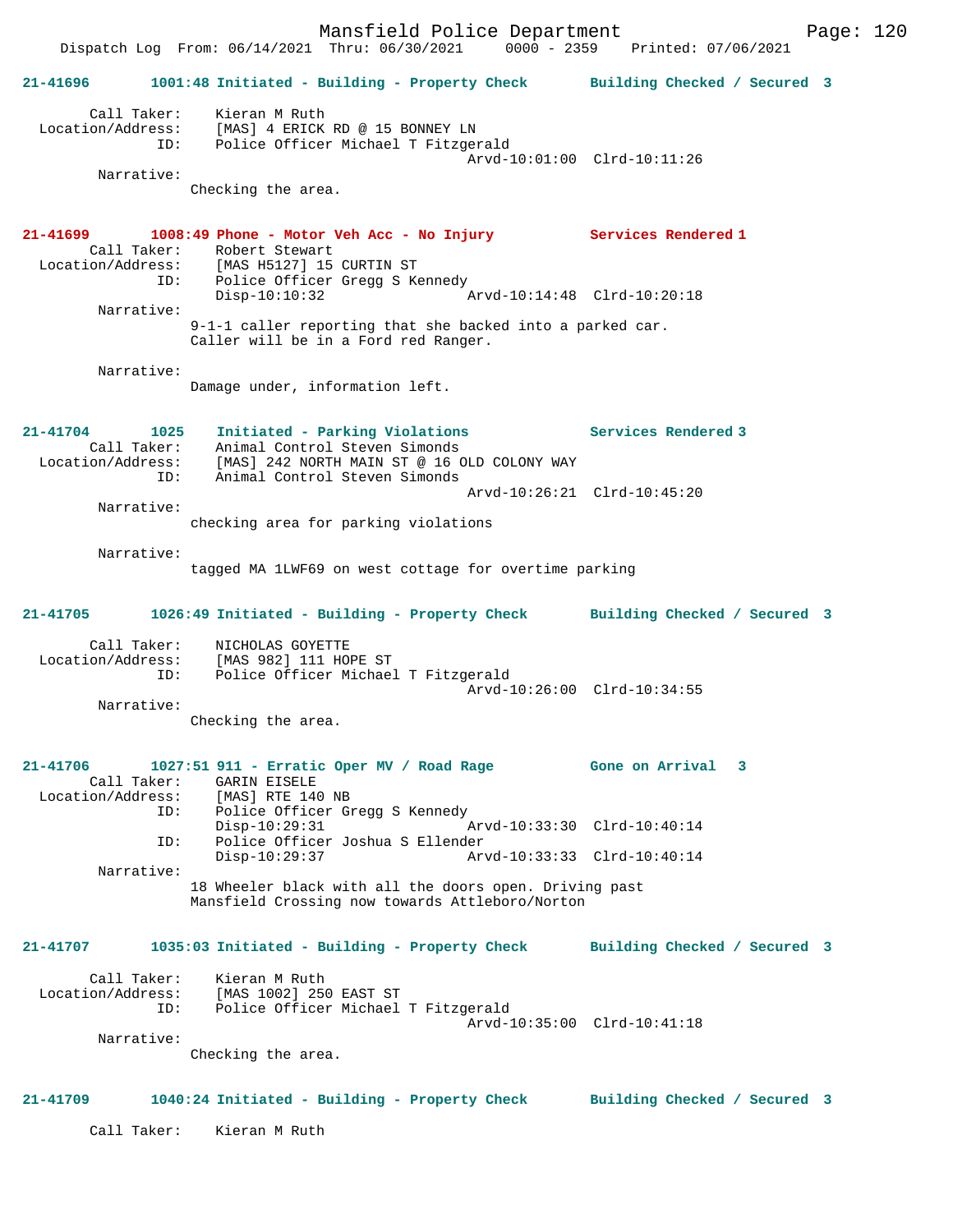|                                              | Mansfield Police Department<br>Dispatch Log From: 06/14/2021 Thru: 06/30/2021 0000 - 2359 Printed: 07/06/2021         |                             |                     | Page: 121 |  |
|----------------------------------------------|-----------------------------------------------------------------------------------------------------------------------|-----------------------------|---------------------|-----------|--|
| Location/Address:<br>ID:<br>Narrative:       | [MAS 411] 60 FORBES BLVD<br>Police Officer Joshua S Ellender                                                          | Arvd-10:40:00 Clrd-10:48:05 |                     |           |  |
|                                              | Checking the area.                                                                                                    |                             |                     |           |  |
| $21 - 41711$                                 | 1046:33 Initiated - Building - Property Check Building Checked / Secured 3                                            |                             |                     |           |  |
|                                              | Call Taker: Kieran M Ruth<br>Location/Address: [MAS 417] 9 FRANCIS AVE<br>ID: Police Officer Michael T Fitzgerald     | Arvd-10:46:00 Clrd-10:54:37 |                     |           |  |
| Narrative:                                   | Checking the area.                                                                                                    |                             |                     |           |  |
| $21 - 41712$                                 | 1048:12 Initiated - Building - Property Check Building Checked / Secured 3                                            |                             |                     |           |  |
| Call Taker:<br>ID:                           | Kieran M Ruth<br>Location/Address: [MAS 322] 31 HAMPSHIRE ST<br>Police Officer Joshua S Ellender                      | Arvd-10:48:00 Clrd-10:59:53 |                     |           |  |
| Narrative:                                   | Checking the area.                                                                                                    |                             |                     |           |  |
| 21-41716<br>1140<br>Location/Address:        | Initiated - Parking Violations<br>Call Taker: Animal Control Steven Simonds<br>[MAS] 255 NORTH MAIN ST @ 8 COTTAGE ST |                             | Services Rendered 3 |           |  |
| ID:<br>Narrative:                            | Animal Control Steven Simonds<br>checking area for parking violations                                                 | Arvd-11:40:39 Clrd-12:21:18 |                     |           |  |
| $21 - 41723$                                 | 1216:22 Phone - Animal Complaints<br>Call Taker: Jennifer Napolitano<br>Location/Address: [MAS H6688] 1794 WEST ST    |                             | Services Rendered 3 |           |  |
| ID:<br>ID:                                   | Police Officer Gregg S Kennedy<br>$Disp-12:19:23$<br>Animal Control Steven Simonds                                    | Arvd-12:28:50 Clrd-12:33:30 |                     |           |  |
| Narrative:                                   | $Disp-12:21:18$<br>Goose was just hit by a car in front of her house. And its<br>dead                                 | Arvd-12:33:28 Clrd-12:39:42 |                     |           |  |
| Narrative:                                   | M8 drove by found nothing. MACO2 will give it a second look                                                           |                             |                     |           |  |
| Narrative:                                   | MACO2 has the goose.                                                                                                  |                             |                     |           |  |
| 21-41726<br>Call Taker:<br>Location/Address: | 1241:11 Phone - Disabled Motor Vehicle<br>Jennifer Napolitano<br>[MAS] 400 RTE 140 NB @ 287 CHAUNCY ST                |                             | Services Rendered 3 |           |  |
| ID:                                          | Police Officer Gregg S Kennedy<br>$Disp-12:42:26$                                                                     | Arvd-12:48:40 Clrd-12:57:28 |                     |           |  |
| ID:                                          | Police Officer Joshua S Ellender<br>$Disp-12:42:30$                                                                   | Arvd-12:44:53 Clrd-13:11:34 |                     |           |  |
| Narrative:                                   | Disable vehicle in the left turn lane                                                                                 |                             |                     |           |  |
| Narrative:                                   | Gray Mazda 3 broken down. Female standing outside of it.                                                              |                             |                     |           |  |
| Narrative:                                   | Achin's on location                                                                                                   |                             |                     |           |  |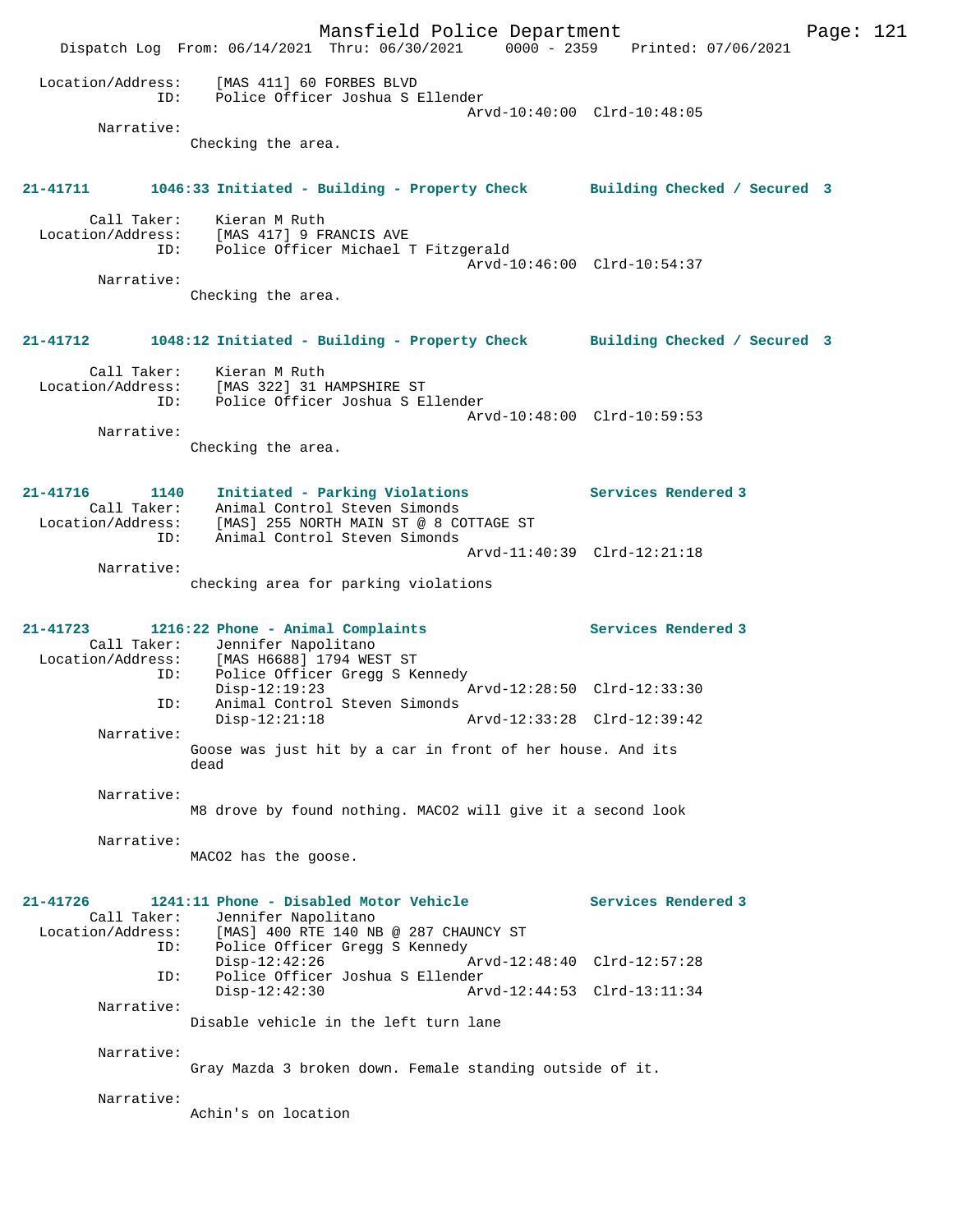Mansfield Police Department Fage: 122 Dispatch Log From: 06/14/2021 Thru: 06/30/2021 0000 - 2359 Printed: 07/06/2021 Narrative: Transporting 1 female to 328 South St, Foxboro SM:3777. Achin's has the vehicle EM:3778.0 **21-41730 1259 Initiated - Parking Violations Services Rendered 3**  Call Taker: Animal Control Steven Simonds Location/Address: [MAS] 126 NORTH MAIN ST @ 10 VILLA ST ID: Animal Control Steven Simonds Arvd-13:00:15 Clrd-13:30:28 Narrative: checking area for parking violations **21-41733 1316:07 Initiated - Building - Property Check Building Checked / Secured 3** Call Taker: Kieran M Ruth Location/Address: [MAS 840] 280 SCHOOL ST ID: Police Officer Joshua S Ellender Arvd-13:16:00 Clrd-13:57:58 Narrative: Checking the area. **21-41741 1358:05 Initiated - Disabled Motor Vehicle Spoken To 3**  Call Taker: Kieran M Ruth<br>Location/Address: [MAS] RTE 140 SB Location/Address: [MAS] RTE 140 SB ID: Police Officer Joshua S Ellender Arvd-13:58:00 Clrd-14:00:03 Narrative: Reported DMV in the area. Narrative: The party was all set. **21-41743 1404:05 Initiated - Motor Vehicle Stop Citation / Warning Issued 3** Call Taker: Kieran M Ruth Location/Address: [MAS] 231 CHAUNCY ST @ 12 GILES PL ID: Police Officer Joshua S Ellender Arvd-14:04:00 Clrd-14:08:16 Vehicle: BLK 2014 AUDI A6 Reg: PC MA 826TR7 VIN: WAUHGAFC7EN035390 Narrative: MV stop Narrative: Cited for a red light violation **21-41748 1432 Initiated - Parking Violations Services Rendered 3**  Call Taker: Animal Control Steven Simonds Location/Address: [MAS] 242 NORTH MAIN ST @ 16 OLD COLONY WAY ID: Animal Control Steven Simonds Arvd-14:33:24 Clrd-14:46:50 Narrative: checking area for parking violations **21-41754 1446:35 Initiated - Motor Vehicle Stop Citation / Warning Issued 3** Call Taker: Kieran M Ruth Vicinity of: [MAS 253] 330 PRATT ST Apt. #A ID: Police Officer Michael T Fitzgerald Arvd-14:46:00 Clrd-14:49:08 Vehicle: BLK 2019 HOND UT CR-V Reg: PC MA 28TZ03 VIN: 2HKRW2H84KH661404 Narrative: MV stop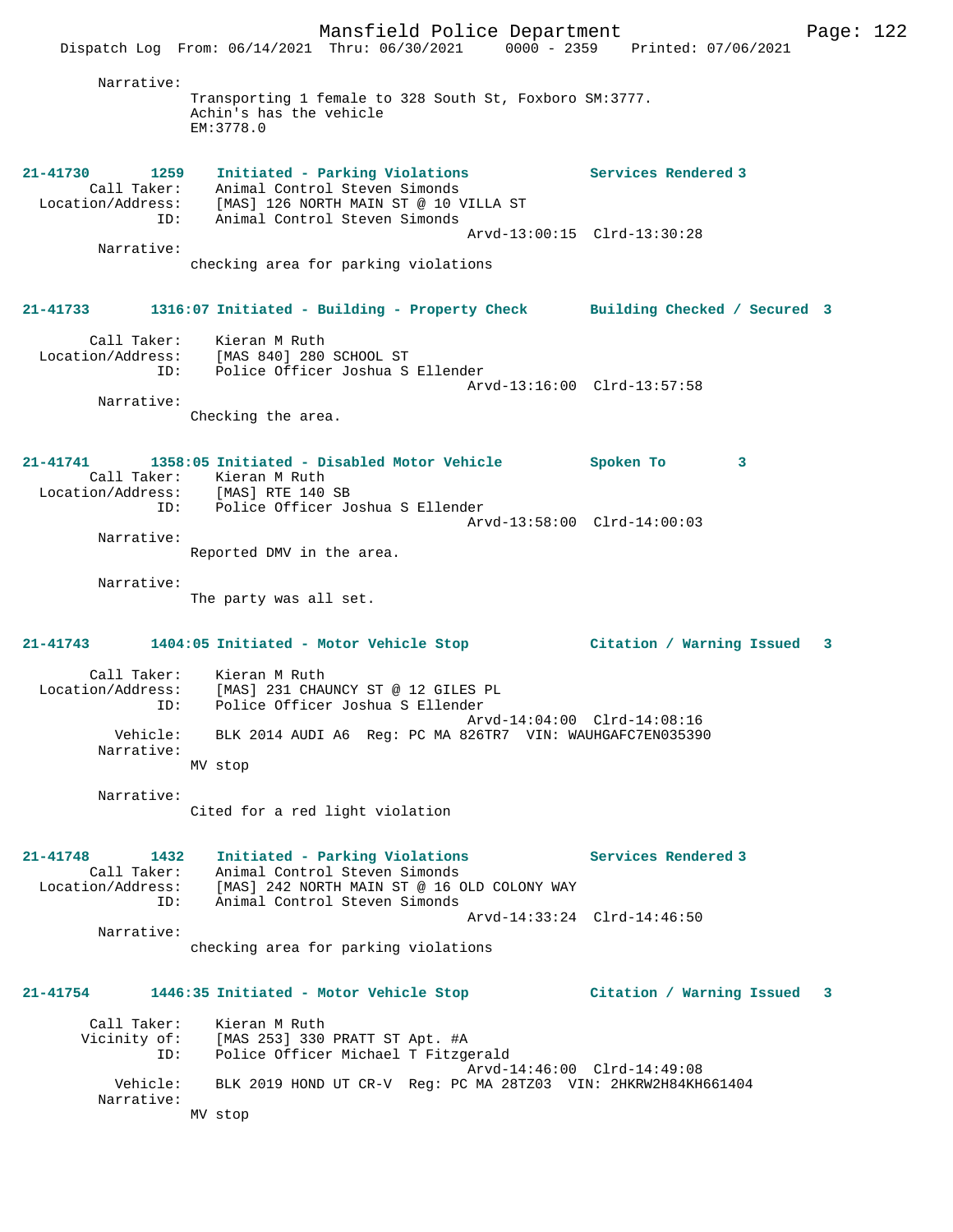Narrative: Cited for speed **21-41761 1502:11 Initiated - Disabled Motor Vehicle Services Rendered 3**  Call Taker: Kieran M Ruth<br>Location/Address: [MAS] 100 RTE ess: [MAS] 100 RTE 140 SB @ 280 SCHOOL ST<br>ID: Police Officer Joshua S Ellender Police Officer Joshua S Ellender Arvd-15:02:00 Clrd-15:31:28 Vehicle: GRY 2015 HYUN SONATA Reg: PAR MA 69450 VIN: 5NPE24AF6FH104384 Narrative: Reported DMV in the area. Narrative: AAA called, Achin's en route **21-41764 1509:42 Phone - Assist Fire Department Services Rendered 2**  Call Taker: Kieran M Ruth<br>Location/Address: [MAS 894] 905 ess: [MAS 894] 905 SOUTH MAIN ST Apt. #C<br>ID: Police Officer Gregg S Kennedy ID: Police Officer Gregg S Kennedy Disp-15:11:00 Arvd-15:16:54 Clrd-15:31:03 Narrative: Assisting the FD with a fire related incident. Nature:Smoldering mulch **21-41765 1519:46 Phone - Assist Fire Department Referred to Other Agency 2** Call Taker: Kieran M Ruth Location/Address: [MAS 411] 60 FORBES BLVD ID: Police Officer Michael T Fitzgerald Disp-15:21:13 Arvd-15:28:00 Clrd-15:33:19 Narrative: Assisting the FD with a fire related incident. Nature: **21-41773 1557:39 Phone - 911 Hang-ups & Verifications Confirmed misdial/Accdntl Call 2**  Call Taker: William Casey<br>Location/Address: [MAS H1565] 6 Location/Address: [MAS H1565] 6 GOWARD DR ID: Police Officer Danielle C Titus Disp-15:59:34 Arvd-16:08:07 Clrd-16:12:44 Narrative: Checking on a 911 hang up. Contact made?:yes Cellphone? (y/n):yes Uncertainty radius: **21-41782 1633:15 Walk-In - Child Safety Seat Program Services Rendered 3**  Call Taker: Support Staff Matthew Gately<br>Location/Address: [MAS 451B] 500 EAST ST [MAS 451B] 500 EAST ST ID: Detective Patrick J Pennie Disp-16:40:55 Arvd-16:42:41 Clrd-17:06:00 ID: Police Officer William C Trudell Arvd-16:42:44 Clrd-17:06:04 Narrative: Walk-in came into the station for a car seat installation. **21-41784 1651:13 Phone - Well Being Check Referred to Other Agency 3** Call Taker: NICHOLAS GOYETTE Location/Address: [MAS H4820] 32 DARBY DR ID: Police Officer Jay J Sparrow Disp-16:53:17 Arvd-17:00:34 Clrd-17:01:04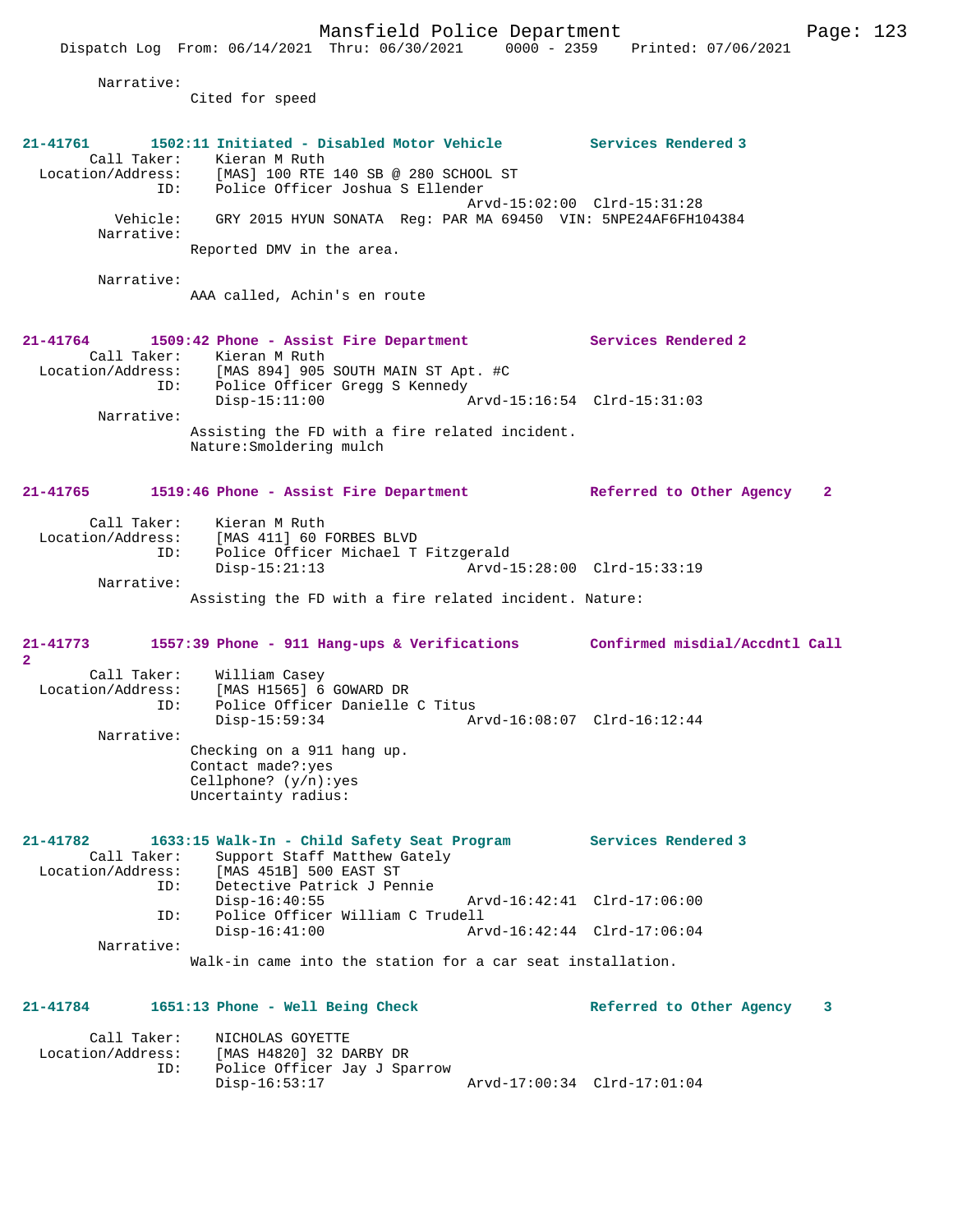**21-41787 1658:55 Phone - Motor Veh Acc - No Injury Incident Report 1**  Call Taker: Jennifer Napolitano<br>Location/Address: [MAS] 145 SCHOOL ST Location/Address: [MAS] 145 SCHOOL ST @ 231 SPRING ST ID: Sergeant John R Armstrong Disp-16:59:49 Arvd-17:05:30 Clrd-17:14:54 ID: Police Officer Danielle C Titus<br>Disp-17:00:54 A: Disp-17:00:54 Arvd-17:07:02 Clrd-17:11:18 Vehicle: BLK 2013 KIA OPTIMA Reg: PC MA 7GP448 VIN: 5XXGM4A70DG235637 Vehicle: GRY 2020 CHEV IMPALA Reg: PC MA 3SLA69 VIN: 2G11Z5S3XL9100978 Narrative: 2 car mva no injuries Narrative: No tows needed Refer To Accident: 21MAS-179-AC **21-41791 1706:17 Walk-In - Child Safety Seat Program Services Rendered 3**  Call Taker: Support Staff Matthew Gately<br>Location/Address: [MAS 451B] 500 EAST ST ess: [MAS 451B] 500 EAST ST<br>ID: Detective Patrick J Per Detective Patrick J Pennie<br>Disp-17:07:44 Disp-17:07:44 Arvd-17:07:54 Clrd-17:45:11 ID: Police Officer William C Trudell Disp-17:07:50 Arvd-17:07:58 Clrd-17:45:27 Narrative: Walk-in came into the station for a car seat installation. **21-41793 1727:31 Phone - Well Being Check Incident Report 3**  Call Taker: Robert Stewart Location/Address: [MAS 840A] 280 SCHOOL ST Apt. #A ID: Police Officer Danielle C Titus<br>Disp-17:28:29 Mrvd-17:34:43 Clrd-17:43:30 Disp-17:28:29 Arvd-17:34:43 Clrd-17:43:30 ID: Police Officer Jay J Sparrow Disp-17:28:33 Arvd-17:31:29 Clrd-18:37:41 Vehicle: BLU 2020 NISS UT ROGUE Reg: PC MA 1WJA85 VIN: 5N1AT2MVXLC783212 Narrative: Employee calling in an intoxicated male in the parking lot. Caller states that he is outside my the Mansfield Crossing sign laying down. Narrative: Ofc. Sparrow en route to HQ with 1 male protective custody Narrative: Male protective custody has been released at 2122 hrs. Refer To P/C: 21MAS-229-AR P/C: CLIFTON, JAMES GREGORY Address: 35 CEDAR CREEK DR ATTLEBORO, MA Age:<br>:Charges PROTECTIVE CUSTODY **21-41801 1807:27 Phone - 911 Hang-ups & Verifications Unfounded/Unverifed 2** Call Taker: Robert Stewart<br>Location/Address: [MAS] 1123 WES [MAS] 1123 WEST ST ID: Sergeant John R Armstrong Disp-18:13:20 Arvd-18:27:08 Clrd-18:27:15<br>TD: Police Officer Danielle C Titus Police Officer Danielle C Titus<br>Disp-18:25:06 Ar Disp-18:25:06 Arvd-18:25:09 Clrd-18:27:15 Narrative: Checking on a 911 hang up. Contact made?:no answer on a call back x2. Cellphone? (y/n): yes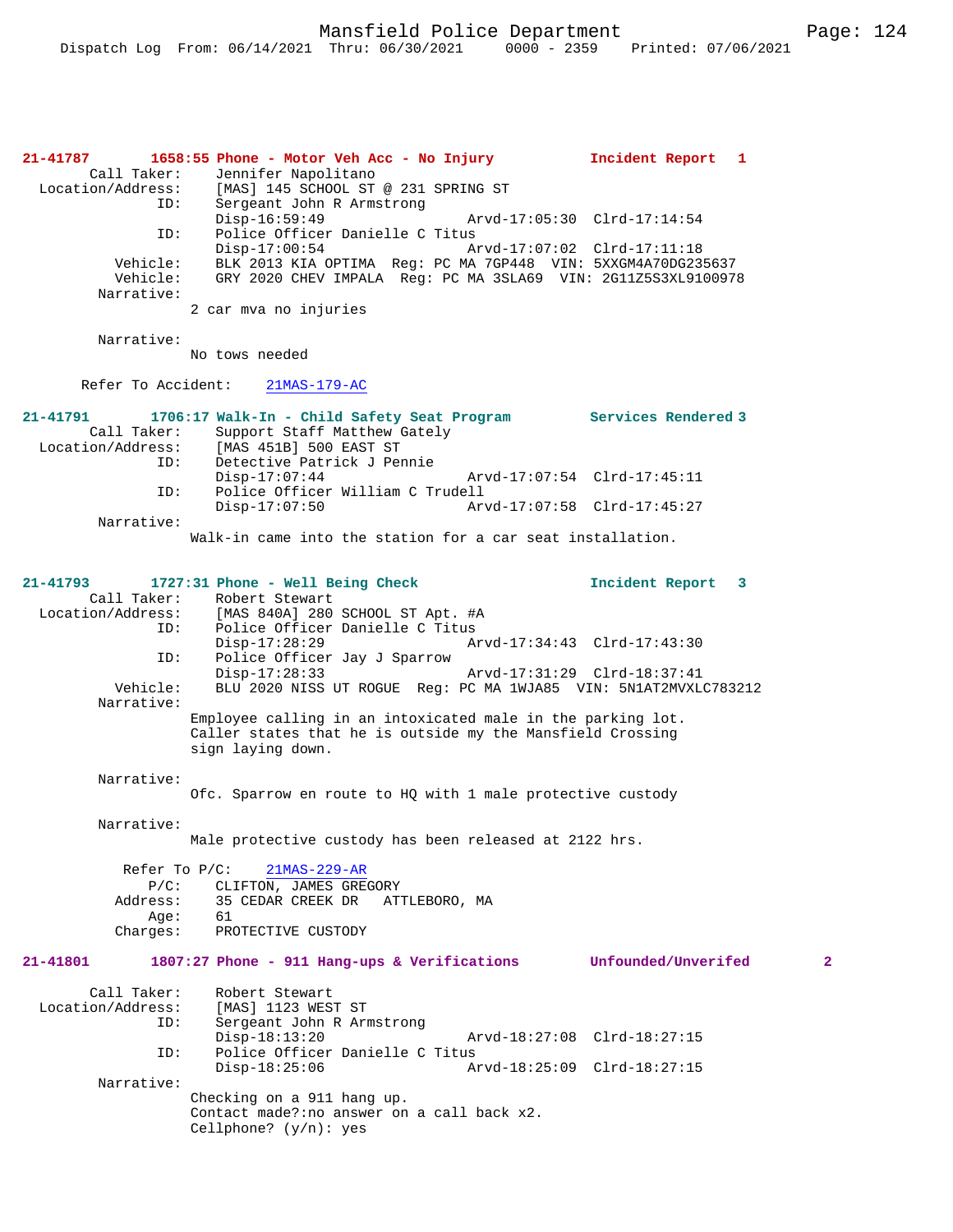Uncertainty radius: 7 meters

| 21-41806                      |                                  | 1905:22 Phone - 911 Hang-ups & Verifications                                                                            | Confirmed misdial/Accdntl Call      |
|-------------------------------|----------------------------------|-------------------------------------------------------------------------------------------------------------------------|-------------------------------------|
| $\overline{2}$                |                                  |                                                                                                                         |                                     |
| Location/Address:             | Call Taker:<br>ID:               | Matthew Cunningham<br>[MAS 418E] 29 FRANCIS AVE Apt. #10<br>Police Officer Danielle C Titus<br>$Disp-19:07:26$          | Arvd-19:22:56 Clrd-19:23:53         |
|                               | Narrative:                       |                                                                                                                         |                                     |
|                               |                                  | Checking on a 911 hang up.<br>Contact made?:N<br>Cellphone? $(y/n):Y$<br>Uncertainty radius:8 meters 95%                |                                     |
|                               | Narrative:                       |                                                                                                                         |                                     |
|                               |                                  | M12 advised the party was trying to turn their phone off as<br>it overheated, no emergency                              |                                     |
| 21-41819                      |                                  | 2025:10 Initiated - Building - Property Check Services Rendered 3                                                       |                                     |
|                               | ID:                              | Call Taker: Aaron Figueroa<br>Location/Address: [MAS] 4 ERICK RD @ 15 BONNEY LN<br>Police Officer Danielle C Titus      |                                     |
|                               |                                  |                                                                                                                         | $Arvd - 20:25:00$ $Clrd - 20:35:04$ |
|                               | Narrative:                       |                                                                                                                         |                                     |
|                               |                                  | Checking the area.                                                                                                      |                                     |
| 21-41821<br>Location/Address: | Call Taker:                      | 2033:23 Phone - Disabled Motor Vehicle<br>Matthew Cunningham<br>[MAS] 300 RTE 140 SB @ 375 WEST ST                      | <b>Vehicle Towed</b><br>3           |
|                               | ID:                              | Police Officer William C Trudell                                                                                        |                                     |
|                               | ID:                              | $Disp-20:36:02$<br>Detective Patrick J Pennie                                                                           | Arvd-20:39:17 Clrd-21:31:57         |
|                               |                                  | $Disp-20:36:36$                                                                                                         | $Clrd-20:39:30$                     |
|                               | Vehicle:<br>Towed:<br>Narrative: | BLU 2017 HOND HR-V Reg: PC MA 1BDH66 VIN: 3CZRU6H35HG707044<br>For: Disabled Vehicle By: Achins Garage                  |                                     |
|                               |                                  | M13 advised a passerby helped push her out of the roadway.                                                              |                                     |
|                               | Narrative:                       | M13 request a tow, gave to Achins                                                                                       |                                     |
|                               | Narrative:                       | M13 advised Achins is on scene                                                                                          |                                     |
|                               | Narrative:                       |                                                                                                                         |                                     |
|                               |                                  | M13 advised Achins has that vehicle                                                                                     |                                     |
| 21-41824<br>$\overline{2}$    |                                  | 2044:48 Phone - 911 Hang-ups & Verifications                                                                            | Confirmed misdial/Accdntl Call      |
| Location/Address:             | Call Taker:<br>ID:               | Jennifer Napolitano<br>[MAS H25] 53 CHILSON AVE<br>Police Officer Jay J Sparrow                                         |                                     |
|                               |                                  | $Disp-20:50:05$                                                                                                         | Arvd-20:55:41 Clrd-20:55:53         |
|                               | Narrative:                       | Checking on a 911 hang up. States accidental. He called 911                                                             |                                     |
|                               |                                  | earlier but the range was too wide before now.<br>Contact made?: yes<br>Cellphone? $(y/n)$ : Yes<br>Uncertainty radius: |                                     |
|                               | Narrative:                       | M5 advised the caller flagged him down and advised it is a<br>mis dial                                                  |                                     |
| 21-41823                      |                                  | 2045:22 Initiated - Building - Property Check                                                                           | Services Rendered 3                 |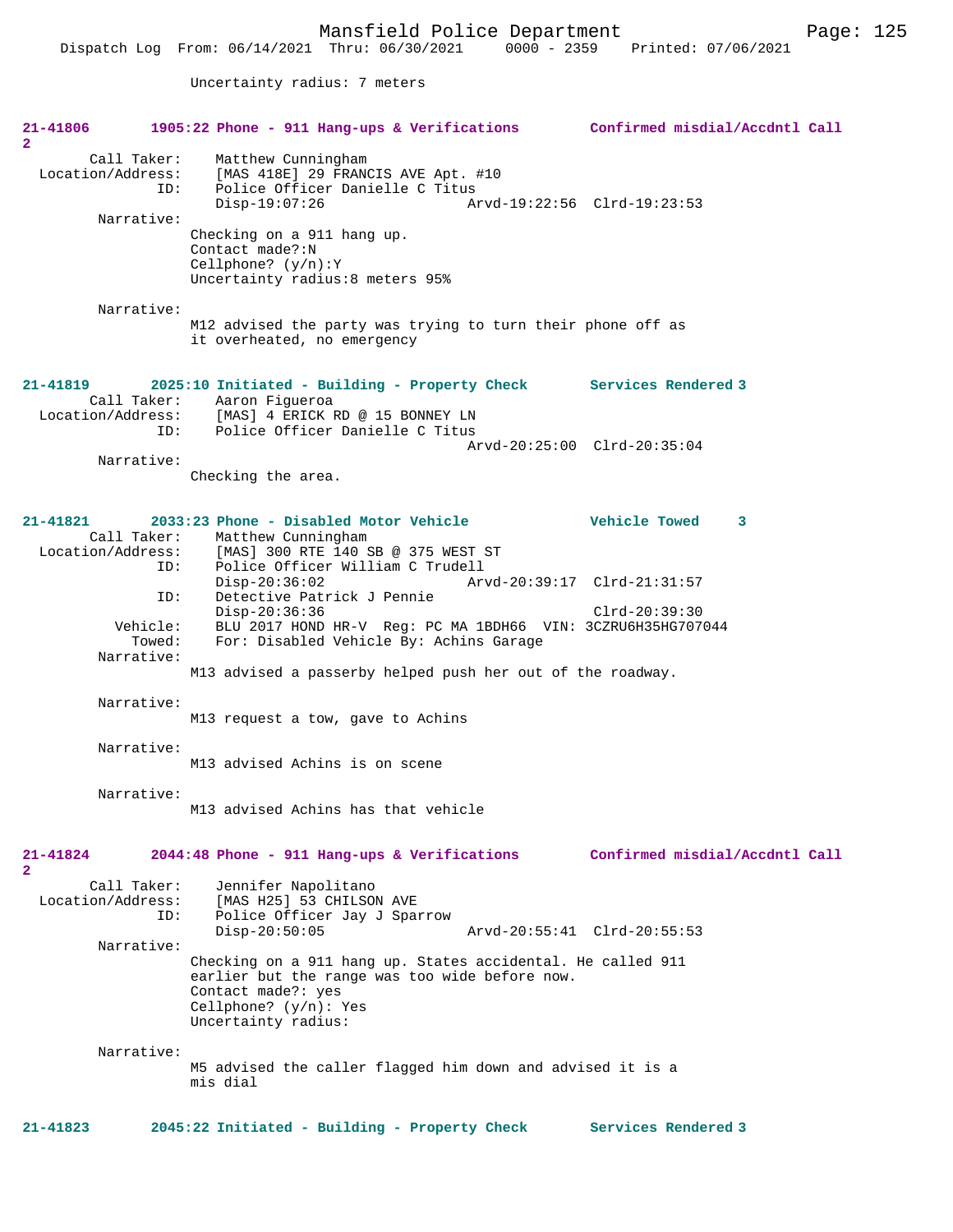Mansfield Police Department Form Page: 126 Dispatch Log From: 06/14/2021 Thru: 06/30/2021 0000 - 2359 Printed: 07/06/2021 Call Taker: Aaron Figueroa Location/Address: [MAS 1002] 250 EAST ST ID: Police Officer Danielle C Titus Arvd-20:45:00 Clrd-20:57:27 Narrative: Checking the area. **21-41825 2050:26 Initiated - Building - Property Check Building Checked / Secured 3** Call Taker: Aaron Figueroa<br>ion/Address: [MAS 898] OTIS ST Location/Address:<br>ID: Detective Patrick J Pennie Arvd-20:50:00 Clrd-20:57:49 Narrative: Checking the area. **21-41841 2134:01 Initiated - Building - Property Check Building Checked / Secured 3** Call Taker: Aaron Figueroa Location/Address: [MAS 840] 280 SCHOOL ST ID: Police Officer William C Trudell Arvd-21:34:00 Clrd-21:40:54 Narrative: Checking the area. **21-41843 2138:02 Phone - 911 Hang-ups & Verifications Confirmed misdial/Accdntl Call 2**  Call Taker: Jennifer Napolitano Location/Address: [MAS 979] 50 SUFFOLK RD ID: Police Officer William C Trudell Disp-21:41:00 Arvd-21:45:48 Clrd-21:51:54 Narrative: Checking on a 911 hang up. Contact made?: n Cellphone? (y/n): Y Uncertainty radius: 31 meters Narrative: M13 spoke to the manager who advised there is no emergency on location **21-41845 2155:56 911 - Assist Fire Department Spoken To 2**  Call Taker: Aaron Figueroa Location/Address: [MAS 907A] 390 WEST ST Apt. #B ID: Police Officer William C Trudell Disp-21:58:33 Arvd-21:58:40 Clrd-22:01:38 ID: Police Officer Jay J Sparrow Disp-22:00:29 Arvd-22:00:56 Clrd-22:01:13<br>Vehicle: BLU 2009 HOND VA ODYSSE Reg: PC MA 8EA623 VIN: 5ENRL38729 BLU 2009 HOND VA ODYSSE Reg: PC MA 8EA623 VIN: 5FNRL38729B056859 Narrative: Assisting the FD with a fire related incident. Nature: smoke from a vehicle with kids possibly inside Narrative: M13 advised it was a vehicle with a teenage driver in the front seat. The driver advised that he spilled some oil in the engine and he is all set. The vehicle is leaving the area **21-41847 2205:17 Initiated - Building - Property Check Building Checked / Secured 3** Call Taker: Aaron Figueroa Location/Address: [MAS 987A] 125 HIGH ST Apt. #1-4 ID: Police Officer Jay J Sparrow Arvd-22:05:00 Clrd-22:08:33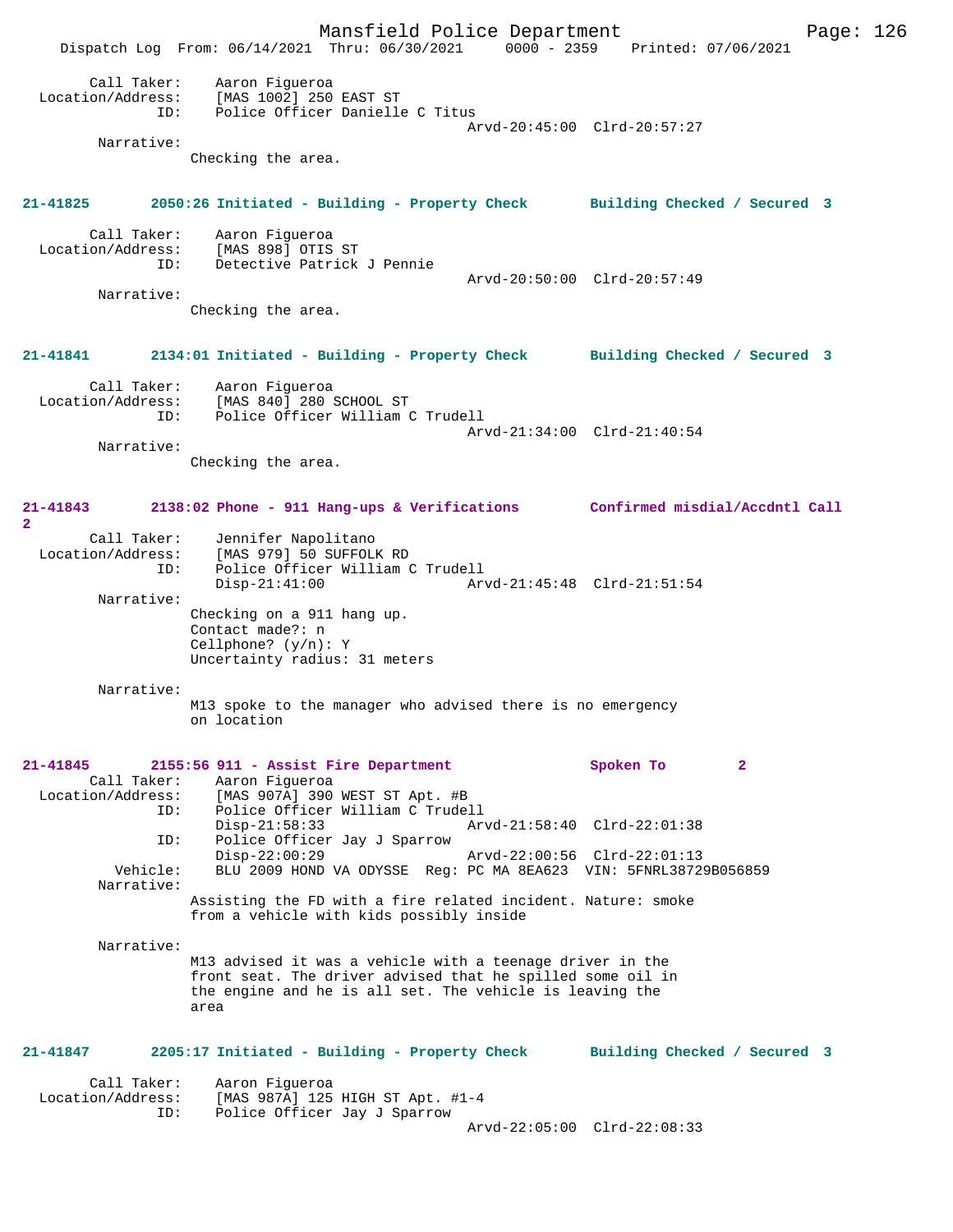Mansfield Police Department Fage: 127

Narrative:

Checking the area.

## **21-41862 2324:37 911 - Erratic Oper MV / Road Rage Unfounded/Unverifed 3**

Call Taker: TARA LAKO<br>Location/Address: [MAS] 377 [MAS] 377 CHAUNCY ST ID: Police Officer William C Trudell Disp-23:26:50 Arvd-23:29:09 Clrd-23:29:11 Narrative: RP reporting a black Honda CRV driving erratically, VT temp plate W050519 RP states the vehicle was behind her at one point and then passed her on the double yellow line and then slammed on his brakes. Narrative:

RP reports she is no longer behind the vehicle and the vehicle continued on past the train station

Narrative:

M13 advised drove from the station to center, no sign of that vehicle

#### **For Date: 06/29/2021 - Tuesday**

## **21-41867 0017:48 Initiated - Building - Property Check Building Checked / Secured 3** Call Taker: Aaron Figueroa Location/Address: [MAS 840] 280 SCHOOL ST ID: Police Officer Joshua S Ellender Arvd-00:17:00 Clrd-00:26:42 Narrative:

Checking the area.

# **21-41875 0042:55 Initiated - Building - Property Check Building Checked / Secured 3** Call Taker: Aaron Figueroa<br>ion/Address: [MAS] OTIS ST

Location/Address: ID: Police Officer Joshua S Ellender Arvd-00:42:00 Clrd-00:45:26 Narrative:

Checking the area.

## **21-41876 0045:45 Initiated - Building - Property Check Building Checked / Secured 3**

Call Taker: Aaron Figueroa<br>.on/Address: [MAS 898] OTIS ST Location/Address: ID: Police Officer Joshua S Ellender Arvd-00:45:00 Clrd-00:49:08 Narrative:

Checking the area.

 Narrative: Gate closed but M3 unable to secure.

## **21-41880 0102:56 Initiated - Building - Property Check Building Checked / Secured 3**

 Call Taker: Aaron Figueroa Location/Address: [MAS 2] 60 FORBES BLVD ID: Police Officer Joshua S Ellender Arvd-01:02:00 Clrd-01:23:00 Narrative:

Checking the area.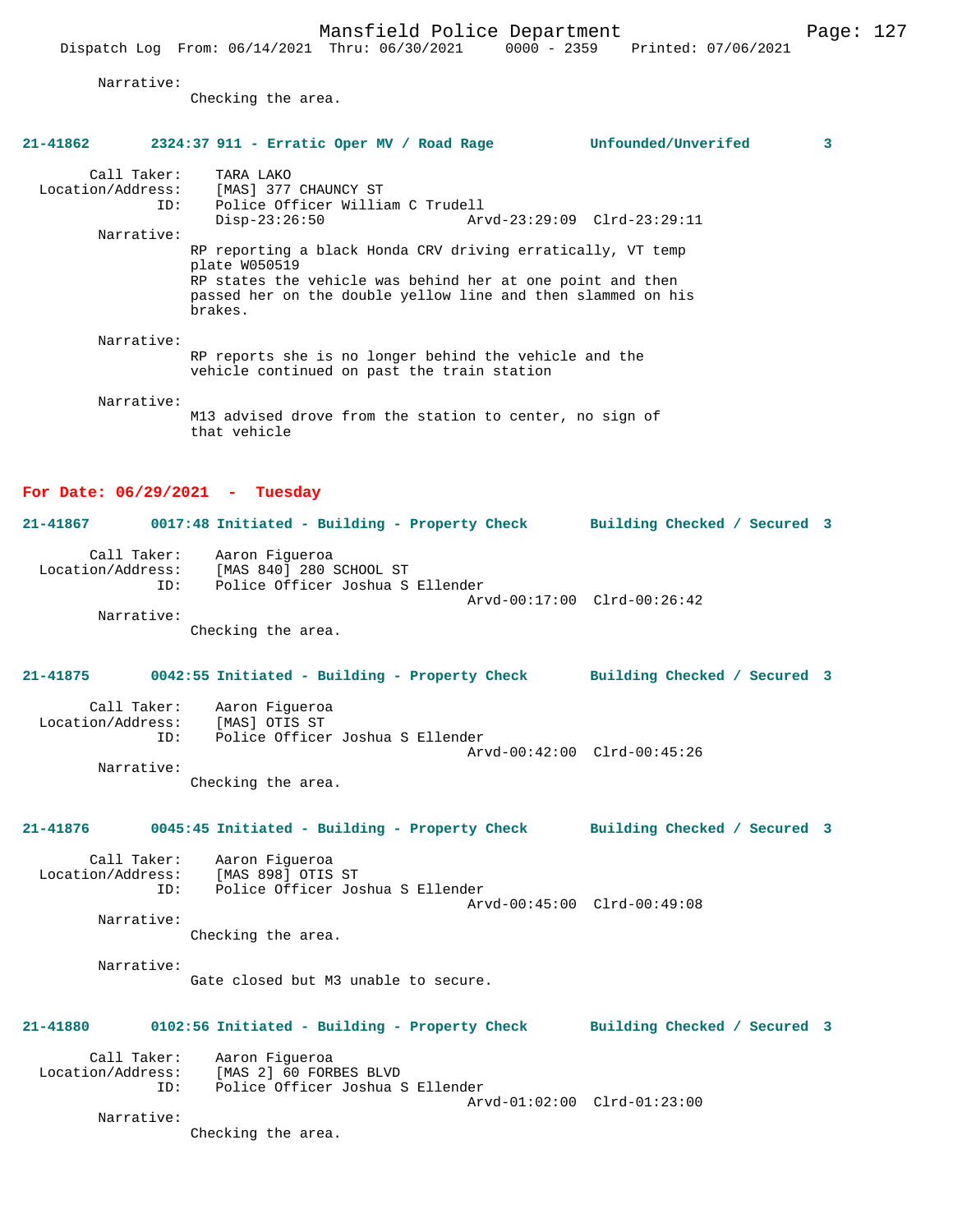Mansfield Police Department Form Page: 128

**21-41895 0145:31 Initiated - Building - Property Check Building Checked / Secured 3** Call Taker: Aaron Figueroa Location/Address: [MAS 1002] 250 EAST ST ID: Police Officer Meghan Birnie Arvd-01:45:00 Clrd-01:56:28 Narrative: Checking the area. **21-41900 0158:16 Initiated - Building - Property Check Building Checked / Secured 3** Call Taker: Aaron Figueroa<br>Location/Address: [MAS 4] 31 HAM ess: [MAS 4] 31 HAMPSHIRE ST<br>ID: Police Officer المعاملة Police Officer Joshua S Ellender Arvd-01:58:00 Clrd-02:02:51 Narrative: Checking the area. **21-41901 0201:32 Initiated - Building - Property Check Building Checked / Secured 3** Call Taker: Aaron Figueroa Location/Address: [MAS 982] 111 HOPE ST ID: Police Officer Meghan Birnie Arvd-02:01:00 Clrd-02:12:13 Narrative: Checking the area. **21-41907 0237:44 Initiated - Building - Property Check Building Checked / Secured 3** Call Taker: Aaron Figueroa Location/Address: [MAS 139] 265 FRUIT ST ID: Police Officer Meghan Birnie Arvd-02:37:00 Clrd-02:46:58 Narrative: Checking the area. **21-41911 0308:35 Initiated - Building - Property Check Building Checked / Secured 3** Call Taker: Aaron Figueroa Location/Address: [MAS] 4 ERICK RD @ 15 BONNEY LN ID: Police Officer Meghan Birnie Arvd-03:08:00 Clrd-03:15:59 Narrative: Checking the area. **21-41912 0324:58 Initiated - Building - Property Check Building Checked / Secured 3** Call Taker: Aaron Figueroa<br>Location/Address: [MAS] SOUTH MA ess: [MAS] SOUTH MAIN ST<br>ID: Police Officer Joshu Police Officer Joshua S Ellender Arvd-03:24:00 Clrd-03:31:56 Narrative: Checking the area. **21-41913 0414 Initiated - Building - Property Check Building Checked / Secured 3** Call Taker: Patrolman Gregory S Martell Location/Address: [MAS 281A] 1 CROCKER ST ID: Patrolman Gregory S Martell Arvd-04:15:49 Clrd-04:19:48 Narrative: Checking the area.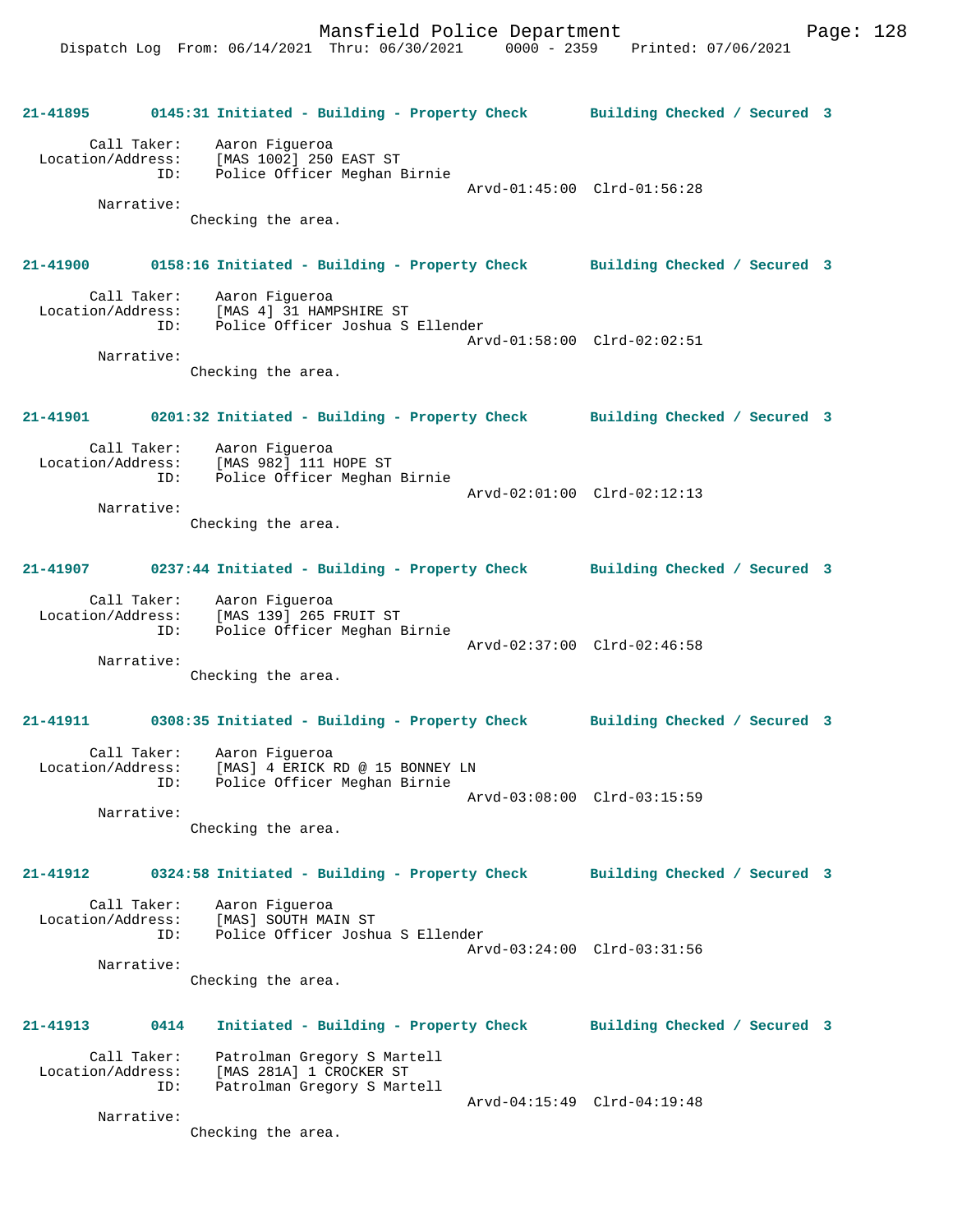Mansfield Police Department Page: 129

**21-41914 0428 Initiated - Building - Property Check Building Checked / Secured 3** Call Taker: Patrolman Gregory S Martell Location/Address: [MAS 834] 261 CHAUNCY ST ID: Patrolman Gregory S Martell Arvd-04:28:57 Clrd-04:34:07 Narrative: Checking the area. **21-41915 0557:36 Initiated - Disabled Motor Vehicle Spoken To 3**  Call Taker: Aaron Figueroa<br>Location/Address: [MAS] 200 RTE 1 [MAS] 200 RTE 140 SB @ 90 NORFOLK ST ID: Patrolman Gregory S Martell Arvd-05:57:00 Clrd-06:00:42 Vehicle: BLK 2003 JEEP UT WRANGL Reg: PC MA 687GP5 VIN: 1J4FA59S13P316473 Narrative: M11 off with a DMV in the area. Narrative: M11 spoke to the RO who is trying to arrange a tow, M11 will check back in about 30 minutes **21-41918 0604:03 Initiated - Motor Vehicle Stop Citation / Warning Issued 3** Call Taker: Aaron Figueroa Location/Address: [MAS] 64 COPELAND DR @ 1 FOWLER ST ID: Patrolman Gregory S Martell Arvd-06:04:00 Clrd-06:11:20 Vehicle: BRO 2013 FORD ESCAPE Reg: PC MA 956FZ8 VIN: 1FMCU9H96DUD71019 Narrative: Mvs-citation issued **21-41924 0656:13 Initiated - Disabled Motor Vehicle Vehicle Towed 3**  Call Taker: Jarred Kohler Location/Address: [MAS] 200 RTE 140 NB @ 90 NORFOLK ST ID: Patrolman Gregory S Martell Arvd-06:56:00 Clrd-07:16:33 Narrative: Reported DMV in the area. Narrative: M11 requesting tow, achins enroute. Narrative: tow on scene Narrative: private tow by achins. **21-41943 1005:53 Initiated - Community Policing Services Rendered 3**  Call Taker: Jarred Kohler Location/Address: [MAS 982] 111 HOPE ST ID: Police Officer Michael N Fenore Arvd-10:05:00 Clrd-10:35:15 Narrative: out for community policing. **21-41945 1021:48 Initiated - Building - Property Check Building Checked / Secured 3** Call Taker: Jarred Kohler<br>Location/Address: [MAS 281A] 1 ( [MAS 281A] 1 CROCKER ST ID: Police Officer Michael T Fitzgerald Arvd-10:21:00 Clrd-10:28:08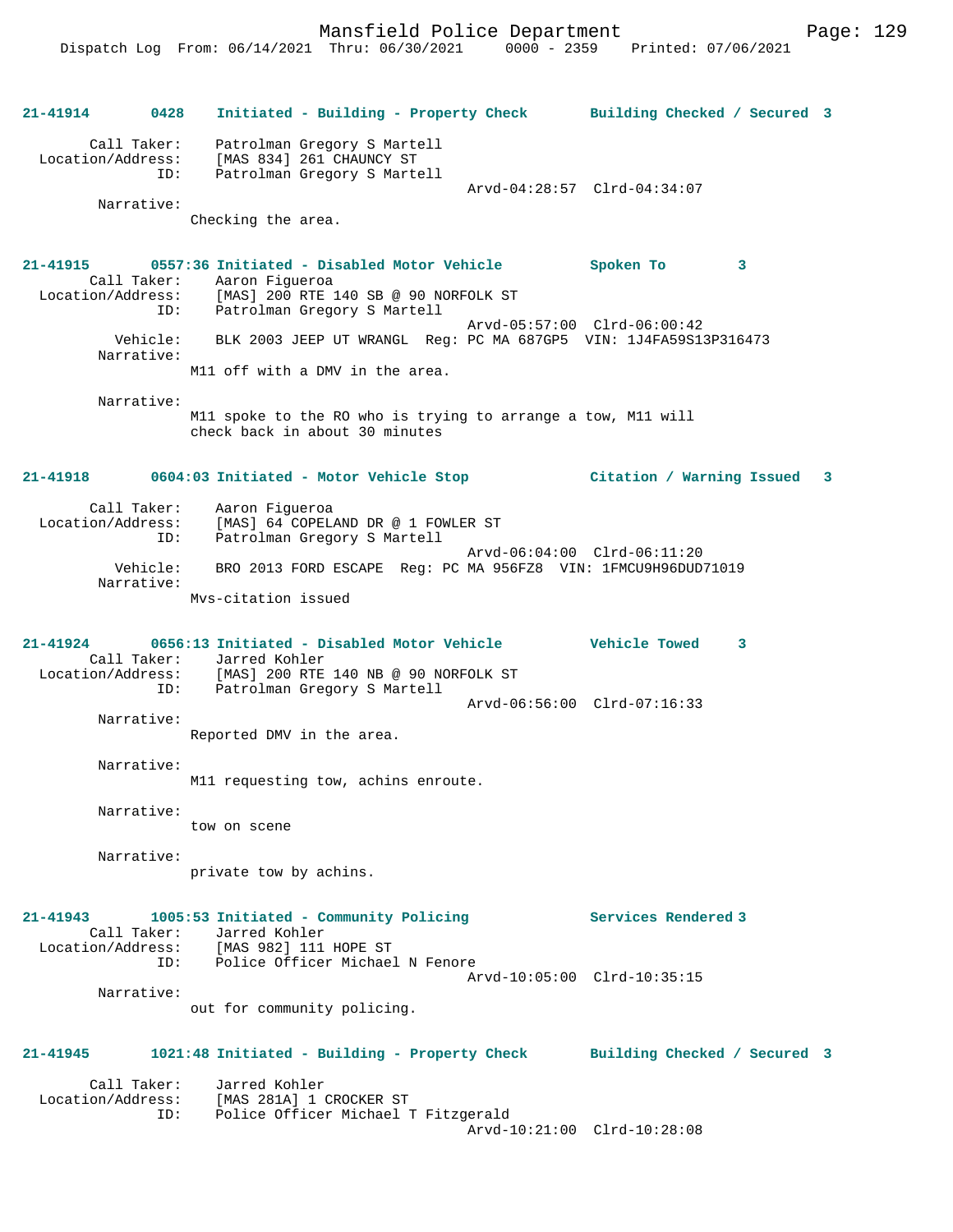Mansfield Police Department Fage: 130 Dispatch Log From: 06/14/2021 Thru: 06/30/2021 0000 - 2359 Printed: 07/06/2021 Narrative: Checking the area. **21-41954 1056 Initiated - Parking Violations Services Rendered 3**  Call Taker: Animal Control Steven Simonds Location/Address: [MAS] 242 NORTH MAIN ST @ 16 OLD COLONY WAY ID: Animal Control Steven Simonds Arvd-10:57:02 Clrd-11:27:03 Narrative: checking area for parking violations **21-41955 1058:23 Initiated - Building - Property Check Building Checked / Secured 3** Call Taker: Jarred Kohler Location/Address: [MAS 907E] 390 WEST ST ID: Police Officer Gregg S Kennedy Arvd-10:58:00 Clrd-11:03:26 Narrative: Checking the area. **21-41956 1119:18 Initiated - Building - Property Check Building Checked / Secured 3** Call Taker: Jarred Kohler Location/Address: [MAS 934] 40 RUMFORD AVE<br>TD: Police Officer Michael T Police Officer Michael T Fitzgerald Arvd-11:19:00 Clrd-11:23:07 Narrative: Checking the area. **21-41965 1220:30 Initiated - Building - Property Check Building Checked / Secured 3** Call Taker: Jarred Kohler Location/Address: [MAS] 30 CHAUNCY ST ID: Police Officer Michael T Fitzgerald Arvd-12:20:00 Clrd-12:31:17 Narrative: Checking the area. **21-41983 1318:25 Phone - 911 Hang-ups & Verifications Confirmed misdial/Accdntl Call 2**  Call Taker: Kieran M Ruth Location/Address: [MAS H2432] 1 HARDING LN ID: Police Officer Michael N Fenore Disp-13:19:39 Arvd-13:26:24 Clrd-13:28:19 Narrative: Checking on a 911 hang up. Contact made?:Yes Cellphone? (y/n):Y Uncertainty radius:42 meters Caller stated accidental Narrative: m4 confirmed accidental. **21-41985 1324:09 Initiated - Building - Property Check Building Checked / Secured 3** Call Taker: Jarred Kohler Location/Address: [MAS 944C100] 905 SOUTH MAIN ST ID: Police Officer Gregg S Kennedy Arvd-13:24:00 Clrd-13:30:49 Narrative: Checking the area.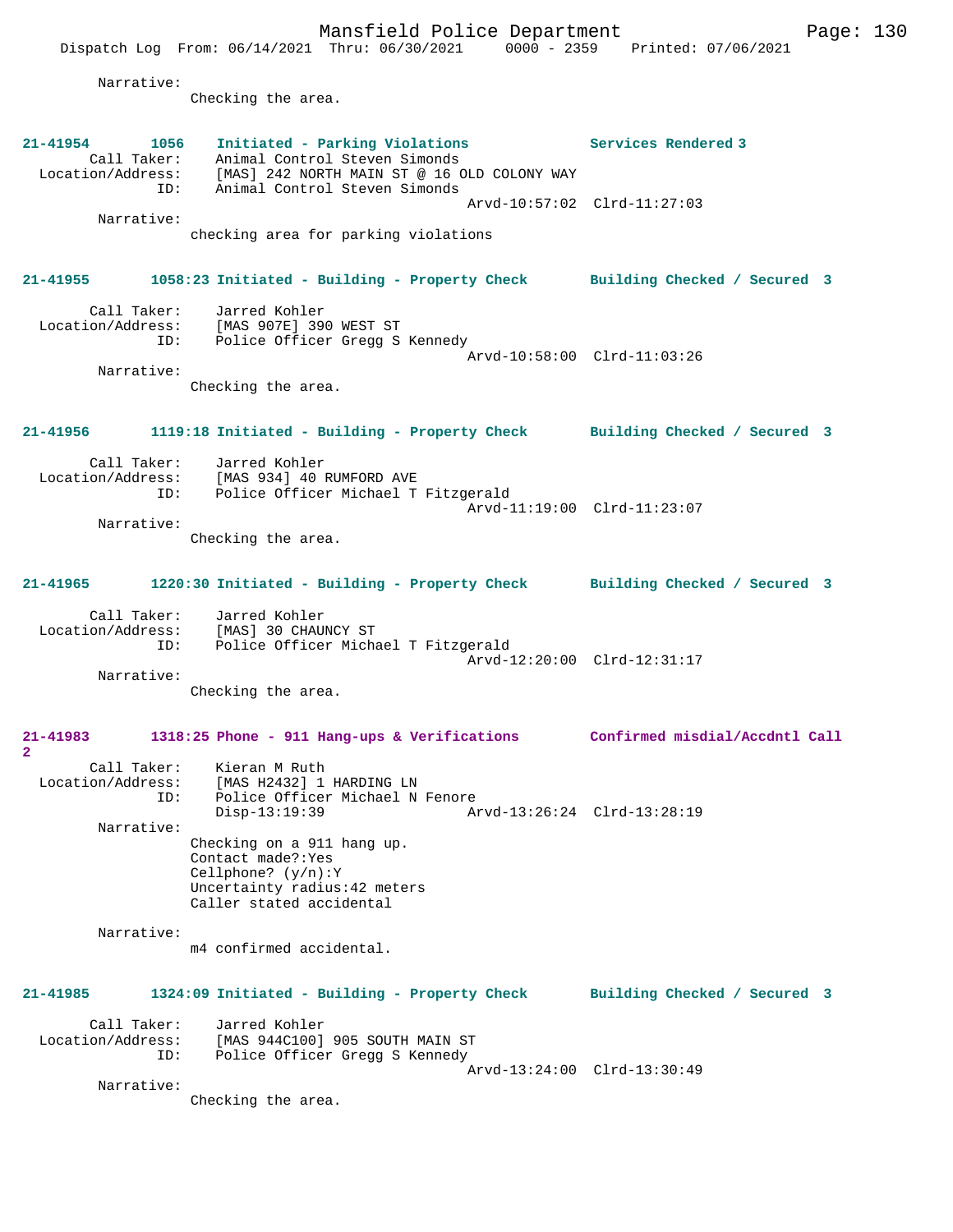Mansfield Police Department Fage: 131 Dispatch Log From: 06/14/2021 Thru: 06/30/2021 0000 - 2359 Printed: 07/06/2021 **21-41986 1325:38 Phone - 911 Hang-ups & Verifications Unfounded/Unverifed 2**

 Call Taker: NICHOLAS GOYETTE Location/Address: [MAS 417E] FRANCIS AVE ID: Sergeant Robert S Pierce Disp-13:29:55 Arvd-13:34:40 Clrd-13:36:53 Narrative: 911 hangup, called back. Caller was very agitated and said they were leaving in a Blue Range Rover in a minute or so. In the area of 11/19 Francis Narrative: M1 checked the area, unfounded. **21-41987 1337:49 Initiated - Building - Property Check Building Checked / Secured 3** Call Taker: Jarred Kohler Location/Address: [MAS] FRANCIS AVE ID: Sergeant Robert S Pierce Arvd-13:37:00 Clrd-13:45:49 Narrative: Checking the area. **21-41989 1338:22 Phone - Erratic Oper MV / Road Rage Gone on Arrival 3**  Call Taker: NICHOLAS GOYETTE Location/Address: [MAS 907A] RTE 140 NB Apt. #B<br>ID: Police Officer Greaa S Kenned Police Officer Gregg S Kennedy<br>Disp-13:40:05 7  $\bar{P}$ Arvd-13:42:40 Clrd-13:44:57 Narrative: Caller reports an elderly couple driving on the grass in between Erin Center and RTE 140 SB, going the wrong way NB. Desc: Blue SUV, older male driver Narrative: Caller reports he may be gone, cannot see him in the grass any longer. Narrative: M8 checked the area, vehicle GOA **21-41997 1355:29 Phone - 911 Hang-ups & Verifications Confirmed misdial/Accdntl Call 2**  Call Taker: Kieran M Ruth Location/Address: [MAS H3939] 132 DEAN ST<br>ID: Police Officer Grega S F Police Officer Gregg S Kennedy<br>Disp-13:57:31 Disp-13:57:31 Arvd-14:04:48 Clrd-14:08:28 Narrative: Checking on a 911 hang up. Contact made?:Yes Cellphone? (y/n):Y Uncertainty radius:31 meters Caller stated a pocket dial Narrative: m8 confirmed accidental **21-42390 1422 Initiated - Animal Complaints Services Rendered 3**  Call Taker: Animal Control Steven Simonds Location/Address: [MAS H2407] 6 HERITAGE LN ID: Animal Control Steven Simonds Arvd-08:01:29 Clrd-07/01/2021 @ 08:26:20 Narrative: complaints about dogs barking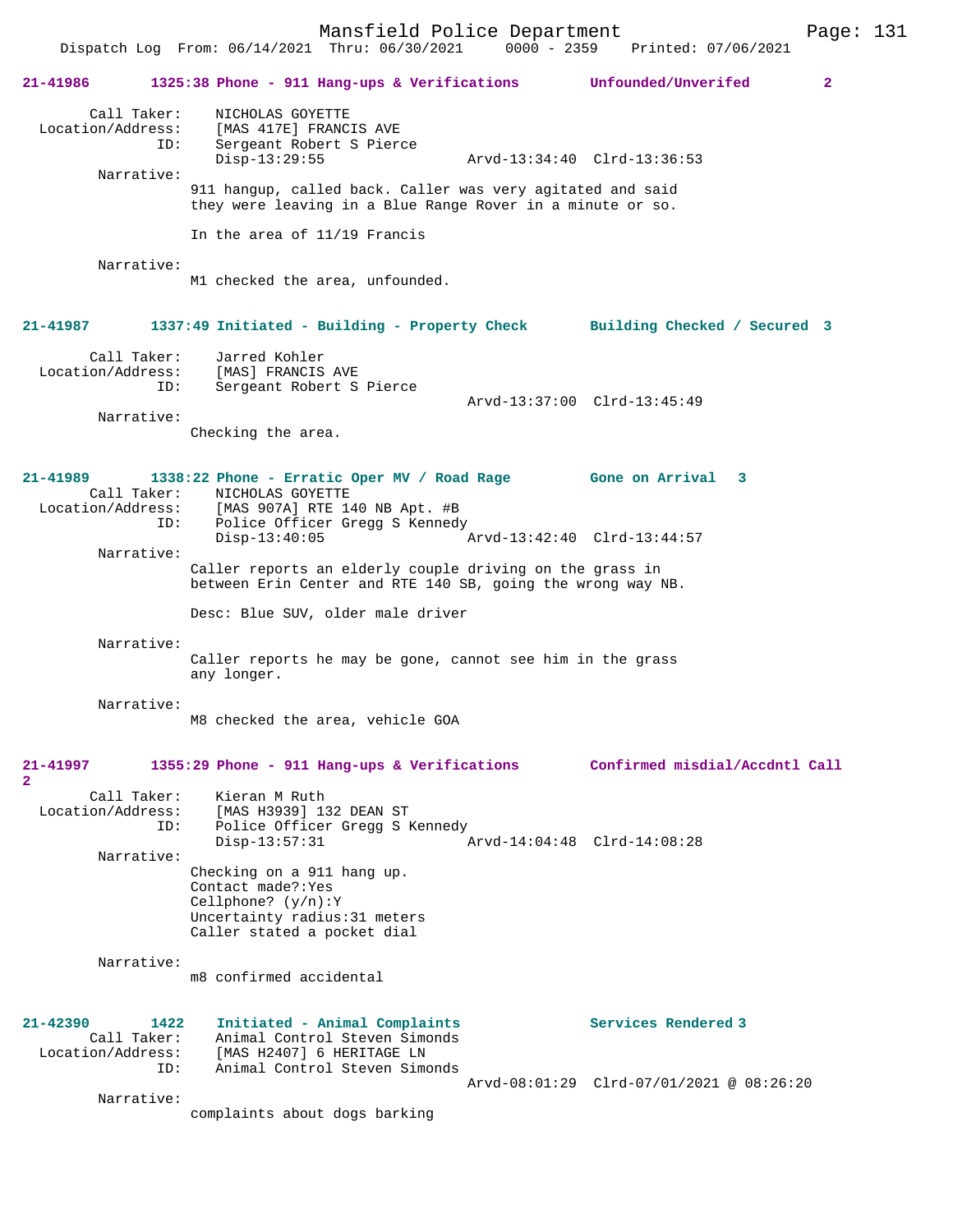Dispatch Log From: 06/14/2021 Thru: 06/30/2021 0000 - 2359 Printed: 07/06/2021 Narrative: heard dogs barking a few times but nothing to elevate to annoying **21-42003 1453:34 Phone - 911 Hang-ups & Verifications Confirmed misdial/Accdntl Call 2**  Call Taker: NICHOLAS GOYETTE Location/Address: [MAS 407B] 90 NORFOLK ST ID: Police Officer Gregg S Kennedy Disp-14:55:58 Arvd-14:59:53 Clrd-15:03:10 Narrative: Checking on a 911 hang up. Caller is out back and will wave Contact made?: yes Cellphone? (y/n): yes Narrative: M8 confirmed accidental **21-42394 1456 Initiated - Parking Violations Services Rendered 3**  Call Taker: Animal Control Steven Simonds Location/Address: [MAS] 242 NORTH MAIN ST @ 16 OLD COLONY WAY ID: Animal Control Steven Simonds Arvd-08:35:00 Clrd-07/01/2021 @ 09:00:32 Narrative: checking area for parking violations **21-42004 1521:43 Phone - Motor Veh Acc - No Injury Services Rendered 1**  Call Taker: Jarred Kohler<br>Location/Address: [MAS] 255 HOPE ess: [MAS] 255 HOPE ST @ 141 PRATT ST<br>ID: Police Officer Michael N Fenore ID: Police Officer Michael N Fenore Disp-15:22:28 Arvd-15:23:21 Clrd-15:33:30 ID: Sergeant Robert S Pierce Disp-15:22:31 Arvd-15:22:33 Clrd-15:33:26 Vehicle: GRY 2003 MERC MARQUI Reg: PC MA 2YJY65 VIN: 2MEFM75W43X646568 Vehicle: GRY 2018 JEEP COMPAS Reg: PC MA 8XA871 VIN: 3C4NJCAB8JT226523 Narrative: onsited accident. Narrative: m1 reporting minor damage, paper exchange only **21-42005 1527:08 Phone - Assist Fire Department Services Rendered 2**  Call Taker: Jarred Kohler<br>Location/Address: [MAS 432] 12 B [MAS 432] 12 BONNEY LN ID: Police Officer Michael T Fitzgerald Disp-15:27:57 Arvd-15:30:05 Clrd-15:35:59 Narrative: Assisting the FD with a fire related incident. Nature: fire alarm activation **21-42403 1537 Initiated - Speed Trailer/Signs Deployed Services Rendered 3**  Call Taker: Animal Control Steven Simonds Location/Address: [MAS] WILLIAMS ST ID: Animal Control Steven Simonds Arvd-09:15:42 Clrd-07/01/2021 @ 09:29:20 Narrative: changing batteries on speed signs **21-42012 1632:32 Initiated - Assist Other Agency Not Home / No Answer 3** Call Taker: Jarred Kohler Location/Address: [MAS H4664] 857 SCHOOL ST

ID: Sergeant John R Armstrong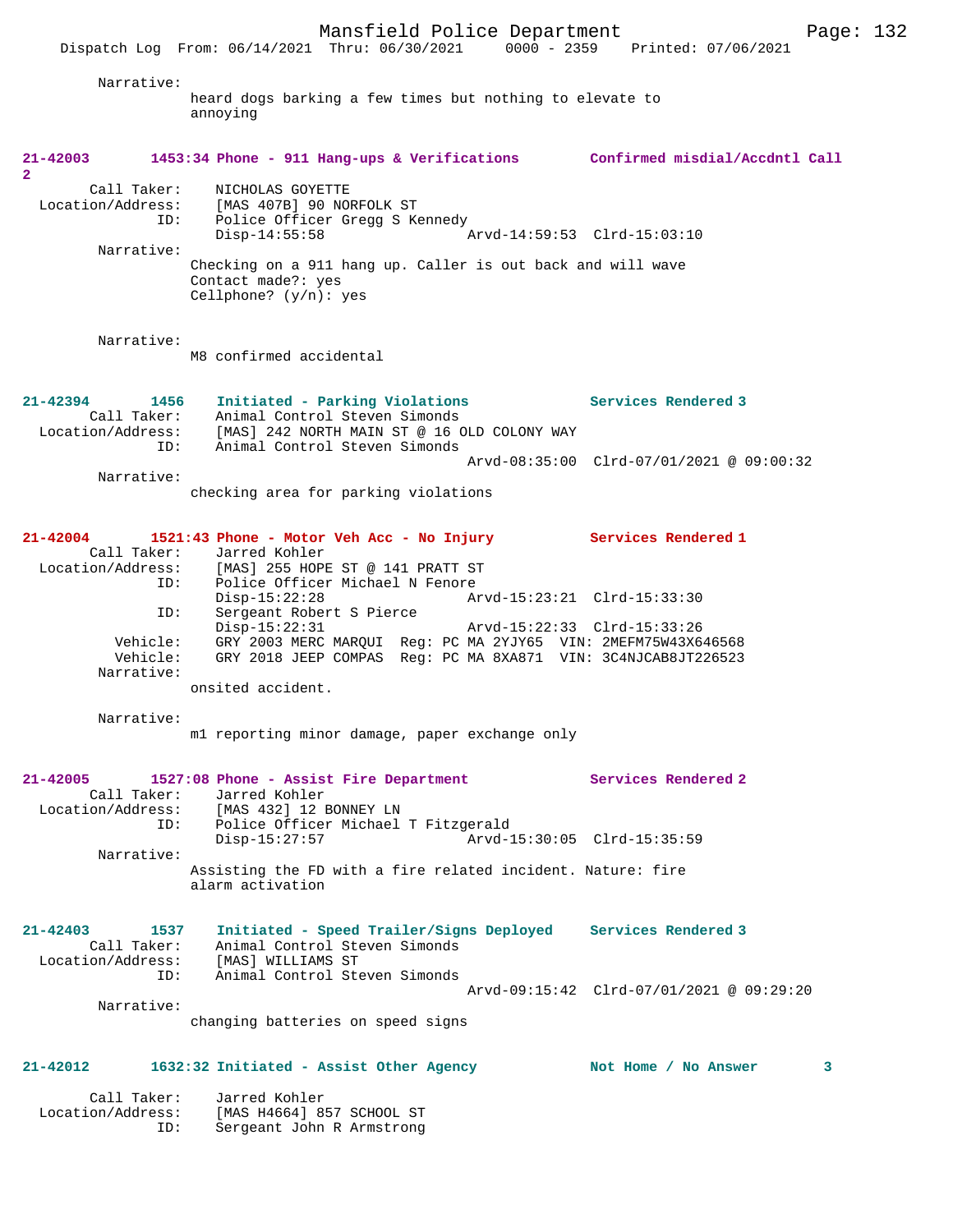Mansfield Police Department Page: 133 Dispatch Log From: 06/14/2021 Thru: 06/30/2021 Arvd-16:32:00 Clrd-16:36:50 ID: Police Officer Joshua S Ellender Disp-16:32:58 Arvd-16:33:00 Clrd-16:36:52 Narrative: notification for Acton PD Narrative: no answer at the door. **21-42015 1650:44 Phone - 911 Hang-ups & Verifications Confirmed misdial/Accdntl Call 2**  Call Taker: Kieran M Ruth<br>Location/Address: [MAS 430A] 20 ess: [MAS 430A] 20 ERICK RD Apt. #3B<br>ID: Police Officer Jay J Sparrow Police Officer Jay J Sparrow<br>Disp-16:55:06 Disp-16:55:06 Arvd-17:00:40 Clrd-17:09:21 Narrative: Checking on a 911 hang up. Contact made?:No Cellphone? (y/n):N Uncertainty radius:None landline **21-42019 1706:38 Phone - Assist Fire Department False / Accidental Alarm 2** Call Taker: Jarred Kohler<br>Location/Address: [MAS 432] 12] ess: [MAS 432] 12 BONNEY LN<br>ID: Police Officer Jav J Sr Police Officer Jay J Sparrow Disp-17:09:45 Clrd-17:10:02 Narrative: Assisting the FD with a fire related incident. Nature: Fire Alarm Activation **21-42024 1730:22 Phone - Assist Fire Department Investigated - Report Taken 2** Call Taker: Jarred Kohler<br>Location/Address: [MAS 417G] 17 [MAS 417G] 17 FRANCIS AVE ID: Police Officer Jay J Sparrow Disp-17:32:03 Arvd-17:35:09 Clrd-17:59:27 Narrative: Assisting the FD with a fire related incident. Nature: Fire Alarm Narrative: Fire Department reporting malicious pull. Requesting M5 inside Narrative: M5 reports he has 2 names of children envolved. Investigating a possible 3rd child. Waiting on mgmt Narrative: No one from mgmt showed up. M5 cleared Refer To Incident: 21MAS-655-OF **21-42027 1752:25 Radio - Motor Veh Acc - No Injury Services Rendered 1**  Call Taker: Jarred Kohler<br>Location/Address: [MAS] RTE 140 ess: [MAS] RTE 140 NB<br>ID: Police Officer Jo Police Officer Joshua S Ellender<br>Disp-17:54:03 Arv Disp-17:54:03 Arvd-17:54:27 Clrd-17:58:56 ID: Police Officer William C Trudell Disp-17:54:12 Arvd-17:54:25 Clrd-17:57:47 Narrative: 2 car mva Narrative: Foxboro on scene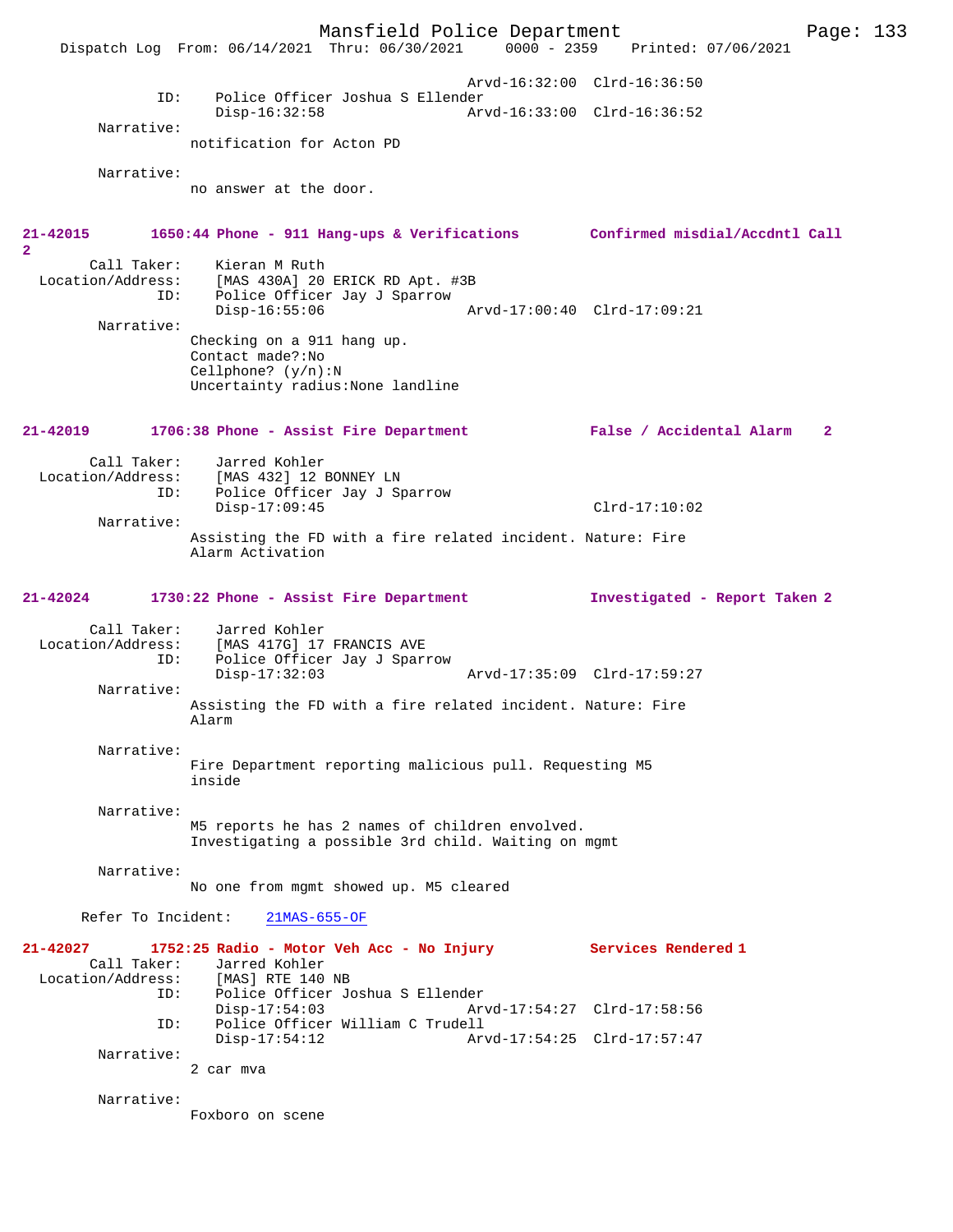Mansfield Police Department Page: 134 Dispatch Log From: 06/14/2021 Thru: 06/30/2021 0000 - 2359 Printed: 07/06/2021 **21-42655 1752 Initiated - Parking Violations Services Rendered 3**  Call Taker: Animal Control Steven Simonds Location/Address: [MAS] 242 NORTH MAIN ST @ 16 OLD COLONY WAY ID: Animal Control Steven Simonds Arvd-07:40:33 Clrd-07/02/2021 @ 08:02:39 Narrative: checking area for parking violations **21-42029 1803:34 Phone - Assist Other Agency Services Rendered 3**  Call Taker: NICHOLAS GOYETTE Location/Address: [MAS 43] 137 MILL ST ID: Police Officer Jay J Sparrow Disp-18:08:53 Arvd-18:17:59 Clrd-18:26:04 Narrative: Bellingham PD requesting to check with Canoe River for attatched party. RMV has their address as the campground, their wallet has been found and left with Bellingham PD. Narrative: Notification made to front desk. Message left for attached party. **21-42657 1815 Initiated - Speed Trailer/Signs Deployed Services Rendered 3**  Call Taker: Animal Control Steven Simonds Location/Address: [MAS] RESERVOIR ST ID: Animal Control Steven Simonds Arvd-08:02:59 Clrd-07/02/2021 @ 08:39:56 Narrative: changing batteries on speed signs **21-42033 1834:41 Initiated - Building - Property Check Building Checked / Secured 3** Call Taker: Jarred Kohler Location/Address: [MAS 840] 280 SCHOOL ST<br>ID: Police Officer Joshua S Police Officer Joshua S Ellender Arvd-18:34:00 Clrd-20:11:39 Narrative: Checking the area. **21-42659 1852 Initiated - Speed Trailer/Signs Deployed Services Rendered 3**  Call Taker: Animal Control Steven Simonds Location/Address: [MAS] WILLIAMS ST ID: Animal Control Steven Simonds Arvd-08:40:27 Clrd-07/02/2021 @ 08:47:35 Narrative: changing batteries on signs **21-42045 2011:46 Initiated - Building - Property Check Building Checked / Secured 3** Call Taker: Nicole Boyer Vicinity of: [MAS 4] 31 HAMPSHIRE ST ID: Police Officer Joshua S Ellender Arvd-20:11:00 Clrd-20:26:34 Narrative: Checking the area. **21-42050 2057:59 Initiated - Building - Property Check Building Checked / Secured 3** Call Taker: Nicole Boyer<br>Vicinity of: [MAS 895] 17! Of: [MAS 895] 175 FRUIT ST<br>ID: Police Officer Jav J St Police Officer Jay J Sparrow Arvd-20:57:00 Clrd-21:03:29 Narrative: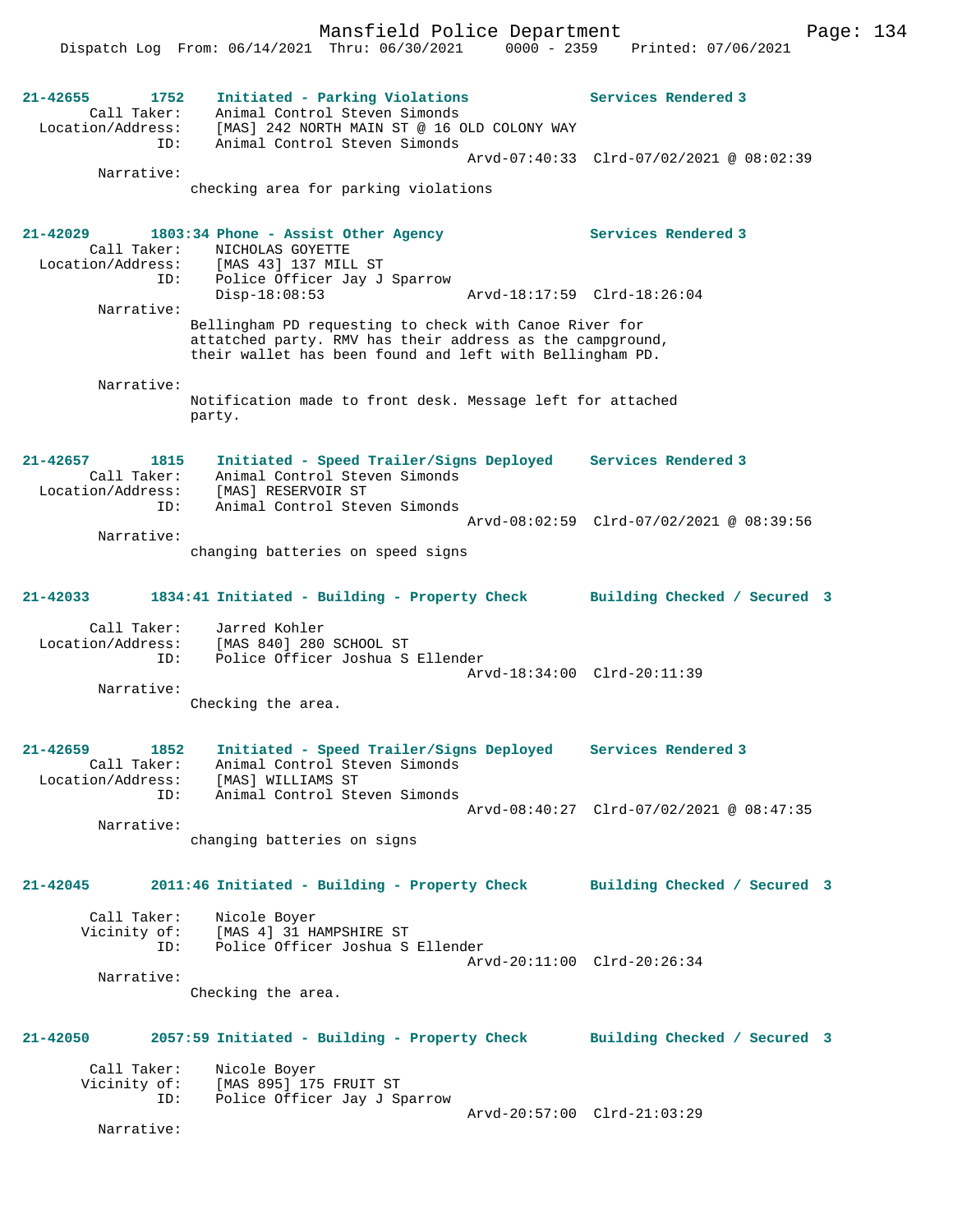Checking the area.

| 21-42687<br>2101     | Initiated - Parking Violations                                | Services Rendered 3                      |
|----------------------|---------------------------------------------------------------|------------------------------------------|
| Call Taker:          | Animal Control Steven Simonds                                 |                                          |
| Location/Address:    | [MAS] 43 NORTH MAIN ST @ 13 PARK ST                           |                                          |
| ID:                  | Animal Control Steven Simonds                                 |                                          |
| Narrative:           |                                                               | Arvd-10:49:11 Clrd-07/02/2021 @ 11:31:59 |
|                      | checking area for parking violations                          |                                          |
|                      |                                                               |                                          |
| Narrative:           |                                                               |                                          |
|                      | tagged MA GRIND on main for restrictive parking               |                                          |
|                      |                                                               |                                          |
| Narrative:           |                                                               |                                          |
|                      | tagged MA COMM V19421 on south main by webb place for         |                                          |
|                      | restricted parking                                            |                                          |
| Narrative:           |                                                               |                                          |
|                      | tagged MA 2JZ437 on union for restrictive parking             |                                          |
|                      |                                                               |                                          |
|                      |                                                               |                                          |
| 21-42054             | 2127:10 Initiated - Suspicious Actv / Persn / Veh             | Spoken To<br>$\mathbf{2}$                |
| Call Taker:          | Nicole Boyer                                                  |                                          |
| Vicinity of:         | [MAS 944C100] 905 SOUTH MAIN ST Apt. #100                     |                                          |
| ID:                  | Police Officer Joshua S Ellender                              |                                          |
|                      |                                                               | Arvd-21:27:00 Clrd-21:28:29              |
| Vehicle:             | BLK 2021 JEEP GRCHER Reg: PC MA 1YNJ78 VIN: 1C4RJFBG3MC593875 |                                          |
| Narrative:           |                                                               |                                          |
|                      | Car in the area. Will be moving along.                        |                                          |
|                      |                                                               |                                          |
| 21-42056             | 2135:01 Initiated - Motor Vehicle Stop                        | Citation / Warning Issued<br>- 3         |
|                      |                                                               |                                          |
| Call Taker:          | Nicole Boyer                                                  |                                          |
| Vicinity of:         | [MAS] 80 COPELAND DR @ 26 WOOD AVE                            |                                          |
| ID:                  | Police Officer Joshua S Ellender                              |                                          |
|                      |                                                               | Arvd-21:35:00 Clrd-21:42:01              |
| Vehicle:             | GRY 2005 TOYT TACOMA Reg: PC MA 4MZ174 VIN: 5TENX22NX5Z096720 |                                          |
| Narrative:           |                                                               |                                          |
|                      | Out with an MVST                                              |                                          |
|                      |                                                               |                                          |
| $21 - 42695$<br>2201 | Initiated - Parking Violations                                | Services Rendered 3                      |
| Call Taker:          | Animal Control Steven Simonds                                 |                                          |
| Location/Address:    | [MAS] 255 NORTH MAIN ST @ 8 COTTAGE ST                        |                                          |
| ID:                  | Animal Control Steven Simonds                                 |                                          |
|                      |                                                               | Arvd-11:48:48 Clrd-07/02/2021 @ 12:44:03 |
| Narrative:           |                                                               |                                          |
|                      | checking area for parking violations                          |                                          |
|                      |                                                               |                                          |
| Narrative:           | tagged MA 3CK296 on west church for overtime parking          |                                          |
|                      |                                                               |                                          |
| Narrative:           |                                                               |                                          |
|                      | tagged MA 6FH953 on main for overtime parking                 |                                          |
|                      |                                                               |                                          |
|                      |                                                               |                                          |
| 21-42062             | 2221:01 Initiated - Building - Property Check                 | Building Checked / Secured 3             |
|                      |                                                               |                                          |
| Call Taker:          | NICHOLAS GOYETTE                                              |                                          |
|                      | Location/Address: [MAS 1002] 250 EAST ST                      |                                          |
| ID:                  | Police Officer Jay J Sparrow                                  | Arvd-22:21:00 Clrd-22:33:14              |
| Narrative:           |                                                               |                                          |
|                      | Checking the area.                                            |                                          |
|                      |                                                               |                                          |
|                      |                                                               |                                          |
| 21-42063             | 2232:04 Phone - Erratic Oper MV / Road Rage Gone on Arrival   | 3                                        |
| Call Taker:          | NICHOLAS GOYETTE                                              |                                          |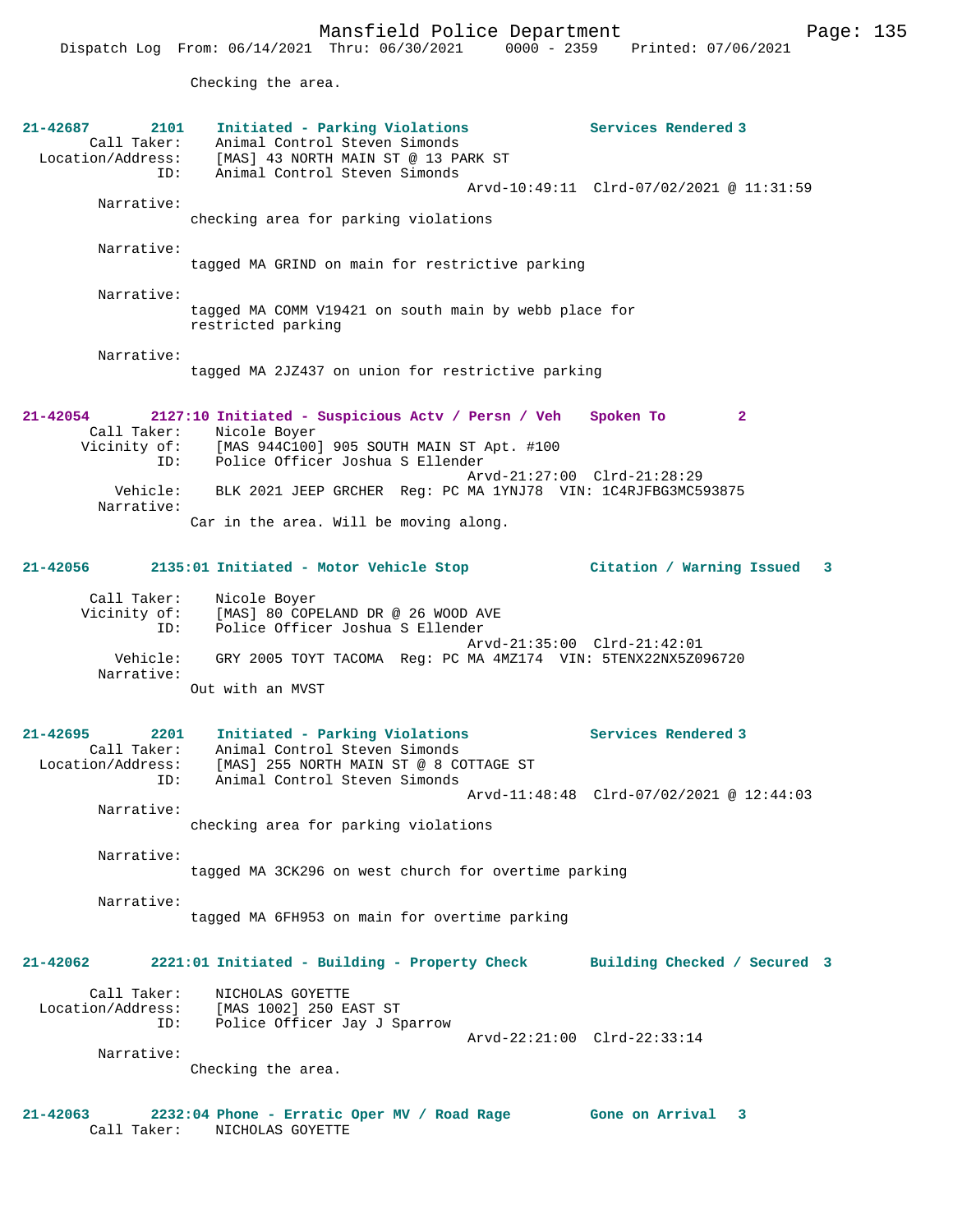Mansfield Police Department Page: 136 Dispatch Log From: 06/14/2021 Thru: 06/30/2021 0000 - 2359 Printed: 07/06/2021 Location/Address: [MAS] EASTMAN ST ID: Police Officer Jay J Sparrow Disp-22:34:09 Arvd-22:35:21 Clrd-22:38:01 Narrative: white pick up truck with no lights on and one taillight out heading into mansfield from the split by target Narrative: Checked area of 106, to Oakley, to the area of the police department. No findings. **21-42064 2240:30 Phone - 911 Hang-ups & Verifications Confirmed misdial/Accdntl Call 2**  Call Taker: NICHOLAS GOYETTE<br>Location/Address: [MAS H4885] 967 I [MAS H4885] 967 MAPLE ST ID: Police Officer Jay J Sparrow Disp-22:42:11 Arvd-22:52:22 Clrd-22:52:39 Narrative: Checking on a 911 hang up. Contact made?: no Cellphone? (y/n): yes Uncertainty radius: 16m **21-42065 2244:16 Phone - Erratic Oper MV / Road Rage Gone on Arrival 3**  Call Taker: NICHOLAS GOYETTE Location/Address: [MAS 992G] 660 EAST ST Apt. #8 ID: Police Officer William C Trudell<br>Disp-22:45:41 Arv Disp-22:45:41 Arvd-22:47:06 Clrd-22:48:09 Narrative: Operator has an infant in their lap driving a vehicle. newer model 4 door hyundai color dark Narrative: passing cousins Narrative: pulled into cousins **21-42066 2248:19 Phone - Noise Complaint Services Rendered 2**  Call Taker: NICHOLAS GOYETTE<br>Location/Address: [MAS H1133] 647 1 [MAS H1133] 647 NORTH MAIN ST Apt. #1L ID: Police Officer William C Trudell Arvd-22:53:42 Clrd-22:58:14 Narrative: Caller reports her neighbors kids are producing too much noise Narrative: Spoke to second floor resident, they are attempting to get the young children to bed, they were advised of the complaint. M12 also spoke to the RP. **21-42067 2300:54 Radio - Motor Veh Acc - w/Injury Services Rendered 1**  Call Taker: Nicole Boyer Location/Address: [MAS 2] 60 FORBES BLVD ID: Police Officer Joshua S Ellender Arvd-23:02:04 Clrd-23:15:31<br>ID: Police Officer Nicole P Newport Police Officer Nicole P Newport Disp-23:02:37 Clrd-23:02:41 ID: Support Staff Philip D Seaward Disp-23:02:51 Arvd-23:03:52 Clrd-23:25:46<br>ID: Police Officer William C Trudell Police Officer William C Trudell Arvd-23:09:38 Clrd-23:15:05<br>Vehicle: GRY 2004 VOLK CO GOLF Reg: PC MA 8LH349 VIN: 9BWFL61J044 GRY 2004 VOLK CO GOLF Reg: PC MA 8LH349 VIN: 9BWFL61J044001696 Narrative: One vehicle, air bag deployment.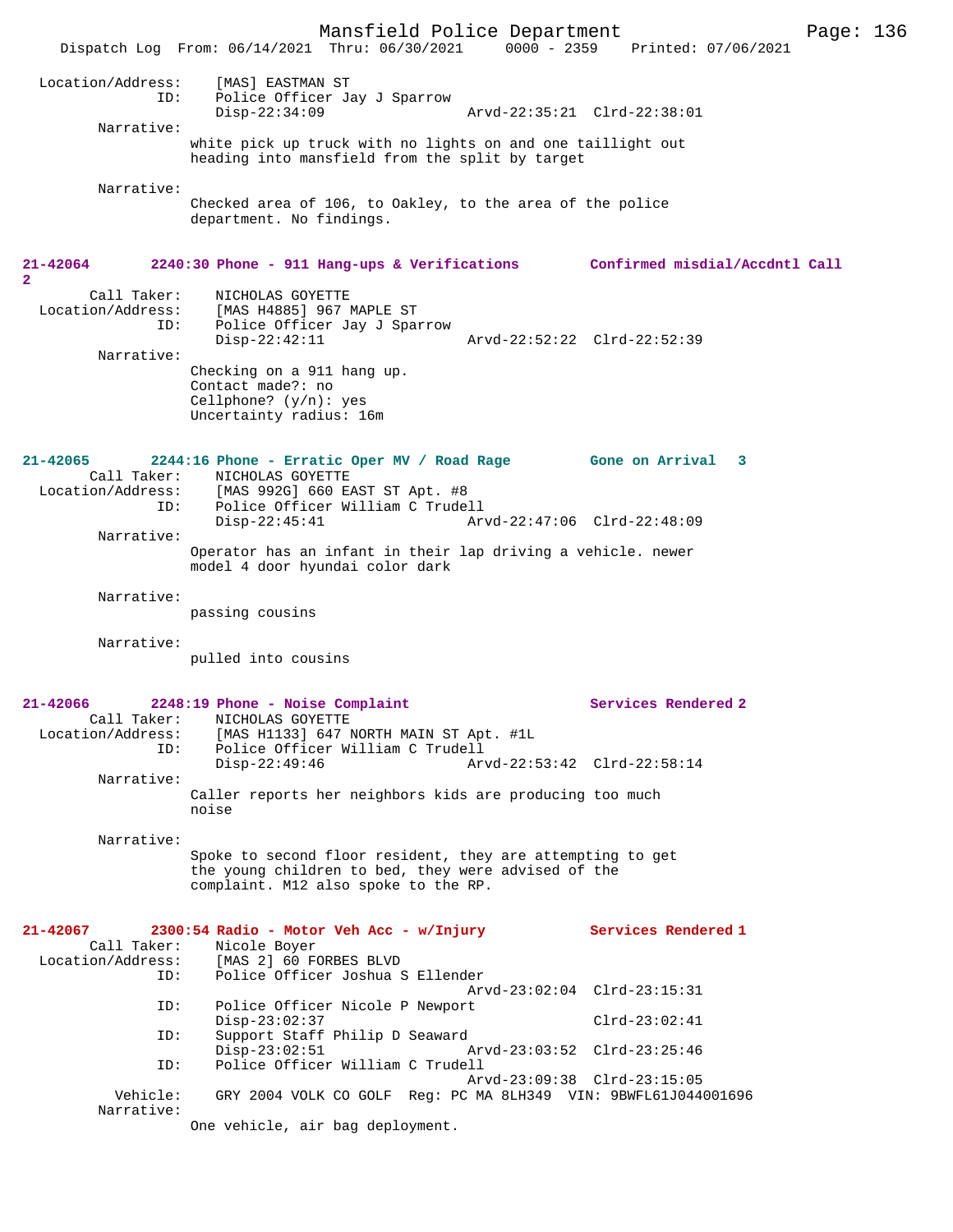Mansfield Police Department Fage: 137 Dispatch Log From: 06/14/2021 Thru: 06/30/2021 0000 - 2359 Printed: 07/06/2021 Narrative: See AC for further Refer To Accident: 21MAS-180-AC **For Date: 06/30/2021 - Wednesday 21-42096 0139:57 Initiated - Building - Property Check Building Checked / Secured 3** Call Taker: Nicole Boyer Location/Address: [MAS 417] 9 FRANCIS AVE ID: Police Officer Joshua S Ellender Arvd-01:39:00 Clrd-01:48:57 Narrative: Checking the area. **21-42101 0146:43 Initiated - Building - Property Check Building Checked / Secured 3** Call Taker: Nicole Boyer<br>Vicinity of: [MAS] NORTH I Vicinity of: [MAS] NORTH MAIN ST ID: Police Officer Meghan Birnie Arvd-01:46:00 Clrd-01:54:25 Narrative: Checking the area. **21-42105 0205:24 Initiated - Building - Property Check Building Checked / Secured 3** Call Taker: Nicole Boyer Vicinity of: [MAS 907E] 390 WEST ST ID: Police Officer Meghan Birnie Arvd-02:05:00 Clrd-02:12:04 Narrative: Checking the area. **21-42107 0219:51 Initiated - Building - Property Check Building Checked / Secured 3** Call Taker: Nicole Boyer Vicinity of: [MAS 814] 50 WEST CHURCH ST<br>TD: Police Officer Meghan Birnie Police Officer Meghan Birnie Arvd-02:19:00 Clrd-02:25:39 Narrative: Checking the area. **21-42109 0251:41 Initiated - Building - Property Check Building Checked / Secured 3** Call Taker: Nicole Boyer Location/Address: [MAS] 4 ERICK RD @ 15 BONNEY LN ID: Police Officer Joshua S Ellender Arvd-02:51:00 Clrd-03:03:36 Narrative: Checking the area. **21-42110 0331:36 Initiated - Building - Property Check Building Checked / Secured 3** Call Taker: Nicole Boyer Vicinity of: [MAS 12] 250 EAST ST<br>ID: Police Officer Joshua Police Officer Joshua S Ellender Arvd-03:31:00 Clrd-03:40:53 Narrative: Checking the area. **21-42111 0336:25 Initiated - Building - Property Check Building Checked / Secured 3**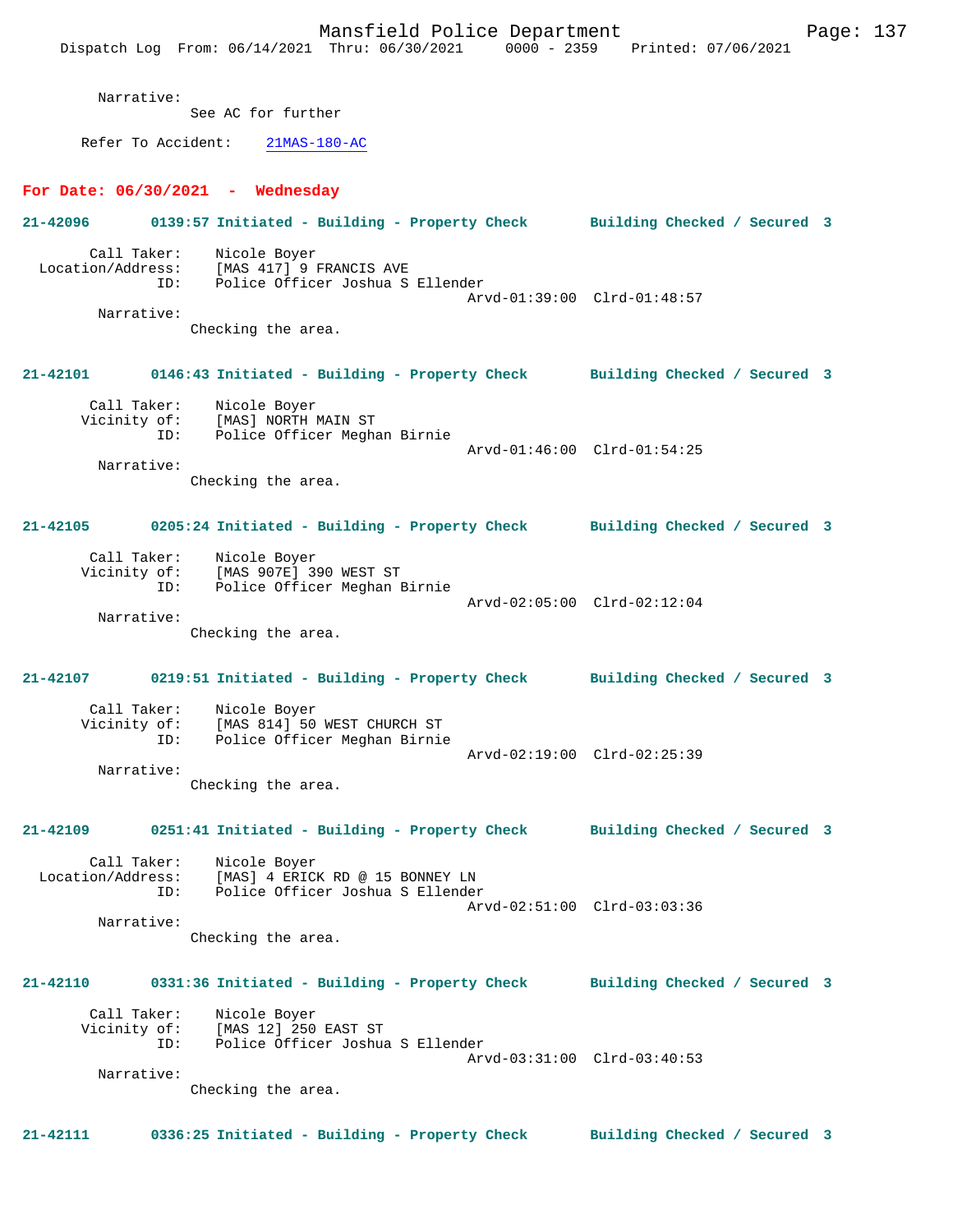|                                                                    | Dispatch Log From: 06/14/2021 Thru: 06/30/2021                                                                           |                             | 0000 - 2359 Printed: 07/06/2021          |   |
|--------------------------------------------------------------------|--------------------------------------------------------------------------------------------------------------------------|-----------------------------|------------------------------------------|---|
| Call Taker:<br>ID:                                                 | Nicole Boyer<br>Vicinity of: [MAS 840] 280 SCHOOL ST<br>Police Officer Meghan Birnie                                     |                             |                                          |   |
|                                                                    |                                                                                                                          | Arvd-03:36:00 Clrd-03:44:50 |                                          |   |
| Narrative:                                                         | Checking the area.                                                                                                       |                             |                                          |   |
| 21-43555<br>0621<br>Call Taker:                                    | Initiated - Parking Violations<br>Animal Control Steven Simonds<br>Location/Address: [MAS] 43 NORTH MAIN ST @ 13 PARK ST |                             | Services Rendered 3                      |   |
| ID:                                                                | Animal Control Steven Simonds                                                                                            |                             |                                          |   |
|                                                                    |                                                                                                                          |                             | Arvd-07:21:25 Clrd-07/06/2021 @ 07:45:10 |   |
| Narrative:                                                         | checking area for parking violations                                                                                     |                             |                                          |   |
|                                                                    | $21-42123$ 0736:12 Phone - Assist Other Agency                                                                           |                             | Unfounded/Unverifed                      | 3 |
| Call Taker:<br>Location/Address:<br>ID:                            | William Casey<br>[MAS] SOUTH MAIN ST<br>Sergeant John R Armstrong                                                        |                             |                                          |   |
|                                                                    | $Disp-07:40:31$                                                                                                          | Arvd-07:41:54 Clrd-07:45:31 |                                          |   |
| ID:                                                                | Police Officer Joshua S Ellender<br>$Disp-07:41:33$                                                                      | Arvd-07:42:08 Clrd-07:45:33 |                                          |   |
| Narrative:                                                         |                                                                                                                          |                             |                                          |   |
|                                                                    | Call from State for a party standing on the bridge                                                                       |                             |                                          |   |
| Narrative:                                                         | M1 states he did not observe anyone at the S curves fitting<br>that description.                                         |                             |                                          |   |
| Narrative:                                                         | M1 states he will check South Main Street.                                                                               |                             |                                          |   |
| Narrative:                                                         |                                                                                                                          |                             |                                          |   |
|                                                                    | M3 en route to check South Main St.                                                                                      |                             |                                          |   |
| Narrative:                                                         | Officers state nothing showing on any of the overpasses.                                                                 |                             |                                          |   |
|                                                                    |                                                                                                                          |                             |                                          |   |
| 21-42125<br>Location:                                              | 0743:41 Initiated - Disabled Motor Vehicle<br>Call Taker: Emily Archer<br>[MAS] 495 NORTH                                |                             | Services Rendered 3                      |   |
|                                                                    | ID: Police Officer Meghan Birnie                                                                                         |                             |                                          |   |
| Narrative:                                                         |                                                                                                                          |                             | Arvd-07:43:00 Clrd-07:44:45              |   |
|                                                                    | assisted with DMV.                                                                                                       |                             |                                          |   |
| 21-43559<br>0743<br>Call Taker:<br>Location/Address: [MAS] MILL ST | Initiated - Speed Trailer/Signs Deployed Services Rendered 3<br>Animal Control Steven Simonds                            |                             |                                          |   |
| ID:                                                                | Animal Control Steven Simonds                                                                                            |                             | Arvd-08:45:09 Clrd-07/06/2021 @ 08:53:24 |   |
| Narrative:                                                         | changed batteries and removed signs                                                                                      |                             |                                          |   |
|                                                                    | 21-42126 0745:19 Phone - Assist Fire Department                                                                          |                             | Services Rendered 2                      |   |
| ID:                                                                | Call Taker: Dispatcher Alyson Vico<br>Location/Address: [MAS 332] 240 EAST ST<br>Police Officer Joshua S Ellender        |                             |                                          |   |
| Narrative:                                                         | $Disp-07:46:11$                                                                                                          | Arvd-07:49:28 Clrd-07:51:13 |                                          |   |
|                                                                    | Assisting the FD with a fire related incident. Nature:<br>Automatic fire alarm                                           |                             |                                          |   |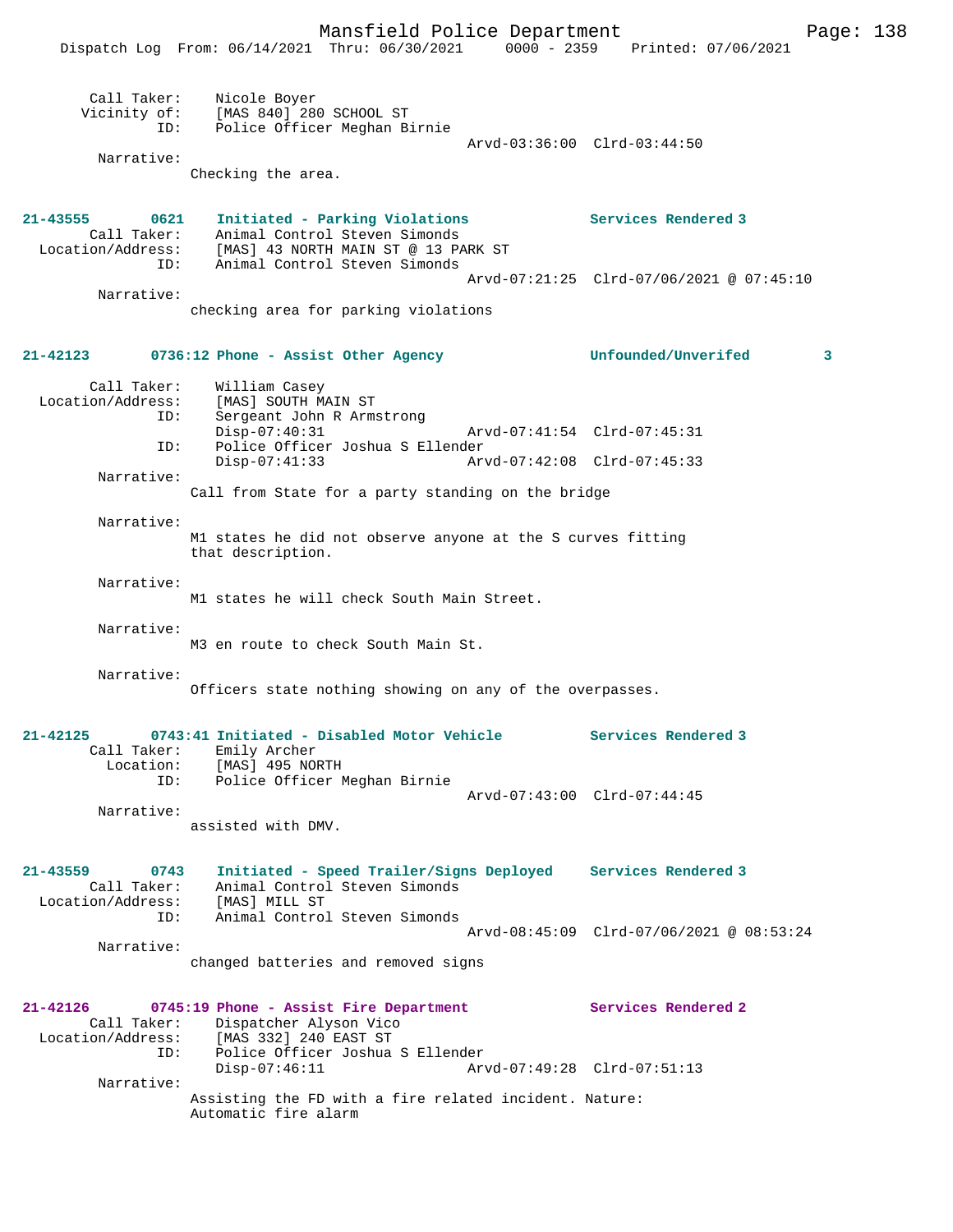Mansfield Police Department Page: 139 Dispatch Log From: 06/14/2021 Thru: 06/30/2021 Narrative: M3 states appears to have construction crew on scene. Narrative: M3 states he is clear. **21-42132 0840:38 Phone - 911 Hang-ups & Verifications Confirmed misdial/Accdntl Call 2**  Call Taker: William Casey Location/Address: [MAS 4] 31 HAMPSHIRE ST Apt. #173 Police Officer Gregg S Kennedy Disp-08:42:27 Arvd-08:52:50 Clrd-08:54:14 Narrative: Checking on a 911 hang up. Contact made?:yes Cellphone? (y/n):yes Uncertainty radius: Narrative: M8 states confirmed accidental, they were having phone issues. **21-42139 0918:25 Phone - Suspicious Actv / Persn / Veh Investigated - Report Taken 2** Call Taker: Dispatcher Jacques Ryan<br>Location/Address: [MAS 820C] 31 PLYMOUTH S [MAS 820C] 31 PLYMOUTH ST ID: Detective Patrick J Pennie 09:19:08 Arvd-09:19:27 Clrd-09:19:32<br>21MAS-659-OF Arvd-09:19:27 Clrd-09:19:32 Refer To Incident: **21-42144 0947:33 Phone - Assist Fire Department Services Rendered 2**  Call Taker: Emily Archer<br>Location/Address: [MAS 942A] 10 ess: [MAS 942A] 10 CONNORS AVE Apt. #B<br>ID: Police Officer Michael T Fitzgera Police Officer Michael T Fitzgerald<br>Disp-09:48:21 Arvd-0 Disp-09:48:21 Arvd-09:52:41 Clrd-09:56:36 Narrative: Assisting the FD with a fire related incident. Nature:fire alarm **21-42145 0956:42 Initiated - Building - Property Check Building Checked / Secured 3** Call Taker: Emily Archer Location/Address: [MAS 417] 9 FRANCIS AVE Police Officer Michael T Fitzgerald Arvd-09:56:00 Clrd-10:03:09 Narrative: Checking the area. Narrative: M15 is clear. **21-43584 1012 Initiated - Parking Violations Services Rendered 3**  Call Taker: Animal Control Steven Simonds<br>Location/Address: [MAS] 242 NORTH MAIN ST @ 16 O ess: [MAS] 242 NORTH MAIN ST @ 16 OLD COLONY WAY<br>TD: Animal Control Steven Simonds Animal Control Steven Simonds Arvd-11:11:10 Clrd-07/06/2021 @ 11:25:11 Narrative: checking area for parking violations Narrative: tagged CA 4NJW633 at 46 cottage street for overtime parking **21-42149 1020:05 Initiated - Building - Property Check Building Checked / Secured 3** Call Taker: Emily Archer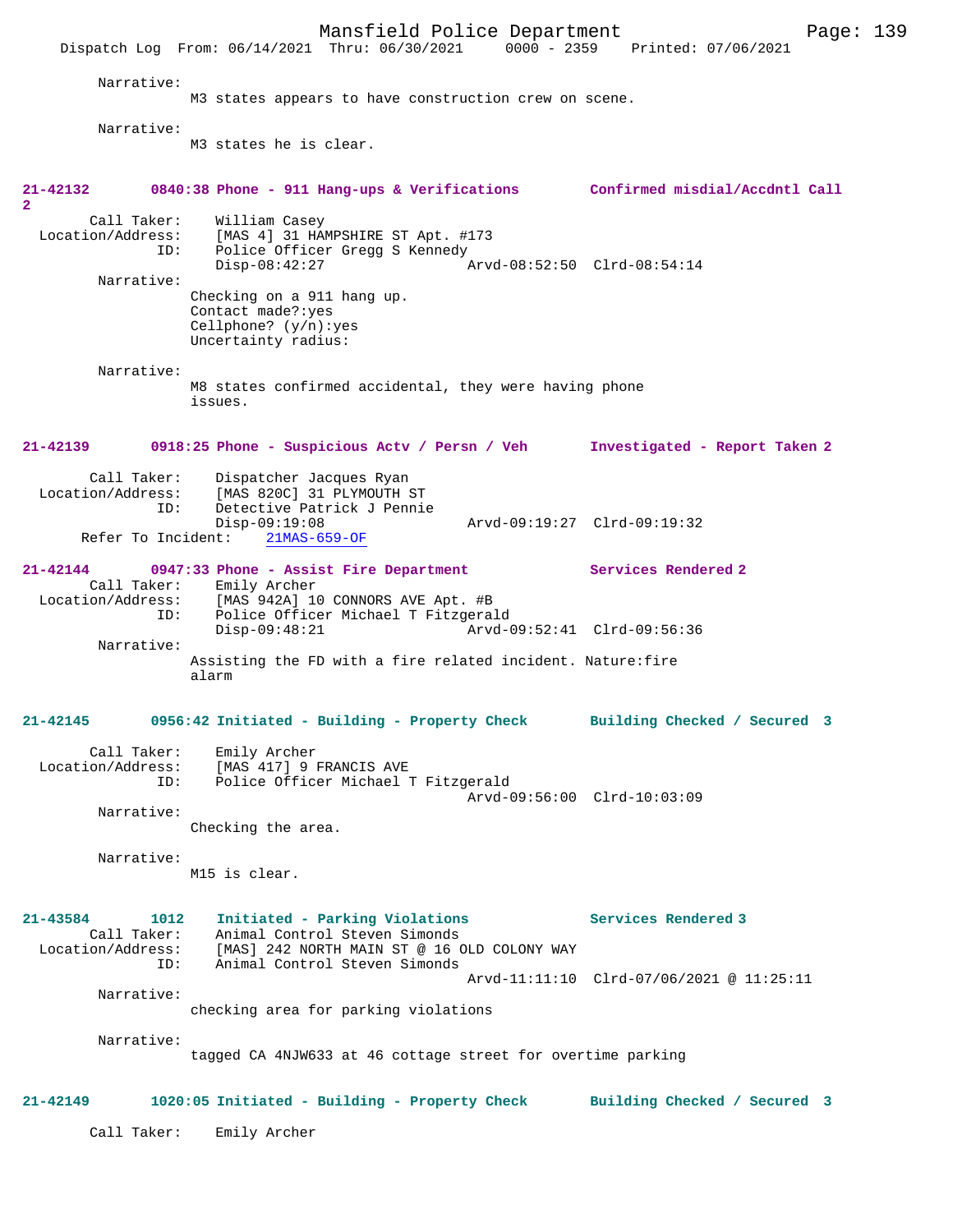Mansfield Police Department Fage: 140 Dispatch Log From: 06/14/2021 Thru: 06/30/2021 0000 - 2359 Printed: 07/06/2021 Location/Address: [MAS] 4 ERICK RD @ 15 BONNEY LN ID: Police Officer Michael T Fitzgerald Arvd-10:20:00 Clrd-10:25:21 Narrative: Checking the area. **21-42150 1022:02 Radio - Well Being Check Services Rendered 3**  Call Taker: CARLY MORIARTY Location/Address: [MAS U8] CHAUNCY ST ID: Police Officer David J Pepicelli Disp-10:23:04 Arvd-10:26:47 Clrd-10:28:49 Narrative: Officers en route for a report to the detail officer that a person was down in the road way under the overpass. M11 states party is sitting up against the wall, FD on scene. Narrative: M11 states good intent, all units clear. **21-42155 1043:05 Initiated - Building - Property Check Building Checked / Secured 3** Call Taker: Emily Archer Location/Address: [MAS 840] 280 SCHOOL ST ID: Police Officer Gregg S Kennedy Arvd-10:43:00 Clrd-10:51:18 Narrative: Checking the area. **21-42158 1048:32 Phone - 911 Hang-ups & Verifications Confirmed misdial/Accdntl Call 2**  Call Taker: William Casey<br>ion/Address: [MAS] 305 FORBES BLVD Location/Address: ID: Police Officer Gregg S Kennedy Disp-10:52:00 Arvd-10:55:05 Clrd-10:58:40 ID: Police Officer Gregg S Kennedy<br>Disp-11:01:29  $Arvd-11:04:15$   $Clrd-11:10:58$  Narrative: Checking on a 911 hang up. Contact made?:no Cellphone? (y/n):yes Uncertainty radius:46 Narrative: Additional call, machinery heard in background. Narrative: M8 states it is a busy warehouse, everything appears normal at this time. Narrative: Caller will wave from out front, accidental Narrative: M8 advised and is en route. **21-42160 1057:11 Initiated - Community Policing Services Rendered 3**  Call Taker: Emily Archer Location/Address: [MAS 982] 111 HOPE ST ID: Police Officer Michael T Fitzgerald Arvd-10:57:00 Clrd-11:15:51 Narrative: Community Policing. **21-42167 1121:53 Initiated - Building - Property Check Building Checked / Secured 3**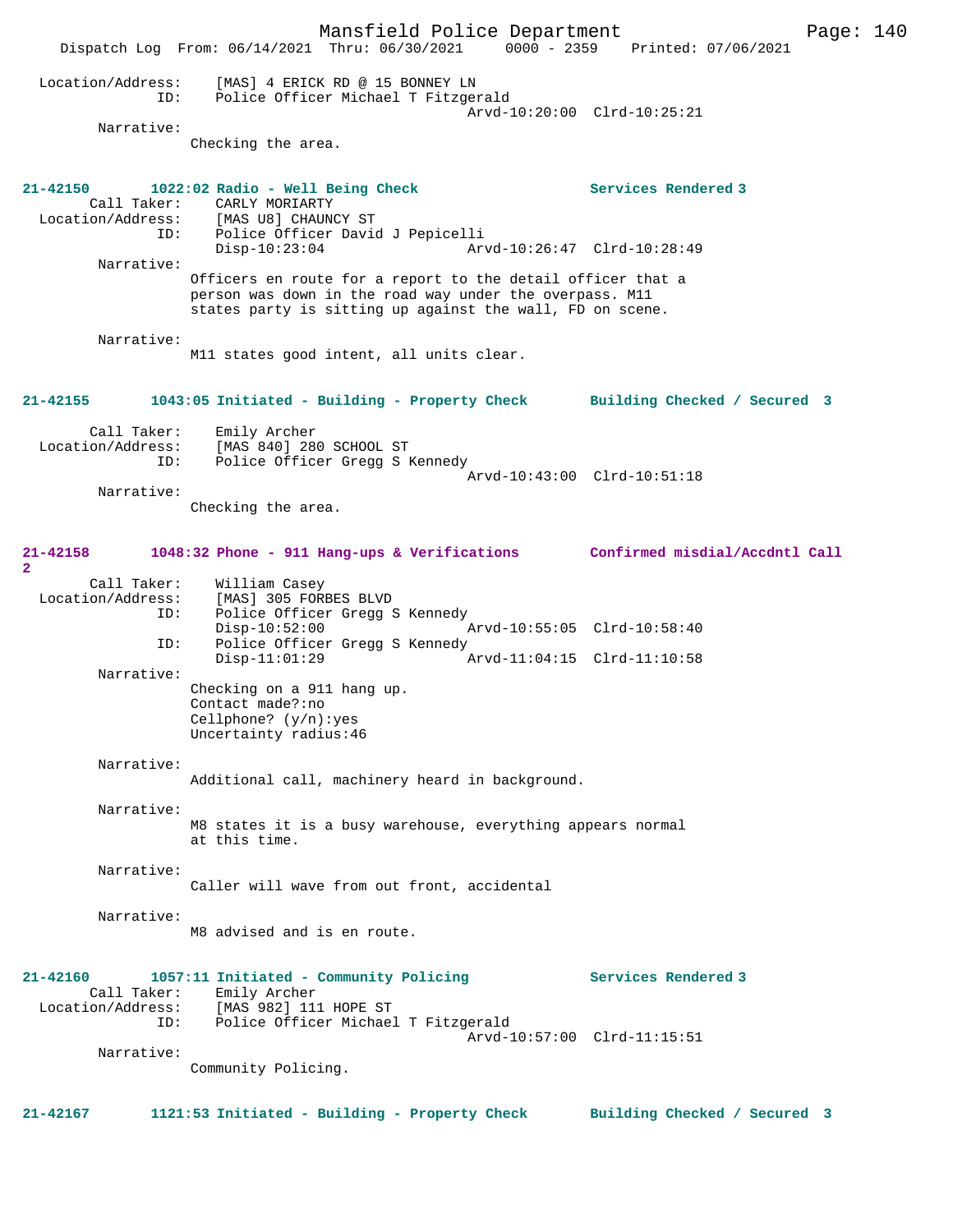Mansfield Police Department Page: 141 Dispatch Log From: 06/14/2021 Thru: 06/30/2021 0000 - 2359 Printed: 07/06/2021 Call Taker: Emily Archer Location/Address: [MAS 1002] 250 EAST ST ID: Police Officer Michael T Fitzgerald Arvd-11:21:00 Clrd-11:32:52 **21-42169 1133:07 Phone - 911 Hang-ups & Verifications Confirmed misdial/Accdntl Call 2**  Call Taker: NICHOLAS GOYETTE Location/Address: [MAS H3489] 140 GILBERT ST ID: Police Officer Gregg S Kennedy Disp-11:33:53 Arvd-11:43:53 Clrd-11:45:08 Narrative: Checking on a 911 accidental. Contact made?: yes Cellphone? (y/n): yes Narrative: M8 states confirmed accidental. **21-42173 1142:24 Initiated - Motor Vehicle Stop Citation / Warning Issued 3** Call Taker: Emily Archer Location/Address: [MAS] 150 RUMFORD AVE ID: Police Officer David J Pepicelli Arvd-11:42:00 Clrd-11:48:52 Vehicle: BLK 2019 KIA SORENT Reg: PC MA 1YPS61 VIN: 5XYPGDA32KG559833 Narrative: mvst Narrative: Citation issued for second hands free violation. **21-42175 1148:33 Walk-In - Assist Citizen - P S A Spoken To 3**  Call Taker: Support Staff Matthew Gately Location/Address: [MAS H5779] 900 MAPLE ST Police Officer Michael T Fitzgerald<br>Disp-11:51:25 Arvd-1 Arvd-11:56:01 Clrd-12:17:20 Narrative: Walk in would like to speak with an officer about property damage. Refer To Incident: 21MAS-660-OF **21-42176 1150:57 Phone - Well Being Check Services Rendered 3**  Call Taker: NICHOLAS GOYETTE Location/Address: [MAS 968B] 1 VILLA ST Apt. #M ID: Police Officer David J Pepicelli Disp-11:55:20 Arvd-11:55:58 Clrd-12:02:34 ID: Sergeant Robert S Pierce Disp-11:55:36 Arvd-11:57:11 Clrd-12:02:36 Narrative: Landlord requesting a well being check. Landlord's son will be on site to let officer in. Landlord cannot reach the tenant, which is very unusual. Has not heard from the tenant in a month and a half. Tenant has a , looking to see if he is okay. Narrative: M11 states landlord is on scene, attempt to make entry. Narrative: M11 states they have made contact with that party. Narrative: M1 states broken phone, he is all set.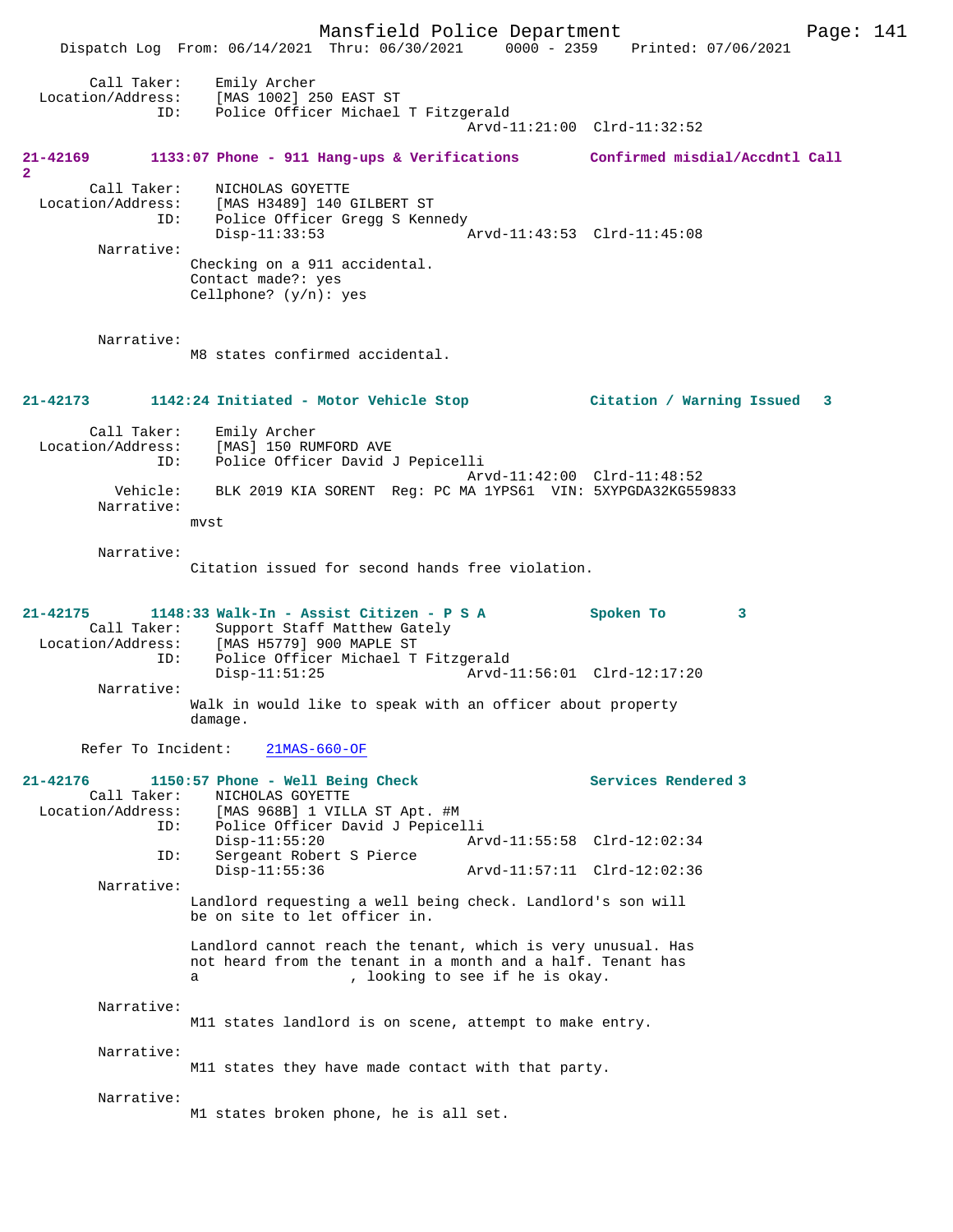Mansfield Police Department Page: 142

| 21-42177<br>Call Taker:<br>Location/Address:<br>ID:<br>Vehicle:<br>Narrative: | 1155:48 Phone - Suspicious Actv / Persn / Veh Services Rendered 2<br>NICHOLAS GOYETTE<br>[MAS H1271] 153 GILBERT ST<br>Police Officer Michael N Fenore<br>$Disp-11:59:37$<br>Support Staff Heather A Sullivan<br>BLU 2010 CHEV CO CAMARO Reg: PC MA 5TBR30 VIN: 2G1FT1EW8A9199786<br>Neighbors Son from across the street has parked his car in<br>such a way that is hazardous.<br>He recently moved in and now the caller cant efficiently<br>back in/out. Callers son has special needs and takes a large<br>van to school which will be impacted by the parking<br>situation. |                                                                                              | Arvd-12:06:57 Clrd-12:06:58 |    |
|-------------------------------------------------------------------------------|-----------------------------------------------------------------------------------------------------------------------------------------------------------------------------------------------------------------------------------------------------------------------------------------------------------------------------------------------------------------------------------------------------------------------------------------------------------------------------------------------------------------------------------------------------------------------------------|----------------------------------------------------------------------------------------------|-----------------------------|----|
| Narrative:                                                                    |                                                                                                                                                                                                                                                                                                                                                                                                                                                                                                                                                                                   |                                                                                              |                             |    |
|                                                                               | M17 states he is legally parked on Gilbert. He spoke to the<br>driver will be moving it shortly.                                                                                                                                                                                                                                                                                                                                                                                                                                                                                  |                                                                                              |                             |    |
| $21 - 42178$                                                                  | 1158:09 Phone - Well Being Check                                                                                                                                                                                                                                                                                                                                                                                                                                                                                                                                                  |                                                                                              | Spoken To                   | 3  |
|                                                                               | Call Taker: William Casey<br>Location/Address: [MAS 428] 17 ERICK RD Apt. #25                                                                                                                                                                                                                                                                                                                                                                                                                                                                                                     |                                                                                              |                             |    |
|                                                                               | Police Officer David J Pepicelli<br>ID:<br>$Disp-12:03:09$                                                                                                                                                                                                                                                                                                                                                                                                                                                                                                                        |                                                                                              | Arvd-12:08:53 Clrd-12:22:41 |    |
| ID:                                                                           | Sergeant Robert S Pierce<br>$Disp-12:03:13$                                                                                                                                                                                                                                                                                                                                                                                                                                                                                                                                       |                                                                                              | Arvd-12:08:55 Clrd-12:22:39 |    |
| Narrative:                                                                    |                                                                                                                                                                                                                                                                                                                                                                                                                                                                                                                                                                                   |                                                                                              |                             |    |
|                                                                               | Cp would like a wbc done on male party at residence. Cp<br>and will not<br>states                                                                                                                                                                                                                                                                                                                                                                                                                                                                                                 |                                                                                              |                             |    |
|                                                                               | answer his phone. Hasnt heard from him in a few days.                                                                                                                                                                                                                                                                                                                                                                                                                                                                                                                             |                                                                                              |                             |    |
| Narrative:                                                                    | M1 states buzzer is broken. M11 is attempting to locate<br>management for a key.                                                                                                                                                                                                                                                                                                                                                                                                                                                                                                  |                                                                                              |                             |    |
| Narrative:                                                                    | M1 states they made contact with that male, he will be<br>calling his sister.                                                                                                                                                                                                                                                                                                                                                                                                                                                                                                     |                                                                                              |                             |    |
| 21-42189                                                                      | 1258:20 Initiated - Motor Vehicle Stop                                                                                                                                                                                                                                                                                                                                                                                                                                                                                                                                            |                                                                                              | Citation / Warning Issued   | 3  |
| Call Taker:<br>Location/Address:<br>ID:                                       | Emily Archer<br>[MAS] 167 WEST ST @ 20 COPELAND DR<br>Police Officer David J Pepicelli                                                                                                                                                                                                                                                                                                                                                                                                                                                                                            |                                                                                              |                             |    |
| Vehicle:<br>Narrative:                                                        |                                                                                                                                                                                                                                                                                                                                                                                                                                                                                                                                                                                   | Arvd-12:58:00 Clrd-13:00:29<br>GRY 2016 JEEP WRANGL Req: PC MA 1ZHP95 VIN: 1C4GJWBG0GL263235 |                             |    |
|                                                                               | Out for a MVST.                                                                                                                                                                                                                                                                                                                                                                                                                                                                                                                                                                   |                                                                                              |                             |    |
| Narrative:                                                                    | Citation issued for failure to stop at Copeland south bound<br>by West St.                                                                                                                                                                                                                                                                                                                                                                                                                                                                                                        |                                                                                              |                             |    |
| 21-42192                                                                      | 1314:03 Initiated - Parking Violations                                                                                                                                                                                                                                                                                                                                                                                                                                                                                                                                            |                                                                                              | Citation / Warning Issued   | -3 |
| Call Taker:<br>Location/Address:<br>ID:                                       | Emily Archer<br>[MAS] 8 COTTAGE ST @ 255 NORTH MAIN ST<br>Police Officer David J Pepicelli                                                                                                                                                                                                                                                                                                                                                                                                                                                                                        |                                                                                              |                             |    |
| Vehicle:<br>Narrative:                                                        | Arvd-13:14:00 Clrd-13:16:19<br>BRO 2014 NISS VA QUEST Req: PC MA 8GR549 VIN: JN8AE2KP0E9108444                                                                                                                                                                                                                                                                                                                                                                                                                                                                                    |                                                                                              |                             |    |
|                                                                               | M11 tagged a vehicle for parking within 25 feet of an<br>intersection.                                                                                                                                                                                                                                                                                                                                                                                                                                                                                                            |                                                                                              |                             |    |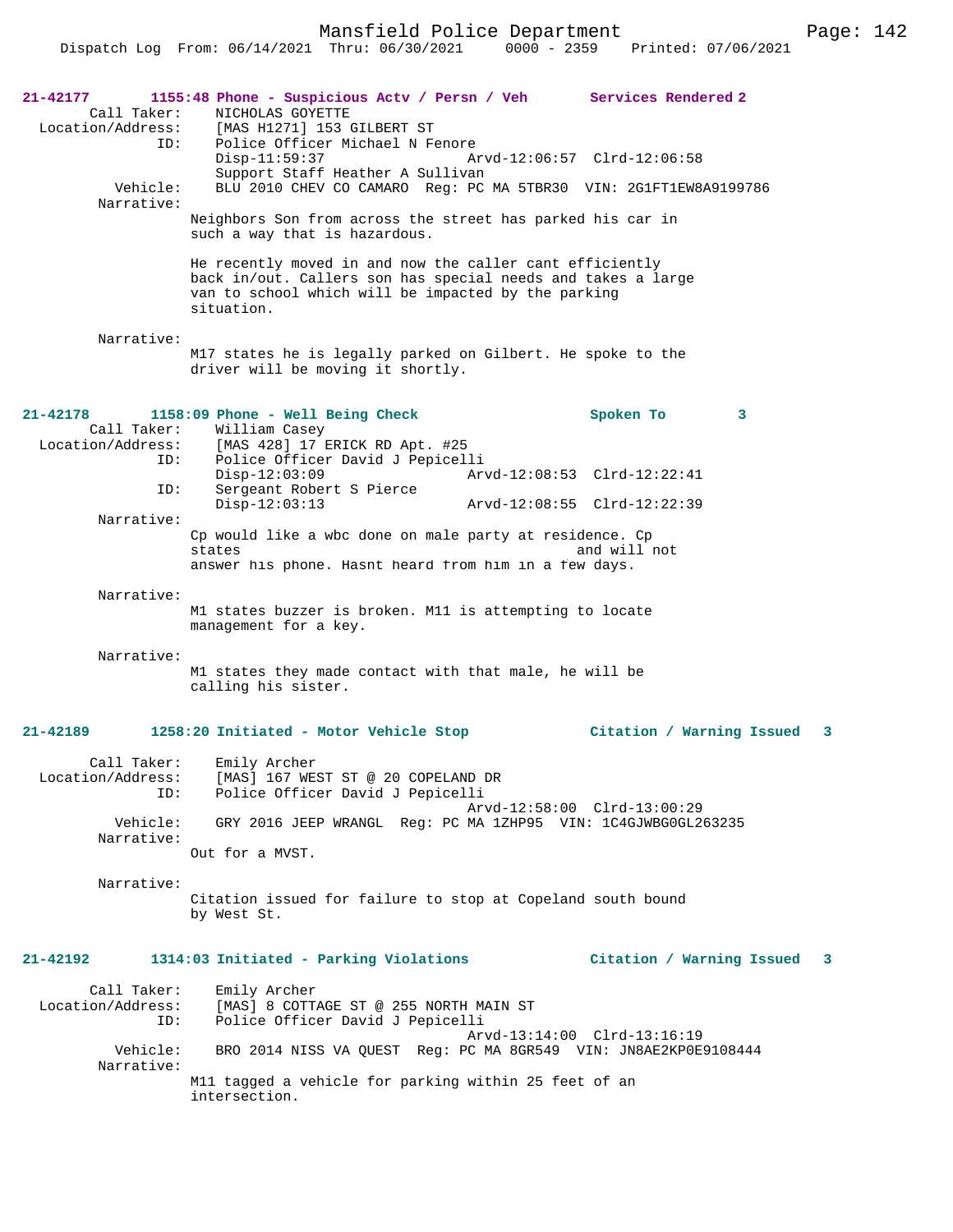Mansfield Police Department Page: 143 Dispatch Log From: 06/14/2021 Thru: 06/30/2021 **21-42195 1323:03 Initiated - Road Hazards Referred to Other Agency 3** Call Taker: Emily Archer Location/Address: [MAS] SOUTH MAIN ST ID: Police Officer David J Pepicelli Arvd-13:23:00 Clrd-13:24:47 Narrative: M11 states lights are out at the intersection. Narrative: Highway department notified. Narrative: Additional call on the hazard, for log only. Narrative: Highway sending a rep out now. Narrative: M11 states highway on scene. **21-42198 1408:59 Initiated - Disabled Motor Vehicle Services Rendered 3**  Call Taker: Emily Archer Location/Address: [MAS 834] 261 CHAUNCY ST ID: Police Officer Gregg S Kennedy Arvd-14:08:00 Clrd-14:14:04<br>Vehicle: GRY 2004 HOND CO ACCORD Req: PC MA 1YJZ35 VIN: 1HGCM8266 GRY 2004 HOND CO ACCORD Reg: PC MA 1YJZ35 VIN: 1HGCM82664A002533 Narrative: Off with a DMV. Narrative: M8 requests Achins to be called to see if they have a call in for this vehicle. Achin confirms they have a tow en route from Taunton. **21-42212 1507:15 Phone - 911 Hang-ups & Verifications Confirmed misdial/Accdntl Call 2**  Call Taker: William Casey<br>Tocation/Address: [MAS H2737] 7 ess: [MAS H2737] 77 DRAPER AVE<br>ID: Police Officer Gregg S Ker Police Officer Gregg S Kennedy<br>Disp-15:10:10 2 Disp-15:10:10 Arvd-15:17:40 Clrd-15:18:52 Narrative: Checking on a 911 hang up. Contact made?:yes Cellphone? (y/n):yes Uncertainty radius: Narrative: Confirmed accidental. **21-42215 1509:43 Phone - 911 Hang-ups & Verifications Confirmed misdial/Accdntl Call 2**  Call Taker: NICHOLAS GOYETTE<br>Location/Address: [MAS 434] 13 BON ess: [MAS 434] 13 BONNEY LN<br>ID: Sergeant Robert S Piero Sergeant Robert S Pierce<br>Disp-15:14:40 Arvd-15:16:55 Clrd-15:17:58 Narrative: Checking on a 911 accidental. Caller is moving out of her apartment at 11/13 bonney and will wave to officer Contact made?: yes Cellphone? (y/n): yes Uncertainty radius: 10m

Narrative: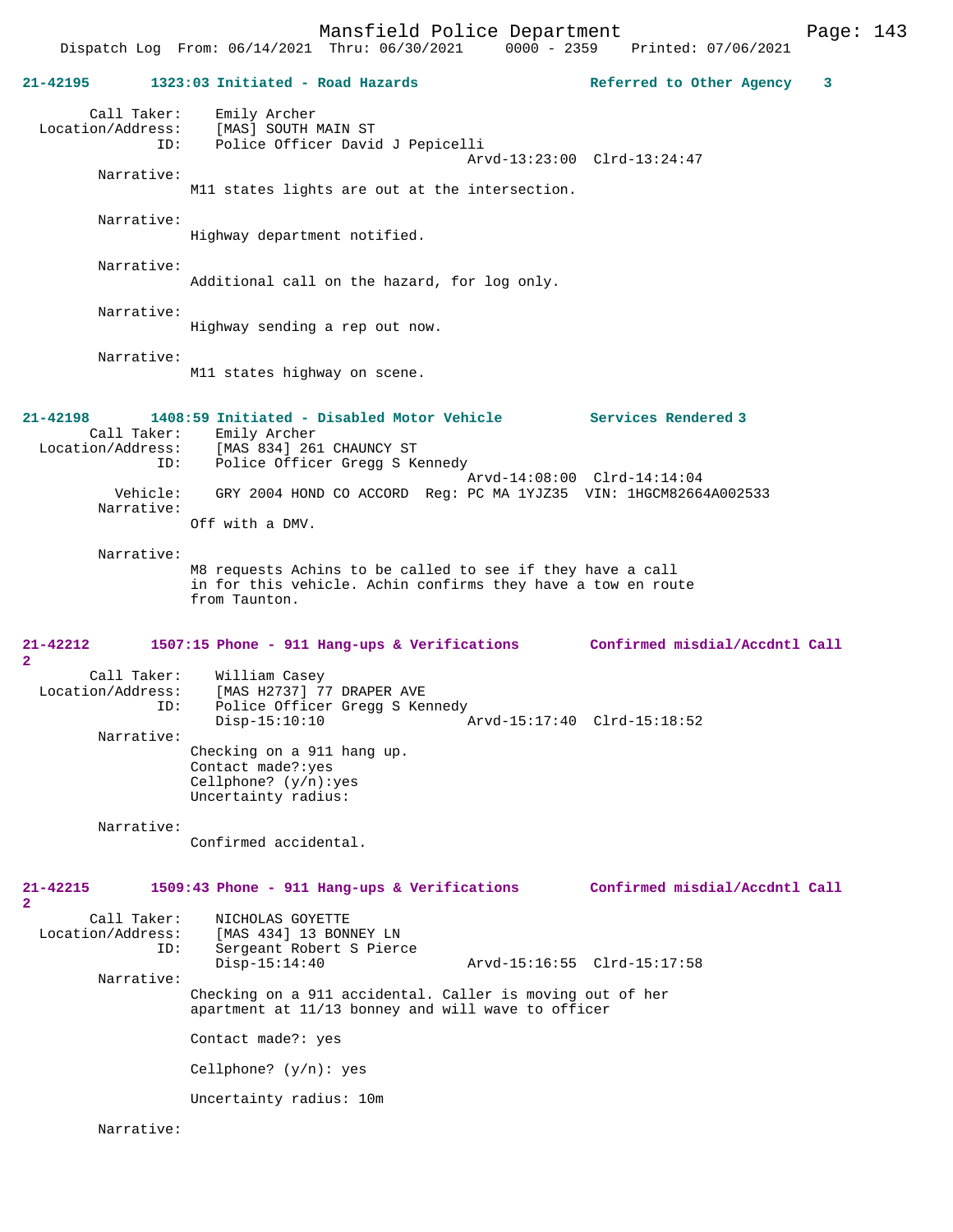Dispatch Log From: 06/14/2021 Thru: 06/30/2021 0000 - 2359 Printed: 07/06/2021

M1 states confirmed accidental.

| $21 - 42224$                                              | 1600:44 Phone - 911 Hang-ups & Verifications                                                          | Confirmed misdial/Accdntl Call |
|-----------------------------------------------------------|-------------------------------------------------------------------------------------------------------|--------------------------------|
| $\mathbf{2}^-$<br>Call Taker:<br>Location/Address:<br>ID: | NICHOLAS GOYETTE<br>[MAS] 377 CHAUNCY ST<br>Police Officer Joshua S Ellender                          |                                |
| Narrative:                                                | $Disp-16:02:31$                                                                                       | $Clrd-16:02:34$                |
|                                                           | Checking on a 911 accidental<br>Contact made?: yes<br>Cellphone? $(y/n)$ : yes<br>Uncertainty radius: |                                |
| 21-42238                                                  | 1707:29 Phone - Assist Fire Department<br>Call Taker: Emily Archer                                    | Services Rendered 2            |
| ID:                                                       | Location/Address: [MAS H9955] 631 SOUTH MAIN ST<br>Police Officer William C Trudell                   |                                |
|                                                           | $Disp-17:08:56$                                                                                       | Arvd-17:15:52 Clrd-17:15:54    |
| Narrative:                                                | Assisting the FD with a fire related incident. Nature: fire<br>alarm                                  |                                |
| $21 - 42246$<br>$\mathbf{2}$                              | 1757:47 Phone - 911 Hang-ups & Verifications Confirmed misdial/Accdntl Call                           |                                |
| Call Taker:<br>Location/Address:<br>ID:                   | William Casey<br>[MAS H1915] 15 STURBRIDGE DR<br>Police Officer William C Trudell                     |                                |
| Narrative:                                                | $Disp-18:00:54$                                                                                       | Arvd-18:08:55 Clrd-18:12:28    |
|                                                           | Checking on a 911 hang up.<br>Contact made?: yes<br>Cellphone? $(y/n):yes$<br>Uncertainty radius:     |                                |
| Narrative:                                                | Confirmed accidental.                                                                                 |                                |
| $21 - 42248$                                              | 1806:29 Initiated - Motor Vehicle Stop                                                                | Citation / Warning Issued<br>3 |
| Call Taker:<br>Location/Address:<br>ID:                   | Emily Archer<br>[MAS] 792 WEST ST<br>Police Officer David J Pepicelli                                 | Arvd-18:06:00 Clrd-18:15:01    |
| Vehicle:<br>Vehicle:<br>Narrative:                        | 2019 TK 1500 CLASSIC T Reg:<br>BLK 2016 ACUR UT RDX Req: PC MA 8WC354 VIN: 5J8TB4H71GL001605          | HLT4620 VIN: 1C6RR7KT5KS615204 |
|                                                           | M11 out with two vehicles in the area.                                                                |                                |
| Narrative:                                                | Citation issued to the opeator of the Acura for speed.                                                |                                |
| Narrative:                                                | M11 issues a verbal warning to the operator of the NC reg.                                            |                                |
| 21-42262<br>$\mathbf{2}$                                  | $1917:20$ 911 - 911 Hang-ups & Verifications                                                          | Confirmed misdial/Accdntl Call |
| Call Taker:<br>Location/Address:<br>ID:                   | ROBERT BOLGER<br>[MAS 924] 454 CHAUNCY ST<br>Police Officer Joshua S Ellender<br>$Disp-19:19:48$      | Arvd-19:25:54 Clrd-19:26:27    |
| Narrative:                                                | Checking on a 911 hang up.                                                                            |                                |
|                                                           | Contact made?: Y<br>Cellphone? $(y/n):Y$                                                              |                                |